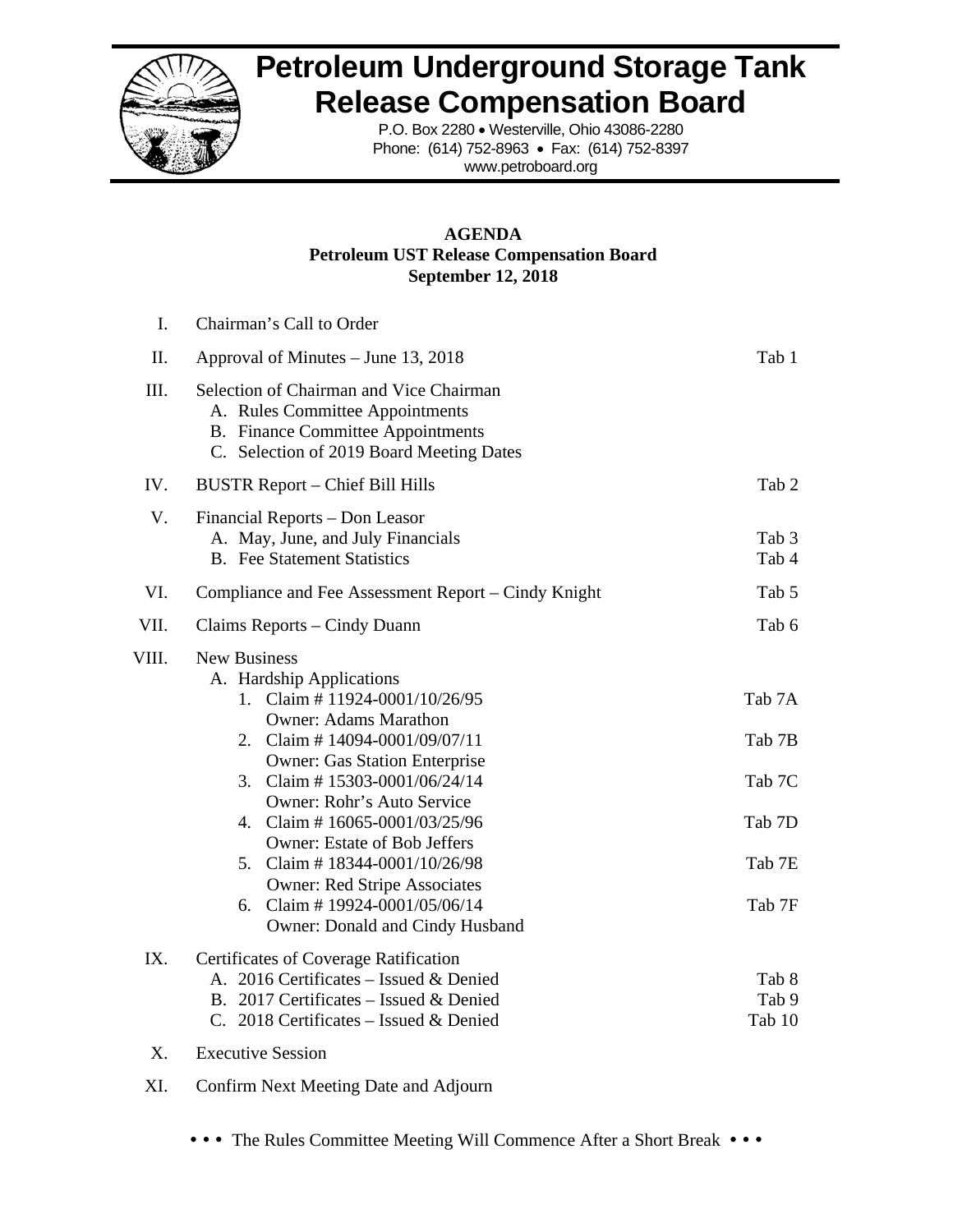# Memorandum

**To:** The Petroleum Underground Storage Tank Release Compensation Board **From:** Chief William Hills, BUSTR **Re: BUSTR Report Date:** September 12, 2018

## **PERSONNEL –**

The intermittent file room position is currently vacant with the employee accepting a fulltime position with the State Fire Marshal's Academy bureau.

The UST Release Prevention Enforcement Coordinator position is currently vacant.

## **ADMINISTRATION –**

The fifth responsible party search program for FY19 is ongoing with 65 responsible party searches to be completed.

The ODSA's Abandoned Gas Station Cleanup Fund Program is ongoing with 70 eligible applications received, 49 awards being made with 12 applications currently under review. 9 property cleanups have been completed with \$9.68 million of the allocated \$30 million having been awarded.

The LUST grant application for fiscal years FY19/FY20 has been submitted to U.S. EPA Region 5. The Region has awarded \$1,983,734 for FY19. This is a \$40,000 increase from FY18. The award for FY20 has not yet been finalized by U.S. EPA. The UST grant for FY19 is ongoing with application for FY20/FY21 federal grant assistance to be made in May 2019.

## **TRAINING AND STAFF DEVELOPMENT –**

Commerce Human Resources and the Department of Administrative Services continue to provide various training and informational sessions for Commerce employees.

## **TRAINING TO STAKEHOLDERS** –

To support local fire departments currently with or who are seeking "Delegation of Authority" from the State Fire Marshal to perform UST inspections, BUSTR will be offering both the Certified Installer in February 2019 and the Certified Inspector course in March 2019.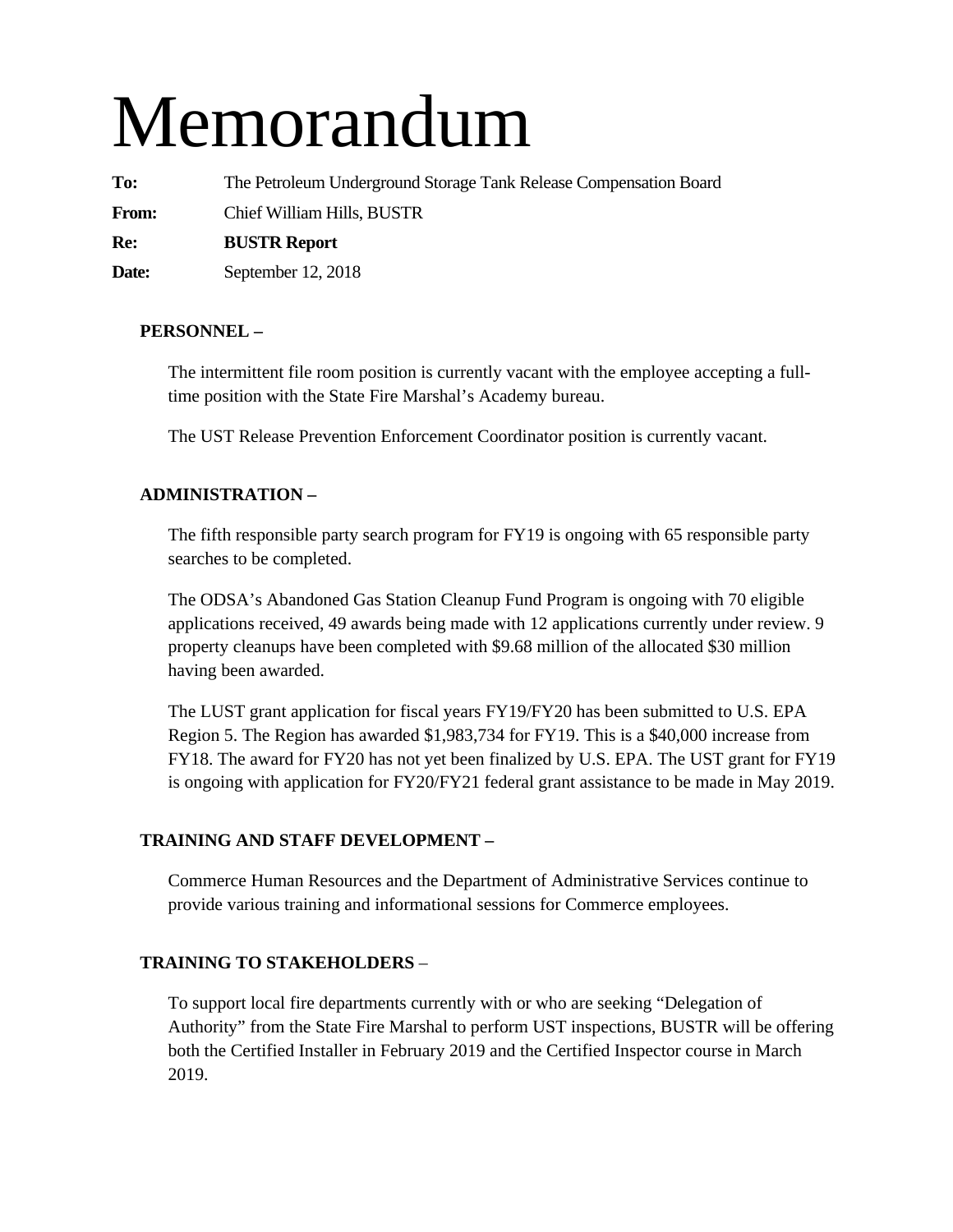## **ANNUAL TANK FEE INCREASE** –

OAC rule 1301:7-9-04 (Registration of UST systems) was amended to raise the annual per tank fee from \$50 to \$100. The rule was on the consent agenda with JCARR jurisdiction ending on March 19, 2018. The rule was final filed with an effective date of April 1, 2018. The current fee cycle is ongoing. As of August 20, 2018, the Bureau of Testing and Registration has collected \$1.844 million for the fee cycle.

## **ACTIVITY –**

#### **OTTER Database Upgrade Project**

IT Commerce continues to correct minor issues as part of the contract.

## **Click Scheduling**

There have only been a few minor issues that are being handled in-house.

## **STATISTICS and/or COMMENTS –**

#### **Release Prevention**

#### **UST Operation Compliance Inspections**

The current 3-year inspection cycle ends June 30, 2019. For the week ending **September 1, 2018 54** new inspections were performed for a total of 6,346 inspections. (3rd year of 3-year inspection cycle).

## **Corrective Action**

## **No Further Action Letters (NFA)**

The current grant cycle ends September 30, 2018. For the week ending **September 1, 2018 16** NFA's were generated, for a total of **438** NFA's

To - date target projection of total NFA's is **552** 

| <b>Statistic</b>                          | <b>Count as of 9/1/2018</b> |
|-------------------------------------------|-----------------------------|
| Number of Registered Tanks                | 21,202                      |
| Number of Owners of Registered Facilities | 3,556                       |
| Number of Registered Facilities           | 7,169                       |
| Number of Active Releases                 | 2,175                       |
| Number of Active Closures                 | 1,322                       |
| Number of Program No Further Actions      | 30,312                      |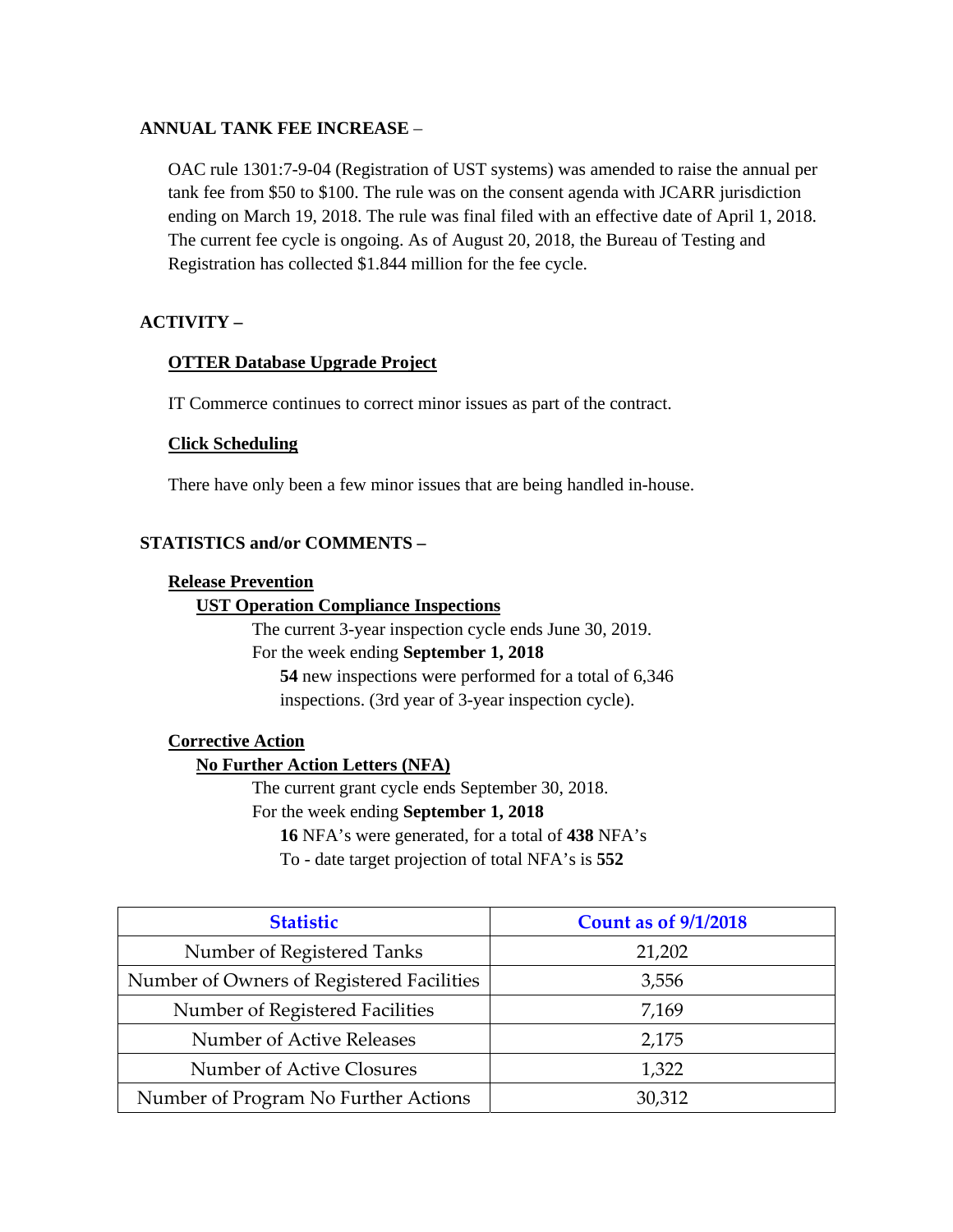#### *MONTHLY INCOME FIGURES AS OF JULY 31, 2018 (CASH BASIS)*

| Fiscal 2019                         |              |                  | % Of          | FY 2019       |  |
|-------------------------------------|--------------|------------------|---------------|---------------|--|
|                                     | July         | <b>Total YTD</b> | <b>Budget</b> | <b>Budget</b> |  |
| <b>Tank Revenue</b>                 |              |                  |               |               |  |
| In house collections *              | 7,724,907.00 | 7,724,907.00     |               |               |  |
| Net refunds paid                    | (22,992.00)  | (22,992.00)      |               |               |  |
| <b>AG</b> collections               | 46,672.94    | 46,672.94        |               |               |  |
| Collection costs paid by owner      | (1,310.16)   | (1,310.16)       |               |               |  |
| <b>Total Tank Revenue</b>           | 7,747,277.78 | 7,747,277.78     | 91.68%        | 8,450,000     |  |
| Interest Income                     |              |                  |               |               |  |
| <b>Interest Earned</b>              | 51,390.09    | 51,390.09        | 9.52%         | 540,000       |  |
| Unearned Gain/(Loss) on Investments | (25, 840.50) | (25, 840.50)     |               |               |  |
| <b>Total Interest Income</b>        | 25,549.59    | 25,549.59        |               |               |  |
| Miscellaneous Income                | 5.58         | 5.58             | 0.56%         | 1,000         |  |
| <b>Total Income</b>                 | 7,772,832.95 | 7,772,832.95     | 86.45%        | 8,991,000     |  |
| <b>Claims Expense</b>               | 140,616.84   | 140,616.84       | 1.56%         | 9,000,000     |  |
| <b>Operating Expenses</b>           |              |                  |               |               |  |
| <b>Salaries</b>                     | 112,520.43   | 112,520.43       | 7.70%         | 1,461,000     |  |
| <b>Temp Services</b>                | 0.00         | 0.00             | 0.00%         | 20,000        |  |
| Rent                                | 25,619.72    | 25,619.72        | 16.42%        | 156,000       |  |
| <b>Office Supplies</b>              | 892.52       | 892.52           | 4.46%         | 20,000        |  |
| Printing & Copying *                | 2,204.31     | 2,204.31         | 14.70%        | 15,000        |  |
| Legal & Professional                |              |                  |               |               |  |
| L&P services                        | 22,464.53    | 22,464.53        |               |               |  |
| Collection costs                    | 3,792.59     | 3,792.59         |               |               |  |
| Collection costs paid by owner      | (1,310.16)   | (1,310.16)       |               |               |  |
| Total L & P Expense                 | 24,946.96    | 24,946.96        | 10.39%        | 240,000       |  |
| Travel                              | 301.60       | 301.60           | 5.03%         | 6,000         |  |
| <b>Employee Expenses</b>            | 28.44        | 28.44            | 2.84%         | 1,000         |  |
| Telephone                           | 2,086.53     | 2,086.53         | 16.05%        | 13,000        |  |
| Postage *                           | 423.90       | 423.90           | 1.41%         | 30,000        |  |
| Depreciation                        | 2,173.55     | 2,173.55         | 7.37%         | 29,500        |  |
| <b>Total Operating Expenses</b>     | 171,197.96   | 171,197.96       | 8.60%         | 1,991,500     |  |
| Net Income (Cash method)            |              | 7,461,018.15     |               |               |  |

\* Extremely cylical; occurs mainly during and as a result of the fee assessment period.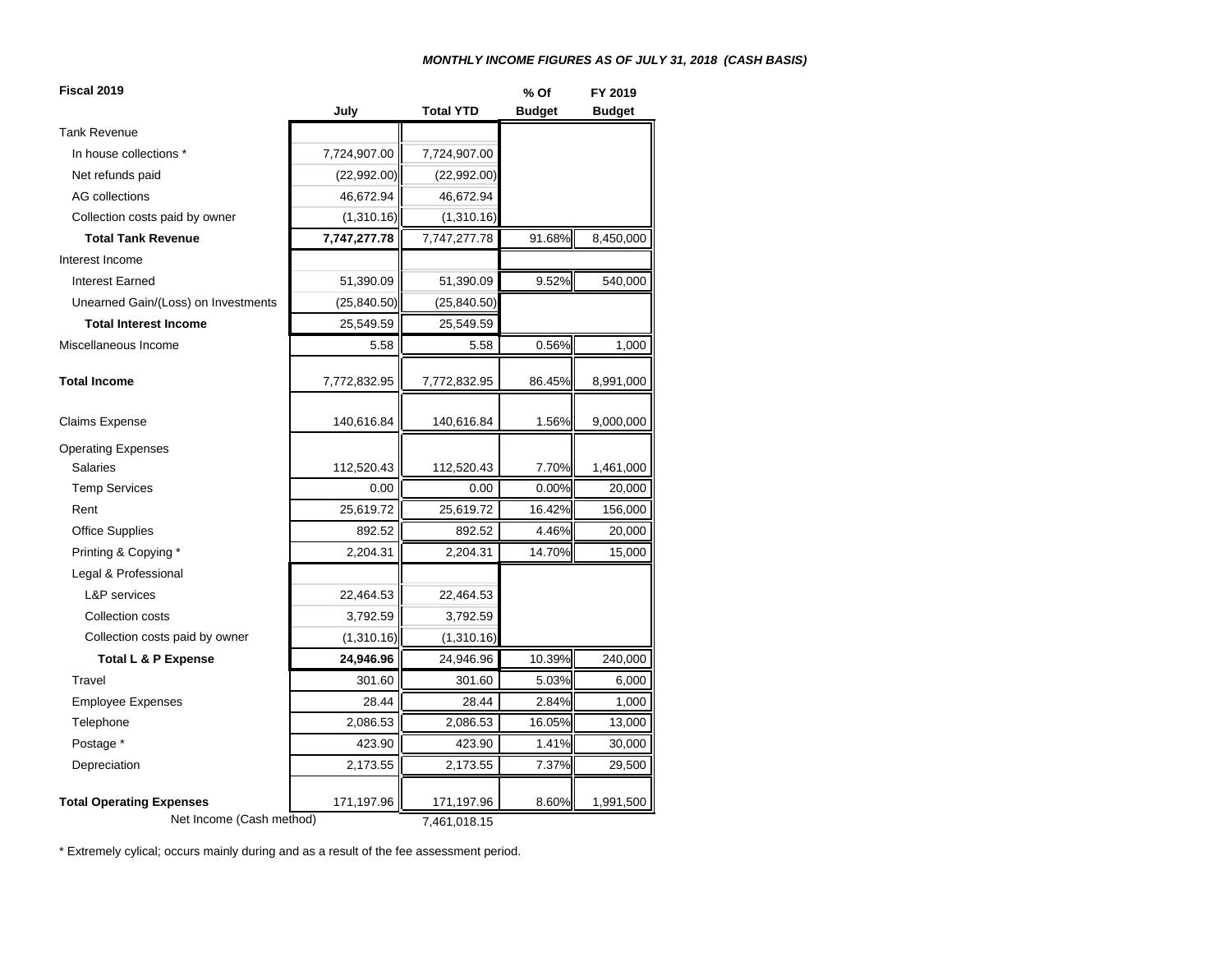## *Petroleum UST Release Compensation Board*  **Balance Sheet As of 07/31/2018**

| พววนเว                                                                                                                                                                            |                                                                         |                              |  |
|-----------------------------------------------------------------------------------------------------------------------------------------------------------------------------------|-------------------------------------------------------------------------|------------------------------|--|
| <b>Current Assets</b><br>108 State Cash Balance<br>114 Treasury Notes<br>138 Unclaimed Monies Trust Account<br>140 Investments - Obligated<br>141 Reinvested Interest - Obligated | 1,203,205.75<br>15,962,099.20<br>87,378.99<br>8,862,484.66<br>13,804.31 |                              |  |
| 142 Investments - Unobligated<br>143 Reinvested Interest-Unobligated<br><b>Total Current Assets</b>                                                                               | 9,334,698.65<br>15,667.45                                               | 35,479,339.01                |  |
| <b>Fixed Assets</b><br>160 Fixed Asset-Furniture<br>165 Fixed Asset-Data Processing<br>169 Accumulated Depreciation<br><b>Total Fixed Assets</b><br><b>Total Assets</b>           | 118,454.48<br>864,166.88<br>(894, 124.42)                               | 88,496.94<br>\$35,567,835.95 |  |
| <b>Liabilities</b>                                                                                                                                                                |                                                                         |                              |  |
| <b>Current Liabilities</b><br><b>Total Current Liabilities</b><br><b>Long Term Liabilities</b>                                                                                    |                                                                         | 0.00                         |  |
| <b>Total Long Term Liabilities</b>                                                                                                                                                |                                                                         | 0.00                         |  |
| <b>Total Liabilities</b>                                                                                                                                                          |                                                                         | \$0.00                       |  |
| <b>Equity</b>                                                                                                                                                                     |                                                                         |                              |  |
| <b>Equity Accounts</b><br>283 Retained Earnings (Deficiency)<br>Current Year Income (Loss)                                                                                        | 24,457,251.48<br>11,110,584.47                                          |                              |  |
| <b>Total Equity</b>                                                                                                                                                               |                                                                         | 35,567,835.95                |  |
| <b>Total Liabilities and Equity</b>                                                                                                                                               |                                                                         | \$35,567,835.95              |  |

**Assets**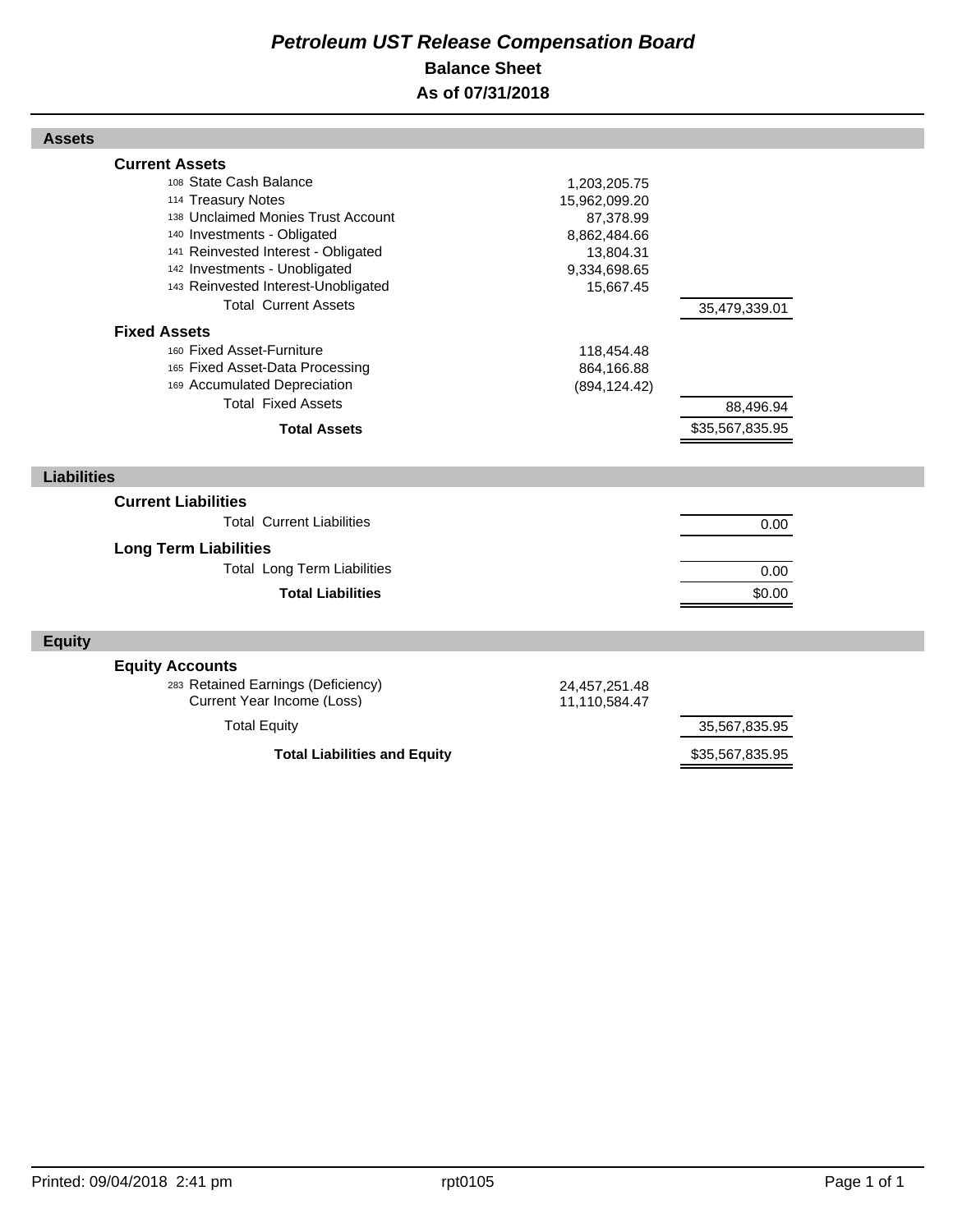## *Petroleum UST Release Compensation Board*  **Income Statement For the Month Ended 07/31/2018**

| <b>Operating Income</b>              |                 | <b>Year To Date</b> |
|--------------------------------------|-----------------|---------------------|
| <b>Tank Fees</b><br>301              | 9,502,577.70    | 9,502,577.70        |
| Investment Income<br>303             | 25,549.59       | 25,549.59           |
| <b>Total Operating Income</b>        | 9,528,127.29    | 9,528,127.29        |
| <b>Operating Expenses</b>            |                 |                     |
| <b>Claims Paid</b><br>350            | (1,522,726.20)  | (1,522,726.20)      |
| <b>Total Operating Expenses</b>      | (1,522,726.20)  | (1,522,726.20)      |
| <b>Administrative Expenses</b>       |                 |                     |
| <b>Salaries</b><br>621               | (74, 351.16)    | (74, 351.16)        |
| Rent<br>634                          | 25,619.72       | 25,619.72           |
| Printing & Copying<br>639            | 234.00          | 234.00              |
| Legal & Professional<br>668          | 548.67          | 548.67              |
| <b>Depreciation Expense</b><br>669   | 2,173.55        | 2,173.55            |
| Telephone<br>680                     | 1,803.71        | 1,803.71            |
| Postage<br>681                       | (15,753.89)     | (15,753.89)         |
| <b>Total Administrative Expenses</b> | (59, 725.40)    | (59, 725.40)        |
| <b>Other Income</b>                  |                 |                     |
| Miscellaneous Income<br>701          | 5.58            | 5.58                |
| <b>Total Other Income</b>            | 5.58            | 5.58                |
| Net Income (Loss)                    | \$11,110,584.47 | \$11,110,584.47     |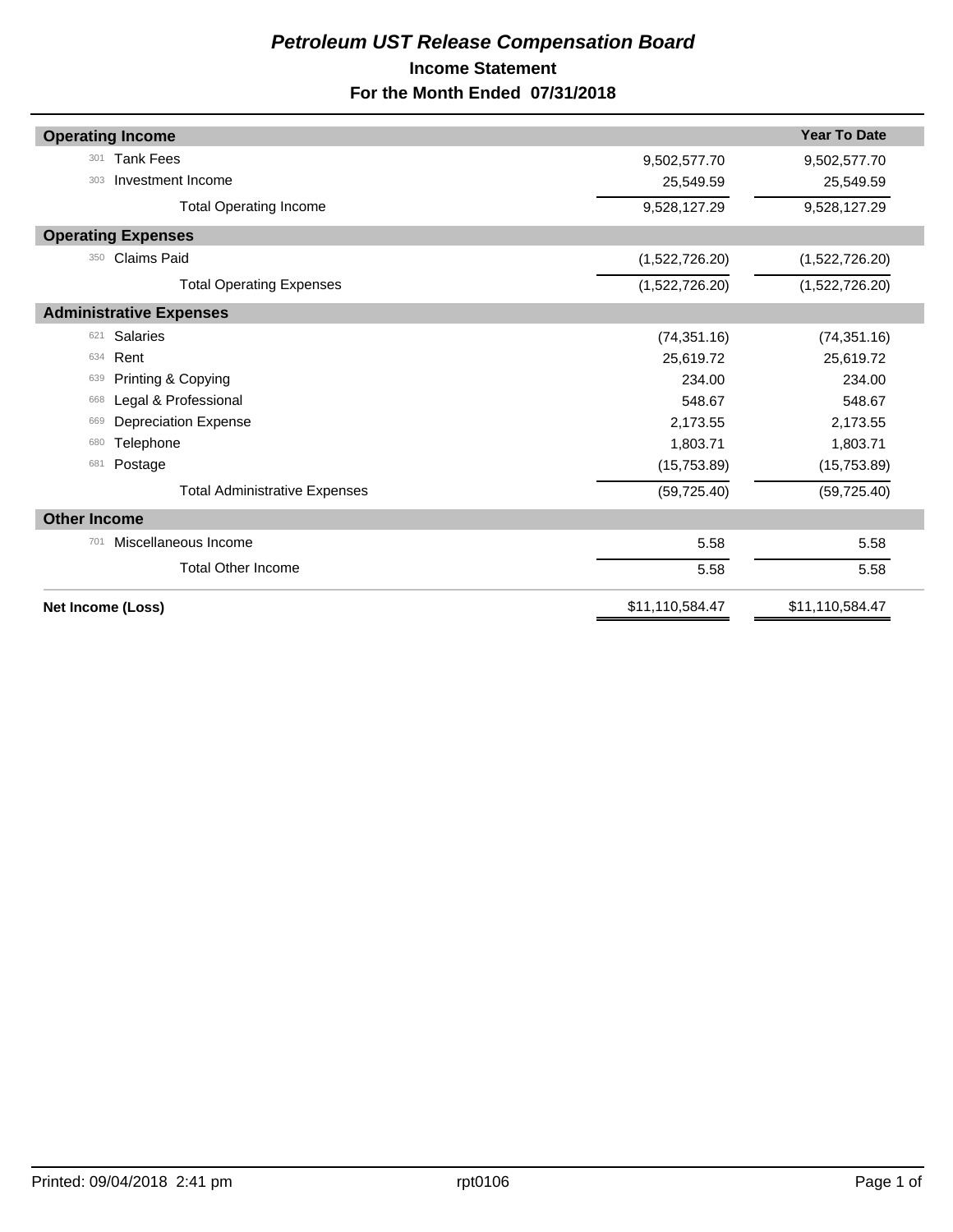## **Trial Balance** *Petroleum UST Release Compensation Board*  **Transaction Dates 07/01/2018 to 07/31/2018**

|     | Account Account                             | <b>Beginning Balance</b> | Transaction    | <b>Ending Balance</b> |
|-----|---------------------------------------------|--------------------------|----------------|-----------------------|
| 108 | <b>State Cash Balance</b>                   | 4,073,875.87             | (2,870,670.12) | 1,203,205.75          |
| 114 | <b>Treasury Notes</b>                       | 15,966,172.79            | (4,073.59)     | 15,962,099.20         |
| 138 | <b>Unclaimed Monies Trust Account</b>       | 87,227.57                | 151.42         | 87,378.99             |
| 140 | Investments - Obligated                     | 1,342,324.66             | 7,520,160.00   | 8,862,484.66          |
| 141 | Reinvested Interest - Obligated             | 72,859.10                | (59,054.79)    | 13,804.31             |
| 142 | Investments - Unobligated                   | 12,757,506.89            | (3,422,808.24) | 9,334,698.65          |
| 143 | Reinvested Interest-Unobligated             | 162,008.00               | (146, 340.55)  | 15,667.45             |
| 160 | <b>Fixed Asset-Furniture</b>                | 118,454.48               | 0.00           | 118,454.48            |
| 165 | <b>Fixed Asset-Data Processing</b>          | 864,166.88               | 0.00           | 864,166.88            |
| 169 | <b>Accumulated Depreciation</b>             | (891, 950.87)            | (2, 173.55)    | (894, 124.42)         |
| 171 | <b>Collateral on Lent Securities</b>        | 3,808.49                 | (3,808.49)     | 0.00                  |
| 240 | Accrued Benefits (Employer Contributi       | (22, 629.81)             | 22,629.81      | 0.00                  |
| 241 | <b>Accrued Salaries</b>                     | (54, 627.29)             | 54,627.29      | 0.00                  |
| 242 | <b>Accrued Vacation</b>                     | (93, 474.15)             | 93,474.15      | 0.00                  |
| 243 | <b>Compensated Absences</b>                 | (57, 754.75)             | 57,754.75      | 0.00                  |
| 250 | <b>Accounts Payable</b>                     | (27, 633.24)             | 27,633.24      | 0.00                  |
| 252 | Claims Payable                              | (1,549,634.15)           | 1,549,634.15   | 0.00                  |
| 254 | <b>Accrued Liabilities</b>                  | (22,031.69)              | 22,031.69      | 0.00                  |
| 255 | Fees Received in Advance                    | (6,398,600.00)           | 6,398,600.00   | 0.00                  |
| 257 | Tank Fee Refunds Payable                    | (1,731,284.92)           | 1,731,284.92   | 0.00                  |
| 265 | <b>Obligations Under Securities Lending</b> | (3,808.49)               | 3,808.49       | 0.00                  |
| 266 | <b>Unclaimed Monies Payable</b>             | (137, 723.89)            | 137,723.89     | 0.00                  |
| 283 | <b>Retained Earnings (Deficiency)</b>       | (24, 457, 251.48)        | 0.00           | (24, 457, 251.48)     |
| 301 | <b>Tank Fees</b>                            | 0.00                     | (9,502,577.70) | (9,502,577.70)        |
| 303 | Investment Income                           | 0.00                     | (25, 549.59)   | (25, 549.59)          |
| 350 | <b>Claims Paid</b>                          | 0.00                     | (1,522,726.20) | (1,522,726.20)        |
| 621 | Salaries                                    | 0.00                     | (74, 351.16)   | (74, 351.16)          |
| 634 | Rent                                        | 0.00                     | 25,619.72      | 25,619.72             |
| 639 | Printing & Copying                          | 0.00                     | 234.00         | 234.00                |
| 668 | Legal & Professional                        | 0.00                     | 548.67         | 548.67                |
| 669 | <b>Depreciation Expense</b>                 | 0.00                     | 2,173.55       | 2,173.55              |
| 680 | Telephone                                   | 0.00                     | 1,803.71       | 1,803.71              |
| 681 | Postage                                     | 0.00                     | (15,753.89)    | (15,753.89)           |
| 701 | Miscellaneous Income                        | 0.00                     | (5.58)         | (5.58)                |
|     |                                             | 0.00                     | 0.00           | 0.00                  |
|     |                                             |                          |                |                       |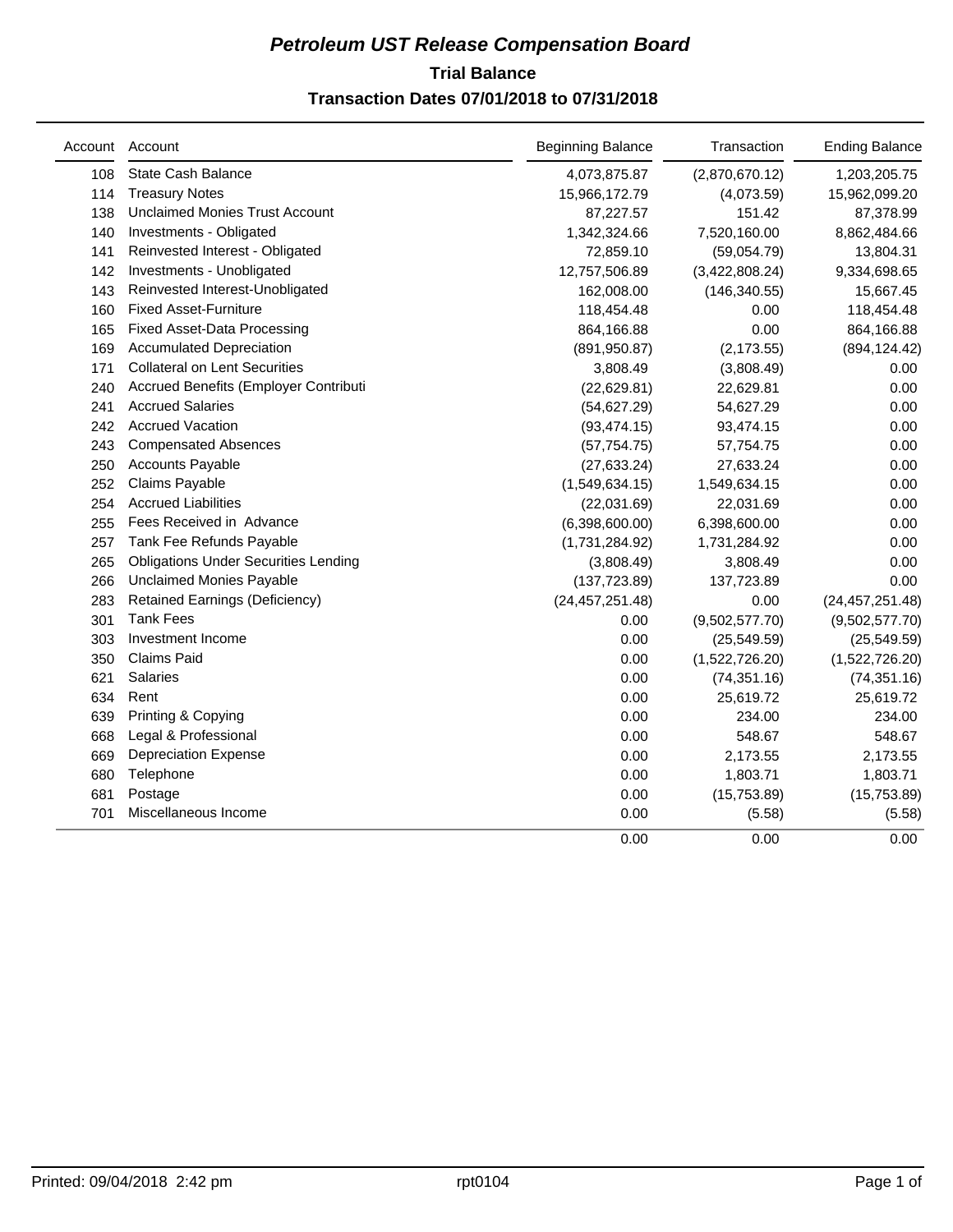#### *MONTHLY INCOME FIGURES AS OF JUNE 30, 2018 (CASH BASIS)*

| Fiscal 2018                         |              |            |                  |              |                 |                 |              |              |            |              |             |              |                  | % Of          | FY 2018       |
|-------------------------------------|--------------|------------|------------------|--------------|-----------------|-----------------|--------------|--------------|------------|--------------|-------------|--------------|------------------|---------------|---------------|
|                                     | July         | August     | <b>September</b> | October      | <b>November</b> | <b>December</b> | January      | February     | March      | April        | May         | June         | <b>Total YTD</b> | <b>Budget</b> | <b>Budget</b> |
| <b>Tank Revenue</b>                 |              |            |                  |              |                 |                 |              |              |            |              |             |              |                  |               |               |
| In house collections *              | 8,910,478.58 | 226,830.50 | 79,094.50        | 33,227.00    | 33,215.50       | 45,266.00       | 31,945.00    | 32,940.00    | 29,900.76  | 51,900.00    | 39,494.36   | 31,055.00    | 9,545,347.20     |               |               |
| Net refunds paid                    | (4, 100.00)  | (1,850.00) | (8,400.00)       | (4,600.00)   | (300.00)        | (917.76)        | (1,800.00)   | (3,432.24)   | (1,600.00) | (1,700.00)   | (1,200.00)  | 132.24       | (29, 767.76)     |               |               |
| AG collections                      | 5,795.65     | 16,628.30  | 12,448.49        | 5,686.00     | 21,378.68       | 16,074.32       | 12,631.15    | 6,854.59     | 18,856.72  | 8,488.99     | 19,309.46   | 12,751.46    | 156,903.81       |               |               |
| Collection costs paid by owner      | (1,884.99)   | (873.44)   | (605.53)         | (260.00)     | (4, 837.85)     | (772.00)        | 0.00         | (991.00)     | (2,871.77) | (822.00)     | (2, 289.02) | (1,598.58)   | (17,806.18)      |               |               |
| <b>Total Tank Revenue</b>           | 8,910,289.24 | 240,735.36 | 82,537.46        | 34,053.00    | 49,456.33       | 59,650.56       | 42,776.15    | 35,371.35    | 44,285.71  | 57,866.99    | 55,314.80   | 42,340.12    | 9,654,677.07     | 101.84%       | 9,480,000     |
| Interest Income                     |              |            |                  |              |                 |                 |              |              |            |              |             |              |                  |               |               |
| <b>Interest Earned</b>              | 31,977.62    | 33,391.30  | 32,701.32        | 33,154.82    | 32.068.28       | 33.404.96       | 36.863.34    | 54.734.58    | 39.953.37  | 40,298.79    | 41.709.47   | 45,856.49    | 456,114.34       | 123.27%       | 370,000       |
| Unearned Gain/(Loss) on Investments | 9,749.37     | 15,320.00  | (29, 190.90)     | (15, 263.20) | (32, 306.80)    | (8,915.60)      | (60, 710.80) | (26, 538.45) | 13,349.50  | (47, 786.30) | 41,181.17   | (9,962.10)   | (151, 074.11)    |               |               |
| <b>Total Interest Income</b>        | 41,726.99    | 48,711.30  | 3,510.42         | 17,891.62    | (238.52)        | 24,489.36       | (23, 847.46) | 28,196.13    | 53,302.87  | (7, 487.51)  | 82,890.64   | 35,894.39    | 305,040.23       |               |               |
| Miscellaneous Income                | 164.81       | 3.11       | 2.93             | 6.77         | 187.43          | 1,718.14        | 7,725.39     | 20.41        | 51.19      | 5.03         | 36.62       | 22.24        | 9,944.07         | 994.41%       | 1,000         |
| <b>Total Income</b>                 | 8,952,181.04 | 289,449.77 | 86,050.81        | 51,951.39    | 49,405.24       | 85,858.06       | 26,654.08    | 63,587.89    | 97,639.77  | 50,384.51    | 138,242.06  | 78,256.75    | 9,969,661.37     | 101.20%       | 9,851,000     |
| <b>Claims Expense</b>               | 408,600.94   | 462,344.60 | 231,842.72       | 774,708.69   | 771,123.24      | 592,787.86      | 548,231.57   | 388,394.30   | 920,725.48 | 1,131,646.39 | 292,804.09  | 1,087,052.32 | 7,610,262.20     | 84.56%        | 9,000,000     |
| <b>Operating Expenses</b>           |              |            |                  |              |                 |                 |              |              |            |              |             |              |                  |               |               |
| <b>Salaries</b>                     | 90.395.23    | 98,762.75  | 90,682.38        | 94,809.70    | 95.409.98       | 93.518.54       | 100,489.13   | 75.866.44    | 104.948.59 | 102,494.28   | 116,233.57  | 108,242.24   | 1,171,852.83     | 81.76%        | 1,433,200     |
| <b>Temp Services</b>                | 9,168.97     | 6,438.07   | 6,918.28         | 10,186.75    | 7,929.48        | 5,467.48        | 3,602.38     | 1,216.85     | 0.00       | 0.00         | 0.00        | 0.00         | 50,928.26        | 109.52%       | 46,500        |
| Rent                                | 10,148.84    | 10,148.84  | 5,872.92         | 14,486.31    | 14,219.31       | 12,756.31       | 0.00         | 12,863.41    | 12,809.86  | 26,836.40    | 12,809.86   | 0.00         | 132,952.06       | 92.33%        | 144,000       |
| <b>Office Supplies</b>              | 833.41       | 651.09     | 1,020.39         | 699.90       | 3,635.23        | 1,701.27        | 2,577.18     | 614.38       | 1,074.87   | 2,016.26     | 1,054.76    | 878.50       | 16,757.24        | 83.79%        | 20,000        |
| Printing & Copying *                | 1,200.69     | 233.69     | 188.33           | 1.905.40     | 598.92          | 580.70          | 349.95       | 499.76       | 346.22     | 617.55       | 2.646.89    | 227.05       | 9,395.15         | 62.63%        | 15,000        |
| Legal & Professional                |              |            |                  |              |                 |                 |              |              |            |              |             |              |                  |               |               |
| L&P services                        | 24,789.35    | 1,250.00   | 3,872.29         | 26,687.30    | 42,060.88       | 11,300.00       | 25,304.20    | 15,035.78    | 3,720.49   | 28,257.06    | 1,241.36    | 1,443.00     | 184,961.71       |               |               |
| Collection costs                    | 781.91       | 5,511.37   | 3,606.08         | 1,567.28     | 4.391.37        | 2,525.46        | 2,044.24     | 2,184.10     | 6,132.49   | 612.84       | 1,646.44    | 2,966.62     | 33,970.20        |               |               |
| Collection costs paid by owner      | (1,884.99)   | (873.44)   | (605.53)         | (260.00)     | (4, 837.85)     | (772.00)        | 0.00         | (991.00)     | (2,871.77) | (822.00)     | (2, 289.02) | (1,598.58)   | (17,806.18)      |               |               |
| Total L & P Expense                 | 23,686.27    | 5,887.93   | 6,872.84         | 27,994.58    | 41,614.40       | 13,053.46       | 27,348.44    | 16,228.88    | 6,981.21   | 28,047.90    | 598.78      | 2,811.04     | 201,125.73       | 87.45%        | 230,000       |
| Travel                              | 0.00         | 125.44     | 681.00           | 117.65       | 18.72           | 235.04          | 431.32       | 148.20       | 248.25     | 274.25       | 0.00        | 111.28       | 2,391.15         | 39.85%        | 6,000         |
| <b>Employee Expenses</b>            | 2,362.28     | 2,340.00   | 1.170.00         | 22.28        | 0.00            | 0.00            | 23.15        | 142.71       | 136.56     | 259.04       | 0.00        | 17.67        | 6,473.69         | 137.74%       | 4,700         |
| Telephone                           | 1,039.94     | 1,039.94   | 342.50           | 15,284.35    | 2,508.44        | 1,462.45        | 1,261.27     | 1,859.88     | 1,089.33   | 1,003.70     | 932.69      | 184.80       | 28,009.29        | 163.80%       | 17,100        |
| Postage *                           | 207.42       | 15,909.41  | 148.35           | 167.70       | 189.60          | 3,938.25        | 117.77       | 1,729.01     | 175.61     | 1,964.90     | 301.73      | 378.94       | 25,228.69        | 84.10%        | 30,000        |
| Depreciation                        | 815.63       | 815.63     | 815.63           | 1,440.08     | 1,456.89        | 1,511.06        | 1,511.06     | 1,511.06     | 1,511.06   | 1,578.71     | 1,578.71    | 1,578.70     | 16,124.22        | 76.42%        | 21,100        |
| <b>Total Operating Expenses</b>     | 139,858.68   | 142,352.79 | 114,712.62       | 167,114.70   | 167,580.97      | 134,224.56      | 137,711.65   | 112,680.58   | 129,321.56 | 165,092.99   | 136,156.99  | 114,430.22   | 1,661,238.31     | 84.43%        | 1,967,600     |
| Net Income (Cash method)            |              |            |                  |              |                 |                 |              |              |            |              |             |              | 698,160.86       |               |               |

\* Extremely cylical; occurs mainly during and as a result of the fee assessment period.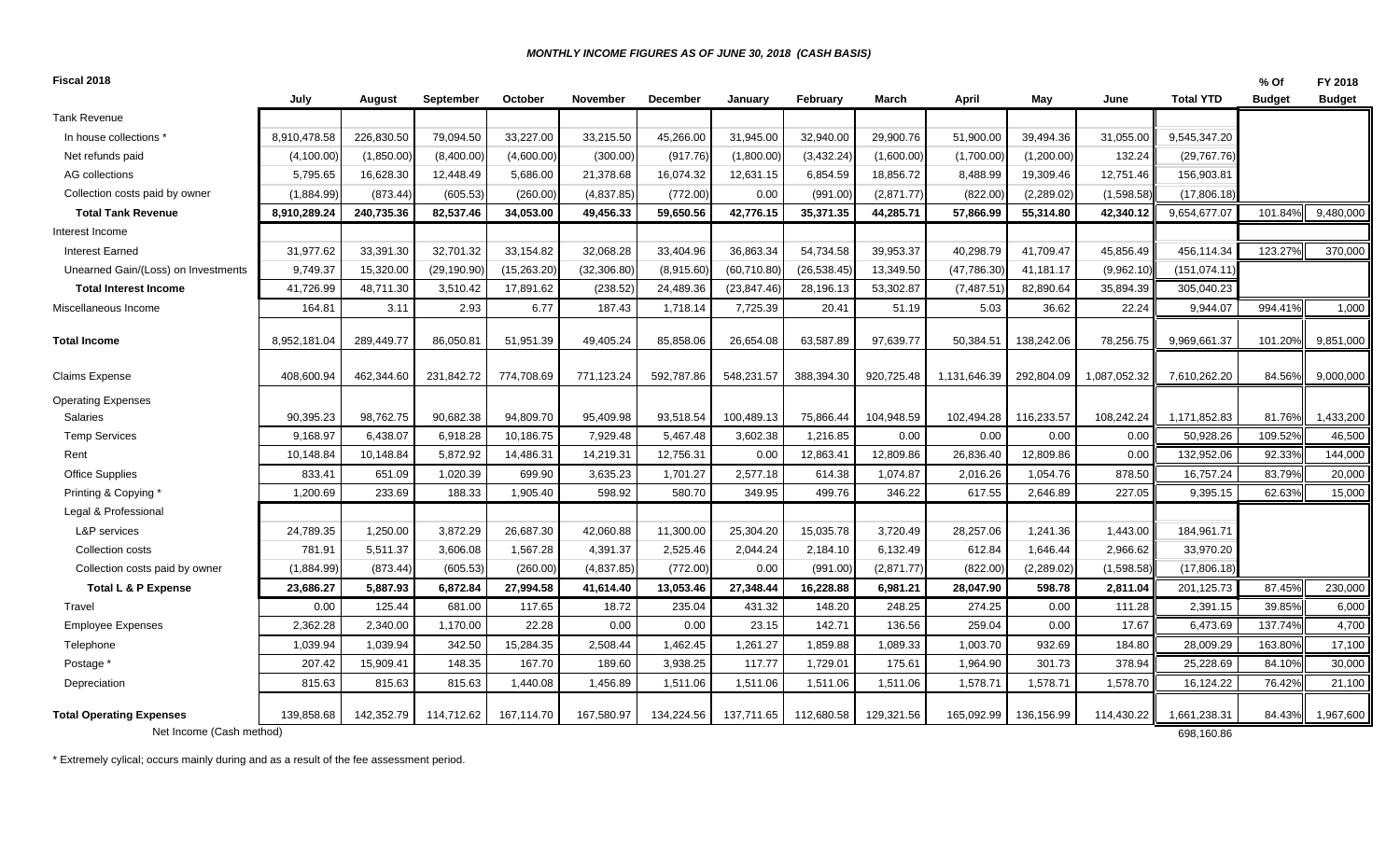## *Petroleum UST Release Compensation Board*  **Balance Sheet As of 06/30/2018**

#### **Assets**

| <b>Current Assets</b>                      |               |                 |
|--------------------------------------------|---------------|-----------------|
| 108 State Cash Balance                     | 4,073,875.87  |                 |
| 114 Treasury Notes                         | 15,966,172.79 |                 |
| 138 Unclaimed Monies Trust Account         | 87,227.57     |                 |
| 140 Investments - Obligated                | 1,342,324.66  |                 |
| 141 Reinvested Interest - Obligated        | 72,859.10     |                 |
| 142 Investments - Unobligated              | 12,757,506.89 |                 |
| 143 Reinvested Interest-Unobligated        | 162,008.00    |                 |
| 171 Collateral on Lent Securities          | 3,808.49      |                 |
| <b>Total Current Assets</b>                |               | 34,465,783.37   |
| <b>Fixed Assets</b>                        |               |                 |
| 160 Fixed Asset-Furniture                  | 118,454.48    |                 |
| 165 Fixed Asset-Data Processing            | 864,166.88    |                 |
| 169 Accumulated Depreciation               | (891, 950.87) |                 |
| <b>Total Fixed Assets</b>                  |               | 90,670.49       |
| <b>Total Assets</b>                        |               | \$34,556,453.86 |
|                                            |               |                 |
| <b>Liabilities</b>                         |               |                 |
|                                            |               |                 |
|                                            |               |                 |
| <b>Current Liabilities</b>                 |               |                 |
| 240 Accrued Benefits (Employer Contributio | 22,629.81     |                 |
| 241 Accrued Salaries                       | 54,627.29     |                 |
| 242 Accrued Vacation                       | 93,474.15     |                 |
| 243 Compensated Absences                   | 57,754.75     |                 |
| 250 Accounts Payable                       | 27,633.24     |                 |
| 252 Claims Payable                         | 1,549,634.15  |                 |
| 254 Accrued Liabilities                    | 22,031.69     |                 |
| 255 Fees Received in Advance               | 6,398,600.00  |                 |
| 257 Tank Fee Refunds Payable               | 1,731,284.92  |                 |
| 265 Obligations Under Securities Lending   | 3,808.49      |                 |
| 266 Unclaimed Monies Payable               | 137,723.89    |                 |
| <b>Total Current Liabilities</b>           |               | 10,099,202.38   |
| <b>Long Term Liabilities</b>               |               |                 |
| <b>Total Long Term Liabilities</b>         |               | 0.00            |
| <b>Total Liabilities</b>                   |               | \$10,099,202.38 |

## **Equity**

## **Equity Accounts**

<sup>283</sup> Retained Earnings (Deficiency) 25,306,571.29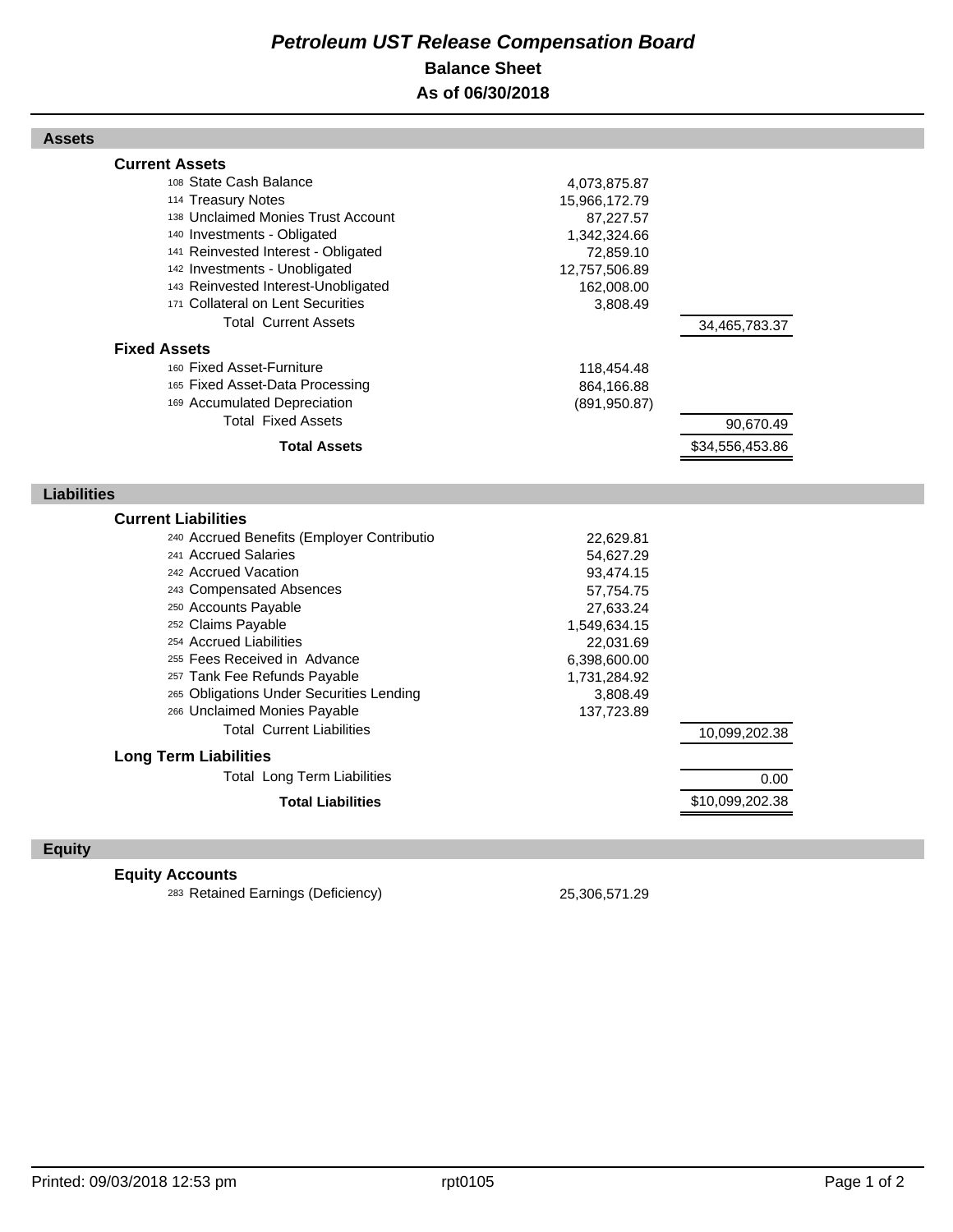## *Petroleum UST Release Compensation Board*  **Balance Sheet As of 06/30/2018**

Current Year Income (Loss) (849,319.81)

Total Equity 24,457,251.48

Total Liabilities and Equity **1988 1998 \$34,556,453.86**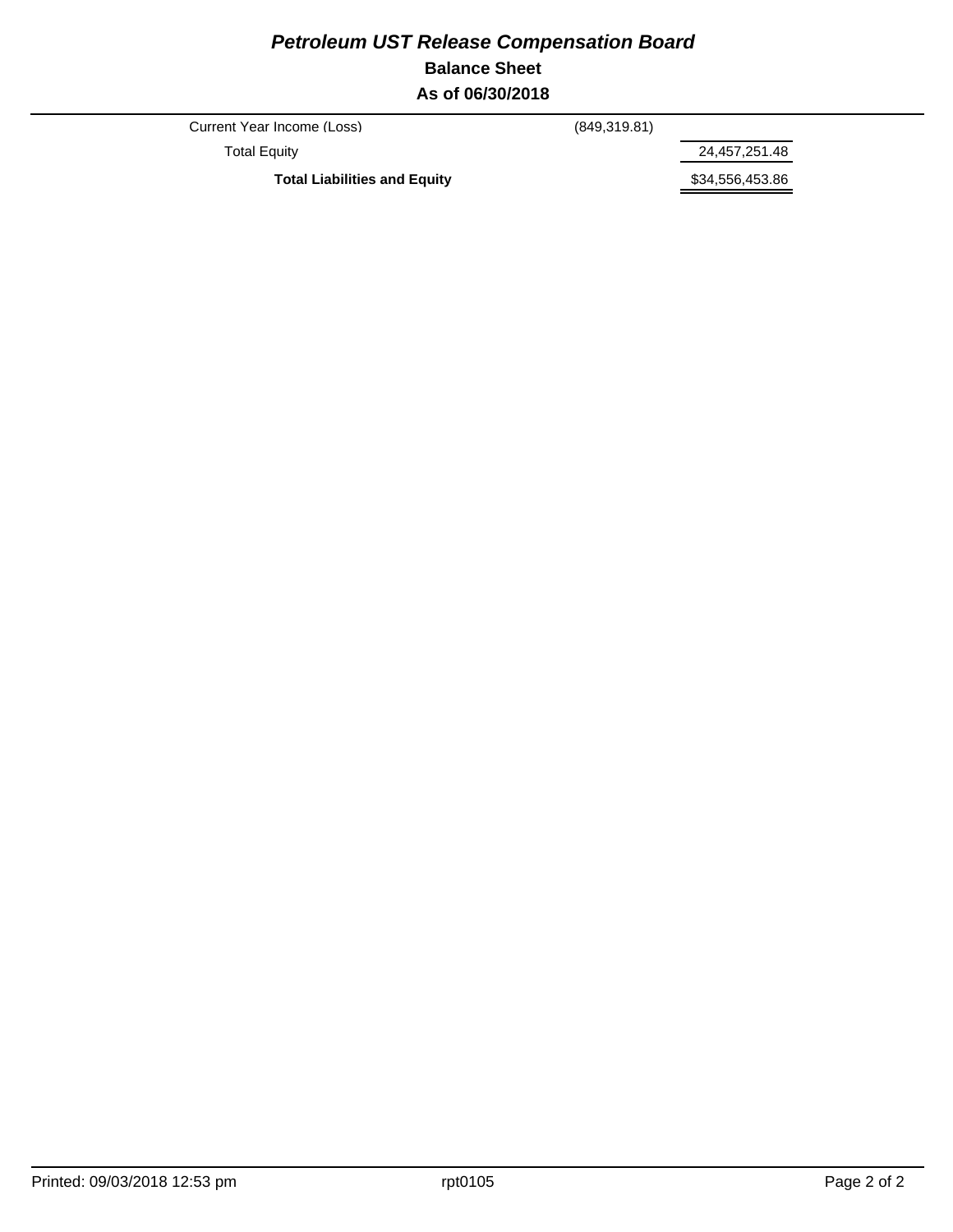## *Petroleum UST Release Compensation Board*  **Income Statement For the Month Ended 06/30/2018**

| <b>Operating Income</b>              |                  | <b>Year To Date</b> |
|--------------------------------------|------------------|---------------------|
| <b>Tank Fees</b><br>301              | (1,647,656.04)   | 8,736,023.24        |
| Investment Income<br>303             | 35,894.39        | 305,040.23          |
| <b>Total Operating Income</b>        | (1,611,761.65)   | 9,041,063.47        |
| <b>Operating Expenses</b>            |                  |                     |
| <b>Claims Paid</b><br>350            | 2,750,395.36     | 8,205,059.71        |
| <b>Total Operating Expenses</b>      | 2,750,395.36     | 8,205,059.71        |
| <b>Administrative Expenses</b>       |                  |                     |
| <b>Refunded Fees</b><br>601          | 30,158.76        | 30,158.76           |
| <b>Salaries</b><br>621               | 336,684.16       | 1,184,454.51        |
| <b>Temporary Services</b><br>626     | 0.00             | 45,933.69           |
| Rent<br>634                          | 0.00             | 132,952.06          |
| <b>Office Supplies</b><br>638        | 1,771.02         | 16,816.35           |
| Printing & Copying<br>639            | 2,197.36         | 10,164.77           |
| Legal & Professional<br>668          | 27,209.33        | 195,420.93          |
| <b>Depreciation Expense</b><br>669   | 1,578.70         | 16,124.22           |
| Travel<br>672                        | 412.88           | 2,567.31            |
| <b>Employee Expenses</b><br>675      | 46.11            | 6,479.85            |
| Telephone<br>680                     | 467.62           | 28,292.11           |
| Postage<br>681                       | 16,556.73        | 25,782.12           |
| <b>Total Administrative Expenses</b> | 417,082.67       | 1,695,146.68        |
| <b>Other Income</b>                  |                  |                     |
| Miscellaneous Income<br>701          | 22.24            | 9,944.07            |
| <b>Total Other Income</b>            | 22.24            | 9,944.07            |
| <b>Other Expenses</b>                |                  |                     |
| 715 Loss on Disposal of Fixed Assets | 0.00             | 120.96              |
| <b>Total Other Expenses</b>          | 0.00             | 120.96              |
| Net Income (Loss)                    | (\$4,779,217.44) | (\$849,319.81)      |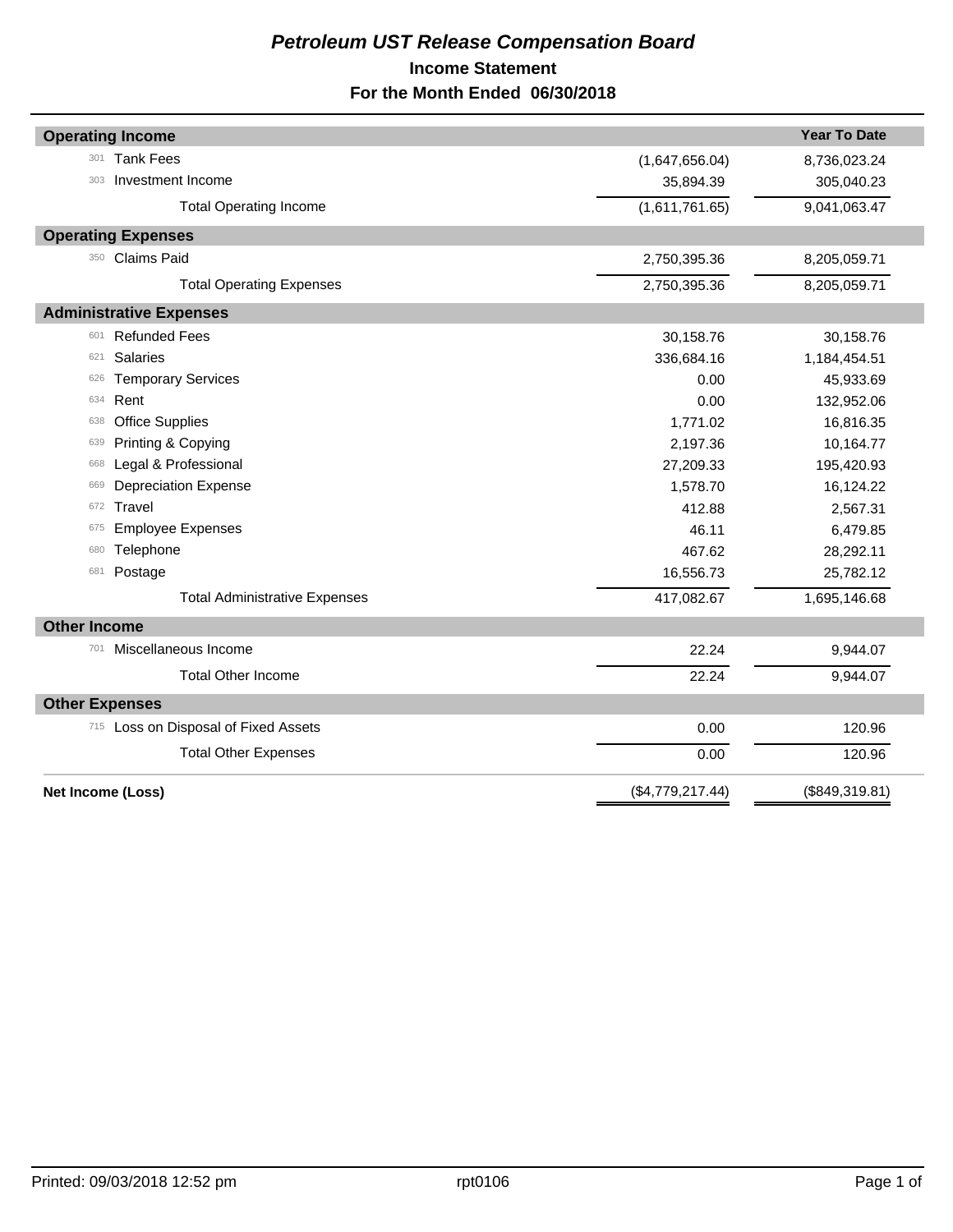## **Trial Balance** *Petroleum UST Release Compensation Board*

## **Transaction Dates 06/01/2018 to 06/30/2018**

|     | Account Account                             | <b>Beginning Balance</b> | Transaction    | <b>Ending Balance</b> |
|-----|---------------------------------------------|--------------------------|----------------|-----------------------|
| 108 | State Cash Balance                          | 605,275.69               | 3,468,600.18   | 4,073,875.87          |
| 114 | <b>Treasury Notes</b>                       | 15,954,676.21            | 11,496.58      | 15,966,172.79         |
| 138 | <b>Unclaimed Monies Trust Account</b>       | 87,085.86                | 141.71         | 87,227.57             |
| 140 | Investments - Obligated                     | 2,432,478.48             | (1,090,153.82) | 1,342,324.66          |
| 141 | Reinvested Interest - Obligated             | 69,592.69                | 3,266.41       | 72,859.10             |
| 142 | Investments - Unobligated                   | 12,757,506.89            | 0.00           | 12,757,506.89         |
| 143 | Reinvested Interest-Unobligated             | 141,018.31               | 20,989.69      | 162,008.00            |
| 160 | <b>Fixed Asset-Furniture</b>                | 118,454.48               | 0.00           | 118,454.48            |
| 165 | <b>Fixed Asset-Data Processing</b>          | 830,544.48               | 33,622.40      | 864,166.88            |
| 169 | <b>Accumulated Depreciation</b>             | (890, 372.17)            | (1,578.70)     | (891, 950.87)         |
| 171 | <b>Collateral on Lent Securities</b>        | 0.00                     | 3,808.49       | 3,808.49              |
| 240 | Accrued Benefits (Employer Contributi       | 0.00                     | (22, 629.81)   | (22,629.81)           |
| 241 | <b>Accrued Salaries</b>                     | 0.00                     | (54, 627.29)   | (54, 627.29)          |
| 242 | <b>Accrued Vacation</b>                     | 0.00                     | (93, 474.15)   | (93, 474.15)          |
| 243 | <b>Compensated Absences</b>                 | 0.00                     | (57, 754.75)   | (57, 754.75)          |
| 250 | <b>Accounts Payable</b>                     | 0.00                     | (27, 633.24)   | (27, 633.24)          |
| 252 | Claims Payable                              | 0.00                     | (1,549,634.15) | (1,549,634.15)        |
| 254 | <b>Accrued Liabilities</b>                  | 0.00                     | (22,031.69)    | (22,031.69)           |
| 255 | Fees Received in Advance                    | (2,869,792.00)           | (3,528,808.00) | (6,398,600.00)        |
| 257 | Tank Fee Refunds Payable                    | 0.00                     | (1,731,284.92) | (1,731,284.92)        |
| 265 | <b>Obligations Under Securities Lending</b> | 0.00                     | (3,808.49)     | (3,808.49)            |
| 266 | Unclaimed Monies Payable                    | 0.00                     | (137, 723.89)  | (137, 723.89)         |
| 283 | Retained Earnings (Deficiency)              | (25,306,571.29)          | 0.00           | (25, 306, 571.29)     |
| 301 | <b>Tank Fees</b>                            | (10, 383, 679.28)        | 1,647,656.04   | (8,736,023.24)        |
| 303 | Investment Income                           | (269, 145.84)            | (35,894.39)    | (305, 040.23)         |
| 350 | <b>Claims Paid</b>                          | 5,454,664.35             | 2,750,395.36   | 8,205,059.71          |
| 601 | <b>Refunded Fees</b>                        | 0.00                     | 30,158.76      | 30,158.76             |
| 621 | Salaries                                    | 847,770.35               | 336,684.16     | 1,184,454.51          |
| 626 | <b>Temporary Services</b>                   | 45,933.69                | 0.00           | 45,933.69             |
| 634 | Rent                                        | 132,952.06               | 0.00           | 132,952.06            |
| 638 | <b>Office Supplies</b>                      | 15,045.33                | 1,771.02       | 16,816.35             |
| 639 | Printing & Copying                          | 7,967.41                 | 2,197.36       | 10,164.77             |
| 668 | Legal & Professional                        | 168,211.60               | 27,209.33      | 195,420.93            |
| 669 | <b>Depreciation Expense</b>                 | 14,545.52                | 1,578.70       | 16,124.22             |
| 672 | <b>I</b> ravel                              | 2,154.43                 | 412.88         | 2,567.31              |
| 675 | <b>Employee Expenses</b>                    | 6,433.74                 | 46.11          | 6,479.85              |
| 680 | Telephone                                   | 27,824.49                | 467.62         | 28,292.11             |
| 681 | Postage                                     | 9,225.39                 | 16,556.73      | 25,782.12             |
| 701 | Miscellaneous Income                        | (9,921.83)               | (22.24)        | (9,944.07)            |
| 715 | Loss on Disposal of Fixed Assets            | 120.96                   | 0.00           | 120.96                |
|     |                                             | 0.00                     | 0.00           | 0.00                  |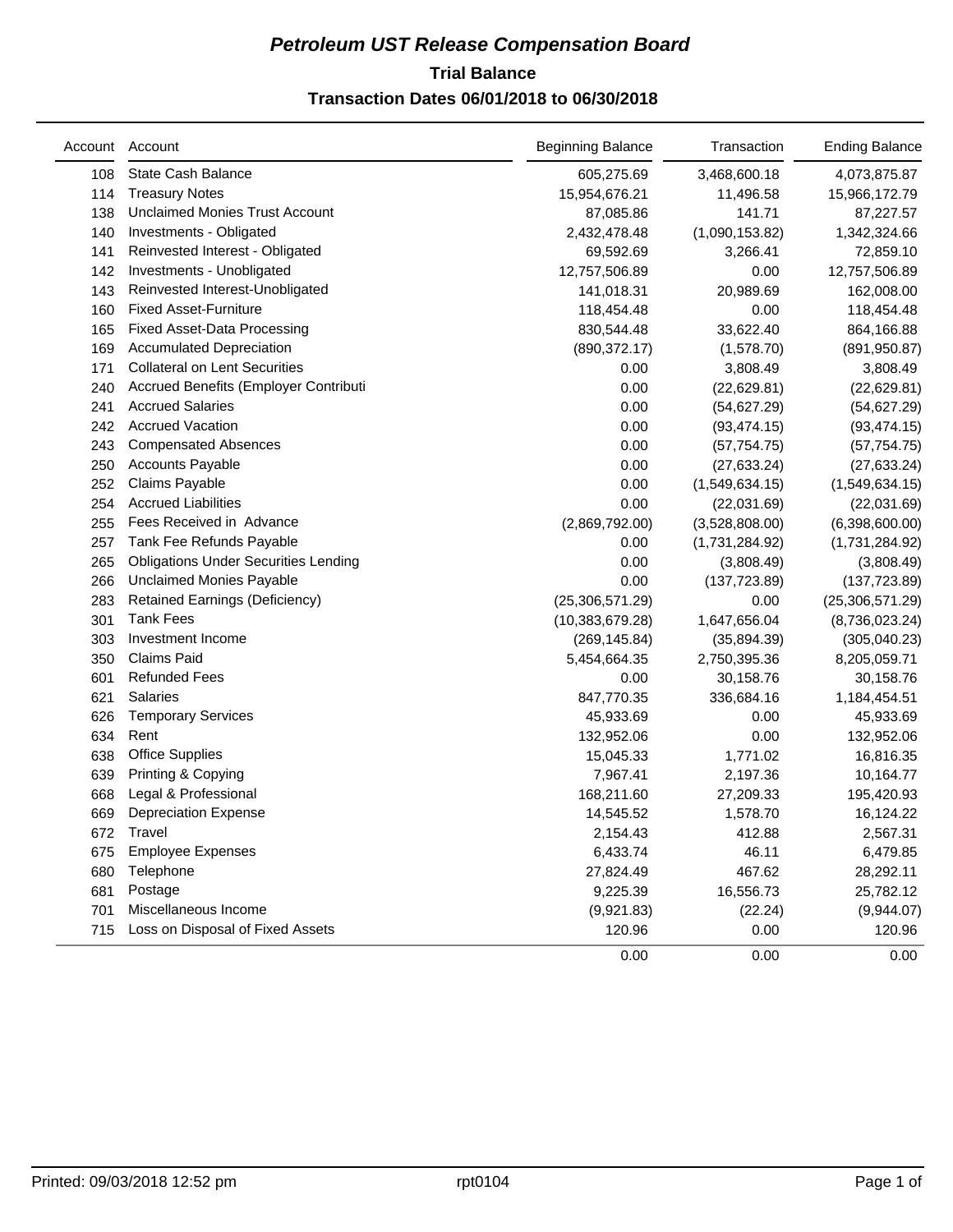#### *MONTHLY INCOME FIGURES AS OF MAY 31, 2018 (CASH BASIS)*

| Fiscal 2018                                                 |              |            |              |             |              |            |              |              |            |              |            |                              | % Of          | FY 2018       |
|-------------------------------------------------------------|--------------|------------|--------------|-------------|--------------|------------|--------------|--------------|------------|--------------|------------|------------------------------|---------------|---------------|
|                                                             | July         | August     | September    | October     | November     | December   | January      | February     | March      | April        | May        | <b>Total YTD</b>             | <b>Budget</b> | <b>Budget</b> |
| <b>Tank Revenue</b>                                         |              |            |              |             |              |            |              |              |            |              |            |                              |               |               |
| In house collections '                                      | 8,910,478.58 | 226,830.50 | 79,094.50    | 33,227.00   | 33,215.50    | 45,266.00  | 31,945.00    | 32,940.00    | 29,900.76  | 51,900.00    | 39,494.36  | 9,514,292.20                 |               |               |
| Net refunds paid                                            | (4, 100.00)  | (1,850.00) | (8,400.00)   | (4,600.00)  | (300.00)     | (917.76)   | (1,800.00)   | (3,432.24)   | (1,600.00) | (1,700.00)   | (1,200.00) | (29,900.00)                  |               |               |
| AG collections                                              | 5,795.65     | 16,628.30  | 12,448.49    | 5,686.00    | 21,378.68    | 16,074.32  | 12,631.15    | 6,854.59     | 18,856.72  | 8,488.99     | 19,309.46  | 144,152.35                   |               |               |
| Collection costs paid by owner                              | (1,884.99)   | (873.44)   | (605.53)     | (260.00)    | (4,837.85)   | (772.00)   | 0.00         | (991.00)     | (2,871.77) | (822.00)     | (2,289.02) | (16, 207.60)                 |               |               |
| <b>Total Tank Revenue</b>                                   | 8,910,289.24 | 240.735.36 | 82,537.46    | 34.053.00   | 49,456.33    | 59,650.56  | 42,776.15    | 35.371.35    | 44,285.71  | 57.866.99    | 55,314.80  | 9,612,336.95                 | 101.40%       | 9,480,000     |
| Interest Income                                             |              |            |              |             |              |            |              |              |            |              |            |                              |               |               |
| <b>Interest Earned</b>                                      | 31,977.62    | 33,391.30  | 32,701.32    | 33,154.82   | 32,068.28    | 33,404.96  | 36,863.34    | 54,734.58    | 39,953.37  | 40,298.79    | 41,709.47  | 410,257.85                   | 110.88%       | 370,000       |
| Unearned Gain/(Loss) on Investments                         | 9,749.37     | 15,320.00  | (29, 190.90) | (15,263.20) | (32, 306.80) | (8,915.60) | (60, 710.80) | (26, 538.45) | 13,349.50  | (47, 786.30) | 41,181.17  | (141,112.01)                 |               |               |
| <b>Total Interest Income</b>                                | 41,726.99    | 48,711.30  | 3,510.42     | 17,891.62   | (238.52)     | 24,489.36  | (23, 847.46) | 28,196.13    | 53,302.87  | (7, 487.51)  | 82,890.64  | 269,145.84                   |               |               |
| Miscellaneous Income                                        | 164.81       | 3.11       | 2.93         | 6.77        | 187.43       | 1,718.14   | 7,725.39     | 20.41        | 51.19      | 5.03         | 36.62      | 9,921.83                     | 992.18%       | 1,000         |
| <b>Total Income</b>                                         | 8,952,181.04 | 289,449.77 | 86,050.81    | 51,951.39   | 49,405.24    | 85,858.06  | 26,654.08    | 63,587.89    | 97,639.77  | 50,384.51    | 138,242.06 | 9,891,404.62                 | 100.41%       | 9,851,000     |
| <b>Claims Expense</b>                                       | 408,600.94   | 462,344.60 | 231,842.72   | 774,708.69  | 771,123.24   | 592,787.86 | 548,231.57   | 388,394.30   | 920,725.48 | 1,131,646.39 | 292,804.09 | 6,523,209.88                 | 72.48%        | 9,000,000     |
| <b>Operating Expenses</b>                                   |              |            |              |             |              |            |              |              |            |              |            |                              |               |               |
| <b>Salaries</b>                                             | 90,395.23    | 98,762.75  | 90,682.38    | 94,809.70   | 95,409.98    | 93,518.54  | 100,489.13   | 75,866.44    | 104,948.59 | 102,494.28   | 116,233.57 | 1,063,610.59                 | 74.21%        | 1,433,200     |
| <b>Temp Services</b>                                        | 9,168.97     | 6,438.07   | 6,918.28     | 10,186.75   | 7,929.48     | 5,467.48   | 3,602.38     | 1,216.85     | 0.00       | 0.00         | 0.00       | 50,928.26                    | 109.52%       | 46,500        |
| Rent                                                        | 10,148.84    | 10,148.84  | 5,872.92     | 14,486.31   | 14,219.31    | 12,756.31  | 0.00         | 12,863.41    | 12,809.86  | 26,836.40    | 12,809.86  | 132,952.06                   | 92.33%        | 144,000       |
| Office Supplies                                             | 833.41       | 651.09     | 1,020.39     | 699.90      | 3,635.23     | 1,701.27   | 2,577.18     | 614.38       | 1,074.87   | 2,016.26     | 1,054.76   | 15,878.74                    | 79.39%        | 20,000        |
| Printing & Copying *                                        | 1,200.69     | 233.69     | 188.33       | 1,905.40    | 598.92       | 580.70     | 349.95       | 499.76       | 346.22     | 617.55       | 2,646.89   | 9,168.10                     | 61.12%        | 15,000        |
| Legal & Professional                                        |              |            |              |             |              |            |              |              |            |              |            |                              |               |               |
| L&P services                                                | 24,789.35    | 1,250.00   | 3,872.29     | 26,687.30   | 42,060.88    | 11,300.00  | 25,304.20    | 15,035.78    | 3,720.49   | 28,257.06    | 1,241.36   | 183,518.71                   |               |               |
| Collection costs                                            | 781.91       | 5,511.37   | 3,606.08     | 1,567.28    | 4,391.37     | 2,525.46   | 2,044.24     | 2,184.10     | 6,132.49   | 612.84       | 1,646.44   | 31,003.58                    |               |               |
| Collection costs paid by owner                              | (1,884.99)   | (873.44)   | (605.53)     | (260.00)    | (4,837.85)   | (772.00)   | 0.00         | (991.00)     | (2,871.77) | (822.00)     | (2,289.02) | (16, 207.60)                 |               |               |
| <b>Total L &amp; P Expense</b>                              | 23,686.27    | 5,887.93   | 6,872.84     | 27,994.58   | 41,614.40    | 13,053.46  | 27,348.44    | 16,228.88    | 6,981.21   | 28,047.90    | 598.78     | 198,314.69                   | 86.22%        | 230,000       |
| Travel                                                      | 0.00         | 125.44     | 681.00       | 117.65      | 18.72        | 235.04     | 431.32       | 148.20       | 248.25     | 274.25       | 0.00       | 2,279.87                     | 38.00%        | 6,000         |
| <b>Employee Expenses</b>                                    | 2,362.28     | 2,340.00   | 1,170.00     | 22.28       | 0.00         | 0.00       | 23.15        | 142.71       | 136.56     | 259.04       | 0.00       | 6,456.02                     | 137.36%       | 4,700         |
| Telephone                                                   | 1,039.94     | 1,039.94   | 342.50       | 15,284.35   | 2,508.44     | 1,462.45   | 1,261.27     | 1,859.88     | 1,089.33   | 1,003.70     | 932.69     | 27,824.49                    | 162.72%       | 17,100        |
| Postage *                                                   | 207.42       | 15,909.41  | 148.35       | 167.70      | 189.60       | 3,938.25   | 117.77       | 1,729.01     | 175.61     | 1,964.90     | 301.73     | 24,849.75                    | 82.83%        | 30,000        |
| Depreciation                                                | 815.63       | 815.63     | 815.63       | 1,440.08    | 1,456.89     | 1,511.06   | 1,511.06     | 1,511.06     | 1,511.06   | 1,578.71     | 1,578.71   | 14,545.52                    | 68.94%        | 21,100        |
| <b>Total Operating Expenses</b><br>Net Income (Cash method) | 139,858.68   | 142,352.79 | 114,712.62   | 167,114.70  | 167,580.97   | 134,224.56 | 137,711.65   | 112,680.58   | 129,321.56 | 165,092.99   | 136,156.99 | 1,546,808.09<br>1,821,386.65 | 78.61%        | 1,967,600     |
|                                                             |              |            |              |             |              |            |              |              |            |              |            |                              |               |               |

\* Extremely cylical; occurs mainly during and as a result of the fee assessment period.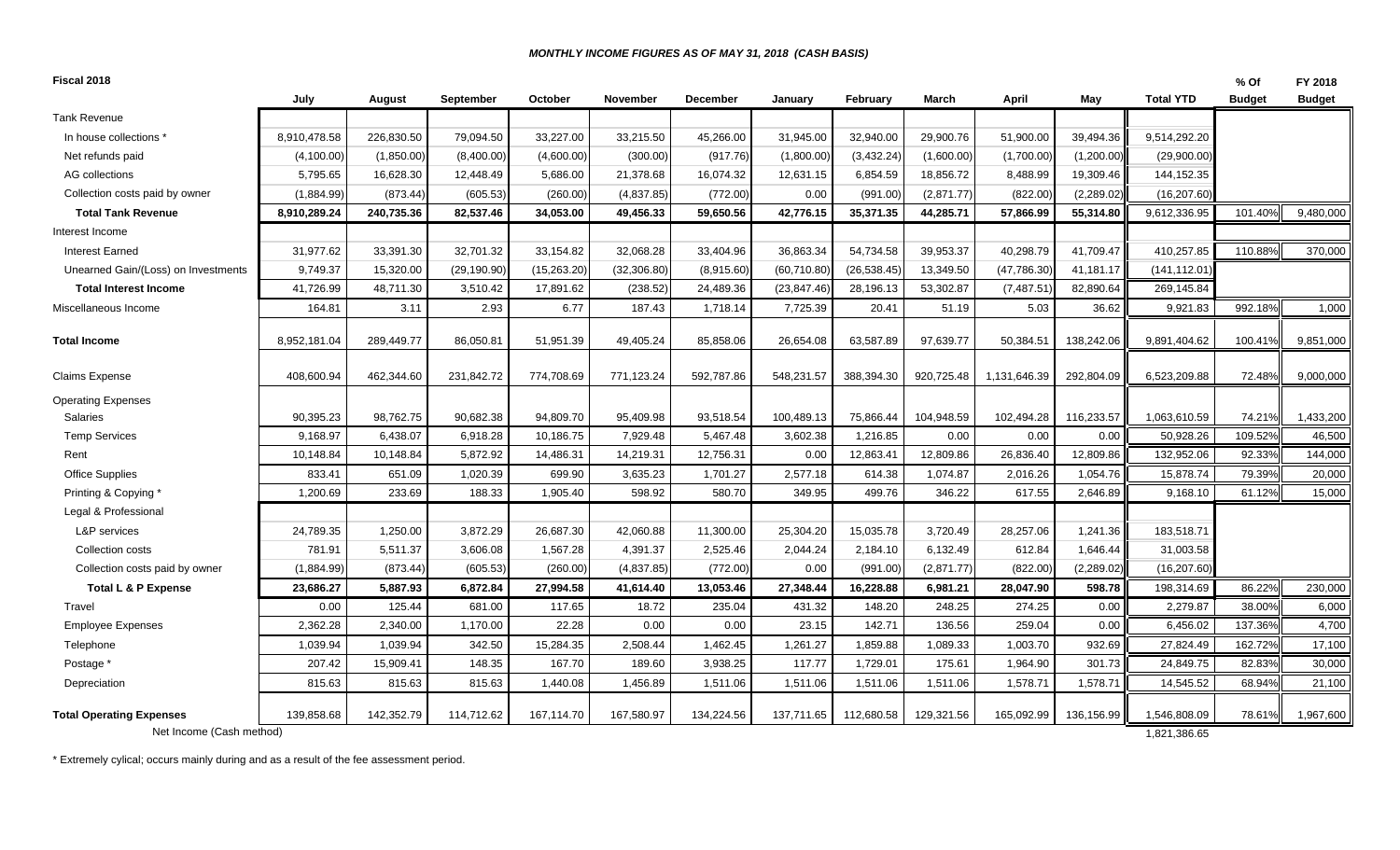## *Petroleum UST Release Compensation Board*  **Balance Sheet As of 05/31/2018**

| <b>Assets</b>                                                                                                                                                                                                                                                                            |                                                                                                      |                              |  |
|------------------------------------------------------------------------------------------------------------------------------------------------------------------------------------------------------------------------------------------------------------------------------------------|------------------------------------------------------------------------------------------------------|------------------------------|--|
| <b>Current Assets</b><br>108 State Cash Balance<br>114 Treasury Notes<br>138 Unclaimed Monies Trust Account<br>140 Investments - Obligated<br>141 Reinvested Interest - Obligated<br>142 Investments - Unobligated<br>143 Reinvested Interest-Unobligated<br><b>Total Current Assets</b> | 605,275.69<br>15,954,676.21<br>87,085.86<br>2,432,478.48<br>69,592.69<br>12,757,506.89<br>141,018.31 | 32,047,634.13                |  |
| <b>Fixed Assets</b><br>160 Fixed Asset-Furniture<br>165 Fixed Asset-Data Processing<br>169 Accumulated Depreciation<br><b>Total Fixed Assets</b><br><b>Total Assets</b>                                                                                                                  | 118,454.48<br>830,544.48<br>(890, 372.17)                                                            | 58,626.79<br>\$32,106,260.92 |  |
| <b>Liabilities</b>                                                                                                                                                                                                                                                                       |                                                                                                      |                              |  |
| <b>Current Liabilities</b><br>255 Fees Received in Advance<br><b>Total Current Liabilities</b><br><b>Long Term Liabilities</b><br><b>Total Long Term Liabilities</b>                                                                                                                     | 2,869,792.00                                                                                         | 2,869,792.00<br>0.00         |  |
| <b>Total Liabilities</b>                                                                                                                                                                                                                                                                 |                                                                                                      | \$2,869,792.00               |  |
| <b>Equity</b>                                                                                                                                                                                                                                                                            |                                                                                                      |                              |  |
| <b>Equity Accounts</b><br>283 Retained Earnings (Deficiency)<br>Current Year Income (Loss)                                                                                                                                                                                               | 25,306,571.29<br>3,929,897.63                                                                        |                              |  |
| <b>Total Equity</b>                                                                                                                                                                                                                                                                      |                                                                                                      | 29,236,468.92                |  |
| <b>Total Liabilities and Equity</b>                                                                                                                                                                                                                                                      |                                                                                                      | \$32,106,260.92              |  |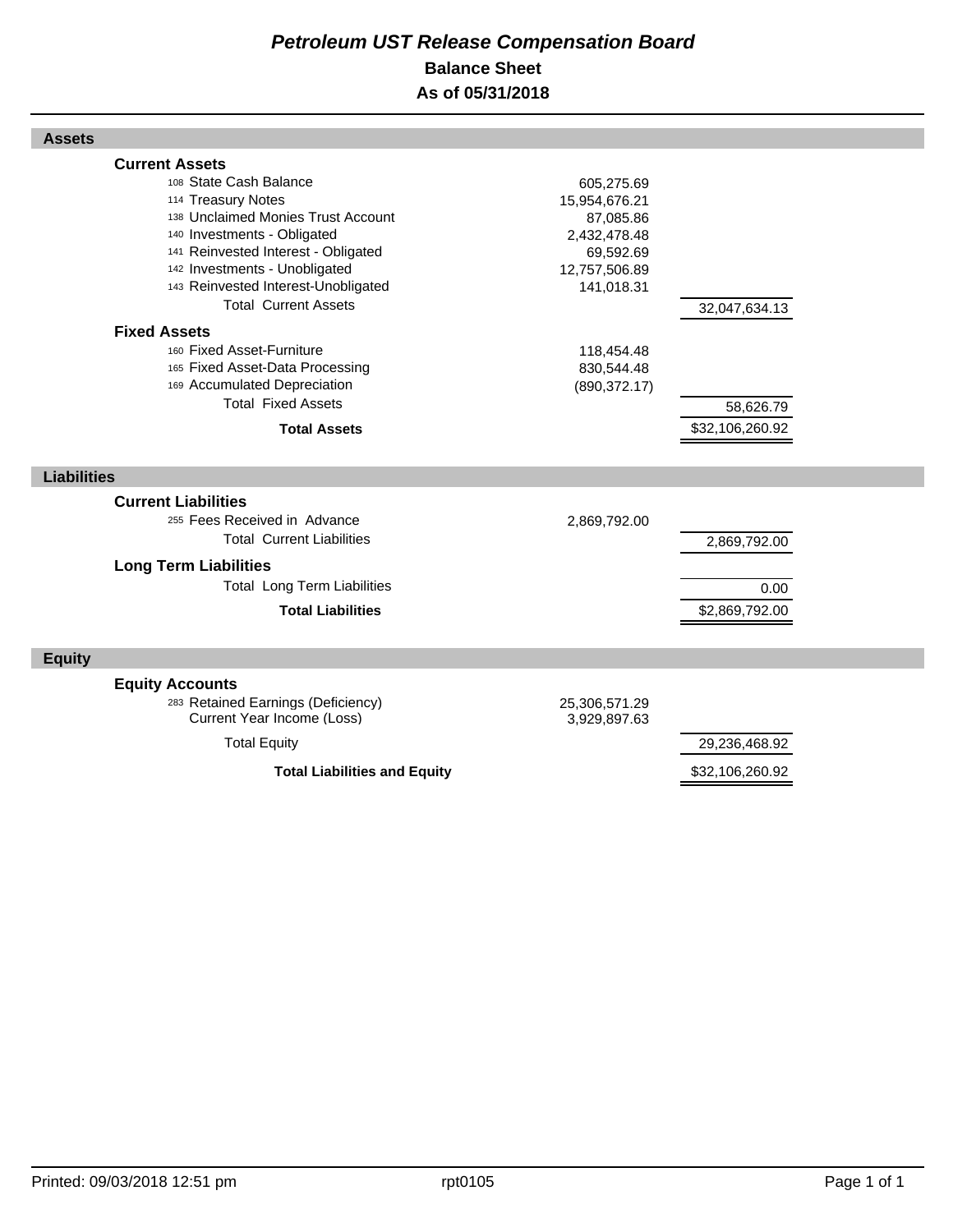## *Petroleum UST Release Compensation Board*  **Income Statement For the Month Ended 05/31/2018**

| <b>Year To Date</b><br><b>Operating Income</b><br><b>Tank Fees</b><br>301<br>55,314.80<br>10,383,679.28<br>Investment Income<br>82,890.64<br>269,145.84<br>303<br>138,205.44<br>10,652,825.12<br><b>Total Operating Income</b><br><b>Operating Expenses</b><br><b>Claims Paid</b><br>350<br>292,804.09<br>5,454,664.35<br>292,804.09<br>5,454,664.35<br><b>Total Operating Expenses</b><br><b>Administrative Expenses</b><br><b>Salaries</b><br>621<br>101,248.00<br>847,770.35<br><b>Temporary Services</b><br>45,933.69<br>0.00<br>626<br>Rent<br>634<br>12,809.86<br>132,952.06<br><b>Office Supplies</b><br>1,054.76<br>15,045.33<br>638<br>Printing & Copying<br>7,967.41<br>2,646.89<br>639<br>Legal & Professional<br>598.78<br>168,211.60<br>668<br><b>Depreciation Expense</b><br>1,578.71<br>14,545.52<br>669<br><b>Travel</b><br>2,154.43<br>0.00<br>672<br><b>Employee Expenses</b><br>0.00<br>6,433.74<br>675<br>Telephone<br>932.69<br>27,824.49<br>680<br>301.73<br>9,225.39<br>Postage<br>681<br>121,171.42<br>1,278,064.01<br><b>Total Administrative Expenses</b><br><b>Other Income</b><br>Miscellaneous Income<br>36.62<br>701<br>9,921.83<br><b>Total Other Income</b><br>36.62<br>9,921.83<br><b>Other Expenses</b><br>715 Loss on Disposal of Fixed Assets<br>0.00<br>120.96<br><b>Total Other Expenses</b><br>0.00<br>120.96<br>Net Income (Loss)<br>(\$275,733.45)<br>\$3,929,897.63 |  |  |
|---------------------------------------------------------------------------------------------------------------------------------------------------------------------------------------------------------------------------------------------------------------------------------------------------------------------------------------------------------------------------------------------------------------------------------------------------------------------------------------------------------------------------------------------------------------------------------------------------------------------------------------------------------------------------------------------------------------------------------------------------------------------------------------------------------------------------------------------------------------------------------------------------------------------------------------------------------------------------------------------------------------------------------------------------------------------------------------------------------------------------------------------------------------------------------------------------------------------------------------------------------------------------------------------------------------------------------------------------------------------------------------------------------------|--|--|
|                                                                                                                                                                                                                                                                                                                                                                                                                                                                                                                                                                                                                                                                                                                                                                                                                                                                                                                                                                                                                                                                                                                                                                                                                                                                                                                                                                                                               |  |  |
|                                                                                                                                                                                                                                                                                                                                                                                                                                                                                                                                                                                                                                                                                                                                                                                                                                                                                                                                                                                                                                                                                                                                                                                                                                                                                                                                                                                                               |  |  |
|                                                                                                                                                                                                                                                                                                                                                                                                                                                                                                                                                                                                                                                                                                                                                                                                                                                                                                                                                                                                                                                                                                                                                                                                                                                                                                                                                                                                               |  |  |
|                                                                                                                                                                                                                                                                                                                                                                                                                                                                                                                                                                                                                                                                                                                                                                                                                                                                                                                                                                                                                                                                                                                                                                                                                                                                                                                                                                                                               |  |  |
|                                                                                                                                                                                                                                                                                                                                                                                                                                                                                                                                                                                                                                                                                                                                                                                                                                                                                                                                                                                                                                                                                                                                                                                                                                                                                                                                                                                                               |  |  |
|                                                                                                                                                                                                                                                                                                                                                                                                                                                                                                                                                                                                                                                                                                                                                                                                                                                                                                                                                                                                                                                                                                                                                                                                                                                                                                                                                                                                               |  |  |
|                                                                                                                                                                                                                                                                                                                                                                                                                                                                                                                                                                                                                                                                                                                                                                                                                                                                                                                                                                                                                                                                                                                                                                                                                                                                                                                                                                                                               |  |  |
|                                                                                                                                                                                                                                                                                                                                                                                                                                                                                                                                                                                                                                                                                                                                                                                                                                                                                                                                                                                                                                                                                                                                                                                                                                                                                                                                                                                                               |  |  |
|                                                                                                                                                                                                                                                                                                                                                                                                                                                                                                                                                                                                                                                                                                                                                                                                                                                                                                                                                                                                                                                                                                                                                                                                                                                                                                                                                                                                               |  |  |
|                                                                                                                                                                                                                                                                                                                                                                                                                                                                                                                                                                                                                                                                                                                                                                                                                                                                                                                                                                                                                                                                                                                                                                                                                                                                                                                                                                                                               |  |  |
|                                                                                                                                                                                                                                                                                                                                                                                                                                                                                                                                                                                                                                                                                                                                                                                                                                                                                                                                                                                                                                                                                                                                                                                                                                                                                                                                                                                                               |  |  |
|                                                                                                                                                                                                                                                                                                                                                                                                                                                                                                                                                                                                                                                                                                                                                                                                                                                                                                                                                                                                                                                                                                                                                                                                                                                                                                                                                                                                               |  |  |
|                                                                                                                                                                                                                                                                                                                                                                                                                                                                                                                                                                                                                                                                                                                                                                                                                                                                                                                                                                                                                                                                                                                                                                                                                                                                                                                                                                                                               |  |  |
|                                                                                                                                                                                                                                                                                                                                                                                                                                                                                                                                                                                                                                                                                                                                                                                                                                                                                                                                                                                                                                                                                                                                                                                                                                                                                                                                                                                                               |  |  |
|                                                                                                                                                                                                                                                                                                                                                                                                                                                                                                                                                                                                                                                                                                                                                                                                                                                                                                                                                                                                                                                                                                                                                                                                                                                                                                                                                                                                               |  |  |
|                                                                                                                                                                                                                                                                                                                                                                                                                                                                                                                                                                                                                                                                                                                                                                                                                                                                                                                                                                                                                                                                                                                                                                                                                                                                                                                                                                                                               |  |  |
|                                                                                                                                                                                                                                                                                                                                                                                                                                                                                                                                                                                                                                                                                                                                                                                                                                                                                                                                                                                                                                                                                                                                                                                                                                                                                                                                                                                                               |  |  |
|                                                                                                                                                                                                                                                                                                                                                                                                                                                                                                                                                                                                                                                                                                                                                                                                                                                                                                                                                                                                                                                                                                                                                                                                                                                                                                                                                                                                               |  |  |
|                                                                                                                                                                                                                                                                                                                                                                                                                                                                                                                                                                                                                                                                                                                                                                                                                                                                                                                                                                                                                                                                                                                                                                                                                                                                                                                                                                                                               |  |  |
|                                                                                                                                                                                                                                                                                                                                                                                                                                                                                                                                                                                                                                                                                                                                                                                                                                                                                                                                                                                                                                                                                                                                                                                                                                                                                                                                                                                                               |  |  |
|                                                                                                                                                                                                                                                                                                                                                                                                                                                                                                                                                                                                                                                                                                                                                                                                                                                                                                                                                                                                                                                                                                                                                                                                                                                                                                                                                                                                               |  |  |
|                                                                                                                                                                                                                                                                                                                                                                                                                                                                                                                                                                                                                                                                                                                                                                                                                                                                                                                                                                                                                                                                                                                                                                                                                                                                                                                                                                                                               |  |  |
|                                                                                                                                                                                                                                                                                                                                                                                                                                                                                                                                                                                                                                                                                                                                                                                                                                                                                                                                                                                                                                                                                                                                                                                                                                                                                                                                                                                                               |  |  |
|                                                                                                                                                                                                                                                                                                                                                                                                                                                                                                                                                                                                                                                                                                                                                                                                                                                                                                                                                                                                                                                                                                                                                                                                                                                                                                                                                                                                               |  |  |
|                                                                                                                                                                                                                                                                                                                                                                                                                                                                                                                                                                                                                                                                                                                                                                                                                                                                                                                                                                                                                                                                                                                                                                                                                                                                                                                                                                                                               |  |  |
|                                                                                                                                                                                                                                                                                                                                                                                                                                                                                                                                                                                                                                                                                                                                                                                                                                                                                                                                                                                                                                                                                                                                                                                                                                                                                                                                                                                                               |  |  |
|                                                                                                                                                                                                                                                                                                                                                                                                                                                                                                                                                                                                                                                                                                                                                                                                                                                                                                                                                                                                                                                                                                                                                                                                                                                                                                                                                                                                               |  |  |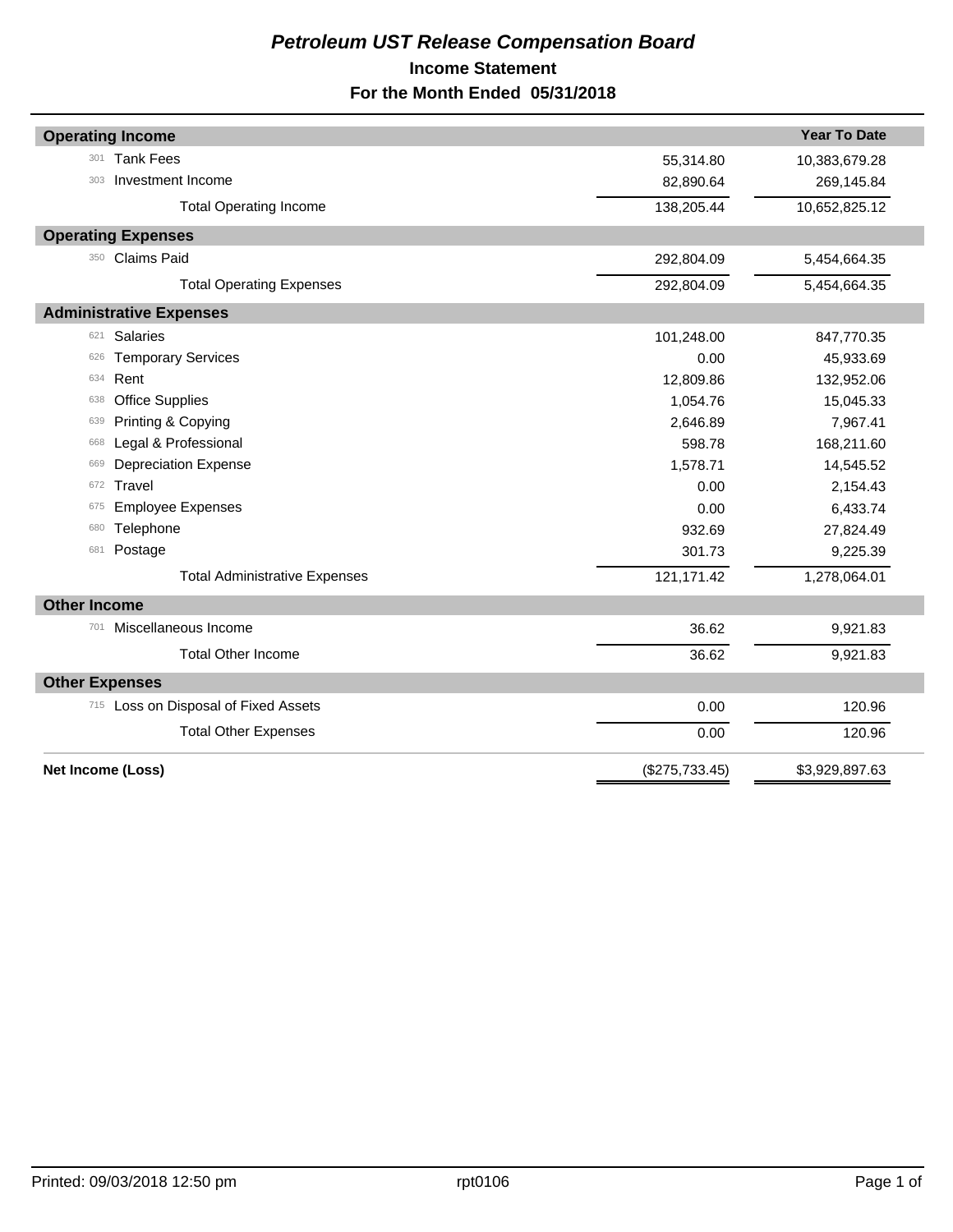## **Trial Balance** *Petroleum UST Release Compensation Board*

## **Transaction Dates 05/01/2018 to 05/31/2018**

|     | Account Account                       | <b>Beginning Balance</b> | Transaction    | <b>Ending Balance</b> |
|-----|---------------------------------------|--------------------------|----------------|-----------------------|
| 108 | <b>State Cash Balance</b>             | 103,776.15               | 501,499.54     | 605,275.69            |
| 114 | <b>Treasury Notes</b>                 | 15,892,918.96            | 61,757.25      | 15,954,676.21         |
| 138 | Unclaimed Monies Trust Account        | 86,947.83                | 138.03         | 87,085.86             |
| 140 | Investments - Obligated               | 2,725,282.57             | (292, 804.09)  | 2,432,478.48          |
| 141 | Reinvested Interest - Obligated       | 65,524.22                | 4,068.47       | 69,592.69             |
| 142 | Investments - Unobligated             | 10,457,506.89            | 2,300,000.00   | 12,757,506.89         |
| 143 | Reinvested Interest-Unobligated       | 124,099.25               | 16,919.06      | 141,018.31            |
| 160 | <b>Fixed Asset-Furniture</b>          | 114,395.48               | 4,059.00       | 118,454.48            |
| 165 | <b>Fixed Asset-Data Processing</b>    | 830,544.48               | 0.00           | 830,544.48            |
| 169 | <b>Accumulated Depreciation</b>       | (888, 793.46)            | (1,578.71)     | (890, 372.17)         |
| 255 | Fees Received in Advance              | 0.00                     | (2,869,792.00) | (2,869,792.00)        |
| 283 | <b>Retained Earnings (Deficiency)</b> | (25,306,571.29)          | 0.00           | (25, 306, 571.29)     |
| 301 | <b>Tank Fees</b>                      | (10,328,364.48)          | (55, 314.80)   | (10, 383, 679.28)     |
| 303 | Investment Income                     | (186, 255.20)            | (82,890.64)    | (269, 145.84)         |
| 350 | <b>Claims Paid</b>                    | 5,161,860.26             | 292,804.09     | 5,454,664.35          |
| 621 | <b>Salaries</b>                       | 746,522.35               | 101,248.00     | 847,770.35            |
| 626 | <b>Temporary Services</b>             | 45,933.69                | 0.00           | 45,933.69             |
| 634 | Rent                                  | 120,142.20               | 12,809.86      | 132,952.06            |
| 638 | <b>Office Supplies</b>                | 13,990.57                | 1,054.76       | 15,045.33             |
| 639 | Printing & Copying                    | 5,320.52                 | 2,646.89       | 7,967.41              |
| 668 | Legal & Professional                  | 167,612.82               | 598.78         | 168,211.60            |
| 669 | <b>Depreciation Expense</b>           | 12,966.81                | 1,578.71       | 14,545.52             |
| 672 | Travel                                | 2,154.43                 | 0.00           | 2,154.43              |
| 675 | <b>Employee Expenses</b>              | 6,433.74                 | 0.00           | 6,433.74              |
| 680 | Telephone                             | 26,891.80                | 932.69         | 27,824.49             |
| 681 | Postage                               | 8,923.66                 | 301.73         | 9,225.39              |
| 701 | Miscellaneous Income                  | (9,885.21)               | (36.62)        | (9,921.83)            |
| 715 | Loss on Disposal of Fixed Assets      | 120.96                   | 0.00           | 120.96                |
|     |                                       | 0.00                     | 0.00           | 0.00                  |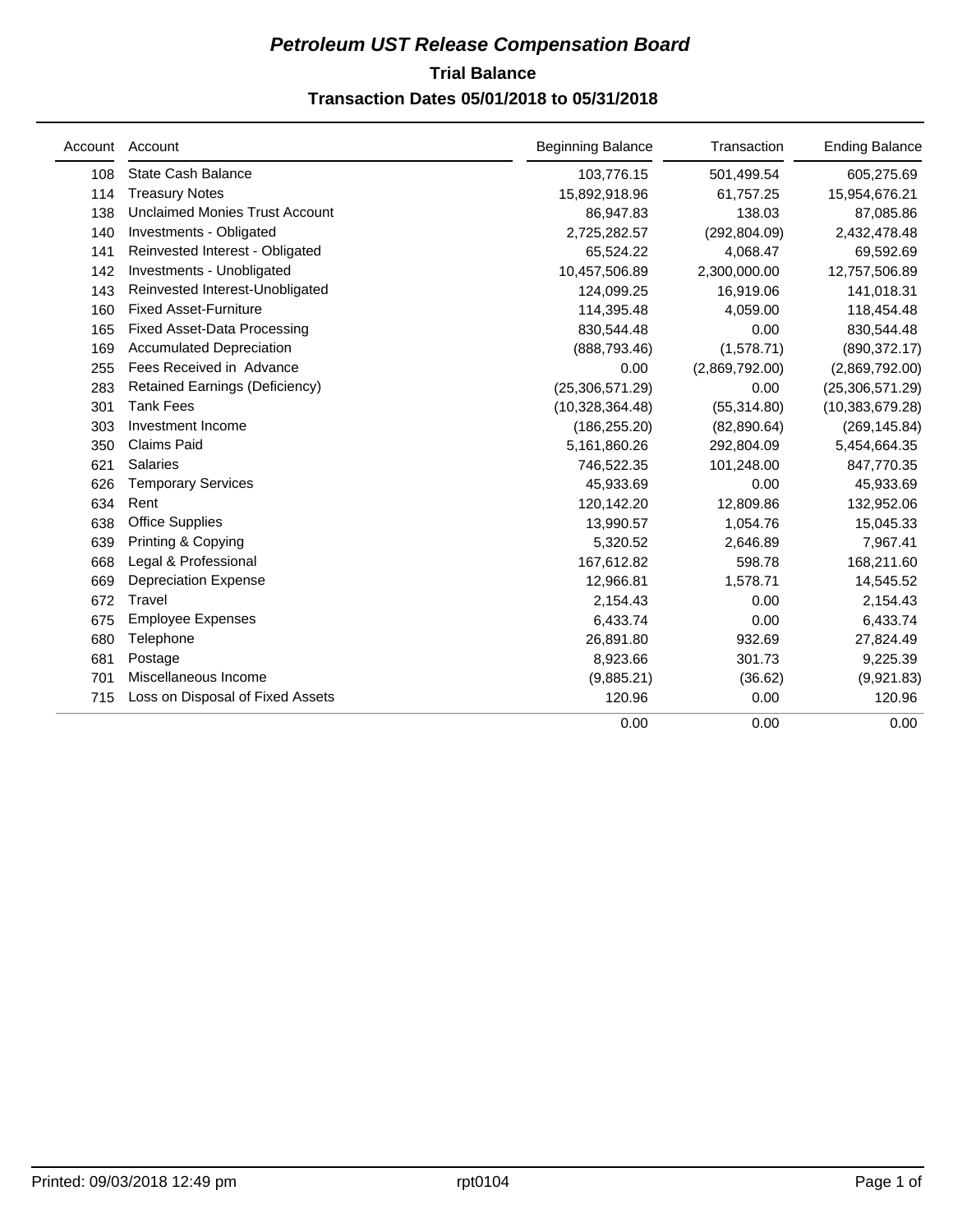#### **PETROLEUM UST RELEASE COMPENSATION BOARDPROGRAM YEAR 2017 FEE STATEMENT STATISTICS AS OF SEPTEMBER 11, 2018**

**PY 2017 / FY 2018**

|                                     | <b>September 11, 2018</b><br>PY 2018 / FY 2019<br>$(7/1/2018 - 6/30/2019)$ |             |     | September 11, 2017<br>PY 2017 / FY 2018<br>(7/1/2017 - 6/30/2018) | <b>Percent of</b><br>PY 2017 / FY 2018 | <b>Actual</b><br><b>To Date</b> |  |
|-------------------------------------|----------------------------------------------------------------------------|-------------|-----|-------------------------------------------------------------------|----------------------------------------|---------------------------------|--|
|                                     | <b>Billed</b>                                                              | Paid        |     |                                                                   |                                        |                                 |  |
| <b>ACTUAL COLLECTIONS:</b>          |                                                                            |             |     |                                                                   |                                        |                                 |  |
| Fees:                               |                                                                            |             |     |                                                                   |                                        |                                 |  |
| <b>Current Year Fees</b>            | \$8,400,200                                                                | \$8,077,596 | 96% | \$9,157,161                                                       |                                        | \$9,496,272                     |  |
| Prior Year Fees (a)                 |                                                                            | 94,230      |     | 82,859                                                            |                                        | 268,166 (b)                     |  |
| <b>Total Fees Collected to Date</b> |                                                                            | \$8,171,826 |     | \$9,240,020                                                       |                                        | \$9,764,438                     |  |
| Number of Tanks:                    |                                                                            |             |     |                                                                   |                                        |                                 |  |
| <b>Standard Deductible</b>          | 15,265                                                                     | 14,454      | 95% | 14,523                                                            | 99.52%                                 | 14,863                          |  |
| Reduced Deductible (c)              | 5,559                                                                      | 5,374       | 97% | 5,531                                                             | 97.16%                                 | 5,643                           |  |
| <b>Total Tanks</b>                  | 20,824                                                                     | 19,828      | 95% | 20,054                                                            | 98.87%                                 | 20,506                          |  |
| Number of Owners:                   |                                                                            |             |     |                                                                   |                                        |                                 |  |
| <b>Standard Deductible</b>          |                                                                            | 996         |     | 1,019                                                             | 97.74%                                 | 1,058                           |  |
| <b>Reduced Deductible</b>           |                                                                            | 2,010       |     | 2,063                                                             | 97.43%                                 | 2,108                           |  |
| <b>Total Owners</b>                 | 3,276                                                                      | 3,006       | 92% | 3,082                                                             | 97.53%                                 | 3,166                           |  |
|                                     |                                                                            |             |     | <b>PY 2018</b>                                                    |                                        |                                 |  |

|                                          |                                         | .                            |                          |
|------------------------------------------|-----------------------------------------|------------------------------|--------------------------|
|                                          | <b>PY 2018</b><br><b>Actual To Date</b> | Recommended<br><b>Budget</b> | % Actual vs<br>Projected |
| PY 2018 ACTUAL VS PROJECTED COLLECTIONS: |                                         |                              |                          |
| Fee Revenue                              | \$8,171,826                             | \$8,450,000                  | 96.71%                   |
| Number of Paid Tanks                     | 19,828                                  | 20,320                       | 97.58%                   |

(a) Net of refunds paid

(b) As of June 30, 2018, net of refunds paid of \$31,368

(c) As of September 11, 2018, the number of tanks paid at the reduced deductible is 27.1% for PY 2018, and was 27.6% for the same period in PY 2017.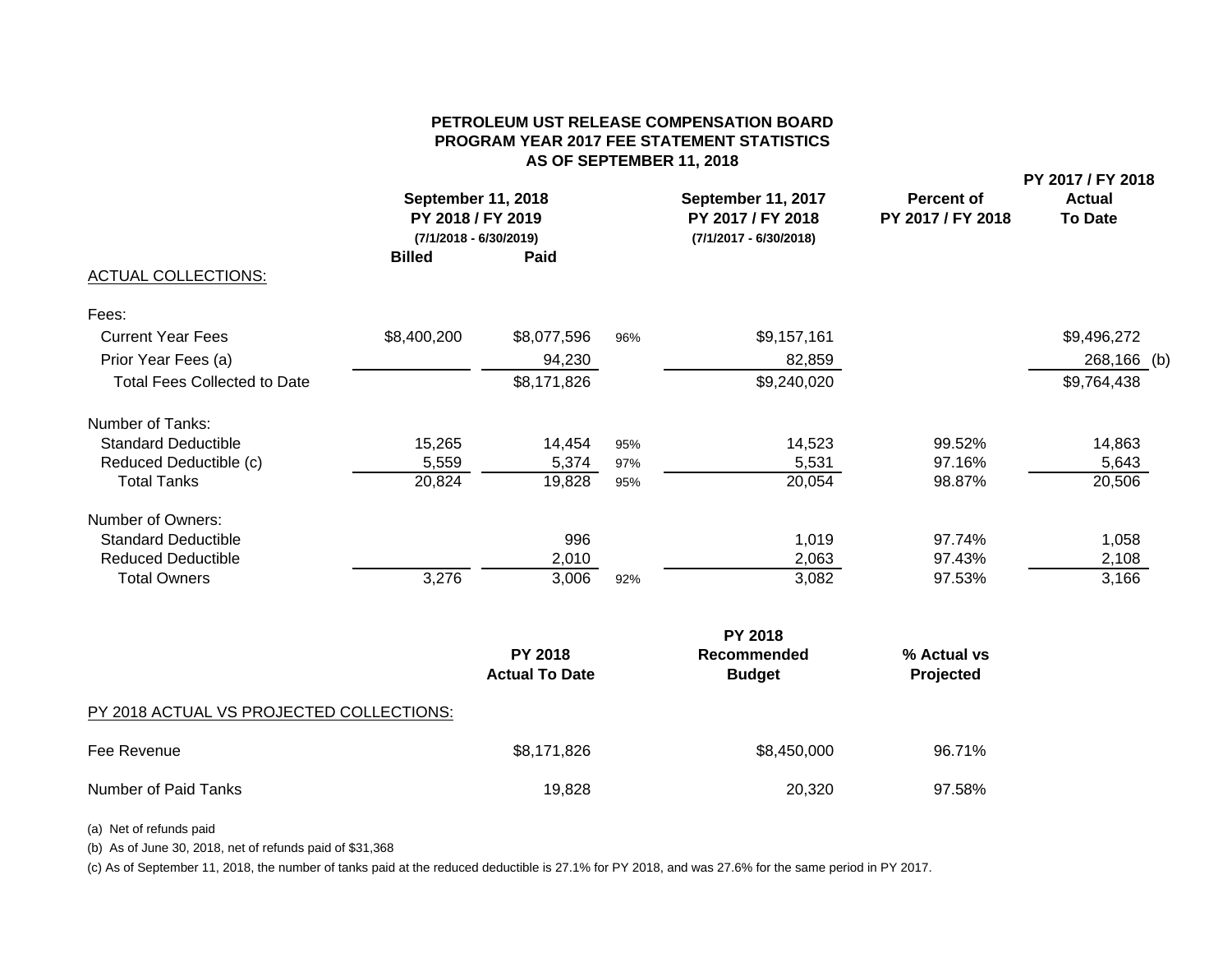#### **PETROLEUM UST RELEASE COMPENSATION BOAR D PROGRAM YEAR 2018 COMPLIANCE / FEE ASSESSMENT REPORT AS OF AUGUST 31, 2018**

|                                                                                  | PY 2018<br>$(7/1/18 - 8/31/18)$ | PY 2017<br>$(7/1/17 - 6/30/18)$ | PY 2016<br>$(7/1/16 - 6/30/17)$               | PY 2015<br>$(7/1/15 - 6/30/16)$ | PY 2014<br>$(7/1/14 - 6/30/15)$ | <b>Percent of</b><br>PY 2018/PY 2017 |
|----------------------------------------------------------------------------------|---------------------------------|---------------------------------|-----------------------------------------------|---------------------------------|---------------------------------|--------------------------------------|
| <b>Refunds</b>                                                                   |                                 |                                 |                                               |                                 |                                 |                                      |
| Amount of Refunds Paid                                                           | \$29,352                        | $$31,368$ (a)                   | $$29,801$ (a)                                 | $$98,740$ (a)                   | $$158,794$ (a)                  | 94%                                  |
| Number of Refunds Paid                                                           | 38                              | 56                              | 116                                           | 311                             | 419                             | 68%                                  |
| Number of Owners Paid Refunds                                                    | 23                              | 31                              | 19                                            | 89                              | 156                             | 74%                                  |
| Number of Pending Refunds<br>Amount of Pending Refunds                           | 2,460<br>\$1,324,874            |                                 |                                               |                                 |                                 |                                      |
| <b>Collections</b>                                                               |                                 |                                 |                                               |                                 |                                 |                                      |
| Amount of Refunds Used to Offset Outstanding Fees                                | $$16,540$ (a)                   | $$14,745$ (a)                   | $$44,204$ (a)                                 | $$76,750$ (a)                   | $$61,355$ (a)                   | 112%                                 |
| Amount Collected by AG/Special Counsel                                           | \$68,738                        | \$156,904                       | \$299,807                                     | \$364,401                       | \$200,352                       |                                      |
| <b>Collection Costs</b>                                                          | \$4,268                         | \$33,970                        | \$59,320                                      | \$89,643                        | \$38,727                        |                                      |
| Amount Collected by AG/Special Counsel Less Collection Costs                     | \$64,470                        | \$122,934                       | \$240,487                                     | \$274,758                       | \$161,625                       |                                      |
| Number of Accounts Certified to the AG's office                                  | 0                               | 205                             | 321                                           | 340                             |                                 |                                      |
| Number of Owners Certified to the AG's office                                    | 0                               | 146                             | 174                                           | 196                             |                                 |                                      |
| Amount Certified to the AG's office                                              | \$0                             | \$664,750                       | \$1,124,050                                   | \$1,086,440                     |                                 |                                      |
| <b>Appeals</b><br>Orders Pursuant to Law                                         | 5                               |                                 | 5 - information to support appeal is expected |                                 |                                 |                                      |
| Determinations to Deny a Certificate of Coverage                                 | $\mathbf{1}$                    |                                 | 1 - ruling appealed to Court of Common Pleas  |                                 |                                 |                                      |
| <b>Ability to Pay Applications</b><br>Ability to Pay Applications Pending Review | $\mathbf{2}$                    |                                 |                                               |                                 |                                 |                                      |
| COC Applications (As of 9/5/18)                                                  |                                 |                                 |                                               |                                 |                                 |                                      |
| <b>COC Application/Fee Statements Mailed</b>                                     | 3,276                           | 3,327                           | 3,439                                         | 3,439                           | 3,538                           | 98%                                  |
| # of Owners Issued COC                                                           | 2,496                           | 3.066                           | 3.122                                         | 3,148                           | 3,208                           | 81%                                  |
| # of Owners w/COCs In-Process                                                    | 500                             | 62                              | 35                                            | n/a                             | n/a                             |                                      |
| # of Owners w/Unresolved Pending Denials of COC                                  | 1                               | 25                              | 15                                            | $\mathbf 0$                     | $\mathbf 0$                     |                                      |
| # of Owners w/Unresolved Determinations Denying COC                              | 1                               | 95                              | 103                                           | 121                             | 116                             |                                      |
| <b>Unclaimed Monies/Refunds Pending</b>                                          |                                 |                                 |                                               |                                 |                                 |                                      |
| Owners on Unclaimed Monies List (Uncashed Checks)                                | 47                              |                                 |                                               |                                 |                                 |                                      |
| Amount of Unclaimed Monies (Uncashed Checks)                                     | \$40,210                        |                                 |                                               |                                 |                                 |                                      |
| Owners with Refunds Pending - More Info Requested                                | 11                              |                                 |                                               |                                 |                                 |                                      |
| Amount of Refunds Pending with More Info Requested                               | \$14,735                        |                                 |                                               |                                 |                                 |                                      |
| Owners with Refunds Pending - No Response to MIR                                 | 36                              |                                 |                                               |                                 |                                 |                                      |
| Amount with Refunds Pending - No Response to MIR                                 | \$67,380                        |                                 |                                               |                                 |                                 |                                      |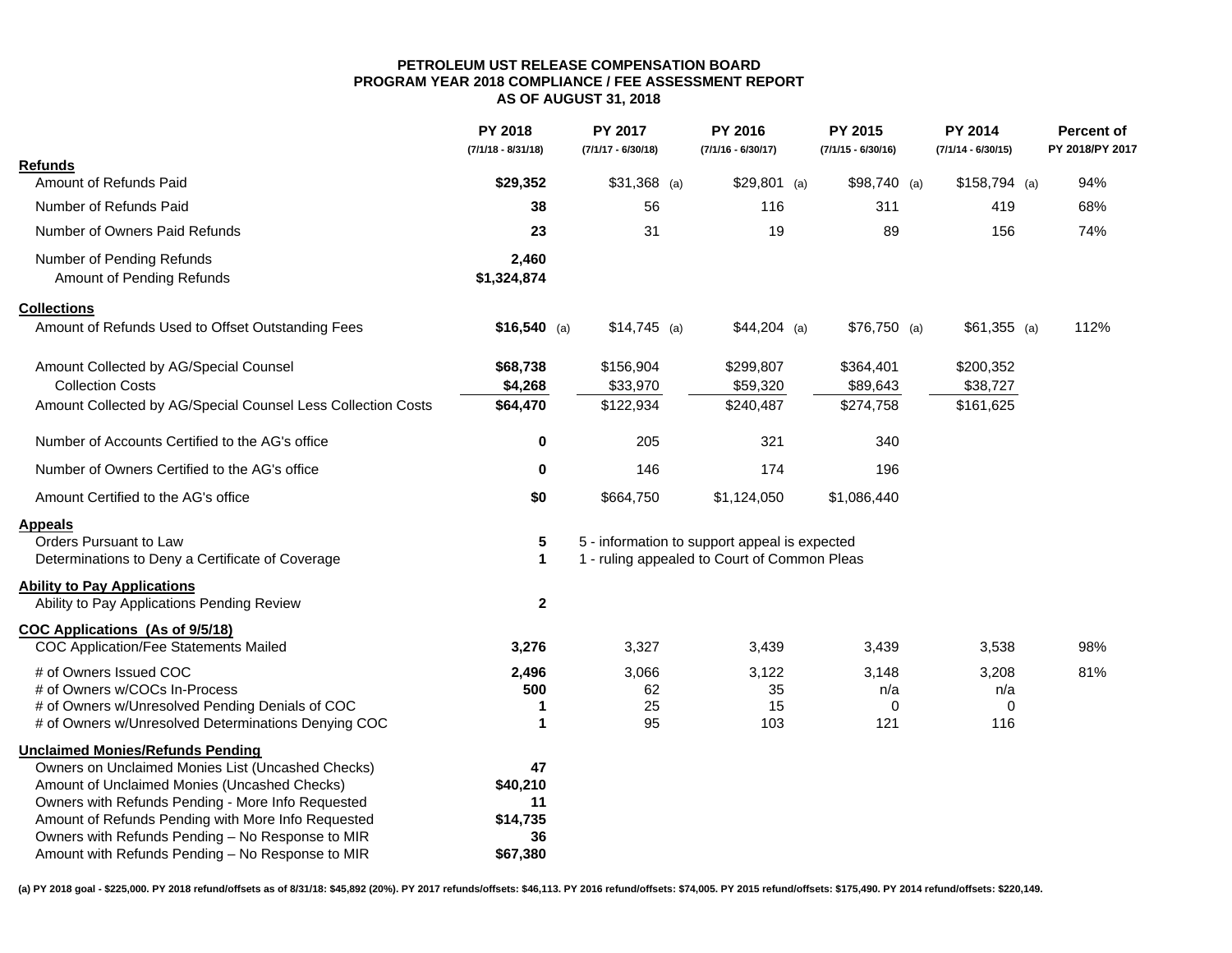## CLAIMS STATISTICS REPORT September 4, 2018

| Total Number of all Releases                                                                       | 3,137             |
|----------------------------------------------------------------------------------------------------|-------------------|
| Face Value of all Claims                                                                           | \$483,288,656     |
| <b>Total Deductible Used for Settled Claims</b>                                                    | (\$104, 209, 038) |
| Deductible Remaining for Open Claims                                                               | (\$5,940,590)     |
| <b>Net Value</b>                                                                                   | \$373,139,028     |
| <b>Total Disallowed Costs</b>                                                                      | (\$87,765,904)    |
| Total Payments & Installments                                                                      | (\$255,723,178)   |
| <b>Maximum Liability of Unpaid Claims</b>                                                          | \$29,649,947      |
|                                                                                                    |                   |
| <b>Average Clean-up Costs for All Releases Received NFA:</b>                                       |                   |
| Total Average Gross Value per Release                                                              | \$133,065         |
| Total Average Net Value per Release                                                                | \$99,345          |
| Total Average Payout per Release (2,536 releases)                                                  | \$72,482          |
| Costs for Releases Cleaned Up Exclusively Under BUSTR's Risk Based Corrective Action (RBCA) Rules: |                   |
| Above and Below the Deductible (571 releases):                                                     |                   |
| Average clean-up costs per release:                                                                | \$79,061          |
| Average claim payout per release:                                                                  | \$27,883          |
| Above the Deductible (299 releases):                                                               |                   |

| NOVO NIO DOGGONDIO (200 IOIOGOOD).  |           |
|-------------------------------------|-----------|
| Average clean-up costs per release: | \$125.554 |
| Average claim payout per release:   | \$53.249  |
|                                     |           |

| <b>Work in Progress: Open Claims</b>                     |        |        |
|----------------------------------------------------------|--------|--------|
| Number of Claims with More Information Requested         |        |        |
| Number of Claims with More Information Received          |        |        |
| Number of Pending Above Deductible Claims                | 1,511  |        |
|                                                          |        |        |
| Total                                                    |        |        |
| <b>Settled/Closed Claims</b>                             |        |        |
| <b>Number of Settled Claims</b>                          | 5,309  |        |
| Number of Closed Claims                                  | 11,242 |        |
| Below Deductible/NFA closed without review/Elig. Revoked | 893    |        |
| Number of Claims on Waiting List                         | 52     |        |
|                                                          |        |        |
| Total                                                    |        | 17.496 |
| <b>Held Claims</b>                                       |        |        |
| Number of Claims with Appeals Outstanding                | 13     |        |
| Number of Claims Below the Deductible                    | 171    |        |
|                                                          |        |        |
| Total                                                    |        | 184    |
| <b>Total Number of Claims</b>                            |        | 19,20  |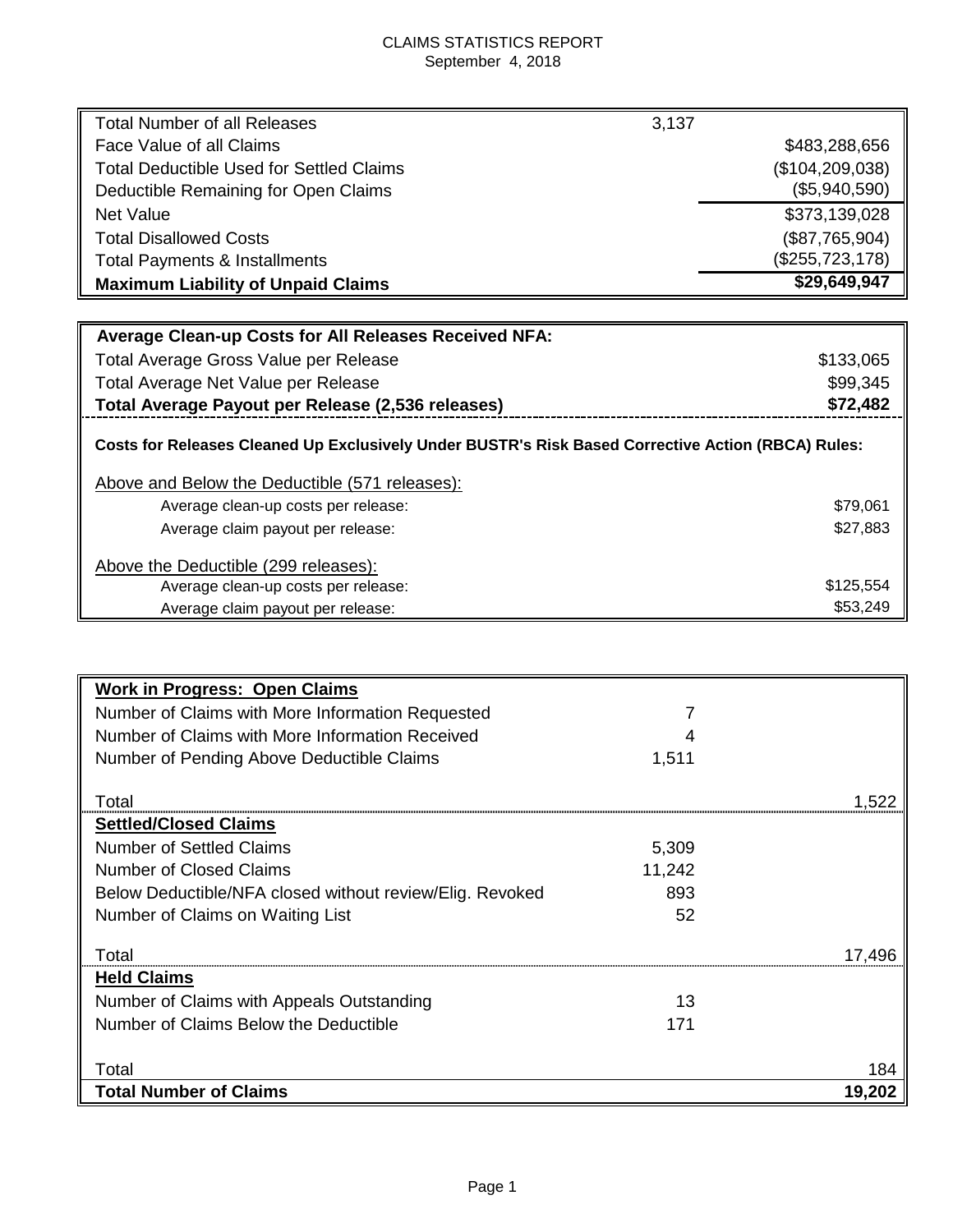#### **CLAIM SETTLEMENT SUMMARY**

|                                        | <b>CLAIMS REC'D</b> | <b>SETTLED</b> | RVK/BD-NFA+ | <b>FACE VALUE</b> | <b>DISALLOWED</b> | <b>DEDUCTIBLE USED</b>          | <b>SETTLEMENT</b>    |
|----------------------------------------|---------------------|----------------|-------------|-------------------|-------------------|---------------------------------|----------------------|
| 2010                                   | 808 (\$11.406 M)    | 705            | 52          | \$12,639,804      | \$3,001,516       | \$2,583,509                     | \$<br>7,054,779      |
| <b>AVG/MONTH</b>                       | $67 (\$0.951 M)$    | 63             |             |                   |                   | <b>AVERAGE PAYOUT PER CLAIM</b> | \$<br>10,007         |
| <b>PERCENTAGES</b>                     |                     |                |             |                   | 23.7%             |                                 | 70.2%                |
| 2011                                   | 795 (\$10.545 M)    | 725            | 94          | \$13,320,431      | \$2,753,772       | \$3,537,439                     | \$<br>7,029,220      |
| <b>AVG/MONTH</b>                       | 66 (\$0.878 M)      | 68             |             |                   |                   | <b>AVERAGE PAYOUT PER CLAIM</b> | \$<br>9,695          |
| <b>PERCENTAGES</b>                     |                     |                |             |                   | 20.7%             |                                 | 71.9%                |
| 2012                                   | 732 (\$10.078 M)    | 697            | 53          | \$11,779,357      | \$2,405,669       | \$2,374,716                     | \$<br>6,740,405      |
| <b>AVG/MONTH</b><br><b>PERCENTAGES</b> | 61 (\$0.84M)        | 63             |             |                   | 20.4%             | <b>AVERAGE PAYOUT PER CLAIM</b> | \$<br>9,671<br>71.7% |
| 2013                                   | 932 (\$12.134 M)    | 891            | 55          | \$12,513,139      | \$2,334,057       | \$2,874,260                     | \$<br>7,304,822      |
| <b>AVG/MONTH</b><br><b>PERCENTAGES</b> | 78 (\$1.011 M)      | 79             |             |                   | 18.7%             | <b>AVERAGE PAYOUT PER CLAIM</b> | \$<br>8,198<br>75.8% |
| 2014                                   | 768 (\$10.541 M)    | 898            | 58          | \$13,546,097      | \$2,466,260       | \$3,040,313                     | \$<br>8,039,525      |
| <b>AVG/MONTH</b><br><b>PERCENTAGES</b> | 64 (\$0.878 M)      | 80             |             |                   | 18.2%             | <b>AVERAGE PAYOUT PER CLAIM</b> | \$<br>8,953<br>76.5% |
| 2015                                   | 789 (\$11.043 M)    | 792            | 67          | \$12,587,087      | \$2,517,791       | \$2,451,880                     | \$<br>7,617,416      |
| <b>AVG/MONTH</b><br><b>PERCENTAGES</b> | 66 (\$0.920 M)      | 72             |             |                   | 20.0%             | <b>AVERAGE PAYOUT PER CLAIM</b> | \$<br>9,618<br>75.2% |
| 2016                                   | 676 (\$9.548 M)     | 704            | 21          | \$11,298,907      | \$2,247,136       | \$2,172,626                     | \$<br>6,879,146      |
| <b>AVG/MONTH</b><br><b>PERCENTAGES</b> | 56 (\$0.796 M)      | 60             |             |                   | 19.9%             | <b>AVERAGE PAYOUT PER CLAIM</b> | \$<br>9,772<br>75.4% |
| 2017                                   | 590 (\$10.066 M)    | 627            | 68          | \$12,059,956      | \$1,779,002       | \$2,076,544                     | \$8,204,410          |
| <b>AVG/MONTH</b>                       | 49 (\$0.839 M)      | 58             |             |                   |                   | <b>AVERAGE PAYOUT PER CLAIM</b> | \$13,085             |
| <b>PERCENTAGES</b>                     |                     |                |             |                   | 14.8%             |                                 | 82.2%                |

**PROGRAM YEAR 2018**

| <b>MONTH</b>       | <b>CLAIMS REC'D</b>             | <b>SETTLED</b> | RVK/BD-NFA+    | <b>FACE VALUE</b> | <b>DISALLOWED</b> | <b>DEDUCTIBLE USED</b> | <b>SETTLEMENT</b> |
|--------------------|---------------------------------|----------------|----------------|-------------------|-------------------|------------------------|-------------------|
| $Jul-18$           | 52 (\$0.809 M)                  | 30             | $\mathbf{0}$   | \$416,482         | \$59,352          | \$129,536              | \$227,594         |
| Aug- $18$          | $62 (\$0.921 M)$                | 33             | $\overline{0}$ | \$566,467         | \$63,202          | \$39,632               | \$463,633         |
| $Sep-18$           |                                 |                |                |                   |                   |                        |                   |
| $Oct-18$           |                                 |                |                |                   |                   |                        |                   |
| $Nov-18$           |                                 |                |                |                   |                   |                        |                   |
| $Dec-18$           |                                 |                |                |                   |                   |                        |                   |
| $Jan-19$           |                                 |                |                |                   |                   |                        |                   |
| Feb-19             |                                 |                |                |                   |                   |                        |                   |
| $Mar-19$           |                                 |                |                |                   |                   |                        |                   |
| Apr- $19$          |                                 |                |                |                   |                   |                        |                   |
| $May-19$           |                                 |                |                |                   |                   |                        |                   |
| $Jun-19$           |                                 |                |                |                   |                   |                        |                   |
| <b>TOTAL</b>       | 114 (\$1.730 M)                 | 63             | $\bf{0}$       | \$982,949         | \$122,554         | \$169,168              | \$691,227         |
| <b>AVG/MONTH</b>   | 57 (\$0.865 M)                  | 32             |                |                   |                   |                        |                   |
|                    | <b>AVERAGE PAYOUT PER CLAIM</b> |                |                |                   |                   |                        | \$10,972          |
| <b>PERCENTAGES</b> |                                 |                |                |                   | 12.5%             |                        | 84.9%             |

**†**Eligibility revoked and/or Below Deductible claims with an NFA are not included in the claims payout statistics.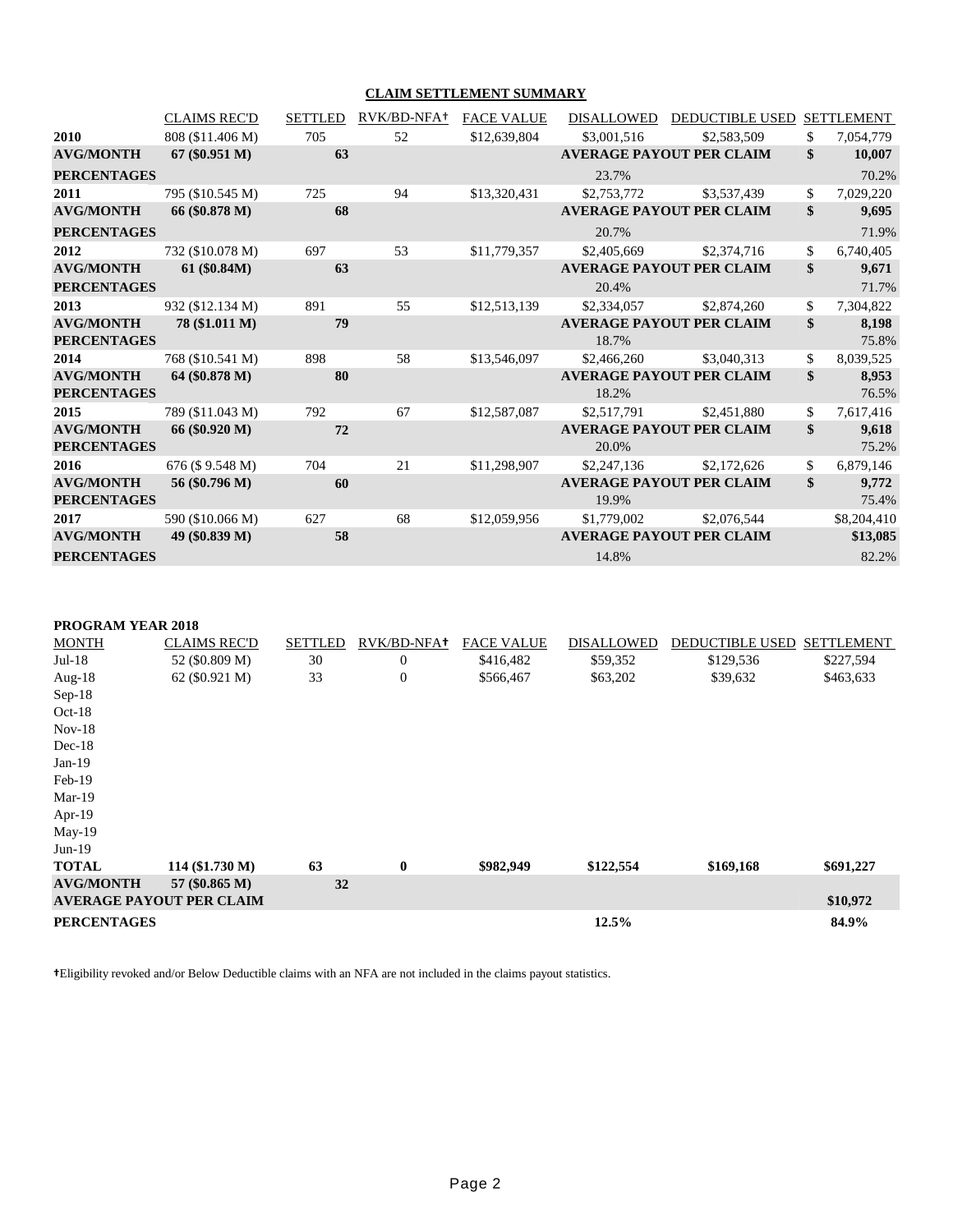#### **ELIGIBILITY STATISTICS REPORT**

September 4, 2018

## **Breakdown of Applications**

| More Info Requested            |    |  |
|--------------------------------|----|--|
| In Review                      | 27 |  |
| <b>Total Open Applications</b> | 32 |  |
|                                |    |  |

*Eligibility Determinations Under Appeal 4*

|                | <b>REC'D</b>            | <b>APP'D</b> | <b>DENIED</b>    |
|----------------|-------------------------|--------------|------------------|
| <b>PY 2004</b> | 72                      | 81           | 47               |
| Average/mo.    | 6                       |              | 11               |
| <b>PY 2005</b> | 97                      | 72           | 33               |
| Average/mo.    | ${\bf 8}$               |              | 9                |
| <b>PY 2006</b> | 109                     | 73           | 32               |
| Average/mo.    | $\boldsymbol{9}$        |              | $\boldsymbol{9}$ |
| <b>PY 2007</b> | 108                     | 74           | 28               |
| Average/mo.    | 9                       |              | 9                |
| <b>PY 2008</b> | 99                      | 68           | 26               |
| Average/mo.    | 8                       |              | 8                |
| <b>PY 2009</b> | 95                      | 84           | 19               |
| Average/mo.    | 8                       |              | $\boldsymbol{9}$ |
| <b>PY 2010</b> | 48                      | 51           | 16               |
| Average/mo.    | $\overline{\mathbf{4}}$ |              | 6                |
| <b>PY 2011</b> | 67                      | 47           | 14               |
| Average/mo.    | 6                       |              | 5                |
| <b>PY 2012</b> | 87                      | 54           | 17               |
| Average/mo.    | $\overline{7}$          |              | 6                |
| PY 2013        | 53                      | 65           | $\overline{7}$   |
| Average/mo.    | $\overline{\mathbf{4}}$ |              | 6                |
| <b>PY 2014</b> | 80                      | 64           | 15               |
| Average/mo.    | $\overline{7}$          |              | $\overline{7}$   |
| PY 2015        | 77                      | 43           | 26               |
| Average/mo.    | 6                       |              | 6                |
| PY 2016        |                         | 42           | 27               |
|                | 76                      |              |                  |
| Average/mo.    | 6                       |              | 6                |
| <b>PY 2017</b> | 78                      | 42           | 40               |

| Denial Reasons PY 2004-2017 |     | $\frac{0}{0}$ |
|-----------------------------|-----|---------------|
| No Release                  | 99  | 28.5%         |
| Late Filing                 | 59  | 17.0%         |
| No Valid COC                | 39  | 11.2%         |
| Abandoned/OOC Tank          | 33  | 9.5%          |
| No CA Required              | 65  | 18.7%         |
| Pre-Fund Release            | 7   | 2.0%          |
| Incomplete App              | 12  | 3.5%          |
| <b>Untimely Fees</b>        | 3   | 0.9%          |
| No Fee Payment              | 1   | 0.3%          |
| No Response                 | 3   | 0.9%          |
| Other                       | 26  | 7.5%          |
| Total                       | 347 | 100.0%        |

#### **Program Year 2018**

|                | <b>REC'D</b> | <b>APP'D</b> | <b>DENIED</b>  | Denial Reasons PY 2018  |                | $\%$   |
|----------------|--------------|--------------|----------------|-------------------------|----------------|--------|
| $Jul-18$       | 3            | 2            |                | No Release              | $\Omega$       | 0.0%   |
| Aug- $18$      | 7            | 5            |                | Late Filing             | $\theta$       | 0.0%   |
| $Sep-18$       |              |              |                | No Valid COC            | $\Omega$       | 0.0%   |
| $Oct-18$       |              |              |                | Abandoned/OOC           | $\theta$       | 0.0%   |
| $Nov-18$       |              |              |                | No CA Required          | $\overline{2}$ | 100.0% |
| $Dec-18$       |              |              |                | <b>Pre-Fund Release</b> | $\Omega$       | 0.0%   |
| $Jan-19$       |              |              |                | Incomplete App          | 0              | 0.0%   |
| $Feb-19$       |              |              |                | <b>Untimely Fees</b>    | $\theta$       | 0.0%   |
| $Mar-19$       |              |              |                | No Fee Payment          | $\overline{0}$ | 0.0%   |
| Apr-19         |              |              |                | No Response             | $\Omega$       | 0.0%   |
| $May-19$       |              |              |                | Other                   | $\theta$       | 0.0%   |
| $Jun-19$       |              |              |                | <b>Total</b>            | $\mathbf{2}$   | 100.0% |
| <b>PY 2018</b> | 10           | 7            | $\overline{2}$ |                         |                |        |
| Average/mo.    | 5            |              | 5              |                         |                |        |

| REC'D | <b>APP'D</b> | <b>DENIED</b> | Denial Reasons PY 2018  |   | $\%$   |
|-------|--------------|---------------|-------------------------|---|--------|
| 3     | 2            |               | No Release              | 0 | 0.0%   |
|       | 5            |               | Late Filing             |   | 0.0%   |
|       |              |               | No Valid COC            |   | 0.0%   |
|       |              |               | Abandoned/OOC           |   | 0.0%   |
|       |              |               | No CA Required          | 2 | 100.0% |
|       |              |               | <b>Pre-Fund Release</b> | 0 | 0.0%   |
|       |              |               | Incomplete App          | 0 | 0.0%   |
|       |              |               | <b>Untimely Fees</b>    |   | 0.0%   |
|       |              |               | No Fee Payment          |   | 0.0%   |
|       |              |               | No Response             |   | 0.0%   |
|       |              |               | Other                   |   | 0.0%   |
|       |              |               | Total                   |   | 100.0% |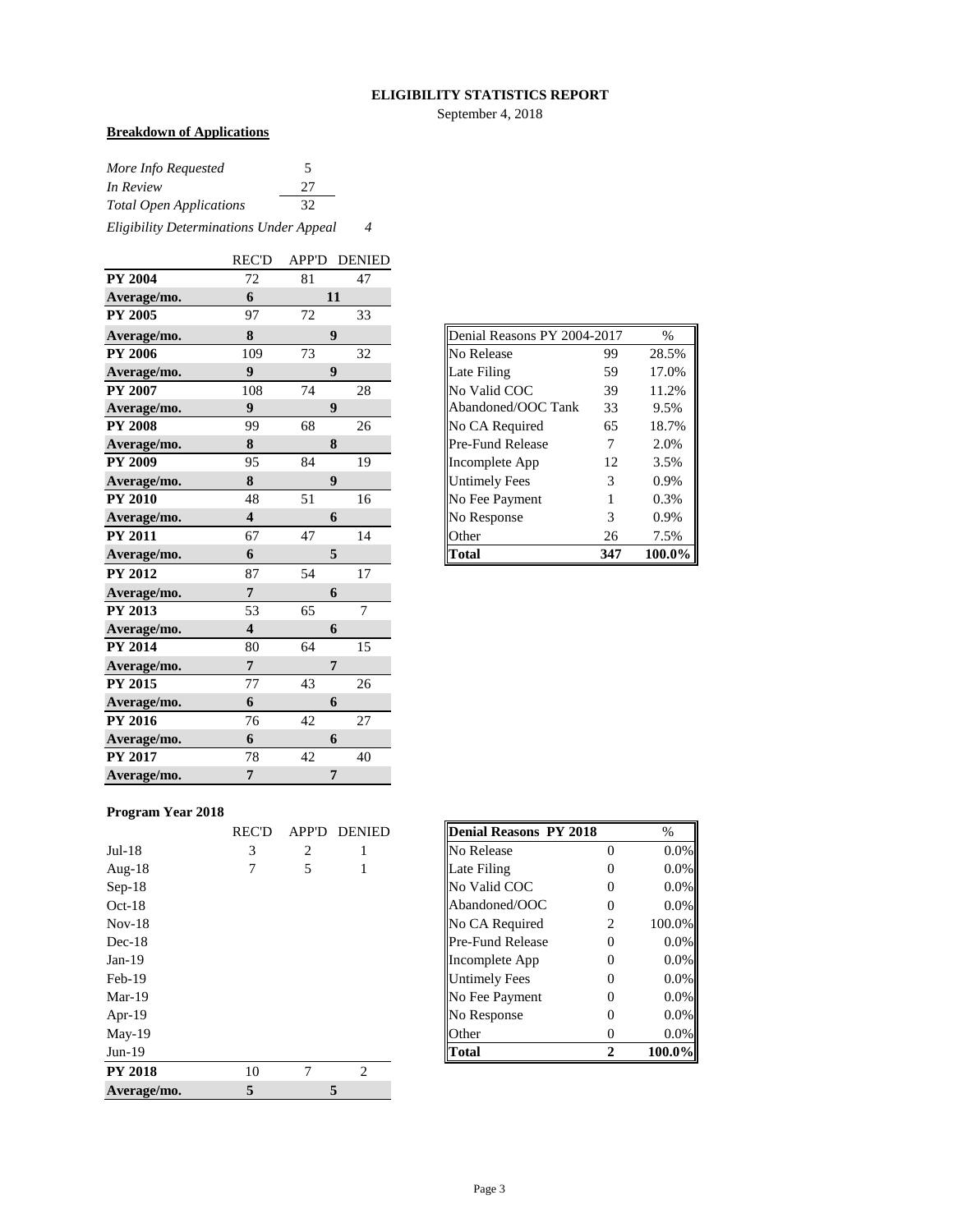## COST PRE-APPROVAL STATISTICS REPORT

## September 4, 2018

## **Mandatory Cost Pre-Approvals Voluntary Pre-Approvals**

| Number Annual RAPs in Review                 |    |
|----------------------------------------------|----|
| Number Annual FPR in Review                  |    |
| All Other Mandatory Open Cost Pre-Approvals: | 13 |
| Total Open Mandatory Cost Pre-Approvals      |    |

Number in Review 6 Number 12

#### **Notification of Cost Exceedance**

**The Manufacture Manufacture Cost Pre-Approvals** 21 Number in Review 1

|                |              | <b>New RAPs</b> |              | <b>Annual RAP</b><br><b>Cost Pre-</b><br><b>Approvals</b> |              | <b>Annual FPR</b><br><b>Cost Pre-</b><br><b>Approvals</b> |       | <b>Mandatory</b><br><b>IRA</b> |              | Tier 3 | Monitoring/ | <b>Calibration</b><br>Plan |              | Notification of<br>Cost<br><b>Exceedance</b> |              | <b>Voluntary</b> |              | <b>TOTALS</b> |
|----------------|--------------|-----------------|--------------|-----------------------------------------------------------|--------------|-----------------------------------------------------------|-------|--------------------------------|--------------|--------|-------------|----------------------------|--------------|----------------------------------------------|--------------|------------------|--------------|---------------|
|                | <b>REC'D</b> | <b>DET'D</b>    | <b>REC'D</b> | <b>DET'D</b>                                              | <b>REC'D</b> | <b>DET'D</b>                                              | REC'D | <b>DET'D</b>                   | <b>REC'D</b> | DET'D  | REC'D       | <b>DET'D</b>               | <b>REC'D</b> | DET'D                                        | <b>REC'D</b> | <b>DET'D</b>     | <b>REC'D</b> | <b>DET'D</b>  |
| <b>PY 2010</b> | 22           | 22              | 21           | 24                                                        | 52           | 66                                                        | 8     |                                | 23           | 28     | 34          | 38                         |              | Previously                                   | 31           | 30               | 191          | 217           |
| PY 2011        | 36           | 30              | 18           | 17                                                        | 56           | 55                                                        |       | $\sim$                         | 22           | 17     | 45          | 43                         | included in  |                                              | 41           | 46               | 223          | 210           |
| PY 2012        | 26           | 39              | 18           | 18                                                        | 57           | 68                                                        |       | 10                             | 13           | 23     | 30          | 41                         |              | <b>Annual RAP</b>                            | 35           | 35               | 186          | 234           |
| PY 2013        | 30           | 29              | 36           | 38                                                        | 51           | 54                                                        |       |                                | 14           | 16     | 20          | 21                         |              | Cost Pre-                                    | 18           | 22               | 174          | 184           |
| PY 2014        | 32           | 35              | 31           | 33                                                        | 30           | 33                                                        | 6     |                                | 13           | 9      | 22          | 20                         |              | Approval column                              | 21           | 20               | 155          | 155           |
| PY 2015        | 23           | 31              | 21           | 19                                                        | 38           | 37                                                        | 8     |                                | 10           | 13     | 22          | 18                         | 23           | 26                                           | 17           | 16               | 162          | 169           |
| PY 2016        | 18           | 17              | 21           | 21                                                        | 22           | 28                                                        |       | $\sim$                         |              | 10     | 21          | 27                         | 14           | 16                                           | 21           | 22               | 130          | 143           |
| PY 2017        | 25           | 15              | 30           | 36                                                        | 16           | 20                                                        |       |                                | <sub>6</sub> | 8      | 18          | 20                         | h.           | <sub>0</sub>                                 | 24           | 23               | 129          | 132           |

|                |              |                 |       | <b>Annual RAP</b>                    |      | <b>Annual FPR</b>                    |                  |                |                |                | Monitoring/    |                                   |              | <b>Notification of</b>    |              |                  |              |               |
|----------------|--------------|-----------------|-------|--------------------------------------|------|--------------------------------------|------------------|----------------|----------------|----------------|----------------|-----------------------------------|--------------|---------------------------|--------------|------------------|--------------|---------------|
| <b>PY 2018</b> |              | <b>New RAPs</b> |       | <b>Cost Pre-</b><br><b>Approvals</b> |      | <b>Cost Pre-</b><br><b>Approvals</b> | <b>Mandatory</b> | <b>IRA</b>     |                | Tier 3         |                | <b>Calibration</b><br><b>Plan</b> |              | Cost<br><b>Exceedance</b> |              | <b>Voluntary</b> |              | <b>TOTALS</b> |
|                | REC'D        | <b>DET'D</b>    | REC'D | <b>DET'D</b>                         | RECD | <b>DET'D</b>                         | <b>REC'D</b>     | <b>DET'D</b>   | <b>REC'D</b>   | <b>DET'D</b>   | <b>REC'D</b>   | <b>DET'D</b>                      | REC'D        | <b>DET'D</b>              | <b>REC'D</b> | <b>DET'D</b>     | <b>REC'D</b> | <b>DET'D</b>  |
| $Jul-18$       | 2            | 6               | 2     | $\overline{0}$                       | 0    |                                      | $\mathbf{0}$     | $\Omega$       | $\Omega$       | $\theta$       | $\overline{c}$ | $\overline{0}$                    | $\mathbf{0}$ | $\Omega$                  |              |                  | 7            | 11            |
|                |              |                 |       |                                      |      |                                      |                  |                |                |                |                |                                   |              |                           |              | 4                |              |               |
| Aug-18         | $\mathbf{0}$ | 4               | 6     | 5                                    | 0    | $\overline{0}$                       | $\mathbf{0}$     | $\overline{0}$ | $\overline{0}$ | $\overline{0}$ | $\mathbf{0}$   | 2                                 | $\mathbf{0}$ | $\Omega$                  | 3            |                  | 9            | 12            |
| Sep-18         |              |                 |       |                                      |      |                                      |                  |                |                |                |                |                                   |              |                           |              |                  |              |               |
| $Oct-18$       |              |                 |       |                                      |      |                                      |                  |                |                |                |                |                                   |              |                           |              |                  |              |               |
| $Nov-18$       |              |                 |       |                                      |      |                                      |                  |                |                |                |                |                                   |              |                           |              |                  |              |               |
| $Dec-18$       |              |                 |       |                                      |      |                                      |                  |                |                |                |                |                                   |              |                           |              |                  |              |               |
| $Jan-19$       |              |                 |       |                                      |      |                                      |                  |                |                |                |                |                                   |              |                           |              |                  |              |               |
| Feb-19         |              |                 |       |                                      |      |                                      |                  |                |                |                |                |                                   |              |                           |              |                  |              |               |
| Mar-19         |              |                 |       |                                      |      |                                      |                  |                |                |                |                |                                   |              |                           |              |                  |              |               |
| Apr-19         |              |                 |       |                                      |      |                                      |                  |                |                |                |                |                                   |              |                           |              |                  |              |               |
| May-19         |              |                 |       |                                      |      |                                      |                  |                |                |                |                |                                   |              |                           |              |                  |              |               |
| $Jun-19$       |              |                 |       |                                      |      |                                      |                  |                |                |                |                |                                   |              |                           |              |                  |              |               |
| <b>TOTALS</b>  | 2            | 10              | 8     | 5                                    | 0    |                                      | $\Omega$         | $\Omega$       | O              | $\overline{0}$ | 2              | 2                                 | $\Omega$     | 0                         | 4            |                  | 16           | 23            |
| Avg./Mo        |              |                 |       |                                      |      |                                      |                  |                |                |                |                |                                   |              |                           |              |                  | 8            | 12            |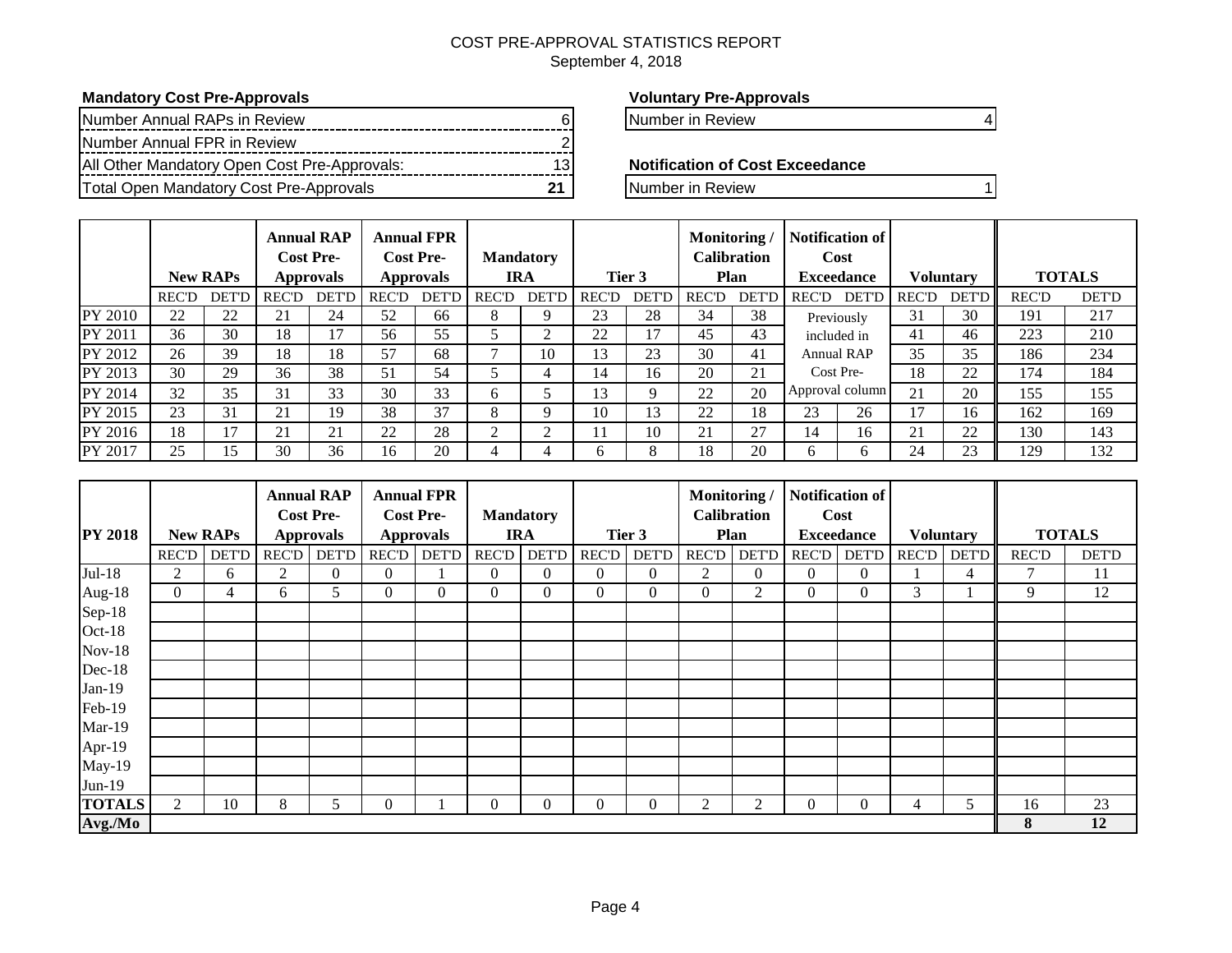**Facility Certificate Listing**

**Program Year 2016**

**COC Eff Date: Yes COC Print Date: Yes** 

#### **Printed from 06/13/18 to 09/06/18**

| <b>Owner/Fac</b> |                | UST Cnt Own / Fac Name          | Own / Fac Address                         | <b>Eff Date</b> | <b>Print Date</b> | <b>Override Reason</b>          | <b>Denial Status</b> |
|------------------|----------------|---------------------------------|-------------------------------------------|-----------------|-------------------|---------------------------------|----------------------|
|                  |                |                                 |                                           |                 |                   |                                 |                      |
| 6105-0001        | $\overline{2}$ | <b>Kettering Medical Center</b> | 3535 Southern Boulevard, Kettering OH     | 03/10/2017      | 06/15/2018        | PD Response Accepted            | N/A                  |
| 6105-0002        | $\mathbf{1}$   | Sycamore Medical Hospital       | 4000 Miamisburg-Centerville Road, Miami   | 03/10/2017      | 06/15/2018        | PD Response Accepted            | N/A                  |
| 6105-0005        | $\mathbf{1}$   | <b>Grandview Medical Center</b> | 405 W. Grand Avenue, Dayton OH            | 07/01/2016      | 06/15/2018        | Not Required: Post 11-30-09 Pay | N/A                  |
| 6105-0006        | $\mathbf{1}$   | Greene Oaks Healthcare Facility | 164 Office Park Drive, Xenia OH           | 07/01/2016      | 06/15/2018        | Not Required: Post 11-30-09 Pay | N/A                  |
| 12930-0001       | 3              | Old Bear & Son Ashland Mart #2  | 11785 Lebanon Rd, Sharonville OH          | 07/01/2016      | 08/23/2018        | Not Required: Post 11-30-09 Pay | N/A                  |
| 18276-0001       | $\mathbf{1}$   | Whitney Express Inc.            | 1222 Exeter Road, Akron OH                | 06/28/2017      | 08/03/2018        | Not Required: Post 11-30-09 Pay | N/A                  |
| 19171-0001       | $\mathbf{1}$   | Jockett's Marina                | 6213 Edgewater Dr, Toledo OH              | 07/01/2016      | 08/31/2018        | Not Required: Post 11-30-09 Pay | N/A                  |
| 19293-0002       | 2              | <b>Clark Shurmer Gas</b>        | 15387 Pearl Road, Strongsville OH         | 11/18/2016      | 08/03/2018        | Not Required: Post 11-30-09 Pay | N/A                  |
| 22630-0001       | 3              | L. T. Ricer Property            | 258 Beaver Pike, Waverly OH               | 06/26/2017      | 08/23/2018        | Not Required: Post 11-30-09 Pay | N/A                  |
| 23169-0001       | 3              | Amsterdam Country Corner LLC    | 104 North Main Street, Amsterdam OH       | 07/01/2016      | 08/31/2018        | Not Required: Post 11-30-09 Pay | N/A                  |
| 23229-0001       | $\mathbf{1}$   | Ergon Ironton LLC               | 2914 S. 3rd Street. Ironton OH            | 07/01/2016      | 08/03/2018        | Not Required: Post 11-30-09 Pay | N/A                  |
| 23847-0001       | 3              | Fair Price Oil, LLC             | 1739 Woodman Drive, Dayton OH             | 07/01/2016      | 08/31/2018        | Not Required: Post 11-30-09 Pay | N/A                  |
| 23915-0001       | 3              | Lake Avenue Marathon            | 13900 Lake Avenue, Lakewood OH            | 07/01/2016      | 08/31/2018        | Not Required: Post 11-30-09 Pay | N/A                  |
| 24280-0001       | 5              | Barney's Convenience Mart, Inc. | 5821 North Detroit Avenue, Toledo OH      | 07/01/2016      | 08/03/2018        | Not Required: Post 11-30-09 Pay | N/A                  |
| 24280-0002       | $\overline{4}$ | Barney's Convenience Mart, Inc. | 7349 West Central Avenue, Toledo OH       | 07/01/2016      | 08/03/2018        | Not Required: Post 11-30-09 Pay | N/A                  |
| 24280-0003       | $\overline{4}$ | Barney's Convenience Mart, inc. | 5104 Suder Avenue, Toledo OH              | 07/01/2016      | 08/03/2018        | Not Required: Post 11-30-09 Pay | N/A                  |
| 24280-0004       | $\overline{4}$ | Barney's Convenience Mart, Inc. | 497 West Dussel Drive, Maumee OH          | 07/01/2016      | 08/03/2018        | Not Required: Post 11-30-09 Pay | N/A                  |
| 24280-0005       | $\overline{4}$ | Barney's Convenience Mart, Inc. | 28311 Crossroads Parkway, Rossford OH     | 07/01/2016      | 08/03/2018        | Not Required: Post 11-30-09 Pay | N/A                  |
| 24280-0006       | $\overline{4}$ | Barney's Convenience Mart, Inc. | 4306 Sylvania Avenue, Toledo OH           | 07/01/2016      | 08/03/2018        | Not Required: Post 11-30-09 Pay | N/A                  |
| 24280-0007       | $\overline{4}$ | Barney's Convenience Mart, Inc. | 1456 Holland Sylvania Road, Maumee OH     | 07/01/2016      | 08/03/2018        | Not Required: Post 11-30-09 Pay | N/A                  |
| 24280-0008       | 3              | Barney's Convenience Mart, Inc. | 26475 Dixie Highway, Perrysburg OH        | 07/01/2016      | 08/03/2018        | Not Required: Post 11-30-09 Pay | N/A                  |
| 24280-0009       | 3              | Barney's Convenience Mart, Inc. | 3532 Stickney Avenue, Toledo OH           | 07/01/2016      | 08/03/2018        | Not Required: Post 11-30-09 Pay | N/A                  |
| 24280-0010       | $\overline{4}$ | Barney's Convenience Mart, Inc. | 3369 Navarre Road, Oregon OH              | 07/01/2016      | 08/03/2018        | Not Required: Post 11-30-09 Pay | N/A                  |
| 24280-0011       | $\overline{4}$ | Barney's Convenience Mart, Inc. | 10730 Fremont Pike, Perrysburg OH         | 07/01/2016      | 08/03/2018        | Not Required: Post 11-30-09 Pay | N/A                  |
| 24280-0012       | 3              | Barney's Convenience Mart, Inc. | 1670 East Wooster Street, Bowling Green C | 07/01/2016      | 08/03/2018        | Not Required: Post 11-30-09 Pay | N/A                  |
| 24280-0013       | 3              | Barney's Convenience Mart, Inc. | 3211 Briarfield Boulevard, Maumee OH      | 07/01/2016      | 08/03/2018        | Not Required: Post 11-30-09 Pay | N/A                  |
| 24280-0014       | $\overline{4}$ | Barney's Convenience Mart, Inc. | 6127 Monroe Street, Sylvania OH           | 07/01/2016      | 08/03/2018        | Not Required: Post 11-30-09 Pay | N/A                  |
| 24280-0015       | 2              | Barney's Convenience Mart, Inc. | 3126 Secor Road, Toledo OH                | 07/01/2016      | 08/03/2018        | Not Required: Post 11-30-09 Pay | N/A                  |
| 24280-0016       | $\overline{4}$ | Barney's Convenience Mart, Inc. | 6986 Airport Highway, Holland OH          | 07/01/2016      | 08/03/2018        | Not Required: Post 11-30-09 Pay | N/A                  |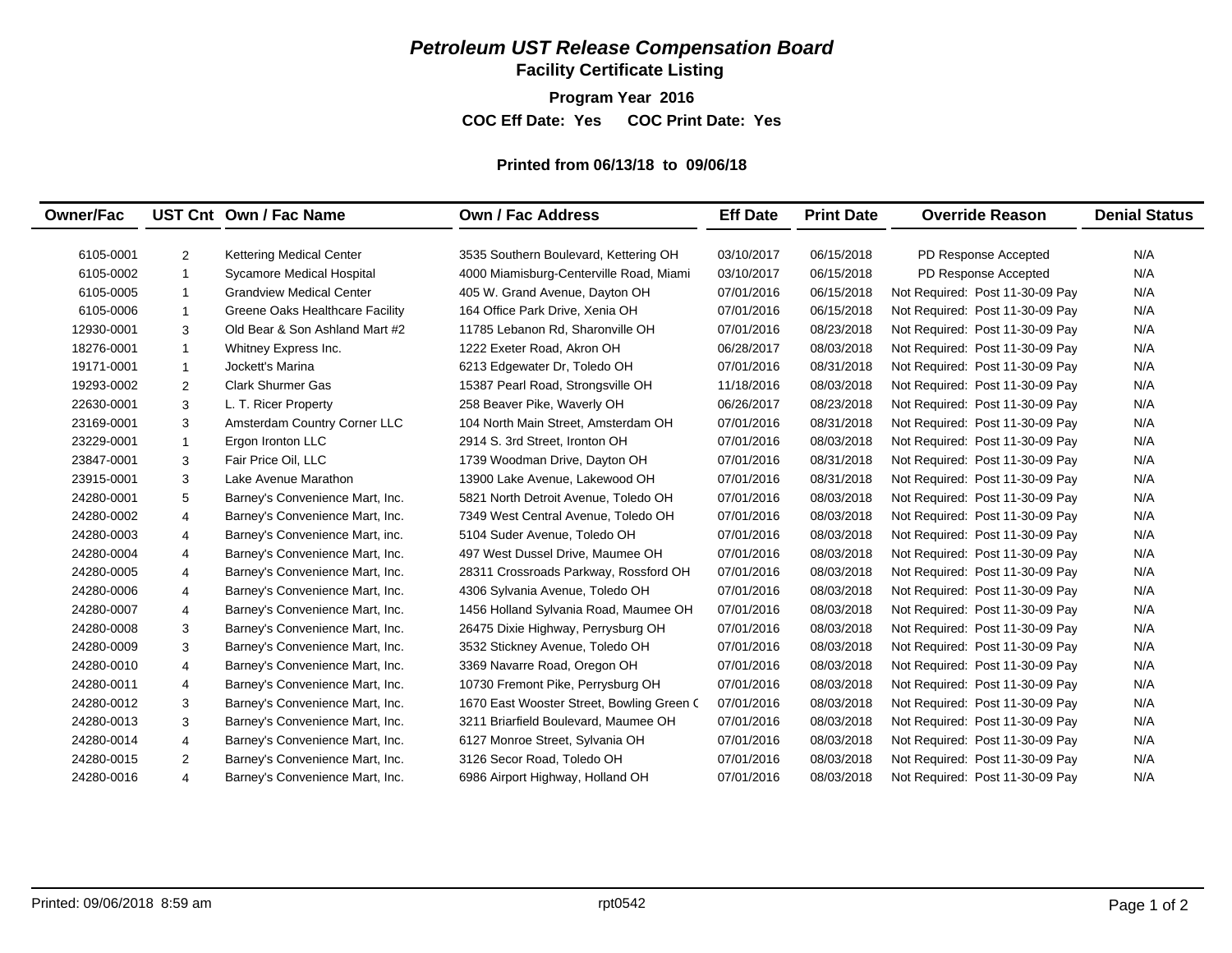| <b>Owner/Fac</b>            | UST Cnt Own / Fac Name | <b>Own / Fac Address</b> | <b>Eff Date</b> | <b>Print Date</b> | <b>Override Reason</b> | <b>Denial Status</b> |
|-----------------------------|------------------------|--------------------------|-----------------|-------------------|------------------------|----------------------|
|                             |                        |                          |                 |                   |                        |                      |
| <b>Total Owners</b>         | 11                     |                          |                 |                   |                        |                      |
| <b>Total Facilities</b>     | 29                     |                          |                 |                   |                        |                      |
| <b>Total USTs</b>           | 84                     |                          |                 |                   |                        |                      |
| <b>Total Determinations</b> |                        |                          |                 |                   |                        |                      |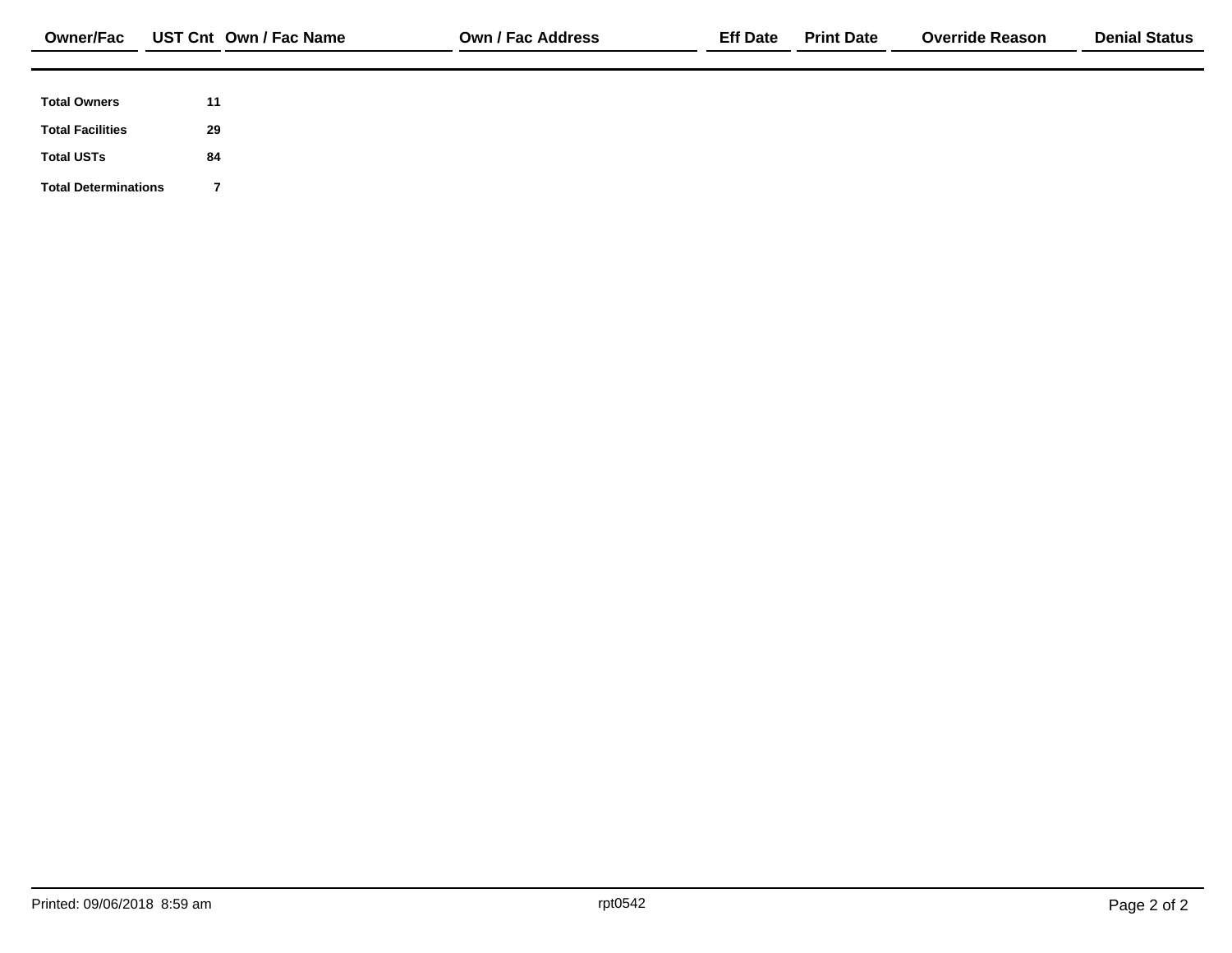**Facility Certificate Listing**

**Program Year 2016 COC Eff Date: No COC Print Date: No Denial Status: DETERMINATION**

#### **Date of Determination from 06/13/18 to 9/7/18**

| <b>Owner/Fac</b>            | UST Cnt Own / Fac Name | <b>Own / Fac Address</b>         | <b>Eff Date</b> | <b>Print Date</b> | <b>Override Reason</b> | <b>Denial Status</b> |
|-----------------------------|------------------------|----------------------------------|-----------------|-------------------|------------------------|----------------------|
| 23137-0001                  | SBDRE (Marysville) LLC | 19550 Smokey Road, Marysville OH |                 |                   | N/A                    | Determination        |
| <b>Total Owners</b>         |                        |                                  |                 |                   |                        |                      |
| <b>Total Facilities</b>     |                        |                                  |                 |                   |                        |                      |
| <b>Total USTs</b>           |                        |                                  |                 |                   |                        |                      |
| <b>Total Determinations</b> |                        |                                  |                 |                   |                        |                      |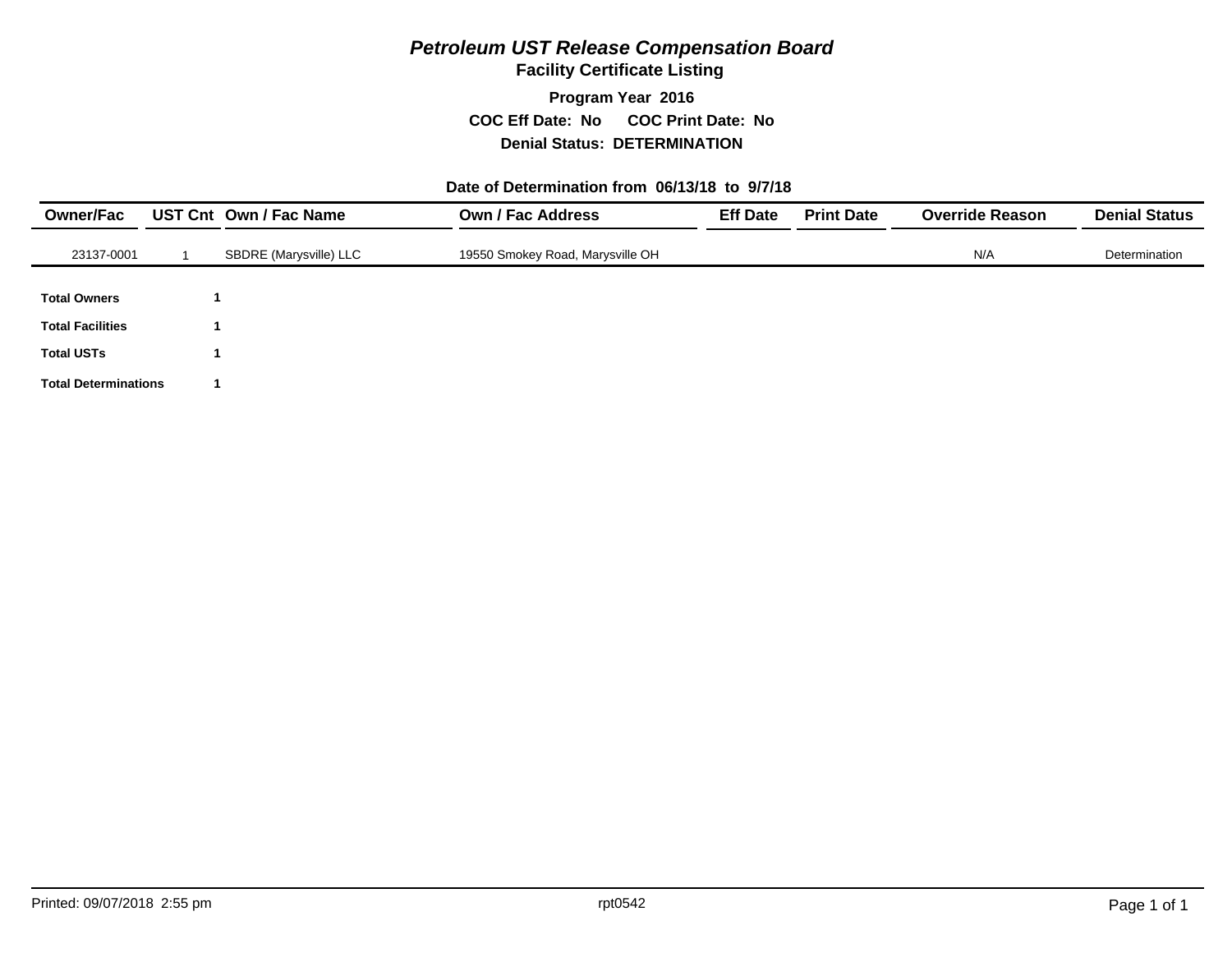**Facility Certificate Listing**

**Program Year 2017**

**COC Eff Date: Yes COC Print Date: Yes** 

#### **Printed from 06/13/18 to 09/07/18**

| <b>Owner/Fac</b> |                | UST Cnt Own / Fac Name              | <b>Own / Fac Address</b>                  | <b>Eff Date</b> | <b>Print Date</b> | <b>Override Reason</b>          | <b>Denial Status</b> |
|------------------|----------------|-------------------------------------|-------------------------------------------|-----------------|-------------------|---------------------------------|----------------------|
|                  |                |                                     |                                           |                 |                   |                                 |                      |
| 6526-0001        | $\overline{c}$ | Lexington Schools Bus Grg           | 301 Delaware St, Lexington OH             | 07/01/2017      | 07/02/2018        | Not Required: Post 11-30-09 Pay | N/A                  |
| 9345-0001        | 2              | SB Morabito Trucking Co             | 3560 E. 55th Street, Cleveland OH         | 07/21/2017      | 07/13/2018        | PD Response Accepted            | Accepted             |
| 11057-0001       | 3              | Van Dyne Crotty Co                  | 2150 Fairwood Ave, Columbus OH            | 07/01/2017      | 07/27/2018        | Not Required: Post 11-30-09 Pay | N/A                  |
| 12260-0002       | $\mathbf{1}$   | <b>Central Transport</b>            | 1985 Crescentville Road, Cincinnati OH    | 08/17/2017      | 07/27/2018        | Not Required: Post 11-30-09 Pay | N/A                  |
| 12260-0014       | 3              | Crown Enterprises Inc               | 5400 W. 137th Street, Brook Park OH       | 08/17/2017      | 07/27/2018        | Not Required: Post 11-30-09 Pay | N/A                  |
| 12260-0017       | 2              | Crown Enterprises Inc               | 2450 Sobeck Road, Columbus OH             | 08/17/2017      | 07/27/2018        | Not Required: Post 11-30-09 Pay | N/A                  |
| 12260-0020       | $\mathbf{1}$   | Crown Enterprise Inc                | 11040 N Dixie Dr, Vandalia OH             | 08/17/2017      | 07/27/2018        | Not Required: Post 11-30-09 Pay | N/A                  |
| 13576-0059       | $\overline{4}$ | Ohio Bell Tele Co                   | 111 N. Fourth Street, Columbus OH         | 05/21/2018      | 07/13/2018        | Not Required: Post 11-30-09 Pay | N/A                  |
| 13985-0016       | 3              | Spee-D-Foods #37                    | 2599 Albrecht Avenue, Akron OH            | 08/01/2017      | 08/03/2018        | Not Required: Post 11-30-09 Pay | N/A                  |
| 14218-0713       | 3              | United Dairy Farmers #180           | 3 East Galbraith Road, Cincinnati OH      | 06/18/2018      | 07/02/2018        | Not Required: Post 11-30-09 Pay | N/A                  |
| 17127-0002       | 3              | <b>Clark Gas</b>                    | 39479 Center Ridge Road, North Ridgevi    | 07/01/2017      | 08/31/2018        | Not Required: Post 11-30-09 Pay | N/A                  |
| 18276-0001       | $\overline{1}$ | Whitney Express Inc.                | 1222 Exeter Road, Akron OH                | 07/01/2017      | 08/03/2018        | Not Required: Post 11-30-09 Pay | N/A                  |
| 18349-0001       | 3              | <b>University Hospital</b>          | 234 Goodman Street. Cincinnati OH         | 07/20/2017      | 07/27/2018        | Not Required: Post 11-30-09 Pay | N/A                  |
| 18349-0002       | $\mathbf{1}$   | <b>University Hospital</b>          | 200 Bethesda Street, Holmes Lot 16, Cinc  | 07/20/2017      | 07/27/2018        | Not Required: Post 11-30-09 Pay | N/A                  |
| 18349-0003       | $\mathbf{1}$   | <b>University Hospital</b>          | 3235 Eden Avenue, Holmes Hpp, Cincinn     | 07/20/2017      | 07/27/2018        | Not Required: Post 11-30-09 Pay | N/A                  |
| 18349-0006       | $\mathbf{1}$   | University Hospital Business Center | 3200 Burnet Avenue, Cincinnati OH         | 07/20/2017      | 07/27/2018        | Not Required: Post 11-30-09 Pay | N/A                  |
| 18451-0610       | $\overline{4}$ | Speedway #5401                      | 1551 Covington Ave, Piqua OH              | 06/29/2018      | 07/13/2018        | Not Required: Post 11-30-09 Pay | N/A                  |
| 18994-0001       | 2              | <b>LBA Enterprises LLC</b>          | 425 S Mill St, Sugarcreek OH              | 07/01/2017      | 07/02/2018        | PD Response Accepted            | Accepted             |
| 19020-0001       | $\overline{4}$ | Spremulli American Service          | 19548 Detroit Road, Rocky River OH        | 01/09/2018      | 08/17/2018        | PD Response Accepted            | Accepted             |
| 19020-0002       | 5              | Spremulli Amoco Goodyear            | 15002 Puritas Avenue, Cleveland OH        | 01/09/2018      | 08/17/2018        | PD Response Accepted            | Accepted             |
| 19171-0001       | $\mathbf{1}$   | Jockett's Marina                    | 6213 Edgewater Dr, Toledo OH              | 07/01/2017      | 08/23/2018        | Not Required: Post 11-30-09 Pay | N/A                  |
| 19293-0002       | 2              | <b>Clark Shurmer Gas</b>            | 15387 Pearl Road, Strongsville OH         | 07/03/2017      | 07/27/2018        | Not Required: Post 11-30-09 Pay | N/A                  |
| 19543-0003       | 3              | Gibson Sunoco                       | 4455 Gibson Drive, Tipp City OH           | 02/05/2018      | 07/27/2018        | Not Required: Post 11-30-09 Pay | N/A                  |
| 19549-0002       | 5              | Hanini Citgo                        | 13900 Kinsman Avenue, Cleveland OH        | 05/30/2018      | 07/13/2018        | PD Response Accepted            | Accepted             |
| 19549-0003       | 3              | Hanini Marathon-Superior            | 5300 Superior Avenue/E. 55th, Cleveland C | 05/30/2018      | 07/13/2018        | PD Response Accepted            | Accepted             |
| 20659-0001       | 5              | Troy - Valley Petroleum Facility    | 201 Valley Street, Dayton OH              | 07/01/2017      | 07/02/2018        | Not Required: Post 11-30-09 Pay | N/A                  |
| 21207-0001       | $\overline{4}$ | <b>Frank's Market</b>               | 1905 Cleveland Avenue, Columbus OH        | 07/01/2017      | 07/13/2018        | Not Required: Post 11-30-09 Pay | N/A                  |
| 21687-0001       | 2              | The Station                         | 6967 State Route 377, Chesterhill OH      | 07/21/2017      | 08/03/2018        | Not Required: Post 11-30-09 Pay | N/A                  |
| 22630-0001       | $\mathbf{3}$   | L. T. Ricer Property                | 258 Beaver Pike, Waverly OH               | 07/06/2017      | 08/23/2018        | Not Required: Post 11-30-09 Pay | N/A                  |
| 22650-0001       | 3              | <b>Main Marathon</b>                | 1845 N. Main Street, Dayton OH            | 07/01/2017      | 08/17/2018        | Not Required: Post 11-30-09 Pay | N/A                  |
| 22724-0001       | 3              | SHLR Petroleum. Inc.                | 2306 Gallia Street, Portsmouth OH         | 07/01/2017      | 07/02/2018        | Not Required: Post 11-30-09 Pay | N/A                  |
| 23169-0001       | 3              | Amsterdam Country Corner LLC        | 104 North Main Street. Amsterdam OH       | 07/01/2017      | 08/23/2018        | Not Required: Post 11-30-09 Pay | N/A                  |
| 23468-0001       | $\mathbf{1}$   | Dasnadas, Inc.                      | 1257 Western Ave, Chillicothe OH          | 04/20/2018      | 07/27/2018        | Not Required: Post 11-30-09 Pay | N/A                  |
| 23660-0001       | 2              | East Side Mini-Mart                 | 1314 E. Main Street, Troy OH              | 07/03/2017      | 07/02/2018        | Not Required: Post 11-30-09 Pay | N/A                  |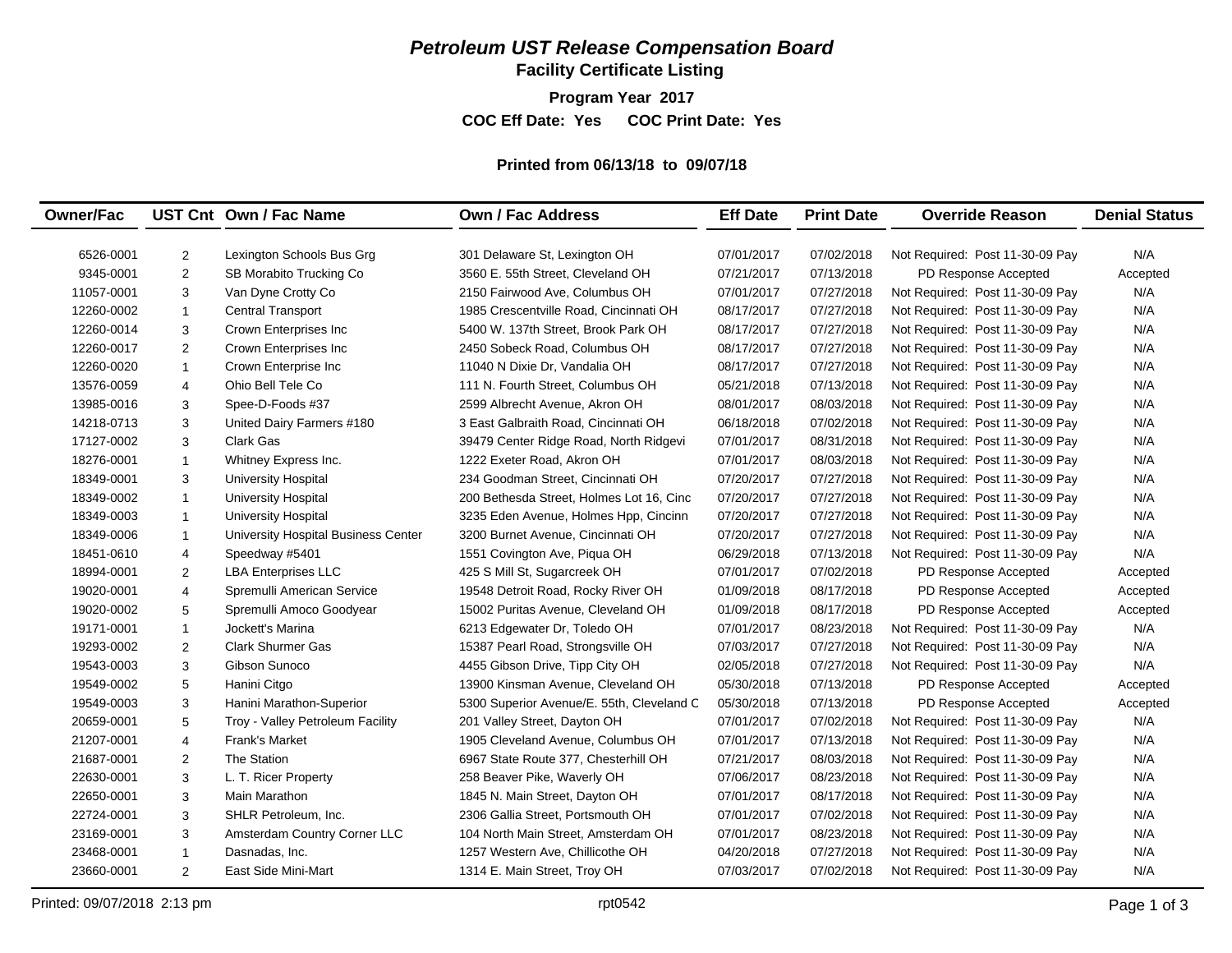| Owner/Fac  |                | UST Cnt Own / Fac Name          | Own / Fac Address                         | <b>Eff Date</b> | <b>Print Date</b> | <b>Override Reason</b>          | <b>Denial Status</b> |
|------------|----------------|---------------------------------|-------------------------------------------|-----------------|-------------------|---------------------------------|----------------------|
| 23842-0001 |                | Millberry's Market              | 16988 State Route 103, Mt Blanchard OH    | 07/01/2017      | 07/13/2018        | Not Required: Post 11-30-09 Pay | N/A                  |
| 23847-0001 | 3              | Fair Price Oil, LLC             | 1739 Woodman Drive, Dayton OH             | 07/01/2017      | 08/31/2018        | Not Required: Post 11-30-09 Pay | N/A                  |
| 23873-0001 | $\mathbf{1}$   | Mentor Mitsubishi               | 8505 Mentor Avenue, Mentor OH             | 06/20/2018      | 07/02/2018        | PD Response Accepted            | Accepted             |
| 23915-0001 | 3              | Lake Avenue Marathon            | 13900 Lake Avenue, Lakewood OH            | 07/03/2017      | 08/31/2018        | Not Required: Post 11-30-09 Pay | N/A                  |
| 23927-0001 | $\mathbf{1}$   | Mortgage Investment Group, LLC  | 8995 Avon Belden Road, North Ridgeville C | 04/03/2018      | 08/03/2018        | PD Response Accepted            | Accepted             |
| 24083-0001 | $\overline{2}$ | <b>East Richland Mkt</b>        | 46030 National Rd West, St Clairsville OH | 07/01/2017      | 07/02/2018        | Not Required: Post 11-30-09 Pay | N/A                  |
| 24103-0001 | 3              | Fill N Sip Mart LLC             | 1940 Fairgrove Avenue, Hamilton OH        | 03/20/2018      | 08/03/2018        | Not Required: Post 11-30-09 Pay | N/A                  |
| 24133-0001 | 3              | Batavia C-Store                 | 4118 Curliss Lane, Batavia OH             | 06/22/2018      | 08/10/2018        | PD Response Accepted            | Accepted             |
| 24192-0001 | 3              | TL Property Rental, LLC         | 465 Nilles Road, Fairfield OH             | 06/06/2018      | 06/15/2018        | Not Required: Post 11-30-09 Pay | N/A                  |
| 24211-0001 | 5              | Par Mar Store #93               | 800 State Route 13 SE, Crooksville OH     | 06/14/2018      | 07/02/2018        | Not Required: Post 11-30-09 Pay | N/A                  |
| 24220-0001 | 4              | Par Mar Store #31               | 1 McCarty Lane, Jackson OH                | 06/14/2018      | 07/02/2018        | Not Required: Post 11-30-09 Pay | N/A                  |
| 24223-0001 | 3              | <b>Bluelick Oil, LLC</b>        | 3550 E. Bluelick Road, Lima OH            | 06/08/2018      | 06/15/2018        | Not Required: Post 11-30-09 Pay | N/A                  |
| 24227-0001 | $\overline{2}$ | <b>IMAR Investments, LLC</b>    | 425 South Mill Street, Sugarcreek OH      | 06/29/2018      | 07/23/2018        | Not Required: Post 11-30-09 Pay | N/A                  |
| 24228-0001 | 5              | Bert's Marathon                 | 1422 West High Street, Orrville OH        | 06/11/2018      | 07/02/2018        | Not Required: Post 11-30-09 Pay | N/A                  |
| 24230-0001 | $\mathbf{1}$   | <b>Cutler Station</b>           | 9731 State Route 555, Cutler OH           | 06/12/2018      | 07/02/2018        | Not Required: Post 11-30-09 Pay | N/A                  |
| 24234-0001 | 4              | Troy Food Mart Inc              | 201 East Staunton Road, Troy OH           | 06/25/2018      | 07/13/2018        | Not Required: Post 11-30-09 Pay | N/A                  |
| 24235-0001 | $\overline{2}$ | Sharonville Shell               | 2290 East Sharon Road, Cincinnati OH      | 06/14/2018      | 07/02/2018        | Not Required: Post 11-30-09 Pay | N/A                  |
| 24236-0001 | 3              | Heritage Co-Op Inc              | 1062 West High Avenue, New Philadelphia   | 06/21/2018      | 07/13/2018        | Not Required: Post 11-30-09 Pay | N/A                  |
| 24236-0002 | 8              | Heritage Co-Op, Inc.            | 47345 Stumptown Road, Cadiz OH            | 06/21/2018      | 07/13/2018        | Not Required: Post 11-30-09 Pay | N/A                  |
| 24236-0003 | $\mathbf{1}$   | Heritage Co-Op, Inc.            | 1541 Canton Road, Carrollton OH           | 06/21/2018      | 07/13/2018        | Not Required: Post 11-30-09 Pay | N/A                  |
| 24236-0004 | 5              | Alliance Bulk Plant             | 14949 Oyster Road, Alliance OH            | 06/21/2018      | 07/13/2018        | Not Required: Post 11-30-09 Pay | N/A                  |
| 24236-0005 | 4              | <b>Carrollton Bulk Plant</b>    | 258 5th Street, Carrollton OH             | 06/21/2018      | 07/13/2018        | Not Required: Post 11-30-09 Pay | N/A                  |
| 24236-0006 | $\overline{2}$ | <b>Bellville Bulk Plant</b>     | 32 Fitting Avenue, Bellville OH           | 06/21/2018      | 07/13/2018        | Not Required: Post 11-30-09 Pay | N/A                  |
| 24236-0007 | 3              | Heritage Co-Op, Inc.            | 2000 Beeson Street N.E., Alliance OH      | 06/21/2018      | 07/13/2018        | Not Required: Post 11-30-09 Pay | N/A                  |
| 24240-0001 | 3              | GS Sheera Company, LLC          | 550 North Main Street, North Canton OH    | 06/18/2018      | 07/13/2018        | Not Required: Post 11-30-09 Pay | N/A                  |
| 24243-0001 | $\overline{2}$ | Four Seasons Mini Mart          | 49150 Calcutta Smith Ferry Road, East Li  | 06/25/2018      | 07/23/2018        | Not Required: Post 11-30-09 Pay | N/A                  |
| 24249-0001 | 3              | Forest Park Marathon            | 1199 Smiley Avenue, Forest Park OH        | 06/22/2018      | 07/27/2018        | PD Response Accepted            | Accepted             |
| 24256-0001 | 5              | Stephenson Oil Co               | 3938 Stillwell Beckett Road, Hamilton OH  | 06/01/2018      | 07/02/2018        | Not Required: Post 11-30-09 Pay | N/A                  |
| 24257-0001 | 3              | Millville Ave Marathon          | 1405 Millville Ave, Hamilton OH           | 06/01/2018      | 07/02/2018        | Not Required: Post 11-30-09 Pay | N/A                  |
| 24258-0001 | 3              | Marion Sky Inc.                 | 590 Georgesville Road, Columbus OH        | 06/21/2018      | 07/27/2018        | Not Required: Post 11-30-09 Pay | N/A                  |
| 24265-0001 | 4              | <b>Heffelfinger Marathon</b>    | 236 North Union Street, Loudonville OH    | 06/22/2018      | 07/13/2018        | Not Required: Post 11-30-09 Pay | N/A                  |
| 24266-0001 | $\overline{2}$ | Deersville General Store        | 212 West Main Street, Deersville OH       | 06/18/2018      | 07/23/2018        | Not Required: Post 11-30-09 Pay | N/A                  |
| 24280-0001 | 5              | Barney's Convenience Mart, Inc. | 5821 North Detroit Avenue, Toledo OH      | 07/01/2017      | 07/27/2018        | Not Required: Post 11-30-09 Pay | N/A                  |
| 24280-0002 | 4              | Barney's Convenience Mart, Inc. | 7349 West Central Avenue, Toledo OH       | 07/01/2017      | 07/27/2018        | Not Required: Post 11-30-09 Pay | N/A                  |
| 24280-0003 | 4              | Barney's Convenience Mart, inc. | 5104 Suder Avenue, Toledo OH              | 07/01/2017      | 07/27/2018        | Not Required: Post 11-30-09 Pay | N/A                  |
| 24280-0004 | 4              | Barney's Convenience Mart, Inc. | 497 West Dussel Drive, Maumee OH          | 07/01/2017      | 07/27/2018        | Not Required: Post 11-30-09 Pay | N/A                  |
| 24280-0005 | 4              | Barney's Convenience Mart, Inc. | 28311 Crossroads Parkway, Rossford OH     | 07/01/2017      | 07/27/2018        | Not Required: Post 11-30-09 Pay | N/A                  |
| 24280-0006 | 4              | Barney's Convenience Mart, Inc. | 4306 Sylvania Avenue, Toledo OH           | 07/01/2017      | 07/27/2018        | Not Required: Post 11-30-09 Pay | N/A                  |
| 24280-0007 | 4              | Barney's Convenience Mart, Inc. | 1456 Holland Sylvania Road, Maumee OH     | 07/01/2017      | 07/27/2018        | Not Required: Post 11-30-09 Pay | N/A                  |
| 24280-0008 | 3              | Barney's Convenience Mart, Inc. | 26475 Dixie Highway, Perrysburg OH        | 07/01/2017      | 07/27/2018        | Not Required: Post 11-30-09 Pay | N/A                  |
| 24280-0010 | 4              | Barney's Convenience Mart, Inc. | 3369 Navarre Road, Oregon OH              | 07/01/2017      | 07/27/2018        | Not Required: Post 11-30-09 Pay | N/A                  |
| 24280-0011 | 4              | Barney's Convenience Mart, Inc. | 10730 Fremont Pike, Perrysburg OH         | 07/01/2017      | 07/27/2018        | Not Required: Post 11-30-09 Pay | N/A                  |
| 24280-0012 | 3              | Barney's Convenience Mart, Inc. | 1670 East Wooster Street, Bowling Green ( | 07/01/2017      | 07/27/2018        | Not Required: Post 11-30-09 Pay | N/A                  |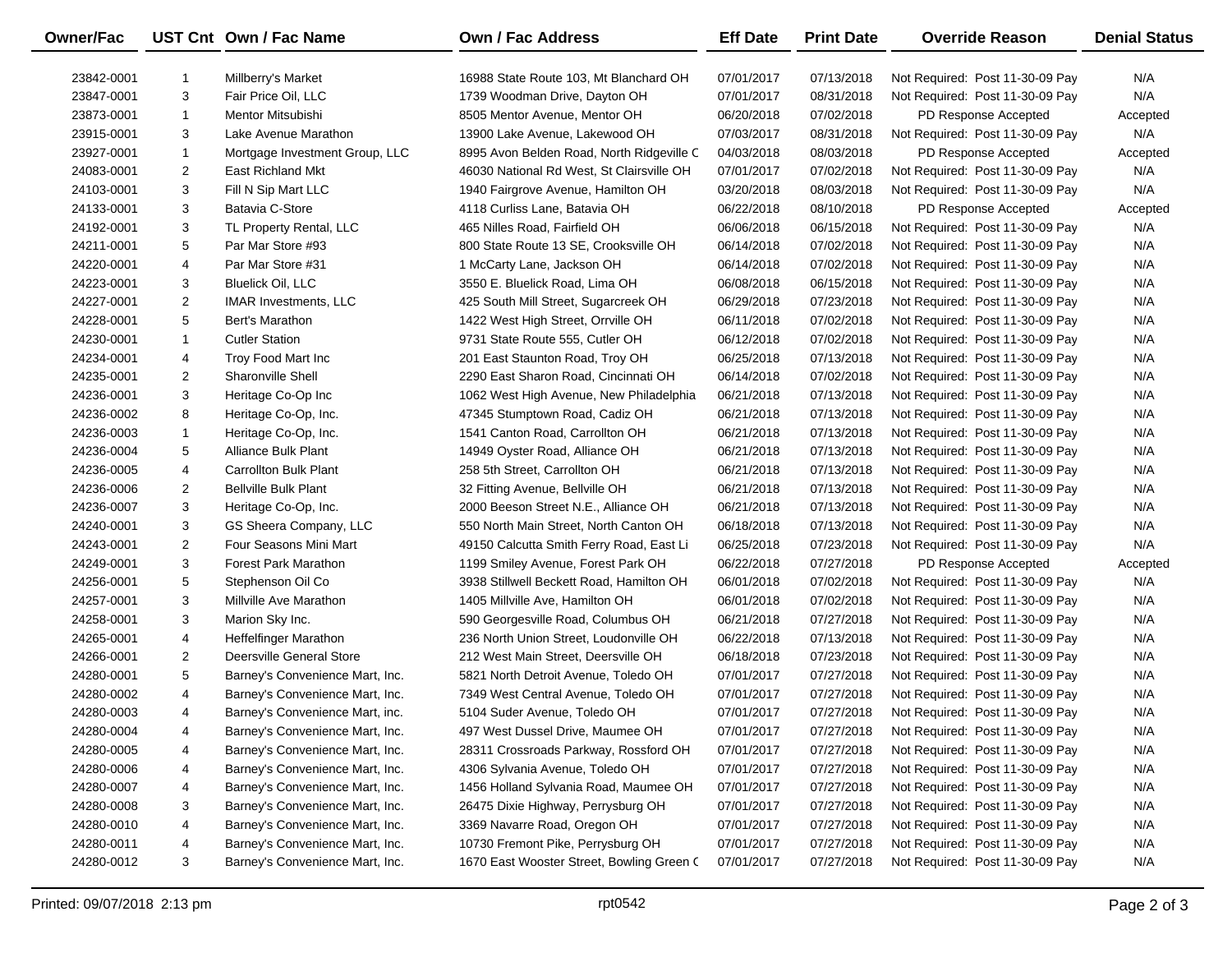| <b>Owner/Fac</b>                                     |                          | UST Cnt Own / Fac Name                                                                                                                   | Own / Fac Address                                                                                                                         | <b>Eff Date</b>                                      | <b>Print Date</b>                                    | <b>Override Reason</b>                                                                                                                   | <b>Denial Status</b>     |
|------------------------------------------------------|--------------------------|------------------------------------------------------------------------------------------------------------------------------------------|-------------------------------------------------------------------------------------------------------------------------------------------|------------------------------------------------------|------------------------------------------------------|------------------------------------------------------------------------------------------------------------------------------------------|--------------------------|
| 24280-0013<br>24280-0014<br>24280-0015<br>24280-0016 | 3<br>4<br>$\overline{2}$ | Barney's Convenience Mart, Inc.<br>Barney's Convenience Mart, Inc.<br>Barney's Convenience Mart, Inc.<br>Barney's Convenience Mart, Inc. | 3211 Briarfield Boulevard, Maumee OH<br>6127 Monroe Street, Sylvania OH<br>3126 Secor Road, Toledo OH<br>6986 Airport Highway, Holland OH | 07/01/2017<br>07/01/2017<br>07/01/2017<br>07/01/2017 | 07/27/2018<br>07/27/2018<br>07/27/2018<br>07/27/2018 | Not Required: Post 11-30-09 Pay<br>Not Required: Post 11-30-09 Pay<br>Not Required: Post 11-30-09 Pay<br>Not Required: Post 11-30-09 Pay | N/A<br>N/A<br>N/A<br>N/A |
| <b>Total Owners</b><br><b>Total Facilities</b>       | 53<br>81                 |                                                                                                                                          |                                                                                                                                           |                                                      |                                                      |                                                                                                                                          |                          |
| <b>Total USTs</b>                                    | 242                      |                                                                                                                                          |                                                                                                                                           |                                                      |                                                      |                                                                                                                                          |                          |

**Total Determinations**

**31**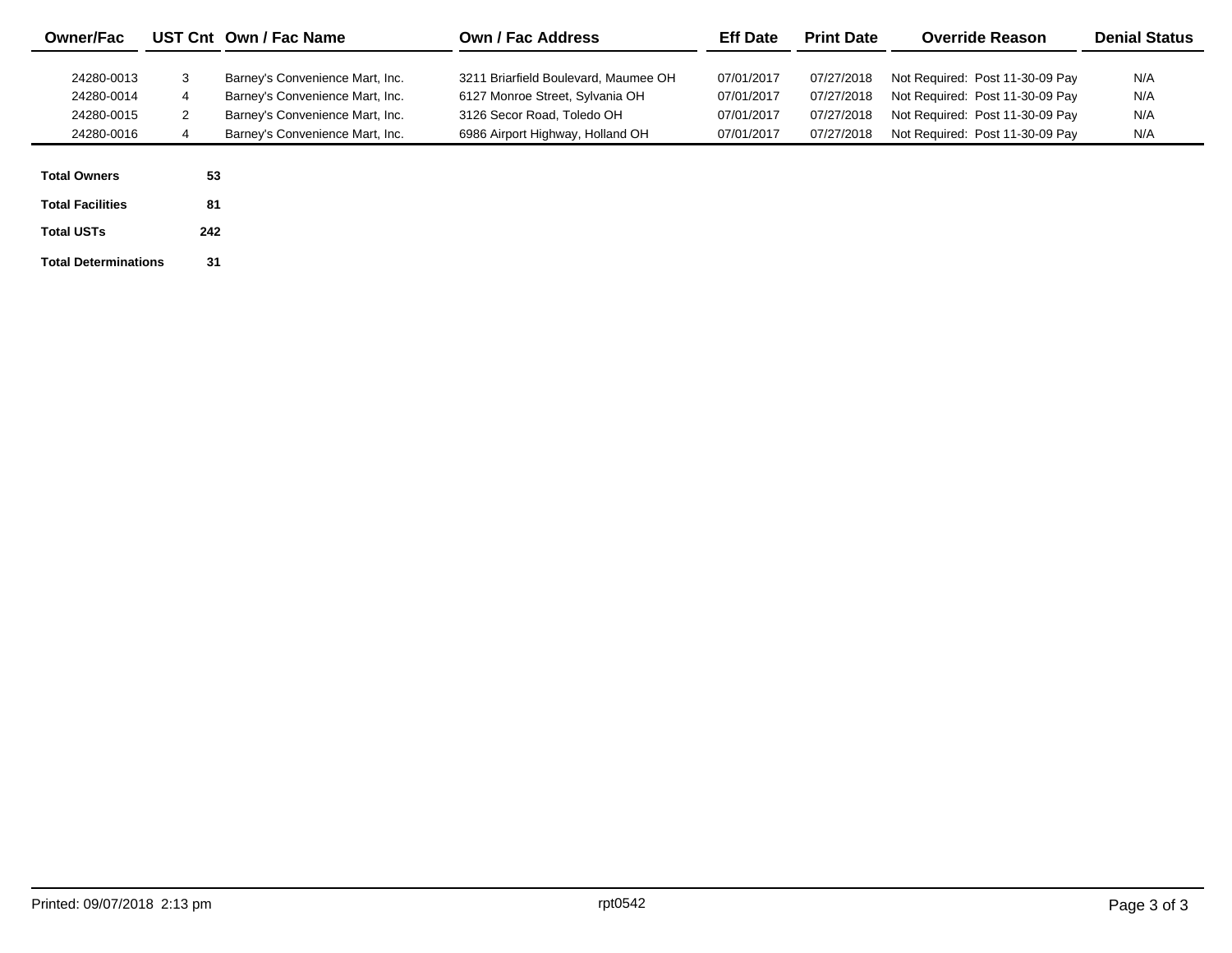**Facility Certificate Listing**

**Program Year 2017 COC Eff Date: No COC Print Date: No Denial Status: DETERMINATION**

#### **Date of Determination from 06/13/18 to 9/7/18**

| <b>Owner/Fac</b> |                | UST Cnt Own / Fac Name                                                   | <b>Own / Fac Address</b>                 | <b>Eff Date</b> | <b>Print Date</b> | <b>Override Reason</b> | <b>Denial Status</b> |
|------------------|----------------|--------------------------------------------------------------------------|------------------------------------------|-----------------|-------------------|------------------------|----------------------|
| 5383-0001        | 2              | J. D. Drilling Co.                                                       | 587 N. 3rd Street. Racine OH             |                 |                   | N/A                    | Determination        |
| 5383-0002        | 3              | <b>Twin Oaks Convenience</b>                                             | 34099 State Route 7, Pomeroy OH          |                 |                   | N/A                    | Determination        |
| 12856-0001       | 1              | The Bait Store                                                           | 249 Beechwood Road, Wilmington OH        |                 |                   | N/A                    | Determination        |
| 18826-0002       | 2              | One Stop #2                                                              | 3070 Airport Highway, Toledo OH          |                 |                   | N/A                    | Determination        |
| 19536-0001       | 4              | Kana, Inc.                                                               | 6685 Salem Street, Cincinnati OH         |                 |                   | N/A                    | Determination        |
| 19536-0002       | 3              | Kana, Inc.                                                               | 983 Ohio Pike, Cincinnati OH             |                 |                   | N/A                    | Determination        |
| 19536-0003       | 3              | Kana, Inc.                                                               | 5284 College Corner Pike, Oxford OH      |                 |                   | N/A                    | Determination        |
| 21001-0001       | $\mathbf{1}$   | Hyde Park Health Center                                                  | 4001 Rosslyn Drive, Cincinnati OH        |                 |                   | N/A                    | Determination        |
| 22516-0002       | 4              | New Paris Market                                                         | 606 South Washington Street, New Paris O |                 |                   | N/A                    | Determination        |
| 22629-0001       | 2              | Dwone Hill Property                                                      | 10933 Saint Clair Avenue, Cleveland OH   |                 |                   | N/A                    | Determination        |
| 23004-0001       | 4              | MEHG Management, LLC                                                     | 18740 State Route 62, Beloit OH          |                 |                   | N/A                    | Determination        |
| 23070-0001       | 3              | Dayton Huber Investments LLC                                             | 5983 Old Troy Pike, Huber Heights OH     |                 |                   | N/A                    | Determination        |
| 23299-0001       | $\overline{4}$ | American Mini Mart                                                       | 323 Main Street, College Corner OH       |                 |                   | N/A                    | Determination        |
| 23423-0001       | 4              | Anderson Ferry Sunoco                                                    | 401 Anderson Ferry Road, Cincinnati OH   |                 |                   | N/A                    | Determination        |
| 23577-0001       | 3              | Sahjanand, LLC                                                           | 703 2nd Street, Portsmouth OH            |                 |                   | N/A                    | Determination        |
| 23832-0001       | $\mathbf{1}$   | The Pit Stop of Annapolis                                                | 49998 Annapolis Rd, Bloomingdale OH      |                 |                   | N/A                    | Determination        |
| 24003-0001       | $\overline{2}$ | Asif Iqbal Khan                                                          | 5160 Mahoning Avenue, Youngstown OH      |                 |                   | N/A                    | Determination        |
| 24003-0002       | 3              | Sunoco Youngstown Warren Road                                            | 5020 Youngstown-Warren Road, Niles OH    |                 |                   | N/A                    | Determination        |
| 24010-0001       | 5              | <b>ABS Properties LLC</b>                                                | 597 E. Main Street, Circleville OH       |                 |                   | N/A                    | Determination        |
| 24078-0001       | 3              | JNT Family Properties LLC dba Green C 201 Main Street, Green Camp OH     |                                          |                 |                   | N/A                    | Determination        |
| 24196-0001       | 3              | Abe Sammi LLC dba Valley View Food V 1123 Lake Avenue, Ashtabula OH      |                                          |                 |                   | N/A                    | Determination        |
| 24196-0002       | 3              | Abe Sammi LLC dba Valley View Food V 2110 Elm Road, Warren OH            |                                          |                 |                   | N/A                    | Determination        |
| 24196-0003       | 4              | Abe Sammi LLC dba Randys                                                 | 1992 Elm Road NE, Warren OH              |                 |                   | N/A                    | Determination        |
| 24196-0004       | 3              | Abe Sammi LLC dba Valley View Food V 4964 North Ridge West, Ashtabula OH |                                          |                 |                   | N/A                    | Determination        |
| 24196-0005       | 5              | Abe Sammi LLC dba Valley View Food V 29011 State Route 62, Salem OH      |                                          |                 |                   | N/A                    | Determination        |
| 24196-0006       | $\overline{4}$ | Abe Sammi LLC dba Valley View Food V 514 N. Market Street, Lisbon OH     |                                          |                 |                   | N/A                    | Determination        |
| 24196-0007       | 3              | Abe Sammi LLC dba Valley View Food V 650 S. High Street, Cortland OH     |                                          |                 |                   | N/A                    | Determination        |
| 24197-0001       | 3              | <b>HRY Investments LLC</b>                                               | 961 Selma Road, Springfield OH           |                 |                   | N/A                    | Determination        |
| 24198-0001       | 1              | J&M Investments of NW OH LLC                                             | 530 North Main Street, Piqua OH          |                 |                   | N/A                    | Determination        |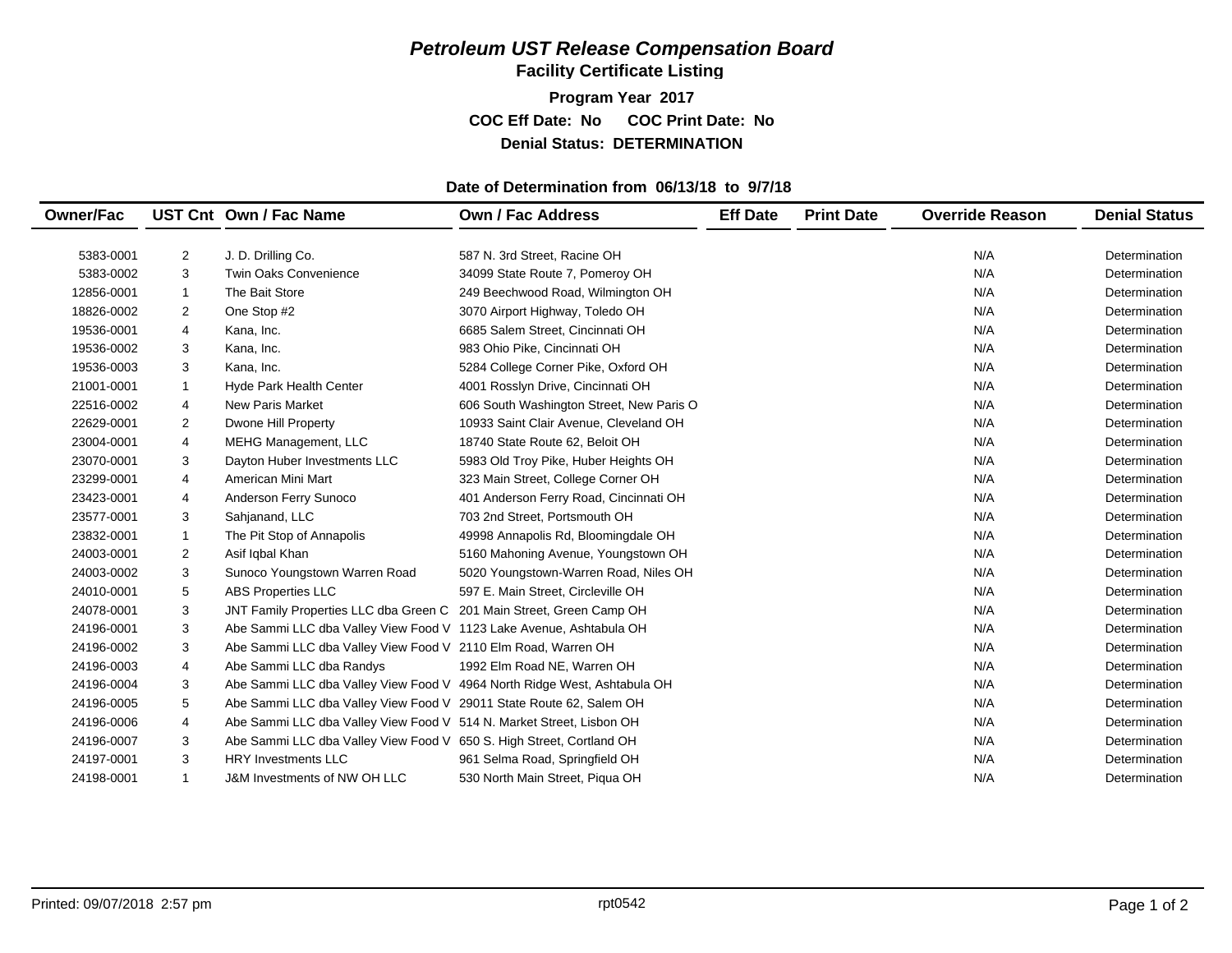| <b>Owner/Fac</b>            |    | UST Cnt Own / Fac Name | <b>Own / Fac Address</b> | <b>Eff Date</b> | <b>Print Date</b> | <b>Override Reason</b> | <b>Denial Status</b> |
|-----------------------------|----|------------------------|--------------------------|-----------------|-------------------|------------------------|----------------------|
|                             |    |                        |                          |                 |                   |                        |                      |
| <b>Total Owners</b>         | 19 |                        |                          |                 |                   |                        |                      |
| <b>Total Facilities</b>     | 29 |                        |                          |                 |                   |                        |                      |
| <b>Total USTs</b>           | 86 |                        |                          |                 |                   |                        |                      |
| <b>Total Determinations</b> | 29 |                        |                          |                 |                   |                        |                      |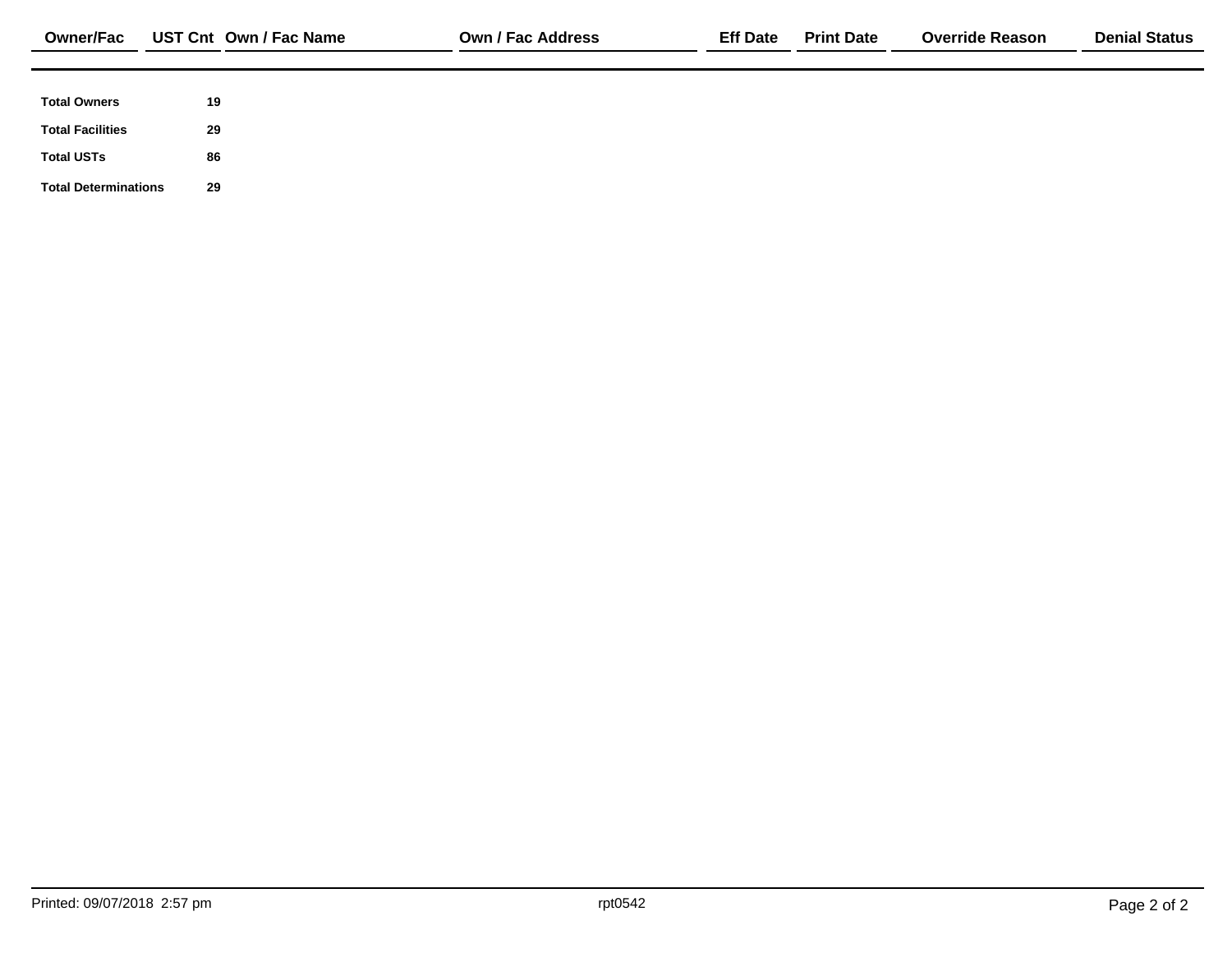**Facility Certificate Listing**

**Program Year 2018**

**COC Eff Date: Yes COC Print Date: Yes** 

#### **Printed from 05/01/18 to 09/06/18**

| <b>Owner/Fac</b> |                | UST Cnt Own / Fac Name                                              | <b>Own / Fac Address</b>                | <b>Eff Date</b> | <b>Print Date</b> | <b>Override Reason</b>          | <b>Denial Status</b> |
|------------------|----------------|---------------------------------------------------------------------|-----------------------------------------|-----------------|-------------------|---------------------------------|----------------------|
|                  |                |                                                                     |                                         |                 |                   |                                 |                      |
| 43-0001          | $\mathbf{1}$   | A C Leasing Co                                                      | 3023 E Kemper Road, Sharonville OH      | 07/01/2018      | 07/02/2018        | Not Required: Post 11-30-09 Pay | N/A                  |
| 81-0001          | 5              | Miller's A.M.-P.M., Inc.                                            | 2889 State Route 821, Marietta OH       | 07/02/2018      | 08/23/2018        | Not Required: Post 11-30-09 Pay | N/A                  |
| 97-0001          | $\overline{1}$ | SYSCO Food Services of Central Ohio, I                              | 2400 Harrison Road, Columbus OH         | 07/01/2018      | 08/03/2018        | Not Required: Post 11-30-09 Pay | N/A                  |
| 109-0004         | $\overline{1}$ | Abf Freight System Inc                                              | 1720 Joyce Ave, Columbus OH             | 07/01/2018      | 07/13/2018        | Not Required: Post 11-30-09 Pay | N/A                  |
| 109-0008         | $\mathbf{1}$   | ABF Freight System Inc.                                             | 6290 Allen Road, West Chester OH        | 07/01/2018      | 07/13/2018        | Not Required: Post 11-30-09 Pay | N/A                  |
| 121-0001         | 3              | Ace Mobil                                                           | 13920 State Route 107, Montpelier OH    | 07/01/2018      | 07/27/2018        | Not Required: Post 11-30-09 Pay | N/A                  |
| 180-0002         | $\overline{1}$ | Air Products & Chem Inc.                                            | 2500 Yankee Road, Middletown OH         | 07/01/2018      | 07/02/2018        | Not Required: Post 11-30-09 Pay | N/A                  |
| 180-0003         | $\mathbf{1}$   | Air Products And Chem Inc.                                          | 2820 Quigley Road, Cleveland OH         | 07/01/2018      | 07/02/2018        | Not Required: Post 11-30-09 Pay | N/A                  |
| 210-0001         | $\overline{2}$ | Sand Run Metro Pk                                                   | 1475 Sand Run Pkwy, Akron OH            | 07/01/2018      | 07/02/2018        | Not Required: Post 11-30-09 Pay | N/A                  |
| 213-0001         | $\overline{4}$ | <b>Transportation Service Center</b>                                | 500 E. North Street, Akron OH           | 07/01/2018      | 07/13/2018        | Not Required: Post 11-30-09 Pay | N/A                  |
| 223-0001         | 5              | West Hill Marathon                                                  | 569 W Market St, Akron OH               | 07/01/2018      | 08/17/2018        | Not Required: Post 11-30-09 Pay | N/A                  |
| 230-0001         | 3              | Duebbers Carry Out                                                  | 6095 Cleves Warsaw Ave, Cincinnati OH   | 07/01/2018      | 07/23/2018        | Not Required: Post 11-30-09 Pay | N/A                  |
| 247-0001         | $\overline{1}$ | Albert Screenprint Inc.                                             | 3704 Summit Rd, Norton OH               | 07/01/2018      | 07/02/2018        | Not Required: Post 11-30-09 Pay | N/A                  |
| 300-0002         | $\mathbf{1}$   | <b>Alliance Community Hospital</b>                                  | 200 E. State Street. Alliance OH        | 07/01/2018      | 07/02/2018        | Not Required: Post 11-30-09 Pay | N/A                  |
| 359-0001         | 2              | American Elec Pwr Svc Corp                                          | 1 Riverside Plaza, Columbus OH          | 07/01/2018      | 07/13/2018        | Not Required: Post 11-30-09 Pay | N/A                  |
| 391-0001         | 2              | Amherst Exempted Village                                            | 255 Washington Street, Amherst OH       | 07/01/2018      | 07/02/2018        | Not Required: Post 11-30-09 Pay | N/A                  |
| 394-0001         | $\overline{2}$ | Huesman Enterprises, Llc dba Bob's Sun 4201 W 8th St, Cincinnati OH |                                         | 07/01/2018      | 07/02/2018        | Not Required: Post 11-30-09 Pay | N/A                  |
| 407-0001         | 3              | Anchors Away Marina Corp                                            | 5925 Saylor Rd, Marblehead OH           | 07/01/2018      | 06/15/2018        | Not Required: Post 11-30-09 Pay | N/A                  |
| 410-0002         | $\overline{4}$ | Anderson Concrete Corp.                                             | 400 Frank Road, Columbus OH             | 07/01/2018      | 07/02/2018        | Not Required: Post 11-30-09 Pay | N/A                  |
| 410-0004         | $\mathbf{1}$   | Anderson Concrete Corp.                                             | 600 N. Hamilton Road, Columbus OH       | 07/01/2018      | 07/02/2018        | Not Required: Post 11-30-09 Pay | N/A                  |
| 453-0001         | $\overline{2}$ | Anthony Allega Cement Cntrc                                         | 5585 Canal Rd, Valley View OH           | 07/02/2018      | 08/23/2018        | Not Required: Post 11-30-09 Pay | N/A                  |
| 464-0001         | 3              | Anthony Wayne Local School                                          | 6320 Industrial Park, Whitehouse OH     | 07/01/2018      | 07/02/2018        | Not Required: Post 11-30-09 Pay | N/A                  |
| 475-0001         | $\mathbf{1}$   | Apple Valley Marina                                                 | 2925 Apple Valley Drive, Howard OH      | 07/01/2018      | 07/27/2018        | Not Required: Post 11-30-09 Pay | N/A                  |
| 511-0001         | $\overline{2}$ | AK Steel Corp Middleton Works                                       | 1801 Crawford Street, Middletown OH     | 07/01/2018      | 07/02/2018        | Not Required: Post 11-30-09 Pay | N/A                  |
| 537-0001         | $\mathbf{1}$   | Arthur W Miller                                                     | 13295 E. State Route 162, Republic OH   | 07/01/2018      | 07/02/2018        | Not Required: Post 11-30-09 Pay | N/A                  |
| 564-0001         | $\mathbf{1}$   | Ashtabula Area City Schools                                         | 5921 Gerald Road, Ashtabula OH          | 07/01/2018      | 07/02/2018        | Not Required: Post 11-30-09 Pay | N/A                  |
| 569-0001         | 3              | Ashtabula Yacht Sales and Service                                   | 970 Bridge Street, Ashtabula OH         | 07/01/2018      | 08/17/2018        | Not Required: Post 11-30-09 Pay | N/A                  |
| 624-0001         | $\mathbf{1}$   | Aurora Bus Garage                                                   | 102 East Garfield Road, Aurora OH       | 07/01/2018      | 07/02/2018        | Not Required: Post 11-30-09 Pay | N/A                  |
| 649-0004         | $\mathbf{1}$   | Avery Dennison Corporation                                          | 170 Monarch Lane, Miamisburg OH         | 07/13/2018      | 08/31/2018        | Not Required: Post 11-30-09 Pay | N/A                  |
| 653-0001         | $\overline{4}$ | <b>Aviation Sales Inc.</b>                                          | 501 N Dixie Dr, Vandalia OH             | 07/01/2018      | 08/03/2018        | Not Required: Post 11-30-09 Pay | N/A                  |
| 653-0002         | $\overline{2}$ | <b>Aviation Sales Inc.</b>                                          | 10600 Springboro Pike, Miamisburg OH    | 07/01/2018      | 08/03/2018        | Not Required: Post 11-30-09 Pay | N/A                  |
| 655-0004         | $\mathbf{1}$   | Avis Rent A Car System LLC                                          | 3801 International Gateway, Columbus OH | 07/01/2018      | 08/10/2018        | Not Required: Post 11-30-09 Pay | N/A                  |
| 655-0008         | 2              | Avis Rent A Car System LLC                                          | 18923 Maplewood Avenue, Cleveland OH    | 07/01/2018      | 08/10/2018        | Not Required: Post 11-30-09 Pay | N/A                  |
| 659-0001         | $\overline{1}$ | Avon Early Learning Center                                          | 3075 Stoney Ridge Road, Avon OH         | 07/01/2018      | 07/02/2018        | Not Required: Post 11-30-09 Pay | N/A                  |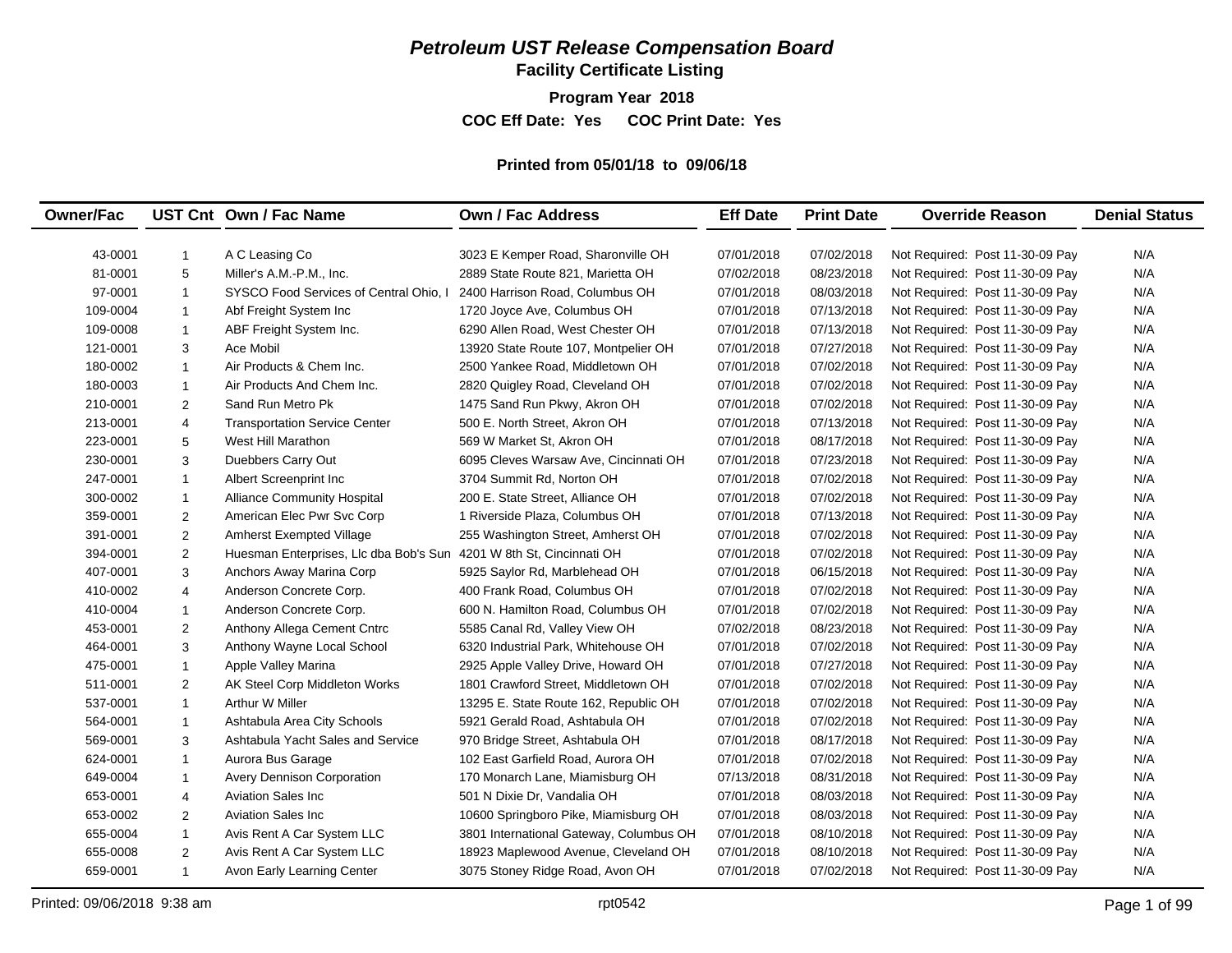| <b>Owner/Fac</b> |                         | UST Cnt Own / Fac Name            | Own / Fac Address                         | <b>Eff Date</b> | <b>Print Date</b> | <b>Override Reason</b>          | <b>Denial Status</b> |
|------------------|-------------------------|-----------------------------------|-------------------------------------------|-----------------|-------------------|---------------------------------|----------------------|
| 668-0002         | 4                       | <b>Hanover Fuel Station</b>       | Hanover And First, Martins Ferry OH       | 07/01/2018      | 07/02/2018        | Not Required: Post 11-30-09 Pay | N/A                  |
| 685-0001         | $\overline{c}$          | B A Miller and Sons Trucking Inc  | St Rt 109 South, Liberty Center OH        | 07/01/2018      | 07/23/2018        | Not Required: Post 11-30-09 Pay | N/A                  |
| 794-0001         | $\overline{c}$          | <b>Bath Local Schools</b>         | 2650 Bible Road, Lima OH                  | 07/01/2018      | 07/02/2018        | Not Required: Post 11-30-09 Pay | N/A                  |
| 809-0001         | $\overline{\mathbf{c}}$ | Bay Village School Bus Garage     | 29230 Wolf Rd, Bay Village OH             | 07/01/2018      | 07/27/2018        | Not Required: Post 11-30-09 Pay | N/A                  |
| 811-0001         | 11                      | Bazell Oil Co Inc                 | 15140 St Rt 328 South, Logan OH           | 07/02/2018      | 08/23/2018        | Not Required: Post 11-30-09 Pay | N/A                  |
| 811-0010         | $\overline{2}$          | Summit Motosports Park            | 1300 St Rt 18, Norwalk OH                 | 07/02/2018      | 08/23/2018        | Not Required: Post 11-30-09 Pay | N/A                  |
| 815-0001         | $\mathbf{1}$            | <b>Public Safety Building</b>     | 120 N. Fountain Avenue, Springfield OH    | 07/01/2018      | 07/23/2018        | Not Required: Post 11-30-09 Pay | N/A                  |
| 818-0008         | 3                       | Medina County Hwy Dept            | 6100 Wedgewood Rd, Medina OH              | 07/01/2018      | 07/02/2018        | Not Required: Post 11-30-09 Pay | N/A                  |
| 825-0001         | $\mathbf{1}$            | <b>Otterbein University</b>       | 195 W Park St, Westerville OH             | 07/01/2018      | 08/10/2018        | Not Required: Post 11-30-09 Pay | N/A                  |
| 852-0001         | $\overline{2}$          | <b>Beaver Excavating Co</b>       | 2000 Beaver Place Avenue, Canton OH       | 07/01/2018      | 07/23/2018        | Not Required: Post 11-30-09 Pay | N/A                  |
| 853-0001         | 5                       | The Beaver Petroleum Company Inc. | 1507 Waynesburg Drive S.E., Canton OH     | 07/01/2018      | 07/27/2018        | Not Required: Post 11-30-09 Pay | N/A                  |
| 856-0001         | 4                       | <b>Transportation Bus Lot</b>     | 1258 Hickory Drive, Beavercreek OH        | 07/01/2018      | 07/02/2018        | Not Required: Post 11-30-09 Pay | N/A                  |
| 860-0001         | $\overline{c}$          | Beck Bros Inc                     | 20-902 US Highway 6, Ridgeville Corners C | 07/01/2018      | 06/15/2018        | Not Required: Post 11-30-09 Pay | N/A                  |
| 862-0006         | 3                       | Friendship Food Store #72         | 323 W. Water Street, Oak Harbor OH        | 07/01/2018      | 08/17/2018        | Not Required: Post 11-30-09 Pay | N/A                  |
| 862-0010         | 3                       | Friendship Food Store #73         | 1925 W. State Street, Fremont OH          | 07/01/2018      | 08/17/2018        | Not Required: Post 11-30-09 Pay | N/A                  |
| 862-0011         | 6                       | <b>Fremont Bulk Plant</b>         | 1000 N. Front Street, Fremont OH          | 07/01/2018      | 08/17/2018        | Not Required: Post 11-30-09 Pay | N/A                  |
| 862-0012         | $\overline{c}$          | <b>Friendship Food Store</b>      | 914 W. State Street, Fremont OH           | 07/01/2018      | 08/17/2018        | Not Required: Post 11-30-09 Pay | N/A                  |
| 862-0017         | 5                       | Friendship Food Store #70         | 3800 E. State Street, Port Clinton OH     | 07/01/2018      | 08/17/2018        | Not Required: Post 11-30-09 Pay | N/A                  |
| 862-0018         | 3                       | Friendship Food Store #74         | 1965 Byrne Road, Toledo OH                | 07/01/2018      | 08/17/2018        | Not Required: Post 11-30-09 Pay | N/A                  |
| 862-0020         | 3                       | Friendship Food Store #77         | 712 N. State Street, Bettsville OH        | 07/01/2018      | 08/17/2018        | Not Required: Post 11-30-09 Pay | N/A                  |
| 862-0021         | 3                       | Friendship Food Store #85         | 922 W. Perkins Avenue, Sandusky OH        | 07/01/2018      | 08/17/2018        | Not Required: Post 11-30-09 Pay | N/A                  |
| 862-0022         | 4                       | Friendship Food Store #84         | 1318 Cleveland Road, Sandusky OH          | 07/01/2018      | 08/17/2018        | Not Required: Post 11-30-09 Pay | N/A                  |
| 862-0024         | $\overline{c}$          | Friendship Food Store #87         | 1045 Myrtle Avenue, Willard OH            | 07/01/2018      | 08/17/2018        | Not Required: Post 11-30-09 Pay | N/A                  |
| 862-0047         | 3                       | Freindship Food Store #75         | 64 E. Main Street, Wakeman OH             | 07/01/2018      | 08/17/2018        | Not Required: Post 11-30-09 Pay | N/A                  |
| 862-0048         | 3                       | Friendship Food Store #78         | 3273 Defiance Pike, Wayne OH              | 07/01/2018      | 08/17/2018        | Not Required: Post 11-30-09 Pay | N/A                  |
| 862-0052         | $\overline{2}$          | Friendship Food Store #80         | 1744 Tiffin Road, Fremont OH              | 07/01/2018      | 08/17/2018        | Not Required: Post 11-30-09 Pay | N/A                  |
| 862-0056         | 3                       | Rapids Marathon                   | 24010 Front Street, Grand Rapids OH       | 07/01/2018      | 08/17/2018        | Not Required: Post 11-30-09 Pay | N/A                  |
| 862-0059         | 6                       | Friendship Food Store #71         | 1 E. Tiffin Street, Attica OH             | 07/01/2018      | 08/17/2018        | Not Required: Post 11-30-09 Pay | N/A                  |
| 862-0070         | 5                       | <b>Becks Bulk Plant</b>           | 3515 Tiffin Avenue, Sandusky OH           | 07/01/2018      | 08/17/2018        | Not Required: Post 11-30-09 Pay | N/A                  |
| 862-0075         | 3                       | Vermilion Friendship 98           | 1810 State Route 60, Vermilion OH         | 07/01/2018      | 08/17/2018        | Not Required: Post 11-30-09 Pay | N/A                  |
| 862-0076         | 4                       | New Haven Corner Carry Out Inc.   | 2700 US Route 224, New Haven OH           | 07/01/2018      | 08/17/2018        | Not Required: Post 11-30-09 Pay | N/A                  |
| 862-0077         | $\overline{c}$          | <b>Huron Market</b>               | 525 Cleveland Rd. West, Huron OH          | 07/01/2018      | 08/17/2018        | Not Required: Post 11-30-09 Pay | N/A                  |
| 862-0079         | 3                       | Archbold Wash-N-Fill Marathon     | 1911 S. Defiance Street, Archbold OH      | 07/01/2018      | 08/17/2018        | Not Required: Post 11-30-09 Pay | N/A                  |
| 862-0081         | 3                       | 089 Norwalk Friendship            | 275 Milan Avenue, Norwalk OH              | 07/01/2018      | 08/17/2018        | Not Required: Post 11-30-09 Pay | N/A                  |
| 862-0083         | 4                       | Beck Suppliers Inc.               | 100 N. Vance Street, Carey OH             | 07/01/2018      | 08/17/2018        | Not Required: Post 11-30-09 Pay | N/A                  |
| 862-0084         | 5                       | 079 Oregon Fuel Mart              | 5805 Navarre Avenue, Oregon OH            | 07/01/2018      | 08/17/2018        | Not Required: Post 11-30-09 Pay | N/A                  |
| 862-0085         | 3                       | 76 Port Clinton Marathon          | 1810 E. Perry Street, Port Clinton OH     | 07/01/2018      | 08/17/2018        | Not Required: Post 11-30-09 Pay | N/A                  |
| 862-0086         | 3                       | Amherst Friendship                | 47505 Cooper Foster Park Road, Amherst (  | 07/01/2018      | 08/17/2018        | Not Required: Post 11-30-09 Pay | N/A                  |
| 862-0087         | 3                       | Friendship #95                    | 600 North Center Street, Lagrange OH      | 07/01/2018      | 08/17/2018        | Not Required: Post 11-30-09 Pay | N/A                  |
| 862-0088         | 3                       | Plain City Shell                  | 440 S. Jefferson Avenue, Plain City OH    | 07/01/2018      | 08/17/2018        | Not Required: Post 11-30-09 Pay | N/A                  |
| 862-0089         | 4                       | 91 Oak Harbor BP                  | 101 E Water St, Oak Harbor OH             | 07/01/2018      | 08/17/2018        | Not Required: Post 11-30-09 Pay | N/A                  |
| 862-0090         | 3                       | Friendship #93                    | 38800 Center Ridge Road, North Ridgevi    | 07/01/2018      | 08/17/2018        | Not Required: Post 11-30-09 Pay | N/A                  |
| 862-0091         | 3                       | 91 Oakwood Friendship             | 22775 Broadway Avenue, Oakwood Villa      | 07/01/2018      | 08/17/2018        | Not Required: Post 11-30-09 Pay | N/A                  |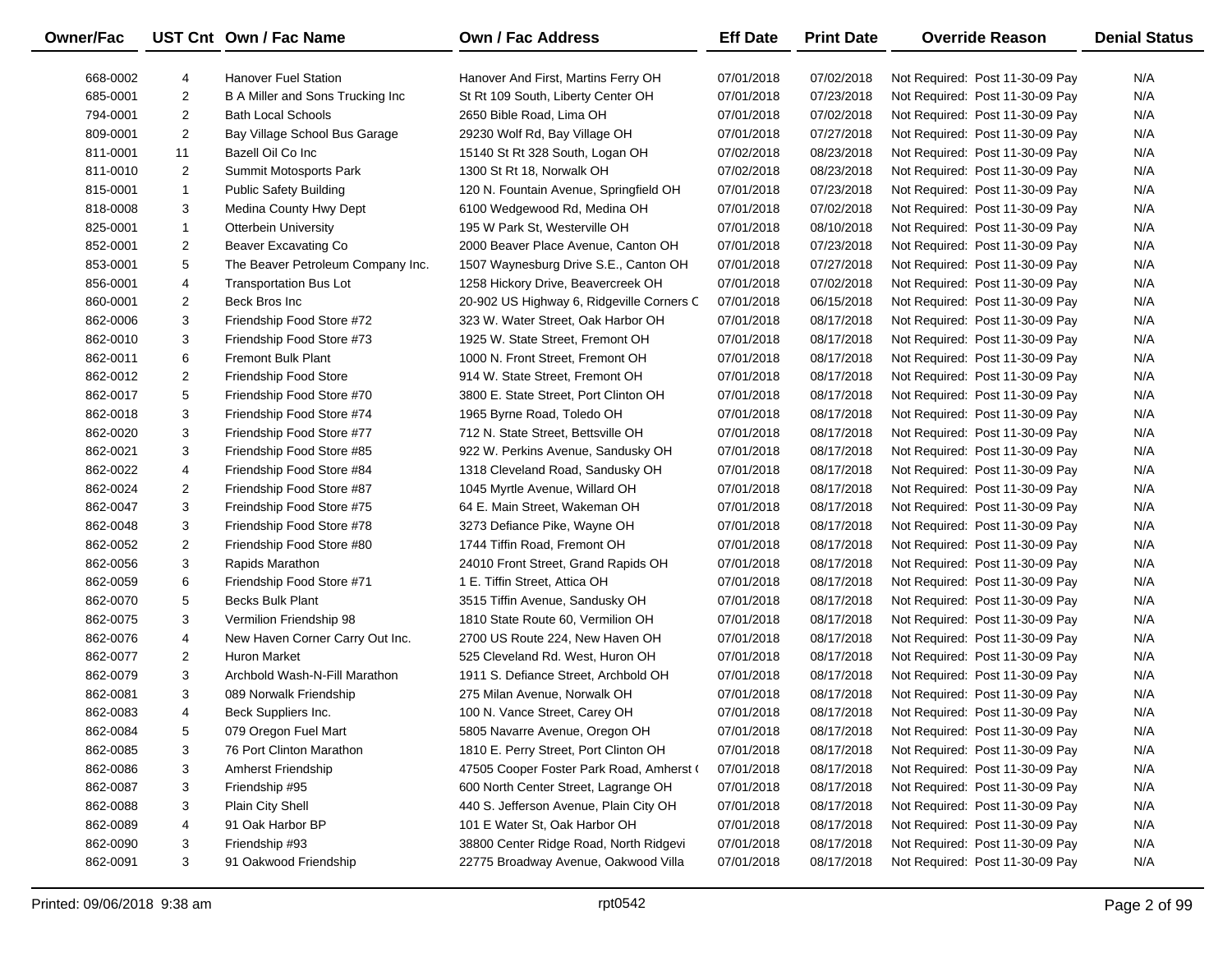| <b>Owner/Fac</b> |                | UST Cnt Own / Fac Name                   | <b>Own / Fac Address</b>                  | <b>Eff Date</b> | <b>Print Date</b> | <b>Override Reason</b>          | <b>Denial Status</b> |
|------------------|----------------|------------------------------------------|-------------------------------------------|-----------------|-------------------|---------------------------------|----------------------|
| 862-0092         | 3              | 090 Elyria Friendship                    | 41186 Beechwood Drive, Elyria OH          | 07/01/2018      | 08/17/2018        | Not Required: Post 11-30-09 Pay | N/A                  |
| 866-0002         | $\overline{2}$ | Bedford Cty Sch Dist                     | 25441 Solon Road, Bedford Heights OH      | 07/01/2018      | 07/23/2018        | Not Required: Post 11-30-09 Pay | N/A                  |
| 905-0001         | $\mathbf{1}$   | <b>Bushs Automotive Service Center</b>   | 1401 Portage Street N.W., North Canton O  | 07/01/2018      | 07/23/2018        | Not Required: Post 11-30-09 Pay | N/A                  |
| 922-0001         | $\overline{2}$ | Benton Carroll Salem Bus G               | 601 N Benton St, Oak Harbor OH            | 08/07/2018      | 08/10/2018        | PD Response Accepted            | Accepted             |
| 925-0001         | 5              | Beoddy Marathon Mart South               | 400 S Barron St, Eaton OH                 | 07/01/2018      | 08/03/2018        | Not Required: Post 11-30-09 Pay | N/A                  |
| 925-0013         | 4              | Beoddy Mara Mart North                   | 1697 N. Barron Street, Eaton OH           | 07/01/2018      | 08/03/2018        | Not Required: Post 11-30-09 Pay | N/A                  |
| 926-0005         | 3              | <b>Transportation Ctr</b>                | 235 Riveredge Pkwy, Berea OH              | 07/01/2018      | 07/23/2018        | Not Required: Post 11-30-09 Pay | N/A                  |
| 957-0001         | 3              | Bertone Inc. dba Bertone's Gas and Serv  | 222 E. Erie Street, Painesville OH        | 07/01/2018      | 08/17/2018        | Not Required: Post 11-30-09 Pay | N/A                  |
| 1006-0002        | $\mathbf{1}$   | Big Walnut Local School District         | 117 N. Kintner Parkway, Sunbury OH        | 07/01/2018      | 07/02/2018        | Not Required: Post 11-30-09 Pay | N/A                  |
| 1025-0001        | $\mathbf{1}$   | Haydu & Son Pennzoil                     | 210 N Main, Niles OH                      | 07/01/2018      | 08/10/2018        | Not Required: Post 11-30-09 Pay | N/A                  |
| 1048-0001        | $\mathbf{1}$   | <b>Bishop's Storehouse</b>               | 4431 Marketing Place, Groveport OH        | 07/01/2018      | 08/17/2018        | Not Required: Post 11-30-09 Pay | N/A                  |
| 1066-0002        | $\mathbf{1}$   | <b>Blanchester High School</b>           | 961 Cherry Street, Blanchester OH         | 07/01/2018      | 07/02/2018        | Not Required: Post 11-30-09 Pay | N/A                  |
| 1103-0004        | $\overline{2}$ | Boardman Township                        | 8299 Market Street, Boardman Township O   | 07/01/2018      | 07/27/2018        | Not Required: Post 11-30-09 Pay | N/A                  |
| 1109-0001        | 3              | Bob Caldwell Inc.                        | 1888 Morse Road, Columbus OH              | 07/01/2018      | 07/02/2018        | Not Required: Post 11-30-09 Pay | N/A                  |
| 1116-0004        | $\overline{2}$ | <b>Bob Evans Trucking Services</b>       | 6088 Green-Field Drive, Springfield OH    | 07/01/2018      | 07/02/2018        | Not Required: Post 11-30-09 Pay | N/A                  |
| 1132-0001        | $\overline{2}$ | <b>Bob Ross Buick GMC</b>                | 85 Loop Road, Centerville OH              | 07/01/2018      | 07/02/2018        | Not Required: Post 11-30-09 Pay | N/A                  |
| 1132-0002        | 3              | Mercedes                                 | 1 Loop Rd, Centerville OH                 | 07/01/2018      | 07/02/2018        | Not Required: Post 11-30-09 Pay | N/A                  |
| 1134-0001        | $\mathbf{1}$   | Bob Ruhe Ag Service, LLC                 | 5450 State Route 109, Leipsic OH          | 07/01/2018      | 08/17/2018        | Not Required: Post 11-30-09 Pay | N/A                  |
| 1144-0001        | 3              | Craigo's Service Center                  | 300 E Canal St, Newcomerstown OH          | 07/01/2018      | 07/02/2018        | Not Required: Post 11-30-09 Pay | N/A                  |
| 1215-0002        | $\overline{2}$ | Transportation/Maintenance Compound      | 9175 Market Place West, Bradview Height   | 07/02/2018      | 08/23/2018        | Not Required: Post 11-30-09 Pay | N/A                  |
| 1249-0001        | $\mathbf{1}$   | <b>Brookfield Local School Dist</b>      | 7015 Grove St, Brookfield OH              | 07/01/2018      | 07/02/2018        | Not Required: Post 11-30-09 Pay | N/A                  |
| 1252-0001        | 3              | Village of Brooklyn Heights              | 233 Tuxedo Avenue, Brooklyn Heights OH    | 07/01/2018      | 07/02/2018        | Not Required: Post 11-30-09 Pay | N/A                  |
| 1257-0001        | 4              | <b>Brookside Convenience Store</b>       | 1301 W Ridge Rd, Van Wert OH              | 07/01/2018      | 07/23/2018        | Not Required: Post 11-30-09 Pay | N/A                  |
| 1260-0001        | $\mathbf{1}$   | <b>Brookville Transportation Ctr</b>     | 185 S Orchard St, Brookville OH           | 07/01/2018      | 07/02/2018        | Not Required: Post 11-30-09 Pay | N/A                  |
| 1267-0001        | $\mathbf{1}$   | <b>Adult Detention Ctr</b>               | 750 Mt Orab Pike, Georgetown OH           | 07/02/2018      | 08/23/2018        | Not Required: Post 11-30-09 Pay | N/A                  |
| 1267-0004        | 3              | <b>Brown County Maintenance Facility</b> | 25 Veterans Drive, Georgetown OH          | 07/02/2018      | 08/23/2018        | Not Required: Post 11-30-09 Pay | N/A                  |
| 1270-0001        | $\overline{2}$ | Brown Distr Co                           | 51 Swans Rd, Newark OH                    | 07/01/2018      | 07/02/2018        | Not Required: Post 11-30-09 Pay | N/A                  |
| 1289-0001        | $\mathbf{1}$   | Brubaker Grain & Chem                    | 2918 Quaker Trace Rd, West Alexandria O   | 07/10/2018      | 08/31/2018        | Not Required: Post 11-30-09 Pay | N/A                  |
| 1309-0001        | $\overline{2}$ | Bryan City Sch Bus Garage                | 327 W. Butler Street, Bryan OH            | 07/01/2018      | 07/02/2018        | Not Required: Post 11-30-09 Pay | N/A                  |
| 1334-0001        | $\mathbf{1}$   | <b>Buckeye Fabric Finishing Co</b>       | 1260 E. Main Street, Coshocton OH         | 07/01/2018      | 07/02/2018        | Not Required: Post 11-30-09 Pay | N/A                  |
| 1347-0001        | $\overline{2}$ | <b>Buckeye Schools Bus Garage</b>        | 3044 Columbia Rd, Medina OH               | 07/01/2018      | 08/03/2018        | Not Required: Post 11-30-09 Pay | N/A                  |
| 1369-0001        | 6              | Buckley Bros. Inc. Property              | 143 N. Plains Road, The Plains OH         | 07/01/2018      | 08/03/2018        | Not Required: Post 11-30-09 Pay | N/A                  |
| 1372-0001        | $\overline{2}$ | <b>Bucyrus City Sch Maint</b>            | 900 W Perry St, Bucyrus OH                | 07/01/2018      | 07/23/2018        | Not Required: Post 11-30-09 Pay | N/A                  |
| 1402-0009        | 4              | Main Express Citgo                       | 502 West Main Street, McArthur OH         | 07/01/2018      | 07/27/2018        | Not Required: Post 11-30-09 Pay | N/A                  |
| 1423-0003        | $\overline{2}$ | <b>Butler Township Serv Dept</b>         | 3710 W National Rd, Dayton OH             | 07/01/2018      | 07/02/2018        | Not Required: Post 11-30-09 Pay | N/A                  |
| 1424-0001        | 2              | Buurma Farms Inc                         | 3909 Kok Rd, Willard OH                   | 07/01/2018      | 08/10/2018        | Not Required: Post 11-30-09 Pay | N/A                  |
| 1493-0002        | 5              | C Y Oil Co Inc                           | Corner Rt 127 N & City Road 144, Pauldin  | 07/01/2018      | 07/23/2018        | Not Required: Post 11-30-09 Pay | N/A                  |
| 1493-0006        | 4              | Payne Maramart                           | 202 N Main Street, Payne OH               | 07/01/2018      | 07/23/2018        | Not Required: Post 11-30-09 Pay | N/A                  |
| 1516-0001        | $\mathbf{1}$   | Roeder Cartage Co Inc                    | 1979 North Dixie Hwy, Lima OH             | 07/01/2018      | 06/15/2018        | Not Required: Post 11-30-09 Pay | N/A                  |
| 1518-0001        | $\mathbf{1}$   | <b>Cambridge City Schools</b>            | Corner N. 11th Street & Scott Avenue, Cam | 07/01/2018      | 07/23/2018        | Not Required: Post 11-30-09 Pay | N/A                  |
| 1554-0001        | 2              | Cantini Inc                              | 3459 S Main St, Rock Creek OH             | 07/01/2018      | 08/23/2018        | Not Required: Post 11-30-09 Pay | N/A                  |
| 1600-0002        | 3              | Cargill Deicing Technology               | 2400 Ships Channel, Cleveland OH          | 07/01/2018      | 08/17/2018        | Not Required: Post 11-30-09 Pay | N/A                  |
| 1612-0001        | 3              | <b>Cliff Towers Marathon</b>             | 18100 Sloane Avenue, Lakewood OH          | 07/02/2018      | 08/23/2018        | Not Required: Post 11-30-09 Pay | N/A                  |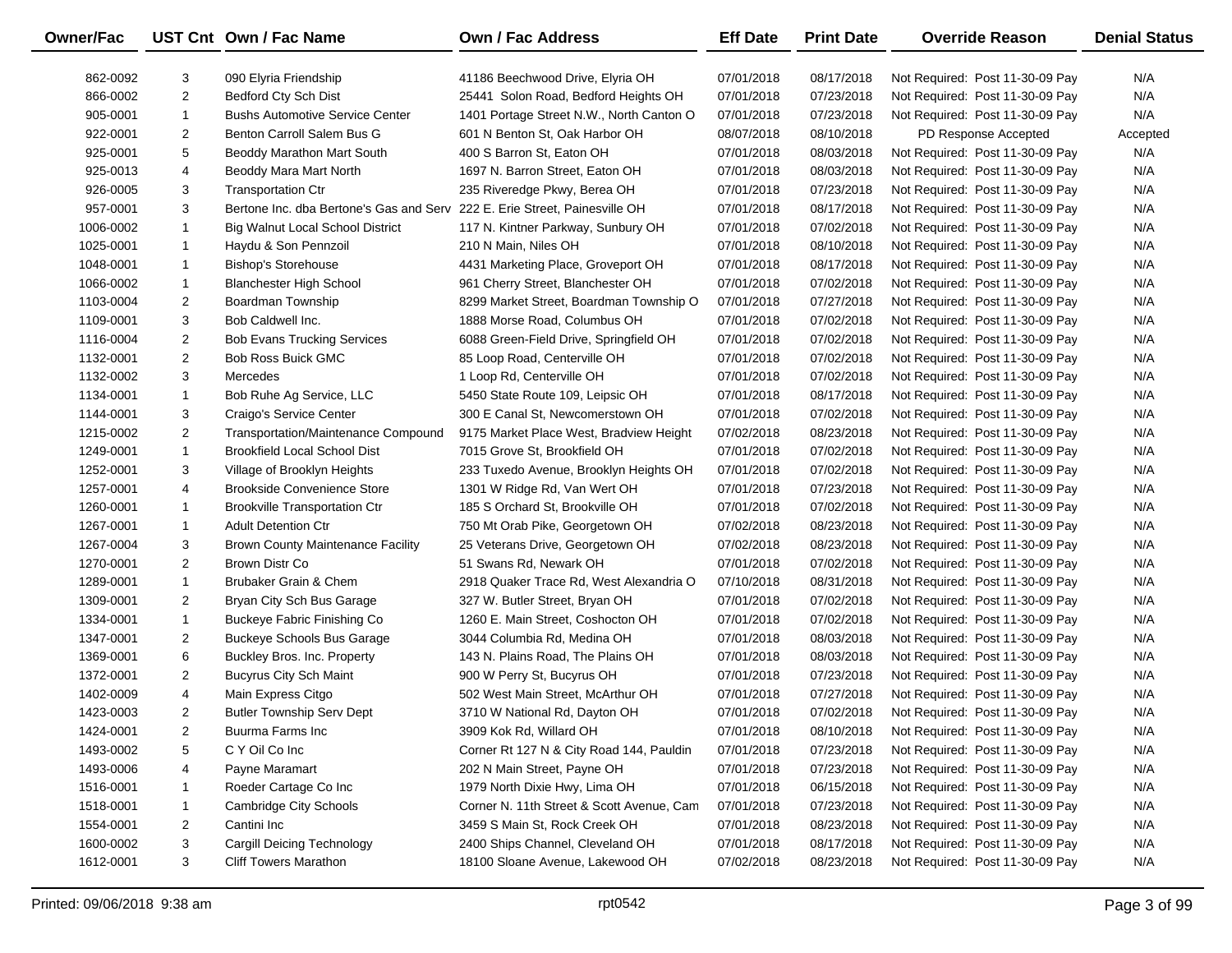| Owner/Fac |                | UST Cnt Own / Fac Name                                                       | Own / Fac Address                                                              | <b>Eff Date</b> | <b>Print Date</b> | <b>Override Reason</b>          | <b>Denial Status</b> |
|-----------|----------------|------------------------------------------------------------------------------|--------------------------------------------------------------------------------|-----------------|-------------------|---------------------------------|----------------------|
| 1621-0001 | 3              | Steve's Carry Out                                                            | 10085 SH 108, Wauseon OH                                                       | 07/01/2018      | 08/03/2018        | Not Required: Post 11-30-09 Pay | N/A                  |
| 1674-0002 | $\overline{2}$ | Carson Petroleum Co Bulk                                                     | 108 W. Main Street, Hopedale OH                                                | 07/01/2018      | 06/15/2018        | Not Required: Post 11-30-09 Pay | N/A                  |
| 1674-0009 | 3              | <b>Lansing Service Station</b>                                               | 54568 National Rd, Lansing OH                                                  | 07/01/2018      | 06/15/2018        | Not Required: Post 11-30-09 Pay | N/A                  |
| 1685-0004 | $\mathbf{1}$   | Research Institute                                                           | 2103 Cornell Road, Cleveland OH                                                | 07/01/2018      | 07/13/2018        | Not Required: Post 11-30-09 Pay | N/A                  |
| 1690-0001 | $\mathbf{1}$   | <b>Cassens Transport Company</b>                                             | 24777 Honda Parkway, Marysville OH                                             | 07/01/2018      | 07/02/2018        | Not Required: Post 11-30-09 Pay | N/A                  |
| 1690-0003 | 3              | <b>Cassens Transport Company</b>                                             | 633 Matzinger Road, Toledo OH                                                  | 07/01/2018      | 07/02/2018        | Not Required: Post 11-30-09 Pay | N/A                  |
| 1694-0001 | $\overline{2}$ | Hartzell Hardwoods Inc.                                                      | 1025 S. Roosevelt Avenue, Piqua OH                                             | 07/01/2018      | 08/23/2018        | Not Required: Post 11-30-09 Pay | N/A                  |
| 1698-0002 | $\overline{2}$ | Catawba Island Marina                                                        | 4235 Beach Club Rd, Port Clinton OH                                            | 07/02/2018      | 08/23/2018        | Not Required: Post 11-30-09 Pay | N/A                  |
| 1713-0002 | $\mathbf{1}$   | Cedarville University                                                        | 2840 Cedarville Yellow Springs Road, Ced                                       | 07/01/2018      | 07/27/2018        | Not Required: Post 11-30-09 Pay | N/A                  |
| 1728-0001 | $\overline{2}$ | Center Heights Service Inc                                                   | 3884 Warrensville Center, Warrensville Hts                                     | 07/02/2018      | 08/23/2018        | Not Required: Post 11-30-09 Pay | N/A                  |
| 1729-0001 | $\overline{2}$ | Center Oil Co                                                                | 3769 Center Rd, Brunswick OH                                                   | 07/01/2018      | 07/23/2018        | Not Required: Post 11-30-09 Pay | N/A                  |
| 1733-0002 | $\overline{2}$ | <b>Transportation Department</b>                                             | 10256 Sheehan Road, Centerville OH                                             | 07/01/2018      | 07/02/2018        | Not Required: Post 11-30-09 Pay | N/A                  |
| 1739-0001 | $\overline{2}$ | Central Cadillac Co                                                          | 2801 Carnegie Ave, Cleveland OH                                                | 07/01/2018      | 08/10/2018        | Not Required: Post 11-30-09 Pay | N/A                  |
| 1750-0001 | $\mathbf{1}$   | Central Mutual Insurance Company                                             | 800 S. Washington Street, Van Wert OH                                          | 07/01/2018      | 07/02/2018        | Not Required: Post 11-30-09 Pay | N/A                  |
| 1757-0001 | 6              | Central Ohio Transt Authority                                                | 1600 McKinley Avenue, Columbus OH                                              | 07/01/2018      | 08/23/2018        | Not Required: Post 11-30-09 Pay | N/A                  |
| 1757-0002 | 6              | Central Ohio Transit Authority                                               | 1333 Fields Avenue, Columbus OH                                                | 07/01/2018      | 08/23/2018        | Not Required: Post 11-30-09 Pay | N/A                  |
| 1757-0003 | $\overline{2}$ | <b>Central Ohio Transit Authority</b>                                        | 1330 Fields Avenue, Columbus OH                                                | 07/01/2018      | 08/23/2018        | Not Required: Post 11-30-09 Pay | N/A                  |
| 1757-0004 | $\mathbf{1}$   | <b>CNG Fueling Facility</b>                                                  | 1438 McKinley Avenue, Columbus OH                                              | 07/01/2018      | 08/23/2018        | Not Required: Post 11-30-09 Pay | N/A                  |
| 1762-0011 | $\mathbf{1}$   | United Telephone Co. of Ohio dba Centu                                       | 204 Latin Street, Cortland OH                                                  | 07/01/2018      | 07/27/2018        | Not Required: Post 11-30-09 Pay | N/A                  |
| 1762-0012 | $\mathbf{1}$   | United Telephone Co. of Ohio dba Centu 13474 Cygnet Road, Cygnet OH          |                                                                                | 07/01/2018      | 07/27/2018        | Not Required: Post 11-30-09 Pay | N/A                  |
| 1762-0013 | $\mathbf{1}$   | United Telephone Co. of Ohio dba Centu 415 Second Street, Defiance OH        |                                                                                | 07/01/2018      | 07/27/2018        | Not Required: Post 11-30-09 Pay | N/A                  |
| 1762-0014 | $\mathbf{1}$   | United Telephone Co. of Ohio dba Centu 60 Eastern Road, Doylestown OH        |                                                                                | 07/01/2018      | 07/27/2018        | Not Required: Post 11-30-09 Pay | N/A                  |
| 1762-0015 | $\mathbf{1}$   | United Telephone Co. of Ohio dba Centu 127 N. Main Street, Bellefontaine OH  |                                                                                | 07/01/2018      | 07/27/2018        | Not Required: Post 11-30-09 Pay | N/A                  |
| 1762-0016 | $\mathbf{1}$   | United Telephone Co. of Ohio dba Centu 2303 State Route 88, Bristolville OH  |                                                                                | 07/01/2018      | 07/27/2018        | Not Required: Post 11-30-09 Pay | N/A                  |
| 1762-0017 | $\mathbf{1}$   | United Telephone Co. of Ohio dba Centu 123 S. Walnut Street, Bucyrus OH      |                                                                                | 07/01/2018      | 07/27/2018        | Not Required: Post 11-30-09 Pay | N/A                  |
| 1762-0018 | $\mathbf{1}$   |                                                                              | United Telephone Co. of Ohio dba Centu 4529 Mahoning Avenue N.W., Warren OH    | 07/01/2018      | 07/27/2018        | Not Required: Post 11-30-09 Pay | N/A                  |
| 1762-0019 | $\mathbf{1}$   | United Telephone Co. of Ohio dba Centu 715 E. Main Street, Elida OH          |                                                                                | 07/01/2018      | 07/27/2018        | Not Required: Post 11-30-09 Pay | N/A                  |
| 1762-0020 | $\mathbf{1}$   | United Telephone Co. of Ohio dba Centu 2169 Elm Road N.E., Warren OH         |                                                                                | 07/01/2018      | 07/27/2018        | Not Required: Post 11-30-09 Pay | N/A                  |
| 1762-0021 | $\mathbf{1}$   |                                                                              | United Telephone Co. of Ohio dba Centu 10 N. Pleasant Street, Fredericktown OH | 07/01/2018      | 07/27/2018        | Not Required: Post 11-30-09 Pay | N/A                  |
| 1762-0022 | $\mathbf{1}$   | United Telephone Co. of Ohio dba Centu 200 S. Broadway Street, Greenville OH |                                                                                | 07/01/2018      | 07/27/2018        | Not Required: Post 11-30-09 Pay | N/A                  |
| 1762-0023 | $\mathbf{1}$   | United Telephone Co. of Ohio dba Centu 135 Niles Cortland Road, Howland OH   |                                                                                | 07/01/2018      | 07/27/2018        | Not Required: Post 11-30-09 Pay | N/A                  |
| 1762-0024 | $\mathbf{1}$   | United Telephone Co. of Ohio dba Centu 103 S. Main Street, Johnstown OH      |                                                                                | 07/01/2018      | 07/27/2018        | Not Required: Post 11-30-09 Pay | N/A                  |
| 1762-0025 | $\mathbf{1}$   |                                                                              | United Telephone Co. of Ohio dba Centu 323 Grandview Boulevard, Lake Milton OH | 07/01/2018      | 07/27/2018        | Not Required: Post 11-30-09 Pay | N/A                  |
| 1762-0026 | $\mathbf{1}$   | United Telephone Co. of Ohio dba Centu 20 N. Mechanic Street, Lebanon OH     |                                                                                | 07/01/2018      | 07/27/2018        | Not Required: Post 11-30-09 Pay | N/A                  |
| 1762-0027 | $\mathbf{1}$   | United Telephone Co. of Ohio dba Centu 20 Frederick Street, Lexington OH     |                                                                                | 07/01/2018      | 07/27/2018        | Not Required: Post 11-30-09 Pay | N/A                  |
| 1762-0028 |                | United Telephone Co. of Ohio dba Centu 122 S. Elizabeth Street, Lima OH      |                                                                                | 07/01/2018      | 07/27/2018        | Not Required: Post 11-30-09 Pay | N/A                  |
| 1762-0029 | -1             | United Telephone Co. of Ohio dba Centu 50 S. Main Street, Marengo OH         |                                                                                | 07/01/2018      | 07/27/2018        | Not Required: Post 11-30-09 Pay | N/A                  |
| 1762-0030 | 1              | United Telephone Co. of Ohio dba Centu 322 W. Main Street, Mason OH          |                                                                                | 07/01/2018      | 07/27/2018        | Not Required: Post 11-30-09 Pay | N/A                  |
| 1762-0031 | 1              | United Telephone Co. of Ohio dba Centu 15 E. Gambier Street, Mount Vernon OH |                                                                                | 07/01/2018      | 07/27/2018        | Not Required: Post 11-30-09 Pay | N/A                  |
| 1762-0032 | 1              | United Telephone Co. of Ohio dba Centu 115 N. Plum Street, Marysville OH     |                                                                                | 07/01/2018      | 07/27/2018        | Not Required: Post 11-30-09 Pay | N/A                  |
| 1762-0033 | 1              |                                                                              | United Telephone Co. of Ohio dba Centu Rear 2031 Park Avenue W., Mansfield OH  | 07/01/2018      | 07/27/2018        | Not Required: Post 11-30-09 Pay | N/A                  |
| 1762-0034 | 1              | United Telephone Co. of Ohio dba Centu 25 S. Mulberry Street, Mansfield OH   |                                                                                | 07/01/2018      | 07/27/2018        | Not Required: Post 11-30-09 Pay | N/A                  |
| 1762-0035 | $\mathbf{1}$   | United Telephone Co. of Ohio dba Centu 654 E. Miltown Road, Madisonburg OH   |                                                                                | 07/01/2018      | 07/27/2018        | Not Required: Post 11-30-09 Pay | N/A                  |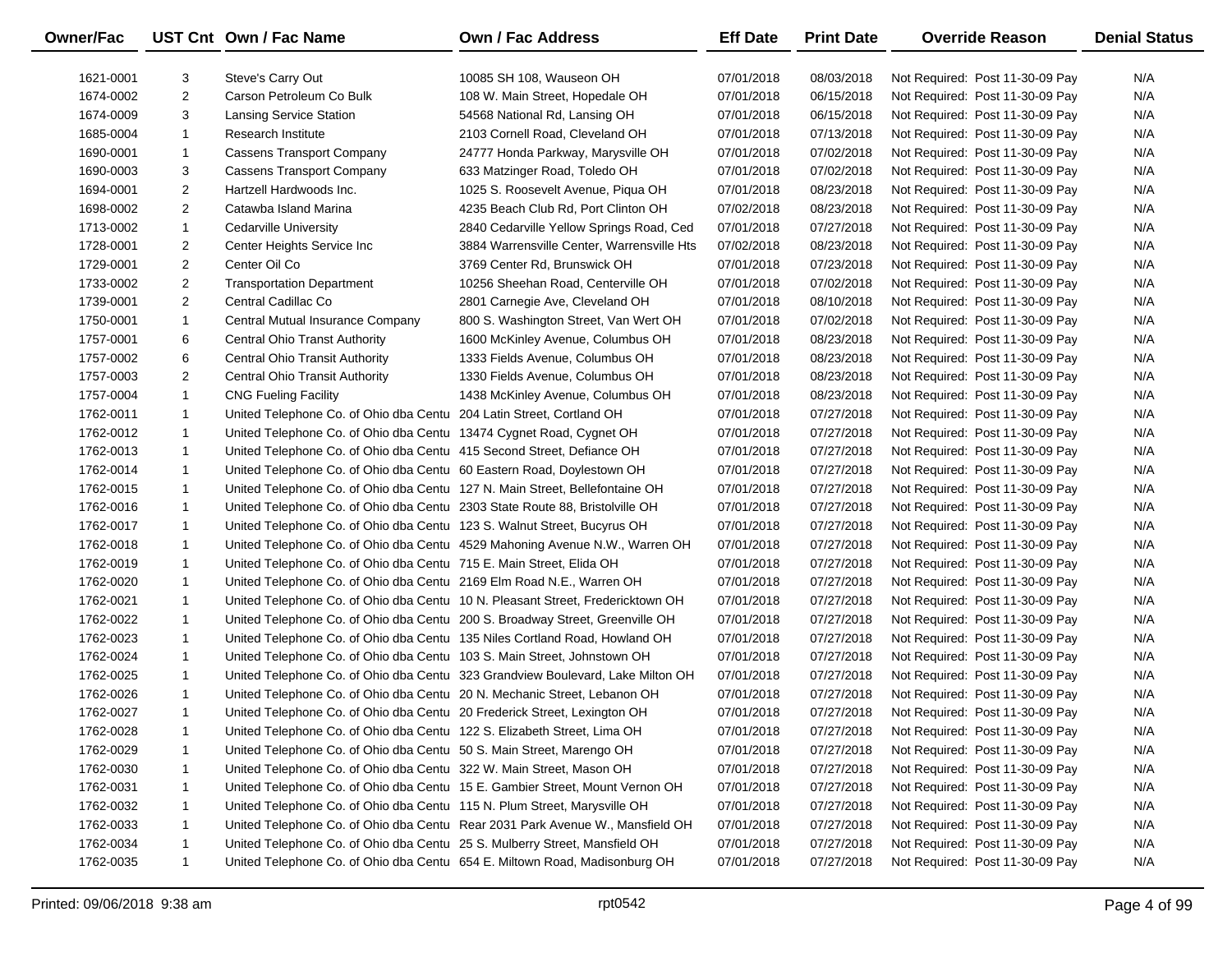| Owner/Fac |                | UST Cnt Own / Fac Name                                                      | <b>Own / Fac Address</b>               | <b>Eff Date</b> | <b>Print Date</b> | <b>Override Reason</b>          | <b>Denial Status</b> |
|-----------|----------------|-----------------------------------------------------------------------------|----------------------------------------|-----------------|-------------------|---------------------------------|----------------------|
| 1762-0036 | $\mathbf{1}$   | United Telephone Co. of Ohio dba Centu 15 S. Center Street, Newton Falls OH |                                        | 07/01/2018      | 07/27/2018        | Not Required: Post 11-30-09 Pay | N/A                  |
| 1762-0037 | $\mathbf{1}$   | United Telephone Co. of Ohio dba Centu 1140 Oak Knoll S.E., Warren OH       |                                        | 07/01/2018      | 07/27/2018        | Not Required: Post 11-30-09 Pay | N/A                  |
| 1762-0038 | $\mathbf{1}$   | United Telephone Co. of Ohio dba Centu 10 E. Walnut Street, Pataskala OH    |                                        | 07/01/2018      | 07/27/2018        | Not Required: Post 11-30-09 Pay | N/A                  |
| 1762-0039 | $\mathbf{1}$   | United Telephone Co. of Ohio dba Centu 125 N. Main Street, Sidney OH        |                                        | 07/01/2018      | 07/27/2018        | Not Required: Post 11-30-09 Pay | N/A                  |
| 1762-0040 | $\mathbf{1}$   | United Telephone Co. of Ohio dba Centu 1107 State Route 430, Mansfield OH   |                                        | 07/01/2018      | 07/27/2018        | Not Required: Post 11-30-09 Pay | N/A                  |
| 1762-0041 | $\mathbf{1}$   | United Telephone Co. of Ohio dba Centu 67 E. Grandville Street, Sunbury OH  |                                        | 07/01/2018      | 07/27/2018        | Not Required: Post 11-30-09 Pay | N/A                  |
| 1762-0042 | $\mathbf{1}$   | United Telephone Co. of Ohio dba Centu 123 Lincoln Street, Swanton OH       |                                        | 07/01/2018      | 07/27/2018        | Not Required: Post 11-30-09 Pay | N/A                  |
| 1762-0043 | $\mathbf{1}$   | United Telephone Co. of Ohio dba Centu 112 N. Market Street, Van Wert OH    |                                        | 07/01/2018      | 07/27/2018        | Not Required: Post 11-30-09 Pay | N/A                  |
| 1762-0044 | $\mathbf{1}$   | United Telephone Co. of Ohio dba Centu 300 W. Grand Street, Versailles OH   |                                        | 07/01/2018      | 07/27/2018        | Not Required: Post 11-30-09 Pay | N/A                  |
| 1762-0045 | $\mathbf{1}$   | United Telephone Co. of Ohio dba Centu 220 S. Park Avenue, Warren OH        |                                        | 07/01/2018      | 07/27/2018        | Not Required: Post 11-30-09 Pay | N/A                  |
| 1762-0046 | $\mathbf{1}$   | United Telephone Co. of Ohio dba Centu 763 Lexington Avenue, Mansfield OH   |                                        | 07/01/2018      | 07/27/2018        | Not Required: Post 11-30-09 Pay | N/A                  |
| 1762-0047 | $\mathbf{1}$   | United Telephone Co. of Ohio dba Centu 10 Water Street, Shelby OH           |                                        | 07/01/2018      | 07/27/2018        | Not Required: Post 11-30-09 Pay | N/A                  |
| 1762-0048 | $\mathbf{1}$   | United Telephone Co. of Ohio dba Centu 14820 Ovitt Road, Waterville OH      |                                        | 07/01/2018      | 07/27/2018        | Not Required: Post 11-30-09 Pay | N/A                  |
| 1762-0049 | $\mathbf{1}$   | United Telephone Co. of Ohio dba Centu 114 E. Elm Street, Wauseon OH        |                                        | 07/01/2018      | 07/27/2018        | Not Required: Post 11-30-09 Pay | N/A                  |
| 1762-0050 | $\mathbf{1}$   | United Telephone Co. of Ohio dba Centu 224 E. Liberty Street, Wooster OH    |                                        | 07/01/2018      | 07/27/2018        | Not Required: Post 11-30-09 Pay | N/A                  |
| 1762-0051 | $\mathbf{1}$   | United Telephone Co. of Ohio dba Centu 4293 Fort Amanda Road, Lima OH       |                                        | 07/01/2018      | 07/27/2018        | Not Required: Post 11-30-09 Pay | N/A                  |
| 1762-0052 | $\mathbf{1}$   | United Telephone Co. of Ohio dba Centu 1317 Hills Miller Road, Delaware OH  |                                        | 07/01/2018      | 07/27/2018        | Not Required: Post 11-30-09 Pay | N/A                  |
| 1762-0053 | $\mathbf{1}$   | United Telephone Co. of Ohio dba Centu 255 N. Canal Street, Delphos OH      |                                        | 07/01/2018      | 07/27/2018        | Not Required: Post 11-30-09 Pay | N/A                  |
| 1764-0001 | $\overline{2}$ | Central Allied Enterp Inc                                                   | 3015 Columbus Rd NE, Canton OH         | 07/01/2018      | 08/03/2018        | Not Required: Post 11-30-09 Pay | N/A                  |
| 1770-0001 | $\mathbf{1}$   | Century Motors of Columbus - Acura                                          | 4340 Dublin Granville Road, Dublin OH  | 07/01/2018      | 07/02/2018        | Not Required: Post 11-30-09 Pay | N/A                  |
| 1777-0001 | 5              | Chagrin Lagoons Yacht Club                                                  | 35111 Halsey Drive, Eastlake OH        | 07/01/2018      | 08/03/2018        | Not Required: Post 11-30-09 Pay | N/A                  |
| 1781-0001 | $\overline{2}$ | Champaign County Engineer                                                   | 428 Beech St, Urbana OH                | 07/01/2018      | 07/02/2018        | Not Required: Post 11-30-09 Pay | N/A                  |
| 1791-0001 | $\overline{2}$ | Channel Park Marina                                                         | 5300 Whiskey Island, Cleveland OH      | 07/01/2018      | 07/13/2018        | Not Required: Post 11-30-09 Pay | N/A                  |
| 1796-0001 | 2              | Chardon Local Sch Transport                                                 | 355 Maple Avenue, Chardon OH           | 07/01/2018      | 07/13/2018        | Not Required: Post 11-30-09 Pay | N/A                  |
| 1798-0001 | $\overline{7}$ | Chardon Oil Co. Inc.                                                        | 1590 W. Jackson Street, Painesville OH | 07/01/2018      | 07/23/2018        | Not Required: Post 11-30-09 Pay | N/A                  |
| 1798-0002 | 6              | Chardon Oil Co. Inc.                                                        | 420 Water Street, Chardon OH           | 07/01/2018      | 07/23/2018        | Not Required: Post 11-30-09 Pay | N/A                  |
| 1806-0001 | 4              | <b>B</b> E Pizza                                                            | 18992 Main Street, Broadway OH         | 07/01/2018      | 08/17/2018        | Not Required: Post 11-30-09 Pay | N/A                  |
| 1806-0002 | $\overline{2}$ | Raceway Mini-Mart Inc                                                       | 9039 Larue Prospect Rd, Larue OH       | 07/01/2018      | 08/17/2018        | Not Required: Post 11-30-09 Pay | N/A                  |
| 1815-0001 | $\overline{2}$ | <b>Bellbrook Fire Dept</b>                                                  | 4254 W Franklin St, Bellbrook OH       | 07/01/2018      | 08/10/2018        | Not Required: Post 11-30-09 Pay | N/A                  |
| 1816-0001 | 6              | <b>Bootsies Carryout Serv</b>                                               | 155 W Columbus St, Lithopolis OH       | 07/01/2018      | 08/10/2018        | Not Required: Post 11-30-09 Pay | N/A                  |
| 1831-0001 | 3              | Care Auto Svc Inc                                                           | 3525 Lost Nation Rd, Willoughby OH     | 07/01/2018      | 08/10/2018        | Not Required: Post 11-30-09 Pay | N/A                  |
| 1873-0001 | $\mathbf{1}$   | Chesapeake Board Of Educa                                                   | 10183 City Rd 1, Chesapeake OH         | 07/01/2018      | 07/02/2018        | Not Required: Post 11-30-09 Pay | N/A                  |
| 1880-0001 | $\overline{2}$ | <b>Chester Township Road Department</b>                                     | 8558 Parkside Drive, Chesterland OH    | 07/01/2018      | 08/03/2018        | Not Required: Post 11-30-09 Pay | N/A                  |
| 1893-0001 | $\mathbf{1}$   | Chillicothe Tele Co                                                         | 68 E. Main Street, Chillicothe OH      | 07/01/2018      | 07/27/2018        | Not Required: Post 11-30-09 Pay | N/A                  |
| 1901-0001 | 3              | <b>Blairs Auto Care</b>                                                     | 18590 W Fifth St, Beloit OH            | 07/01/2018      | 08/10/2018        | Not Required: Post 11-30-09 Pay | N/A                  |
| 1903-0001 | 3              | Finney Bros Inc                                                             | 11061 SR 39, Millersburg OH            | 07/01/2018      | 07/02/2018        | Not Required: Post 11-30-09 Pay | N/A                  |
| 1956-0017 | $\mathbf{1}$   | <b>Columbus Terminal</b>                                                    | 6433 Cosgray Road, Dublin OH           | 07/01/2018      | 07/13/2018        | Not Required: Post 11-30-09 Pay | N/A                  |
| 1956-0018 | $\mathbf{1}$   | <b>Tallmadge Terminal</b>                                                   | 1595 Southeast Ave, Tallmadge OH       | 07/01/2018      | 07/13/2018        | Not Required: Post 11-30-09 Pay | N/A                  |
| 1956-0020 | $\overline{c}$ | <b>Toledo Terminal</b>                                                      | 1840 Otter Creek Rd, Oregon OH         | 07/01/2018      | 07/13/2018        | Not Required: Post 11-30-09 Pay | N/A                  |
| 1956-0021 | $\overline{c}$ | Dayton Terminal                                                             | 1800 Farr Dr, Dayton OH                | 07/01/2018      | 07/13/2018        | Not Required: Post 11-30-09 Pay | N/A                  |
| 1967-0014 | 5              | Central Serv Motor Eq                                                       | 850 E. Market Street, Akron OH         | 07/02/2018      | 08/23/2018        | Not Required: Post 11-30-09 Pay | N/A                  |
| 1967-0039 | 3              | <b>Akron Fulton Airport</b>                                                 | 1600 Triplett Blvd, Akron OH           | 07/02/2018      | 08/23/2018        | Not Required: Post 11-30-09 Pay | N/A                  |
| 1972-0006 | 4              | <b>Street Division</b>                                                      | 310 W. 12th Street, Ashland OH         | 07/02/2018      | 08/23/2018        | Not Required: Post 11-30-09 Pay | N/A                  |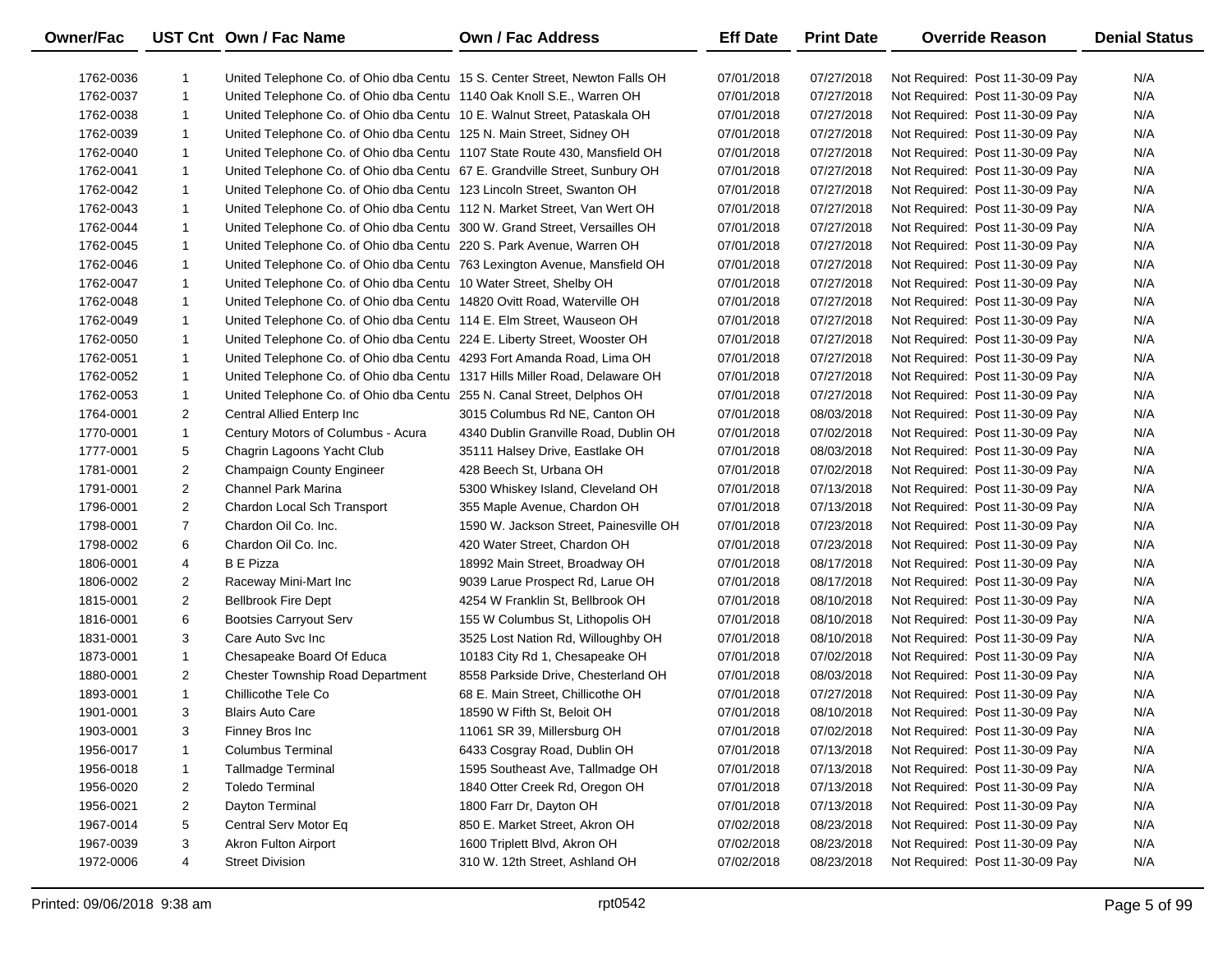| Owner/Fac |                | UST Cnt Own / Fac Name                                                | <b>Own / Fac Address</b>                 | <b>Eff Date</b> | <b>Print Date</b> | <b>Override Reason</b>          | <b>Denial Status</b> |
|-----------|----------------|-----------------------------------------------------------------------|------------------------------------------|-----------------|-------------------|---------------------------------|----------------------|
| 1972-0008 | 1              | City Wastewater Treatment Plan                                        | 865 US Route 42, Ashland OH              | 07/02/2018      | 08/23/2018        | Not Required: Post 11-30-09 Pay | N/A                  |
| 1976-0001 | $\overline{2}$ | City of Avon Lake Service Department                                  | 750 Avon Belden Road, Avon Lake OH       | 07/01/2018      | 07/27/2018        | Not Required: Post 11-30-09 Pay | N/A                  |
| 1978-0007 | $\mathbf{1}$   | <b>Barberton Pump Station</b>                                         | 60 Snyder Avenue, Barberton OH           | 07/01/2018      | 07/13/2018        | Not Required: Post 11-30-09 Pay | N/A                  |
| 1978-0008 | 1              | <b>Barberton Waste Treatment</b>                                      | 5087 S. Van Buren Avenue, Barberton OH   | 07/01/2018      | 07/13/2018        | Not Required: Post 11-30-09 Pay | N/A                  |
| 1979-0001 | 4              | Bay Village Service Center                                            | 31300 Naigle Road, Bay Village OH        | 07/01/2018      | 07/02/2018        | Not Required: Post 11-30-09 Pay | N/A                  |
| 1979-0004 | $\mathbf{1}$   | Huntington Pump Station                                               | 431 Longbeach Parkway, Bay Village OH    | 07/01/2018      | 07/02/2018        | Not Required: Post 11-30-09 Pay | N/A                  |
| 1980-0001 | $\overline{2}$ | City Of Bedford/Svc Garage                                            | 100 Solon Rd, Bedford OH                 | 07/01/2018      | 08/10/2018        | Not Required: Post 11-30-09 Pay | N/A                  |
| 1981-0002 | 2              | Service Department City                                               | 25401 Solon Road, Bedford Heights OH     | 07/01/2018      | 08/03/2018        | Not Required: Post 11-30-09 Pay | N/A                  |
| 1986-0001 | $\overline{2}$ | <b>Brecksville Ser Garage</b>                                         | 9023 Brecksville Rd Rear, Brecksville OH | 07/20/2018      | 08/17/2018        | PD Response Accepted            | Accepted             |
| 1986-0005 | $\mathbf{1}$   | <b>Brecksville Service Facility</b>                                   | 6916 Stadium Drive, Brecksville OH       | 07/20/2018      | 08/17/2018        | PD Response Accepted            | Accepted             |
| 1995-0001 | 3              | Motor Vehicle Division                                                | 2436 30th Street NE, Canton OH           | 07/01/2018      | 08/03/2018        | Not Required: Post 11-30-09 Pay | N/A                  |
| 1995-0002 | 3              | <b>Water Pollution Control Ctr</b>                                    | 3530 Central Avenue SE, Canton OH        | 07/01/2018      | 08/03/2018        | Not Required: Post 11-30-09 Pay | N/A                  |
| 1995-0006 | $\overline{2}$ | Traffic Eng. Paint Post Sign                                          | 2506 Cleveland Ave, Canton OH            | 07/01/2018      | 08/03/2018        | Not Required: Post 11-30-09 Pay | N/A                  |
| 1995-0007 | $\mathbf{1}$   | Sugarcreek Water Treatment Plant                                      | 4622 SR 212 NW, Strasburg OH             | 07/01/2018      | 08/03/2018        | Not Required: Post 11-30-09 Pay | N/A                  |
| 1997-0001 | $\overline{2}$ | <b>Cheviot Municipal Building</b>                                     | 3814 Harrison Avenue, Cheviot OH         | 07/01/2018      | 07/02/2018        | Not Required: Post 11-30-09 Pay | N/A                  |
| 1997-0002 | 2              | <b>Cheviot Municipal Garage</b>                                       | 3729 Robb Avenue Rear, Cheviot OH        | 07/01/2018      | 07/02/2018        | Not Required: Post 11-30-09 Pay | N/A                  |
| 2012-0006 | $\overline{2}$ | Trash Collection - Refuse                                             | 1550 Georgesville Road, Columbus OH      | 07/01/2018      | 07/02/2018        | Not Required: Post 11-30-09 Pay | N/A                  |
| 2012-0017 | 2              | Jackson Pike - Wastewater Treatment Pl 2104 Jackson Pike, Columbus OH |                                          | 07/01/2018      | 07/02/2018        | Not Required: Post 11-30-09 Pay | N/A                  |
| 2012-0023 | 2              | Fire Station 1                                                        | 300 N. 4th Street, Columbus OH           | 07/01/2018      | 07/02/2018        | Not Required: Post 11-30-09 Pay | N/A                  |
| 2012-0030 | $\mathbf{1}$   | Fire Station 30                                                       | 3555 Fishinger Road, Columbus OH         | 07/01/2018      | 07/02/2018        | Not Required: Post 11-30-09 Pay | N/A                  |
| 2012-0034 | 2              | <b>Refuse Collection Division</b>                                     | 4260 Morse Road, Columbus OH             | 07/01/2018      | 07/02/2018        | Not Required: Post 11-30-09 Pay | N/A                  |
| 2012-0039 | $\mathbf{1}$   | Fire Station 29                                                       | 5151 Little Turtle Way, Columbus OH      | 07/01/2018      | 07/02/2018        | Not Required: Post 11-30-09 Pay | N/A                  |
| 2012-0040 | $\mathbf{1}$   | Fire Station 31                                                       | 5305 Alkire Drive, Columbus OH           | 07/01/2018      | 07/02/2018        | Not Required: Post 11-30-09 Pay | N/A                  |
| 2012-0055 | 6              | <b>Water Services Center</b>                                          | 910 Dublin Road, Columbus OH             | 07/01/2018      | 07/02/2018        | Not Required: Post 11-30-09 Pay | N/A                  |
| 2012-0073 | 2              | Fairwood Avenue Maintenance                                           | 1250 Fairwood Avenue, Columbus OH        | 07/01/2018      | 07/02/2018        | Not Required: Post 11-30-09 Pay | N/A                  |
| 2012-0076 | 4              | Fleet Management Service Station                                      | 4211 Groves Road, Columbus OH            | 07/01/2018      | 07/02/2018        | Not Required: Post 11-30-09 Pay | N/A                  |
| 2015-0002 | $\mathbf{1}$   | Village of Crestline                                                  | 100 N. Seltzer St., Crestline OH         | 07/01/2018      | 07/13/2018        | Not Required: Post 11-30-09 Pay | N/A                  |
| 2016-0001 | 4              | Cuyahoga Falls Service Center                                         | 2560 Bailey Road, Cuyahoga Falls OH      | 07/01/2018      | 07/02/2018        | Not Required: Post 11-30-09 Pay | N/A                  |
| 2022-0002 | $\overline{2}$ | City Of Defiance Wtr Pol Ct                                           | 26273 Route 6 281 East, Defiance OH      | 07/01/2018      | 07/02/2018        | Not Required: Post 11-30-09 Pay | N/A                  |
| 2023-0003 | 2              | Delaware Municipal Airport                                            | 1075 Pittsburgh Dr, Delaware OH          | 07/01/2018      | 07/23/2018        | Not Required: Post 11-30-09 Pay | N/A                  |
| 2028-0001 | 2              | Eaton Wastewater Plant                                                | 901 S. Barron Street, Eaton OH           | 07/01/2018      | 07/02/2018        | Not Required: Post 11-30-09 Pay | N/A                  |
| 2029-0005 | 3              | Elyria Central Maintenance                                            | 851 Garden Street, Elyria OH             | 07/24/2018      | 08/31/2018        | Not Required: Post 11-30-09 Pay | N/A                  |
| 2029-0006 | 3              | Elyria W W Pollution Contr                                            | 1194 Gulf Rd, Elyria OH                  | 07/24/2018      | 08/31/2018        | Not Required: Post 11-30-09 Pay | N/A                  |
| 2029-0007 | $\mathbf{1}$   | Elyria Water Works                                                    | 3628 W. Erie Avenue, Lorain OH           | 07/24/2018      | 08/31/2018        | Not Required: Post 11-30-09 Pay | N/A                  |
| 2030-0001 | $\overline{2}$ | City of Englewood Service Center                                      | 1111 Union Boulevard, Englewood OH       | 07/01/2018      | 07/02/2018        | Not Required: Post 11-30-09 Pay | N/A                  |
| 2031-0005 | $\mathbf{1}$   | <b>Euclid Police Dept</b>                                             | 545 East 222nd St, Euclid OH             | 07/01/2018      | 07/23/2018        | Not Required: Post 11-30-09 Pay | N/A                  |
| 2031-0006 | 2              | <b>Euclid Municipal Service Garage</b>                                | 25200 Lakeland Boulevard, Euclid OH      | 07/01/2018      | 07/23/2018        | Not Required: Post 11-30-09 Pay | N/A                  |
| 2032-0004 | 3              | <b>Municipal Garage</b>                                               | 300 N Third St, Fairborn OH              | 07/01/2018      | 07/13/2018        | Not Required: Post 11-30-09 Pay | N/A                  |
| 2033-0002 | 3              | Fairlawn New Public Service Bldg                                      | 3300 Service Center Rd., Fairlawn OH     | 07/01/2018      | 08/10/2018        | Not Required: Post 11-30-09 Pay | N/A                  |
| 2034-0003 | 1              | <b>Water Treatment Plant</b>                                          | 110 N. Blanchard Street, Findlay OH      | 07/02/2018      | 08/23/2018        | Not Required: Post 11-30-09 Pay | N/A                  |
| 2034-0004 | 2              | <b>Findlay Airport</b>                                                | 1615 Gray Street, Findlay OH             | 07/02/2018      | 08/23/2018        | Not Required: Post 11-30-09 Pay | N/A                  |
| 2039-0004 | $\overline{2}$ | Fostoria Metro Airport                                                | 4495 N Seneca CR 25, Fostoria OH         | 07/01/2018      | 08/10/2018        | Not Required: Post 11-30-09 Pay | N/A                  |
| 2039-0007 | $\mathbf{1}$   | Fostoria Airport                                                      | 4497 County Road 25, Fostoria OH         | 07/01/2018      | 08/10/2018        | Not Required: Post 11-30-09 Pay | N/A                  |

 $\overline{\phantom{0}}$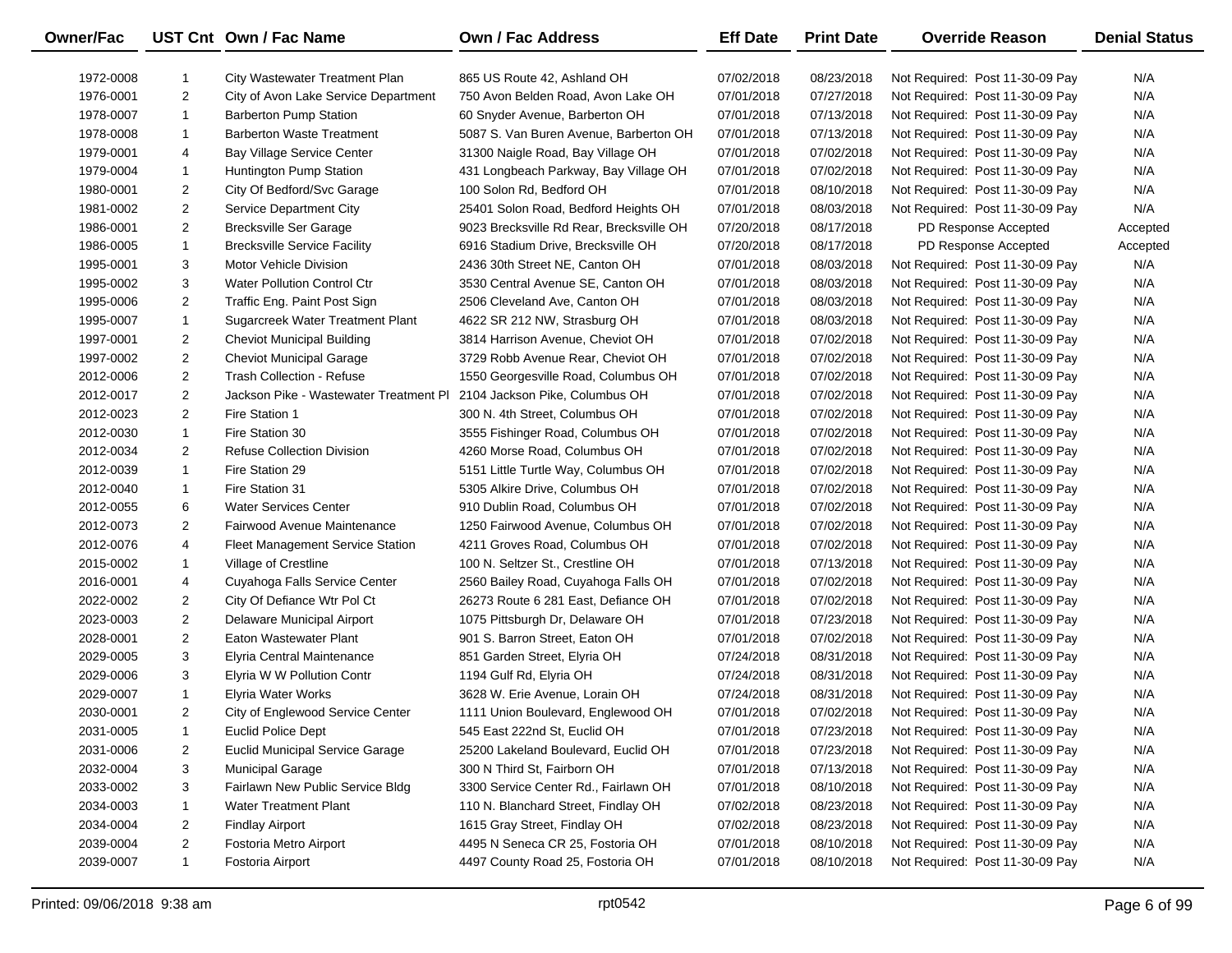| Owner/Fac |                | UST Cnt Own / Fac Name                 | Own / Fac Address                        | <b>Eff Date</b> | <b>Print Date</b> | <b>Override Reason</b>          | <b>Denial Status</b> |
|-----------|----------------|----------------------------------------|------------------------------------------|-----------------|-------------------|---------------------------------|----------------------|
| 2040-0001 | -1             | <b>Fremont Police Dept</b>             | 1141 W State St. Fremont OH              | 07/01/2018      | 07/02/2018        | Not Required: Post 11-30-09 Pay | N/A                  |
| 2040-0005 | $\mathbf{1}$   | <b>Water Treatment Plant</b>           | 1113 Tiffin St, Fremont OH               | 07/01/2018      | 07/02/2018        | Not Required: Post 11-30-09 Pay | N/A                  |
| 2040-0006 | $\overline{2}$ | City of Fremont Fueling Station        | 723 S. Front Street, Fremont OH          | 07/01/2018      | 07/02/2018        | Not Required: Post 11-30-09 Pay | N/A                  |
| 2045-0001 | 3              | <b>City Hall</b>                       | 5827 Highland Rd, Cty Highland Hts OH    | 07/01/2018      | 07/02/2018        | Not Required: Post 11-30-09 Pay | N/A                  |
| 2046-0002 | $\overline{2}$ | City of Hilliard Street Maintenance    | 3770 Municipal Way, Hilliard OH          | 07/01/2018      | 07/23/2018        | Not Required: Post 11-30-09 Pay | N/A                  |
| 2049-0001 | $\overline{2}$ | City of Independence Service Departmen | 6350 Selig Boulevard, Independence OH    | 07/01/2018      | 07/27/2018        | Not Required: Post 11-30-09 Pay | N/A                  |
| 2052-0001 | $\mathbf{1}$   | City of Kettering                      | 3600 Shroyer Road, Kettering OH          | 07/02/2018      | 08/23/2018        | Not Required: Post 11-30-09 Pay | N/A                  |
| 2052-0002 | 3              | City of Kettering                      | 1015 E. Dorothy Lane, Kettering OH       | 07/02/2018      | 08/23/2018        | Not Required: Post 11-30-09 Pay | N/A                  |
| 2056-0002 | $\overline{2}$ | City of Lima Water Treatment           | 1100 East Wayne Street, Lima OH          | 07/01/2018      | 07/13/2018        | Not Required: Post 11-30-09 Pay | N/A                  |
| 2056-0003 | $\mathbf{1}$   | City of Lima Wastewater Treat          | 1200 Fort Amanda Road, Lima OH           | 07/01/2018      | 07/13/2018        | Not Required: Post 11-30-09 Pay | N/A                  |
| 2056-0004 | $\overline{2}$ | <b>Central Services Building</b>       | 900 S. Collett Street, Lima OH           | 07/01/2018      | 07/13/2018        | Not Required: Post 11-30-09 Pay | N/A                  |
| 2058-0001 | $\mathbf{1}$   | Logan Wastewater Treatment Plant       | 875 S Norwood Ave, Logan OH              | 07/01/2018      | 07/13/2018        | Not Required: Post 11-30-09 Pay | N/A                  |
| 2061-0001 | $\overline{2}$ | City of Lyndhurst                      | 5301 Mayfield Road, Lyndhurst OH         | 07/01/2018      | 07/13/2018        | Not Required: Post 11-30-09 Pay | N/A                  |
| 2062-0004 | $\mathbf{1}$   | Highway Maint Station District 5       | 948 Twinsburg Rd, Macedonia OH           | 07/01/2018      | 07/02/2018        | Not Required: Post 11-30-09 Pay | N/A                  |
| 2063-0003 | $\mathbf{1}$   | Mansfield Municipal Office             | 30 N. Diamond Street, Mansfield OH       | 07/01/2018      | 07/02/2018        | Not Required: Post 11-30-09 Pay | N/A                  |
| 2063-0005 | $\mathbf{1}$   | <b>Wastewater Treatment Plant</b>      | 385 S. Illinois Avenue, Mansfield OH     | 07/01/2018      | 07/02/2018        | Not Required: Post 11-30-09 Pay | N/A                  |
| 2063-0006 | 1              | Sewage Lift Station                    | 480 Park Avenue E., Mansfield OH         | 07/01/2018      | 07/02/2018        | Not Required: Post 11-30-09 Pay | N/A                  |
| 2064-0001 | 3              | City of Maple Heights-Fuel             | 5501 Dunhan Road (rear), Maple Hts OH    | 07/01/2018      | 07/02/2018        | Not Required: Post 11-30-09 Pay | N/A                  |
| 2065-0006 | $\mathbf{1}$   | Marietta Harbor                        | Post & Butler Sts, Marietta OH           | 07/01/2018      | 07/02/2018        | Not Required: Post 11-30-09 Pay | N/A                  |
| 2067-0004 | $\mathbf{1}$   | <b>Marion City Garage</b>              | 960 W. Center Street, Marion OH          | 07/01/2018      | 07/02/2018        | Not Required: Post 11-30-09 Pay | N/A                  |
| 2067-0007 | $\mathbf{1}$   | <b>Marion Municipal</b>                | 1530 Pole Lane Rd, Marion OH             | 07/01/2018      | 07/02/2018        | Not Required: Post 11-30-09 Pay | N/A                  |
| 2068-0004 | 1              | City of Maumee                         | 2728 Seventh Street, Maumee OH           | 07/01/2018      | 07/02/2018        | Not Required: Post 11-30-09 Pay | N/A                  |
| 2069-0001 | $\overline{2}$ | City Of Mayfield Hts                   | 6154 Mayfield Rd, Mayfield Hts OH        | 07/01/2018      | 07/23/2018        | Not Required: Post 11-30-09 Pay | N/A                  |
| 2070-0001 | $\mathbf{1}$   | City Of Mentor On The Lake             | 5860 Andrews Road, Mentor On The Lake (  | 07/01/2018      | 07/02/2018        | Not Required: Post 11-30-09 Pay | N/A                  |
| 2072-0001 | $\mathbf{1}$   | City Of Middleburg Heights             | 15700 E. Bagley Road, Middleburg Heights | 07/06/2018      | 08/31/2018        | Not Required: Post 11-30-09 Pay | N/A                  |
| 2072-0003 | $\overline{2}$ | City of Middleburg Heights             | 7375 Engle Road, Middleburg Heights OH   | 07/06/2018      | 08/31/2018        | Not Required: Post 11-30-09 Pay | N/A                  |
| 2073-0002 | 4              | Middletown Municipal Garage            | 400 N. Main Street, Middletown OH        | 07/01/2018      | 07/02/2018        | Not Required: Post 11-30-09 Pay | N/A                  |
| 2075-0002 | $\overline{2}$ | City Of Moraine                        | 4720 Vance Road, Moraine OH              | 07/02/2018      | 08/23/2018        | Not Required: Post 11-30-09 Pay | N/A                  |
| 2076-0001 | $\overline{2}$ | City Of Mount Healthy                  | 7700 Perry Street, Mt Healthy OH         | 07/01/2018      | 07/13/2018        | Not Required: Post 11-30-09 Pay | N/A                  |
| 2082-0002 | $\overline{2}$ | City Of Napoleon Fire Stat             | 265 W Riverview Ave, Napoleon OH         | 07/01/2018      | 07/02/2018        | Not Required: Post 11-30-09 Pay | N/A                  |
| 2082-0003 | $\mathbf{1}$   | City of Napoleon                       | 735 East Washington Street, Napoleon OH  | 07/01/2018      | 07/02/2018        | Not Required: Post 11-30-09 Pay | N/A                  |
| 2083-0003 | 3              | Harry Clever Airport                   | 1834 East High Avenue Ext, New Philade   | 07/01/2018      | 07/02/2018        | Not Required: Post 11-30-09 Pay | N/A                  |
| 2086-0003 | $\mathbf{1}$   | City Of Newton Falls Wastewate         | 500 Warren Rd, Newton Falls OH           | 07/01/2018      | 07/02/2018        | Not Required: Post 11-30-09 Pay | N/A                  |
| 2087-0001 | $\overline{2}$ | City Of Niles                          | 15 East State Street, Niles OH           | 07/01/2018      | 07/02/2018        | Not Required: Post 11-30-09 Pay | N/A                  |
| 2089-0001 | 3              | City of North Olmsted                  | 5200 Dover Center Road, North Olmsted O  | 07/01/2018      | 07/02/2018        | Not Required: Post 11-30-09 Pay | N/A                  |
| 2098-0004 | 2              | City of Oberlin Service Complex        | 538 Hill Creek Road, Oberlin OH          | 07/01/2018      | 08/03/2018        | Not Required: Post 11-30-09 Pay | N/A                  |
| 2100-0001 | $\overline{2}$ | R E Lacy Service Center                | 415 Pine Street, Orrville OH             | 07/01/2018      | 07/02/2018        | Not Required: Post 11-30-09 Pay | N/A                  |
| 2101-0001 | $\overline{2}$ | Garage                                 | Collins Run Rd, Oxford OH                | 07/01/2018      | 07/02/2018        | Not Required: Post 11-30-09 Pay | N/A                  |
| 2101-0002 | $\mathbf{1}$   | Waste Water Treatment Plant            | 501 Mckee Ave, Oxford OH                 | 07/01/2018      | 07/02/2018        | Not Required: Post 11-30-09 Pay | N/A                  |
| 2101-0003 | 1              | <b>Water Treatment Plant</b>           | 4935 Oxford Trenton Road, Oxford OH      | 07/01/2018      | 07/02/2018        | Not Required: Post 11-30-09 Pay | N/A                  |
| 2103-0007 | 1              | <b>Ridgewood Golf Course</b>           | 6506 Ridge Road, Parma OH                | 07/01/2018      | 07/02/2018        | Not Required: Post 11-30-09 Pay | N/A                  |
| 2103-0011 | $\mathbf{1}$   | Parma Fire Station 5                   | 10220 W. Pleasant Valley Road, Parma O   | 07/01/2018      | 07/02/2018        | Not Required: Post 11-30-09 Pay | N/A                  |
| 2104-0001 | 3              | Parma Hts Service Garage               | 6184 Pearl Rd, Parma Heights OH          | 07/01/2018      | 07/13/2018        | Not Required: Post 11-30-09 Pay | N/A                  |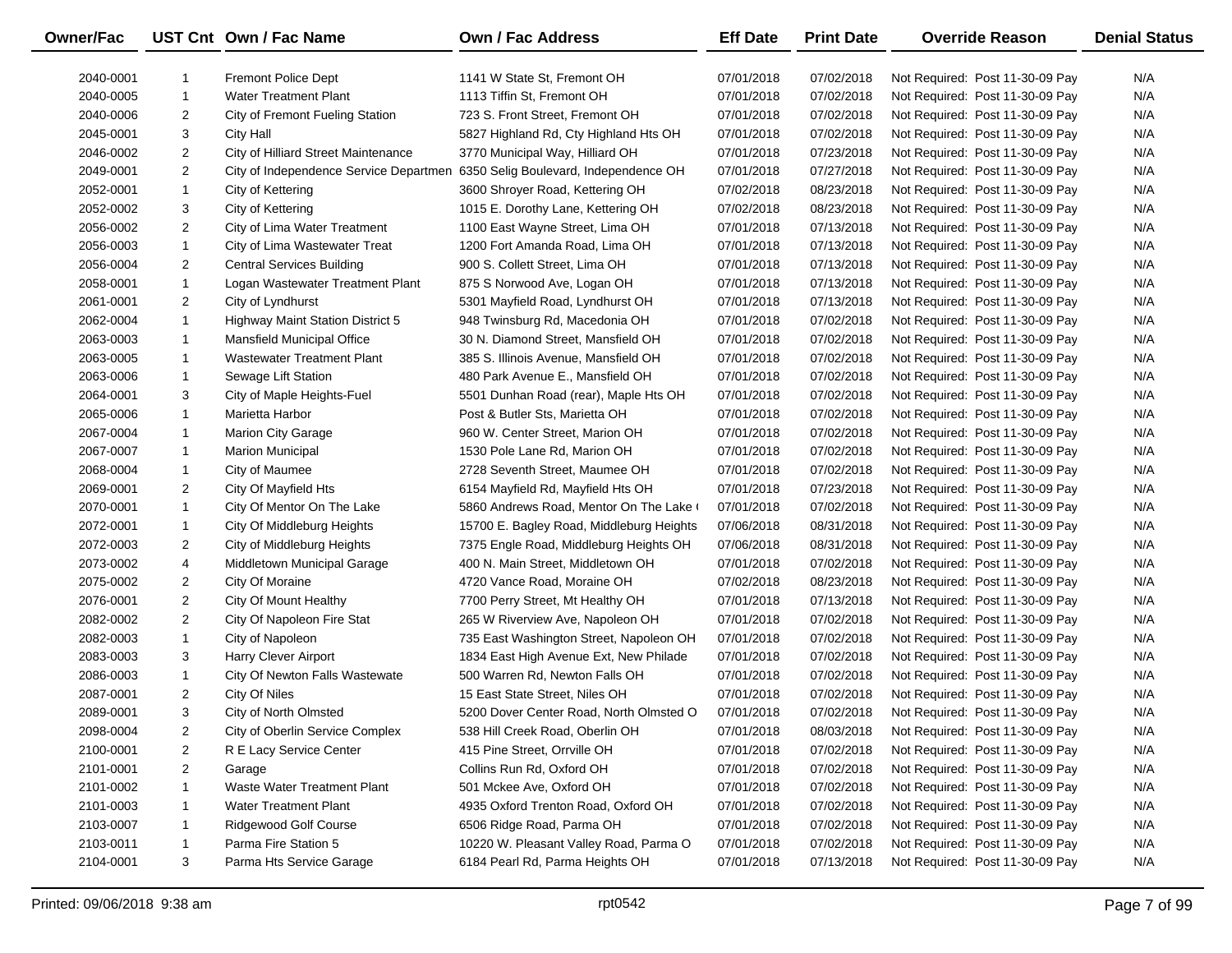| Owner/Fac              |                                  | UST Cnt Own / Fac Name                                                | Own / Fac Address                          | <b>Eff Date</b> | <b>Print Date</b> | <b>Override Reason</b>                                             | <b>Denial Status</b> |
|------------------------|----------------------------------|-----------------------------------------------------------------------|--------------------------------------------|-----------------|-------------------|--------------------------------------------------------------------|----------------------|
|                        |                                  |                                                                       | 26260 Chardonview Road, Richmond Heig      | 07/01/2018      | 08/03/2018        |                                                                    | N/A                  |
| 2115-0001<br>2116-0001 | $\overline{2}$<br>$\overline{2}$ | City Of Richmond Heights<br>City of Rocky River                       | 21012 Hilliard Boulevard, Rocky River OH   | 07/01/2018      | 07/02/2018        | Not Required: Post 11-30-09 Pay<br>Not Required: Post 11-30-09 Pay | N/A                  |
| 2116-0002              | $\overline{2}$                   |                                                                       | 22401 Lake Road, Rocky River OH            | 07/01/2018      | 07/02/2018        | Not Required: Post 11-30-09 Pay                                    | N/A                  |
|                        | $\overline{2}$                   | City of Rocky River Service Garage<br>City Of South Euclid            | 1349 S Green Rd, S Euclid OH               | 07/01/2018      | 07/13/2018        |                                                                    | N/A                  |
| 2117-0001              | $\mathbf{1}$                     | S Euclid Service Ctr                                                  |                                            |                 |                   | Not Required: Post 11-30-09 Pay                                    |                      |
| 2117-0002              |                                  |                                                                       | 4224 Monticello Blvd, S Euclid OH          | 07/01/2018      | 07/13/2018        | Not Required: Post 11-30-09 Pay                                    | N/A                  |
| 2118-0001              | $\overline{2}$                   | <b>Water Treatment Plant</b>                                          | 2425 First Street, Sandusky OH             | 07/01/2018      | 07/13/2018        | Not Required: Post 11-30-09 Pay                                    | N/A                  |
| 2120-0001              | $\mathbf{1}$                     | City of Shaker Heights Fire Station 2                                 | 2801 Warrensville Ctr Rd, Shaker Hts OH    | 07/01/2018      | 08/03/2018        | Not Required: Post 11-30-09 Pay                                    | N/A                  |
| 2120-0003              | 3                                | City of Shaker Heights Service Center                                 | 15600 Chagrin Boulevard, Shaker Heights (  | 07/01/2018      | 08/03/2018        | Not Required: Post 11-30-09 Pay                                    | N/A                  |
| 2127-0001              | $\overline{2}$                   | Springdale Municipal Garage                                           | 335 Northland Boulevard, Springdale OH     | 07/01/2018      | 07/02/2018        | Not Required: Post 11-30-09 Pay                                    | N/A                  |
| 2131-0001              | $\mathbf{1}$                     | Steubenville Wastewater Plant                                         | 100 N. Water Street, Steubenville OH       | 07/01/2018      | 07/02/2018        | Not Required: Post 11-30-09 Pay                                    | N/A                  |
| 2131-0003              | $\overline{2}$                   | Public Works Building                                                 | 238 S. Lake Erie Avenue, Steubenville OH   | 07/01/2018      | 07/02/2018        | Not Required: Post 11-30-09 Pay                                    | N/A                  |
| 2132-0001              | $\overline{2}$                   | <b>Street Department</b>                                              | 3850 City Center Blvd., Stow OH            | 07/01/2018      | 07/13/2018        | Not Required: Post 11-30-09 Pay                                    | N/A                  |
| 2132-0002              | $\mathbf{1}$                     | City of Stow                                                          | 2770 Call Road, Stow OH                    | 07/01/2018      | 07/13/2018        | Not Required: Post 11-30-09 Pay                                    | N/A                  |
| 2135-0001              | $\overline{2}$                   | City of Strongsville Service Center                                   | 16099 Foltz Industrial Parkway, Strongsvil | 07/02/2018      | 08/23/2018        | Not Required: Post 11-30-09 Pay                                    | N/A                  |
| 2136-0001              | $\mathbf{1}$                     | City of Struthers                                                     | 6 Elm Street, Struthers OH                 | 07/01/2018      | 07/02/2018        | Not Required: Post 11-30-09 Pay                                    | N/A                  |
| 2137-0001              | 3                                | <b>City Maintenance Building</b>                                      | 5509 Harroun Rd, Sylvania OH               | 07/01/2018      | 07/13/2018        | Not Required: Post 11-30-09 Pay                                    | N/A                  |
| 2138-0001              | $\overline{2}$                   | John E Western Muncipal Servic                                        | 210 Osceola Ave, Tallmadge OH              | 07/01/2018      | 07/13/2018        | Not Required: Post 11-30-09 Pay                                    | N/A                  |
| 2150-0001              | 4                                | <b>Central Maint and Service Facility</b>                             | 1400 Experiment Farm Road, Troy OH         | 07/06/2018      | 08/31/2018        | Not Required: Post 11-30-09 Pay                                    | N/A                  |
| 2153-0001              | 3                                | Upper Arlington Maintenance Facility                                  | 4100 Roberts Road, Upper Arlington OH      | 07/01/2018      | 07/13/2018        | Not Required: Post 11-30-09 Pay                                    | N/A                  |
| 2158-0002              | $\overline{2}$                   | Service Department Yard                                               | 311 Broad Street, Wadsworth OH             | 07/01/2018      | 08/10/2018        | Not Required: Post 11-30-09 Pay                                    | N/A                  |
| 2158-0003              | 3                                | Wadsworth Municipal Airport                                           | 840 Airport Drive, Wadsworth OH            | 07/01/2018      | 08/10/2018        | Not Required: Post 11-30-09 Pay                                    | N/A                  |
| 2162-0001              | $\overline{2}$                   | City Westerville, Pub Ser                                             | 350 Park Meadow, Westerville OH            | 07/01/2018      | 07/02/2018        | Not Required: Post 11-30-09 Pay                                    | N/A                  |
| 2163-0001              | $\mathbf{1}$                     | <b>City Hall</b>                                                      | 27200 Hilliard Blvd, Westlake OH           | 07/01/2018      | 07/13/2018        | Not Required: Post 11-30-09 Pay                                    | N/A                  |
| 2163-0003              | $\mathbf{1}$                     | Meadowood Golf Course                                                 | 29694 Center Ridge Rd, Westlake OH         | 07/01/2018      | 07/13/2018        | Not Required: Post 11-30-09 Pay                                    | N/A                  |
| 2165-0003              | $\mathbf{1}$                     | <b>Willard Airport</b>                                                | 3744 St Rt 103, Willard OH                 | 07/01/2018      | 07/02/2018        | Not Required: Post 11-30-09 Pay                                    | N/A                  |
| 2168-0001              | $\overline{2}$                   | City of Xenia Service Garage                                          | 966 Towler Road, Xenia OH                  | 07/01/2018      | 07/23/2018        | Not Required: Post 11-30-09 Pay                                    | N/A                  |
| 2171-0001              | $\overline{2}$                   | St Clairsvil Rich City Sch                                            | 108 Woodrow Ave, St Clairsville OH         | 07/01/2018      | 07/13/2018        | Not Required: Post 11-30-09 Pay                                    | N/A                  |
| 2187-0001              | $\overline{2}$                   | Clark Cty Bd Of DD                                                    | 50 W Leffel Ln, Springfield OH             | 07/01/2018      | 07/02/2018        | Not Required: Post 11-30-09 Pay                                    | N/A                  |
| 2188-0001              | $\overline{2}$                   | <b>Clark County Engineer's Department</b>                             | 4075 Laybourne Road, Springfield OH        | 07/01/2018      | 07/02/2018        | Not Required: Post 11-30-09 Pay                                    | N/A                  |
| 2202-0001              | $\overline{2}$                   | <b>Clarke Detroit Diesel</b>                                          | 3133 E. Kemper Road, Sharonville OH        | 07/01/2018      | 07/02/2018        | Not Required: Post 11-30-09 Pay                                    | N/A                  |
| 2225-0001              | $\mathbf{1}$                     | Clear Fork School                                                     | 987 St Rt 97, Bellville OH                 | 07/01/2018      | 07/27/2018        | Not Required: Post 11-30-09 Pay                                    | N/A                  |
| 2241-0001              | $\mathbf{1}$                     | <b>Clermont Distr Co</b>                                              | 1155 Cincinnati-Batavia Pike, Batavia OH   | 07/01/2018      | 07/23/2018        | Not Required: Post 11-30-09 Pay                                    | N/A                  |
| 2248-0001              | 3                                | Lake Center Depot                                                     | 870 E. 79th Street, Cleveland OH           | 07/01/2018      | 07/23/2018        | Not Required: Post 11-30-09 Pay                                    | N/A                  |
| 2248-0002              | 3                                | East 49th M T Depot                                                   | 4177 E. 49th Street, Cleveland OH          | 07/01/2018      | 07/23/2018        | Not Required: Post 11-30-09 Pay                                    | N/A                  |
| 2248-0003              | $\overline{2}$                   | Ridge Road M T Depot                                                  | 3832 Ridge Road, Cleveland OH              | 07/01/2018      | 07/23/2018        | Not Required: Post 11-30-09 Pay                                    | N/A                  |
| 2260-0001              | 8                                | MetroHealth Medical Center                                            | 2500 MetroHealth Drive, Cleveland OH       | 07/01/2018      | 07/02/2018        | Not Required: Post 11-30-09 Pay                                    | N/A                  |
| 2260-0003              | 2                                | Old Brooklyn Senior Health & Wellness C 4229 Pearl Road, Cleveland OH |                                            | 07/01/2018      | 07/02/2018        | Not Required: Post 11-30-09 Pay                                    | N/A                  |
| 2283-0001              | 4                                | Cline Jenkin's Service Center Inc.                                    | 5435 Gallia Street, Sciotoville OH         | 07/01/2018      | 07/27/2018        | Not Required: Post 11-30-09 Pay                                    | N/A                  |
| 2284-0001              | $\overline{2}$                   | Clinton County Highway Dept                                           | 1326 Fife Avenue, Wilmington OH            | 07/01/2018      | 07/23/2018        | Not Required: Post 11-30-09 Pay                                    | N/A                  |
| 2287-0001              | 3                                | Clinton Massie Local                                                  | 2556 Lebanon Road, Clarksville OH          | 07/01/2018      | 08/03/2018        | Not Required: Post 11-30-09 Pay                                    | N/A                  |
| 2312-0001              | 1                                | Main Yard                                                             | 601 E. Crosier Street, Akron OH            | 07/01/2018      | 07/27/2018        | Not Required: Post 11-30-09 Pay                                    | N/A                  |
| 2362-0001              | $\overline{2}$                   | Columbiana City Highway Department                                    | 315 South Market St, Lisbon OH             | 07/01/2018      | 07/02/2018        | Not Required: Post 11-30-09 Pay                                    | N/A                  |
| 2391-0001              | $\overline{2}$                   | Fort Hayes Bus Compound                                               | 630 Cleveland Avenue, Columbus OH          | 07/01/2018      | 08/03/2018        | Not Required: Post 11-30-09 Pay                                    | N/A                  |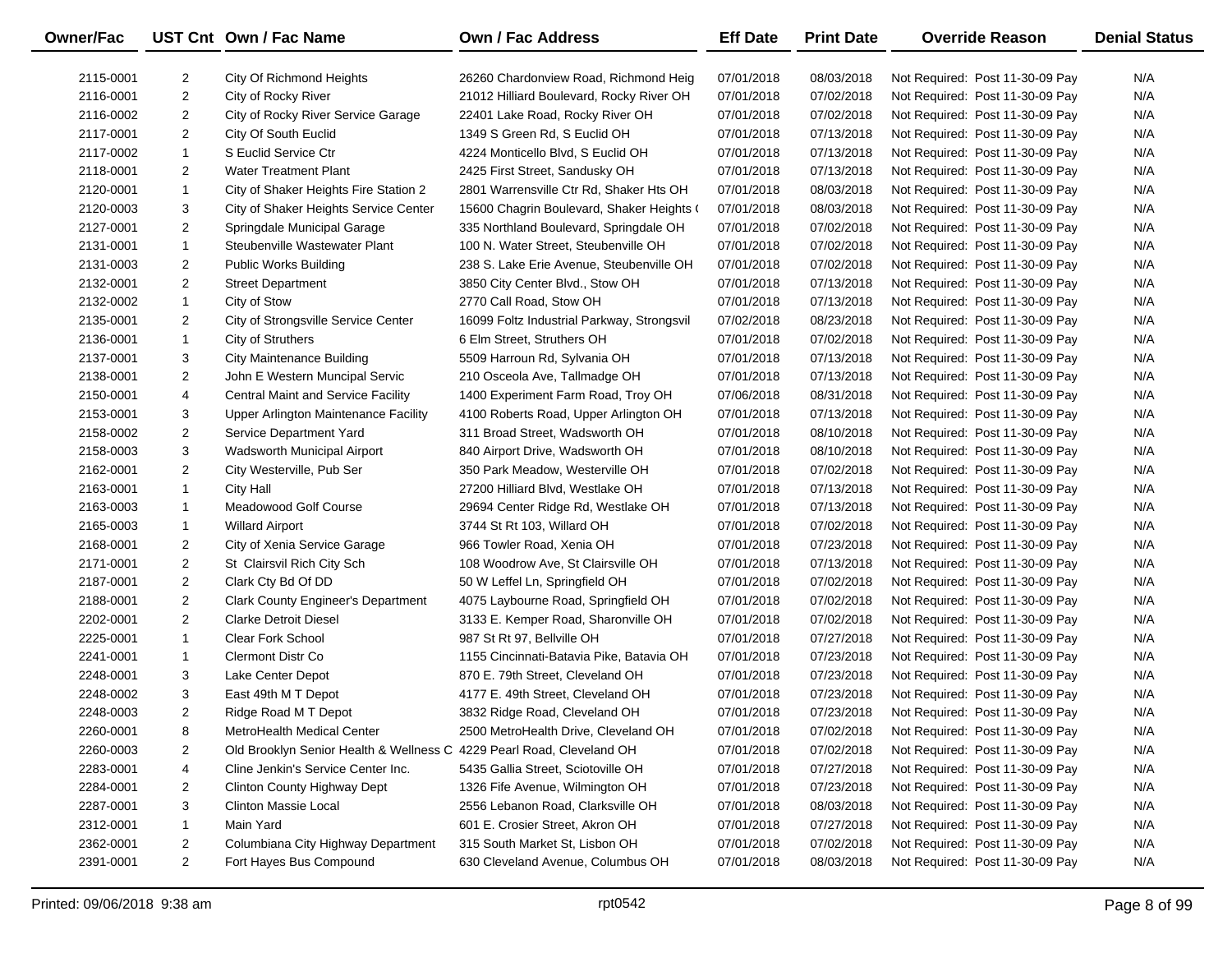| Owner/Fac |                | UST Cnt Own / Fac Name                    | Own / Fac Address                          | <b>Eff Date</b> | <b>Print Date</b> | <b>Override Reason</b>          | <b>Denial Status</b> |
|-----------|----------------|-------------------------------------------|--------------------------------------------|-----------------|-------------------|---------------------------------|----------------------|
| 2391-0003 | $\overline{2}$ | Morse Road Bus Compound                   | 4001 Appian Way, Columbus OH               | 07/01/2018      | 08/03/2018        | Not Required: Post 11-30-09 Pay | N/A                  |
| 2391-0004 | $\overline{2}$ | <b>Food Production Center</b>             | 450 E Fulton, Columbus OH                  | 07/01/2018      | 08/03/2018        | Not Required: Post 11-30-09 Pay | N/A                  |
| 2391-0008 | $\overline{2}$ | 17th Ave Vehicle Facility                 | 889 E. 17th Avenue, Columbus OH            | 07/01/2018      | 08/03/2018        | Not Required: Post 11-30-09 Pay | N/A                  |
| 2407-0002 | $\mathbf{1}$   | <b>Community Tissue Services - Dayton</b> | 2900 College Drive, Kettering OH           | 07/01/2018      | 07/02/2018        | Not Required: Post 11-30-09 Pay | N/A                  |
| 2417-0002 | 3              | Completer General Const Co                | 1275 E 5th Ave, Columbus OH                | 07/01/2018      | 07/13/2018        | Not Required: Post 11-30-09 Pay | N/A                  |
| 2455-0005 | 3              | Convenient Food Mart 747                  | 102 S Center St, Lagrange OH               | 07/01/2018      | 08/10/2018        | Not Required: Post 11-30-09 Pay | N/A                  |
| 2455-0007 | $\overline{2}$ | Convenient Food Mart 736                  | 8703 W. Ridge Road, Elyria OH              | 07/01/2018      | 08/10/2018        | Not Required: Post 11-30-09 Pay | N/A                  |
| 2455-0008 | 3              | Convenient Express #748                   | 42163 N Ridge Rd, Elyria OH                | 07/01/2018      | 08/10/2018        | Not Required: Post 11-30-09 Pay | N/A                  |
| 2455-0009 | 2              | Convenient Express #750                   | 7580 S Leavitt Rd, Amherst OH              | 07/01/2018      | 08/10/2018        | Not Required: Post 11-30-09 Pay | N/A                  |
| 2455-0010 | $\overline{2}$ | <b>Convenient Express 751</b>             | 533 N Main St, Grafton OH                  | 07/01/2018      | 08/10/2018        | Not Required: Post 11-30-09 Pay | N/A                  |
| 2483-0001 | $\overline{2}$ | Cooper Hatchery Inc                       | 22348 Road 140, Oakwood OH                 | 07/01/2018      | 07/02/2018        | Not Required: Post 11-30-09 Pay | N/A                  |
| 2491-0001 | 2              | Copley Fairlawn City School Bus Garage    | 3395 Trumbull Ave, Copley OH               | 07/01/2018      | 07/13/2018        | Not Required: Post 11-30-09 Pay | N/A                  |
| 2585-0001 | 3              | Univ Auto Service                         | 1584 Summit St, Columbus OH                | 07/01/2018      | 07/13/2018        | Not Required: Post 11-30-09 Pay | N/A                  |
| 2585-0002 | 5              | <b>Gateway Mart</b>                       | 207 E. 11th Avenue, Columbus OH            | 07/01/2018      | 07/13/2018        | Not Required: Post 11-30-09 Pay | N/A                  |
| 2606-0001 | 3              | Crosby Oil Co.                            | 188 E. Main Street, St Clairsville OH      | 07/01/2018      | 08/10/2018        | Not Required: Post 11-30-09 Pay | N/A                  |
| 2618-0003 | $\mathbf{1}$   | <b>Dicke Service Station</b>              | 304 S. Washington Street, New Bremen O     | 07/01/2018      | 07/02/2018        | Not Required: Post 11-30-09 Pay | N/A                  |
| 2656-0003 | $\overline{2}$ | Sanitary Engineer Cmmty Sv                | 6100 West Canal Road, Valleyview OH        | 07/26/2018      | 08/03/2018        | Not Required: Post 11-30-09 Pay | N/A                  |
| 2656-0005 | $\overline{2}$ | Cuyahoga City Airport                     | 355 Richmond Road, Richmond Heights O      | 07/26/2018      | 08/03/2018        | Not Required: Post 11-30-09 Pay | N/A                  |
| 2656-0011 | $\overline{2}$ | <b>Fitch Maint Yard</b>                   | 7924 Fitch Road, Olmsted Twp OH            | 07/26/2018      | 08/03/2018        | Not Required: Post 11-30-09 Pay | N/A                  |
| 2656-0012 | $\overline{2}$ | York Maint Yard                           | 14875 York Road, North Royalton OH         | 07/26/2018      | 08/03/2018        | Not Required: Post 11-30-09 Pay | N/A                  |
| 2656-0019 | 5              | <b>RTA Harvard District</b>               | 2501 Harvard Avenue, Newburgh Heights C    | 07/26/2018      | 08/03/2018        | Not Required: Post 11-30-09 Pay | N/A                  |
| 2658-0001 | 2              | Cuyahoga Community College                | 11000 Pleasant Valley Road, Parma OH       | 07/01/2018      | 08/03/2018        | Not Required: Post 11-30-09 Pay | N/A                  |
| 2658-0002 | $\overline{2}$ | Cuyahoga Community College                | 2900 Community College Avenue, Clevel      | 07/01/2018      | 08/03/2018        | Not Required: Post 11-30-09 Pay | N/A                  |
| 2658-0003 | $\overline{2}$ | Cuyahoga Community College                | 4250 Richmond Road, Highland Hills OH      | 07/01/2018      | 08/03/2018        | Not Required: Post 11-30-09 Pay | N/A                  |
| 2662-0001 | $\overline{2}$ | Cuyahoga Heights Board of Education       | 4820 E. 71st Street, Cleveland Cuyah Hts C | 07/01/2018      | 08/23/2018        | Not Required: Post 11-30-09 Pay | N/A                  |
| 2681-0002 | $\mathbf{1}$   | Dayton Freight Lines Inc                  | 6265 Executive Boulevard, Dayton OH        | 07/01/2018      | 07/13/2018        | Not Required: Post 11-30-09 Pay | N/A                  |
| 2725-0001 | 3              | Save 4 Store                              | 10637 South, Garrettsville OH              | 07/01/2018      | 08/10/2018        | Not Required: Post 11-30-09 Pay | N/A                  |
| 2734-0001 | $\mathbf{1}$   | North Canton Drain Inc.                   | 1110 5th Street N.E., Canton OH            | 07/23/2018      | 08/31/2018        | Not Required: Post 11-30-09 Pay | N/A                  |
| 2743-0002 | $\mathbf{1}$   | Active Usa Inc 118                        | 148 Colomet Drive, Chillicothe OH          | 07/01/2018      | 07/02/2018        | Not Required: Post 11-30-09 Pay | N/A                  |
| 2774-0001 | $\overline{2}$ | Darke County Highway Dept                 | 7670 Celina Road, Greenville OH            | 07/01/2018      | 07/02/2018        | Not Required: Post 11-30-09 Pay | N/A                  |
| 2774-0002 | $\mathbf{1}$   | Darke County Sheriff's Dept               | 5185 County Home Road, Greenville OH       | 07/01/2018      | 07/02/2018        | Not Required: Post 11-30-09 Pay | N/A                  |
| 2774-0003 | $\overline{2}$ | Darke County Airport                      | 9724 State Route 121, Versailles OH        | 07/01/2018      | 07/02/2018        | Not Required: Post 11-30-09 Pay | N/A                  |
| 2775-0001 | 4              | Energy Plus 24                            | 619 Sater St, Greenville OH                | 07/01/2018      | 07/13/2018        | Not Required: Post 11-30-09 Pay | N/A                  |
| 2775-0003 | $\overline{7}$ | <b>McGonigle Facility</b>                 | 2173 Millville Oxford Rd, Hamilton OH      | 07/01/2018      | 07/13/2018        | Not Required: Post 11-30-09 Pay | N/A                  |
| 2824-0001 | $\mathbf{1}$   | Dave's Auto Service                       | 102 East Street, Liberty Center OH         | 07/01/2018      | 08/10/2018        | Not Required: Post 11-30-09 Pay | N/A                  |
| 2831-0001 | 4              | Mash Oil & Tire                           | 2279 S. Arlington Street, Akron OH         | 07/01/2018      | 08/03/2018        | Not Required: Post 11-30-09 Pay | N/A                  |
| 2864-0001 | 1              | Dayton Service Bldg                       | 1900 Dryden Rd, Dayton OH                  | 07/02/2018      | 08/23/2018        | Not Required: Post 11-30-09 Pay | N/A                  |
| 2898-0001 | $\overline{a}$ | Defiance County Airport                   | 07557 SR 15, Defiance OH                   | 07/23/2018      | 08/31/2018        | Not Required: Post 11-30-09 Pay | N/A                  |
| 2898-0003 | $\overline{a}$ | Defiance Cty Hwy Garage                   | 7495 SR 15, Defiance OH                    | 07/23/2018      | 08/31/2018        | Not Required: Post 11-30-09 Pay | N/A                  |
| 2911-0001 | 2              | Delaware County Svc Ctr                   | 1405 US 23 North, Delaware OH              | 07/01/2018      | 07/02/2018        | Not Required: Post 11-30-09 Pay | N/A                  |
| 2911-0002 | 3              | <b>Delaware County Engineers</b>          | 50 Channing St, Delaware OH                | 07/01/2018      | 07/02/2018        | Not Required: Post 11-30-09 Pay | N/A                  |
| 2911-0003 | 1              | <b>Olentangy Environmental Con</b>        | 10333 Olentangy River Rd, Powell OH        | 07/01/2018      | 07/02/2018        | Not Required: Post 11-30-09 Pay | N/A                  |
| 2922-0001 | $\mathbf{1}$   | Delhi Township                            | 934 Neeb Road, Cincinnati OH               | 07/01/2018      | 07/13/2018        | Not Required: Post 11-30-09 Pay | N/A                  |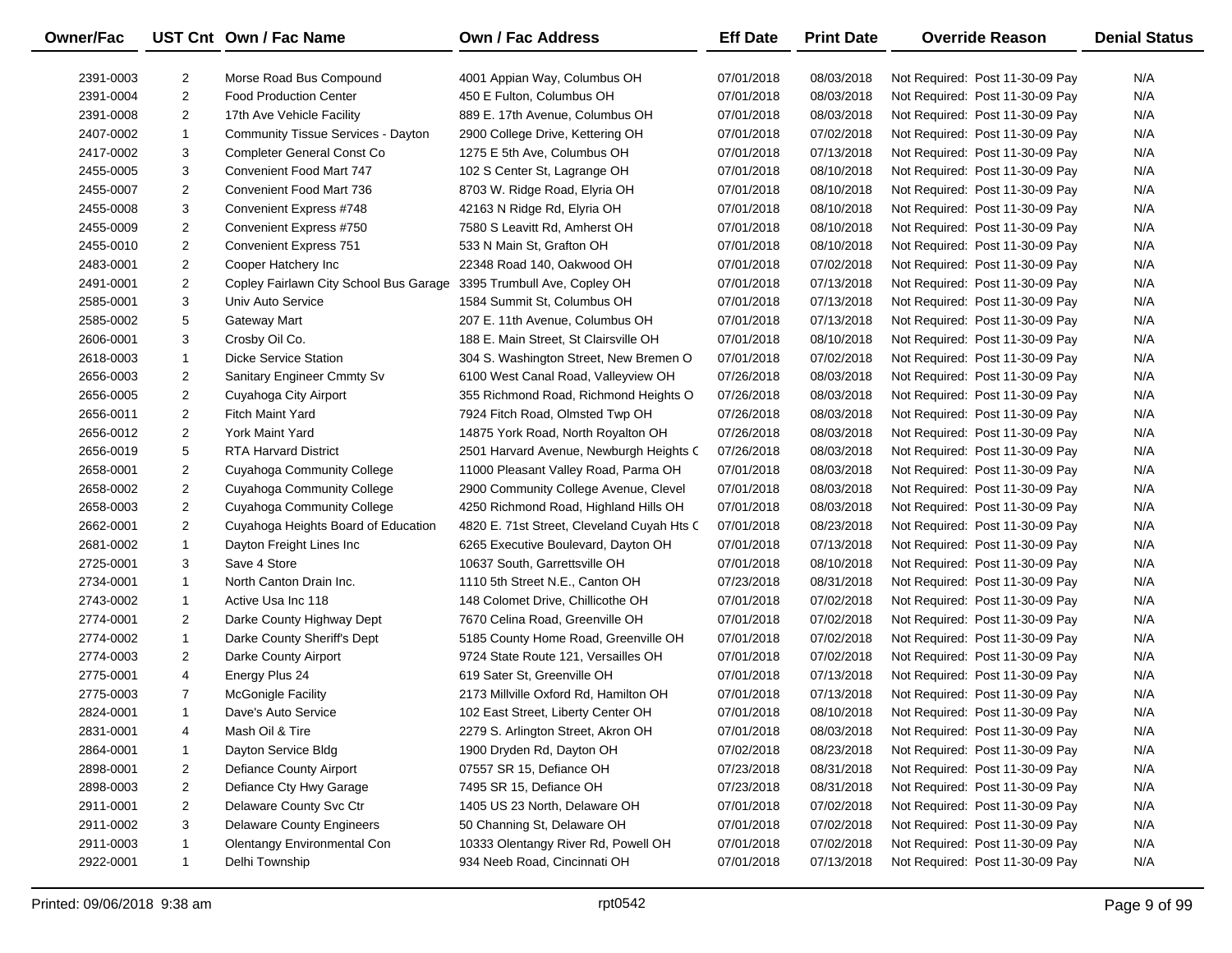| Owner/Fac |                | UST Cnt Own / Fac Name                                                  | Own / Fac Address                         | <b>Eff Date</b> | <b>Print Date</b> | <b>Override Reason</b>          | <b>Denial Status</b> |
|-----------|----------------|-------------------------------------------------------------------------|-------------------------------------------|-----------------|-------------------|---------------------------------|----------------------|
| 2970-0001 | $\overline{2}$ | Upper Valley Medical Center                                             | 3130 N. Co. Rd. 25A, Troy OH              | 07/01/2018      | 07/23/2018        | Not Required: Post 11-30-09 Pay | N/A                  |
| 2992-0001 | $\mathbf{1}$   | Dick Lavy Trucking Inc                                                  | 8848 St Rt 121, Bradford OH               | 07/01/2018      | 07/02/2018        | Not Required: Post 11-30-09 Pay | N/A                  |
| 3040-0001 | $\overline{2}$ | Zeiter Trucking Inc.                                                    | 2606 State Route 18 E., Norwalk OH        | 07/01/2018      | 07/02/2018        | Not Required: Post 11-30-09 Pay | N/A                  |
| 3065-0001 | 4              | Hillside Sunoco                                                         | 7099 Brecksville Road, Independence OH    | 07/02/2018      | 08/23/2018        | Not Required: Post 11-30-09 Pay | N/A                  |
| 3065-0002 | $\overline{2}$ | Shoregate Sunoco                                                        | 29000 Lakeshore Boulevard, Willowick OH   | 07/02/2018      | 08/23/2018        | Not Required: Post 11-30-09 Pay | N/A                  |
| 3174-0001 | $\mathbf{1}$   | L F Donnell Inc                                                         | 7955 Market St, Youngstown OH             | 07/01/2018      | 08/23/2018        | Not Required: Post 11-30-09 Pay | N/A                  |
| 3187-0001 | $\overline{2}$ | West Side Store                                                         | 288 W. Main Street, Norwalk OH            | 07/01/2018      | 07/02/2018        | Not Required: Post 11-30-09 Pay | N/A                  |
| 3238-0001 | $\mathbf{1}$   | Drawbridge Marina Inc                                                   | 247 Lake Shore Drive, Port Clinton OH     | 07/13/2018      | 08/31/2018        | Not Required: Post 11-30-09 Pay | N/A                  |
| 3275-0001 | $\mathbf{1}$   | Dupont Service Co                                                       | East And Maple, Dupont OH                 | 07/01/2018      | 07/27/2018        | Not Required: Post 11-30-09 Pay | N/A                  |
| 3321-0001 | $\mathbf{1}$   | E L Mustee and Sons Inc.                                                | 5431 W. 164th Street, Brook Park OH       | 07/01/2018      | 07/02/2018        | Not Required: Post 11-30-09 Pay | N/A                  |
| 3364-0001 | $\mathbf{1}$   | East Muskingum Schools                                                  | 13505 John Glenn School Rd, New Concor    | 07/01/2018      | 08/10/2018        | Not Required: Post 11-30-09 Pay | N/A                  |
| 3380-0001 | $\mathbf{1}$   | Eastwood Schools                                                        | 4800 Sugar Ridge, Pemberville OH          | 07/01/2018      | 07/02/2018        | Not Required: Post 11-30-09 Pay | N/A                  |
| 3423-0001 | $\overline{2}$ | Edgewater Yacht Club Inc                                                | 6700 Memorial Shoreway, Cleveland OH      | 07/01/2018      | 07/27/2018        | Not Required: Post 11-30-09 Pay | N/A                  |
| 3424-0001 | $\overline{2}$ | Edgewood Board of Education                                             | 3500 Busenbark Road, Trenton OH           | 07/01/2018      | 08/31/2018        | Not Required: Post 11-30-09 Pay | N/A                  |
| 3432-0001 | $\overline{2}$ | Springfield Bus Garage                                                  | State Route 164 / Kilgore Road, Amsterda  | 07/01/2018      | 07/02/2018        | Not Required: Post 11-30-09 Pay | N/A                  |
| 3457-0001 | 4              | Glouster EZ Mart, Inc.                                                  | 10 Toledo St, Glouster OH                 | 07/01/2018      | 07/02/2018        | Not Required: Post 11-30-09 Pay | N/A                  |
| 3497-0001 | 3              | Carrollton Ace Hardware                                                 | 1285 Canton Rd NW, Carrollton OH          | 07/01/2018      | 08/03/2018        | Not Required: Post 11-30-09 Pay | N/A                  |
| 3550-0001 | $\mathbf{1}$   | <b>Emery Transportation</b>                                             | 500 Manor Park Dr, Columbus OH            | 07/01/2018      | 06/15/2018        | Not Required: Post 11-30-09 Pay | N/A                  |
| 3552-0001 | 6              | Emil Pawuk and Assoc Inc                                                | 2958 Brecksville Rd, Richfield OH         | 07/01/2018      | 07/27/2018        | Not Required: Post 11-30-09 Pay | N/A                  |
| 3590-0006 | 3              | Huron Basin Wastewater Treatment Plan                                   | 554 River Road, Huron OH                  | 07/01/2018      | 07/02/2018        | Not Required: Post 11-30-09 Pay | N/A                  |
| 3590-0008 | $\overline{2}$ | Erie County Service Center                                              | 2900 Columbus Avenue, Sandusky OH         | 07/01/2018      | 07/02/2018        | Not Required: Post 11-30-09 Pay | N/A                  |
| 3590-0009 | $\mathbf{1}$   | Erie County Jail                                                        | 2800 Columbus Avenue, Sandusky OH         | 07/01/2018      | 07/02/2018        | Not Required: Post 11-30-09 Pay | N/A                  |
| 3593-0001 | $\mathbf{1}$   | Erie Concrete and Steel Supply                                          | 490 North River Road, Warren OH           | 07/02/2018      | 08/31/2018        | Not Required: Post 11-30-09 Pay | N/A                  |
| 3605-0076 | 3              | Esber Beverage Co                                                       | 2217 Bolivar Rd SW, Canton OH             | 07/02/2018      | 08/31/2018        | Not Required: Post 11-30-09 Pay | N/A                  |
| 3617-0001 | $\overline{2}$ | <b>Euclid City Schools Bus</b>                                          | 463 Babbitt Road, Euclid OH               | 07/01/2018      | 07/23/2018        | Not Required: Post 11-30-09 Pay | N/A                  |
| 3618-0001 | 3              | Erie Vu Maintenance                                                     | 38303 Airport Parkway, Willoughby OH      | 07/01/2018      | 08/03/2018        | Not Required: Post 11-30-09 Pay | N/A                  |
| 3619-0001 | $\mathbf{1}$   | <b>Euclid Fish Company</b>                                              | 7839 Enterprise Drive, Mentor OH          | 07/01/2018      | 06/15/2018        | Not Required: Post 11-30-09 Pay | N/A                  |
| 3677-0001 | 10             | Chagrin Oil and Gas Co.                                                 | 15385 Oil State Road, Middlefield OH      | 07/02/2018      | 08/31/2018        | Not Required: Post 11-30-09 Pay | N/A                  |
| 3703-0001 | $\mathbf{1}$   | Fairlawn High School                                                    | 18800 Johnston Road, Sidney OH            | 07/01/2018      | 07/02/2018        | Not Required: Post 11-30-09 Pay | N/A                  |
| 3718-0001 | $\mathbf{1}$   | Fallsway Equipment Co                                                   | 1277 Devalera Avenue, Akron OH            | 07/01/2018      | 07/23/2018        | Not Required: Post 11-30-09 Pay | N/A                  |
| 3729-0001 | 5              | <b>Farmer's Market</b>                                                  | 19321 US Route 50 W., Chillicothe OH      | 07/01/2018      | 07/27/2018        | Not Required: Post 11-30-09 Pay | N/A                  |
| 3753-0001 | $\mathbf{1}$   | Fdrl Hocking Lcl Schl Bus                                               | State Rt 144, Stewart OH                  | 07/01/2018      | 05/11/2018        | Not Required: Post 11-30-09 Pay | N/A                  |
| 3758-0001 | $\overline{2}$ | Macy's, Inc                                                             | Hanger 28 422 Wilmer Avenue, Cincinnati ( | 07/01/2018      | 08/23/2018        | Not Required: Post 11-30-09 Pay | N/A                  |
| 3790-0002 | $\mathbf{1}$   | University of Findlay                                                   | 415 College Street, Findlay OH            | 07/01/2018      | 07/02/2018        | Not Required: Post 11-30-09 Pay | N/A                  |
| 3800-0001 | $\mathbf{1}$   | DBA Firelands Community Hospital                                        | 1111 Hayes Avenue, Sandusky OH            | 07/01/2018      | 07/13/2018        | Not Required: Post 11-30-09 Pay | N/A                  |
| 3800-0003 | 3              | Firelands Regional Medical Center - Sout 1912 Hayes Avenue, Sandusky OH |                                           | 07/01/2018      | 07/13/2018        | Not Required: Post 11-30-09 Pay | N/A                  |
| 3837-0001 | 2              | <b>Fisher Titus Medical Center</b>                                      | 272 Benedict Avenue, Norwalk OH           | 07/01/2018      | 07/02/2018        | Not Required: Post 11-30-09 Pay | N/A                  |
| 3879-0001 | 2              | Andy Barnhart Memorial Airport                                          | 10639 Milton Carlisle Rd, New Carlisle OH | 07/01/2018      | 07/02/2018        | Not Required: Post 11-30-09 Pay | N/A                  |
| 3911-0001 | 1              | Forest City Yacht Club                                                  | 5301 N Marginal Rd, Cleveland OH          | 07/01/2018      | 07/13/2018        | Not Required: Post 11-30-09 Pay | N/A                  |
| 3913-0001 | 1              | Forest Hills School District Transportatio                              | 7600 Forest Road, Cincinnati OH           | 07/01/2018      | 07/02/2018        | Not Required: Post 11-30-09 Pay | N/A                  |
| 3921-0001 | 6              | <b>Ashland Motomart</b>                                                 | 650 East Main Street, Ashland OH          | 07/01/2018      | 07/02/2018        | Not Required: Post 11-30-09 Pay | N/A                  |
| 3921-0004 | 3              | Galion Moto Mart                                                        | 604 East Harding Way, Galion OH           | 07/01/2018      | 07/02/2018        | Not Required: Post 11-30-09 Pay | N/A                  |
| 3921-0005 | 5              | <b>Mansfield Motomart</b>                                               | 1050 West 4th St, Mansfield OH            | 07/01/2018      | 07/02/2018        | Not Required: Post 11-30-09 Pay | N/A                  |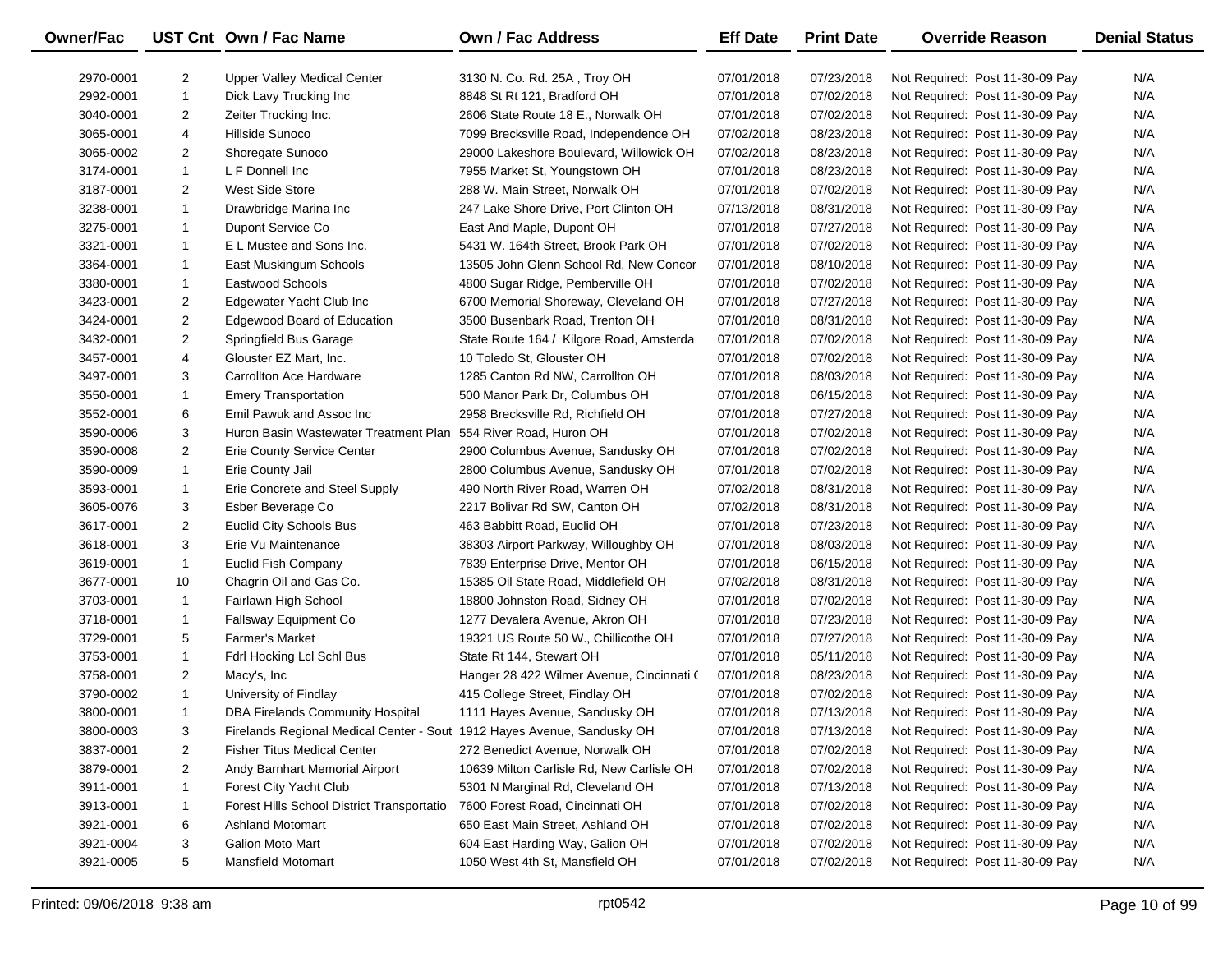| <b>Owner/Fac</b> |                | UST Cnt Own / Fac Name                 | Own / Fac Address                       | <b>Eff Date</b> | <b>Print Date</b> | <b>Override Reason</b>          | <b>Denial Status</b> |
|------------------|----------------|----------------------------------------|-----------------------------------------|-----------------|-------------------|---------------------------------|----------------------|
| 3921-0006        | 5              | <b>Marion Motomart</b>                 | 1297 South Prospect, Marion OH          | 07/01/2018      | 07/02/2018        | Not Required: Post 11-30-09 Pay | N/A                  |
| 3921-0010        | 5              | Zanesville Motomart                    | 2341 Maple Avenue, Zanesville OH        | 07/01/2018      | 07/02/2018        | Not Required: Post 11-30-09 Pay | N/A                  |
| 3921-0011        | 5              | <b>Center Street Motomart</b>          | 691 W Center St, Marion OH              | 07/01/2018      | 07/02/2018        | Not Required: Post 11-30-09 Pay | N/A                  |
| 3940-0001        | $\overline{2}$ | Fox Cleaners Inc                       | 4333 N Main St, Dayton OH               | 07/01/2018      | 08/10/2018        | Not Required: Post 11-30-09 Pay | N/A                  |
| 3943-0001        | 5              | FoxHaven Marina Inc                    | 2737 N.E. Catawba Road, Port Clinton OH | 07/01/2018      | 08/17/2018        | Not Required: Post 11-30-09 Pay | N/A                  |
| 3987-0001        | $\overline{2}$ | Moritz Concrete Inc.                   | 362 N. Trimble Road, Mansfield OH       | 07/01/2018      | 08/03/2018        | Not Required: Post 11-30-09 Pay | N/A                  |
| 4007-0001        | $\overline{2}$ | Frank City Schools Bus Garage          | 150 E. 6th Street, Franklin OH          | 07/01/2018      | 07/02/2018        | Not Required: Post 11-30-09 Pay | N/A                  |
| 4008-0003        | $\mathbf{1}$   | Franklin County Corrections Center     | 2460 Jackson Pike, Columbus OH          | 07/01/2018      | 07/02/2018        | Not Required: Post 11-30-09 Pay | N/A                  |
| 4008-0005        | 1              | Franklin County Work Release           | 2655 Jackson Pike, Columbus OH          | 07/01/2018      | 07/02/2018        | Not Required: Post 11-30-09 Pay | N/A                  |
| 4071-0001        | 3              | Fremont Ross High School               | 1100 North St, Fremont OH               | 07/01/2018      | 07/02/2018        | Not Required: Post 11-30-09 Pay | N/A                  |
| 4108-0002        | 2              | <b>Fulton County Airport</b>           | 9460 County Rd 14, Wauseon OH           | 07/01/2018      | 07/13/2018        | Not Required: Post 11-30-09 Pay | N/A                  |
| 4120-0005        | $\overline{2}$ | Pepsi Cola BotIng Co.                  | 1241 Gibbard Avenue, Columbus OH        | 07/01/2018      | 07/13/2018        | Not Required: Post 11-30-09 Pay | N/A                  |
| 4120-0007        | $\overline{2}$ | Pepsi Cola Botting Co                  | 4587 Gallia Pike, Franklin Furnace OH   | 07/01/2018      | 07/13/2018        | Not Required: Post 11-30-09 Pay | N/A                  |
| 4155-0001        | $\mathbf{1}$   | Galion Inc                             | 515 North East St, Galion OH            | 07/01/2018      | 07/27/2018        | Not Required: Post 11-30-09 Pay | N/A                  |
| 4158-0001        | $\mathbf{1}$   | Gallia Meigs Regional Airport          | 312 Airport Road, Gallipolis OH         | 07/01/2018      | 07/27/2018        | Not Required: Post 11-30-09 Pay | N/A                  |
| 4162-0001        | 5              | Gampps Inc                             | 2229 St Rt 140, Portsmouth OH           | 07/01/2018      | 07/02/2018        | Not Required: Post 11-30-09 Pay | N/A                  |
| 4244-0001        | 10             | <b>GE Aircraft Engines</b>             | 1 Neumann Way Md N123, Cincinnati OH    | 07/01/2018      | 08/17/2018        | Not Required: Post 11-30-09 Pay | N/A                  |
| 4259-0003        | $\mathbf{1}$   | General Car and Truck Leasing System I | 20311 Hannan Parkway, Walton Hills OH   | 07/01/2018      | 07/02/2018        | Not Required: Post 11-30-09 Pay | N/A                  |
| 4270-0001        | 1              | <b>Fremont Airport</b>                 | 365 S State Route 53, Fremont OH        | 07/01/2018      | 08/23/2018        | Not Required: Post 11-30-09 Pay | N/A                  |
| 4299-0002        | 2              | Geneva Area High School                | 839 Sherman Street, Geneva OH           | 07/01/2018      | 07/02/2018        | Not Required: Post 11-30-09 Pay | N/A                  |
| 4384-0001        | $\overline{2}$ | <b>Wren's Service Station</b>          | 427 W. Miami Street, Degraff OH         | 07/01/2018      | 08/17/2018        | Not Required: Post 11-30-09 Pay | N/A                  |
| 4469-0001        | $\overline{2}$ | Go-Mart Store 039                      | 1875 Eastern Avenue, Gallipolis OH      | 07/01/2018      | 07/02/2018        | Not Required: Post 11-30-09 Pay | N/A                  |
| 4469-0002        | $\overline{7}$ | Go-Mart Store 057                      | 64322 Wintergreen Road, Lore City OH    | 07/01/2018      | 07/02/2018        | Not Required: Post 11-30-09 Pay | N/A                  |
| 4469-0003        | 6              | Go-Mart Store 058                      | 820 Pike Street, Marietta OH            | 07/01/2018      | 07/02/2018        | Not Required: Post 11-30-09 Pay | N/A                  |
| 4469-0004        | 4              | <b>Belpre Go-Mart</b>                  | 206 Washington Boulevard, Belpre OH     | 07/01/2018      | 07/02/2018        | Not Required: Post 11-30-09 Pay | N/A                  |
| 4469-0005        | 4              | Go-Mart #111                           | 928 E. State Street, Athens OH          | 07/01/2018      | 07/02/2018        | Not Required: Post 11-30-09 Pay | N/A                  |
| 4469-0006        | 4              | Go-Mart #112                           | 707 W. Union Street, Athens OH          | 07/01/2018      | 07/02/2018        | Not Required: Post 11-30-09 Pay | N/A                  |
| 4469-0007        | 4              | Go-Mart #113                           | 311 Canal Street, Nelsonville OH        | 07/01/2018      | 07/02/2018        | Not Required: Post 11-30-09 Pay | N/A                  |
| 4469-0008        | 3              | Go-Mart Store #114                     | 10730 Jackson Street, Rockbridge OH     | 07/01/2018      | 07/02/2018        | Not Required: Post 11-30-09 Pay | N/A                  |
| 4469-0009        | 4              | Go-Mart Store #116                     | 25780 Brimstone Road, Coolville OH      | 07/01/2018      | 07/02/2018        | Not Required: Post 11-30-09 Pay | N/A                  |
| 4469-0010        | 4              | Go-Mart Store #117                     | 41820 State Route 7, Tuppers Plains OH  | 07/01/2018      | 07/02/2018        | Not Required: Post 11-30-09 Pay | N/A                  |
| 4475-0001        | $\overline{2}$ | Golf Inc                               | 1316 Mudbrook Rd, Huron OH              | 07/01/2018      | 05/11/2018        | Not Required: Post 11-30-09 Pay | N/A                  |
| 4505-0001        | $\mathbf{1}$   | Goshen Schools Bus Garage              | 6757 Linton Rd, Goshen OH               | 07/16/2018      | 07/23/2018        | PD Response Accepted            | Accepted             |
| 4515-0002        | $\overline{2}$ | Sandridge Food Corp                    | 155 Commerce Drive, Medina OH           | 07/01/2018      | 07/02/2018        | Not Required: Post 11-30-09 Pay | N/A                  |
| 4519-0001        | $\overline{2}$ | Marietta City Sch Bus Gara             | 400 Millcreek Rd, Marietta OH           | 07/01/2018      | 07/02/2018        | Not Required: Post 11-30-09 Pay | N/A                  |
| 4533-0005        | -1             | <b>Bus Garage</b>                      | Grand Valley Avenue, Orwell OH          | 07/01/2018      | 07/02/2018        | Not Required: Post 11-30-09 Pay | N/A                  |
| 4542-0001        | 3              | Great American Insurance               | 500 Wilmer Avenue, Cincinnati OH        | 07/01/2018      | 07/02/2018        | Not Required: Post 11-30-09 Pay | N/A                  |
| 4556-0002        | 5              | RTA Comm Respon Transit Service        | 4601 Euclid Avenue, Cleveland OH        | 07/01/2018      | 07/13/2018        | Not Required: Post 11-30-09 Pay | N/A                  |
| 4556-0003        | 3              | RTA Service Building                   | 6000 Grand Avenue, Cleveland OH         | 07/01/2018      | 07/13/2018        | Not Required: Post 11-30-09 Pay | N/A                  |
| 4556-0004        | 3              | <b>RTA Triskett District</b>           | 13405 Lakewood Heights Boulevard, Clev  | 07/01/2018      | 07/13/2018        | Not Required: Post 11-30-09 Pay | N/A                  |
| 4556-0009        | 4              | RTA Central Bus Maintenance Facility   | 2500 Woodhill Road, Cleveland OH        | 07/01/2018      | 07/13/2018        | Not Required: Post 11-30-09 Pay | N/A                  |
| 4559-0001        | 1              | Green Bay Packaging Fremont Div        | 2323 Commerce Drive, Fremont OH         | 07/01/2018      | 07/27/2018        | Not Required: Post 11-30-09 Pay | N/A                  |
| 4572-0002        | $\overline{2}$ | Green Township Fire Station 55         | 5410 Audro Drive, Cincinnati OH         | 07/01/2018      | 07/02/2018        | Not Required: Post 11-30-09 Pay | N/A                  |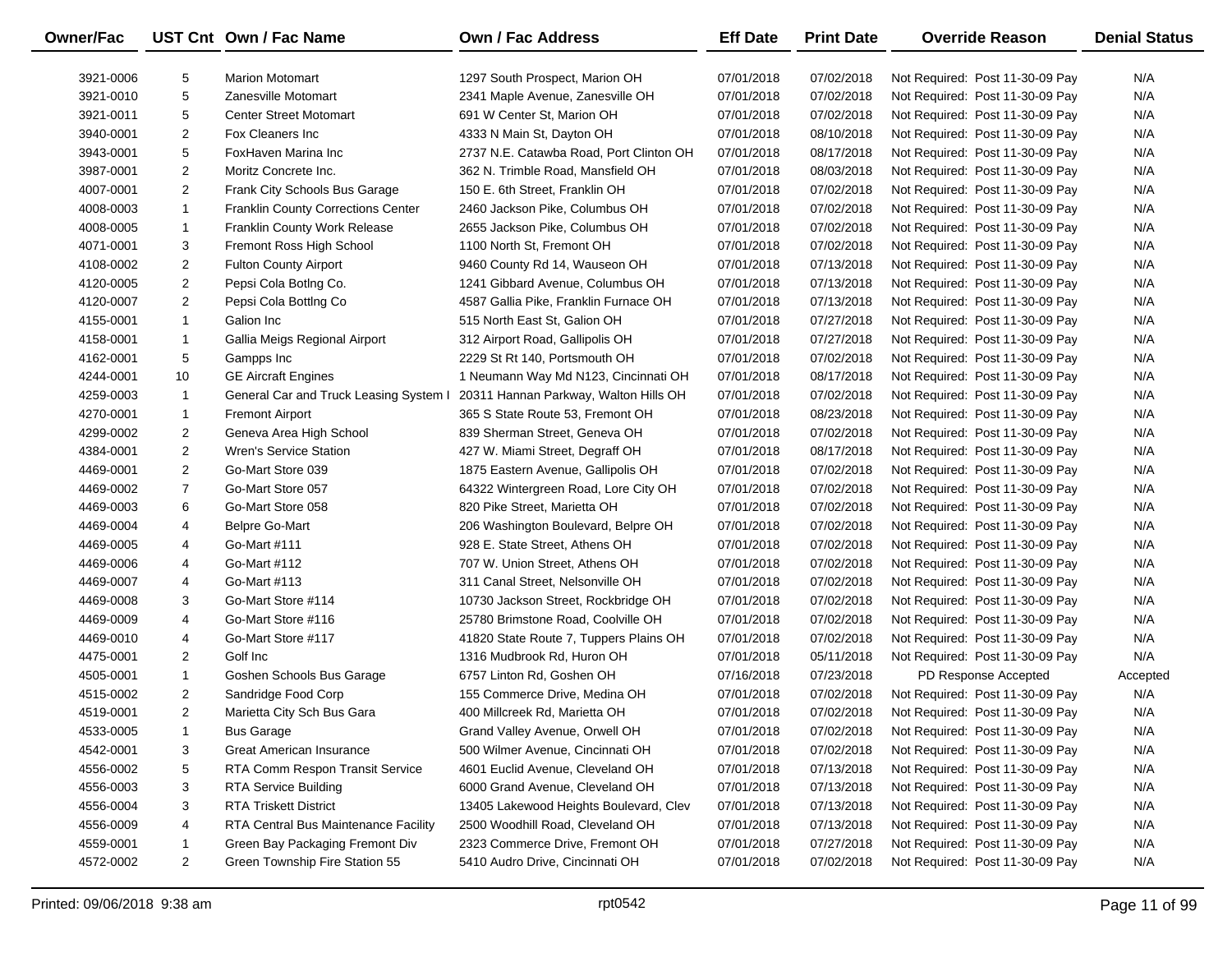| <b>Owner/Fac</b> |                | UST Cnt Own / Fac Name               | <b>Own / Fac Address</b>                     | <b>Eff Date</b> | <b>Print Date</b> | <b>Override Reason</b>          | <b>Denial Status</b> |
|------------------|----------------|--------------------------------------|----------------------------------------------|-----------------|-------------------|---------------------------------|----------------------|
| 4577-0001        | 3              | Sugarcreek Wastewater Treatment Faci | 2365 State Route 725, Spring Valley OH       | 07/01/2018      | 07/27/2018        | Not Required: Post 11-30-09 Pay | N/A                  |
| 4577-0002        | $\overline{c}$ | Beavercreek Wastewater Trtmt         | 420 Factory Rd, Beavercreek OH               | 07/01/2018      | 07/27/2018        | Not Required: Post 11-30-09 Pay | N/A                  |
| 4577-0004        | $\overline{2}$ | Vehicle Maintenance                  | 1126 Beaver Valley Rd, Beavercreek OH        | 07/01/2018      | 07/27/2018        | Not Required: Post 11-30-09 Pay | N/A                  |
| 4586-0001        | 3              | Winton Woods School Bus Garage       | 10020 Corbett Road, Cincinnati OH            | 07/01/2018      | 06/15/2018        | Not Required: Post 11-30-09 Pay | N/A                  |
| 4610-0002        | $\mathbf{1}$   | Greyhound Lines Inc #250305          | 1005 Gilbert Street, Cincinnati OH           | 07/01/2018      | 07/27/2018        | Not Required: Post 11-30-09 Pay | N/A                  |
| 4610-0004        | $\mathbf{1}$   | Greyhound Lines Inc #250327          | 1465 Chester Avenue, Cleveland OH            | 07/01/2018      | 07/27/2018        | Not Required: Post 11-30-09 Pay | N/A                  |
| 4610-0007        | $\mathbf{1}$   | Greyhound Lines Inc. #250338         | 111 E. Town Street, Columbus OH              | 07/01/2018      | 07/27/2018        | Not Required: Post 11-30-09 Pay | N/A                  |
| 4638-0001        | $\mathbf{1}$   | Guenther and Sons Inc                | 2578 Long Street, Ross OH                    | 07/01/2018      | 08/10/2018        | Not Required: Post 11-30-09 Pay | N/A                  |
| 4641-0001        | $\mathbf{1}$   | SE Ohio Regional Medical Center      | 1341 N. Clark Street, Cambridge OH           | 07/01/2018      | 07/02/2018        | Not Required: Post 11-30-09 Pay | N/A                  |
| 4672-0001        | 5              | H. F. Everett Gas & Oil Company      | 1346 Youngstown Kingsville Road SE, Vie      | 07/01/2018      | 07/13/2018        | Not Required: Post 11-30-09 Pay | N/A                  |
| 4683-0001        | $\overline{2}$ | Borden Dairy Co. of Cincinnati       | 757 Elliott Avenue, Cincinnati OH            | 07/01/2018      | 07/02/2018        | Not Required: Post 11-30-09 Pay | N/A                  |
| 4707-0001        | 8              | Hahn Oil Inc                         | 23089 County Road 621, Coshocton OH          | 07/01/2018      | 07/02/2018        | Not Required: Post 11-30-09 Pay | N/A                  |
| 4729-0001        | 3              | <b>Hamilton County Engineers</b>     | 223 W Galbraith Rd, Cincinnati OH            | 07/01/2018      | 07/23/2018        | Not Required: Post 11-30-09 Pay | N/A                  |
| 4729-0002        | $\overline{2}$ | <b>Hamilton County Engineers</b>     | 3504 Round Bottom Rd, Newtown OH             | 07/01/2018      | 07/23/2018        | Not Required: Post 11-30-09 Pay | N/A                  |
| 4729-0003        | $\overline{2}$ | <b>Hamilton County Engineers</b>     | 6950 Ripple Rd, Cleves OH                    | 07/01/2018      | 07/23/2018        | Not Required: Post 11-30-09 Pay | N/A                  |
| 4729-0005        | $\overline{2}$ | <b>Hamilton County Engineers</b>     | 934 Neeb Road, Cincinnati OH                 | 07/01/2018      | 07/23/2018        | Not Required: Post 11-30-09 Pay | N/A                  |
| 4747-0001        | 3              | Hancock County Engineer              | 1900 Lima Avenue, Findlay OH                 | 07/01/2018      | 07/23/2018        | Not Required: Post 11-30-09 Pay | N/A                  |
| 4747-0002        | $\mathbf{1}$   | Hancock County Jail                  | 200 W. Crawford Street, Findlay OH           | 07/01/2018      | 07/23/2018        | Not Required: Post 11-30-09 Pay | N/A                  |
| 4751-0002        | $\overline{2}$ | Hancock-Wood Electric                | 1399 Business Park Drive S., North Baltim    | 07/01/2018      | 08/10/2018        | Not Required: Post 11-30-09 Pay | N/A                  |
| 4767-0001        | $\overline{2}$ | Happy Jack's Car Wash                | 1718 W State St, Fremont OH                  | 07/01/2018      | 08/10/2018        | Not Required: Post 11-30-09 Pay | N/A                  |
| 4773-0001        | $\overline{2}$ | Hardin County Airport Authority      | 13975 County Road 135, Kenton OH             | 07/01/2018      | 07/02/2018        | Not Required: Post 11-30-09 Pay | N/A                  |
| 4774-0001        | $\mathbf{1}$   | Hardin-Houston Local Schools         | 5300 Houston Road, Houston OH                | 07/01/2018      | 07/02/2018        | Not Required: Post 11-30-09 Pay | N/A                  |
| 4813-0001        | $\overline{2}$ | Harold J Pohl Inc                    | 9394 Mcgreevey Rd, Versailles OH             | 07/01/2018      | 07/27/2018        | Not Required: Post 11-30-09 Pay | N/A                  |
| 4818-0001        | $\overline{2}$ | Dixie Deli                           | 6687 Dixie Hwy, Fairfield OH                 | 07/01/2018      | 07/27/2018        | Not Required: Post 11-30-09 Pay | N/A                  |
| 4829-0001        | $\mathbf{1}$   | <b>Harris Motor Express</b>          | 4261 Crawford Avenue, Cincinnati OH          | 07/01/2018      | 07/02/2018        | Not Required: Post 11-30-09 Pay | N/A                  |
| 4834-0001        | 3              | Harrison Marina Limited              | 3840 N. Summit Street, Toledo OH             | 07/01/2018      | 07/23/2018        | Not Required: Post 11-30-09 Pay | N/A                  |
| 4876-0001        | 4              | Harshman and Sons Inc                | 4403 St Rt 305, Southington OH               | 07/01/2018      | 07/13/2018        | Not Required: Post 11-30-09 Pay | N/A                  |
| 4883-0002        | 6              | Flagway Inc 6                        | 122 E Main St, Hillsboro OH                  | 07/01/2018      | 06/15/2018        | Not Required: Post 11-30-09 Pay | N/A                  |
| 4883-0003        | 5              | Flagway Inc 7                        | 635 Dayton Ave, Washington C H OH            | 07/01/2018      | 06/15/2018        | Not Required: Post 11-30-09 Pay | N/A                  |
| 4883-0004        | 5              | Flagway Inc 9                        | 113 W Washington St, Jamestown OH            | 07/01/2018      | 06/15/2018        | Not Required: Post 11-30-09 Pay | N/A                  |
| 4883-0005        | 5              | Flagway Inc 10                       | 810 Highland Ave, Washington Ch OH           | 07/01/2018      | 06/15/2018        | Not Required: Post 11-30-09 Pay | N/A                  |
| 4883-0006        | 5              | Flagway Inc 1                        | 1537 N North St, Washington Ch OH            | 07/01/2018      | 06/15/2018        | Not Required: Post 11-30-09 Pay | N/A                  |
| 4883-0007        | 5              | Flagway Inc 2                        | 915 E Market, Washington Ch OH               | 07/01/2018      | 06/15/2018        | Not Required: Post 11-30-09 Pay | N/A                  |
| 4883-0009        | 5              | Flagway Inc 11                       | 1129 US Rt 22w, Washington Courthouse (      | 07/01/2018      | 06/15/2018        | Not Required: Post 11-30-09 Pay | N/A                  |
| 4883-0010        | 3              | Bowersville Mini Mart                | 3191 Maysville St, Bowersville OH            | 07/01/2018      | 06/15/2018        | Not Required: Post 11-30-09 Pay | N/A                  |
| 4883-0011        | 5              | Flagway #12                          | 203 Jefferson Street, Greenfield OH          | 07/01/2018      | 06/15/2018        | Not Required: Post 11-30-09 Pay | N/A                  |
| 4883-0013        | 6              | Flagway 15                           | 225 W. Main, Leesburg OH                     | 07/01/2018      | 06/15/2018        | Not Required: Post 11-30-09 Pay | N/A                  |
| 4883-0014        | 3              | Flagway #16                          | 1119 Jefferson Street, Greenfield OH         | 07/01/2018      | 06/15/2018        | Not Required: Post 11-30-09 Pay | N/A                  |
| 4883-0015        | 4              | Flagway #18                          | 373 West Washington Street, Sabina OH        | 07/01/2018      | 06/15/2018        | Not Required: Post 11-30-09 Pay | N/A                  |
| 4883-0016        | 4              | <b>Country Mini Mart</b>             | 40 N. Chillicothe Street, South Charleston C | 07/01/2018      | 06/15/2018        | Not Required: Post 11-30-09 Pay | N/A                  |
| 4891-0001        | $\overline{2}$ | Hartzell Propeller Inc               | 5465 W St Rt 185, Piqua OH                   | 07/01/2018      | 07/02/2018        | Not Required: Post 11-30-09 Pay | N/A                  |
| 4908-0001        | 5              | Lassus Brothers                      | 225 E High St, Hicksville OH                 | 07/01/2018      | 07/02/2018        | Not Required: Post 11-30-09 Pay | N/A                  |
| 4932-0003        | 6              | Heiby Oil Co                         | 1020 S Detroit St, Bellefontaine OH          | 07/01/2018      | 07/02/2018        | Not Required: Post 11-30-09 Pay | N/A                  |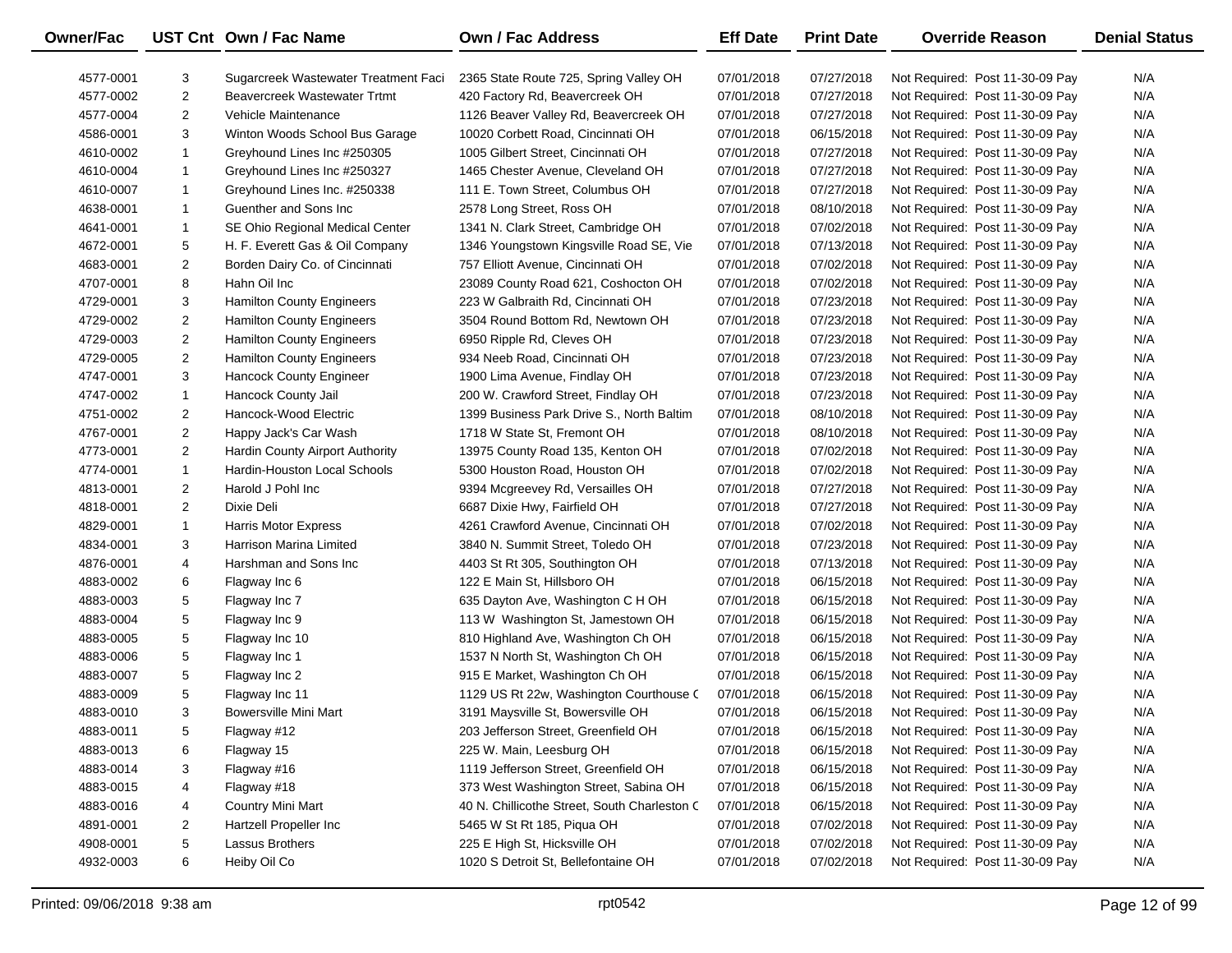| Owner/Fac |                | UST Cnt Own / Fac Name                                                 | <b>Own / Fac Address</b>                   | <b>Eff Date</b> | <b>Print Date</b> | <b>Override Reason</b>          | <b>Denial Status</b> |
|-----------|----------------|------------------------------------------------------------------------|--------------------------------------------|-----------------|-------------------|---------------------------------|----------------------|
| 4936-0002 | 1              | Heinen's Inc                                                           | 20101 South Miles Rd, Warrensville Hghts ( | 07/01/2018      | 07/02/2018        | Not Required: Post 11-30-09 Pay | N/A                  |
| 4955-0001 | $\mathbf{1}$   | Hemmelgarn & Sons Inc.                                                 | 3763 Philothea Road, Coldwater OH          | 07/01/2018      | 07/02/2018        | Not Required: Post 11-30-09 Pay | N/A                  |
| 4957-0002 | $\overline{2}$ | Henderson Oil Co.                                                      | 2518 Oxford State Road, Middletown OH      | 07/01/2018      | 08/23/2018        | Not Required: Post 11-30-09 Pay | N/A                  |
| 4961-0001 | $\overline{2}$ | Henry A Selinsky Inc                                                   | 4015 23rd Street SW, Canton OH             | 07/02/2018      | 08/31/2018        | Not Required: Post 11-30-09 Pay | N/A                  |
| 4962-0001 | $\overline{2}$ | Henry Bierce Co.                                                       | 50 S. East Avenue, Tallmadge OH            | 07/01/2018      | 07/23/2018        | Not Required: Post 11-30-09 Pay | N/A                  |
| 4963-0001 | $\overline{2}$ | Henry County Hwy Dept                                                  | Bales Rd, Napoleon OH                      | 07/02/2018      | 08/31/2018        | Not Required: Post 11-30-09 Pay | N/A                  |
| 4963-0003 | $\overline{2}$ | Henry County Airport                                                   | 10-646 County Road O, Napoleon OH          | 07/02/2018      | 08/31/2018        | Not Required: Post 11-30-09 Pay | N/A                  |
| 4966-0001 | 3              | Henry Gurtzweiler, Inc.                                                | 921 Galena Street, Toledo OH               | 07/01/2018      | 05/11/2018        | Not Required: Post 11-30-09 Pay | N/A                  |
| 4968-0001 | $\overline{c}$ | Henry Jergens Contractor                                               | 1280 Brandt Pike, Dayton OH                | 07/02/2018      | 08/31/2018        | Not Required: Post 11-30-09 Pay | N/A                  |
| 5016-0001 | $\overline{2}$ | <b>Highland County Airport</b>                                         | 9585 N. Shore Drive, Hillsboro OH          | 07/01/2018      | 07/02/2018        | Not Required: Post 11-30-09 Pay | N/A                  |
| 5017-0001 | $\mathbf{1}$   | <b>Highland County Engineer</b>                                        | 138 Bowers Ave, Hillsboro OH               | 07/01/2018      | 08/10/2018        | Not Required: Post 11-30-09 Pay | N/A                  |
| 5019-0001 | $\overline{2}$ | <b>Highland Bus Garage</b>                                             | 3940 Ridge Rd, Medina OH                   | 07/01/2018      | 07/02/2018        | Not Required: Post 11-30-09 Pay | N/A                  |
| 5052-0001 | $\overline{2}$ | Skeets Airport Inc.                                                    | 3599 Herr Fieldhouse Road, Southington O   | 07/01/2018      | 07/27/2018        | Not Required: Post 11-30-09 Pay | N/A                  |
| 5081-0001 | $\overline{2}$ | Holiday Camplands Assoc Inc                                            | 4273 Pymatuning Lake Rd North, Andover (   | 07/01/2018      | 07/02/2018        | Not Required: Post 11-30-09 Pay | N/A                  |
| 5082-0001 | $\mathbf{1}$   | Holiday Harbor Marina, Inc.                                            | 944 Main Street, Huron OH                  | 07/01/2018      | 08/10/2018        | Not Required: Post 11-30-09 Pay | N/A                  |
| 5110-0001 | $\mathbf{1}$   | Home Run, Inc.                                                         | 1299 Lavelle Drive, Xenia OH               | 07/01/2018      | 07/27/2018        | Not Required: Post 11-30-09 Pay | N/A                  |
| 5176-0001 | $\overline{2}$ | Howard's Friendly Service, LLC                                         | 808 N. Perry Street, Napoleon OH           | 07/01/2018      | 08/10/2018        | Not Required: Post 11-30-09 Pay | N/A                  |
| 5184-0001 | $\overline{2}$ | Hubbard Board Bus Garage                                               | 345 Hall Avenue, Hubbard OH                | 07/01/2018      | 07/02/2018        | Not Required: Post 11-30-09 Pay | N/A                  |
| 5208-0001 | $\overline{2}$ | Huppco - DBA Hupps Spirit                                              | 125 W. Maple Street, Hartville OH          | 07/01/2018      | 07/02/2018        | Not Required: Post 11-30-09 Pay | N/A                  |
| 5210-0001 | $\overline{2}$ | Huron County                                                           | 150 Jefferson St, Norwalk OH               | 07/01/2018      | 07/02/2018        | Not Required: Post 11-30-09 Pay | N/A                  |
| 5211-0001 | $\overline{2}$ | Huron County Airport                                                   | 961 State Highway 20 East, Norwalk OH      | 07/01/2018      | 07/02/2018        | Not Required: Post 11-30-09 Pay | N/A                  |
| 5212-0001 | $\overline{7}$ | Sunrise Cooperative, Inc.                                              | 82 Townsend Avenue, Norwalk OH             | 07/02/2018      | 08/31/2018        | Not Required: Post 11-30-09 Pay | N/A                  |
| 5212-0008 | $\overline{7}$ | Sunrise Cooperative, Inc.                                              | 1425 Rombach Avenue, Wilmington OH         | 07/02/2018      | 08/31/2018        | Not Required: Post 11-30-09 Pay | N/A                  |
| 5212-0009 | $\overline{2}$ | Sunrise Cooperative, Inc.                                              | 1860 Columbus Avenue, Springfield OH       | 07/02/2018      | 08/31/2018        | Not Required: Post 11-30-09 Pay | N/A                  |
| 5212-0010 | 3              | Sunrise Cooperative, Inc.                                              | 555 N. Broadway Street, Lebanon OH         | 07/02/2018      | 08/31/2018        | Not Required: Post 11-30-09 Pay | N/A                  |
| 5212-0011 | 4              | Sunrise Cooperative, Inc.                                              | 230 S. Ohio Street, Minster OH             | 07/02/2018      | 08/31/2018        | Not Required: Post 11-30-09 Pay | N/A                  |
| 5270-0001 | $\overline{2}$ | Independence Excavating, Inc.                                          | 5720 Schaaf Road, Independence OH          | 07/01/2018      | 07/13/2018        | Not Required: Post 11-30-09 Pay | N/A                  |
| 5304-0001 | $\mathbf{1}$   | Instantwhip-Akron, Inc.                                                | 4870 Hudson Drive, Stow OH                 | 07/01/2018      | 07/02/2018        | Not Required: Post 11-30-09 Pay | N/A                  |
| 5328-0001 | $\mathbf{1}$   | <b>Inverness Club</b>                                                  | 4601 Dorr Street, Toledo OH                | 07/01/2018      | 08/31/2018        | Not Required: Post 11-30-09 Pay | N/A                  |
| 5376-0003 | $\mathbf{1}$   | 340 McCoy                                                              | 340 S. Cleveland Avenue, Westerville OH    | 07/01/2018      | 08/10/2018        | Not Required: Post 11-30-09 Pay | N/A                  |
| 5376-0007 | $\mathbf{1}$   | 370 McCoy                                                              | 370 S. Cleveland Avenue, Westerville OH    | 07/01/2018      | 08/10/2018        | Not Required: Post 11-30-09 Pay | N/A                  |
| 5376-0008 | $\mathbf{1}$   | <b>Chase Corporate Center</b>                                          | 1111 Polaris Parkway, Columbus OH          | 07/01/2018      | 08/10/2018        | Not Required: Post 11-30-09 Pay | N/A                  |
| 5384-0001 | 3              | J D Williamson Const Co Inc                                            | 441 Geneva Ave, Tallmadge OH               | 07/01/2018      | 08/10/2018        | Not Required: Post 11-30-09 Pay | N/A                  |
| 5422-0001 | $\overline{2}$ | Jack A Allen Inc                                                       | 2105 St Rt 7 Box 668, Steubenville OH      | 07/01/2018      | 07/02/2018        | Not Required: Post 11-30-09 Pay | N/A                  |
| 5422-0006 | $\overline{c}$ | Quik Mart and More, Inc.                                               | St 43 and Sabina Drive, Wintersville OH    | 07/01/2018      | 07/02/2018        | Not Required: Post 11-30-09 Pay | N/A                  |
| 5422-0007 | $\overline{2}$ | Quik Mart and More Inc DBA Valero Truc 1061 Canton Rd, Wintersville OH |                                            | 07/01/2018      | 07/02/2018        | Not Required: Post 11-30-09 Pay | N/A                  |
| 5422-0008 | 4              | Quik Mart & More, Inc.                                                 | 31 West Park Ave, Columbiana OH            | 07/01/2018      | 07/02/2018        | Not Required: Post 11-30-09 Pay | N/A                  |
| 5422-0011 | 5              | Quik Mart and More Inc.                                                | 7662 State Route 45, Lisbon OH             | 07/01/2018      | 07/02/2018        | Not Required: Post 11-30-09 Pay | N/A                  |
| 5455-0001 | $\overline{a}$ | Jackson County Highway Department                                      | 3062 Clary Road, Jackson OH                | 07/01/2018      | 07/27/2018        | Not Required: Post 11-30-09 Pay | N/A                  |
| 5457-0001 | $\overline{2}$ | Jackson Local School Bus Garage                                        | 7241 Mudbrook Street NW, Massillon OH      | 07/01/2018      | 07/02/2018        | Not Required: Post 11-30-09 Pay | N/A                  |
| 5486-0001 | 1              | James A Garfield Schools                                               | 10233 State Route 88, Garrettsville OH     | 07/01/2018      | 07/02/2018        | Not Required: Post 11-30-09 Pay | N/A                  |
| 5488-0001 | 5              | Lucas Enterprises Inc.                                                 | 14005 Madison Avenue, Lakewood OH          | 07/01/2018      | 07/13/2018        | Not Required: Post 11-30-09 Pay | N/A                  |
| 5533-0001 | $\overline{a}$ | <b>Huffman Enterprises</b>                                             | 831 S. Union Road, Dayton OH               | 07/01/2018      | 07/27/2018        | Not Required: Post 11-30-09 Pay | N/A                  |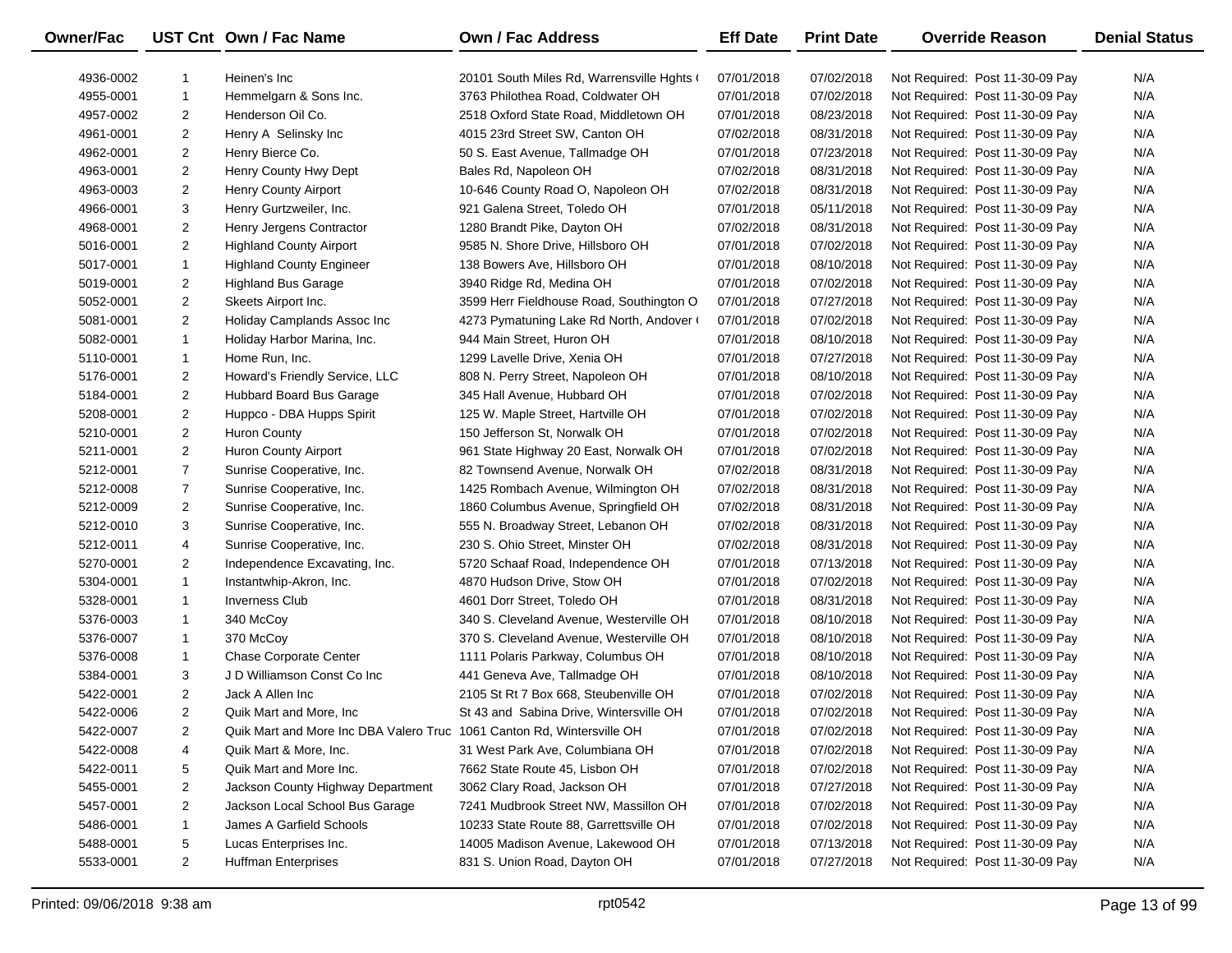| Owner/Fac |                | UST Cnt Own / Fac Name                 | <b>Own / Fac Address</b>                | <b>Eff Date</b> | <b>Print Date</b> | <b>Override Reason</b>          | <b>Denial Status</b> |
|-----------|----------------|----------------------------------------|-----------------------------------------|-----------------|-------------------|---------------------------------|----------------------|
| 5595-0002 | 1              | Chrysler Group LLC, Toledo Assembly C  | 4400 Chrysler Drive, Toledo OH          | 07/02/2018      | 08/31/2018        | Not Required: Post 11-30-09 Pay | N/A                  |
| 5606-0001 | 3              | Jefferson County Serv Complex          | 598 St Rt 43, Steubenville OH           | 07/01/2018      | 07/02/2018        | Not Required: Post 11-30-09 Pay | N/A                  |
| 5608-0001 | $\overline{2}$ | Jefferson County Board of DD           | 256 John Scott Highway, Steubenville OH | 07/01/2018      | 07/02/2018        | Not Required: Post 11-30-09 Pay | N/A                  |
| 5621-0001 | $\overline{2}$ | Jefferson Township Bus Garage          | 7000 Dayton Farmersville Road, Dayton O | 07/01/2018      | 08/17/2018        | Not Required: Post 11-30-09 Pay | N/A                  |
| 5651-0003 | 3              | Henderson Road Sunoco                  | 2122 Henderson Road, Columbus OH        | 07/01/2018      | 08/10/2018        | Not Required: Post 11-30-09 Pay | N/A                  |
| 5714-0001 | 5              | <b>Brown's Distributions</b>           | 100 E. Main Street, Martinsville OH     | 07/01/2018      | 08/10/2018        | Not Required: Post 11-30-09 Pay | N/A                  |
| 5761-0001 | $\overline{2}$ | Altheirs Oil Inc. d/b/a Johns Place    | 140 West Main Street, Corning OH        | 07/01/2018      | 07/02/2018        | Not Required: Post 11-30-09 Pay | N/A                  |
| 5777-0001 | 3              | John Cheeseman Trucking Inc.           | 2200 State Route 119, Fort Recovery OH  | 07/01/2018      | 07/02/2018        | Not Required: Post 11-30-09 Pay | N/A                  |
| 5783-0001 | $\overline{7}$ | Weaver Gas and Oil, Inc.               | 22428 State Route 73, West Portsmouth O | 07/01/2018      | 08/03/2018        | Not Required: Post 11-30-09 Pay | N/A                  |
| 5787-0001 | $\overline{2}$ | Village Marathon                       | 31 S. Main Street, Jeffersonville OH    | 07/01/2018      | 08/10/2018        | Not Required: Post 11-30-09 Pay | N/A                  |
| 5793-0001 | 3              | <b>Bell Street Marathon</b>            | 130 Bell Street, Chagrin Falls OH       | 07/01/2018      | 07/27/2018        | Not Required: Post 11-30-09 Pay | N/A                  |
| 5819-0001 | 3              | Genie Management LLC                   | 65919 Batesville Rd, Quaker City OH     | 07/01/2018      | 06/15/2018        | Not Required: Post 11-30-09 Pay | N/A                  |
| 5854-0001 | $\mathbf{1}$   | Lumberton Airport Inc                  | 231 New Burlington Road, Wilmington OH  | 07/01/2018      | 07/13/2018        | Not Required: Post 11-30-09 Pay | N/A                  |
| 5872-0001 | 2              | Beaver Park North Inc                  | 6000 W Erie Ave, Lorain OH              | 07/01/2018      | 08/03/2018        | Not Required: Post 11-30-09 Pay | N/A                  |
| 5896-0001 | $\mathbf{1}$   | Jonathan Alder Junior High School      | 6440 Kilbury-Huber Road, Plain City OH  | 07/01/2018      | 07/02/2018        | Not Required: Post 11-30-09 Pay | N/A                  |
| 5901-0001 | 2              | Jones Fuel Co                          | 350 Frank Rd, Columbus OH               | 07/01/2018      | 05/11/2018        | Not Required: Post 11-30-09 Pay | N/A                  |
| 5917-0001 | $\overline{c}$ | Heights Mechanical                     | 2785 Mayfield Rd, Cleveland Hts OH      | 07/01/2018      | 07/02/2018        | Not Required: Post 11-30-09 Pay | N/A                  |
| 5922-0001 | 2              | Joseph L Hamilton School Bus Service I | 100 Hamilton Boulevard, Cincinnati OH   | 07/01/2018      | 07/13/2018        | Not Required: Post 11-30-09 Pay | N/A                  |
| 5936-0001 | 1              | Joseph Toyota Inc.                     | 1180 W. National Road, Vandalia OH      | 07/01/2018      | 07/27/2018        | Not Required: Post 11-30-09 Pay | N/A                  |
| 5983-0001 | 2              | Kaleel Bros Inc                        | 761 Bev Rd, Youngstown OH               | 07/01/2018      | 08/23/2018        | Not Required: Post 11-30-09 Pay | N/A                  |
| 6012-0002 | $\mathbf{1}$   | <b>Kealy Trucking</b>                  | 3184 E 79th St., Cleveland OH           | 07/01/2018      | 07/02/2018        | Not Required: Post 11-30-09 Pay | N/A                  |
| 6021-0002 | 3              | Keim Lumber Company                    | 4465 State Route 557 (Box 40), Charm OH | 07/01/2018      | 07/27/2018        | Not Required: Post 11-30-09 Pay | N/A                  |
| 6034-0001 | $\mathbf{1}$   | Kempthorn Motors Inc.                  | 1449 Cleveland Avenue NW, Canton OH     | 07/01/2018      | 07/02/2018        | Not Required: Post 11-30-09 Pay | N/A                  |
| 6038-0001 | $\mathbf{1}$   | Jacobs and Sons Logging, LTD           | 132 Sycamore, St Henry OH               | 07/01/2018      | 08/03/2018        | Not Required: Post 11-30-09 Pay | N/A                  |
| 6052-0001 | 4              | Kenmore Construction Co Inc            | 700 Home Ave, Akron OH                  | 07/01/2018      | 08/03/2018        | Not Required: Post 11-30-09 Pay | N/A                  |
| 6090-0001 | $\mathbf{1}$   | Kent State University Airport          | 4020 Kent Road, Stow OH                 | 07/01/2018      | 07/13/2018        | Not Required: Post 11-30-09 Pay | N/A                  |
| 6104-0001 | $\overline{2}$ | <b>Bus Garage</b>                      | 2640 Wilmingtom Pike, Kettering OH      | 07/01/2018      | 07/02/2018        | Not Required: Post 11-30-09 Pay | N/A                  |
| 6104-0002 | $\mathbf{1}$   | Kettering Fairmont High School         | 3301 Shroyer Rd, Kettering OH           | 07/01/2018      | 07/02/2018        | Not Required: Post 11-30-09 Pay | N/A                  |
| 6137-0001 | $\mathbf{1}$   | Kings Island                           | 6300 Kings Island Dr, Kings Island OH   | 07/01/2018      | 07/27/2018        | Not Required: Post 11-30-09 Pay | N/A                  |
| 6171-0001 | $\mathbf{1}$   | Klostermans Baking Co                  | 1000 E. Ross Avenue, Cincinnati OH      | 07/01/2018      | 07/23/2018        | Not Required: Post 11-30-09 Pay | N/A                  |
| 6173-0001 | 3              | Klug School Bus Service                | 1053 Ebenezer Road, Cincinnati OH       | 07/01/2018      | 08/10/2018        | Not Required: Post 11-30-09 Pay | N/A                  |
| 6199-0002 | $\mathbf{1}$   | Kolcz Concrete Block Co                | 7620 Oakleaf Road, Oakwood Village OH   | 07/01/2018      | 08/10/2018        | Not Required: Post 11-30-09 Pay | N/A                  |
| 6223-0003 | 2              | Lima Division                          | 1610 E. 4th Street, Lima OH             | 07/01/2018      | 08/10/2018        | Not Required: Post 11-30-09 Pay | N/A                  |
| 6223-0004 | 2              | <b>Mansfield Division</b>              | 1500 Old Bowman Road, Mansfield OH      | 07/01/2018      | 08/10/2018        | Not Required: Post 11-30-09 Pay | N/A                  |
| 6223-0007 | $\overline{4}$ | <b>Toledo Ferrous Division</b>         | 5130 North Detroit Avenue, Toledo OH    | 07/01/2018      | 08/10/2018        | Not Required: Post 11-30-09 Pay | N/A                  |
| 6223-0008 | 1              | <b>OmniSource Transport</b>            | 5159 N. Detroit Avenue, Toledo OH       | 07/01/2018      | 08/10/2018        | Not Required: Post 11-30-09 Pay | N/A                  |
| 6244-0001 | 5              | Garver's Service Station               | 205 W Front St, Killbuck OH             | 07/01/2018      | 08/03/2018        | Not Required: Post 11-30-09 Pay | N/A                  |
| 6295-0001 | 1              | Lake County Board of DD/Deepwood       | 8121 Deepwood Boulevard, Mentor OH      | 07/01/2018      | 07/13/2018        | Not Required: Post 11-30-09 Pay | N/A                  |
| 6307-0001 | 2              | Concord Woods                          | 11211 Spear Road, Concord OH            | 07/01/2018      | 07/02/2018        | Not Required: Post 11-30-09 Pay | N/A                  |
| 6307-0004 | 1              | Lake Metroparks Golf                   | 30601 Ridge Road, Wickliffe OH          | 07/01/2018      | 07/02/2018        | Not Required: Post 11-30-09 Pay | N/A                  |
| 6308-0001 | $\mathbf{1}$   | Lake Mohawk Marina                     | 92 E. Mohawk Drive, Malvern OH          | 07/01/2018      | 07/27/2018        | Not Required: Post 11-30-09 Pay | N/A                  |
| 6316-0001 | 1              | Lake Waynoka Marinia                   | Beach Cove, Sardinia OH                 | 07/01/2018      | 08/10/2018        | Not Required: Post 11-30-09 Pay | N/A                  |
| 6318-0001 | 3              | Lakefield Airport                      | 6177 State Route 219, Celina OH         | 07/01/2018      | 07/02/2018        | Not Required: Post 11-30-09 Pay | N/A                  |

 $\overline{\phantom{0}}$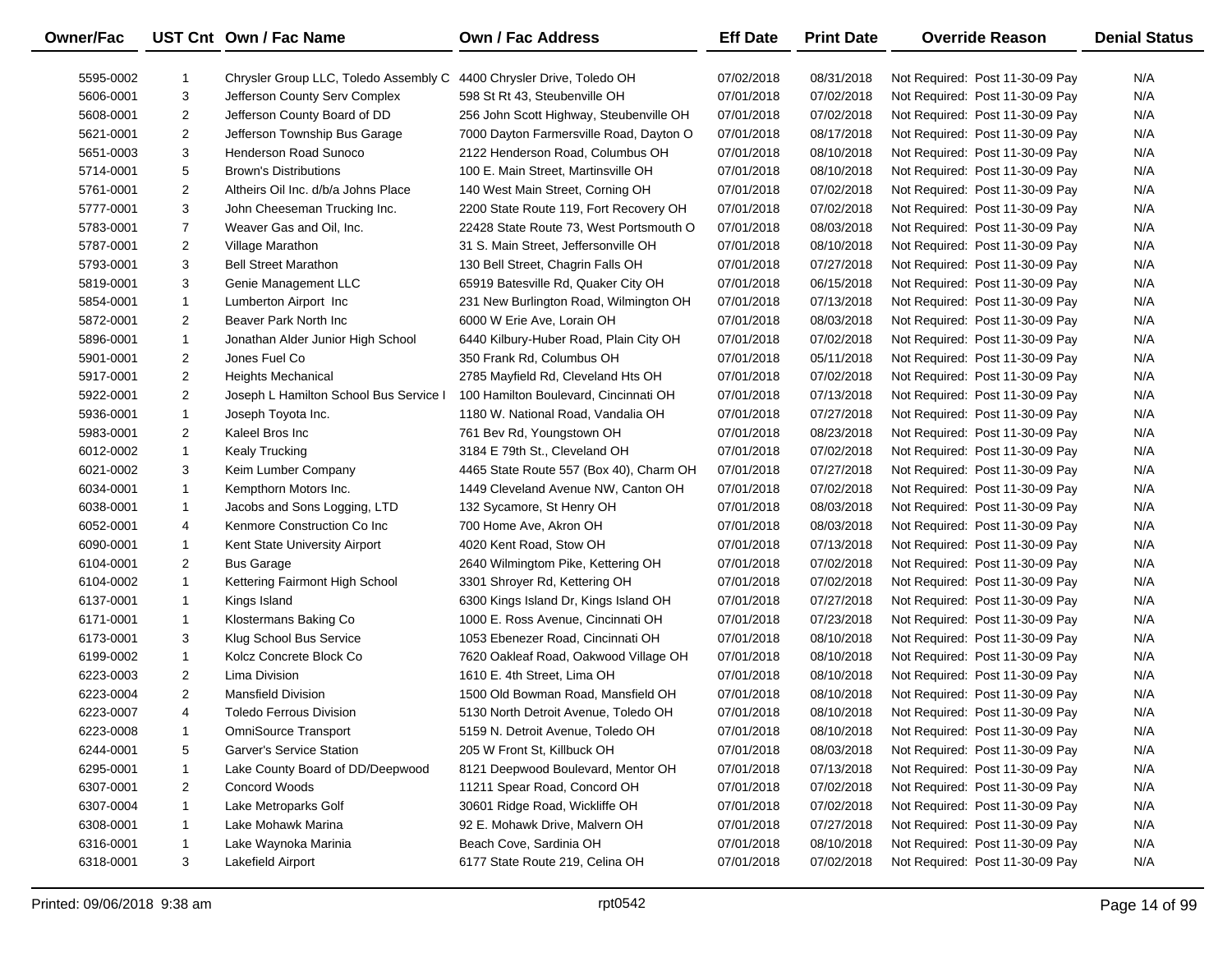| <b>Owner/Fac</b> |                | UST Cnt Own / Fac Name                                                    | Own / Fac Address                                                               | <b>Eff Date</b> | <b>Print Date</b> | <b>Override Reason</b>          | <b>Denial Status</b> |
|------------------|----------------|---------------------------------------------------------------------------|---------------------------------------------------------------------------------|-----------------|-------------------|---------------------------------|----------------------|
| 6324-0001        | $\overline{2}$ | Lakeside Yacht Club Inc                                                   | 4851 N Marginal Road, Cleveland OH                                              | 07/01/2018      | 06/15/2018        | Not Required: Post 11-30-09 Pay | N/A                  |
| 6332-0001        | $\mathbf{1}$   | Lakota Bus Garage                                                         | 5200 County Road 13, Kansas OH                                                  | 07/01/2018      | 07/02/2018        | Not Required: Post 11-30-09 Pay | N/A                  |
| 6333-0001        | $\overline{2}$ | Lakota Local School District                                              | 6947 Yankee Road, Middletown OH                                                 | 07/01/2018      | 07/02/2018        | Not Required: Post 11-30-09 Pay | N/A                  |
| 6349-0007        | $\mathbf{1}$   | City Of Lancaster Wtr Plltn                                               | 800 Lawrence St, Lancaster OH                                                   | 07/01/2018      | 07/02/2018        | Not Required: Post 11-30-09 Pay | N/A                  |
| 6349-0009        | $\overline{2}$ | City Of Lancaster Centralized                                             | 746 Lawrence St, Lancaster OH                                                   | 07/01/2018      | 07/02/2018        | Not Required: Post 11-30-09 Pay | N/A                  |
| 6368-0001        | 11             | Port Columbus International Airport Tan                                   | 4800 Sawyer Road, Columbus OH                                                   | 07/01/2018      | 07/02/2018        | Not Required: Post 11-30-09 Pay | N/A                  |
| 6368-0002        | 9              | Lane Aviation                                                             | Pt Cols 4925 Sawyer Road, Columbus OH                                           | 07/01/2018      | 07/02/2018        | Not Required: Post 11-30-09 Pay | N/A                  |
| 6371-0001        | 4              | Dba Langs Marathon                                                        | 5994 Mayfield Rd, Mayfield Heights OH                                           | 07/01/2018      | 07/23/2018        | Not Required: Post 11-30-09 Pay | N/A                  |
| 6496-0001        | $\overline{2}$ | Leppo Inc                                                                 | 176 West Ave, Tallmadge OH                                                      | 07/01/2018      | 08/10/2018        | Not Required: Post 11-30-09 Pay | N/A                  |
| 6507-0001        | 4              | Delta Snack Shop                                                          | 430 Delta Avenue, Cincinnati OH                                                 | 07/02/2018      | 08/31/2018        | Not Required: Post 11-30-09 Pay | N/A                  |
| 6526-0001        | $\overline{2}$ | Lexington Schools Bus Grg                                                 | 301 Delaware St, Lexington OH                                                   | 07/01/2018      | 07/02/2018        | Not Required: Post 11-30-09 Pay | N/A                  |
| 6549-0001        | 4              | <b>Licking Memorial Hospital</b>                                          | 1320 West Main St, Newark OH                                                    | 07/01/2018      | 06/15/2018        | Not Required: Post 11-30-09 Pay | N/A                  |
| 6552-0001        | $\mathbf{1}$   | <b>Liebert Corp</b>                                                       | 1050 Dearborn Drive, Columbus OH                                                | 07/02/2018      | 08/31/2018        | Not Required: Post 11-30-09 Pay | N/A                  |
| 6552-0003        | $\mathbf{1}$   | Liebert Corp.                                                             | 3040 S. 9th Street, Ironton OH                                                  | 07/02/2018      | 08/31/2018        | Not Required: Post 11-30-09 Pay | N/A                  |
| 6606-0003        | $\mathbf{1}$   | Laurelville Elementary School                                             | 16138 Pike St, Laurelville OH                                                   | 07/01/2018      | 07/02/2018        | Not Required: Post 11-30-09 Pay | N/A                  |
| 6606-0005        | $\mathbf{1}$   | Mc Dowell Exchange School                                                 | 9579 Tarlton Rd, Circleville OH                                                 | 07/01/2018      | 07/02/2018        | Not Required: Post 11-30-09 Pay | N/A                  |
| 6625-0003        | 3              | Lorain County Garage                                                      | 42100 Russia Road, Elyria OH                                                    | 07/01/2018      | 08/03/2018        | Not Required: Post 11-30-09 Pay | N/A                  |
| 6638-0001        | $\overline{2}$ | L P Schools Bus Garage                                                    | N Mt Vernon Ave, Loudonville OH                                                 | 07/01/2018      | 08/03/2018        | Not Required: Post 11-30-09 Pay | N/A                  |
| 6670-0002        | $\overline{2}$ | <b>Transportation Ctr</b>                                                 | 1154 Larc Lane, Toledo OH                                                       | 07/01/2018      | 08/03/2018        | Not Required: Post 11-30-09 Pay | N/A                  |
| 6671-0001        | $\mathbf{1}$   | <b>Lucas County Corrections Center</b>                                    | 1622 Spielbush Ave, Toledo OH                                                   | 07/02/2018      | 08/31/2018        | Not Required: Post 11-30-09 Pay | N/A                  |
| 6671-0002        | $\mathbf{1}$   | Family Court Center                                                       | 429 Michigan St, Toledo OH                                                      | 07/02/2018      | 08/31/2018        | Not Required: Post 11-30-09 Pay | N/A                  |
| 6671-0004        | $\mathbf{1}$   | <b>Vehicle Maint</b>                                                      | 644 State Street, Toledo OH                                                     | 07/02/2018      | 08/31/2018        | Not Required: Post 11-30-09 Pay | N/A                  |
| 6671-0005        | $\overline{2}$ | <b>Wastewater Treatment Plant</b>                                         | 5758 River Rd, Waterville OH                                                    | 07/02/2018      | 08/31/2018        | Not Required: Post 11-30-09 Pay | N/A                  |
| 6671-0010        | $\mathbf{1}$   | Lucas Co Correctional Treatmen                                            | 1100 Jefferson Avenue, Toledo OH                                                | 07/02/2018      | 08/31/2018        | Not Required: Post 11-30-09 Pay | N/A                  |
| 6671-0011        | $\mathbf{1}$   | Lucas County Commissioners- Sanitary E 2639 Holloway Rd, Maumee OH        |                                                                                 | 07/02/2018      | 08/31/2018        | Not Required: Post 11-30-09 Pay | N/A                  |
| 6671-0012        | $\mathbf{1}$   |                                                                           | Lucas County Commissioners - Sanitary I 3945 N Holland Sylvania Rd, Sylvania OH | 07/02/2018      | 08/31/2018        | Not Required: Post 11-30-09 Pay | N/A                  |
| 6671-0013        | $\mathbf{1}$   | The Source                                                                | 1301 Monroe Street, Toledo OH                                                   | 07/02/2018      | 08/31/2018        | Not Required: Post 11-30-09 Pay | N/A                  |
| 6671-0014        | $\overline{2}$ | Lucas County Engineer Rd Maintenance   1049 South McCord Road, Holland OH |                                                                                 | 07/02/2018      | 08/31/2018        | Not Required: Post 11-30-09 Pay | N/A                  |
| 6677-0001        | 5              | Lucky Farmers, Inc.                                                       | 3940 Fremont Pike, Lemoyne OH                                                   | 07/01/2018      | 08/03/2018        | Not Required: Post 11-30-09 Pay | N/A                  |
| 6677-0004        | $\overline{2}$ | Lucky Farmers, Inc.                                                       | 123 W. Elm Street, Lindsey OH                                                   | 07/01/2018      | 08/03/2018        | Not Required: Post 11-30-09 Pay | N/A                  |
| 6677-0005        | 5              | Lucky Farmers, Inc.                                                       | 640 N Locust, Oak Harbor OH                                                     | 07/01/2018      | 08/03/2018        | Not Required: Post 11-30-09 Pay | N/A                  |
| 6697-0064        | 3              | Lyden Oll Company, Fleet Oil                                              | 3710 Leharps Drive, Youngstown OH                                               | 07/01/2018      | 07/02/2018        | Not Required: Post 11-30-09 Pay | N/A                  |
| 6701-0031        | 4              | Git N Go Drive Thru                                                       | 403 E Main St, Somerset OH                                                      | 07/01/2018      | 07/23/2018        | Not Required: Post 11-30-09 Pay | N/A                  |
| 6701-0033        | 6              | Waynesville BP                                                            | 400 S Main Street, Waynesville OH                                               | 07/01/2018      | 07/23/2018        | Not Required: Post 11-30-09 Pay | N/A                  |
| 6701-0034        | 4              | Lavy's Service                                                            | 103 W Main St, Gettysburg OH                                                    | 07/01/2018      | 07/23/2018        | Not Required: Post 11-30-09 Pay | N/A                  |
| 6701-0035        | 4              | Zane Trace Station                                                        | 4985 Cincinnati Zanesville Rd, Lancaster O                                      | 07/01/2018      | 07/23/2018        | Not Required: Post 11-30-09 Pay | N/A                  |
| 6705-0001        |                | Lychburg Clay Middle School                                               | 8250 State Route 134, Lynchburg OH                                              | 07/01/2018      | 07/27/2018        | Not Required: Post 11-30-09 Pay | N/A                  |
| 6719-0001        | 1              | MA Brienza Field - Noble County Airport                                   | 48501 County Road 14A, Caldwell OH                                              | 07/01/2018      | 07/23/2018        | Not Required: Post 11-30-09 Pay | N/A                  |
| 6752-0001        | 1              | Mack Industries, Inc.                                                     | 201 Columbia Road, Valley City OH                                               | 07/01/2018      | 07/02/2018        | Not Required: Post 11-30-09 Pay | N/A                  |
| 6759-0001        | 3              | Mad River Local Schools                                                   | 1837 Harshman Road, Riverside OH                                                | 07/01/2018      | 08/10/2018        | Not Required: Post 11-30-09 Pay | N/A                  |
| 6760-0001        | $\mathbf{1}$   | Greenon Local School                                                      | 4059 Dayton Road, Springfield OH                                                | 07/01/2018      | 07/02/2018        | Not Required: Post 11-30-09 Pay | N/A                  |
| 6766-0001        | 2              | Madison High School                                                       | 1368 Middletown Eaton Rd, Middletown O                                          | 07/01/2018      | 07/02/2018        | Not Required: Post 11-30-09 Pay | N/A                  |
| 6790-0001        | $\overline{2}$ | Sanitary Engineering Dept                                                 | 761 Industrial Road, Youngstown OH                                              | 07/01/2018      | 07/02/2018        | Not Required: Post 11-30-09 Pay | N/A                  |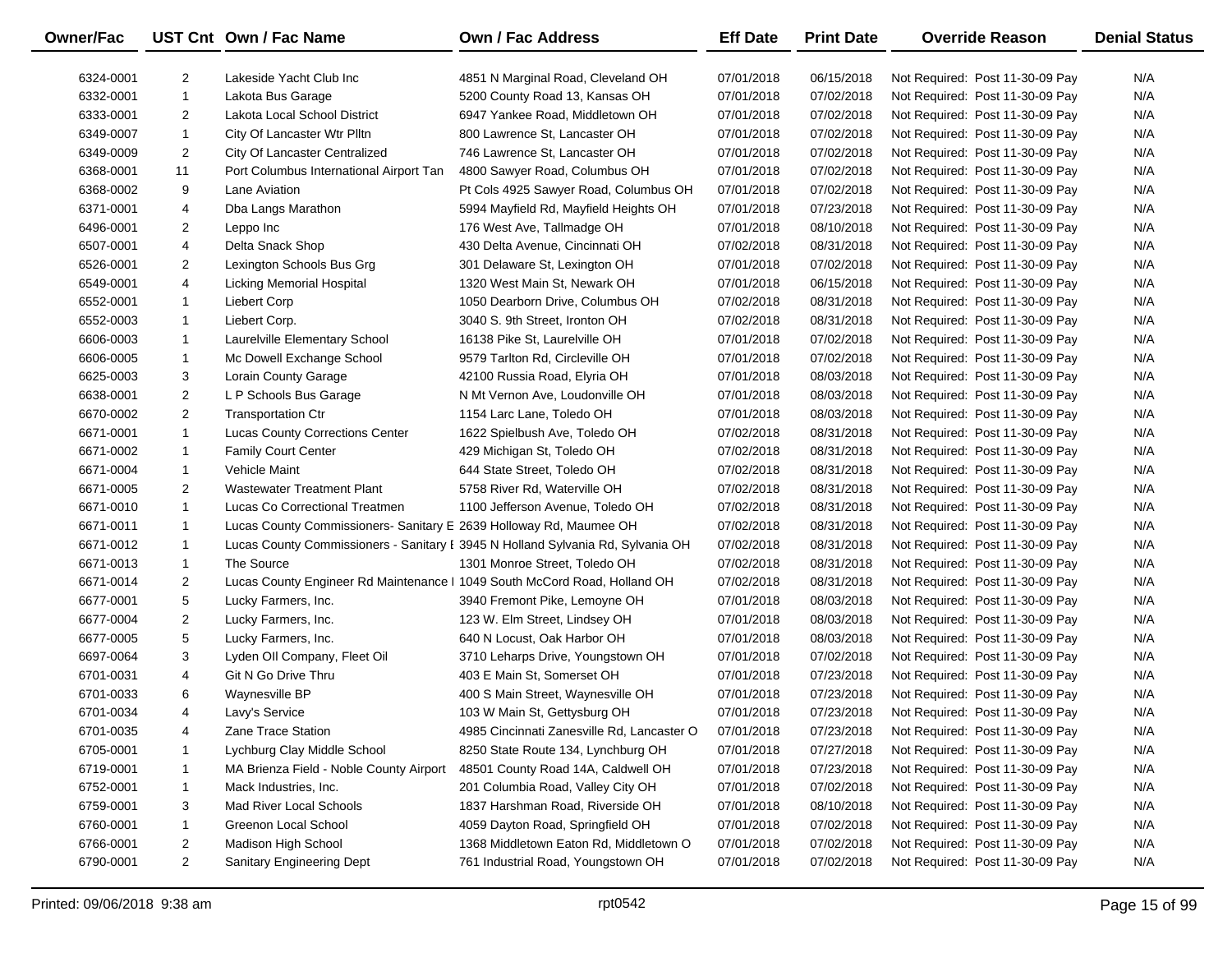| <b>Owner/Fac</b> |                | UST Cnt Own / Fac Name                | <b>Own / Fac Address</b>                 | <b>Eff Date</b> | <b>Print Date</b> | <b>Override Reason</b>          | <b>Denial Status</b> |
|------------------|----------------|---------------------------------------|------------------------------------------|-----------------|-------------------|---------------------------------|----------------------|
| 6790-0003        | -1             | Boardman Wastewater Plant             | 7980 E Parkside Drive, Boardman Twp OH   | 07/01/2018      | 07/02/2018        | Not Required: Post 11-30-09 Pay | N/A                  |
| 6790-0006        | $\mathbf{1}$   | Craig Beach Waste Wtr Trtmt           | 2599 Grandview Road, Lake Milton OH      | 07/01/2018      | 07/02/2018        | Not Required: Post 11-30-09 Pay | N/A                  |
| 6790-0007        | $\mathbf{1}$   | New Middletown Wastewater             | 11435 Unity Road, New Springfield OH     | 07/01/2018      | 07/02/2018        | Not Required: Post 11-30-09 Pay | N/A                  |
| 6790-0008        | $\overline{2}$ | <b>Campbell Wastewater Treatment</b>  | 4200 Wilson Avenue, Campbell OH          | 07/01/2018      | 07/02/2018        | Not Required: Post 11-30-09 Pay | N/A                  |
| 6790-0009        | $\overline{2}$ | Juvenile Justice Center               | 300 E. Scott Street, Youngstown OH       | 07/01/2018      | 07/02/2018        | Not Required: Post 11-30-09 Pay | N/A                  |
| 6863-0001        | 3              | 4-E, Inc. d/b/a M'N M Petrol'n Pantry | 201 S. Main Street, Ansonia OH           | 07/01/2018      | 07/02/2018        | Not Required: Post 11-30-09 Pay | N/A                  |
| 6868-0001        | $\mathbf{1}$   | Margaretta Transportation             | 205 W. Lucas Street, Castalia OH         | 07/01/2018      | 08/10/2018        | Not Required: Post 11-30-09 Pay | N/A                  |
| 6885-0001        | $\overline{2}$ | Mariner's Landing Inc.                | 7405 Forbes Road, Cincinnati OH          | 07/01/2018      | 08/10/2018        | Not Required: Post 11-30-09 Pay | N/A                  |
| 6889-0001        | $\mathbf{1}$   | <b>Marion County</b>                  | 348 E. Fairground Street, Marion OH      | 07/01/2018      | 07/02/2018        | Not Required: Post 11-30-09 Pay | N/A                  |
| 6924-0001        | $\overline{2}$ | Marlington Local Schls                | 10320 Moulin Ave NE, Alliance OH         | 07/01/2018      | 07/13/2018        | Not Required: Post 11-30-09 Pay | N/A                  |
| 6950-0001        | 5              | <b>Martins Meat Mart</b>              | 204 E Lima, Forest OH                    | 07/01/2018      | 07/02/2018        | Not Required: Post 11-30-09 Pay | N/A                  |
| 6986-0002        | 3              | Mason School Bus Garage               | 5025 Enterprise Drive, Mason OH          | 07/01/2018      | 07/13/2018        | Not Required: Post 11-30-09 Pay | N/A                  |
| 6995-0003        | $\mathbf{1}$   | Washington High School                | 1 Paul E Brown Dr SE, Massilion OH       | 07/01/2018      | 08/10/2018        | Not Required: Post 11-30-09 Pay | N/A                  |
| 6996-0001        | $\mathbf{1}$   | Massillon Cable TV Inc                | 814 Cable Court NW, Massillon OH         | 07/01/2018      | 07/27/2018        | Not Required: Post 11-30-09 Pay | N/A                  |
| 7021-0001        | $\overline{2}$ | Service Center Maumee City Schools    | 950 Cass Road, Maumee OH                 | 07/01/2018      | 07/02/2018        | Not Required: Post 11-30-09 Pay | N/A                  |
| 7032-0001        | $\mathbf{1}$   | <b>Bus Garage</b>                     | 1123 Som Center Rd, Mayfield Hts OH      | 07/01/2018      | 07/13/2018        | Not Required: Post 11-30-09 Pay | N/A                  |
| 7097-0001        | 8              | Lexis-Nexis                           | 9333 Springboro Pike, Miamisburg OH      | 07/01/2018      | 07/23/2018        | Not Required: Post 11-30-09 Pay | N/A                  |
| 7097-0003        | $\mathbf{1}$   | Lexis Nexis                           | 601 Benjamin Drive, Springfield OH       | 07/01/2018      | 07/23/2018        | Not Required: Post 11-30-09 Pay | N/A                  |
| 7108-0002        | $\overline{2}$ | <b>Medina City Schools</b>            | 1122 W. Smith Road, Medina OH            | 07/01/2018      | 07/02/2018        | Not Required: Post 11-30-09 Pay | N/A                  |
| 7119-0002        | 5              | Meijer Gas Station #51                | 2200 Tiffin Avenue, Findlay OH           | 07/01/2018      | 08/03/2018        | Not Required: Post 11-30-09 Pay | N/A                  |
| 7119-0004        | 5              | Meijer Gas Station #61                | 3651 Towne Boulevard, Franklin OH        | 07/01/2018      | 08/03/2018        | Not Required: Post 11-30-09 Pay | N/A                  |
| 7119-0006        | 5              | Meijer Gas Station #102               | 4095 Wilmington Pike, Kettering OH       | 07/01/2018      | 08/03/2018        | Not Required: Post 11-30-09 Pay | N/A                  |
| 7119-0007        | 5              | Meijer Gas Station #103               | 5888 Springboro Pike, Dayton OH          | 07/01/2018      | 08/03/2018        | Not Required: Post 11-30-09 Pay | N/A                  |
| 7119-0008        | 6              | Meijer Gas Station #106               | 9210 N. Main Street, Englewood OH        | 07/01/2018      | 08/03/2018        | Not Required: Post 11-30-09 Pay | N/A                  |
| 7119-0009        | 6              | Meijer Gas Station #104               | 1675 Hilliard Rome Road, Columbus OH     | 07/01/2018      | 08/03/2018        | Not Required: Post 11-30-09 Pay | N/A                  |
| 7119-0010        | 6              | Meijer Gas Station #111               | 2153 Marion Mt Gilead Road, Marion OH    | 07/01/2018      | 08/03/2018        | Not Required: Post 11-30-09 Pay | N/A                  |
| 7119-0011        | 6              | Meijer Gas Station #112               | 1990 W. Main Street, Troy OH             | 07/01/2018      | 08/03/2018        | Not Required: Post 11-30-09 Pay | N/A                  |
| 7119-0012        | 6              | Meijer Gas Station #110               | 3180 Elida Road, Lima OH                 | 07/01/2018      | 08/03/2018        | Not Required: Post 11-30-09 Pay | N/A                  |
| 7119-0013        | 6              | Meijer Gas Station #107               | 3928 Colonel Glen Highway, Fairborn OH   | 07/01/2018      | 08/03/2018        | Not Required: Post 11-30-09 Pay | N/A                  |
| 7119-0020        | 6              | Meijer Gas Station #114               | 5030 N. Hamilton Road, Columbus OH       | 07/01/2018      | 08/03/2018        | Not Required: Post 11-30-09 Pay | N/A                  |
| 7119-0021        | 6              | Meijer Gas Station #116               | 2801 Curtice Road, Northwood OH          | 07/01/2018      | 08/03/2018        | Not Required: Post 11-30-09 Pay | N/A                  |
| 7119-0022        | 6              | Meijer Gas Station #117               | 7240 W. Central Avenue, Toledo OH        | 07/01/2018      | 08/03/2018        | Not Required: Post 11-30-09 Pay | N/A                  |
| 7119-0023        | 6              | Meijer Gas Station #118               | 1500 E. Alexis Road, Toledo OH           | 07/01/2018      | 08/03/2018        | Not Required: Post 11-30-09 Pay | N/A                  |
| 7119-0024        | 5              | Meijer Gas Station #126               | 1321 N. Lexington Springmill Road, Mansf | 07/01/2018      | 08/03/2018        | Not Required: Post 11-30-09 Pay | N/A                  |
| 7119-0025        | 5              | Meijer Gas Station #144               | 3000 Columbus Lancaster, Lancaster OH    | 07/01/2018      | 08/03/2018        | Not Required: Post 11-30-09 Pay | N/A                  |
| 7119-0026        | 5              | Meijer Gas Station #142               | 4714 Milan Road, Sandusky OH             | 07/01/2018      | 08/03/2018        | Not Required: Post 11-30-09 Pay | N/A                  |
| 7119-0027        | 5              | Meijer Gas Station #135               | 1554 Main Street, Hamilton OH            | 07/01/2018      | 08/03/2018        | Not Required: Post 11-30-09 Pay | N/A                  |
| 7119-0028        | 4              | Meijer Gas Station #143               | 8870 Columbus Pike, Westerville OH       | 07/01/2018      | 08/03/2018        | Not Required: Post 11-30-09 Pay | N/A                  |
| 7119-0029        | 4              | Meijer Gas Station #147               | 7420 Tylersville Road, Westchester OH    | 07/01/2018      | 08/03/2018        | Not Required: Post 11-30-09 Pay | N/A                  |
| 7119-0030        | 4              | Meijer Gas Station #148               | 887 Eastgate N. Drive, Cincinnati OH     | 07/01/2018      | 08/03/2018        | Not Required: Post 11-30-09 Pay | N/A                  |
| 7119-0031        | 5              | Meijer Gas Station #150               | 4039 W. State Route 22-3, Loveland OH    | 07/01/2018      | 08/03/2018        | Not Required: Post 11-30-09 Pay | N/A                  |
| 7119-0032        | 4              | Meijer Gas Station #157               | 1084 State Route 28, Milford OH          | 07/01/2018      | 08/03/2018        | Not Required: Post 11-30-09 Pay | N/A                  |
| 7119-0033        | 4              | Meijer Gas Station #156               | 2029 E. Wooster Street, Bowling Green O  | 07/01/2018      | 08/03/2018        | Not Required: Post 11-30-09 Pay | N/A                  |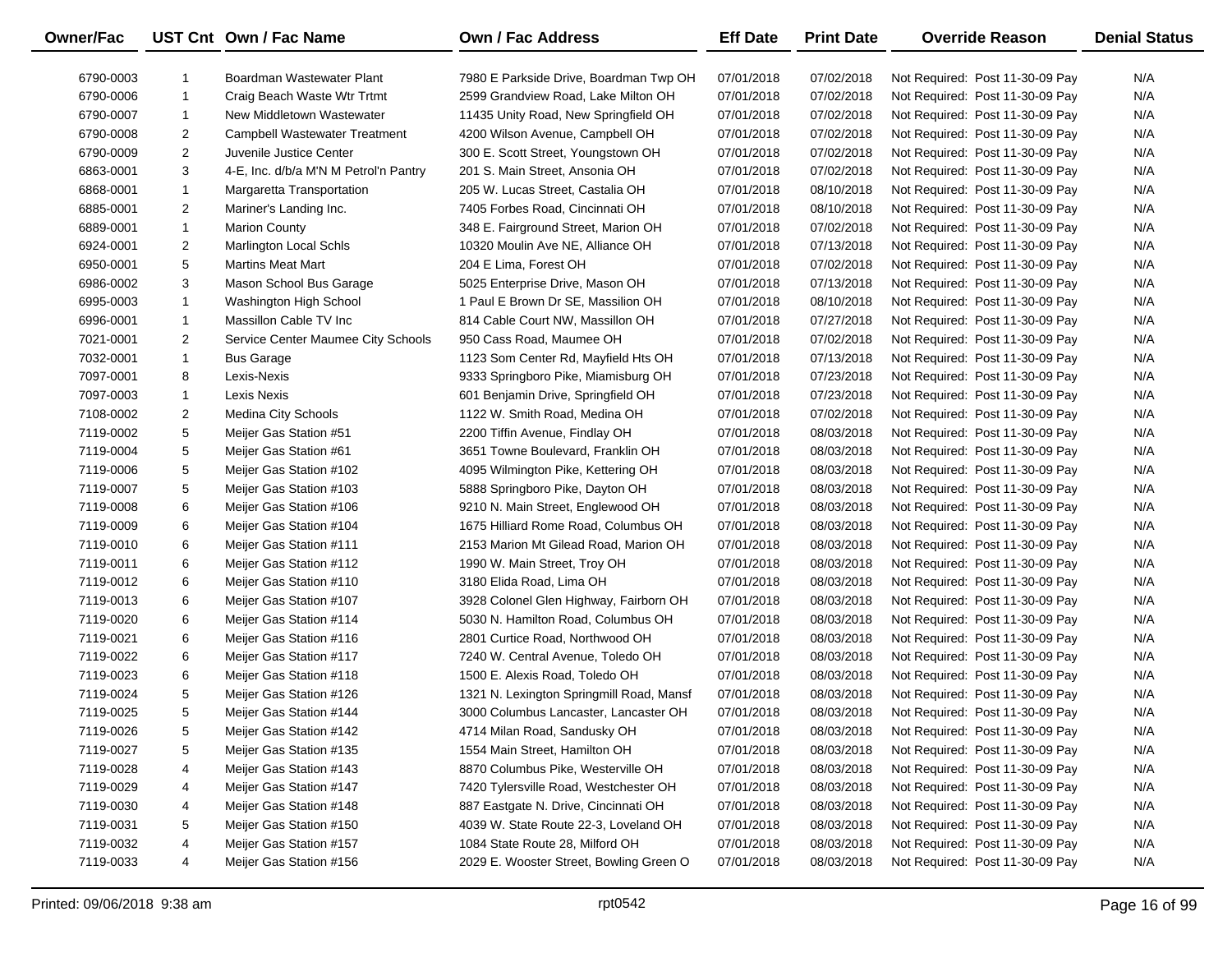| Owner/Fac |                | UST Cnt Own / Fac Name                 | Own / Fac Address                         | <b>Eff Date</b> | <b>Print Date</b> | <b>Override Reason</b>          | <b>Denial Status</b> |
|-----------|----------------|----------------------------------------|-------------------------------------------|-----------------|-------------------|---------------------------------|----------------------|
| 7119-0034 | 4              | Meijer Gas Station #181                | 50 Polaris Parkway, Westerville OH        | 07/01/2018      | 08/03/2018        | Not Required: Post 11-30-09 Pay | N/A                  |
| 7119-0035 | 5              | Meijer Gas Station #189                | 1961 N. Clinton Street, Defiance OH       | 07/01/2018      | 08/03/2018        | Not Required: Post 11-30-09 Pay | N/A                  |
| 7119-0036 | 4              | Meijer Gas Station #212                | 7930 E. Broad Street, Reynoldsburg OH     | 07/01/2018      | 08/03/2018        | Not Required: Post 11-30-09 Pay | N/A                  |
| 7119-0037 | 3              | Meijer Gas Station #211                | 10075 Meijer Drive, Rossford OH           | 07/01/2018      | 08/03/2018        | Not Required: Post 11-30-09 Pay | N/A                  |
| 7119-0038 | 5              | Meijer Gas Station #241                | 7266 Executive Boulevard, Huber Heights ( | 07/01/2018      | 08/03/2018        | Not Required: Post 11-30-09 Pay | N/A                  |
| 7119-0039 | 5              | Meijer Gas Station #234                | 2859 London Groveport Road, Grove City C  | 07/01/2018      | 08/03/2018        | Not Required: Post 11-30-09 Pay | N/A                  |
| 7119-0040 | 5              | Meijer Gas Station #246                | 7685 Kings Crossing, Canal Winchester O   | 07/01/2018      | 08/03/2018        | Not Required: Post 11-30-09 Pay | N/A                  |
| 7119-0041 | 5              | Meijer Gas Station #249                | 1380 Sunbury Road, Delaware OH            | 07/01/2018      | 08/03/2018        | Not Required: Post 11-30-09 Pay | N/A                  |
| 7119-0042 | $\mathbf{1}$   | Meijer Tipp City Distribution Center   | 4200 S. County Road 25A, Tipp City OH     | 07/01/2018      | 08/03/2018        | Not Required: Post 11-30-09 Pay | N/A                  |
| 7132-0001 | 3              | Mentor Schools Service Building        | 7060 Hopkins Road, Mentor OH              | 07/01/2018      | 07/02/2018        | Not Required: Post 11-30-09 Pay | N/A                  |
| 7133-0001 | 2              | Mentor Harbor Yachting Club            | 5330 Coronado Dr, Mentor On The Lake O    | 07/01/2018      | 07/27/2018        | Not Required: Post 11-30-09 Pay | N/A                  |
| 7195-0002 | $\overline{2}$ | Miami County Highway Department        | 2100 N. County Road 25A, Troy OH          | 07/01/2018      | 07/02/2018        | Not Required: Post 11-30-09 Pay | N/A                  |
| 7208-0001 | $\overline{2}$ | Miami University - Cole Service Bldg   | 101 S. Fisher Drive, Oxford OH            | 07/01/2018      | 08/03/2018        | Not Required: Post 11-30-09 Pay | N/A                  |
| 7208-0002 | $\mathbf{1}$   | <b>Miami University Airport</b>        | 7101 Fairfield Road, Oxford OH            | 07/01/2018      | 08/03/2018        | Not Required: Post 11-30-09 Pay | N/A                  |
| 7208-0005 | $\overline{2}$ | (Former) Talawanda High School         | 101 W. Chestnut Street, Oxford OH         | 07/01/2018      | 08/03/2018        | Not Required: Post 11-30-09 Pay | N/A                  |
| 7209-0001 | 3              | Miami Valley Construction              | 11997 Runyan Drive, Sharonville OH        | 07/01/2018      | 08/10/2018        | Not Required: Post 11-30-09 Pay | N/A                  |
| 7219-0002 | $\overline{a}$ | Miamisburg School Transportation Cente | 200 12th Street, Miamisburg OH            | 07/01/2018      | 07/02/2018        | Not Required: Post 11-30-09 Pay | N/A                  |
| 7222-0001 | $\overline{2}$ | Alger Carryout                         | 106 E. Lee Street, Alger OH               | 07/01/2018      | 07/02/2018        | Not Required: Post 11-30-09 Pay | N/A                  |
| 7249-0001 | $\mathbf{1}$   | Mid State Systems, Inc.                | 9455 Lancaster Road, Hebron OH            | 07/01/2018      | 07/02/2018        | Not Required: Post 11-30-09 Pay | N/A                  |
| 7256-0005 | $\overline{7}$ | Mid Wood Inc                           | 12818 E Gypsy Lane Rd, Bowling Green O    | 07/01/2018      | 07/27/2018        | Not Required: Post 11-30-09 Pay | N/A                  |
| 7266-0002 | 3              | Midei Service Center Inc.              | 301 Walden Avenue, Tiltonsville OH        | 07/01/2018      | 07/13/2018        | Not Required: Post 11-30-09 Pay | N/A                  |
| 7270-0001 | $\overline{2}$ | <b>Grimes Field Airport</b>            | 1636 N Main St, Urbana OH                 | 07/01/2018      | 08/03/2018        | Not Required: Post 11-30-09 Pay | N/A                  |
| 7274-0002 | $\mathbf{1}$   | Midview Bus Garage                     | 37901 W. Capel Road, Grafton OH           | 07/01/2018      | 07/02/2018        | Not Required: Post 11-30-09 Pay | N/A                  |
| 7275-0001 | $\overline{2}$ | Midway Marina Inc                      | 1871 NE Catawba Rd, Port Clinton OH       | 07/01/2018      | 08/17/2018        | Not Required: Post 11-30-09 Pay | N/A                  |
| 7286-0003 | $\overline{2}$ | Sysco Food Services of Cleveland       | 4747 Grayton Road, Cleveland OH           | 07/01/2018      | 07/02/2018        | Not Required: Post 11-30-09 Pay | N/A                  |
| 7319-0002 | $\overline{a}$ | Service Building                       | 996 Bears Den Rd, Youngstown OH           | 07/01/2018      | 07/02/2018        | Not Required: Post 11-30-09 Pay | N/A                  |
| 7365-0001 | $\overline{a}$ | Manufactured Housing Ent               | 09302 St Rt 6, Bryan OH                   | 07/01/2018      | 07/02/2018        | Not Required: Post 11-30-09 Pay | N/A                  |
| 7392-0001 | $\overline{2}$ | Monroe County Airport                  | 47073 SR 26, Woodsfield OH                | 07/01/2018      | 07/02/2018        | Not Required: Post 11-30-09 Pay | N/A                  |
| 7409-0001 | $\mathbf{1}$   | Montgomery County DDS                  | 5450 Salem Avenue, Dayton OH              | 07/01/2018      | 07/27/2018        | Not Required: Post 11-30-09 Pay | N/A                  |
| 7431-0001 | 2              | Moraine Airpark                        | 3800 Clearview Drive, Dayton OH           | 07/01/2018      | 07/02/2018        | Not Required: Post 11-30-09 Pay | N/A                  |
| 7449-0001 | $\overline{2}$ | Morris Oil Co                          | 1003 Spruce St, Wooster OH                | 07/01/2018      | 07/02/2018        | Not Required: Post 11-30-09 Pay | N/A                  |
| 7466-0002 | $\mathbf{1}$   | Motorists Mutual Insurance Co.         | 6650 New Albany Road E., New Albany O     | 07/02/2018      | 08/31/2018        | Not Required: Post 11-30-09 Pay | N/A                  |
| 7490-0001 | $\mathbf{1}$   | Mt Calvary Cemetery                    | Mt Calvary Lane, Steubenville OH          | 07/01/2018      | 08/10/2018        | Not Required: Post 11-30-09 Pay | N/A                  |
| 7497-0001 | $\overline{2}$ | Mt Pleasant Blackopping Co. Inc.       | 3199 Production Drive, Fairfield OH       | 07/24/2018      | 08/31/2018        | Not Required: Post 11-30-09 Pay | N/A                  |
| 7501-0001 | $\mathbf{1}$   | <b>Transportation Dept</b>             | 920 Harcourt Road, Mt Vernon OH           | 07/01/2018      | 07/02/2018        | Not Required: Post 11-30-09 Pay | N/A                  |
| 7515-0001 | 1              | Wastewater Treatment Plant             | 901 North Dunbridge Rd, Bowling Green O   | 07/01/2018      | 07/02/2018        | Not Required: Post 11-30-09 Pay | N/A                  |
| 7550-0001 | 2              | Maple Auto Repair                      | 6120 Dunham Road, Maple Heights OH        | 07/02/2018      | 08/31/2018        | Not Required: Post 11-30-09 Pay | N/A                  |
| 7550-0002 | 3              | Perry One Stop                         | 2500 N. Ridge Road, Painesville OH        | 07/02/2018      | 08/31/2018        | Not Required: Post 11-30-09 Pay | N/A                  |
| 7563-0001 | 4              | Sahlani Bros Inc                       | 3161 Mayfield, Cleveland Hts OH           | 07/01/2018      | 07/13/2018        | Not Required: Post 11-30-09 Pay | N/A                  |
| 7571-0002 | 3              | Defiance Wash N Fill                   | 619 Davidson St, Defiance OH              | 07/01/2018      | 07/13/2018        | Not Required: Post 11-30-09 Pay | N/A                  |
| 7593-0001 | 2              | Nationwide Plaza 3                     | Three Nationwide Plaza, Columbus OH       | 07/01/2018      | 08/10/2018        | Not Required: Post 11-30-09 Pay | N/A                  |
| 7593-0002 | 2              | <b>Enterprise Data Center</b>          | 281 E. Powell Road, Lewis Center OH       | 07/01/2018      | 08/10/2018        | Not Required: Post 11-30-09 Pay | N/A                  |
| 7593-0004 | $\mathbf{1}$   | Nationwide Plaza 2                     | Two Nationwide Plaza, Columbus OH         | 07/01/2018      | 08/10/2018        | Not Required: Post 11-30-09 Pay | N/A                  |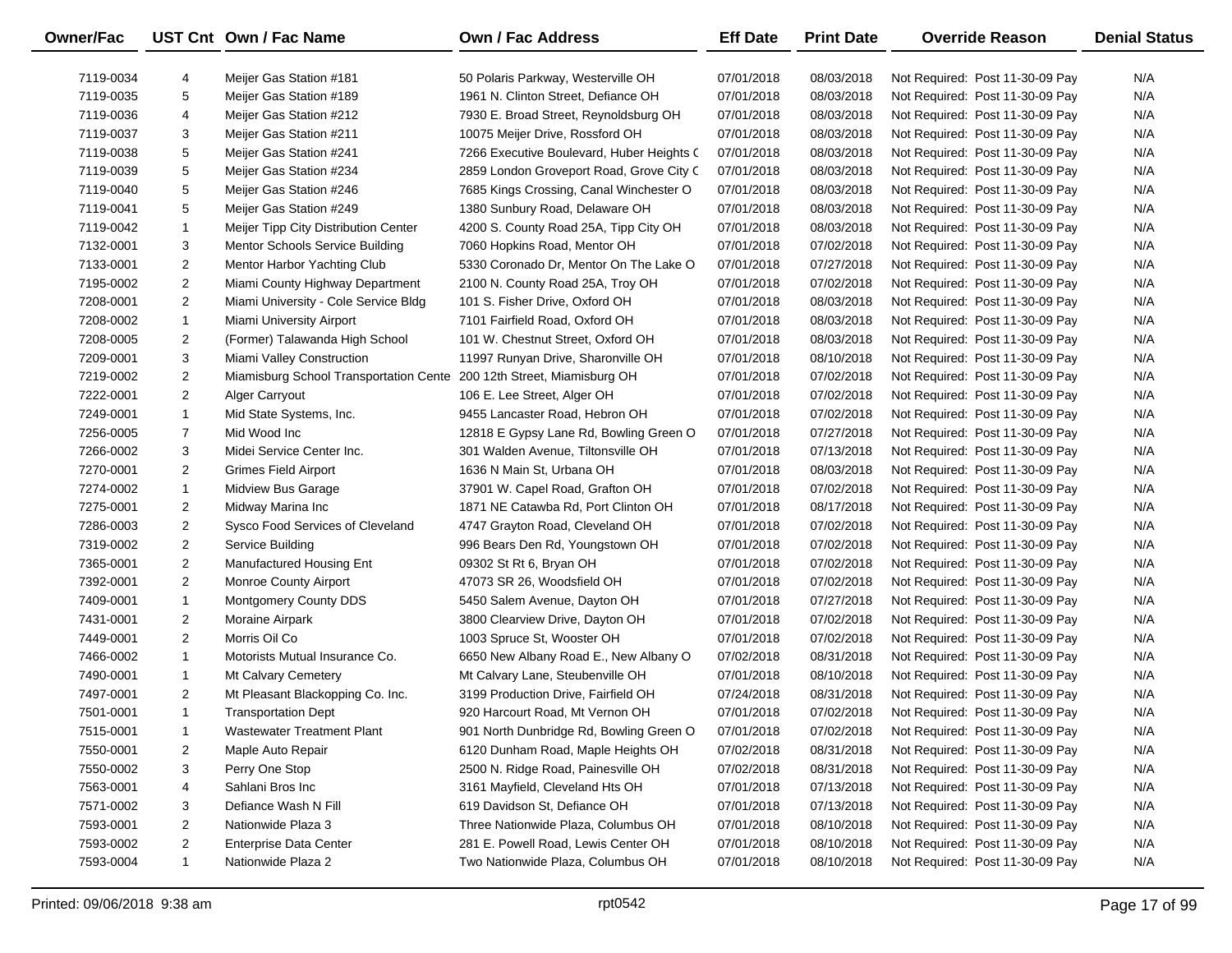| Owner/Fac |                | UST Cnt Own / Fac Name               | Own / Fac Address                          | <b>Eff Date</b> | <b>Print Date</b> | <b>Override Reason</b>          | <b>Denial Status</b> |
|-----------|----------------|--------------------------------------|--------------------------------------------|-----------------|-------------------|---------------------------------|----------------------|
| 7593-0005 | 4              | Nationwide Data Center               | 7300 Souder Road, New Albany OH            | 07/01/2018      | 08/10/2018        | Not Required: Post 11-30-09 Pay | N/A                  |
| 7668-0001 | $\overline{2}$ | <b>Bus Garage</b>                    | 229 Front Street, New Richmond OH          | 07/01/2018      | 07/02/2018        | Not Required: Post 11-30-09 Pay | N/A                  |
| 7668-0002 | $\mathbf{1}$   | New Richmond Transportation Departme | 1967 Franklin Laurel Road, New Richmond    | 07/01/2018      | 07/02/2018        | Not Required: Post 11-30-09 Pay | N/A                  |
| 7686-0001 | 3              | Newman's Marathon                    | 525 N. Main Street, Bowling Green OH       | 07/01/2018      | 07/27/2018        | Not Required: Post 11-30-09 Pay | N/A                  |
| 7697-0001 | 4              | <b>Newtons Service</b>               | 601 N Main, Columbiana OH                  | 07/01/2018      | 07/02/2018        | Not Required: Post 11-30-09 Pay | N/A                  |
| 7698-0001 | 3              | <b>Ney Supermart</b>                 | 110 E. Main Street, Ney OH                 | 07/01/2018      | 08/17/2018        | Not Required: Post 11-30-09 Pay | N/A                  |
| 7698-0002 | 4              | Village Food                         | 14023 State Route 18, Sherwood OH          | 07/01/2018      | 08/17/2018        | Not Required: Post 11-30-09 Pay | N/A                  |
| 7698-0003 | 3              | <b>Sailers</b>                       | 625 W. Main Street, Hicksville OH          | 07/01/2018      | 08/17/2018        | Not Required: Post 11-30-09 Pay | N/A                  |
| 7698-0004 | 3              | Porterhouse                          | 711 W. Lima Street, Kenton OH              | 07/01/2018      | 08/17/2018        | Not Required: Post 11-30-09 Pay | N/A                  |
| 7698-0005 | 5              | Kenton Marathon                      | 960 Fontaine Street, Kenton OH             | 07/01/2018      | 08/17/2018        | Not Required: Post 11-30-09 Pay | N/A                  |
| 7698-0007 | 3              | <b>Country Times Market</b>          | 1002 S. Erie Street, Antwerp OH            | 07/01/2018      | 08/17/2018        | Not Required: Post 11-30-09 Pay | N/A                  |
| 7698-0011 | 3              | Exit 2 Stop and Go                   | 13441 State Route 15, Montpelier OH        | 07/01/2018      | 08/17/2018        | Not Required: Post 11-30-09 Pay | N/A                  |
| 7698-0016 | $\overline{2}$ | <b>Bil Jax Rental</b>                | 5144 County Road 15, Bryan OH              | 07/01/2018      | 08/17/2018        | Not Required: Post 11-30-09 Pay | N/A                  |
| 7698-0027 | 4              | Newmans Carry Out                    | 1421 Ralston Avenue, Defiance OH           | 07/01/2018      | 08/17/2018        | Not Required: Post 11-30-09 Pay | N/A                  |
| 7698-0028 | 5              | <b>Bryan Fuel Stop</b>               | 2042 County Road 15, Bryan OH              | 07/01/2018      | 08/17/2018        | Not Required: Post 11-30-09 Pay | N/A                  |
| 7698-0029 | 3              | Repp Oil                             | 418 E Main St, Fayette OH                  | 07/01/2018      | 08/17/2018        | Not Required: Post 11-30-09 Pay | N/A                  |
| 7698-0030 | 3              | <b>Wallys Filling Station</b>        | 2295 N. Cole Street, Lima OH               | 07/01/2018      | 08/17/2018        | Not Required: Post 11-30-09 Pay | N/A                  |
| 7698-0031 | 3              | Keck's Market                        | 1970 S. Jefferson Avenue, Defiance OH      | 07/01/2018      | 08/17/2018        | Not Required: Post 11-30-09 Pay | N/A                  |
| 7698-0032 | 3              | Dunkirk South Side Six               | 441 S. Main Street, Dunkirk OH             | 07/01/2018      | 08/17/2018        | Not Required: Post 11-30-09 Pay | N/A                  |
| 7698-0033 | 4              | Ayersville Carry Out                 | 27986 Ayersville Pleasant Bend, Defiance ( | 07/01/2018      | 08/17/2018        | Not Required: Post 11-30-09 Pay | N/A                  |
| 7698-0034 | 4              | <b>Farmers Edge</b>                  | 157 E. Morrison Street, Edgerton OH        | 07/01/2018      | 08/17/2018        | Not Required: Post 11-30-09 Pay | N/A                  |
| 7698-0036 | 3              | M and W Carry Out                    | 718 N. Michigan Avenue, Edgerton OH        | 07/01/2018      | 08/17/2018        | Not Required: Post 11-30-09 Pay | N/A                  |
| 7698-0037 | 4              | McClure Carry Out                    | 137 S. East Street, McClure OH             | 07/01/2018      | 08/17/2018        | Not Required: Post 11-30-09 Pay | N/A                  |
| 7698-0038 | 3              | McComb Carry Out                     | 305 E. Main Street, McComb OH              | 07/01/2018      | 08/17/2018        | Not Required: Post 11-30-09 Pay | N/A                  |
| 7698-0039 | 4              | Waynesfield Carryout                 | 324 E. Wapakoneta Street, Waynesfield O    | 07/01/2018      | 08/17/2018        | Not Required: Post 11-30-09 Pay | N/A                  |
| 7698-0040 | 3              | Pemberville IGA                      | 209 Bierly Avenue, Pemberville OH          | 07/01/2018      | 08/17/2018        | Not Required: Post 11-30-09 Pay | N/A                  |
| 7698-0041 | $\overline{2}$ | Robert's IGA Foodliner               | 13710 Deshler Road, North Baltimore OH     | 07/01/2018      | 08/17/2018        | Not Required: Post 11-30-09 Pay | N/A                  |
| 7698-0042 | $\overline{2}$ | Green Springs IGA                    | 104 N. Broadway Street, Green Springs O    | 07/01/2018      | 08/17/2018        | Not Required: Post 11-30-09 Pay | N/A                  |
| 7698-0043 | $\overline{2}$ | <b>Great Scott Supermarket</b>       | 316 Park Drive South, McComb OH            | 07/01/2018      | 08/17/2018        | Not Required: Post 11-30-09 Pay | N/A                  |
| 7698-0044 | 3              | <b>Lakeview Market</b>               | 13840 State Route 235, Lakeview OH         | 07/01/2018      | 08/17/2018        | Not Required: Post 11-30-09 Pay | N/A                  |
| 7698-0045 | 4              | 127 MaraMart                         | 17746 State Route 127, Cecil OH            | 07/01/2018      | 08/17/2018        | Not Required: Post 11-30-09 Pay | N/A                  |
| 7713-0001 | 3              | Nicolozakes Trucking Const           | 8555 Georgetown Road, Cambridge OH         | 07/01/2018      | 07/02/2018        | Not Required: Post 11-30-09 Pay | N/A                  |
| 7724-0001 | 3              | Noble County Commissioners           | 46003 Sr821, Caldwell OH                   | 07/01/2018      | 07/02/2018        | Not Required: Post 11-30-09 Pay | N/A                  |
| 7739-0001 | $\overline{2}$ | Nordonia Hills City School           | 7943 S Bedford Rd, Macedonia OH            | 07/01/2018      | 08/10/2018        | Not Required: Post 11-30-09 Pay | N/A                  |
| 7754-0001 | $\overline{2}$ | N Canton City Sch Bus Garag          | 341 Wise Avenue NE, N Canton OH            | 07/01/2018      | 07/02/2018        | Not Required: Post 11-30-09 Pay | N/A                  |
| 7756-0001 | -1             | North Central Local Sch              | 400 Baubice Street, Pioneer OH             | 07/01/2018      | 07/02/2018        | Not Required: Post 11-30-09 Pay | N/A                  |
| 7769-0001 | 2              | North Ridgeville City School         | 7012 Pitts Blvd., North Ridgeville OH      | 07/01/2018      | 07/13/2018        | Not Required: Post 11-30-09 Pay | N/A                  |
| 7777-0003 | $\mathbf{1}$   | Northeastern Boad Of Education       | 1414 Bowman Road, Springfield OH           | 07/01/2018      | 07/02/2018        | Not Required: Post 11-30-09 Pay | N/A                  |
| 7784-0001 | 2              | Northfield Park Associates           | 10705 Northfield Road, Northfield OH       | 07/01/2018      | 07/02/2018        | Not Required: Post 11-30-09 Pay | N/A                  |
| 7784-0002 | $\overline{a}$ | Rockstop Gas & Wash                  | 10777 Northfield Road, Northfield OH       | 07/01/2018      | 07/02/2018        | Not Required: Post 11-30-09 Pay | N/A                  |
| 7788-0001 | 2              | Northmont Service Ctr                | 7277 Hoke Rd, Englewood OH                 | 07/01/2018      | 07/02/2018        | Not Required: Post 11-30-09 Pay | N/A                  |
| 7812-0001 | $\overline{2}$ | Norton City Schools                  | 4128 Cleveland Massillon Road, Barberton   | 07/01/2018      | 07/27/2018        | Not Required: Post 11-30-09 Pay | N/A                  |
| 7841-0002 | 5              | O and P Oil and Gas Inc              | 2515 S. Ridge Road E., Ashtabula OH        | 07/01/2018      | 07/02/2018        | Not Required: Post 11-30-09 Pay | N/A                  |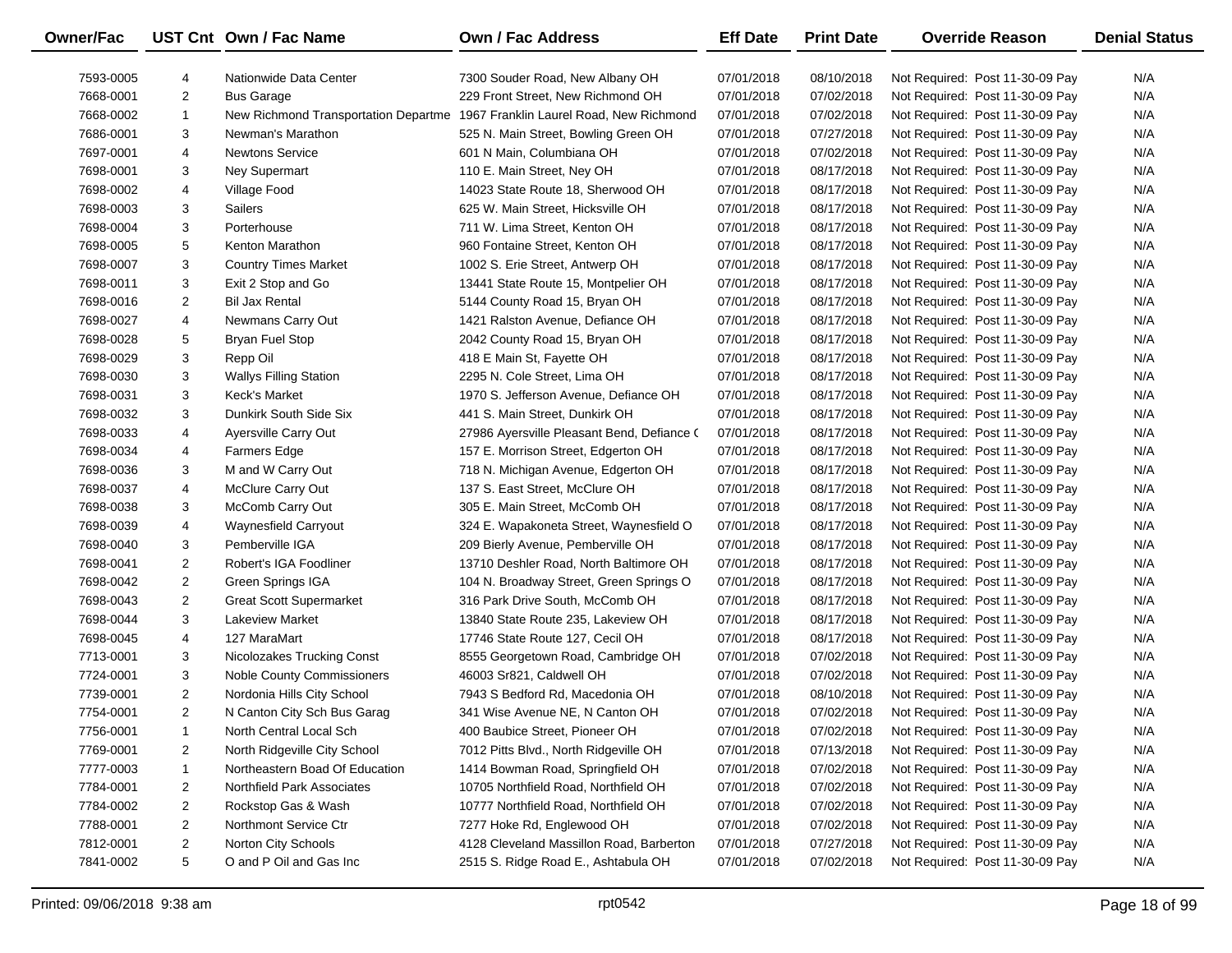| Owner/Fac |                | UST Cnt Own / Fac Name              | Own / Fac Address                       | <b>Eff Date</b> | <b>Print Date</b> | <b>Override Reason</b>          | <b>Denial Status</b> |
|-----------|----------------|-------------------------------------|-----------------------------------------|-----------------|-------------------|---------------------------------|----------------------|
| 7855-0001 | -1             | OD Miller Electric Co. Inc.         | 1115 W. Main Street, Louisville OH      | 07/01/2018      | 07/13/2018        | Not Required: Post 11-30-09 Pay | N/A                  |
| 7859-0001 | $\overline{2}$ | Oak Hills Loc Sch District          | 6465 Bridgetown Rd, Cincinnati OH       | 07/01/2018      | 07/13/2018        | Not Required: Post 11-30-09 Pay | N/A                  |
| 7867-0003 | $\overline{2}$ | Oberfields, LLC                     | 10075 Sheehan Road, Centerville OH      | 07/02/2018      | 08/31/2018        | Not Required: Post 11-30-09 Pay | N/A                  |
| 7869-0002 | $\mathbf{1}$   | <b>Mudd Center</b>                  | 148 W. College Street, Oberlin OH       | 07/01/2018      | 07/27/2018        | Not Required: Post 11-30-09 Pay | N/A                  |
| 7874-0001 | $\mathbf{1}$   | Oclc Online Comp Lib Ctr            | 6565 Kilgour Place, Dublin OH           | 07/01/2018      | 08/17/2018        | Not Required: Post 11-30-09 Pay | N/A                  |
| 7880-0001 | $\overline{2}$ | Oglesby Construction Inc.           | 1600 Toledo Road, Norwalk OH            | 07/01/2018      | 07/02/2018        | Not Required: Post 11-30-09 Pay | N/A                  |
| 7883-0002 | $\overline{2}$ | <b>Canton South Service Center</b>  | 2100 Shepler Church Avenue SW, Canton ( | 07/01/2018      | 08/03/2018        | Not Required: Post 11-30-09 Pay | N/A                  |
| 7883-0003 | $\overline{2}$ | New Philadelphia Serv Ctr           | 337 S Broadway, New Philadephia OH      | 07/01/2018      | 08/03/2018        | Not Required: Post 11-30-09 Pay | N/A                  |
| 7883-0004 | $\overline{2}$ | Wooster Service Center              | 500 Maple Street, Wooster OH            | 07/01/2018      | 08/03/2018        | Not Required: Post 11-30-09 Pay | N/A                  |
| 7883-0007 | 3              | <b>Newark Service Center</b>        | 777 Hopewell Drive, Heath OH            | 07/01/2018      | 08/03/2018        | Not Required: Post 11-30-09 Pay | N/A                  |
| 7883-0008 | $\overline{2}$ | Mt Vernon Service Center            | Boyle Street, Mt Vernon OH              | 07/01/2018      | 08/03/2018        | Not Required: Post 11-30-09 Pay | N/A                  |
| 7883-0009 | $\overline{2}$ | <b>Lancaster Service Center</b>     | 1320 Sugar Grove Road, Lancaster OH     | 07/01/2018      | 08/03/2018        | Not Required: Post 11-30-09 Pay | N/A                  |
| 7883-0011 | 3              | <b>Portsmouth Service Center</b>    | 3225 Scioto Trail, Portsmouth OH        | 07/01/2018      | 08/03/2018        | Not Required: Post 11-30-09 Pay | N/A                  |
| 7883-0012 | $\mathbf{1}$   | Fremont Off Serv Bldg               | 1408 Oakwood StPO428, Fremont OH        | 07/01/2018      | 08/03/2018        | Not Required: Post 11-30-09 Pay | N/A                  |
| 7883-0013 | $\overline{2}$ | <b>Tiffin Service Center</b>        | 2622 State Route 100 S., Tiffin OH      | 07/01/2018      | 08/03/2018        | Not Required: Post 11-30-09 Pay | N/A                  |
| 7883-0014 | $\overline{2}$ | <b>Bucyrus Serv Center</b>          | 2552 Quaker Rd, Bucyrus OH              | 07/01/2018      | 08/03/2018        | Not Required: Post 11-30-09 Pay | N/A                  |
| 7883-0018 | 5              | Steubenville Service Center         | 120 John Scott Hwy, Steubenville OH     | 07/01/2018      | 08/03/2018        | Not Required: Post 11-30-09 Pay | N/A                  |
| 7883-0026 | 13             | <b>General Service Center</b>       | 5300 Navarre Rd SW, Canton OH           | 07/01/2018      | 08/03/2018        | Not Required: Post 11-30-09 Pay | N/A                  |
| 7883-0027 | $\overline{2}$ | Columbia Center                     | 12220 Columbus Rd SW SR 16, Pataskala   | 07/01/2018      | 08/03/2018        | Not Required: Post 11-30-09 Pay | N/A                  |
| 7883-0029 | 3              | Lima Service Building               | 369 E O'Connor Ave, Lima OH             | 07/01/2018      | 08/03/2018        | Not Required: Post 11-30-09 Pay | N/A                  |
| 7883-0030 | $\overline{2}$ | <b>Findlay Service Center</b>       | 430 Emma St, Findlay OH                 | 07/01/2018      | 08/03/2018        | Not Required: Post 11-30-09 Pay | N/A                  |
| 7883-0032 | $\overline{2}$ | Van Wert Service Center             | 690 N. Cherry Street, Van Wert OH       | 07/01/2018      | 08/03/2018        | Not Required: Post 11-30-09 Pay | N/A                  |
| 7883-0033 | $\overline{2}$ | Zanesville Service Center           | 1900 Licking Rd, Zanesville OH          | 07/01/2018      | 08/03/2018        | Not Required: Post 11-30-09 Pay | N/A                  |
| 7883-0034 | $\overline{2}$ | Cambridge Service Center            | 6558 Glenn Highway (Route 40), Cambridg | 07/01/2018      | 08/03/2018        | Not Required: Post 11-30-09 Pay | N/A                  |
| 7883-0038 | 4              | <b>Belmont Service Center</b>       | 47687 National Road, St Clairsville OH  | 07/01/2018      | 08/03/2018        | Not Required: Post 11-30-09 Pay | N/A                  |
| 7883-0039 | $\overline{2}$ | Mcconnelsville Serv Ctr             | 4991 SR 60, Mcconnelsville OH           | 07/01/2018      | 08/03/2018        | Not Required: Post 11-30-09 Pay | N/A                  |
| 7883-0040 | $\overline{2}$ | Canton North East Serv Ctr          | 3525 Middle Branch Rd NE, Canton OH     | 07/01/2018      | 08/03/2018        | Not Required: Post 11-30-09 Pay | N/A                  |
| 7883-0042 | $\overline{2}$ | <b>Chillicothe Serv</b>             | 701 Hardin Drive, Chillicothe OH        | 07/01/2018      | 08/03/2018        | Not Required: Post 11-30-09 Pay | N/A                  |
| 7883-0043 | 4              | <b>Grandview Service</b>            | 1333 Goodale Boulevard, Grandview Heigh | 07/01/2018      | 08/03/2018        | Not Required: Post 11-30-09 Pay | N/A                  |
| 7883-0044 | $\mathbf{1}$   | <b>Central Operations Center</b>    | 4500 S. Hamilton Road, Columbus OH      | 07/01/2018      | 08/03/2018        | Not Required: Post 11-30-09 Pay | N/A                  |
| 7883-0045 | $\overline{2}$ | Northeast Quadrant                  | 4909 Westerville Road, Columbus OH      | 07/01/2018      | 08/03/2018        | Not Required: Post 11-30-09 Pay | N/A                  |
| 7883-0046 | $\overline{2}$ | Northwest Quadrant                  | 5721 Shier-Rings Road, Dublin OH        | 07/01/2018      | 08/03/2018        | Not Required: Post 11-30-09 Pay | N/A                  |
| 7883-0047 | $\overline{2}$ | Southeast Quadrant                  | 5900 Refugee Road, Columbus OH          | 07/01/2018      | 08/03/2018        | Not Required: Post 11-30-09 Pay | N/A                  |
| 7883-0048 | $\overline{2}$ | Southwest Quadrant                  | 1770 Georgesville Road, Columbus OH     | 07/01/2018      | 08/03/2018        | Not Required: Post 11-30-09 Pay | N/A                  |
| 7883-0049 | $\overline{2}$ | <b>Athens Service Center</b>        | 9135 State Route 682, Athens OH         | 07/01/2018      | 08/03/2018        | Not Required: Post 11-30-09 Pay | N/A                  |
| 7883-0050 | 2              | AEP - Transmission Operation Center | 8400 Smith's Mill Road, New Albany OH   | 07/01/2018      | 08/03/2018        | Not Required: Post 11-30-09 Pay | N/A                  |
| 7927-0001 | 1              | Drexel J Trash Training Center      | 25721 Coshocton Road, Howard OH         | 07/01/2018      | 07/02/2018        | Not Required: Post 11-30-09 Pay | N/A                  |
| 7929-0002 | 1              | Ohio Machinery Co                   | 900 Ken Mar Dr, Broadview Hts OH        | 07/02/2018      | 08/31/2018        | Not Required: Post 11-30-09 Pay | N/A                  |
| 7929-0004 | -1             | Ohio Machinery Co                   | US Hghwy 250, Cadiz OH                  | 07/02/2018      | 08/31/2018        | Not Required: Post 11-30-09 Pay | N/A                  |
| 7929-0006 | 4              | The Cat Rental Store                | 7700 Medusa Rd, Oakwood Village OH      | 07/02/2018      | 08/31/2018        | Not Required: Post 11-30-09 Pay | N/A                  |
| 7929-0007 | 1              | Ohio Machinery Co.                  | 4476 Applegrove Street NW, Canton OH    | 07/02/2018      | 08/31/2018        | Not Required: Post 11-30-09 Pay | N/A                  |
| 7941-0001 | 2              | Ohio Packaging                      | 777 3rd Street NW, Massillon OH         | 07/01/2018      | 08/10/2018        | Not Required: Post 11-30-09 Pay | N/A                  |
| 7966-0001 | 4              | Ohio University Bush Airport        | 747 Columbia Road, Albany OH            | 07/01/2018      | 08/10/2018        | Not Required: Post 11-30-09 Pay | N/A                  |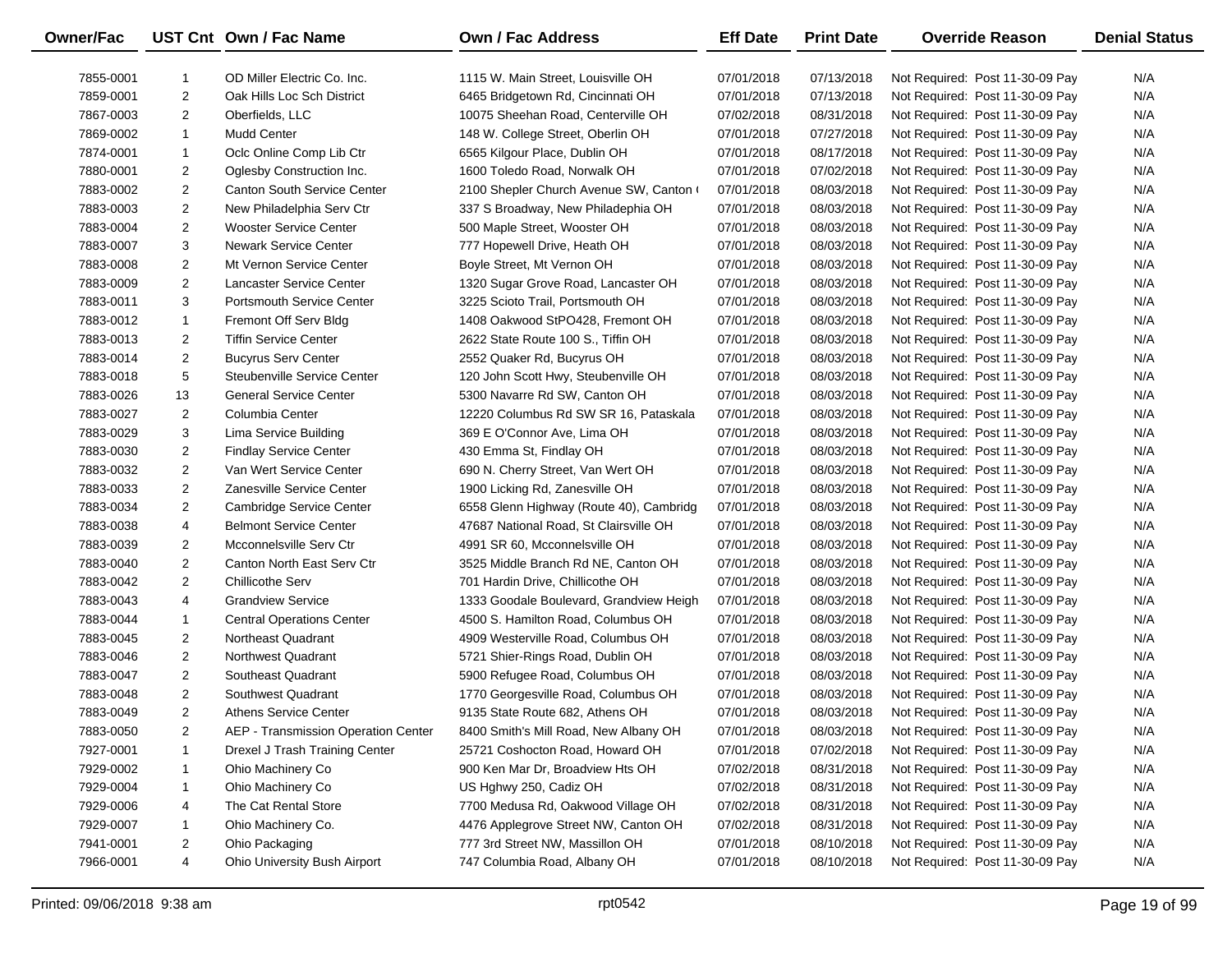| <b>Owner/Fac</b> |                | UST Cnt Own / Fac Name          | <b>Own / Fac Address</b>                                                   | <b>Eff Date</b> | <b>Print Date</b> | <b>Override Reason</b>          | <b>Denial Status</b> |
|------------------|----------------|---------------------------------|----------------------------------------------------------------------------|-----------------|-------------------|---------------------------------|----------------------|
| 7966-0002        | 4              | University Garage               | 100 Factory St, Athens OH                                                  | 07/01/2018      | 08/10/2018        | Not Required: Post 11-30-09 Pay | N/A                  |
| 7966-0005        | $\mathbf{1}$   | <b>Ridges Power Plant</b>       | Richland Avenue, Ridges Building 34, Athe                                  | 07/01/2018      | 08/10/2018        | Not Required: Post 11-30-09 Pay | N/A                  |
| 7966-0006        | $\mathbf{1}$   | Building 20                     | Richland Avenue, Ridges Building 20, Athe                                  | 07/01/2018      | 08/10/2018        | Not Required: Post 11-30-09 Pay | N/A                  |
| 7970-0002        | $\mathbf{1}$   | Kyger Creek Station             | State Route 7, Cheshire OH                                                 | 07/01/2018      | 07/02/2018        | Not Required: Post 11-30-09 Pay | N/A                  |
| 8001-0001        | $\overline{2}$ | <b>Bus Garage</b>               | 26894 Schady Road, Olmsted Township O                                      | 07/01/2018      | 07/13/2018        | Not Required: Post 11-30-09 Pay | N/A                  |
| 8014-0002        | $\mathbf{1}$   | Fire Station 362                | 7307 S. Old State Road, Lewis Center OH                                    | 07/06/2018      | 08/31/2018        | Not Required: Post 11-30-09 Pay | N/A                  |
| 8014-0003        | $\mathbf{1}$   | Fire Station 361                | 7700 Gooding Boulevard, Delaware OH                                        | 07/06/2018      | 08/31/2018        | Not Required: Post 11-30-09 Pay | N/A                  |
| 8027-0001        | $\mathbf{1}$   | Orrville Trucking & Grading Co. | 475 Orr Street, Orrville OH                                                | 07/01/2018      | 08/10/2018        | Not Required: Post 11-30-09 Pay | N/A                  |
| 8048-0001        | $\mathbf{1}$   | Ottawa County R V Nursing       | 8180 W State Route 163, Oak Harbor OH                                      | 07/01/2018      | 07/13/2018        | Not Required: Post 11-30-09 Pay | N/A                  |
| 8048-0002        | $\overline{2}$ | Ottawa County Highway Garage    | 8247 W State Route 163, Oak Harbor OH                                      | 07/01/2018      | 07/13/2018        | Not Required: Post 11-30-09 Pay | N/A                  |
| 8048-0004        | $\overline{2}$ |                                 | Portage Catawba Waste Water Treatmen 1209 NW Catawba Road, Port Clinton OH | 07/01/2018      | 07/13/2018        | Not Required: Post 11-30-09 Pay | N/A                  |
| 8048-0005        | $\mathbf{1}$   | Danbury Wastewater Treatment    | 1875 Danbury Rd, Lakeside OH                                               | 07/01/2018      | 07/13/2018        | Not Required: Post 11-30-09 Pay | N/A                  |
| 8048-0006        | $\mathbf{1}$   | Danbury Wastewater Treatment    | 5802 E Harbor Rd, Lakeside OH                                              | 07/01/2018      | 07/13/2018        | Not Required: Post 11-30-09 Pay | N/A                  |
| 8048-0007        | $\mathbf{1}$   | Ottawa Co Regional Water Plant  | 1405 W Fremont Rd, Port Clinton OH                                         | 07/01/2018      | 07/13/2018        | Not Required: Post 11-30-09 Pay | N/A                  |
| 8050-0001        | $\overline{2}$ | <b>Tablers Drive Thru</b>       | 715 S. Main Street, Columbus Grove OH                                      | 07/01/2018      | 07/02/2018        | Not Required: Post 11-30-09 Pay | N/A                  |
| 8050-0002        | 3              | <b>Ottawa Party Mart</b>        | 746 N. Perry Street, Ottawa OH                                             | 07/01/2018      | 07/02/2018        | Not Required: Post 11-30-09 Pay | N/A                  |
| 8050-0003        | 5              | <b>Ottawa Shell Service</b>     | 241 N. Elm Street, Ottawa OH                                               | 07/01/2018      | 07/02/2018        | Not Required: Post 11-30-09 Pay | N/A                  |
| 8050-0004        | 5              | Main Street Party Mart          | 1724 E. Main Street, Ottawa OH                                             | 07/01/2018      | 07/02/2018        | Not Required: Post 11-30-09 Pay | N/A                  |
| 8050-0005        | 3              | <b>Teds Market</b>              | 311 E. Washington Street, Pandora OH                                       | 07/01/2018      | 07/02/2018        | Not Required: Post 11-30-09 Pay | N/A                  |
| 8050-0006        | $\mathbf{1}$   | Rainbow Party Shop              | 404 N. Main Street, Columbus Grove OH                                      | 07/01/2018      | 07/02/2018        | Not Required: Post 11-30-09 Pay | N/A                  |
| 8050-0007        | 3              | Kalida Party Mart               | 313 E. North Street, Kalida OH                                             | 07/01/2018      | 07/02/2018        | Not Required: Post 11-30-09 Pay | N/A                  |
| 8050-0010        | 5              | South Clinton Party Mart        | 1163 S. Clinton Street, Defiance OH                                        | 07/01/2018      | 07/02/2018        | Not Required: Post 11-30-09 Pay | N/A                  |
| 8050-0012        | 3              | <b>Courtview Mart</b>           | 151 S. Fulton Street, Wauseon OH                                           | 07/01/2018      | 07/02/2018        | Not Required: Post 11-30-09 Pay | N/A                  |
| 8050-0013        | 4              | Defiance Party Mart             | 1841 E. 2nd Street, Defiance OH                                            | 07/01/2018      | 07/02/2018        | Not Required: Post 11-30-09 Pay | N/A                  |
| 8050-0014        | 4              | Morning Star Convenience Store  | 605 Superior Street, Melrose OH                                            | 07/01/2018      | 07/02/2018        | Not Required: Post 11-30-09 Pay | N/A                  |
| 8050-0015        | 3              | <b>Holgate Party Mart</b>       | 148 Railway Avenue, Holgate OH                                             | 07/01/2018      | 07/02/2018        | Not Required: Post 11-30-09 Pay | N/A                  |
| 8050-0017        | 4              | One Stop Party Shop             | 309 S. Belmore Street, Leipsic OH                                          | 07/01/2018      | 07/02/2018        | Not Required: Post 11-30-09 Pay | N/A                  |
| 8050-0020        | 4              | Napoleon Party Mart             | 330 S. Perry Street, Napoleon OH                                           | 07/01/2018      | 07/02/2018        | Not Required: Post 11-30-09 Pay | N/A                  |
| 8050-0023        | 4              | Allentown Carryout              | 4675 Allentown Road, Lima OH                                               | 07/01/2018      | 07/02/2018        | Not Required: Post 11-30-09 Pay | N/A                  |
| 8050-0024        | 4              | Findlay Party Mart              | 1100 Trenton Avenue, Findlay OH                                            | 07/01/2018      | 07/02/2018        | Not Required: Post 11-30-09 Pay | N/A                  |
| 8050-0025        | 3              | Get N Go Party Mart             | 1535 Ottawa Avenue, Defiance OH                                            | 07/01/2018      | 07/02/2018        | Not Required: Post 11-30-09 Pay | N/A                  |
| 8050-0027        | 6              | Ottawa Bulk Plant               | 10305 State Route 224, Ottawa OH                                           | 07/01/2018      | 07/02/2018        | Not Required: Post 11-30-09 Pay | N/A                  |
| 8050-0028        | 3              | 10-K Korner Mart                | 204 West Main Street, Deshler OH                                           | 07/01/2018      | 07/02/2018        | Not Required: Post 11-30-09 Pay | N/A                  |
| 8050-0029        | $\mathbf{1}$   | Vaughnsville Fuel Stop          | 21026 State Route 115, Columbus Grove C                                    | 07/01/2018      | 07/02/2018        | Not Required: Post 11-30-09 Pay | N/A                  |
| 8050-0031        | 3              | <b>Eastside Party Mart</b>      | 2451 Tiffin Avenue, Findlay OH                                             | 07/01/2018      | 07/02/2018        | Not Required: Post 11-30-09 Pay | N/A                  |
| 8050-0034        | 4              | Celina Party Mart               | 317 S. Main Street, Celina OH                                              | 07/01/2018      | 07/02/2018        | Not Required: Post 11-30-09 Pay | N/A                  |
| 8050-0036        | 3              | Wapakoneta Party Mart           | 102 N. Defiance Street, Wapakoneta OH                                      | 07/01/2018      | 07/02/2018        | Not Required: Post 11-30-09 Pay | N/A                  |
| 8050-0037        | 4              | Fort Recovery Party Mart        | 302 E. Butler Street, Fort Recovery OH                                     | 07/01/2018      | 07/02/2018        | Not Required: Post 11-30-09 Pay | N/A                  |
| 8050-0038        | 3              | <b>Westown Party Mart</b>       | 901 W. Main Street, Coldwater OH                                           | 07/01/2018      | 07/02/2018        | Not Required: Post 11-30-09 Pay | N/A                  |
| 8050-0040        | 3              | Eastown Party Mart              | 701 Grand Lake Road, Celina OH                                             | 07/01/2018      | 07/02/2018        | Not Required: Post 11-30-09 Pay | N/A                  |
| 8050-0041        | 3              | St Marys Party Mart             | 1302 Indiana Avenue, St Marys OH                                           | 07/01/2018      | 07/02/2018        | Not Required: Post 11-30-09 Pay | N/A                  |
| 8050-0042        | 3              | Zuma Drive Thru                 | 6941 State Route 219, Celina OH                                            | 07/01/2018      | 07/02/2018        | Not Required: Post 11-30-09 Pay | N/A                  |
| 8050-0043        | 3              | Northside Party Mart            | 3900 Ventura Drive, Findlay OH                                             | 07/01/2018      | 07/02/2018        | Not Required: Post 11-30-09 Pay | N/A                  |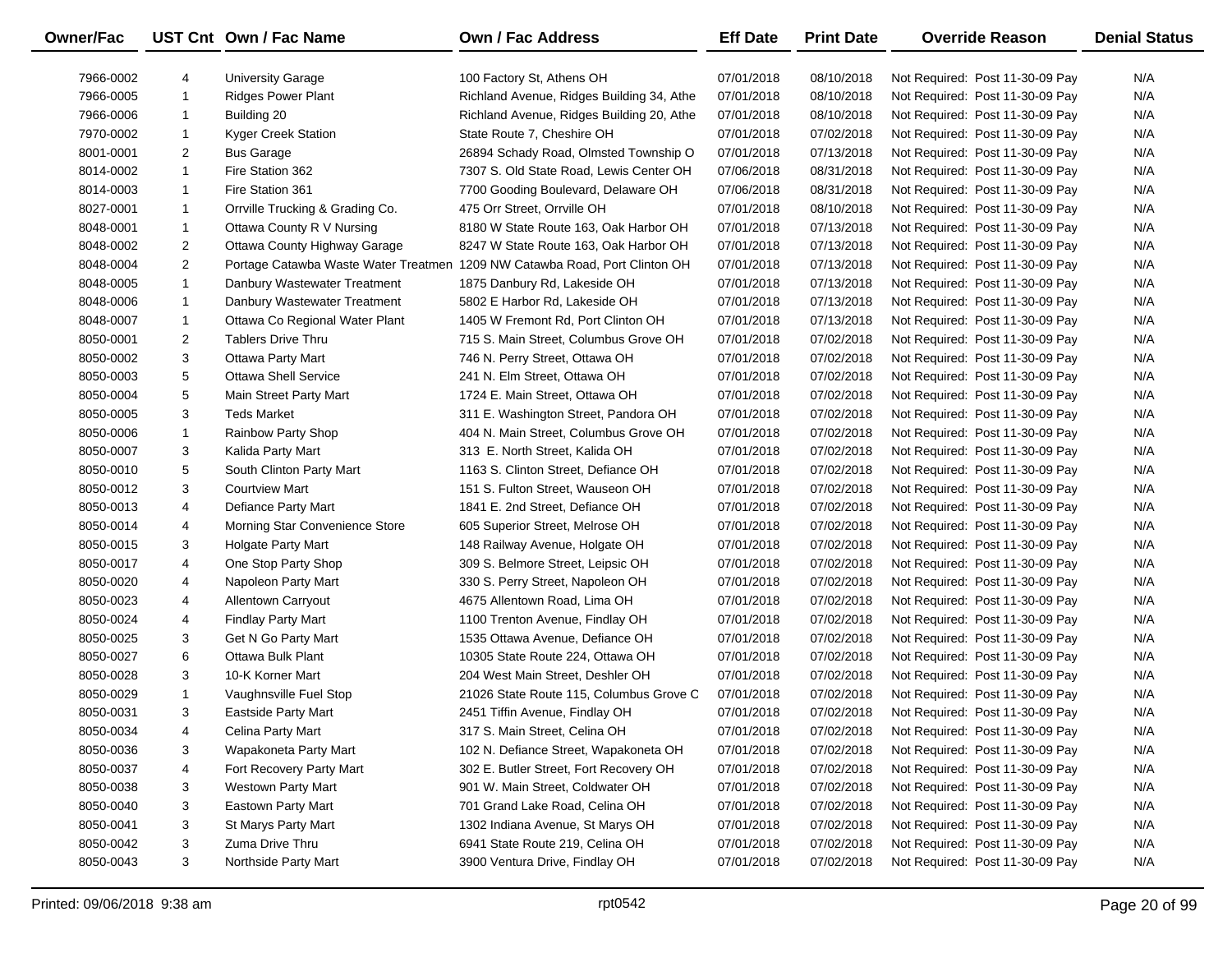| <b>Owner/Fac</b> |                | UST Cnt Own / Fac Name                 | Own / Fac Address                        | <b>Eff Date</b> | <b>Print Date</b> | <b>Override Reason</b>          | <b>Denial Status</b> |
|------------------|----------------|----------------------------------------|------------------------------------------|-----------------|-------------------|---------------------------------|----------------------|
| 8050-0044        | $\overline{2}$ | <b>Greenville Party Mart</b>           | 1525 B Wagner Avenue, Greenville OH      | 07/01/2018      | 07/02/2018        | Not Required: Post 11-30-09 Pay | N/A                  |
| 8050-0046        | 4              | Van Wert Party Mart                    | 1042 S. Washington Street, Van Wert OH   | 07/01/2018      | 07/02/2018        | Not Required: Post 11-30-09 Pay | N/A                  |
| 8050-0047        | 4              | <b>Arlington Party Mart</b>            | 133 S. Main Street, Arlington OH         | 07/01/2018      | 07/02/2018        | Not Required: Post 11-30-09 Pay | N/A                  |
| 8051-0001        | 4              | Otto Falkenberg Excavat Inc            | 9350 Coit Rd, Mantua OH                  | 07/01/2018      | 08/10/2018        | Not Required: Post 11-30-09 Pay | N/A                  |
| 8056-0003        | $\mathbf{1}$   | Mercy Health Care Center               | 2200 Jefferson Avenue, Toledo OH         | 07/01/2018      | 07/27/2018        | Not Required: Post 11-30-09 Pay | N/A                  |
| 8056-0005        | $\mathbf{1}$   | Mercy Franciscan at West Park          | 2950 W. Park Drive, Cincinnati OH        | 07/01/2018      | 07/27/2018        | Not Required: Post 11-30-09 Pay | N/A                  |
| 8056-0007        | $\overline{2}$ | St. Vincent Mercy Medical Center       | 2213 Cherry Street, Toledo OH            | 07/01/2018      | 07/27/2018        | Not Required: Post 11-30-09 Pay | N/A                  |
| 8056-0008        | $\overline{2}$ | Mercy Memorial Hospital                | 904 Scioto Street, Urbana OH             | 07/01/2018      | 07/27/2018        | Not Required: Post 11-30-09 Pay | N/A                  |
| 8056-0010        | $\overline{2}$ | Springfield Regional Medical Center    | 100 Medical Center Drive, Springfield OH | 07/01/2018      | 07/27/2018        | Not Required: Post 11-30-09 Pay | N/A                  |
| 8056-0011        | 4              | St. Charles Hospital                   | 2600 Navarre Avenue, Oregon OH           | 07/01/2018      | 07/27/2018        | Not Required: Post 11-30-09 Pay | N/A                  |
| 8056-0012        | $\mathbf{1}$   | <b>St Rita's Medical Center</b>        | 730 W. Market Street, Lima OH            | 07/01/2018      | 07/27/2018        | Not Required: Post 11-30-09 Pay | N/A                  |
| 8056-0013        | 3              | St. Elizabeth Health Center            | 1044 Belmont Avenue, Youngstown OH       | 07/01/2018      | 07/27/2018        | Not Required: Post 11-30-09 Pay | N/A                  |
| 8056-0014        | $\mathbf{1}$   | St. Elizabeth Boardman Health Center   | 8401 Market Street, Boardman OH          | 07/01/2018      | 07/27/2018        | Not Required: Post 11-30-09 Pay | N/A                  |
| 8056-0015        | $\overline{2}$ | <b>Mercy Hospital West</b>             | 3300 Mercy West Boulevard, Cincinnati O  | 07/01/2018      | 07/27/2018        | Not Required: Post 11-30-09 Pay | N/A                  |
| 8056-0016        | $\mathbf{1}$   | St. Joseph Health Center               | 667 Eastland Avenue S.E., Warren OH      | 07/01/2018      | 07/27/2018        | Not Required: Post 11-30-09 Pay | N/A                  |
| 8056-0017        | $\mathbf{1}$   | Jewish Hospital                        | 4777 East Galbraith Road, Cincinnati OH  | 07/01/2018      | 07/27/2018        | Not Required: Post 11-30-09 Pay | N/A                  |
| 8056-0018        | $\mathbf{1}$   | Mercy Regional Medical Center          | 3700 Kolbe Road, Lorain OH               | 07/01/2018      | 07/27/2018        | Not Required: Post 11-30-09 Pay | N/A                  |
| 8076-0001        | 3              | Oxford Oil Service Co                  | 4985 College Corner Rd, Oxford OH        | 07/01/2018      | 07/27/2018        | Not Required: Post 11-30-09 Pay | N/A                  |
| 8100-0001        | $\overline{2}$ | Painesville Local Board of Education   | 585 Riverside Drive, Painesville OH      | 07/01/2018      | 07/02/2018        | Not Required: Post 11-30-09 Pay | N/A                  |
| 8136-0002        | $\overline{2}$ | School Bus Garage                      | 7600 Day Drive, Parma OH                 | 07/01/2018      | 07/02/2018        | Not Required: Post 11-30-09 Pay | N/A                  |
| 8178-0001        | 3              | Gem Beach Marina Inc                   | 3000 N Carolina St, Port Clinton OH      | 07/01/2018      | 07/27/2018        | Not Required: Post 11-30-09 Pay | N/A                  |
| 8193-0001        | 3              | Blue Ash Shell Inc                     | 10415 Kenwood Rd, Blue Ash OH            | 07/01/2018      | 07/13/2018        | Not Required: Post 11-30-09 Pay | N/A                  |
| 8205-0001        | $\overline{2}$ | Paulding County Hwy Garage             | 801 West Wayne St, Paulding OH           | 07/01/2018      | 07/02/2018        | Not Required: Post 11-30-09 Pay | N/A                  |
| 8205-0003        | $\overline{2}$ | Paulding County Jail                   | 500 E. Perry Street, Paulding OH         | 07/01/2018      | 07/02/2018        | Not Required: Post 11-30-09 Pay | N/A                  |
| 8213-0001        | $\mathbf{1}$   | Paullin Milk Cartage Inc               | 2285 Co Rd 377, Loudonville OH           | 07/01/2018      | 07/27/2018        | Not Required: Post 11-30-09 Pay | N/A                  |
| 8273-0001        | $\overline{2}$ | Perry Schools Transporation Department | 3829 Main Street, Perry OH               | 07/01/2018      | 08/03/2018        | Not Required: Post 11-30-09 Pay | N/A                  |
| 8273-0002        | $\mathbf{1}$   | Perry Community Education Vil          | One Success Boulevard, Perry OH          | 07/01/2018      | 08/03/2018        | Not Required: Post 11-30-09 Pay | N/A                  |
| 8276-0001        | $\overline{2}$ | Perry County Board of Commissioners    | 499 N. State Street, New Lexington OH    | 07/01/2018      | 08/03/2018        | Not Required: Post 11-30-09 Pay | N/A                  |
| 8288-0003        | 3              | Perrysburg Bus Garage                  | 25715 Fort Meigs Road, Perrysburg OH     | 07/01/2018      | 07/13/2018        | Not Required: Post 11-30-09 Pay | N/A                  |
| 8314-0009        | 4              | East Main Sunoco                       | 1112 E Main St, Chillicothe OH           | 07/02/2018      | 08/31/2018        | Not Required: Post 11-30-09 Pay | N/A                  |
| 8314-0010        | 3              | Petron 24 Hr Feul Stop                 | 199 W Main St, Chillicothe OH            | 07/02/2018      | 08/31/2018        | Not Required: Post 11-30-09 Pay | N/A                  |
| 8318-0001        | $\overline{2}$ | Pettits Auto Elel Inc                  | 911 Kenmore Blvd, Akron OH               | 07/02/2018      | 08/31/2018        | Not Required: Post 11-30-09 Pay | N/A                  |
| 8386-0001        | $\mathbf{1}$   | Pioneer Rural Elec Coop Inc            | 344 West US Route 36, Piqua OH           | 07/01/2018      | 07/23/2018        | Not Required: Post 11-30-09 Pay | N/A                  |
| 8398-0001        | $\overline{2}$ | Pit Stop C Store Inc.                  | 210 N. Washington Street, Tiffin OH      | 07/01/2018      | 07/02/2018        | Not Required: Post 11-30-09 Pay | N/A                  |
| 8403-0002        | 6              | The Plain Dealer                       | 4800 Tiedeman Road, Brooklyn OH          | 07/01/2018      | 08/10/2018        | Not Required: Post 11-30-09 Pay | N/A                  |
| 8406-0001        | $\overline{2}$ | Plain Township Fire Dept               | 3625 Middlebranch NE, Canton OH          | 07/01/2018      | 08/03/2018        | Not Required: Post 11-30-09 Pay | N/A                  |
| 8406-0002        | $\overline{2}$ | Plain Township Road Department         | 6300 Heminger Avenue NE, North Canton (  | 07/01/2018      | 08/03/2018        | Not Required: Post 11-30-09 Pay | N/A                  |
| 8416-0001        | $\overline{2}$ | Plastipak Packaging Inc                | 18015 State Route 65, Jackson Center OH  | 07/01/2018      | 08/10/2018        | Not Required: Post 11-30-09 Pay | N/A                  |
| 8418-0001        | 1              | Pleasant Local School                  | 3507 Smeltzer Road, Marion OH            | 07/02/2018      | 08/31/2018        | Not Required: Post 11-30-09 Pay | N/A                  |
| 8437-0001        | 1              | Poland Bus Garage                      | 3199 Dobbins Road, Poland OH             | 07/01/2018      | 07/02/2018        | Not Required: Post 11-30-09 Pay | N/A                  |
| 8439-0001        | $\overline{2}$ | Polaris Joint Vocational School        | 7285 Old Oak Boulevard, Middleburg Heig  | 07/01/2018      | 08/17/2018        | Not Required: Post 11-30-09 Pay | N/A                  |
| 8468-0003        | 5              | Fuel Mart #701                         | 7225 Northfield Road, Walton Hills OH    | 07/01/2018      | 07/02/2018        | Not Required: Post 11-30-09 Pay | N/A                  |
| 8468-0004        | 6              | Fuel Mart 714                          | 2185 Grant Rd, N Baltimore OH            | 07/01/2018      | 07/02/2018        | Not Required: Post 11-30-09 Pay | N/A                  |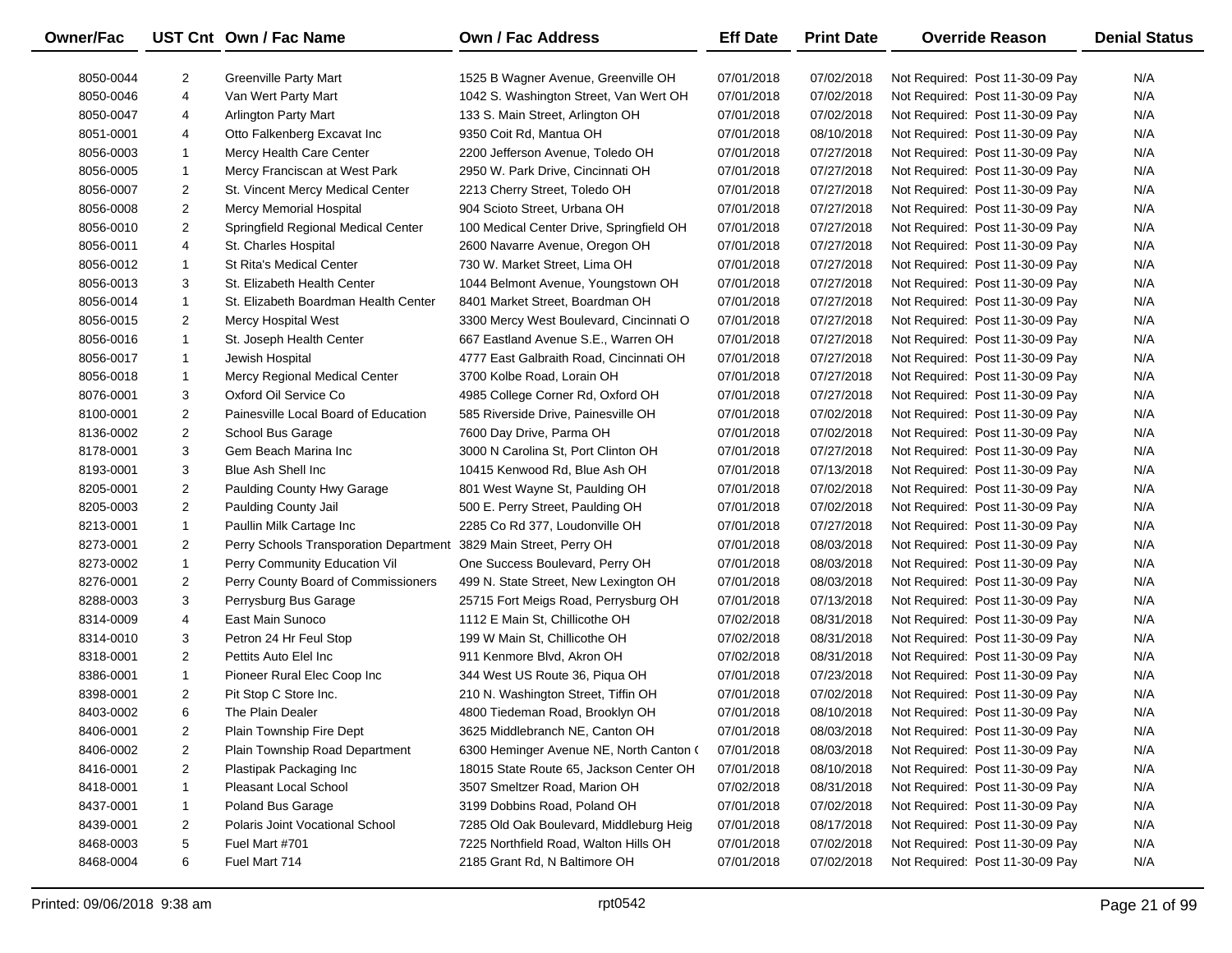| Owner/Fac |                | UST Cnt Own / Fac Name               | Own / Fac Address                       | <b>Eff Date</b> | <b>Print Date</b> | <b>Override Reason</b>          | <b>Denial Status</b> |
|-----------|----------------|--------------------------------------|-----------------------------------------|-----------------|-------------------|---------------------------------|----------------------|
| 8468-0011 | $\overline{7}$ | Fuel Mart 764                        | 404 N Urbana St, S Vienna OH            | 07/01/2018      | 07/02/2018        | Not Required: Post 11-30-09 Pay | N/A                  |
| 8468-0012 | 6              | Fuel Mart 767                        | 1004 Bowling Green Road, Bradner OH     | 07/01/2018      | 07/02/2018        | Not Required: Post 11-30-09 Pay | N/A                  |
| 8468-0018 | 4              | Fuel Mart 706                        | 201 W Main St, New Concord OH           | 07/01/2018      | 07/02/2018        | Not Required: Post 11-30-09 Pay | N/A                  |
| 8468-0029 | 5              | Fuel Mart 727                        | 21927 Bridgewater Road, Quaker City OH  | 07/01/2018      | 07/02/2018        | Not Required: Post 11-30-09 Pay | N/A                  |
| 8468-0042 | 5              | Fuel Mart 782                        | 101 S. Dixie Highway, Cridersville OH   | 07/01/2018      | 07/02/2018        | Not Required: Post 11-30-09 Pay | N/A                  |
| 8468-0046 | 4              | Fuel Mart 626                        | 302 S Detroit St, Kenton OH             | 07/01/2018      | 07/02/2018        | Not Required: Post 11-30-09 Pay | N/A                  |
| 8468-0057 | 6              | Fuel Mart 641                        | 3654 Libbey Road, Perrysburg OH         | 07/01/2018      | 07/02/2018        | Not Required: Post 11-30-09 Pay | N/A                  |
| 8468-0061 | 4              | Fuel Mart 646                        | 500 N Barron St, Eaton OH               | 07/01/2018      | 07/02/2018        | Not Required: Post 11-30-09 Pay | N/A                  |
| 8484-0001 | $\overline{2}$ | Preble County Hwy Dept               | 1000 Preble Dr, Eaton OH                | 07/02/2018      | 08/31/2018        | Not Required: Post 11-30-09 Pay | N/A                  |
| 8556-0001 | $\overline{2}$ | <b>Putnam County Garage</b>          | 304 E. 2nd Street, Ottawa OH            | 07/01/2018      | 07/02/2018        | Not Required: Post 11-30-09 Pay | N/A                  |
| 8560-0001 | $\mathbf{1}$   | <b>Pymatuning Valley Schools</b>     | 191 W. Main Street, Andover OH          | 07/01/2018      | 07/02/2018        | Not Required: Post 11-30-09 Pay | N/A                  |
| 8601-0001 | 4              | <b>Quinns Johnston Market</b>        | 6210 Youngstown Kingsville Road, Cortla | 07/01/2018      | 08/10/2018        | Not Required: Post 11-30-09 Pay | N/A                  |
| 8616-0001 | $\mathbf{1}$   | R C Hemm Glass Shops Inc             | 514 S Main St, Piqua OH                 | 07/01/2018      | 08/10/2018        | Not Required: Post 11-30-09 Pay | N/A                  |
| 8682-0001 | 4              | Detroit Lakewood Automotive          | 12511 Detroit Ave, Lakewood OH          | 07/01/2018      | 07/02/2018        | Not Required: Post 11-30-09 Pay | N/A                  |
| 8713-0001 | 4              | Randy's Auto Service                 | 1901 Jefferson Avenue, Toledo OH        | 07/01/2018      | 07/27/2018        | Not Required: Post 11-30-09 Pay | N/A                  |
| 8720-0002 | 12             | Ravenna Oil Co. Bulk Plant           | 102 E. Lake Street, Ravenna OH          | 07/01/2018      | 08/03/2018        | Not Required: Post 11-30-09 Pay | N/A                  |
| 8720-0003 | 4              | Lake St Station                      | 102 Lake St, Ravenna OH                 | 07/01/2018      | 08/03/2018        | Not Required: Post 11-30-09 Pay | N/A                  |
| 8739-0001 | 3              | <b>Prus Construction Company</b>     | 5325 Wooster Road, Cincinnati OH        | 07/01/2018      | 07/02/2018        | Not Required: Post 11-30-09 Pay | N/A                  |
| 8745-0001 | 4              | Hemmelgarn Marathon & Detailing, LLC | 121 E. Main Street, St Henry OH         | 07/01/2018      | 07/23/2018        | Not Required: Post 11-30-09 Pay | N/A                  |
| 8763-0001 | $\mathbf{1}$   | Reading Rock Inc                     | 4600 Devitt Dr, Cincinnati OH           | 07/01/2018      | 07/02/2018        | Not Required: Post 11-30-09 Pay | N/A                  |
| 8830-0003 | $\mathbf{1}$   | Ricart Ford Inc.                     | 4255 S. Hamilton Road, Columbus OH      | 07/01/2018      | 07/02/2018        | Not Required: Post 11-30-09 Pay | N/A                  |
| 8871-0001 | 6              | Glotzbecker Service Center           | 1911 South Ridge E, Ashtabula OH        | 07/01/2018      | 08/23/2018        | Not Required: Post 11-30-09 Pay | N/A                  |
| 8895-0001 | $\overline{2}$ | Richcreek's Amoco                    | 38 State Route 7, Pierpont OH           | 07/01/2018      | 08/23/2018        | Not Required: Post 11-30-09 Pay | N/A                  |
| 8897-0001 | $\overline{2}$ | <b>Richland Aviation Inc.</b>        | Mansfield Lahm Airport, Mansfield OH    | 07/01/2018      | 08/10/2018        | Not Required: Post 11-30-09 Pay | N/A                  |
| 8905-0001 | $\overline{a}$ | <b>Richland Township Trustees</b>    | Rt 9 South, St Clairsville OH           | 07/01/2018      | 07/23/2018        | Not Required: Post 11-30-09 Pay | N/A                  |
| 8908-0001 | 4              | Dale's Marathon                      | 175 E. Ohio Avenue, Rittman OH          | 07/01/2018      | 08/23/2018        | Not Required: Post 11-30-09 Pay | N/A                  |
| 8950-0001 | $\mathbf{1}$   | River View Yacht Club                | 5981 Edgewater Dr, Toledo OH            | 07/01/2018      | 08/10/2018        | Not Required: Post 11-30-09 Pay | N/A                  |
| 8959-0001 | 2              | River View High School               | 26496 State Route 60 N., Warsaw OH      | 07/01/2018      | 07/02/2018        | Not Required: Post 11-30-09 Pay | N/A                  |
| 8978-0001 | 3              | Zapps Gastore                        | 9946 Johnnycake Ridge Rd, Concord OH    | 07/01/2018      | 06/15/2018        | Not Required: Post 11-30-09 Pay | N/A                  |
| 9013-0001 | $\overline{2}$ | <b>Mathews Service Center</b>        | 310 W Main St, Cardington OH            | 07/01/2018      | 07/23/2018        | Not Required: Post 11-30-09 Pay | N/A                  |
| 9042-0001 | 8              | Marshall's Shell                     | 2190 S. Hamilton Road, Columbus OH      | 07/01/2018      | 08/17/2018        | Not Required: Post 11-30-09 Pay | N/A                  |
| 9042-0002 | 6              | <b>Eastland Shell</b>                | 2191 S. Hamilton Road, Columbus OH      | 07/01/2018      | 08/17/2018        | Not Required: Post 11-30-09 Pay | N/A                  |
| 9046-0001 | $\mathbf{1}$   | A and A Market                       | 7697 E. Harbor Road, Marblehead OH      | 07/01/2018      | 07/27/2018        | Not Required: Post 11-30-09 Pay | N/A                  |
| 9119-0001 | 5              | Muletown Mini Mart                   | 9445 State Route 335, Minford OH        | 07/01/2018      | 07/27/2018        | Not Required: Post 11-30-09 Pay | N/A                  |
| 9153-0001 | $\overline{2}$ | <b>Bus Garage</b>                    | 9968 Lucasburg Rd, Byesville OH         | 07/01/2018      | 07/13/2018        | Not Required: Post 11-30-09 Pay | N/A                  |
| 9160-0001 | -1             | Romps Water Port Inc                 | 5055 Liberty Ave, Vermilion OH          | 07/01/2018      | 05/11/2018        | Not Required: Post 11-30-09 Pay | N/A                  |
| 9164-0001 | 2              | R and J Truch Auto Body              | 8063 Southern Blvd, Youngstown OH       | 07/01/2018      | 08/10/2018        | Not Required: Post 11-30-09 Pay | N/A                  |
| 9202-0001 | 1              | Rood Trucking Co., Inc.              | 3505 Union Street, Mineral Ridge OH     | 07/02/2018      | 08/31/2018        | Not Required: Post 11-30-09 Pay | N/A                  |
| 9208-0001 | 2              | Roppe Corporation                    | 1602 N. Union Street, Fostoria OH       | 07/01/2018      | 07/02/2018        | Not Required: Post 11-30-09 Pay | N/A                  |
| 9263-0001 | 3              | <b>Hudson Marathon</b>               | 744 E. Hudson Street, Columbus OH       | 07/01/2018      | 07/27/2018        | Not Required: Post 11-30-09 Pay | N/A                  |
| 9282-0002 | 4              | Rumpke Sanitary Landfill Inc         | 3800 Struble Rd, Cincinnati OH          | 07/01/2018      | 07/02/2018        | Not Required: Post 11-30-09 Pay | N/A                  |
| 9284-0004 | 2              | Rumpke Waste Inc.                    | 9507 State Route 68, Georgetown OH      | 07/01/2018      | 07/02/2018        | Not Required: Post 11-30-09 Pay | N/A                  |
| 9345-0001 | $\overline{2}$ | SB Morabito Trucking Co              | 3560 E. 55th Street, Cleveland OH       | 07/01/2018      | 08/03/2018        | Not Required: Post 11-30-09 Pay | N/A                  |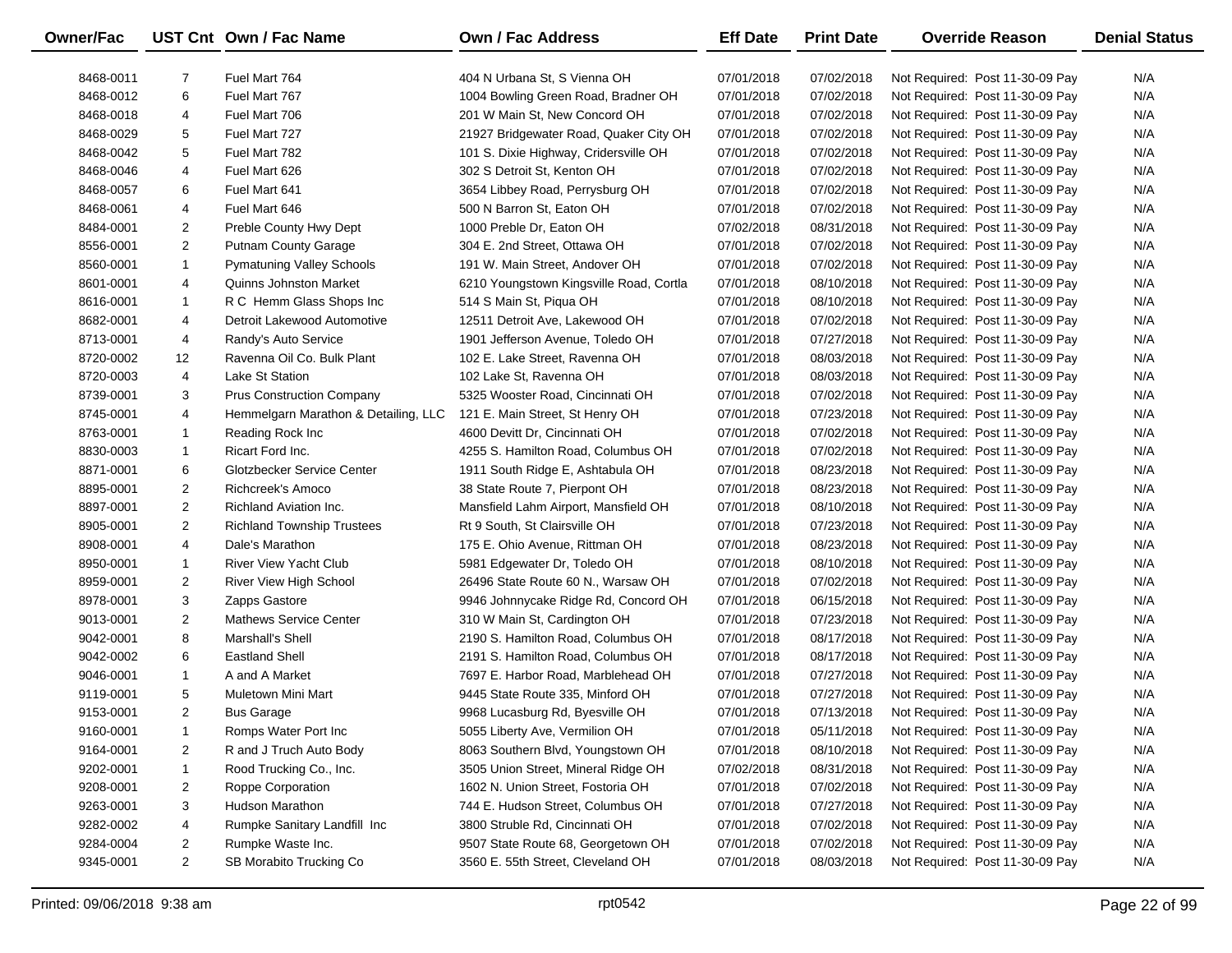| <b>Owner/Fac</b> |                | UST Cnt Own / Fac Name        | <b>Own / Fac Address</b>                 | <b>Eff Date</b> | <b>Print Date</b> | <b>Override Reason</b>          | <b>Denial Status</b> |
|------------------|----------------|-------------------------------|------------------------------------------|-----------------|-------------------|---------------------------------|----------------------|
| 9347-0003        | 1              | South Central Power Co.       | 2100 Chickasaw Drive, Circleville OH     | 07/01/2018      | 08/10/2018        | Not Required: Post 11-30-09 Pay | N/A                  |
| 9354-0001        | 2              | S Euclid-Lyndhurst Board Of   | 5044 Mayfield Rd, Lyndhurst OH           | 07/01/2018      | 07/27/2018        | Not Required: Post 11-30-09 Pay | N/A                  |
| 9368-0001        | 2              | Sabina Farmers Exchange, Inc. | 292 N. Howard Street, Sabina OH          | 07/01/2018      | 07/13/2018        | Not Required: Post 11-30-09 Pay | N/A                  |
| 9403-0001        | 3              | One Stop Sunoco 2             | 4402 Lorain Avenue, Cleveland OH         | 07/02/2018      | 08/31/2018        | Not Required: Post 11-30-09 Pay | N/A                  |
| 9416-0001        | 2              | <b>Battery Park Marina</b>    | 701 E. Water Street, Sandusky OH         | 07/01/2018      | 08/10/2018        | Not Required: Post 11-30-09 Pay | N/A                  |
| 9420-0002        | $\mathbf{1}$   | Sandusky County Sheriff Off   | 2323 Countryside Dr, Fremont OH          | 07/01/2018      | 07/02/2018        | Not Required: Post 11-30-09 Pay | N/A                  |
| 9420-0003        | $\mathbf{1}$   | Sandusky Cty Eng Hghwy Dept   | 2520 W State St, Fremont OH              | 07/01/2018      | 07/02/2018        | Not Required: Post 11-30-09 Pay | N/A                  |
| 9420-0004        | 2              | Sandusky County Co            | 2039 Countryside PI, Fremont OH          | 07/01/2018      | 07/02/2018        | Not Required: Post 11-30-09 Pay | N/A                  |
| 9434-0002        | 4              | Delta Kwik Stop               | 105 W. Main Street, Delta OH             | 07/01/2018      | 07/02/2018        | Not Required: Post 11-30-09 Pay | N/A                  |
| 9434-0003        | 4              | Unity Mini Mart               | 205 W. Jackson Street, West Unity OH     | 07/01/2018      | 07/02/2018        | Not Required: Post 11-30-09 Pay | N/A                  |
| 9434-0004        | 3              | <b>Stryker Main Stop</b>      | 101 E. Curtis Street, Stryker OH         | 07/01/2018      | 07/02/2018        | Not Required: Post 11-30-09 Pay | N/A                  |
| 9434-0005        | 4              | Montpelier Main Stop          | 501 W. Main Street, Montpelier OH        | 07/01/2018      | 07/02/2018        | Not Required: Post 11-30-09 Pay | N/A                  |
| 9434-0009        | 3              | Bryan Main Stop               | 232 S. Union Street, Bryan OH            | 07/01/2018      | 07/02/2018        | Not Required: Post 11-30-09 Pay | N/A                  |
| 9434-0012        | 3              | US 20 Main Stop               | 17980 US Highway 20, Fayette OH          | 07/01/2018      | 07/02/2018        | Not Required: Post 11-30-09 Pay | N/A                  |
| 9434-0013        | 3              | <b>Main Street Station</b>    | 13125 Main Street S., Weston OH          | 07/01/2018      | 07/02/2018        | Not Required: Post 11-30-09 Pay | N/A                  |
| 9434-0015        | 3              | Lyons Union 76                | 105 W. Morenci Street, Lyons OH          | 07/01/2018      | 07/02/2018        | Not Required: Post 11-30-09 Pay | N/A                  |
| 9434-0016        | $\overline{2}$ | Denny's IGA                   | 112 E. Maple Street, Liberty Center OH   | 07/01/2018      | 07/02/2018        | Not Required: Post 11-30-09 Pay | N/A                  |
| 9434-0017        | $\overline{2}$ | Edon Main Stop                | 11024 State Route 49, Edon OH            | 07/01/2018      | 07/02/2018        | Not Required: Post 11-30-09 Pay | N/A                  |
| 9434-0019        | 3              | West Unity Main Stop          | 204 E. Jackson Street, West Unity OH     | 07/01/2018      | 07/02/2018        | Not Required: Post 11-30-09 Pay | N/A                  |
| 9434-0020        | 2              | Johnnie's Kwik Stop           | 102 N. Turkeyfoot Avenue, Malinta OH     | 07/01/2018      | 07/02/2018        | Not Required: Post 11-30-09 Pay | N/A                  |
| 9434-0022        | 3              | Jamar Kwik Stop               | 20968 Road E., Coninental OH             | 07/01/2018      | 07/02/2018        | Not Required: Post 11-30-09 Pay | N/A                  |
| 9434-0025        | $\overline{2}$ | <b>Edgerton Main Stop</b>     | 314 W. Vine Street, Edgerton OH          | 07/01/2018      | 07/02/2018        | Not Required: Post 11-30-09 Pay | N/A                  |
| 9434-0026        | 2              | Obes Country Carry Out        | 19963 Otsego Pike, Bowling Green OH      | 07/01/2018      | 07/02/2018        | Not Required: Post 11-30-09 Pay | N/A                  |
| 9434-0027        | 3              | Archbold Main Stop            | 1200 Stryker Street, Archbold OH         | 07/01/2018      | 07/02/2018        | Not Required: Post 11-30-09 Pay | N/A                  |
| 9434-0031        | 3              | Liberty Main Stop             | T526 State Route 109, Liberty Center OH  | 07/01/2018      | 07/02/2018        | Not Required: Post 11-30-09 Pay | N/A                  |
| 9434-0032        | 3              | Saneholtz McKarns, Inc.       | 1746 South Clinton St, Defiance OH       | 07/01/2018      | 07/02/2018        | Not Required: Post 11-30-09 Pay | N/A                  |
| 9434-0033        | 3              | Saneholtz McKarns, Inc.       | 1310 W High St, Bryan OH                 | 07/01/2018      | 07/02/2018        | Not Required: Post 11-30-09 Pay | N/A                  |
| 9439-0001        | 4              | Santmyer Oil Co               | 1055 Lincoln Way W, Wooster OH           | 07/01/2018      | 08/17/2018        | Not Required: Post 11-30-09 Pay | N/A                  |
| 9439-0002        | 5              | Santymyer Oil Of Ashland      | 1011 Jacobson Ave, Ashland OH            | 07/01/2018      | 08/17/2018        | Not Required: Post 11-30-09 Pay | N/A                  |
| 9439-0003        | 4              | Santmeyer Marathon Mart       | 1058 Lincolnway West, Wooster OH         | 07/01/2018      | 08/17/2018        | Not Required: Post 11-30-09 Pay | N/A                  |
| 9439-0004        | 6              | Rowe Oil Co.                  | 9090 Columbus Road, Mt Vernon OH         | 07/01/2018      | 08/17/2018        | Not Required: Post 11-30-09 Pay | N/A                  |
| 9472-0002        | 4              | Cooks Super Duper             | 2323 Greenville Rd, Mecca OH             | 07/01/2018      | 07/27/2018        | Not Required: Post 11-30-09 Pay | N/A                  |
| 9472-0003        | 3              | <b>Cooks Market</b>           | 6144 St Rt 45, Bristolville OH           | 07/01/2018      | 07/27/2018        | Not Required: Post 11-30-09 Pay | N/A                  |
| 9472-0005        | 3              | Convenient Food Mart 3814     | 288 Highway 7, Powhatan Point OH         | 07/01/2018      | 07/27/2018        | Not Required: Post 11-30-09 Pay | N/A                  |
| 9472-0010        | 3              | <b>Orwell Golden Dawn</b>     | 23 South Maple, Orwell OH                | 07/01/2018      | 07/27/2018        | Not Required: Post 11-30-09 Pay | N/A                  |
| 9472-0012        | 2              | Castalia Markets              | 507 North Washington Street, Castalia OH | 07/01/2018      | 07/27/2018        | Not Required: Post 11-30-09 Pay | N/A                  |
| 9472-0013        | 3              | Scheck's IGA                  | 405 W South St, Shreve OH                | 07/01/2018      | 07/27/2018        | Not Required: Post 11-30-09 Pay | N/A                  |
| 9472-0016        | 2              | <b>Convenient Food Mart</b>   | 215 E Main St, Richmond OH               | 07/01/2018      | 07/27/2018        | Not Required: Post 11-30-09 Pay | N/A                  |
| 9472-0019        | 2              | <b>Convenient Food Mart</b>   | 113 High St, Flushing OH                 | 07/01/2018      | 07/27/2018        | Not Required: Post 11-30-09 Pay | N/A                  |
| 9472-0022        | 3              | Amherst IGA Foodliner         | 1190 Milan Ave, Amherst OH               | 07/01/2018      | 07/27/2018        | Not Required: Post 11-30-09 Pay | N/A                  |
| 9472-0024        | 2              | Shadyside BP                  | 4131 Central Avenue, Shadyside OH        | 07/01/2018      | 07/27/2018        | Not Required: Post 11-30-09 Pay | N/A                  |
| 9472-0025        | 4              | Valley Fresh IGA              | 570 E. Main Street, Bainbridge OH        | 07/01/2018      | 07/27/2018        | Not Required: Post 11-30-09 Pay | N/A                  |
| 9472-0026        | 3              | Village Market                | 816 N. Main Street, Wellington OH        | 07/01/2018      | 07/27/2018        | Not Required: Post 11-30-09 Pay | N/A                  |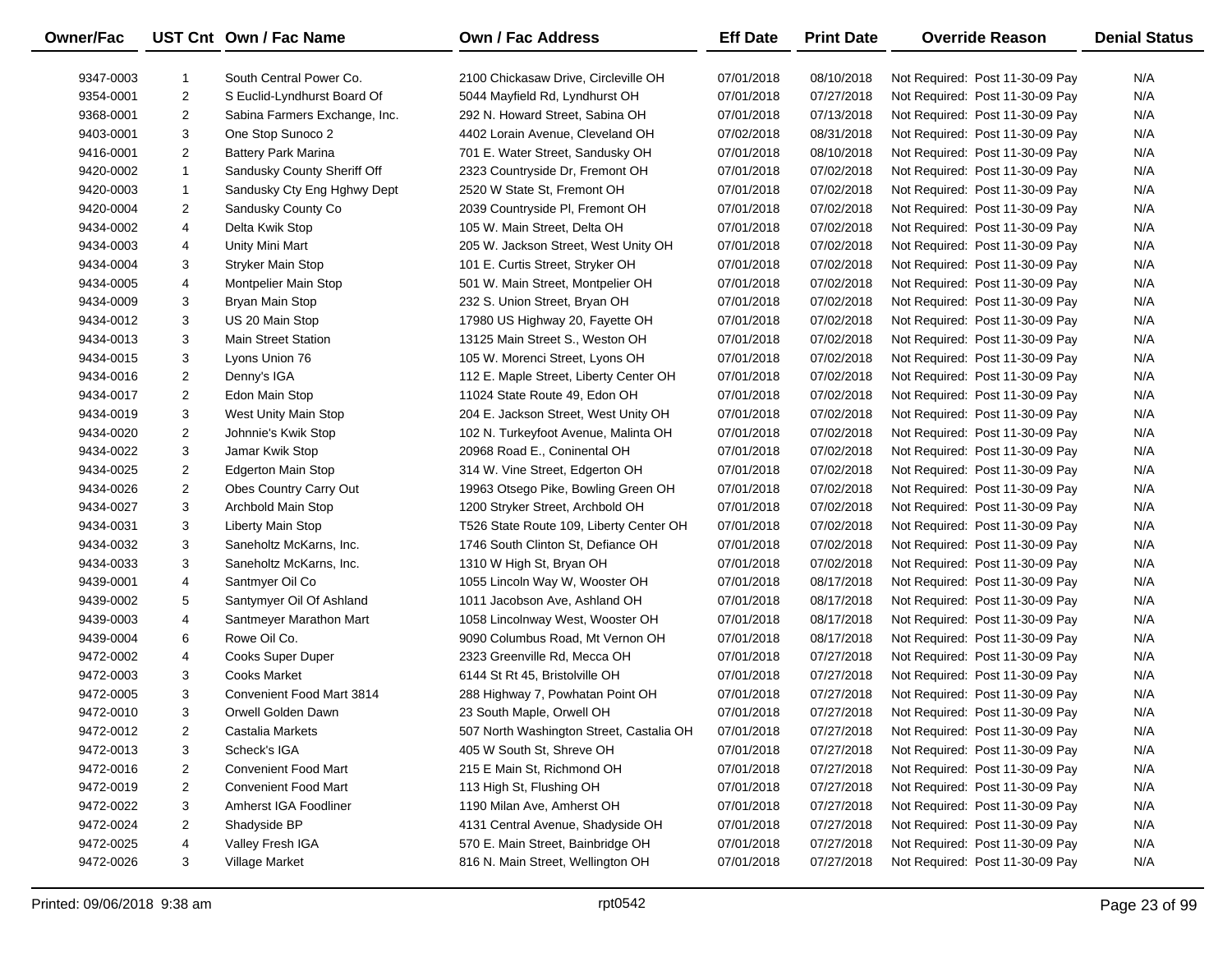| Owner/Fac |                | UST Cnt Own / Fac Name                    | Own / Fac Address                         | <b>Eff Date</b> | <b>Print Date</b> | <b>Override Reason</b>          | <b>Denial Status</b> |
|-----------|----------------|-------------------------------------------|-------------------------------------------|-----------------|-------------------|---------------------------------|----------------------|
| 9472-0027 | 3              | <b>Convenient Food Mart</b>               | 43032 Ohio Avenue, Beallsville OH         | 07/01/2018      | 07/27/2018        | Not Required: Post 11-30-09 Pay | N/A                  |
| 9472-0028 | 3              | Shop N' Save                              | 37 Ridge Road, Newton Falls OH            | 07/01/2018      | 07/27/2018        | Not Required: Post 11-30-09 Pay | N/A                  |
| 9472-0029 | 3              | Sunoco                                    | 4358 Sunset Boulevard, Steubenville OH    | 07/01/2018      | 07/27/2018        | Not Required: Post 11-30-09 Pay | N/A                  |
| 9488-0001 | $\mathbf{1}$   | <b>Schrocks Woodcrafts</b>                | 3413 State Route 39, Millersburg OH       | 07/01/2018      | 07/02/2018        | Not Required: Post 11-30-09 Pay | N/A                  |
| 9492-0001 | 3              | Schulhoff Tool Rental Inc                 | 2709 Woodburn Ave, Cincinnati OH          | 07/01/2018      | 08/17/2018        | Not Required: Post 11-30-09 Pay | N/A                  |
| 9555-0001 | 5              | Seaway Gas and Petroleum Inc              | 1690 Columbus Road, Cleveland OH          | 07/01/2018      | 08/23/2018        | Not Required: Post 11-30-09 Pay | N/A                  |
| 9556-0001 | 3              | Capital Control Inc. dba Kelleys Island S | 240 E. Lakeshore Boulevard, Village of Ke | 07/01/2018      | 08/10/2018        | Not Required: Post 11-30-09 Pay | N/A                  |
| 9568-0002 | $\overline{2}$ | Seneca County Highway Garag               | 3210 S State Route 100, Tiffin OH         | 07/01/2018      | 07/23/2018        | Not Required: Post 11-30-09 Pay | N/A                  |
| 9568-0004 | $\mathbf{1}$   | Seneca County Jail                        | 3040 State Route 100, Tiffin OH           | 07/01/2018      | 07/23/2018        | Not Required: Post 11-30-09 Pay | N/A                  |
| 9590-0002 | 6              | FedEx Ground                              | 6120 S. Meadows Drive, Grove City OH      | 07/01/2018      | 07/02/2018        | Not Required: Post 11-30-09 Pay | N/A                  |
| 9590-0005 | $\overline{2}$ | Fed Ex Ground                             | 3201 Columbia Road, Richfield OH          | 07/01/2018      | 07/02/2018        | Not Required: Post 11-30-09 Pay | N/A                  |
| 9590-0006 | 3              | FedEx Ground                              | 100 J. Street, Perrysburg OH              | 07/01/2018      | 07/02/2018        | Not Required: Post 11-30-09 Pay | N/A                  |
| 9590-0007 | $\mathbf{1}$   | FedEx Ground                              | 4600 Poth Road, Whitehall OH              | 07/01/2018      | 07/02/2018        | Not Required: Post 11-30-09 Pay | N/A                  |
| 9601-0001 | $\overline{2}$ | Schwebel Baking Co                        | 920 E. Midlothian Boulevard, Youngstown ( | 07/01/2018      | 07/02/2018        | Not Required: Post 11-30-09 Pay | N/A                  |
| 9606-0001 | $\mathbf{1}$   | Shadyside Local Schools                   | 3890 Lincoln Avenue, Shadyside OH         | 07/01/2018      | 07/02/2018        | Not Required: Post 11-30-09 Pay | N/A                  |
| 9612-0001 | $\overline{2}$ | Shaker Heights Schl Transp Dept           | 3680 Lee Rd, Shaker Heights OH            | 07/01/2018      | 08/03/2018        | Not Required: Post 11-30-09 Pay | N/A                  |
| 9626-0001 | $\overline{2}$ | Shawnee Local School District             | 3255 Zurmehly Rd, Lima OH                 | 07/01/2018      | 07/02/2018        | Not Required: Post 11-30-09 Pay | N/A                  |
| 9627-0001 | 4              | Shaw Realty Holding LLC                   | 70 Graham Road, Cuyahoga Falls OH         | 07/01/2018      | 07/27/2018        | Not Required: Post 11-30-09 Pay | N/A                  |
| 9632-0001 | $\mathbf{1}$   | <b>Sheffield School District</b>          | 1812 Harris Road, Sheffield Village OH    | 07/01/2018      | 06/15/2018        | Not Required: Post 11-30-09 Pay | N/A                  |
| 9633-0001 | $\overline{2}$ | Shelby City Schls Bus Gar                 | 27 Walnut St, Shelby OH                   | 07/01/2018      | 07/27/2018        | Not Required: Post 11-30-09 Pay | N/A                  |
| 9672-0001 | 6              | Shoemaker's Service Ctr, Inc.             | 10595 State Route 139, Minford OH         | 07/01/2018      | 08/10/2018        | Not Required: Post 11-30-09 Pay | N/A                  |
| 9697-0001 | $\mathbf{1}$   | Sidney Transportation Services, LLC       | 777 W. Russell Road, Sidney OH            | 07/02/2018      | 08/31/2018        | Not Required: Post 11-30-09 Pay | N/A                  |
| 9726-0001 | $\mathbf{1}$   | Sims Bros, Inc.                           | 1011 S. Prospect Street, Marion OH        | 07/01/2018      | 08/23/2018        | Not Required: Post 11-30-09 Pay | N/A                  |
| 9730-0001 | $\mathbf{1}$   | <b>Sisters Of Charity</b>                 | 5900 Delhi Rd, Mt St Joseph OH            | 07/01/2018      | 07/02/2018        | Not Required: Post 11-30-09 Pay | N/A                  |
| 9748-0001 | 3              | Sherwood Marathon                         | 542 North Harrison Street, Sherwood OH    | 07/01/2018      | 08/10/2018        | Not Required: Post 11-30-09 Pay | N/A                  |
| 9748-0002 | 4              | Slattery Oil Co Inc                       | 506 E High St, Hicksville OH              | 07/01/2018      | 08/10/2018        | Not Required: Post 11-30-09 Pay | N/A                  |
| 9748-0004 | 4              | <b>Slattery Marathon</b>                  | 107 W Indiana, Edon OH                    | 07/01/2018      | 08/10/2018        | Not Required: Post 11-30-09 Pay | N/A                  |
| 9748-0006 | 4              | Slattery Oil Co                           | RR 3 13454 SR 15, Montipelier OH          | 07/01/2018      | 08/10/2018        | Not Required: Post 11-30-09 Pay | N/A                  |
| 9748-0007 | $\overline{2}$ | Slattery Oil Co. Inc.                     | 102 N. Main Street, Antwerp OH            | 07/01/2018      | 08/10/2018        | Not Required: Post 11-30-09 Pay | N/A                  |
| 9750-0001 | $\overline{2}$ | Slesnick Iron and Metal                   | 927 Warner Rd SE, Canton OH               | 07/01/2018      | 07/13/2018        | Not Required: Post 11-30-09 Pay | N/A                  |
| 9751-0001 | 5              | Smart Oil LLC                             | 1254 Columbus Ave, Marysville OH          | 07/01/2018      | 07/23/2018        | Not Required: Post 11-30-09 Pay | N/A                  |
| 9761-0003 | $\mathbf{1}$   | <b>Smiths Dairy</b>                       | 135 Sara Ave, Marion OH                   | 07/01/2018      | 08/10/2018        | Not Required: Post 11-30-09 Pay | N/A                  |
| 9761-0004 | $\overline{2}$ | Smith Dairy Products                      | 1201 Sterling Ave, Orrville OH            | 07/01/2018      | 08/10/2018        | Not Required: Post 11-30-09 Pay | N/A                  |
| 9762-0001 | $\overline{2}$ | Smith Evergreen Nursery                   | 562 Morges Road, Magnolia OH              | 07/01/2018      | 08/10/2018        | Not Required: Post 11-30-09 Pay | N/A                  |
| 9764-0001 | 4              | Smith Oil Co 101                          | 393 Canton Road, Wintersville OH          | 07/01/2018      | 07/02/2018        | Not Required: Post 11-30-09 Pay | N/A                  |
| 9764-0002 | 4              | Smith Oil Co 102                          | 320 Walden Avenue, Tiltonsville OH        | 07/01/2018      | 07/02/2018        | Not Required: Post 11-30-09 Pay | N/A                  |
| 9764-0003 | 3              | Smith Oil Co 105                          | 3232 St. Clair Avenue, East Liverpool OH  | 07/01/2018      | 07/02/2018        | Not Required: Post 11-30-09 Pay | N/A                  |
| 9764-0004 | 4              | Smith Oil Co 106                          | 275 E. Lincoln Way, Lisbon OH             | 07/01/2018      | 07/02/2018        | Not Required: Post 11-30-09 Pay | N/A                  |
| 9764-0005 | 4              | Smith Oil Co 109                          | 968 E. State Street, Salem OH             | 07/01/2018      | 07/02/2018        | Not Required: Post 11-30-09 Pay | N/A                  |
| 9764-0006 | 4              | Smith Oil Co 110                          | 16292 E. Liverpool Road, E Liverpool OH   | 07/01/2018      | 07/02/2018        | Not Required: Post 11-30-09 Pay | N/A                  |
| 9764-0007 | 4              | Smith Oil Co 111                          | 3395 Guernsey Street, Bellaire OH         | 07/01/2018      | 07/02/2018        | Not Required: Post 11-30-09 Pay | N/A                  |
| 9764-0008 | 4              | Smith Oil Co 112                          | 1424 Cadiz Road, Wintersville OH          | 07/01/2018      | 07/02/2018        | Not Required: Post 11-30-09 Pay | N/A                  |
| 9775-0001 | $\mathbf{1}$   | Smithville Western Commons                | 4110 Smithville Western Road, Wooster O   | 07/01/2018      | 08/03/2018        | Not Required: Post 11-30-09 Pay | N/A                  |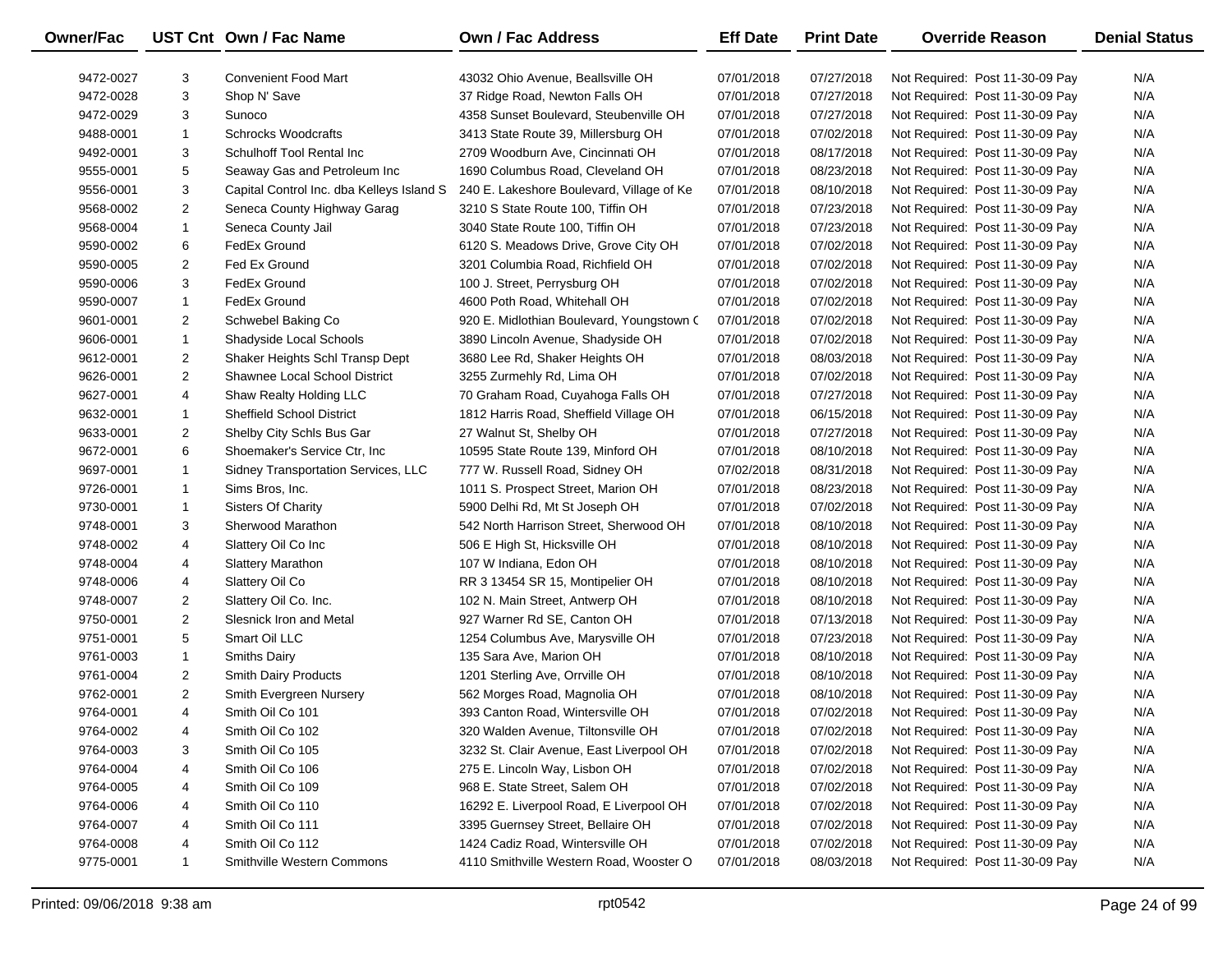| Owner/Fac  |                | UST Cnt Own / Fac Name                  | <b>Own / Fac Address</b>                | <b>Eff Date</b> | <b>Print Date</b> | <b>Override Reason</b>          | <b>Denial Status</b> |
|------------|----------------|-----------------------------------------|-----------------------------------------|-----------------|-------------------|---------------------------------|----------------------|
| 9808-0001  | 2              | Pikewood Manor Inc                      | 1800 Lorain Blvd, Elyria OH             | 07/01/2018      | 07/02/2018        | Not Required: Post 11-30-09 Pay | N/A                  |
| 9824-0004  | 3              | <b>Transportation Complex</b>           | 3427 Southwest Boulevard, Grove City OH | 07/01/2018      | 08/03/2018        | Not Required: Post 11-30-09 Pay | N/A                  |
| 9846-0001  | 3              | Southwest Gerneral Health Ctr           | 18697 Bagley Rd, Middleburg Heights OH  | 07/01/2018      | 07/02/2018        | Not Required: Post 11-30-09 Pay | N/A                  |
| 9847-0001  | $\overline{2}$ | <b>Watkins Middle School</b>            | 8808 Watkins Rd, Pataskala OH           | 07/01/2018      | 07/02/2018        | Not Required: Post 11-30-09 Pay | N/A                  |
| 9876-0001  | $\mathbf{1}$   | <b>Staunton Country Store</b>           | 17 South St Rt 202, Troy OH             | 07/01/2018      | 08/17/2018        | Not Required: Post 11-30-09 Pay | N/A                  |
| 9890-0001  | 3              | <b>Grafton Main Street Marathon</b>     | 879 Main Street, Grafton OH             | 07/01/2018      | 08/23/2018        | Not Required: Post 11-30-09 Pay | N/A                  |
| 9895-0005  | 3              | Circle K 5664                           | 20220 Lorain Road, Fairview Park OH     | 07/01/2018      | 08/03/2018        | Not Required: Post 11-30-09 Pay | N/A                  |
| 9904-0001  | 1              | Springfield High School                 | 701 E Home Rd, Springfield OH           | 07/01/2018      | 07/13/2018        | Not Required: Post 11-30-09 Pay | N/A                  |
| 9908-0001  | 1              | Springfield Local High School           | 11335 Youngstown Pittsburgh Road, New M | 07/01/2018      | 07/02/2018        | Not Required: Post 11-30-09 Pay | N/A                  |
| 9911-0001  | 1              | Shawnee High School                     | 1675 E Possum Rd, Springfield OH        | 07/01/2018      | 07/02/2018        | Not Required: Post 11-30-09 Pay | N/A                  |
| 9916-0001  | 1              | Springfield Twp Police Dept             | 1130 Compton Rd, Cincinnati OH          | 07/01/2018      | 07/02/2018        | Not Required: Post 11-30-09 Pay | N/A                  |
| 10005-0001 | 5              | Circle K #5695                          | 8 N. Main Street, Johnstown OH          | 07/01/2018      | 08/03/2018        | Not Required: Post 11-30-09 Pay | N/A                  |
| 10016-0001 | 3              | <b>Stanwade Metal Products</b>          | 6868 State Route 305, Hartford OH       | 07/01/2018      | 07/27/2018        | Not Required: Post 11-30-09 Pay | N/A                  |
| 10018-0001 | 3              | Star American Inc                       | 1415 US 62, Wilmot OH                   | 07/02/2018      | 08/31/2018        | Not Required: Post 11-30-09 Pay | N/A                  |
| 10030-0001 | $\overline{2}$ | <b>Bus Garage</b>                       | 3059 Cleveland Ave SW, Canton OH        | 07/01/2018      | 07/13/2018        | Not Required: Post 11-30-09 Pay | N/A                  |
| 10049-0001 | $\overline{2}$ | Steinkes Inc                            | 102 S Main St, Botkins OH               | 07/01/2018      | 07/13/2018        | Not Required: Post 11-30-09 Pay | N/A                  |
| 10090-0001 | $\overline{2}$ | Stocker Concrete Co                     | 7574 State Route 36 SE, Gnadenhutten O  | 07/01/2018      | 08/10/2018        | Not Required: Post 11-30-09 Pay | N/A                  |
| 10091-0001 | $\overline{2}$ | Stocker Sand & Gravel Co.               | 7574 State Route 36 SE, Gnadenhutten O  | 07/01/2018      | 08/10/2018        | Not Required: Post 11-30-09 Pay | N/A                  |
| 10092-0001 | 4              | Stocker Trucking Inc.                   | 537 Frys Valley Road, Gnadenhutten OH   | 07/02/2018      | 08/31/2018        | Not Required: Post 11-30-09 Pay | N/A                  |
| 10115-0001 | $\mathbf{1}$   | <b>WTVG</b> Inc                         | 4247 Dorr St, Toledo OH                 | 07/01/2018      | 07/02/2018        | Not Required: Post 11-30-09 Pay | N/A                  |
| 10120-0001 | 3              | Stow Munroe Falls City School           | 4158 Newcomer Road, Stow OH             | 07/01/2018      | 07/23/2018        | Not Required: Post 11-30-09 Pay | N/A                  |
| 10137-0002 | $\overline{2}$ | <b>Strongsville City Schools</b>        | 15650 Pearl Road, Strongsville OH       | 07/01/2018      | 07/02/2018        | Not Required: Post 11-30-09 Pay | N/A                  |
| 10190-0001 | $\mathbf{1}$   | Sunshine Inc. Residential and Support S | 7223 Maumee Western Road, Maumee O      | 07/01/2018      | 07/23/2018        | Not Required: Post 11-30-09 Pay | N/A                  |
| 10197-0001 | 5              | Super Quik 5                            | US 23 & Clough St, Waverly OH           | 07/01/2018      | 06/15/2018        | Not Required: Post 11-30-09 Pay | N/A                  |
| 10197-0002 | 5              | Super Quik 7                            | 2926 Scioto Trail, Portsmouth OH        | 07/01/2018      | 06/15/2018        | Not Required: Post 11-30-09 Pay | N/A                  |
| 10197-0003 | 5              | Super Quik 10                           | 1051 Galena Pike, West Portsmouth OH    | 07/01/2018      | 06/15/2018        | Not Required: Post 11-30-09 Pay | N/A                  |
| 10197-0004 | 4              | Super Quik                              | 700 W. Emmitt Avenue, Waverly OH        | 07/01/2018      | 06/15/2018        | Not Required: Post 11-30-09 Pay | N/A                  |
| 10200-0002 | 1              | Superior Beverage Group, Ltd.           | 31031 Diamond Parkway, Solon OH         | 07/01/2018      | 07/02/2018        | Not Required: Post 11-30-09 Pay | N/A                  |
| 10201-0002 | $\mathbf{1}$   | Superior Honda                          | 4777 Spring Grove Avenue, Cincinnati OH | 07/01/2018      | 08/17/2018        | Not Required: Post 11-30-09 Pay | N/A                  |
| 10241-0001 | 4              | Sycamore Bus Compound                   | 5751 Cooper Rd, Cincinnati OH           | 07/01/2018      | 07/13/2018        | Not Required: Post 11-30-09 Pay | N/A                  |
| 10244-0003 | 4              | <b>Support Services Facility</b>        | 7400 Cougar Lane, Sylvania OH           | 07/01/2018      | 07/02/2018        | Not Required: Post 11-30-09 Pay | N/A                  |
| 10245-0001 | $\mathbf{1}$   | Sylvania Country Club                   | 5201 Corey Road, Sylvania OH            | 07/01/2018      | 07/27/2018        | Not Required: Post 11-30-09 Pay | N/A                  |
| 10247-0001 | $\overline{2}$ | Sylvania Township Building              | 4927 Holland Sylvania Road, Sylvania OH | 07/01/2018      | 07/02/2018        | Not Required: Post 11-30-09 Pay | N/A                  |
| 10247-0005 | $\mathbf{1}$   | Sylvania Township Police Department     | 4420 King Road, Sylvania OH             | 07/01/2018      | 07/02/2018        | Not Required: Post 11-30-09 Pay | N/A                  |
| 10269-0001 | $\overline{2}$ | Tallmadge Cty Schl Bus Gar              | 89 West Overdale Dr, Tallmadge OH       | 07/01/2018      | 07/02/2018        | Not Required: Post 11-30-09 Pay | N/A                  |
| 10296-0003 | 2              | Teays Valley Bus Garage                 | 385 Viking Way, Ashville OH             | 07/16/2018      | 08/31/2018        | Not Required: Post 11-30-09 Pay | N/A                  |
| 10361-0005 | 1              | The Andersons Edwin Dr Elevator         | 125 Edwin Drive, Toledo OH              | 07/01/2018      | 07/02/2018        | Not Required: Post 11-30-09 Pay | N/A                  |
| 10380-0001 | 2              | The Christ Hospital                     | 2139 Auburn Avenue, Cincinnati OH       | 07/30/2018      | 08/17/2018        | PD Response Accepted            | Accepted             |
| 10380-0002 | 1              | The Christ Hospital Regional Med Center | 6939 Cox Road, Liberty Township OH      | 07/30/2018      | 08/17/2018        | PD Response Accepted            | Accepted             |
| 10399-0001 | 1              | Defiance College-Physical P             | 825 Webster St, Defiance OH             | 07/01/2018      | 07/23/2018        | Not Required: Post 11-30-09 Pay | N/A                  |
| 10418-0002 | 3              | Great Lakes Construction Co.            | 2608 Great Lakes Way, Hinckley OH       | 07/01/2018      | 07/27/2018        | Not Required: Post 11-30-09 Pay | N/A                  |
| 10449-0001 | 19             | The Lubrizol Corp                       | 29400 Lakeland Blvd, Wickliffe OH       | 07/01/2018      | 08/03/2018        | Not Required: Post 11-30-09 Pay | N/A                  |
| 10464-0001 | $\overline{2}$ | N Regional Farm                         | 8787 Sullivan Road, Tipp City OH        | 07/19/2018      | 08/31/2018        | Not Required: Post 11-30-09 Pay | N/A                  |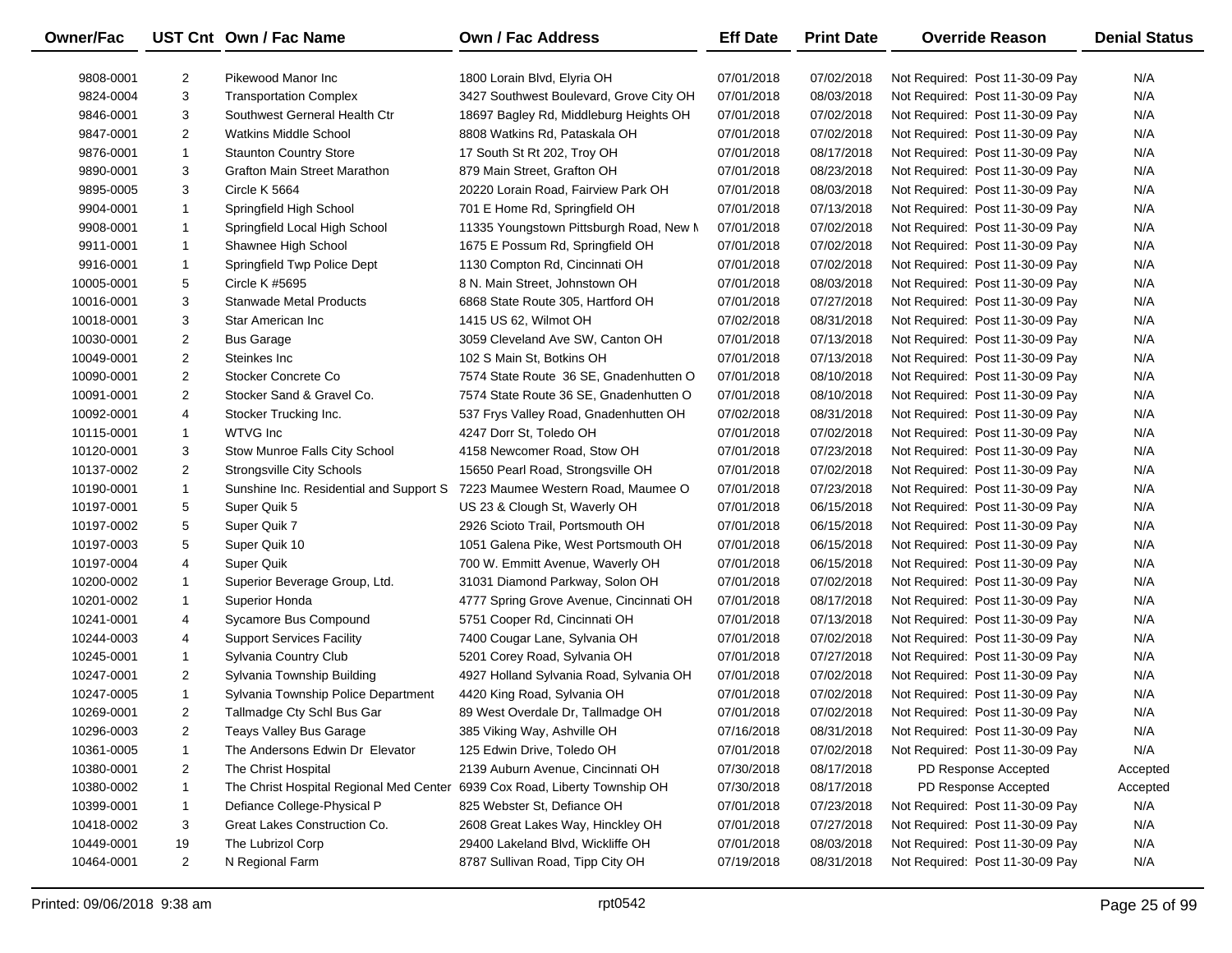| Owner/Fac  |                | UST Cnt Own / Fac Name                   | <b>Own / Fac Address</b>               | <b>Eff Date</b> | <b>Print Date</b> | <b>Override Reason</b>          | <b>Denial Status</b> |
|------------|----------------|------------------------------------------|----------------------------------------|-----------------|-------------------|---------------------------------|----------------------|
| 10487-0001 |                | Peerless Transportation                  | 1440 Miami Chapel Road, Dayton OH      | 07/01/2018      | 07/27/2018        | Not Required: Post 11-30-09 Pay | N/A                  |
| 10555-0001 | $\mathbf{1}$   | Theodore Fritz Inc                       | G410 County Road 18, Holgate OH        | 07/01/2018      | 07/02/2018        | Not Required: Post 11-30-09 Pay | N/A                  |
| 10574-0001 | 4              | <b>Bi-Lo Tom Brewster</b>                | 1937 Tennyson Road, Piketon OH         | 07/01/2018      | 08/10/2018        | Not Required: Post 11-30-09 Pay | N/A                  |
| 10577-0002 | $\overline{2}$ | <b>Top Cat Concrete</b>                  | 3296 Paris Court, Westerville OH       | 07/01/2018      | 07/27/2018        | Not Required: Post 11-30-09 Pay | N/A                  |
|            |                | Toms Bunker Hill Marathon                | 918 Bunker Hill Road, Ashtabula OH     |                 |                   |                                 | N/A                  |
| 10591-0001 | 4              |                                          |                                        | 07/01/2018      | 08/23/2018        | Not Required: Post 11-30-09 Pay | N/A                  |
| 10602-0001 | 1              | Sysco Cincinnati, LLC                    | 10510 Evendale Dr, Evendale OH         | 07/10/2018      | 08/31/2018        | Not Required: Post 11-30-09 Pay |                      |
| 10610-0003 | 3              | Thorntons Inc. #36<br>Thorntons Inc. #67 | 4600 Winchester Pike, Columbus OH      | 07/01/2018      | 07/27/2018        | Not Required: Post 11-30-09 Pay | N/A                  |
| 10610-0006 | 4              |                                          | 4360 Newberry Dr, Batavia OH           | 07/01/2018      | 07/27/2018        | Not Required: Post 11-30-09 Pay | N/A                  |
| 10610-0010 | 4              | Thorntons Inc. #74                       | 1030 Reading Rd, Mason OH              | 07/01/2018      | 07/27/2018        | Not Required: Post 11-30-09 Pay | N/A                  |
| 10610-0011 | 5              | Thorntons Inc. #75                       | 664 Riverside Dr, Hamilton OH          | 07/01/2018      | 07/27/2018        | Not Required: Post 11-30-09 Pay | N/A                  |
| 10610-0012 | 5              | Thorntons Inc. #65                       | 4530 Reading Road, Cincinnati OH       | 07/01/2018      | 07/27/2018        | Not Required: Post 11-30-09 Pay | N/A                  |
| 10610-0014 | 5              | Thorntons Inc. #70                       | 4990 W. Broad Street, Columbus OH      | 07/01/2018      | 07/27/2018        | Not Required: Post 11-30-09 Pay | N/A                  |
| 10610-0016 | 5              | Thortons Inc. #63                        | 2568 W. North Bend Road, Cincinnati OH | 07/01/2018      | 07/27/2018        | Not Required: Post 11-30-09 Pay | N/A                  |
| 10610-0018 | 5              | Thorntons Inc. #66                       | 1771 Norton Rd, Columbus OH            | 07/01/2018      | 07/27/2018        | Not Required: Post 11-30-09 Pay | N/A                  |
| 10610-0020 | 5              | Thorntons Inc. #550                      | 6347 Dixie Highway, Fairfield OH       | 07/01/2018      | 07/27/2018        | Not Required: Post 11-30-09 Pay | N/A                  |
| 10610-0021 | 5              | Thorntons Inc. #500                      | 3898 Alum Creek Dr, Columbus OH        | 07/01/2018      | 07/27/2018        | Not Required: Post 11-30-09 Pay | N/A                  |
| 10610-0022 | 4              | Thorntons Inc. #552                      | 7301 Kingsgate Way, West Chester OH    | 07/01/2018      | 07/27/2018        | Not Required: Post 11-30-09 Pay | N/A                  |
| 10610-0023 | 4              | Thorntons Inc. #551                      | 2225 Sharon Road, Sharonville OH       | 07/01/2018      | 07/27/2018        | Not Required: Post 11-30-09 Pay | N/A                  |
| 10610-0024 | 4              | Thorntons Inc. #501                      | 2333 N. Wilson Road, Columbus OH       | 07/01/2018      | 07/27/2018        | Not Required: Post 11-30-09 Pay | N/A                  |
| 10610-0025 | 3              | Thorntons Inc. #554                      | 798 State Route 28, Milford OH         | 07/01/2018      | 07/27/2018        | Not Required: Post 11-30-09 Pay | N/A                  |
| 10610-0026 | 4              | Thornton's Inc. #557                     | 945 W. Central Avenue, Springboro OH   | 07/01/2018      | 07/27/2018        | Not Required: Post 11-30-09 Pay | N/A                  |
| 10610-0027 | 4              | Thornton's #559                          | 1550 Grand Boulevard, Hamilton OH      | 07/01/2018      | 07/27/2018        | Not Required: Post 11-30-09 Pay | N/A                  |
| 10610-0028 | 4              | Thornton's #560                          | 12185 Princeton Pike, Springdale OH    | 07/01/2018      | 07/27/2018        | Not Required: Post 11-30-09 Pay | N/A                  |
| 10610-0029 | 4              | Thornton's #558                          | 3196 W. Galbraith Road, Cincinnati OH  | 07/01/2018      | 07/27/2018        | Not Required: Post 11-30-09 Pay | N/A                  |
| 10622-0001 | $\overline{2}$ | Tiffin Aire Inc.                         | 1778 W US Route 224, Tiffin OH         | 07/01/2018      | 08/10/2018        | Not Required: Post 11-30-09 Pay | N/A                  |
| 10644-0001 | 3              | Ernst Service Ctr Inc                    | 10685 St Rt 66, Ft Loramie OH          | 07/02/2018      | 08/31/2018        | Not Required: Post 11-30-09 Pay | N/A                  |
| 10652-0001 | $\mathbf{1}$   | Scotts Carryout                          | 8015 St Rt 119, Maria Stein OH         | 07/01/2018      | 08/03/2018        | Not Required: Post 11-30-09 Pay | N/A                  |
| 10656-0001 | $\overline{2}$ | H Hafner & Sons Inc                      | 5445 Wooster Pike, Cincinnati OH       | 07/01/2018      | 07/13/2018        | Not Required: Post 11-30-09 Pay | N/A                  |
| 10657-0001 | 3              | Toledo 76 Inc. #102                      | 1896 Front Street, Toledo OH           | 07/01/2018      | 07/02/2018        | Not Required: Post 11-30-09 Pay | N/A                  |
| 10657-0003 | 4              | Toledo 76 Inc #104                       | 1540 Front St, Toledo OH               | 07/01/2018      | 07/02/2018        | Not Required: Post 11-30-09 Pay | N/A                  |
| 10657-0004 | 4              | Toledo 76 Inc #103                       | 4711 S Detroit Ave, Toledo OH          | 07/01/2018      | 07/02/2018        | Not Required: Post 11-30-09 Pay | N/A                  |
| 10657-0006 | 4              | Toledo 76 Inc                            | 5432 Summit St, Toledo OH              | 07/01/2018      | 07/02/2018        | Not Required: Post 11-30-09 Pay | N/A                  |
| 10657-0010 | 5              | Toledo 76 Inc #109                       | 552 Illinois Avenue, Maumee OH         | 07/01/2018      | 07/02/2018        | Not Required: Post 11-30-09 Pay | N/A                  |
| 10657-0011 | 4              | Toledo 76 Inc #110                       | 7503 Airport Highway, Holland OH       | 07/01/2018      | 07/02/2018        | Not Required: Post 11-30-09 Pay | N/A                  |
| 10657-0012 | 4              | Toledo 76 Inc. #111                      | 102 Airport Highway, Swanton OH        | 07/01/2018      | 07/02/2018        | Not Required: Post 11-30-09 Pay | N/A                  |
| 10657-0013 | 2              | Toledo 79 INC #112                       | 1625 Miami Street, Toledo OH           | 07/01/2018      | 07/02/2018        | Not Required: Post 11-30-09 Pay | N/A                  |
| 10668-0001 | 2              | The Toledo Hospital                      | 2142 N. Cove Boulevard, Toledo OH      | 07/02/2018      | 08/31/2018        | Not Required: Post 11-30-09 Pay | N/A                  |
| 10751-0001 | 2              | Transportation Equipment Sales Corp.     | 6401 Seaman Road, Oregon OH            | 07/01/2018      | 08/10/2018        | Not Required: Post 11-30-09 Pay | N/A                  |
| 10773-0001 | $\mathbf{1}$   | Tri Fab Inc                              | 10370 W South Range Rd, Salem OH       | 07/01/2018      | 07/13/2018        | Not Required: Post 11-30-09 Pay | N/A                  |
| 10780-0001 | 2              | Tri Valley Bus Garage                    | 35 E. Muskingum Avenue, Dresden OH     | 07/01/2018      | 07/23/2018        | Not Required: Post 11-30-09 Pay | N/A                  |
| 10783-0002 | 1              | Triad Local Bd Of Education              | 7920 Brush Lake Rd, North Lewisburg OH | 07/01/2018      | 07/23/2018        | Not Required: Post 11-30-09 Pay | N/A                  |
| 10785-0001 | 3              | Triangle Machine Prod Co                 | 6055 Hillcrest Drive, Valley View OH   | 07/01/2018      | 07/02/2018        | Not Required: Post 11-30-09 Pay | N/A                  |
| 10796-0001 | 4              | The Town Pump                            | 199 E. Union Street, Mt Gilead OH      | 07/01/2018      | 08/10/2018        | Not Required: Post 11-30-09 Pay | N/A                  |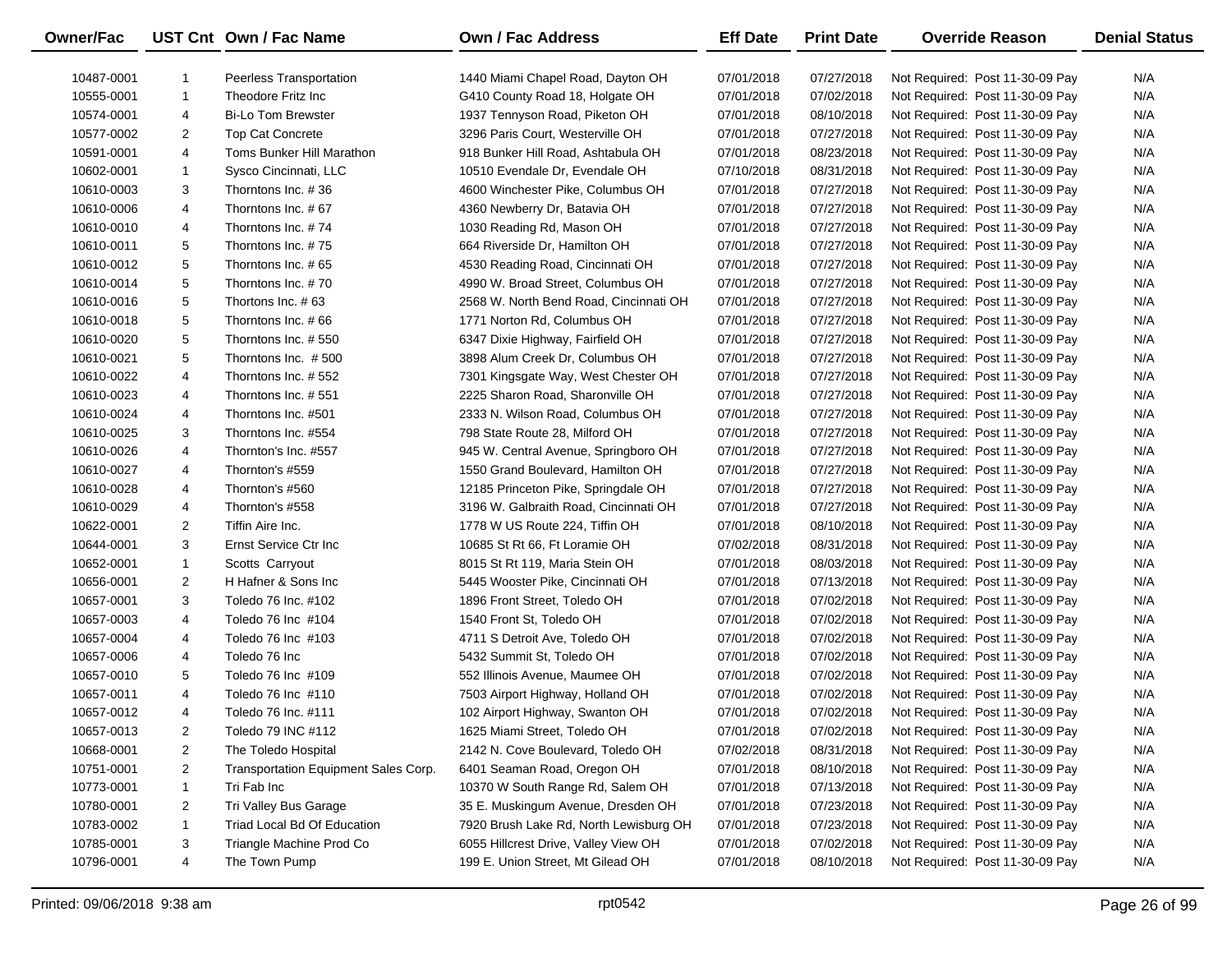| Owner/Fac  |                | UST Cnt Own / Fac Name             | <b>Own / Fac Address</b>                 | <b>Eff Date</b> | <b>Print Date</b> | <b>Override Reason</b>          | <b>Denial Status</b> |
|------------|----------------|------------------------------------|------------------------------------------|-----------------|-------------------|---------------------------------|----------------------|
| 10796-0002 | 2              | <b>Union Street Station</b>        | 215 E Union St, Mt. Gilead OH            | 07/01/2018      | 08/10/2018        | Not Required: Post 11-30-09 Pay | N/A                  |
| 10799-0014 | 4              | #38 Stringtown Bp                  | 1881 Stringtown Rd, Grove City OH        | 07/01/2018      | 08/03/2018        | Not Required: Post 11-30-09 Pay | N/A                  |
| 10799-0019 | 4              | Dry Fork BP                        | 9055 Dry Fork Road, Harrison OH          | 07/01/2018      | 08/03/2018        | Not Required: Post 11-30-09 Pay | N/A                  |
| 10799-0052 | 4              | West Carrollton Shell              | 106 S. Alex Road, West Carrollton OH     | 07/01/2018      | 08/03/2018        | Not Required: Post 11-30-09 Pay | N/A                  |
| 10799-0060 | 3              | Zip In BP                          | 4750 S Charleston Pike, Springfield OH   | 07/01/2018      | 08/03/2018        | Not Required: Post 11-30-09 Pay | N/A                  |
| 10799-0067 | 4              | Main Street BP                     | 930 Main St, Hamilton OH                 | 07/01/2018      | 08/03/2018        | Not Required: Post 11-30-09 Pay | N/A                  |
| 10799-0078 | 4              | Brown St. Sunoco #39               | 1927 Brown St., Dayton OH                | 07/01/2018      | 08/03/2018        | Not Required: Post 11-30-09 Pay | N/A                  |
| 10799-0079 | 4              | Sayler Park Sunoco                 | 6340 River Road, Cincinnati OH           | 07/01/2018      | 08/03/2018        | Not Required: Post 11-30-09 Pay | N/A                  |
| 10799-0080 | 3              | MA Sunoco                          | 1275 W. Main Street, Hamilton OH         | 07/01/2018      | 08/03/2018        | Not Required: Post 11-30-09 Pay | N/A                  |
| 10799-0081 | 4              | Middletown Eaton Sunoco            | 1066 Middletown-Eaton Road, Middletown ( | 07/01/2018      | 08/03/2018        | Not Required: Post 11-30-09 Pay | N/A                  |
| 10799-0083 | 3              | Delhi Shell #33                    | 5272 Delhi Pike, Cincinnati OH           | 07/01/2018      | 08/03/2018        | Not Required: Post 11-30-09 Pay | N/A                  |
| 10799-0084 | 3              | <b>Boudinot BP</b>                 | 3200 Harrison Avenue, Cincinnati OH      | 07/01/2018      | 08/03/2018        | Not Required: Post 11-30-09 Pay | N/A                  |
| 10799-0087 | 3              | Monfort Heights Shell              | 5233 North Bend Road, Cincinnati OH      | 07/01/2018      | 08/03/2018        | Not Required: Post 11-30-09 Pay | N/A                  |
| 10799-0090 | 3              | New Haven BP                       | 10515 New Haven Road, Harrison OH        | 07/01/2018      | 08/03/2018        | Not Required: Post 11-30-09 Pay | N/A                  |
| 10799-0091 | 3              | Winton Rd Shell                    | 1199 Kemper Meadows Drive, Forest Park   | 07/01/2018      | 08/03/2018        | Not Required: Post 11-30-09 Pay | N/A                  |
| 10799-0092 | 5              | Western Hills BP                   | 6510 Glenway Avenue, Cincinnati OH       | 07/01/2018      | 08/03/2018        | Not Required: Post 11-30-09 Pay | N/A                  |
| 10801-0001 | 5              | Trl Inc                            | 3500 Parkway Road, Brookfield OH         | 07/01/2018      | 07/02/2018        | Not Required: Post 11-30-09 Pay | N/A                  |
| 10804-0001 | 4              | Troutwine Auto Sales Inc           | 9 N. Main Street, Arcanum OH             | 07/23/2018      | 08/31/2018        | Not Required: Post 11-30-09 Pay | N/A                  |
| 10816-0001 | 4              | Truck World Inc                    | 6985 Truck World Blvd, Hubbard OH        | 07/01/2018      | 06/15/2018        | Not Required: Post 11-30-09 Pay | N/A                  |
| 10816-0002 | 4              | Shell Food Mart                    | 6965 Truck World Blvd, Hubbard OH        | 07/01/2018      | 06/15/2018        | Not Required: Post 11-30-09 Pay | N/A                  |
| 10816-0004 | 4              | Shell Food Mart                    | 998 East Western Reserve Rd, Boardman (  | 07/01/2018      | 06/15/2018        | Not Required: Post 11-30-09 Pay | N/A                  |
| 10844-0012 | $\overline{2}$ | <b>Tuscarawas County Sheriff's</b> | 2295 Reiser Ave SE, New Philadelphia OH  | 07/01/2018      | 07/02/2018        | Not Required: Post 11-30-09 Pay | N/A                  |
| 10858-0001 | $\mathbf{1}$   | R B Chamberlin High School         | 10270 Ravenna Road, Twinsburg OH         | 07/01/2018      | 07/02/2018        | Not Required: Post 11-30-09 Pay | N/A                  |
| 10893-0001 | $\overline{2}$ | Unibilt Industries Inc.            | 4671 Poplar Creek Rd, Vandalia OH        | 07/01/2018      | 08/23/2018        | Not Required: Post 11-30-09 Pay | N/A                  |
| 10910-0001 | $\mathbf{1}$   | Us Tsubaki Engineering Chain D     | 1010 Edgewater Dr, Sandusky OH           | 07/01/2018      | 07/27/2018        | Not Required: Post 11-30-09 Pay | N/A                  |
| 10913-0001 | $\overline{2}$ | Union Co Airport Auth              | 760 Clymer Rd, Marysville OH             | 07/01/2018      | 07/23/2018        | Not Required: Post 11-30-09 Pay | N/A                  |
| 10916-0001 | $\overline{2}$ | Union Local Bus Garage             | 66861 Belmont Morristown Rd, Belmont O   | 07/01/2018      | 07/02/2018        | Not Required: Post 11-30-09 Pay | N/A                  |
| 10942-0002 | $\overline{2}$ | United Dairy Inc                   | S 4th and Madison St., Martins Ferry OH  | 07/01/2018      | 06/15/2018        | Not Required: Post 11-30-09 Pay | N/A                  |
| 10946-0001 | $\mathbf{1}$   | United Loc Sch District            | 8143 St Rt 9, Hanoverton OH              | 07/01/2018      | 06/15/2018        | Not Required: Post 11-30-09 Pay | N/A                  |
| 10961-0001 | $\mathbf{1}$   | <b>United Parcel Service</b>       | 1635 Industrial Parkway, Akron OH        | 07/01/2018      | 08/31/2018        | Not Required: Post 11-30-09 Pay | N/A                  |
| 10961-0004 | 2              | <b>United Parcel Service</b>       | 331 Bishop Road, Highland Heights OH     | 07/01/2018      | 08/31/2018        | Not Required: Post 11-30-09 Pay | N/A                  |
| 10961-0006 | 4              | <b>United Parcel Service</b>       | 17940 Englewood Drive, Middleburg Heigh  | 07/01/2018      | 08/31/2018        | Not Required: Post 11-30-09 Pay | N/A                  |
| 10961-0007 | 2              | <b>United Parcel Service</b>       | 800 Trumbull Road, Girard OH             | 07/01/2018      | 08/31/2018        | Not Required: Post 11-30-09 Pay | N/A                  |
| 10961-0008 | $\mathbf{1}$   | <b>United Parcel Service</b>       | 1851 Industrial Drive, Celina OH         | 07/01/2018      | 08/31/2018        | Not Required: Post 11-30-09 Pay | N/A                  |
| 10961-0009 | $\mathbf{1}$   | <b>United Parcel Service</b>       | 820 Carpenter Road, Defiance OH          | 07/01/2018      | 08/31/2018        | Not Required: Post 11-30-09 Pay | N/A                  |
| 10961-0010 | 1              | United Parcel Service              | 1301 Commerce Parkway, Findlay OH        | 07/01/2018      | 08/31/2018        | Not Required: Post 11-30-09 Pay | N/A                  |
| 10961-0012 | $\mathbf{1}$   | <b>United Parcel Service</b>       | 801 Industrial Drive, Lima OH            | 07/01/2018      | 08/31/2018        | Not Required: Post 11-30-09 Pay | N/A                  |
| 10961-0013 | $\mathbf{1}$   | <b>United Parcel Service</b>       | 12614 Route 250, Milan OH                | 07/01/2018      | 08/31/2018        | Not Required: Post 11-30-09 Pay | N/A                  |
| 10961-0014 | 4              | United Parcel Service              | 1550 Holland Road, Maumee OH             | 07/01/2018      | 08/31/2018        | Not Required: Post 11-30-09 Pay | N/A                  |
| 10961-0017 | 1              | <b>United Parcel Service</b>       | 4850 Navarre Road SW, Canton OH          | 07/01/2018      | 08/31/2018        | Not Required: Post 11-30-09 Pay | N/A                  |
| 10961-0018 | 4              | <b>United Parcel Service</b>       | 2450 Rathmell Road, Columbus OH          | 07/01/2018      | 08/31/2018        | Not Required: Post 11-30-09 Pay | N/A                  |
| 10961-0019 | $\mathbf{1}$   | <b>United Parcel Service</b>       | 875 West Longview, Mansfield OH          | 07/01/2018      | 08/31/2018        | Not Required: Post 11-30-09 Pay | N/A                  |
| 10961-0020 | $\mathbf{1}$   | <b>United Parcel Service</b>       | 105 Industrial Road, Marietta OH         | 07/01/2018      | 08/31/2018        | Not Required: Post 11-30-09 Pay | N/A                  |
|            |                |                                    |                                          |                 |                   |                                 |                      |

 $\overline{\phantom{0}}$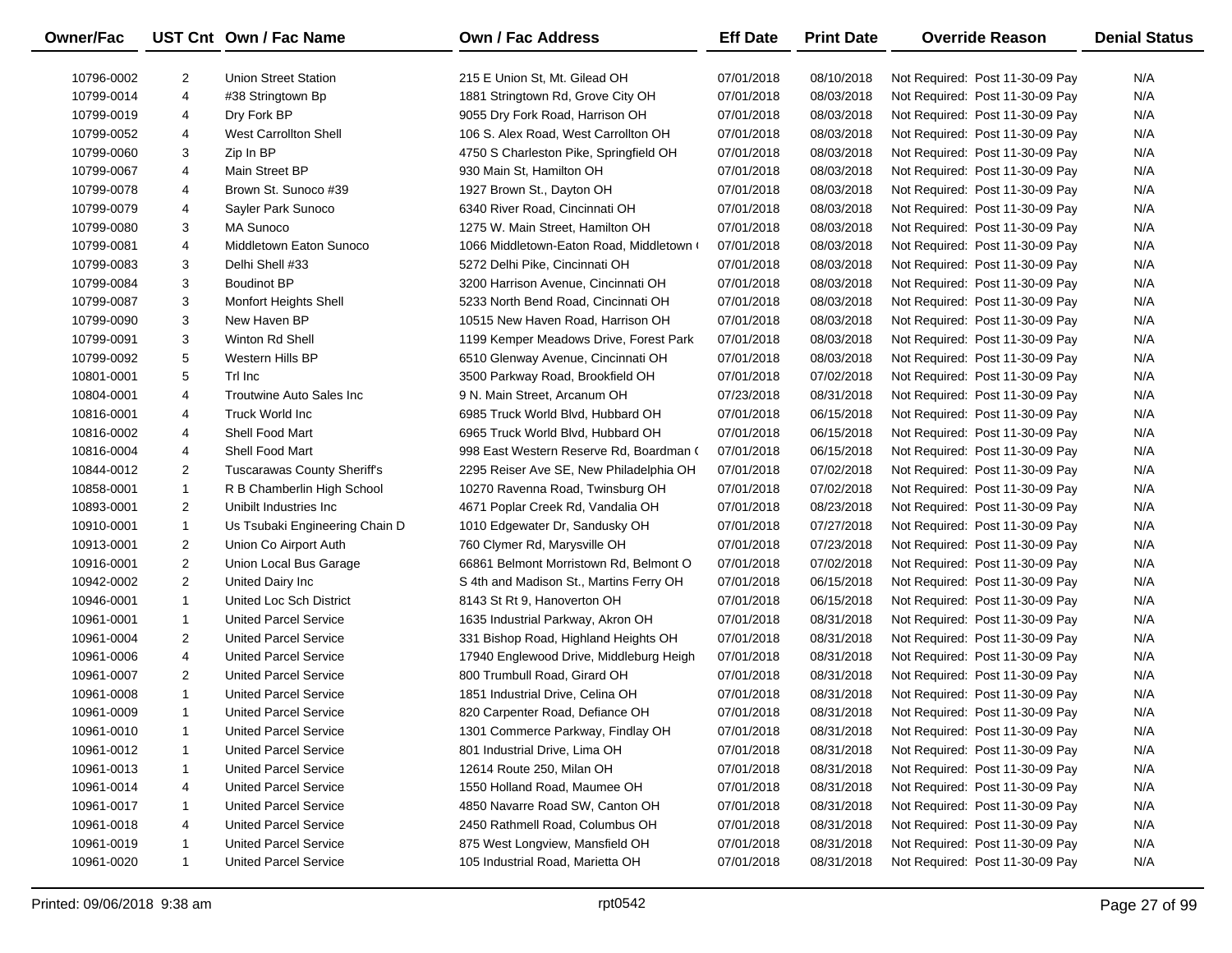| Owner/Fac  |                | UST Cnt Own / Fac Name                    | <b>Own / Fac Address</b>                 | <b>Eff Date</b> | <b>Print Date</b> | <b>Override Reason</b>          | <b>Denial Status</b> |
|------------|----------------|-------------------------------------------|------------------------------------------|-----------------|-------------------|---------------------------------|----------------------|
| 10961-0021 | 1              | <b>United Parcel Service</b>              | 1476 Likens Road, Marion OH              | 07/01/2018      | 08/31/2018        | Not Required: Post 11-30-09 Pay | N/A                  |
| 10961-0022 | $\mathbf{1}$   | <b>United Parcel Service</b>              | 1099 East Main Street, Newark OH         | 07/01/2018      | 08/31/2018        | Not Required: Post 11-30-09 Pay | N/A                  |
| 10961-0023 | $\mathbf{1}$   | <b>United Parcel Service</b>              | 241 Eighth Street SW, New Philadelphia O | 07/01/2018      | 08/31/2018        | Not Required: Post 11-30-09 Pay | N/A                  |
| 10961-0024 | $\mathbf{1}$   | <b>United Parcel Service</b>              | 500 Labelle, Brilliant OH                | 07/01/2018      | 08/31/2018        | Not Required: Post 11-30-09 Pay | N/A                  |
| 10961-0025 | 6              | <b>United Parcel Service</b>              | 5101 Trabue Road, Columbus OH            | 07/01/2018      | 08/31/2018        | Not Required: Post 11-30-09 Pay | N/A                  |
| 10961-0026 | $\mathbf{1}$   | <b>United Parcel Service</b>              | 3250 Old Airport Road, Wooster OH        | 07/01/2018      | 08/31/2018        | Not Required: Post 11-30-09 Pay | N/A                  |
| 10961-0027 | 2              | <b>United Parcel Service</b>              | 500 Gest Street, Cincinnati OH           | 07/01/2018      | 08/31/2018        | Not Required: Post 11-30-09 Pay | N/A                  |
| 10961-0028 | $\mathbf{1}$   | <b>United Parcel Service</b>              | 1536 North Bridge Street, Chillicothe OH | 07/01/2018      | 08/31/2018        | Not Required: Post 11-30-09 Pay | N/A                  |
| 10961-0029 | 2              | <b>United Parcel Service</b>              | 1308 Brandt Pike, Dayton OH              | 07/01/2018      | 08/31/2018        | Not Required: Post 11-30-09 Pay | N/A                  |
| 10961-0030 | $\mathbf{1}$   | <b>United Parcel Service</b>              | 1951 Logan Avenue, Hamilton OH           | 07/01/2018      | 08/31/2018        | Not Required: Post 11-30-09 Pay | N/A                  |
| 10961-0031 | $\mathbf{1}$   | <b>United Parcel Service</b>              | 8460 Industrial Parkway, Piqua OH        | 07/01/2018      | 08/31/2018        | Not Required: Post 11-30-09 Pay | N/A                  |
| 10961-0032 | $\mathbf{1}$   | <b>United Parcel Service</b>              | Gingersnap Drive, Portsmouth OH          | 07/01/2018      | 08/31/2018        | Not Required: Post 11-30-09 Pay | N/A                  |
| 10961-0033 | 4              | <b>United Parcel Service</b>              | 11141 Canal Road, Sharonville OH         | 07/01/2018      | 08/31/2018        | Not Required: Post 11-30-09 Pay | N/A                  |
| 10961-0034 | $\mathbf{1}$   | <b>United Parcel Service</b>              | 500 West Leffel Road, Springfield OH     | 07/01/2018      | 08/31/2018        | Not Required: Post 11-30-09 Pay | N/A                  |
| 10961-0035 | 2              | <b>United Parcel Service</b>              | 225 South Alex Road, West Carrollton OH  | 07/01/2018      | 08/31/2018        | Not Required: Post 11-30-09 Pay | N/A                  |
| 10961-0037 | $\overline{2}$ | <b>United Parcel Service</b>              | 4300 E 68th St, Cleveland OH             | 07/01/2018      | 08/31/2018        | Not Required: Post 11-30-09 Pay | N/A                  |
| 10961-0042 | $\mathbf{1}$   | <b>UPS Ground Freight</b>                 | 3250 E. Kemper Road, Cincinnati OH       | 07/01/2018      | 08/31/2018        | Not Required: Post 11-30-09 Pay | N/A                  |
| 10961-0043 | $\mathbf{1}$   | <b>UPS Ground Freight</b>                 | 3495 Brecksville Road, Richfield OH      | 07/01/2018      | 08/31/2018        | Not Required: Post 11-30-09 Pay | N/A                  |
| 10961-0044 | 2              | <b>UPS Ground Freight</b>                 | 3400 Refugee Road, Columbus OH           | 07/01/2018      | 08/31/2018        | Not Required: Post 11-30-09 Pay | N/A                  |
| 10961-0045 | $\mathbf{1}$   | <b>UPS Ground Freight</b>                 | 3730 Valley Street, Dayton OH            | 07/01/2018      | 08/31/2018        | Not Required: Post 11-30-09 Pay | N/A                  |
| 10961-0046 | $\mathbf{1}$   | <b>UPS Ground Freight</b>                 | 3235 Nebraska Avenue, Toledo OH          | 07/01/2018      | 08/31/2018        | Not Required: Post 11-30-09 Pay | N/A                  |
| 10961-0047 | $\mathbf{1}$   | <b>UPS Ground Freight</b>                 | 7945 S.E. 3rd Street, Masury OH          | 07/01/2018      | 08/31/2018        | Not Required: Post 11-30-09 Pay | N/A                  |
| 10961-0048 | $\mathbf{1}$   | <b>UPS Ground Freight</b>                 | 15775 Industrial Parkway, Cleveland OH   | 07/01/2018      | 08/31/2018        | Not Required: Post 11-30-09 Pay | N/A                  |
| 10966-0001 | 3              | Kwik Fill S 208 269                       | 11086 Mahoning Avenue, North Jackson O   | 07/01/2018      | 07/02/2018        | Not Required: Post 11-30-09 Pay | N/A                  |
| 10966-0002 | 3              | Kwik Fill S 214 270                       | 4994 Mahoning Avenue, Champion OH        | 07/01/2018      | 07/02/2018        | Not Required: Post 11-30-09 Pay | N/A                  |
| 10966-0011 | 3              | Kwik Fill S 242 287                       | 209 S. Second Street, Coshocton OH       | 07/01/2018      | 07/02/2018        | Not Required: Post 11-30-09 Pay | N/A                  |
| 10966-0013 | 3              | Kwik Fill S 253 289                       | 195 N. Main Street, Rittman OH           | 07/01/2018      | 07/02/2018        | Not Required: Post 11-30-09 Pay | N/A                  |
| 10966-0016 | 3              | Kwik Fill S 204 268                       | 630 Youngstown & Poland Road, Struthers  | 07/01/2018      | 07/02/2018        | Not Required: Post 11-30-09 Pay | N/A                  |
| 10966-0017 | 5              | Kwik Fill M 206 227                       | 1635 State Route 534, Geneva OH          | 07/01/2018      | 07/02/2018        | Not Required: Post 11-30-09 Pay | N/A                  |
| 10966-0019 | 3              | Kwik Fill M 0372                          | 1640 Route 534 & I 90, Geneva OH         | 07/01/2018      | 07/02/2018        | Not Required: Post 11-30-09 Pay | N/A                  |
| 10989-0001 | $\overline{2}$ | University Circle Inc.                    | 12100 Euclid Ave., Cleveland OH          | 07/01/2018      | 08/17/2018        | Not Required: Post 11-30-09 Pay | N/A                  |
| 10991-0002 | $\overline{2}$ | University of Akron/ Purchasing           | 100 Lincoln Street, Akron OH             | 07/01/2018      | 07/02/2018        | Not Required: Post 11-30-09 Pay | N/A                  |
| 10991-0004 | $\mathbf{1}$   | Institute of Polymer Science              | 170 University Avenue, Akron OH          | 07/01/2018      | 07/02/2018        | Not Required: Post 11-30-09 Pay | N/A                  |
| 10991-0005 | $\mathbf{1}$   | University of Akron - Leigh Hall          | 308 Buchtel Common, Akron OH             | 07/01/2018      | 07/02/2018        | Not Required: Post 11-30-09 Pay | N/A                  |
| 10991-0006 | $\mathbf{1}$   | College of Business Administration        | 259 S. Broadway Street, Akron OH         | 07/01/2018      | 07/02/2018        | Not Required: Post 11-30-09 Pay | N/A                  |
| 10992-0004 | 1              | University of Cincinnati                  | 231 Albert Sabin Way, Cincinnati OH      | 07/10/2018      | 08/31/2018        | Not Required: Post 11-30-09 Pay | N/A                  |
| 10992-0007 | 1              | University Cincinnati East Campus         | 3220 Eden Ave, Cincinnati OH             | 07/10/2018      | 08/31/2018        | Not Required: Post 11-30-09 Pay | N/A                  |
| 10992-0012 | $\mathbf{1}$   | University Of Cincinnati West Campus      | 345 Clifton Court, Cincinnati OH         | 07/10/2018      | 08/31/2018        | Not Required: Post 11-30-09 Pay | N/A                  |
| 10992-0013 | $\mathbf{1}$   | University Of Cincinnati West Campus      | 2925 Campus Green Drive, Cincinnati OH   | 07/10/2018      | 08/31/2018        | Not Required: Post 11-30-09 Pay | N/A                  |
| 10992-0016 | 2              | University of Cincinnati Hoxworth Blood   | 667 Lincoln Ave, Cincinnati OH           | 07/10/2018      | 08/31/2018        | Not Required: Post 11-30-09 Pay | N/A                  |
| 10992-0017 | 1              | University if Cincinnati Inst Of Env Hith | 123 E Shields St, Cincinnati OH          | 07/10/2018      | 08/31/2018        | Not Required: Post 11-30-09 Pay | N/A                  |
| 10992-0020 | 1              | University of Cincinnati                  | 2190 E. Galbraith Rd., Reading OH        | 07/10/2018      | 08/31/2018        | Not Required: Post 11-30-09 Pay | N/A                  |
| 10992-0021 | 6              | UC Scioto Hall Tank Farm                  | 2921 Scioto Lane, Cincinnati OH          | 07/10/2018      | 08/31/2018        | Not Required: Post 11-30-09 Pay | N/A                  |

 $\overline{\phantom{0}}$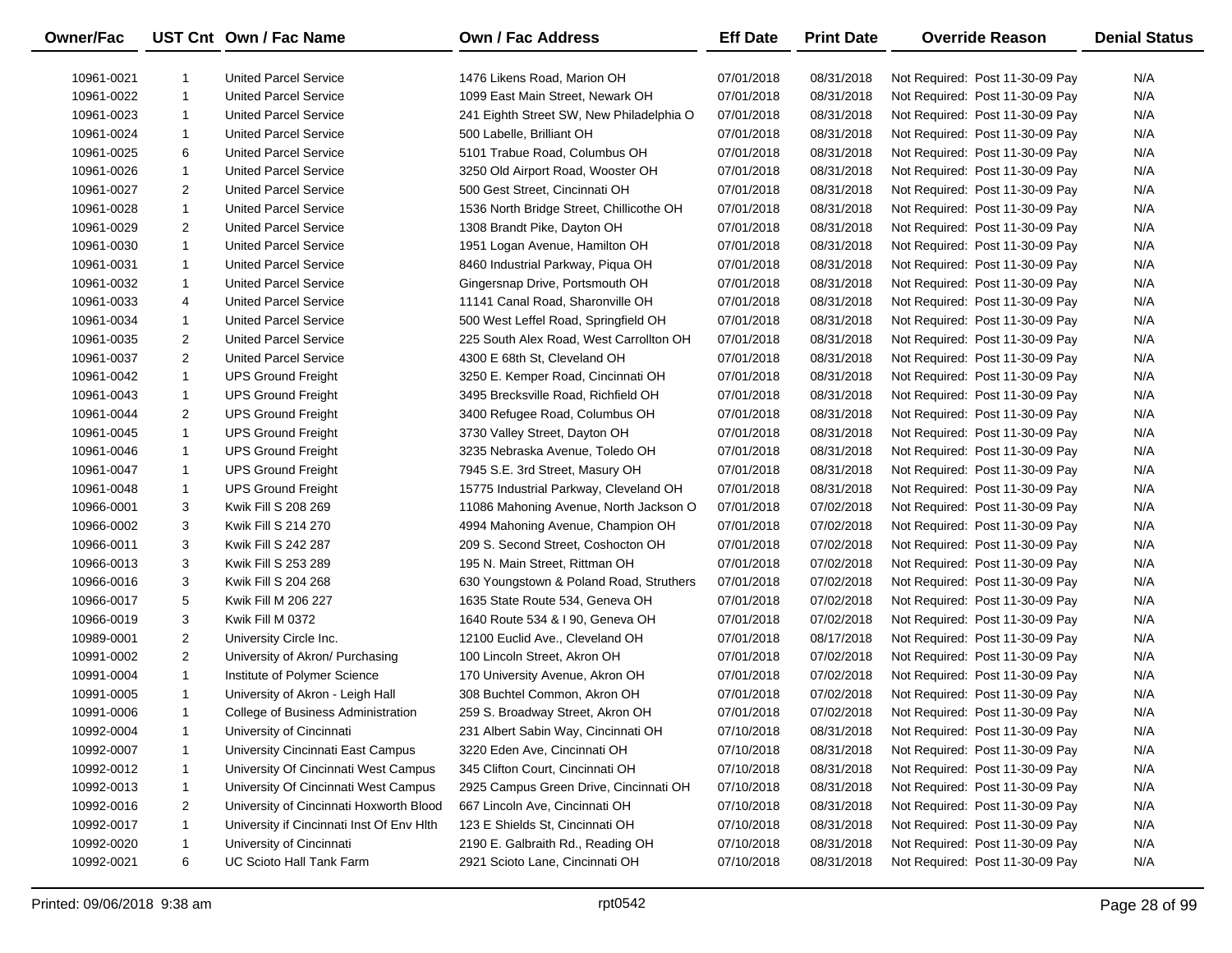| Owner/Fac  |                | UST Cnt Own / Fac Name                                                     | Own / Fac Address                         | <b>Eff Date</b> | <b>Print Date</b> | <b>Override Reason</b>          | <b>Denial Status</b> |
|------------|----------------|----------------------------------------------------------------------------|-------------------------------------------|-----------------|-------------------|---------------------------------|----------------------|
| 10992-0022 |                | <b>UC Central Utility Plant</b>                                            | 3000 Glendora Avenue, Cincinnati OH       | 07/10/2018      | 08/31/2018        | Not Required: Post 11-30-09 Pay | N/A                  |
| 10993-0002 | $\mathbf{1}$   | University of Dayton                                                       | 1700 S. Patterson Boulevard, Dayton OH    | 07/01/2018      | 08/17/2018        | Not Required: Post 11-30-09 Pay | N/A                  |
| 10994-0001 | $\overline{2}$ | University of Toledo - PO                                                  | 2925 East Rocket Drive, Toledo OH         | 07/01/2018      | 08/10/2018        | Not Required: Post 11-30-09 Pay | N/A                  |
| 10994-0003 | $\mathbf{1}$   | University of Toledo - Health Science Car 3100 Transverse Drive, Toledo OH |                                           | 07/01/2018      | 08/10/2018        | Not Required: Post 11-30-09 Pay | N/A                  |
| 10994-0005 | $\mathbf{1}$   | University of Toledo - FSB                                                 | 1135 East Medical Loop, Toledo OH         | 07/01/2018      | 08/10/2018        | Not Required: Post 11-30-09 Pay | N/A                  |
| 10994-0007 | $\mathbf{1}$   | University of Toledo - SRC                                                 | 2800 East Rocket Drive, Toledo OH         | 07/01/2018      | 08/10/2018        | Not Required: Post 11-30-09 Pay | N/A                  |
| 10994-0009 | $\mathbf{1}$   | University of Toledo - Savage                                              | 2025 Douglas Road, Toledo OH              | 07/01/2018      | 08/10/2018        | Not Required: Post 11-30-09 Pay | N/A                  |
| 10994-0010 | $\mathbf{1}$   | University of Toledo - HOS                                                 | 3065 Arlington Avenue, Toledo OH          | 07/01/2018      | 08/10/2018        | Not Required: Post 11-30-09 Pay | N/A                  |
| 10999-0001 | $\overline{2}$ | Upper Arli Cy Sch Trans Dep                                                | 4104 Roberts Rd, Columbus OH              | 07/01/2018      | 07/02/2018        | Not Required: Post 11-30-09 Pay | N/A                  |
| 11015-0002 | $\mathbf{1}$   | Cincinnati Pop                                                             | 1120 West 6th Street, Cincinnati OH       | 07/01/2018      | 07/02/2018        | Not Required: Post 11-30-09 Pay | N/A                  |
| 11015-0003 | $\mathbf{1}$   | Cleveland Pop                                                              | 2650 Broadway, Cleveland OH               | 07/01/2018      | 07/02/2018        | Not Required: Post 11-30-09 Pay | N/A                  |
| 11015-0004 | $\mathbf{1}$   | Columbus Pop                                                               | 161 Goodale Blvd, Columbus OH             | 07/01/2018      | 07/02/2018        | Not Required: Post 11-30-09 Pay | N/A                  |
| 11045-0001 | $\overline{2}$ | Valley Fleet Services, Inc.                                                | One Valley Drive, Ashland OH              | 07/02/2018      | 08/31/2018        | Not Required: Post 11-30-09 Pay | N/A                  |
| 11046-0001 | $\mathbf{1}$   | Valley View Local Schools                                                  | 64 Comstock Street, Germantown OH         | 07/01/2018      | 07/27/2018        | Not Required: Post 11-30-09 Pay | N/A                  |
| 11062-0001 | $\mathbf{1}$   | Van Wert County Regional Airport                                           | 1400 Leeson Avenue, Van Wert OH           | 07/01/2018      | 07/02/2018        | Not Required: Post 11-30-09 Pay | N/A                  |
| 11082-0001 | $\overline{2}$ | Pats Place                                                                 | 223 North Main Street, Waynesville OH     | 07/01/2018      | 07/02/2018        | Not Required: Post 11-30-09 Pay | N/A                  |
| 11086-0001 | $\overline{2}$ | Vermilion School Bus Garage                                                | 1065 Decatur Street, Vermilion OH         | 07/01/2018      | 07/23/2018        | Not Required: Post 11-30-09 Pay | N/A                  |
| 11144-0001 | 3              | Glendale Svc Dept                                                          | 528 E Sharon Ave, Glendale OH             | 07/01/2018      | 07/02/2018        | Not Required: Post 11-30-09 Pay | N/A                  |
| 11160-0001 | $\overline{2}$ | Svc Garage                                                                 | 3976 Rhodes Ave, New Boston OH            | 07/01/2018      | 08/10/2018        | Not Required: Post 11-30-09 Pay | N/A                  |
| 11171-0001 | $\overline{2}$ | Village of Silver Lake                                                     | 2961 Kent Road, Village of Silver Lake OH | 07/01/2018      | 07/13/2018        | Not Required: Post 11-30-09 Pay | N/A                  |
| 11174-0001 | $\mathbf{1}$   | Vos Stratton Garage                                                        | Stratton Heights Park, Stratton OH        | 07/24/2018      | 08/31/2018        | Not Required: Post 11-30-09 Pay | N/A                  |
| 11181-0001 | $\mathbf{1}$   | Village of West Jefferson                                                  | 450 Cemetery Road, West Jefferson OH      | 07/01/2018      | 07/02/2018        | Not Required: Post 11-30-09 Pay | N/A                  |
| 11201-0001 | $\overline{2}$ | Vinton County Highway Department                                           | 300 Mill Street, McArthur OH              | 07/01/2018      | 07/02/2018        | Not Required: Post 11-30-09 Pay | N/A                  |
| 11262-0002 | $\mathbf{1}$   | W.L. Tucker Supply Co.                                                     | 3624 State Road, Cuyahoga Falls OH        | 07/01/2018      | 07/27/2018        | Not Required: Post 11-30-09 Pay | N/A                  |
| 11282-0001 | $\overline{2}$ | W L Logan Trucking Co.                                                     | 3224 Navarre Road SW, Canton OH           | 07/01/2018      | 07/27/2018        | Not Required: Post 11-30-09 Pay | N/A                  |
| 11360-0001 | 6              | Wardway Fuels Inc                                                          | 4555 Bridgetown Road, Cincinnati OH       | 07/01/2018      | 06/15/2018        | Not Required: Post 11-30-09 Pay | N/A                  |
| 11373-0003 | $\overline{2}$ | Human Services Building                                                    | 416 S. East Street, Lebanon OH            | 07/01/2018      | 07/02/2018        | Not Required: Post 11-30-09 Pay | N/A                  |
| 11373-0005 | $\mathbf{1}$   | Deerfield Hamilton WWTP                                                    | 6193 Stryker Road, Maineville OH          | 07/01/2018      | 07/02/2018        | Not Required: Post 11-30-09 Pay | N/A                  |
| 11376-0001 | $\mathbf{1}$   | Warren Local School District                                               | 220 Sweetapple Road, Vincent OH           | 07/01/2018      | 07/02/2018        | Not Required: Post 11-30-09 Pay | N/A                  |
| 11393-0001 | 3              | Washington Local School Bus Garage                                         | 5201 Douglas Road, Toledo OH              | 07/01/2018      | 07/02/2018        | Not Required: Post 11-30-09 Pay | N/A                  |
| 11406-0001 | 4              | Wasko's Marathon Inc.                                                      | 8177 Brecksville Road, Brecksville OH     | 07/01/2018      | 08/17/2018        | Not Required: Post 11-30-09 Pay | N/A                  |
| 11410-0002 | $\overline{2}$ | Waterloo Board of Education                                                | 1464 Industry Road, Atwater OH            | 07/01/2018      | 07/02/2018        | Not Required: Post 11-30-09 Pay | N/A                  |
| 11416-0004 | $\overline{2}$ | Watson Oil Co.                                                             | 1510 Sheridan Drive, Lancaster OH         | 07/01/2018      | 08/10/2018        | Not Required: Post 11-30-09 Pay | N/A                  |
| 11417-0001 | $\mathbf{1}$   | Wauseon High School                                                        | 840 Parkview Street, Wauseon OH           | 07/01/2018      | 07/02/2018        | Not Required: Post 11-30-09 Pay | N/A                  |
| 11419-0001 | $\mathbf{1}$   | Waverly City Schls Bus Grg                                                 | 500 East 2nd Street, Waverly OH           | 07/01/2018      | 08/03/2018        | Not Required: Post 11-30-09 Pay | N/A                  |
| 11434-0001 |                | Wayne Hospital Co.                                                         | 835 Sweitzer Street, Greenville OH        | 07/01/2018      | 07/13/2018        | Not Required: Post 11-30-09 Pay | N/A                  |
| 11436-0001 | -1             | Wayne Local Schools                                                        | 659 Dayton Rd, Waynesville OH             | 07/01/2018      | 06/15/2018        | Not Required: Post 11-30-09 Pay | N/A                  |
| 11440-0001 | 2              | Wayne Oil Co., Inc.                                                        | 92 Railroad Street, Ft Recovery OH        | 07/01/2018      | 07/02/2018        | Not Required: Post 11-30-09 Pay | N/A                  |
| 11468-0001 | 3              | 7 & 14 Plaza                                                               | 44952 State Route 14, Columbiana OH       | 07/01/2018      | 08/10/2018        | Not Required: Post 11-30-09 Pay | N/A                  |
| 11503-0001 | $\overline{2}$ | Wenger Excavating Inc                                                      | 26 N Cochran St, Dalton OH                | 07/01/2018      | 08/03/2018        | Not Required: Post 11-30-09 Pay | N/A                  |
| 11510-0001 | $\mathbf{1}$   | Werlor Inc                                                                 | 1420 Ralston Ave, Defiance OH             | 07/01/2018      | 07/23/2018        | Not Required: Post 11-30-09 Pay | N/A                  |
| 11545-0002 | 3              | Western Reserve Oil Company, Inc.                                          | 38001 Stevens Boulevard, Willoughby OH    | 07/02/2018      | 08/31/2018        | Not Required: Post 11-30-09 Pay | N/A                  |
| 11584-0001 | 5              | Pomeroy Exxon                                                              | 282 West Main Street, Pomeroy OH          | 07/01/2018      | 07/02/2018        | Not Required: Post 11-30-09 Pay | N/A                  |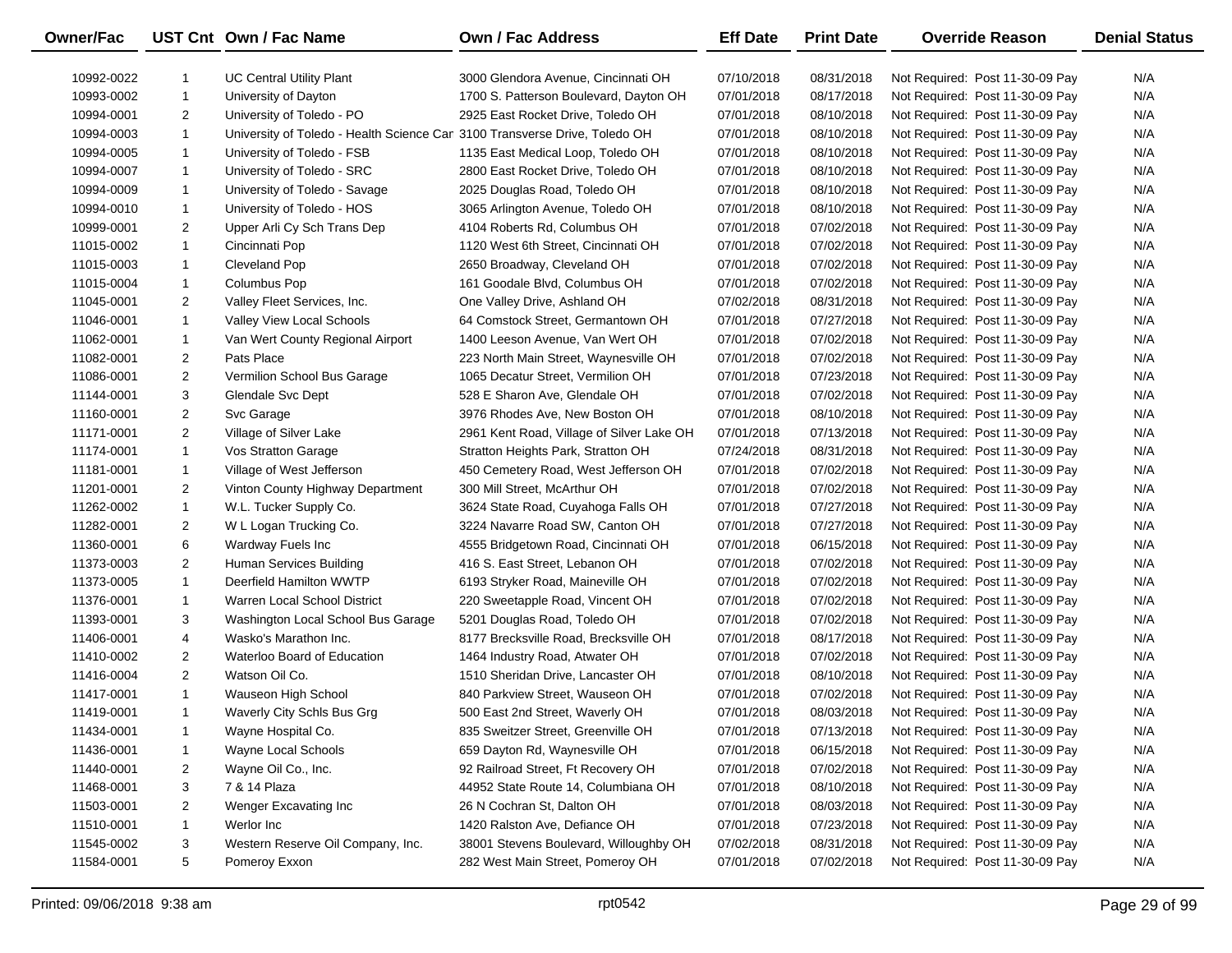| Owner/Fac  |                | UST Cnt Own / Fac Name                      | Own / Fac Address                        | <b>Eff Date</b> | <b>Print Date</b> | <b>Override Reason</b>          | <b>Denial Status</b> |
|------------|----------------|---------------------------------------------|------------------------------------------|-----------------|-------------------|---------------------------------|----------------------|
| 11595-0002 | -1             | White Allen Chevrolet                       | 442 N Main St, Dayton OH                 | 07/01/2018      | 07/02/2018        | Not Required: Post 11-30-09 Pay | N/A                  |
| 11603-0001 | $\overline{2}$ | <b>Whitehall Bus Garage</b>                 | 4000 Washburn St, Whitehall OH           | 07/01/2018      | 07/02/2018        | Not Required: Post 11-30-09 Pay | N/A                  |
| 11617-0001 | $\overline{2}$ | <b>Wickliffe City Schools</b>               | 2221 Rockefeller Rd, Wickliffe OH        | 07/01/2018      | 08/03/2018        | Not Required: Post 11-30-09 Pay | N/A                  |
| 11619-0001 | $\overline{2}$ | Wiers Farm Inc.                             | 4465 State Route 103 S., Willard OH      | 07/01/2018      | 07/13/2018        | Not Required: Post 11-30-09 Pay | N/A                  |
| 11619-0002 | $\mathbf{1}$   | Seven Cousins Truck Terminal                | 3377 US 224 East, Willard OH             | 07/01/2018      | 07/13/2018        | Not Required: Post 11-30-09 Pay | N/A                  |
| 11625-0001 | 3              | Wm E Fagaly & Son Inc                       | 6858 Hill St, Miamitown OH               | 07/01/2018      | 06/15/2018        | Not Required: Post 11-30-09 Pay | N/A                  |
| 11632-0001 | $\mathbf{1}$   | <b>Wildwood Golf Club</b>                   | 601 Aberdeen Drive, Middletown OH        | 07/01/2018      | 07/13/2018        | Not Required: Post 11-30-09 Pay | N/A                  |
| 11665-0001 | $\mathbf{1}$   | Jonick & Company, Inc.                      | 4768-4900 French Creek Road, Sheffield O | 07/01/2018      | 07/02/2018        | Not Required: Post 11-30-09 Pay | N/A                  |
| 11679-0001 | $\mathbf{1}$   | H & D Steel Service                         | 9960 York Alpha Dr, North Royalton OH    | 07/01/2018      | 08/10/2018        | Not Required: Post 11-30-09 Pay | N/A                  |
| 11686-0001 | $\mathbf{1}$   | Haines & Co. Inc.                           | 6420 Promler Avenue NW, North Canton O   | 07/01/2018      | 07/02/2018        | Not Required: Post 11-30-09 Pay | N/A                  |
| 11716-0001 | $\overline{2}$ | Clean Car Wash Inc                          | 29906 Lakeland Blvd, Wickliffe OH        | 07/01/2018      | 08/03/2018        | Not Required: Post 11-30-09 Pay | N/A                  |
| 11732-0001 | $\overline{2}$ | <b>Transportation Department</b>            | 33505 Curtis Road, Eastlake OH           | 07/01/2018      | 07/13/2018        | Not Required: Post 11-30-09 Pay | N/A                  |
| 11737-0002 | $\mathbf{1}$   | Wilmington City School Bus Garage           | 341 S. Nelson Avenue, Wilmington OH      | 07/01/2018      | 07/02/2018        | Not Required: Post 11-30-09 Pay | N/A                  |
| 11784-0002 | 3              | <b>Wood County Airport</b>                  | 1261 E. Poe Road, Bowling Green OH       | 07/01/2018      | 07/02/2018        | Not Required: Post 11-30-09 Pay | N/A                  |
| 11785-0011 | $\mathbf{1}$   | Wood County Justice Center                  | 1960 E. Gypsy Lane, Bowling Green OH     | 07/01/2018      | 07/02/2018        | Not Required: Post 11-30-09 Pay | N/A                  |
| 11785-0012 | $\overline{2}$ | <b>Wood County Fuel Facility</b>            | 1934 Gypsy Lane Road, Bowling Green O    | 07/01/2018      | 07/02/2018        | Not Required: Post 11-30-09 Pay | N/A                  |
| 11809-0001 | $\overline{2}$ | Worthington Steel Company                   | 1127 Dearborn Drive, Columbus OH         | 07/01/2018      | 08/10/2018        | Not Required: Post 11-30-09 Pay | N/A                  |
| 11813-0001 | 4              | Wright Bros Fuel Farm-Ctr 2                 | Dixie Drive, Vandalia OH                 | 07/01/2018      | 08/03/2018        | Not Required: Post 11-30-09 Pay | N/A                  |
| 11813-0004 | $\mathbf{1}$   | Wright Brothers Aero                        | 3603 Cargo Road, Vandalia OH             | 07/01/2018      | 08/03/2018        | Not Required: Post 11-30-09 Pay | N/A                  |
| 11813-0005 | $\mathbf{1}$   | Wright Bros. Aero, Inc. - Hangar 5          | 3550 Wright Drive, Vandalia OH           | 07/01/2018      | 08/03/2018        | Not Required: Post 11-30-09 Pay | N/A                  |
| 11814-0001 | $\overline{2}$ | Wright State University                     | 3640 Colonel Glenn Hwy, Fairborn OH      | 07/06/2018      | 08/31/2018        | Not Required: Post 11-30-09 Pay | N/A                  |
| 11825-0001 | $\overline{2}$ | Wynford High Sch                            | 3288 Holmes Center Rd, Bucyrus OH        | 07/01/2018      | 07/02/2018        | Not Required: Post 11-30-09 Pay | N/A                  |
| 11842-0001 | 2              | United Garage & Service Corp.               | 2069 W. 3rd Street, Cleveland OH         | 07/01/2018      | 08/03/2018        | Not Required: Post 11-30-09 Pay | N/A                  |
| 11869-0001 | 3              | Zachrich Trucking Inc                       | Route 2 State Rt 281 & Rd 18, Holgate OH | 07/01/2018      | 08/17/2018        | Not Required: Post 11-30-09 Pay | N/A                  |
| 11897-0001 | $\mathbf{1}$   | Zumstein Land Company Inc.                  | 524 N. Water Street, Lewisburg OH        | 07/01/2018      | 07/02/2018        | Not Required: Post 11-30-09 Pay | N/A                  |
| 11947-0001 | $\mathbf{1}$   | Ainsley Oil Co Inc                          | 440 South Mecca Street, Cortland OH      | 07/01/2018      | 08/03/2018        | Not Required: Post 11-30-09 Pay | N/A                  |
| 11962-0001 | 4              | Baker Hardware Inc                          | 6550 Hamilton-Scipio Rd, Okeana OH       | 07/01/2018      | 08/10/2018        | Not Required: Post 11-30-09 Pay | N/A                  |
| 11964-0003 | $\overline{2}$ | Marimor School & Inds                       | 2550 Ada Rd, Lima OH                     | 07/01/2018      | 08/03/2018        | Not Required: Post 11-30-09 Pay | N/A                  |
| 11964-0006 | $\overline{2}$ | Board of County Commissioners               | 1501 N Sugar Street, Lima OH             | 07/01/2018      | 08/03/2018        | Not Required: Post 11-30-09 Pay | N/A                  |
| 11970-0001 | $\overline{2}$ | Alliance C C                                | 725 E Milton, Alliance OH                | 07/01/2018      | 07/13/2018        | Not Required: Post 11-30-09 Pay | N/A                  |
| 12057-0002 | 5              | Lite Star Oil                               | 402 N. Warpole Street, Upper Sandusky O  | 07/02/2018      | 08/31/2018        | Not Required: Post 11-30-09 Pay | N/A                  |
| 12057-0004 | 4              | Jen Cor Food Store                          | 7792 St Rt 309, Galion OH                | 07/02/2018      | 08/31/2018        | Not Required: Post 11-30-09 Pay | N/A                  |
| 12057-0005 | 3              | <b>Commercial Fuel Depots</b>               | 1541 Harvard Avenue, Findlay OH          | 07/02/2018      | 08/31/2018        | Not Required: Post 11-30-09 Pay | N/A                  |
| 12093-0003 | $\overline{2}$ | Auglaize Cty Eng'r Fuel Cmp                 | 1014 S Blackhoof St, Wapakoneta OH       | 07/01/2018      | 07/02/2018        | Not Required: Post 11-30-09 Pay | N/A                  |
| 12093-0007 | 3              | Neil Armstrong Airport                      | 7776 State Route 219, New Knoxville OH   | 07/01/2018      | 07/02/2018        | Not Required: Post 11-30-09 Pay | N/A                  |
| 12094-0001 | 2              | <b>Transportation Center/Warren Schools</b> | 600 Roanoke Street S.E., Warren OH       | 07/01/2018      | 07/02/2018        | Not Required: Post 11-30-09 Pay | N/A                  |
| 12109-0001 | 1              | <b>Belmont Country Club</b>                 | 29601 Bates Road, Perrysburg OH          | 07/01/2018      | 08/10/2018        | Not Required: Post 11-30-09 Pay | N/A                  |
| 12126-0001 | 4              | <b>Bailey's Convenient Mart</b>             | 4321 Gallia Pike, Franklin Furnace OH    | 07/01/2018      | 08/17/2018        | Not Required: Post 11-30-09 Pay | N/A                  |
| 12140-0001 | 4              | Rickenbacker BP                             | 2560 London Groveport Road, Groveport O  | 07/01/2018      | 07/02/2018        | Not Required: Post 11-30-09 Pay | N/A                  |
| 12140-0007 | 3              | The 23 Mart                                 | 6301 S. High Street, Shadeville OH       | 07/01/2018      | 07/02/2018        | Not Required: Post 11-30-09 Pay | N/A                  |
| 12143-0001 | 1              | <b>Blennerhassett Yacht Club</b>            | 800 O'neil Street, Belpre OH             | 07/01/2018      | 07/02/2018        | Not Required: Post 11-30-09 Pay | N/A                  |
| 12157-0001 | 3              | Myers 76 Station Inc.                       | 1333 State Route 83, Millersburg OH      | 07/01/2018      | 07/23/2018        | Not Required: Post 11-30-09 Pay | N/A                  |
| 12200-0001 | 4              | Par Mar Store #83                           | 26960 State Route 7, Marrietta OH        | 07/01/2018      | 07/02/2018        | Not Required: Post 11-30-09 Pay | N/A                  |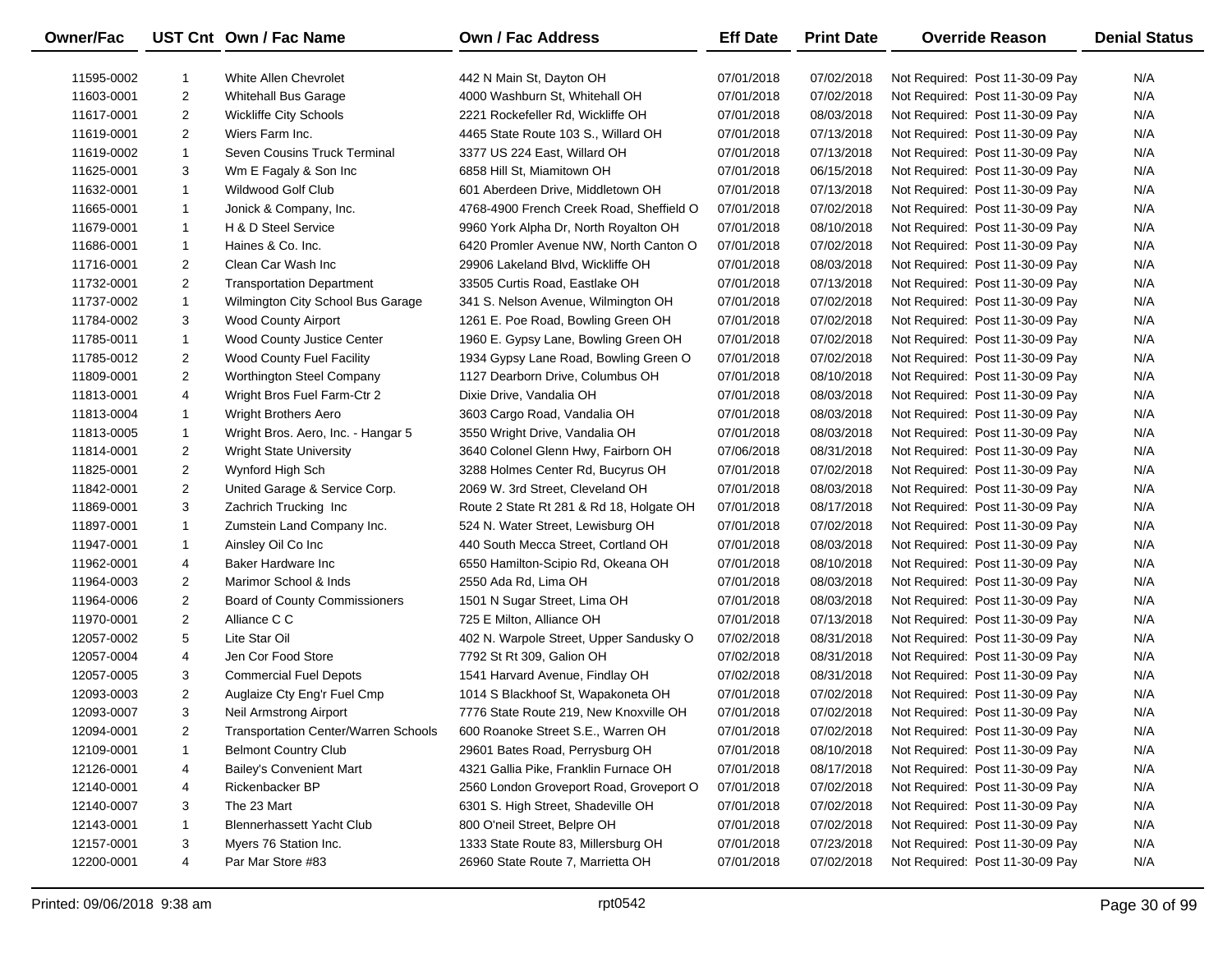| Owner/Fac  |                | UST Cnt Own / Fac Name                | Own / Fac Address                        | <b>Eff Date</b> | <b>Print Date</b> | <b>Override Reason</b>          | <b>Denial Status</b> |
|------------|----------------|---------------------------------------|------------------------------------------|-----------------|-------------------|---------------------------------|----------------------|
| 12200-0002 | 3              | Par Mar Store #82                     | 38175 State Route 7, Newport OH          | 07/01/2018      | 07/02/2018        | Not Required: Post 11-30-09 Pay | N/A                  |
| 12223-0001 | $\overline{2}$ | Carron Asphalt Paving Inc             | 7615 Bond St, Glenwillow OH              | 07/01/2018      | 07/13/2018        | Not Required: Post 11-30-09 Pay | N/A                  |
| 12244-0001 | 3              | The Catawba Moorings                  | 2313 N E Catawba Rd, Port Clinton OH     | 07/01/2018      | 07/02/2018        | Not Required: Post 11-30-09 Pay | N/A                  |
| 12251-0009 | $\overline{2}$ | East 24th Street Service Center       | 1561 E. 24th Street, Cleveland OH        | 07/01/2018      | 07/23/2018        | Not Required: Post 11-30-09 Pay | N/A                  |
| 12251-0010 | $\mathbf{1}$   | Huntsburg Radio Facility              | 11680 Clay Street, Huntsburg OH          | 07/01/2018      | 07/23/2018        | Not Required: Post 11-30-09 Pay | N/A                  |
| 12251-0013 | $\mathbf{1}$   | <b>Mayfield Substation</b>            | 8754 Mayfield Road, Chester OH           | 07/01/2018      | 07/23/2018        | Not Required: Post 11-30-09 Pay | N/A                  |
| 12251-0014 | $\overline{2}$ | Miles Service Center                  | 4295 E. 146th Street, Cleveland OH       | 07/01/2018      | 07/23/2018        | Not Required: Post 11-30-09 Pay | N/A                  |
| 12251-0015 | $\mathbf{1}$   | <b>Sheffield Radio Facility</b>       | Plymouth Ridge Road, Kingsville OH       | 07/01/2018      | 07/23/2018        | Not Required: Post 11-30-09 Pay | N/A                  |
| 12251-0016 | $\overline{2}$ | <b>System Operation Center</b>        | 6896 Miller Road, Brecksville OH         | 07/01/2018      | 07/23/2018        | Not Required: Post 11-30-09 Pay | N/A                  |
| 12251-0017 | $\mathbf{1}$   | <b>Thompson Substation</b>            | Route 528 (South of Thompson Village), T | 07/01/2018      | 07/23/2018        | Not Required: Post 11-30-09 Pay | N/A                  |
| 12251-0024 | $\overline{2}$ | Wadsworth Secondary Data Center       | 9681 Silvercreek Road, Wadsworth OH      | 07/01/2018      | 07/23/2018        | Not Required: Post 11-30-09 Pay | N/A                  |
| 12251-0029 | 4              | Lakewood Operations Center            | 900 LeMoyne Road, Northwood OH           | 07/01/2018      | 07/23/2018        | Not Required: Post 11-30-09 Pay | N/A                  |
| 12251-0031 | $\overline{2}$ | <b>Toledo Edison Western District</b> | 134 Lawrence Avenue, Wauseon OH          | 07/01/2018      | 07/23/2018        | Not Required: Post 11-30-09 Pay | N/A                  |
| 12251-0032 | 3              | <b>Bay Service Building</b>           | 2508 W. Perkins Avenue, Sandusky OH      | 07/01/2018      | 07/23/2018        | Not Required: Post 11-30-09 Pay | N/A                  |
| 12251-0033 | 6              | Fairlawn Service Center               | 1910 W. Market Street, Akron OH          | 07/01/2018      | 07/23/2018        | Not Required: Post 11-30-09 Pay | N/A                  |
| 12251-0035 | 5              | Lake Erie Service Building            | 6326 Lake Avenue, Elyria OH              | 07/01/2018      | 07/23/2018        | Not Required: Post 11-30-09 Pay | N/A                  |
| 12251-0036 | 1              | Macedonia Line Shop                   | 470 E. Highland Road, Macedonia OH       | 07/01/2018      | 07/23/2018        | Not Required: Post 11-30-09 Pay | N/A                  |
| 12251-0042 | $\overline{2}$ | Springfield Service Center            | 420 York Street, Springfield OH          | 07/01/2018      | 07/23/2018        | Not Required: Post 11-30-09 Pay | N/A                  |
| 12251-0043 | 5              | <b>Stark Service Building</b>         | 2600 S. Erie Avenue, Massillon OH        | 07/01/2018      | 07/23/2018        | Not Required: Post 11-30-09 Pay | N/A                  |
| 12251-0045 | 3              | Warren Service Building               | 2231 W. Market Street, Warren OH         | 07/01/2018      | 07/23/2018        | Not Required: Post 11-30-09 Pay | N/A                  |
| 12251-0046 | 5              | Youngstown Service Center             | 730 South Avenue, Youngstown OH          | 07/01/2018      | 07/23/2018        | Not Required: Post 11-30-09 Pay | N/A                  |
| 12251-0047 | $\mathbf{1}$   | <b>Bay Shore Plant</b>                | 4701 Bay Shore Road, Oregon OH           | 07/01/2018      | 07/23/2018        | Not Required: Post 11-30-09 Pay | N/A                  |
| 12251-0049 | $\overline{2}$ | W. H. Sammis Plant                    | Route 7 Box 176, Stration OH             | 07/01/2018      | 07/23/2018        | Not Required: Post 11-30-09 Pay | N/A                  |
| 12251-0050 | $\overline{2}$ | <b>Wadsworth Control Center</b>       | 9681 Silvercreek Road, Wadsworth OH      | 07/01/2018      | 07/23/2018        | Not Required: Post 11-30-09 Pay | N/A                  |
| 12251-0052 | $\mathbf{1}$   | <b>West Akron Campus</b>              | 341 White Pond Drive, Akron OH           | 07/01/2018      | 07/23/2018        | Not Required: Post 11-30-09 Pay | N/A                  |
| 12251-0053 | $\mathbf{1}$   | <b>Akron Control Center</b>           | 885 Mull Avenue, Akron OH                | 07/01/2018      | 07/23/2018        | Not Required: Post 11-30-09 Pay | N/A                  |
| 12269-0001 | 1              | Chagrin Falls Exempted                | 1155 Bell Street, Chagrin Falls OH       | 07/01/2018      | 07/02/2018        | Not Required: Post 11-30-09 Pay | N/A                  |
| 12270-0004 | 3              | Heritage Cooperative                  | 252 North Franklin, Richwood OH          | 07/01/2018      | 07/02/2018        | Not Required: Post 11-30-09 Pay | N/A                  |
| 12270-0005 | 4              | Heritage Cooperative                  | 304 Bloomfield Avenue, Urbana OH         | 07/01/2018      | 07/02/2018        | Not Required: Post 11-30-09 Pay | N/A                  |
| 12270-0011 | 3              | Heritage Cooperative - Mechanicsburg  | 140 S. Main Street, Mechanicsburg OH     | 07/01/2018      | 07/02/2018        | Not Required: Post 11-30-09 Pay | N/A                  |
| 12270-0012 | 4              | Heritage Cooperative                  | 1305 South Main Street & Bales Road, Ken | 07/01/2018      | 07/02/2018        | Not Required: Post 11-30-09 Pay | N/A                  |
| 12313-0001 | $\mathbf{1}$   | Berea Police City Hall                | 11 Berea Commons, Berea OH               | 07/01/2018      | 07/27/2018        | Not Required: Post 11-30-09 Pay | N/A                  |
| 12316-0001 | $\mathbf{1}$   | <b>Bucyrus Airport</b>                | 2254 Isaac Beal Road, Bucyrus OH         | 07/01/2018      | 07/02/2018        | Not Required: Post 11-30-09 Pay | N/A                  |
| 12323-0002 | $\mathbf{1}$   | City Of Clyde - Municipal Bldg        | 222 Main Street, Clyde OH                | 07/01/2018      | 07/02/2018        | Not Required: Post 11-30-09 Pay | N/A                  |
| 12333-0001 | $\overline{2}$ | City Of Eastlake                      | 35150 Lakeshore Boulevard, Eastlake OH   | 07/01/2018      | 08/03/2018        | Not Required: Post 11-30-09 Pay | N/A                  |
| 12344-0001 | 3              | Central Maintenance Garage            | 1220 Mogadore Rd, Kent OH                | 07/05/2018      | 08/31/2018        | Not Required: Post 11-30-09 Pay | N/A                  |
| 12346-0004 | 3              | City Of Lakewood City Hall            | 12650 Detroit Ave, Lakewood OH           | 07/01/2018      | 07/02/2018        | Not Required: Post 11-30-09 Pay | N/A                  |
| 12346-0006 | 1              | Lakewood Wastewater Treat             | Metro Park Dr Metro Pks, Lakewood OH     | 07/01/2018      | 07/02/2018        | Not Required: Post 11-30-09 Pay | N/A                  |
| 12346-0007 | 1              | Lakewood Incinerator                  | 12920 Berea Rd, Lakewood OH              | 07/01/2018      | 07/02/2018        | Not Required: Post 11-30-09 Pay | N/A                  |
| 12346-0008 | 2              | Fire Station 1                        | 14601 Madison Avenue, Lakewood OH        | 07/01/2018      | 07/02/2018        | Not Required: Post 11-30-09 Pay | N/A                  |
| 12353-0002 | 1              | Golf Center of Kings Island           | 6042 Fairway Drive, Mason OH             | 07/01/2018      | 08/10/2018        | Not Required: Post 11-30-09 Pay | N/A                  |
| 12361-0002 | -1             | Sewer Plant A                         | 11675 Royalton Rd, North Royalton OH     | 07/01/2018      | 07/02/2018        | Not Required: Post 11-30-09 Pay | N/A                  |
| 12361-0004 | $\mathbf{1}$   | Sewer Plant B                         | 11355 Sprague Rd, North Royalton OH      | 07/01/2018      | 07/02/2018        | Not Required: Post 11-30-09 Pay | N/A                  |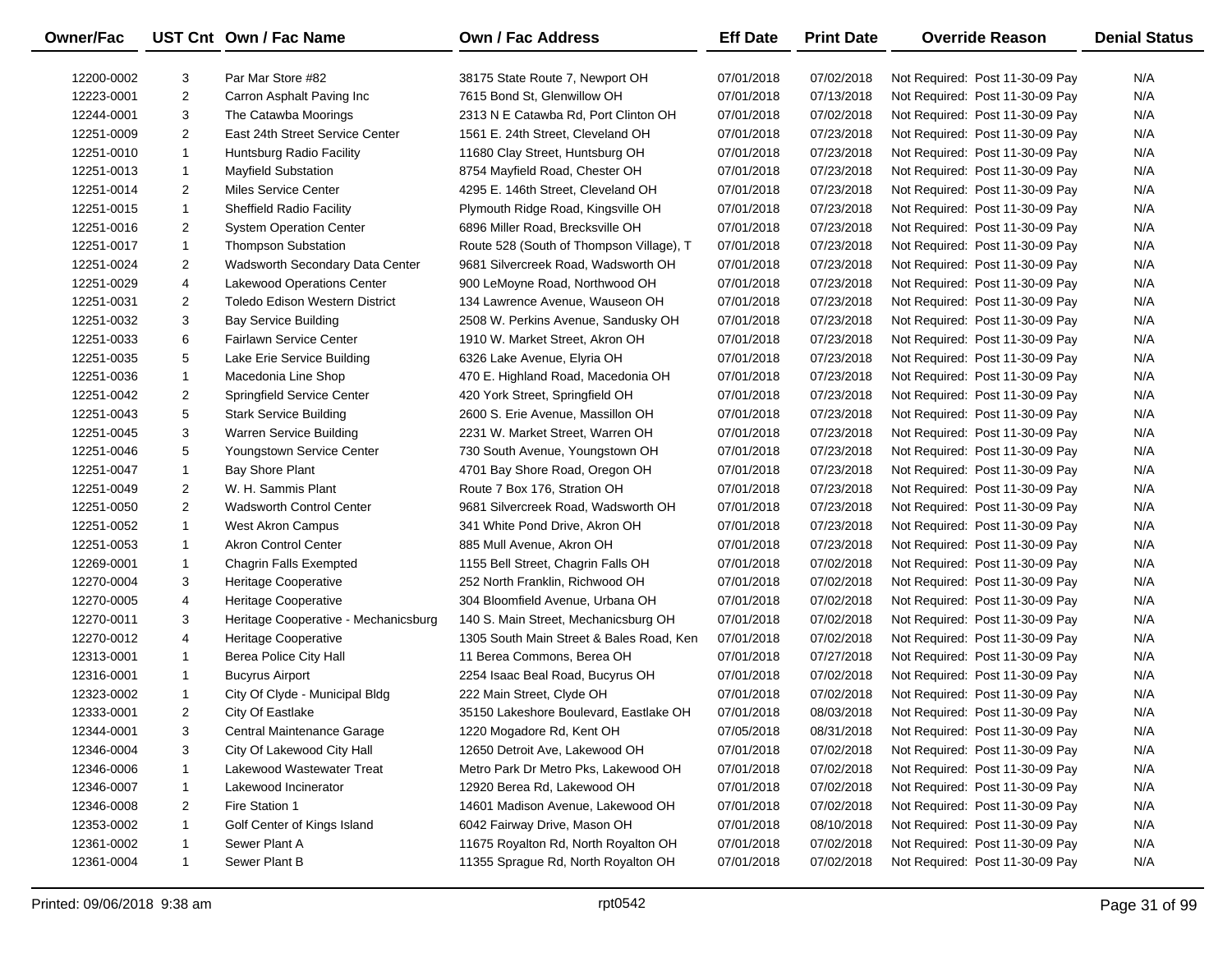| Owner/Fac  |                | UST Cnt Own / Fac Name                 | <b>Own / Fac Address</b>                 | <b>Eff Date</b> | <b>Print Date</b> | <b>Override Reason</b>          | <b>Denial Status</b> |
|------------|----------------|----------------------------------------|------------------------------------------|-----------------|-------------------|---------------------------------|----------------------|
| 12361-0005 | 2              | North Royalton Service Center          | 11545 Royalton Road, North Royalton OH   | 07/01/2018      | 07/02/2018        | Not Required: Post 11-30-09 Pay | N/A                  |
| 12361-0006 | $\mathbf{1}$   | City Of North Royalton Sewer Plant     | 3008 Valley Lane, North Royalton OH      | 07/01/2018      | 07/02/2018        | Not Required: Post 11-30-09 Pay | N/A                  |
| 12373-0002 | $\mathbf{1}$   | City of Seven Hills                    | 7325 Summitview Drive, Seven Hills OH    | 07/01/2018      | 07/02/2018        | Not Required: Post 11-30-09 Pay | N/A                  |
| 12379-0010 | $\overline{2}$ | Springfield Beckly Airport             | 1251 W Blee Rd, Springfield OH           | 07/01/2018      | 07/23/2018        | Not Required: Post 11-30-09 Pay | N/A                  |
| 12379-0011 | $\overline{2}$ | <b>Bus Maintenance Facility</b>        | 100 West Jefferson St, Springfield OH    | 07/01/2018      | 07/23/2018        | Not Required: Post 11-30-09 Pay | N/A                  |
| 12379-0012 | $\overline{2}$ | <b>City Services Center</b>            | 2100 Lagonda Avenue, Springfield OH      | 07/01/2018      | 07/23/2018        | Not Required: Post 11-30-09 Pay | N/A                  |
| 12384-0001 | $\overline{2}$ | <b>City Fuel Facility</b>              | 300 N Miami Ave, West Carrollton OH      | 07/01/2018      | 07/02/2018        | Not Required: Post 11-30-09 Pay | N/A                  |
| 12384-0002 | $\mathbf{1}$   | <b>West Carrollton Civic Center</b>    | 300 E Central Avenue, West Carrollton OH | 07/01/2018      | 07/02/2018        | Not Required: Post 11-30-09 Pay | N/A                  |
| 12388-0001 | 4              | City Worthington Service Dpt           | 380 Highland Avenue, Worthington OH      | 07/01/2018      | 07/02/2018        | Not Required: Post 11-30-09 Pay | N/A                  |
| 12391-0001 | $\mathbf{1}$   | City Of Wyoming                        | 800 Oak Avenue, Wyoming OH               | 07/01/2018      | 07/02/2018        | Not Required: Post 11-30-09 Pay | N/A                  |
| 12393-0016 | $\overline{2}$ | <b>Street Dept</b>                     | 1475 Teamster Dr, Youngstown OH          | 07/01/2018      | 07/02/2018        | Not Required: Post 11-30-09 Pay | N/A                  |
| 12393-0021 | $\overline{2}$ | Henry Stambaugh Golf Course            | 202 Gypsy Lane, Youngstown OH            | 07/01/2018      | 07/02/2018        | Not Required: Post 11-30-09 Pay | N/A                  |
| 12393-0022 | $\mathbf{1}$   | <b>City Water Department</b>           | 160 N. West Ave., Youngstown OH          | 07/01/2018      | 07/02/2018        | Not Required: Post 11-30-09 Pay | N/A                  |
| 12394-0001 | 4              | <b>Bubba's Corner</b>                  | 11500 US Route 62, Orient OH             | 07/01/2018      | 07/23/2018        | Not Required: Post 11-30-09 Pay | N/A                  |
| 12409-0001 | $\mathbf{1}$   | Clean Harbors Of Env Serv Inc          | 2900 Rockefeller Ave, Cleveland OH       | 07/01/2018      | 07/27/2018        | Not Required: Post 11-30-09 Pay | N/A                  |
| 12435-0001 | $\overline{2}$ | Col Buick Olds Cadillac Inc            | 21 E Railroad St, Columbiana OH          | 07/01/2018      | 08/23/2018        | Not Required: Post 11-30-09 Pay | N/A                  |
| 12448-0002 | $\mathbf{1}$   | Montpelier Hospital                    | 909 E. Snyder Avenue, Montpelier OH      | 07/01/2018      | 07/13/2018        | Not Required: Post 11-30-09 Pay | N/A                  |
| 12472-0001 | 1              | Corrections Center Of NW Ohio          | 03151 Rd 2425 Rt1 Box 100 A, Stryker OH  | 07/01/2018      | 07/13/2018        | Not Required: Post 11-30-09 Pay | N/A                  |
| 12478-0002 | 4              | Country Fair Store 67                  | 1143 Canfield-Niles Rd, Austintown OH    | 07/01/2018      | 08/03/2018        | Not Required: Post 11-30-09 Pay | N/A                  |
| 12478-0006 | 3              | Country Fair Store 85                  | 3342 Mahoning Ave, Warren OH             | 07/01/2018      | 08/03/2018        | Not Required: Post 11-30-09 Pay | N/A                  |
| 12478-0007 | 3              | Country Fair Store 94                  | 7565 South Ave, Boardman OH              | 07/01/2018      | 08/03/2018        | Not Required: Post 11-30-09 Pay | N/A                  |
| 12478-0008 | 3              | Country Fair Store 60                  | 800 Youngstown Warren Rd, Niles OH       | 07/01/2018      | 08/03/2018        | Not Required: Post 11-30-09 Pay | N/A                  |
| 12478-0009 | 4              | Country Fair 74                        | 1841 Niles-Cortland Rd, Warren OH        | 07/01/2018      | 08/03/2018        | Not Required: Post 11-30-09 Pay | N/A                  |
| 12496-0002 | 1              | Crestwood Schools Bus Garag            | 10921 Main St, Mantua OH                 | 07/01/2018      | 07/02/2018        | Not Required: Post 11-30-09 Pay | N/A                  |
| 12536-0001 | 5              | Dave Gill Chevrolet, Inc.              | 4700 E. Broad Street, Columbus OH        | 07/01/2018      | 08/17/2018        | Not Required: Post 11-30-09 Pay | N/A                  |
| 12540-0001 | 5              | 444 Properties LTD                     | 3830 St Rt 444, Fairborn OH              | 07/01/2018      | 08/17/2018        | Not Required: Post 11-30-09 Pay | N/A                  |
| 12544-0001 | 4              | Main & High Shortstop                  | 81 Main St, Frankfort OH                 | 07/01/2018      | 06/15/2018        | Not Required: Post 11-30-09 Pay | N/A                  |
| 12582-0001 | 3              | <b>Felicity Pay Less</b>               | 617 Market Street, Felicity OH           | 07/01/2018      | 07/27/2018        | Not Required: Post 11-30-09 Pay | N/A                  |
| 12626-0001 | $\mathbf{1}$   | <b>Drake Farms</b>                     | 31251 US Route 35, Chillicothe OH        | 07/02/2018      | 08/31/2018        | Not Required: Post 11-30-09 Pay | N/A                  |
| 12630-0001 | $\mathbf{1}$   | Dunn Chevrolet Buick Inc.              | 3000 Dustin Road, Oregon OH              | 07/01/2018      | 08/10/2018        | Not Required: Post 11-30-09 Pay | N/A                  |
| 12678-0001 | $\overline{2}$ | Elpe Co.                               | 650 N. Meridian Road, Youngstown OH      | 07/01/2018      | 08/03/2018        | Not Required: Post 11-30-09 Pay | N/A                  |
| 12689-0001 | $\overline{2}$ | Erie County Highway Engineer           | 2700 Columbus Avenue, Sandusky OH        | 07/01/2018      | 07/02/2018        | Not Required: Post 11-30-09 Pay | N/A                  |
| 12708-0001 | 3              | <b>Fairfield County Airport</b>        | 3430 Old Columbus Road NW, Carroll OH    | 07/01/2018      | 08/10/2018        | Not Required: Post 11-30-09 Pay | N/A                  |
| 12709-0001 | $\mathbf{1}$   | Fairfield County Board Of DD           | 795 College Ave., Lancaster OH           | 07/01/2018      | 07/02/2018        | Not Required: Post 11-30-09 Pay | N/A                  |
| 12725-0004 | $\overline{2}$ | <b>Firestone Test Ctr</b>              | 410 Lipply Road, Columbiana OH           | 07/01/2018      | 07/27/2018        | Not Required: Post 11-30-09 Pay | N/A                  |
| 12757-0001 | 5              | Frank Sunoco Food Mart                 | 5391 State Road, Parma OH                | 07/02/2018      | 08/31/2018        | Not Required: Post 11-30-09 Pay | N/A                  |
| 12764-0001 | 2              | Dimaiolo's Marathon                    | 1236 Salt Spring Rd, Youngstown OH       | 07/01/2018      | 08/03/2018        | Not Required: Post 11-30-09 Pay | N/A                  |
| 12773-0003 | 2              | <b>West Central School</b>             | 1481 W. Town Street, Columbus OH         | 07/01/2018      | 07/23/2018        | Not Required: Post 11-30-09 Pay | N/A                  |
| 12773-0006 | 2              | Franklin County Board of Developmental | 2879 Johnstown Road, Columbus OH         | 07/01/2018      | 07/23/2018        | Not Required: Post 11-30-09 Pay | N/A                  |
| 12778-0001 | 3              | Frantom Sunoco Service                 | 2006 W Michigan, Sidney OH               | 07/01/2018      | 08/17/2018        | Not Required: Post 11-30-09 Pay | N/A                  |
| 12791-0001 | 1              | Friendship Vill Of Dublin              | 6000 Riverside Dr, Dublin OH             | 07/01/2018      | 07/02/2018        | Not Required: Post 11-30-09 Pay | N/A                  |
| 12801-0001 | 1              | Fulton Farms, Inc.                     | 2545 State Route 202, Troy OH            | 07/01/2018      | 07/02/2018        | Not Required: Post 11-30-09 Pay | N/A                  |
| 12819-0001 | 4              | Newton's                               | 100 W. Main Street, Washingtonville OH   | 07/02/2018      | 08/31/2018        | Not Required: Post 11-30-09 Pay | N/A                  |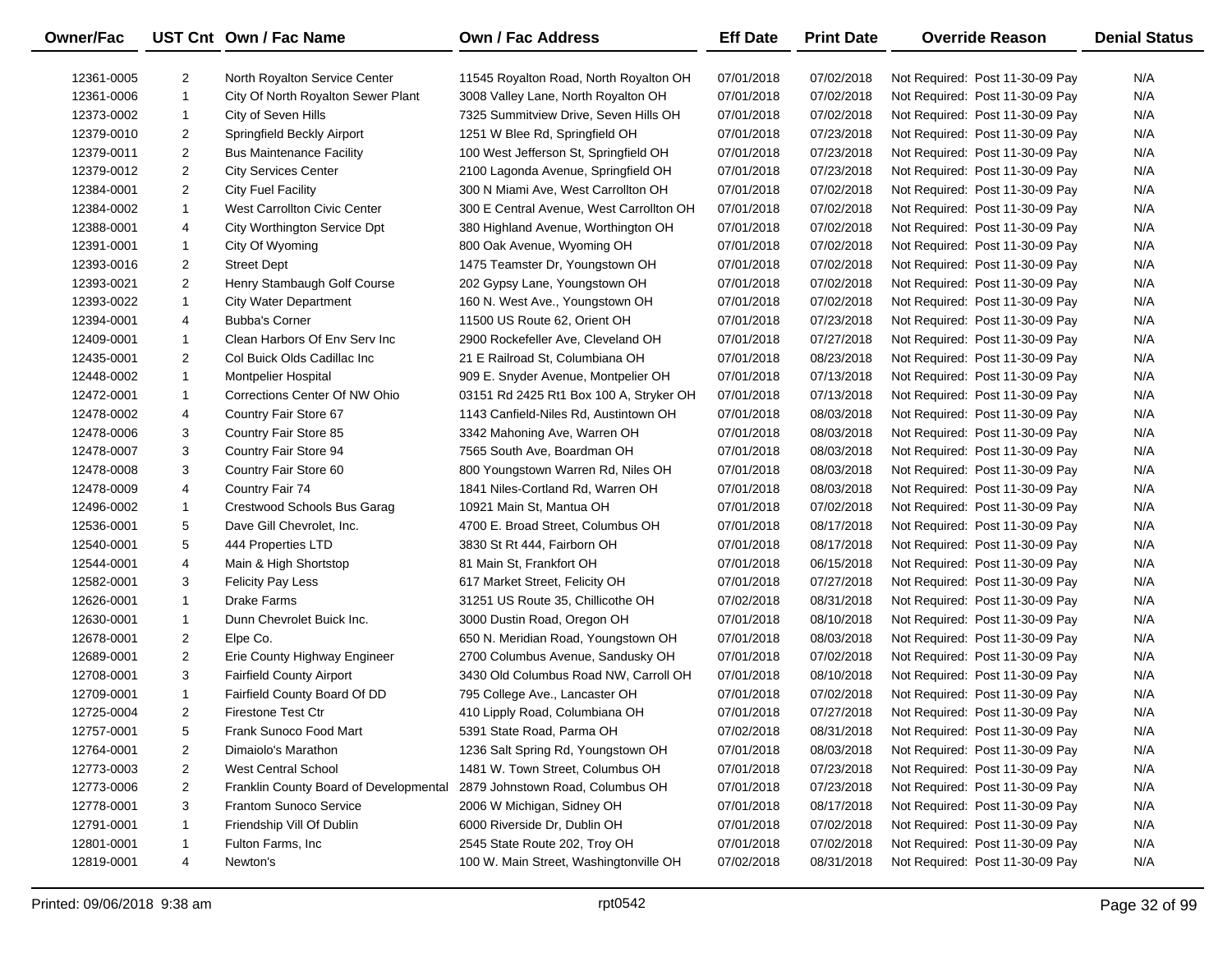| Owner/Fac  |                | UST Cnt Own / Fac Name                  | Own / Fac Address                        | <b>Eff Date</b> | <b>Print Date</b> | <b>Override Reason</b>          | <b>Denial Status</b> |
|------------|----------------|-----------------------------------------|------------------------------------------|-----------------|-------------------|---------------------------------|----------------------|
| 12822-0001 | -1             | Rustic Haven Campground                 | 00935 Kohen Rd., St Marys OH             | 07/01/2018      | 07/02/2018        | Not Required: Post 11-30-09 Pay | N/A                  |
| 12838-0001 | 3              | Gemco Aviation Serv Inc                 | 10800 Sharrott Rd, North Lima OH         | 07/01/2018      | 07/02/2018        | Not Required: Post 11-30-09 Pay | N/A                  |
| 12880-0001 | 4              | Glockner Oil Co., Inc.                  | 4407 US Highway 23, Piketon OH           | 07/01/2018      | 07/27/2018        | Not Required: Post 11-30-09 Pay | N/A                  |
| 12979-0001 | $\mathbf{1}$   | Hillsboro Transportation Co.            | 2889 E. Cresentville Road, Cincinnati OH | 07/01/2018      | 07/02/2018        | Not Required: Post 11-30-09 Pay | N/A                  |
| 13078-0001 | 4              | Tom's Sunoco                            | 602 E Main St, Lancaster OH              | 07/01/2018      | 08/23/2018        | Not Required: Post 11-30-09 Pay | N/A                  |
| 13085-0001 | $\overline{2}$ | Ross' Service Station                   | 101 Main Street, Grover Hill OH          | 07/01/2018      | 07/02/2018        | Not Required: Post 11-30-09 Pay | N/A                  |
| 13116-0001 | $\mathbf{1}$   | Joe Kidd Dodge Inc                      | 1065 Ohio Pike, Cincinnati OH            | 07/01/2018      | 06/15/2018        | Not Required: Post 11-30-09 Pay | N/A                  |
| 13162-0001 | 4              | <b>Corner Market</b>                    | 3761 US Rt 42 South, Delaware OH         | 07/01/2018      | 08/10/2018        | Not Required: Post 11-30-09 Pay | N/A                  |
| 13192-0001 | 4              | Springfield Shell                       | 1543 Moorefield Rd, Springfield OH       | 07/01/2018      | 08/03/2018        | Not Required: Post 11-30-09 Pay | N/A                  |
| 13193-0001 | $\overline{2}$ | Glenn's Market                          | 6085 Fallsburg Rd NE, Newark OH          | 07/06/2018      | 08/31/2018        | Not Required: Post 11-30-09 Pay | N/A                  |
| 13196-0001 | 6              | Jump N Jims                             | 1255 S. Main Street, Kenton OH           | 07/02/2018      | 08/31/2018        | Not Required: Post 11-30-09 Pay | N/A                  |
| 13206-0001 | $\mathbf{1}$   | Lake Lorelei Property Owners Associatio | 49 Keil Drive, Fayetteville OH           | 07/01/2018      | 08/10/2018        | Not Required: Post 11-30-09 Pay | N/A                  |
| 13208-0001 | $\mathbf{1}$   | Lakewood Country Club Co                | 2613 Bradley Rd, Westlake OH             | 07/01/2018      | 08/10/2018        | Not Required: Post 11-30-09 Pay | N/A                  |
| 13282-0003 | 3              | Lube Stop                               | 5010 Mahoning Avenue, Youngstown OH      | 07/01/2018      | 08/17/2018        | Not Required: Post 11-30-09 Pay | N/A                  |
| 13284-0001 | $\mathbf{1}$   | Lucas Local Schools                     | 84 Lucas North Road, Lucas OH            | 07/01/2018      | 06/15/2018        | Not Required: Post 11-30-09 Pay | N/A                  |
| 13306-0001 | 3              | <b>Madison Auto</b>                     | 14588 Madison, Lakewood OH               | 07/02/2018      | 08/31/2018        | Not Required: Post 11-30-09 Pay | N/A                  |
| 13338-0001 | $\mathbf{1}$   | Mark Schaffer Excavating & Trucking, I  | 1623 Old State Road, Norwalk OH          | 07/01/2018      | 08/10/2018        | Not Required: Post 11-30-09 Pay | N/A                  |
| 13345-0001 | 3              | B & J Carryout                          | 38710 State Route 7, Newport OH          | 07/01/2018      | 07/02/2018        | Not Required: Post 11-30-09 Pay | N/A                  |
| 13369-0001 | 2              | Cincinnati West Airport                 | 10004 West Rd, Harrison OH               | 07/01/2018      | 07/13/2018        | Not Required: Post 11-30-09 Pay | N/A                  |
| 13394-0008 | $\overline{7}$ | Cw Service-Bulk Plant                   | 5215 St Rt 118, Coldwater OH             | 07/02/2018      | 08/31/2018        | Not Required: Post 11-30-09 Pay | N/A                  |
| 13424-0001 | 3              | Quinn's Food Barn                       | 8845 State Route 45, North Bloomfield OH | 07/01/2018      | 08/17/2018        | Not Required: Post 11-30-09 Pay | N/A                  |
| 13542-0003 | $\mathbf{1}$   | Northwest Transportation Department     | 3113 Springdale Road, Cincinnati OH      | 07/01/2018      | 07/13/2018        | Not Required: Post 11-30-09 Pay | N/A                  |
| 13553-0001 | 3              | Oakland Grocery                         | 9101 Chilli Lane Road SW, Amanda OH      | 07/01/2018      | 08/17/2018        | Not Required: Post 11-30-09 Pay | N/A                  |
| 13609-0001 | $\mathbf{1}$   | Otis Wright & Sons, Inc.                | 707 E. Wayne Street, Lima OH             | 07/01/2018      | 05/11/2018        | Not Required: Post 11-30-09 Pay | N/A                  |
| 13643-0003 | $\mathbf{1}$   | PC Campana Inc                          | 1374 E 28th St, Lorain OH                | 07/01/2018      | 07/02/2018        | Not Required: Post 11-30-09 Pay | N/A                  |
| 13646-0001 | 3              | Steve's Bp                              | 110 S Bierley Ave, Pemberville OH        | 07/01/2018      | 07/27/2018        | Not Required: Post 11-30-09 Pay | N/A                  |
| 13651-0007 | $\overline{2}$ | Penske Truck Leasing                    | 2470 Westbelt Drive, Columbus OH         | 07/01/2018      | 08/31/2018        | Not Required: Post 11-30-09 Pay | N/A                  |
| 13651-0011 | $\overline{c}$ | Penske Truck Leasing Co., LP            | 7600 First Place, Oakwood OH             | 07/01/2018      | 08/31/2018        | Not Required: Post 11-30-09 Pay | N/A                  |
| 13651-0012 | 2              | Penske Truck Leasing                    | 2528 Commodity Cir, Sharonville OH       | 07/01/2018      | 08/31/2018        | Not Required: Post 11-30-09 Pay | N/A                  |
| 13651-0019 | $\mathbf{1}$   | Penske Truck Leasing                    | 3000 Fortura Drive, Akron OH             | 07/01/2018      | 08/31/2018        | Not Required: Post 11-30-09 Pay | N/A                  |
| 13651-0021 | 2              | Penske Truck Lesing Co Lp               | 4591 Industrial Center Rd, Obetz OH      | 07/01/2018      | 08/31/2018        | Not Required: Post 11-30-09 Pay | N/A                  |
| 13651-0022 | $\mathbf{1}$   | Penske Truck Leasing                    | 1300 N. Main Street, Mansfield OH        | 07/01/2018      | 08/31/2018        | Not Required: Post 11-30-09 Pay | N/A                  |
| 13651-0023 | $\overline{2}$ | Penske Truck Leasing Co Lp              | 2519 Nordic Rd, Dayton OH                | 07/01/2018      | 08/31/2018        | Not Required: Post 11-30-09 Pay | N/A                  |
| 13651-0025 | $\overline{a}$ | Penske Truck Leasing                    | 15270 Deanna Park, Brook Park OH         | 07/01/2018      | 08/31/2018        | Not Required: Post 11-30-09 Pay | N/A                  |
| 13651-0026 | $\overline{2}$ | Penske Truck Leasing                    | 12222 Williams Road, Perrysburg OH       | 07/01/2018      | 08/31/2018        | Not Required: Post 11-30-09 Pay | N/A                  |
| 13651-0031 |                | Penske Truck Leasing                    | 16195 Industrial Parkway, Middlefield OH | 07/01/2018      | 08/31/2018        | Not Required: Post 11-30-09 Pay | N/A                  |
| 13657-0001 | 1              | Perry Twp                               | 7125 Sawmill Rd, Dublin OH               | 07/09/2018      | 08/31/2018        | Not Required: Post 11-30-09 Pay | N/A                  |
| 13705-0006 | 3              | Procter & Gamble Hangar #51             | 700 Wilmer Avenue, Cincinnati OH         | 07/02/2018      | 08/31/2018        | Not Required: Post 11-30-09 Pay | N/A                  |
| 13712-0002 | 2              | Putnam County Airport                   | 10218 Road 5-H, Ottawa OH                | 07/01/2018      | 07/02/2018        | Not Required: Post 11-30-09 Pay | N/A                  |
| 13729-0002 | 6              | Dogwood Crossing Travel Center          | 4400 Coonpath Road, Carroll OH           | 07/01/2018      | 08/03/2018        | Not Required: Post 11-30-09 Pay | N/A                  |
| 13729-0003 | 4              | Dogwood Crossing Too                    | 25381 Clear Creek Road, Rockbridge OH    | 07/01/2018      | 08/03/2018        | Not Required: Post 11-30-09 Pay | N/A                  |
| 13762-0001 | 2              | Reitter Stucco, inc                     | 1100 King Ave, Columbus OH               | 07/02/2018      | 08/31/2018        | Not Required: Post 11-30-09 Pay | N/A                  |
| 13774-0001 | $\overline{2}$ | Mikes Tire Shop                         | 428 Cumberland Street, Caldwell OH       | 07/01/2018      | 07/02/2018        | Not Required: Post 11-30-09 Pay | N/A                  |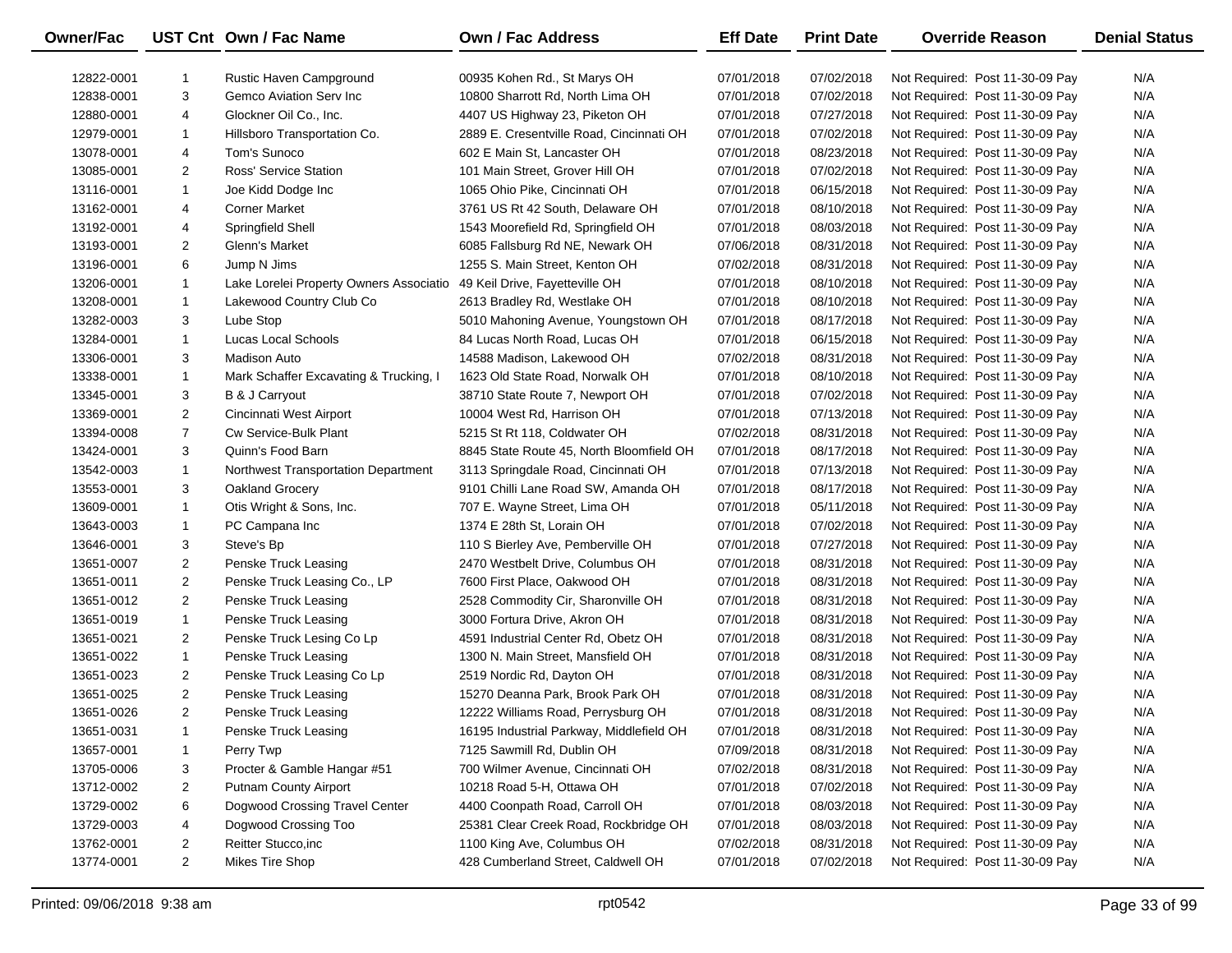| <b>Owner/Fac</b> |                | UST Cnt Own / Fac Name             | Own / Fac Address                         | <b>Eff Date</b> | <b>Print Date</b> | <b>Override Reason</b>          | <b>Denial Status</b> |
|------------------|----------------|------------------------------------|-------------------------------------------|-----------------|-------------------|---------------------------------|----------------------|
| 13818-0001       | 3              | Mooneys Gulf Serv                  | 27000 Chagrin Boulevard, Orange Village C | 07/06/2018      | 08/31/2018        | Not Required: Post 11-30-09 Pay | N/A                  |
| 13826-0002       | 5              | Gibsonburg Convenience Station     | 200 S. Main Street, Gibsonburg OH         | 07/01/2018      | 08/10/2018        | Not Required: Post 11-30-09 Pay | N/A                  |
| 13830-0001       | $\mathbf{1}$   | Bob's M Trkg Inc                   | 8251 Claude Thomas Rd, Franklin OH        | 07/01/2018      | 06/15/2018        | Not Required: Post 11-30-09 Pay | N/A                  |
| 13871-0001       | $\mathbf{1}$   | Roush Honda                        | 104 W. Schrock Road, Westerville OH       | 07/01/2018      | 07/23/2018        | Not Required: Post 11-30-09 Pay | N/A                  |
| 13871-0003       | $\mathbf{1}$   | Roush Honda                        | 560 Charring Cross Drive, Westerville OH  | 07/01/2018      | 07/23/2018        | Not Required: Post 11-30-09 Pay | N/A                  |
| 13871-0004       | $\mathbf{1}$   | Roush Honda Inventory Lot          | 875 S. State Street, Westerville OH       | 07/01/2018      | 07/23/2018        | Not Required: Post 11-30-09 Pay | N/A                  |
| 13917-0001       | $\overline{2}$ | Schafer Oil Co Inc                 | 9109 St Rt 66, Fort Loramie OH            | 07/01/2018      | 08/10/2018        | Not Required: Post 11-30-09 Pay | N/A                  |
| 13917-0002       | 4              | Schafer Oil Co Inc                 | 1533 Riverside Dr, Sidney OH              | 07/01/2018      | 08/10/2018        | Not Required: Post 11-30-09 Pay | N/A                  |
| 13917-0003       | 3              | Meyers Garage                      | 6377 St Rt 66, Fort Loramie OH            | 07/01/2018      | 08/10/2018        | Not Required: Post 11-30-09 Pay | N/A                  |
| 13917-0005       | $\overline{2}$ | <b>Minster Marathon</b>            | 54 S. Main Street, Minster OH             | 07/01/2018      | 08/10/2018        | Not Required: Post 11-30-09 Pay | N/A                  |
| 13917-0007       | $\overline{2}$ | M & W Development                  | 1120 Milligan Court, Sidney OH            | 07/01/2018      | 08/10/2018        | Not Required: Post 11-30-09 Pay | N/A                  |
| 13917-0009       | 4              | Greenville Marathon                | 1201 Russ Rd, Greenville OH               | 07/01/2018      | 08/10/2018        | Not Required: Post 11-30-09 Pay | N/A                  |
| 13917-0010       | 4              | Clayton Sunoco                     | 6529 W. National Road, Brookville OH      | 07/01/2018      | 08/10/2018        | Not Required: Post 11-30-09 Pay | N/A                  |
| 13917-0011       | 3              | Sidney Marathon                    | 2190 Fair Road, Sidney OH                 | 07/01/2018      | 08/10/2018        | Not Required: Post 11-30-09 Pay | N/A                  |
| 13917-0012       | 3              | New Lebanon Marathon               | 500 West Main Street, New Lebanon OH      | 07/01/2018      | 08/10/2018        | Not Required: Post 11-30-09 Pay | N/A                  |
| 13917-0013       | 3              | Englewood Marathon                 | 311 S Main St, Englewood OH               | 07/01/2018      | 08/10/2018        | Not Required: Post 11-30-09 Pay | N/A                  |
| 13917-0014       | 4              | Marysville Marathon                | 236 N Main St, Marysville OH              | 07/01/2018      | 08/10/2018        | Not Required: Post 11-30-09 Pay | N/A                  |
| 13917-0015       | 3              | New Breman Marathon                | 8 S Washington, New Bremen OH             | 07/01/2018      | 08/10/2018        | Not Required: Post 11-30-09 Pay | N/A                  |
| 13917-0016       | 5              | Piqua Marathon                     | 226 W Water St, Piqua OH                  | 07/01/2018      | 08/10/2018        | Not Required: Post 11-30-09 Pay | N/A                  |
| 13917-0017       | 5              | <b>Troy Marathon</b>               | 801 W Main St, Troy OH                    | 07/01/2018      | 08/10/2018        | Not Required: Post 11-30-09 Pay | N/A                  |
| 13917-0018       | 3              | Schafer Oil Co. Inc.               | 109 Lynn Street, Russia OH                | 07/01/2018      | 08/10/2018        | Not Required: Post 11-30-09 Pay | N/A                  |
| 13917-0019       | 4              | <b>Brooklyn Street Marathon</b>    | 525 E North St, Sidney OH                 | 07/01/2018      | 08/10/2018        | Not Required: Post 11-30-09 Pay | N/A                  |
| 13917-0020       | 4              | Eagle Acres Marathon               | 410 N. Main Street, Minster OH            | 07/01/2018      | 08/10/2018        | Not Required: Post 11-30-09 Pay | N/A                  |
| 13917-0021       | 3              | Versailles Marathon                | 7 N. 2nd Street, Versailles OH            | 07/01/2018      | 08/10/2018        | Not Required: Post 11-30-09 Pay | N/A                  |
| 13917-0022       | 3              | <b>Coldwater Marathon</b>          | 555 N. Second Street, Coldwater OH        | 07/01/2018      | 08/10/2018        | Not Required: Post 11-30-09 Pay | N/A                  |
| 13926-0001       | 3              | Schumacher Dugan Construction Inc. | 6355 Centre Park Drive, West Chester OH   | 07/01/2018      | 08/17/2018        | Not Required: Post 11-30-09 Pay | N/A                  |
| 13953-0001       | 5              | Huels Kamp & Kremer Inc            | 3579 Miamisburg-Cent Rd, W Carrollton O   | 07/01/2018      | 06/15/2018        | Not Required: Post 11-30-09 Pay | N/A                  |
| 13953-0002       | 3              | Englewood Clark                    | 709 South Main St, Englewood OH           | 07/01/2018      | 06/15/2018        | Not Required: Post 11-30-09 Pay | N/A                  |
| 13953-0003       | 3              | Kettering Cruise-Thru              | 1890 E Stroop Rd, Kettering OH            | 07/01/2018      | 06/15/2018        | Not Required: Post 11-30-09 Pay | N/A                  |
| 13953-0004       | 3              | Dixie Drive-Thru                   | 4520 S. Dixie Highway, Moraine OH         | 07/01/2018      | 06/15/2018        | Not Required: Post 11-30-09 Pay | N/A                  |
| 13985-0005       | $\overline{2}$ | Spee-D-Foods 21                    | 2337 South Main Street, Akron OH          | 07/01/2018      | 08/03/2018        | Not Required: Post 11-30-09 Pay | N/A                  |
| 13985-0006       | $\overline{2}$ | Spee D Foods 19                    | 561 North Main, Navarre OH                | 07/01/2018      | 08/03/2018        | Not Required: Post 11-30-09 Pay | N/A                  |
| 13985-0007       | $\overline{2}$ | Spee-D-Foods 22                    | 4318 12th St NW, Canton OH                | 07/01/2018      | 08/03/2018        | Not Required: Post 11-30-09 Pay | N/A                  |
| 13985-0008       | $\overline{2}$ | Spee-D-Foods #11                   | 4516 Everhard Road NW, Canton OH          | 07/01/2018      | 08/03/2018        | Not Required: Post 11-30-09 Pay | N/A                  |
| 13985-0010       | $\overline{2}$ | Spee-D-Foods #28                   | 953 S Main St, N Canton OH                | 07/01/2018      | 08/03/2018        | Not Required: Post 11-30-09 Pay | N/A                  |
| 13985-0011       | 3              | Spee-D-Foods #29                   | 5875 Ravenna Ave Acess Rd/SR44, Lousi     | 07/01/2018      | 08/03/2018        | Not Required: Post 11-30-09 Pay | N/A                  |
| 13985-0012       | 3              | Speed-D-Foods #31                  | 3002 Market Ave North, Canton OH          | 07/01/2018      | 08/03/2018        | Not Required: Post 11-30-09 Pay | N/A                  |
| 13985-0013       | 2              | Spee-D-Foods #30                   | 9831 Cleveland Ave. NW, Greentown OH      | 07/01/2018      | 08/03/2018        | Not Required: Post 11-30-09 Pay | N/A                  |
| 13985-0016       | 3              | Spee-D-Foods #37                   | 2599 Albrecht Avenue, Akron OH            | 07/01/2018      | 08/03/2018        | Not Required: Post 11-30-09 Pay | N/A                  |
| 13988-0001       | 2              | Marina International               | 301 Lakeside Avenue, Lorain OH            | 07/01/2018      | 08/10/2018        | Not Required: Post 11-30-09 Pay | N/A                  |
| 14013-0005       | $\overline{2}$ | <b>Stark County Engineer</b>       | 5165 Southway Street SW, Canton OH        | 07/01/2018      | 07/13/2018        | Not Required: Post 11-30-09 Pay | N/A                  |
| 14013-0008       | $\overline{a}$ | Georgetown Outpost                 | 12647 Georgetown Road NE, Paris OH        | 07/01/2018      | 07/13/2018        | Not Required: Post 11-30-09 Pay | N/A                  |
| 14017-0002       | $\mathbf{1}$   | State Auto Data Center DC1         | 268 Greif Parkway, Delaware OH            | 07/01/2018      | 07/02/2018        | Not Required: Post 11-30-09 Pay | N/A                  |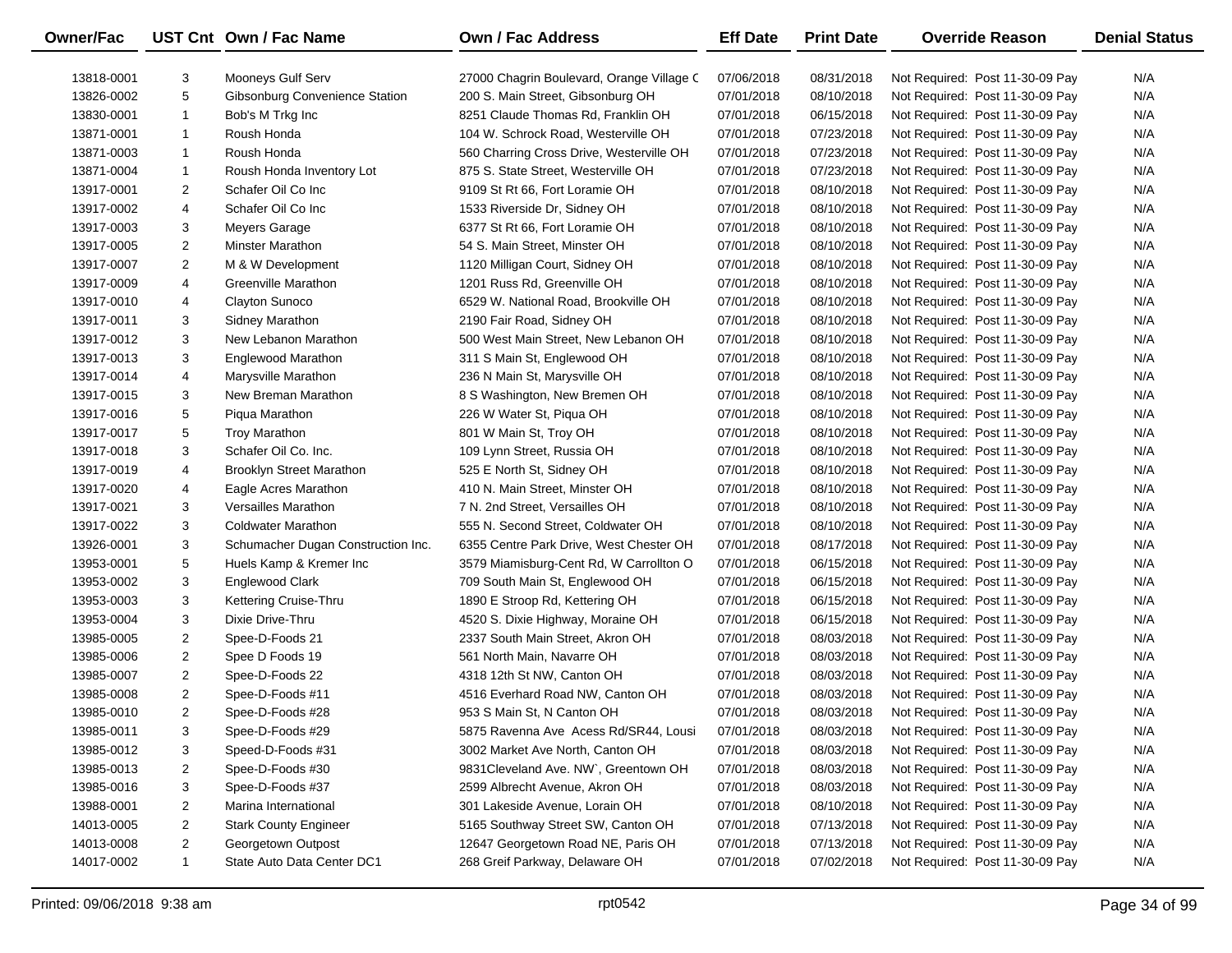| <b>Owner/Fac</b> |                | UST Cnt Own / Fac Name       | <b>Own / Fac Address</b>                  | <b>Eff Date</b> | <b>Print Date</b> | <b>Override Reason</b>          | <b>Denial Status</b> |
|------------------|----------------|------------------------------|-------------------------------------------|-----------------|-------------------|---------------------------------|----------------------|
| 14029-0002       | 6              | <b>Stevens Aviation</b>      | 10638 Hangar Drive, Vandalia OH           | 07/01/2018      | 07/27/2018        | Not Required: Post 11-30-09 Pay | N/A                  |
| 14101-0006       | $\overline{2}$ | Hertz Rent A Car             | 19025 Maplewood Avenue, Cleveland OH      | 07/01/2018      | 08/17/2018        | Not Required: Post 11-30-09 Pay | N/A                  |
| 14101-0007       | $\mathbf{1}$   | Dollar/Thrifty Rent A Car    | 19727 Maplewood Ave, Cleveland OH         | 07/01/2018      | 08/17/2018        | Not Required: Post 11-30-09 Pay | N/A                  |
| 14111-0001       | 2              | The Medical Center Co        | 2250 Circle Drive, Cleveland OH           | 07/01/2018      | 07/02/2018        | Not Required: Post 11-30-09 Pay | N/A                  |
| 14132-0001       | $\mathbf{1}$   | Standy Emergency Backup Fac  | 11599 East Miami River Rd, Cincinnati OH  | 07/01/2018      | 06/15/2018        | Not Required: Post 11-30-09 Pay | N/A                  |
| 14149-0001       | $\mathbf{1}$   | <b>Bus Garage</b>            | 555 N Hyatt St, Tipp City OH              | 07/01/2018      | 07/02/2018        | Not Required: Post 11-30-09 Pay | N/A                  |
| 14151-0001       | $\mathbf{1}$   | Toledo/Lucas Convention Br   | 401 Jefferson Avenue, Toledo OH           | 07/01/2018      | 07/02/2018        | Not Required: Post 11-30-09 Pay | N/A                  |
| 14182-0001       | 8              | d/b/a Carnes Sunoco          | 103 Liberty Street, Belle Valley OH       | 07/01/2018      | 07/02/2018        | Not Required: Post 11-30-09 Pay | N/A                  |
| 14193-0001       | $\overline{2}$ | <b>Trumbull Country Club</b> | 600 Golf Drive, Warren OH                 | 07/01/2018      | 08/03/2018        | Not Required: Post 11-30-09 Pay | N/A                  |
| 14208-0001       | 2              | Underground Utilities Inc    | 416 W Monroe St, Monroeville OH           | 07/01/2018      | 07/13/2018        | Not Required: Post 11-30-09 Pay | N/A                  |
| 14218-0003       | 3              | United Dairy Farmers #003    | 7043 Montgomery Road, Cincinnati OH       | 07/01/2018      | 07/02/2018        | Not Required: Post 11-30-09 Pay | N/A                  |
| 14218-0004       | 3              | United Dairy Farmers #PLT    | 3955 Montgomery Road, Cincinnati OH       | 07/01/2018      | 07/02/2018        | Not Required: Post 11-30-09 Pay | N/A                  |
| 14218-0005       | 3              | United Dairy Farmers 005     | 4269 Plainville Road, Cincinnati OH       | 07/01/2018      | 07/02/2018        | Not Required: Post 11-30-09 Pay | N/A                  |
| 14218-0006       | 4              | United Dairy Farmers 006     | 2023 State Route 131, Batavia OH          | 07/01/2018      | 07/02/2018        | Not Required: Post 11-30-09 Pay | N/A                  |
| 14218-0010       | 2              | United Dairy Farmers 010     | 2151 Losantiville Road, Cincinnati OH     | 07/01/2018      | 07/02/2018        | Not Required: Post 11-30-09 Pay | N/A                  |
| 14218-0016       | 2              | United Dairy Farmers 016     | 9759 Montgomery Road, Cincinnati OH       | 07/01/2018      | 07/02/2018        | Not Required: Post 11-30-09 Pay | N/A                  |
| 14218-0020       | 2              | United Dairy Farmers 020     | 702 Main Street, Milford OH               | 07/01/2018      | 07/02/2018        | Not Required: Post 11-30-09 Pay | N/A                  |
| 14218-0022       | 3              | United Dairy Farmers 022     | 5275 Beechmont Avenue, Cincinnati OH      | 07/01/2018      | 07/02/2018        | Not Required: Post 11-30-09 Pay | N/A                  |
| 14218-0025       | 2              | United Dairy Farmers 025     | 3350 Erie Avenue, Cincinnati OH           | 07/01/2018      | 07/02/2018        | Not Required: Post 11-30-09 Pay | N/A                  |
| 14218-0029       | 2              | United Dairy Farmers 029     | 3139 Madison Road, Cincinnati OH          | 07/01/2018      | 07/02/2018        | Not Required: Post 11-30-09 Pay | N/A                  |
| 14218-0030       | 3              | United Dairy Farmers 030     | 11620 Springfield Pike, Cincinnati OH     | 07/01/2018      | 07/02/2018        | Not Required: Post 11-30-09 Pay | N/A                  |
| 14218-0033       | 4              | United Dairy Farmers 033     | 5615 Wolfpen Pleasant Hill, Milford OH    | 07/01/2018      | 07/02/2018        | Not Required: Post 11-30-09 Pay | N/A                  |
| 14218-0038       | 3              | United Dairy Farmers 038     | 11 Brookwood Avenue, Hamilton OH          | 07/01/2018      | 07/02/2018        | Not Required: Post 11-30-09 Pay | N/A                  |
| 14218-0048       | 2              | United Dairy Farmers 048     | 320 Loveland-Madeira Road, Loveland OH    | 07/01/2018      | 07/02/2018        | Not Required: Post 11-30-09 Pay | N/A                  |
| 14218-0051       | 2              | United Dairy Farmers 051     | 3190 Woodford Road, Cincinnati OH         | 07/01/2018      | 07/02/2018        | Not Required: Post 11-30-09 Pay | N/A                  |
| 14218-0052       | 3              | United Dairy Farmers 052     | 7545 Bridgetown Road, Cincinnati OH       | 07/01/2018      | 07/02/2018        | Not Required: Post 11-30-09 Pay | N/A                  |
| 14218-0061       | 4              | United Dairy Farmers 061     | 3650 Tylersville Road, Mason OH           | 07/01/2018      | 07/02/2018        | Not Required: Post 11-30-09 Pay | N/A                  |
| 14218-0064       | 2              | United Dairy Farmers 064     | 9476 Kenwood Rd, Cincinnati OH            | 07/01/2018      | 07/02/2018        | Not Required: Post 11-30-09 Pay | N/A                  |
| 14218-0069       | 3              | United Dairy Farmers 069     | 3641 Montgomery Road, Cincinnati OH       | 07/01/2018      | 07/02/2018        | Not Required: Post 11-30-09 Pay | N/A                  |
| 14218-0071       | 3              | United Dairy Farmers 071     | 2059 Dale Road, Cincinnati OH             | 07/01/2018      | 07/02/2018        | Not Required: Post 11-30-09 Pay | N/A                  |
| 14218-0075       | 2              | United Dairy Farmers #075    | 4344 Smith Road, Cincinnati OH            | 07/01/2018      | 07/02/2018        | Not Required: Post 11-30-09 Pay | N/A                  |
| 14218-0076       | 3              | United Dairy Farmers 076     | 10811 Hamilton Avenue, Cincinnati OH      | 07/01/2018      | 07/02/2018        | Not Required: Post 11-30-09 Pay | N/A                  |
| 14218-0077       | 3              | United Dairy Farmers 077     | 2010 8 Mile Road, Cincinnati OH           | 07/01/2018      | 07/02/2018        | Not Required: Post 11-30-09 Pay | N/A                  |
| 14218-0079       | 3              | United Dairy Farmers 079     | 608 S State Avenue, Harrison OH           | 07/01/2018      | 07/02/2018        | Not Required: Post 11-30-09 Pay | N/A                  |
| 14218-0080       | 4              | United Dairy Farmers 080     | 8295 Cincinnati Dayton Road, West Chest ( | 07/01/2018      | 07/02/2018        | Not Required: Post 11-30-09 Pay | N/A                  |
| 14218-0083       | 4              | United Dairy Farmers 083     | 3502 Main And Church Streets, Newtown C   | 07/01/2018      | 07/02/2018        | Not Required: Post 11-30-09 Pay | N/A                  |
| 14218-0086       | 3              | United Dairy Farmers 086     | 4109 North Bend Road, Cincinnati OH       | 07/01/2018      | 07/02/2018        | Not Required: Post 11-30-09 Pay | N/A                  |
| 14218-0087       | 3              | United Dairy Farmers 087     | 3172-74 Linwood, Cincinnati OH            | 07/01/2018      | 07/02/2018        | Not Required: Post 11-30-09 Pay | N/A                  |
| 14218-0092       | 4              | United Dairy Farmers 092     | 2669 W. US 22 3, Maineville OH            | 07/01/2018      | 07/02/2018        | Not Required: Post 11-30-09 Pay | N/A                  |
| 14218-0093       | 3              | United Dairy Farmers 093     | 2203 Queen City Avenue, Cincinnati OH     | 07/01/2018      | 07/02/2018        | Not Required: Post 11-30-09 Pay | N/A                  |
| 14218-0094       | 4              | United Dairy Farmers 094     | 9536 Cincinnati-Columbus Road, Pisgah O   | 07/01/2018      | 07/02/2018        | Not Required: Post 11-30-09 Pay | N/A                  |
| 14218-0095       | 2              | United Dairy Farmers 095     | 233 N High Street, Hillsboro OH           | 07/01/2018      | 07/02/2018        | Not Required: Post 11-30-09 Pay | N/A                  |
| 14218-0096       | $\overline{2}$ | United Dairy Farmers 096     | 10565 Harrison Pike, Harrison OH          | 07/01/2018      | 07/02/2018        | Not Required: Post 11-30-09 Pay | N/A                  |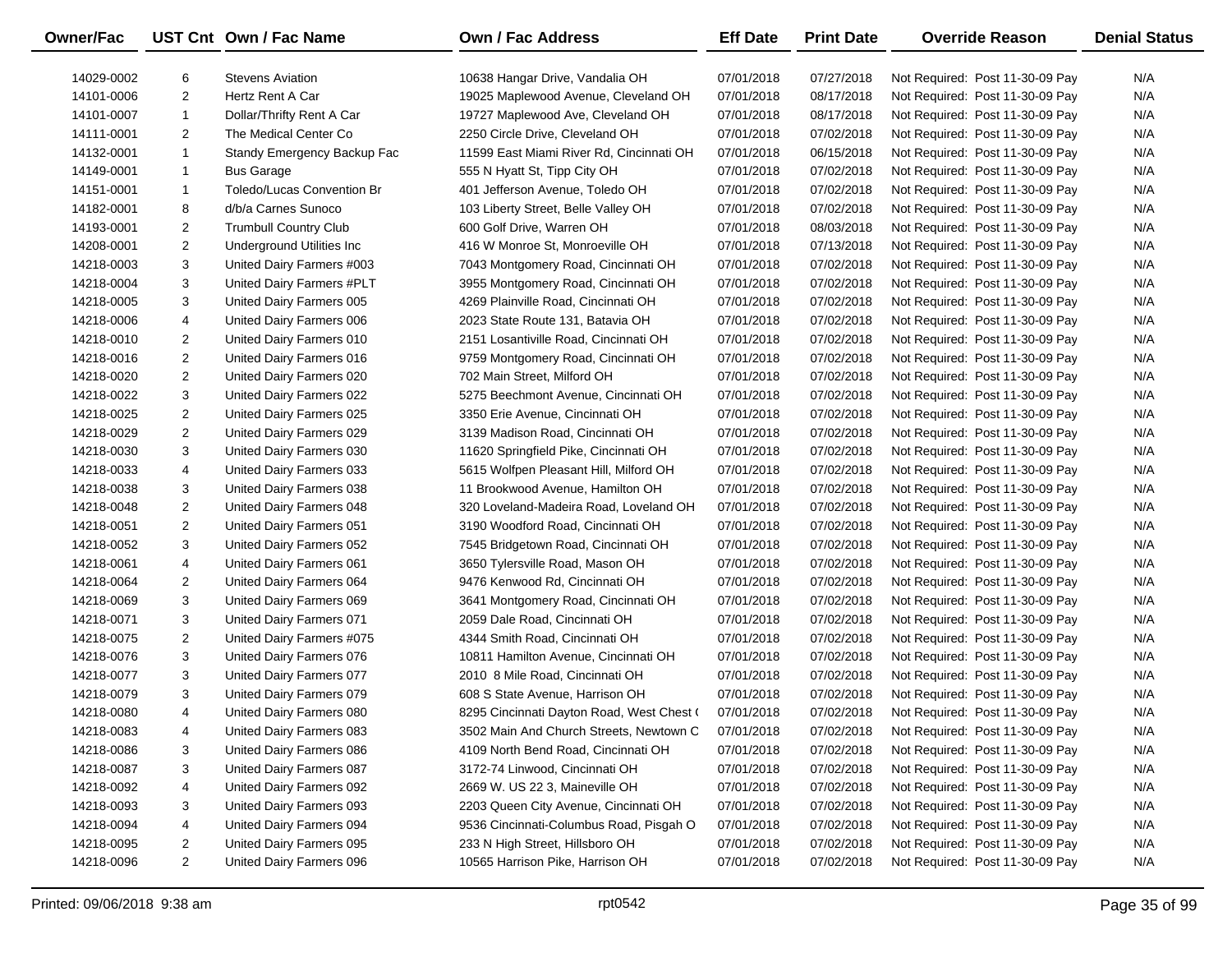| Owner/Fac  |                | UST Cnt Own / Fac Name    | <b>Own / Fac Address</b>                  | <b>Eff Date</b> | <b>Print Date</b> | <b>Override Reason</b>          | <b>Denial Status</b> |
|------------|----------------|---------------------------|-------------------------------------------|-----------------|-------------------|---------------------------------|----------------------|
| 14218-0098 | 3              | United Dairy Farmers 098  | 2913 Boudinot Avenue, Cincinnati OH       | 07/01/2018      | 07/02/2018        | Not Required: Post 11-30-09 Pay | N/A                  |
| 14218-0100 | 2              | United Dairy Farmers #100 | 2607 Victory Parkway, Cincinnati OH       | 07/01/2018      | 07/02/2018        | Not Required: Post 11-30-09 Pay | N/A                  |
| 14218-0101 | $\overline{2}$ | United Dairy Farmers 101  | 6701 Beechmont Avenue, Cincinnati OH      | 07/01/2018      | 07/02/2018        | Not Required: Post 11-30-09 Pay | N/A                  |
| 14218-0102 | 4              | United Dairy Farmers 102  | 1873 Highway 28, Goshen OH                | 07/01/2018      | 07/02/2018        | Not Required: Post 11-30-09 Pay | N/A                  |
| 14218-0106 | 2              | United Dairy Farmers 106  | 101 West High Street, Oxford OH           | 07/01/2018      | 07/02/2018        | Not Required: Post 11-30-09 Pay | N/A                  |
| 14218-0107 | 3              | United Dairy Farmers #107 | 3600 Banning Road, Cincinnati OH          | 07/01/2018      | 07/02/2018        | Not Required: Post 11-30-09 Pay | N/A                  |
| 14218-0108 | 3              | United Dairy Farmers 108  | 395 East Main, Wilmington OH              | 07/01/2018      | 07/02/2018        | Not Required: Post 11-30-09 Pay | N/A                  |
| 14218-0109 | 3              | United Dairy Farmers 109  | 7111 Vine Street, Cincinnati OH           | 07/01/2018      | 07/02/2018        | Not Required: Post 11-30-09 Pay | N/A                  |
| 14218-0112 | 3              | United Dairy Farmers 112  | 11886 Hamilton Avenue, Cincinnati OH      | 07/01/2018      | 07/02/2018        | Not Required: Post 11-30-09 Pay | N/A                  |
| 14218-0113 | 4              | United Dairy Farmers 113  | 861 Eastgate South Drive, Cincinnati OH   | 07/01/2018      | 07/02/2018        | Not Required: Post 11-30-09 Pay | N/A                  |
| 14218-0114 | 3              | United Dairy Farmers 114  | 7900 Hamilton Avenue, Cincinnati OH       | 07/01/2018      | 07/02/2018        | Not Required: Post 11-30-09 Pay | N/A                  |
| 14218-0115 | 3              | United Dairy Farmers #115 | 6813 Hamilton Avenue, Cincinnati OH       | 07/01/2018      | 07/02/2018        | Not Required: Post 11-30-09 Pay | N/A                  |
| 14218-0116 | 4              | United Dairy Farmers 116  | 130 Main Street, Batavia OH               | 07/01/2018      | 07/02/2018        | Not Required: Post 11-30-09 Pay | N/A                  |
| 14218-0117 | 4              | United Dairy Farmers 117  | 211 W Main Street, Blancheste OH          | 07/01/2018      | 07/02/2018        | Not Required: Post 11-30-09 Pay | N/A                  |
| 14218-0120 | 3              | United Dairy Farmers 120  | 101 W State Street, Georgetown OH         | 07/01/2018      | 07/02/2018        | Not Required: Post 11-30-09 Pay | N/A                  |
| 14218-0122 | 3              | United Dairy Farmers 122  | 711 Ohio Pike, Cincinnati OH              | 07/01/2018      | 07/02/2018        | Not Required: Post 11-30-09 Pay | N/A                  |
| 14218-0123 | 3              | United Dairy Farmers 123  | 9420 Loveland-Madeira Road, Cincinnati O  | 07/01/2018      | 07/02/2018        | Not Required: Post 11-30-09 Pay | N/A                  |
| 14218-0126 | 3              | United Dairy Farmers 126  | 1788 State Route 125, Amelia OH           | 07/01/2018      | 07/02/2018        | Not Required: Post 11-30-09 Pay | N/A                  |
| 14218-0127 | 3              | United Dairy Farmers 127  | 6643 State Route 48, Maineville OH        | 07/01/2018      | 07/02/2018        | Not Required: Post 11-30-09 Pay | N/A                  |
| 14218-0128 | 3              | United Dairy Farmers 128  | 12147 Montgomery Road, Cincinnati OH      | 07/01/2018      | 07/02/2018        | Not Required: Post 11-30-09 Pay | N/A                  |
| 14218-0129 | 3              | United Dairy Farmers 129  | 5311 Madison Road, Cincinnati OH          | 07/01/2018      | 07/02/2018        | Not Required: Post 11-30-09 Pay | N/A                  |
| 14218-0130 | 3              | United Dairy Farmers 130  | 2200 Winemiller Lane, Batavia OH          | 07/01/2018      | 07/02/2018        | Not Required: Post 11-30-09 Pay | N/A                  |
| 14218-0131 | 3              | United Dairy Farmers 131  | 12191 Mosteller Road, Cincinnati OH       | 07/01/2018      | 07/02/2018        | Not Required: Post 11-30-09 Pay | N/A                  |
| 14218-0133 | 3              | United Dairy Farmers 133  | 1239 US Route 50, Milford OH              | 07/01/2018      | 07/02/2018        | Not Required: Post 11-30-09 Pay | N/A                  |
| 14218-0135 | 3              | United Dairy Farmers 135  | 1170 Kemper Meadows, Cincinnati OH        | 07/01/2018      | 07/02/2018        | Not Required: Post 11-30-09 Pay | N/A                  |
| 14218-0136 | 3              | United Dairy Farmers 136  | 469 Wards Corner Road, Loveland OH        | 07/01/2018      | 07/02/2018        | Not Required: Post 11-30-09 Pay | N/A                  |
| 14218-0138 | 4              | United Dairy Farmers 138  | 5540 Dixie Hwy, Fairfield OH              | 07/01/2018      | 07/02/2018        | Not Required: Post 11-30-09 Pay | N/A                  |
| 14218-0139 | 3              | United Dairy Farmers 139  | 957-961 Cincinnati-batavia Pik, Batavia O | 07/01/2018      | 07/02/2018        | Not Required: Post 11-30-09 Pay | N/A                  |
| 14218-0140 | 3              | United Dairy Farmers 140  | 920 N Bend Rd, Cincinnati OH              | 07/01/2018      | 07/02/2018        | Not Required: Post 11-30-09 Pay | N/A                  |
| 14218-0141 | 3              | United Dairy Farmers 141  | 6075 Harrison Pike, Cincinnati OH         | 07/01/2018      | 07/02/2018        | Not Required: Post 11-30-09 Pay | N/A                  |
| 14218-0146 | 3              | United Dairy Farmers 146  | 5692 Rapid Run Road, Cincinnati OH        | 07/01/2018      | 07/02/2018        | Not Required: Post 11-30-09 Pay | N/A                  |
| 14218-0151 | 3              | United Dairy Farmers 151  | 5023 Montgomery Road, Norwood OH          | 07/01/2018      | 07/02/2018        | Not Required: Post 11-30-09 Pay | N/A                  |
| 14218-0154 | 3              | United Dairy Farmers 154  | 5654 Vine Street, Cincinnati OH           | 07/01/2018      | 07/02/2018        | Not Required: Post 11-30-09 Pay | N/A                  |
| 14218-0158 | 3              | United Dairy Farmers 158  | 4899 Cleves-Warsaw, Cincinnati OH         | 07/01/2018      | 07/02/2018        | Not Required: Post 11-30-09 Pay | N/A                  |
| 14218-0213 | 4              | United Dairy Farmers 213  | 1666 Woodman Drive, Dayton OH             | 07/01/2018      | 07/02/2018        | Not Required: Post 11-30-09 Pay | N/A                  |
| 14218-0216 | 3              | United Dairy Farmers #216 | 2200 E. Dorothy Lane, Kettering OH        | 07/01/2018      | 07/02/2018        | Not Required: Post 11-30-09 Pay | N/A                  |
| 14218-0218 | 3              | United Dairy Farmers 218  | 8733 N Dixie Drive, Dayton OH             | 07/01/2018      | 07/02/2018        | Not Required: Post 11-30-09 Pay | N/A                  |
| 14218-0237 | 3              | United Dairy Farmers 237  | 340 West 2nd Street, Xenia OH             | 07/01/2018      | 07/02/2018        | Not Required: Post 11-30-09 Pay | N/A                  |
| 14218-0238 | 4              | United Dairy Farmers 238  | 6691 Salem Pike, Clayton OH               | 07/01/2018      | 07/02/2018        | Not Required: Post 11-30-09 Pay | N/A                  |
| 14218-0239 | 3              | United Dairy Farmers 239  | 301 W Central Avenue, Springboro OH       | 07/01/2018      | 07/02/2018        | Not Required: Post 11-30-09 Pay | N/A                  |
| 14218-0241 | 3              | United Dairy Farmers 241  | 210 Miami Street, Urbana OH               | 07/01/2018      | 07/02/2018        | Not Required: Post 11-30-09 Pay | N/A                  |
| 14218-0608 | 3              | United Dairy Farmers 608  | 2660 Noe Bixby, Columbus OH               | 07/01/2018      | 07/02/2018        | Not Required: Post 11-30-09 Pay | N/A                  |
| 14218-0610 | 3              | United Dairy Farmers 610  | 4640 Cemetery Road, Hilliard OH           | 07/01/2018      | 07/02/2018        | Not Required: Post 11-30-09 Pay | N/A                  |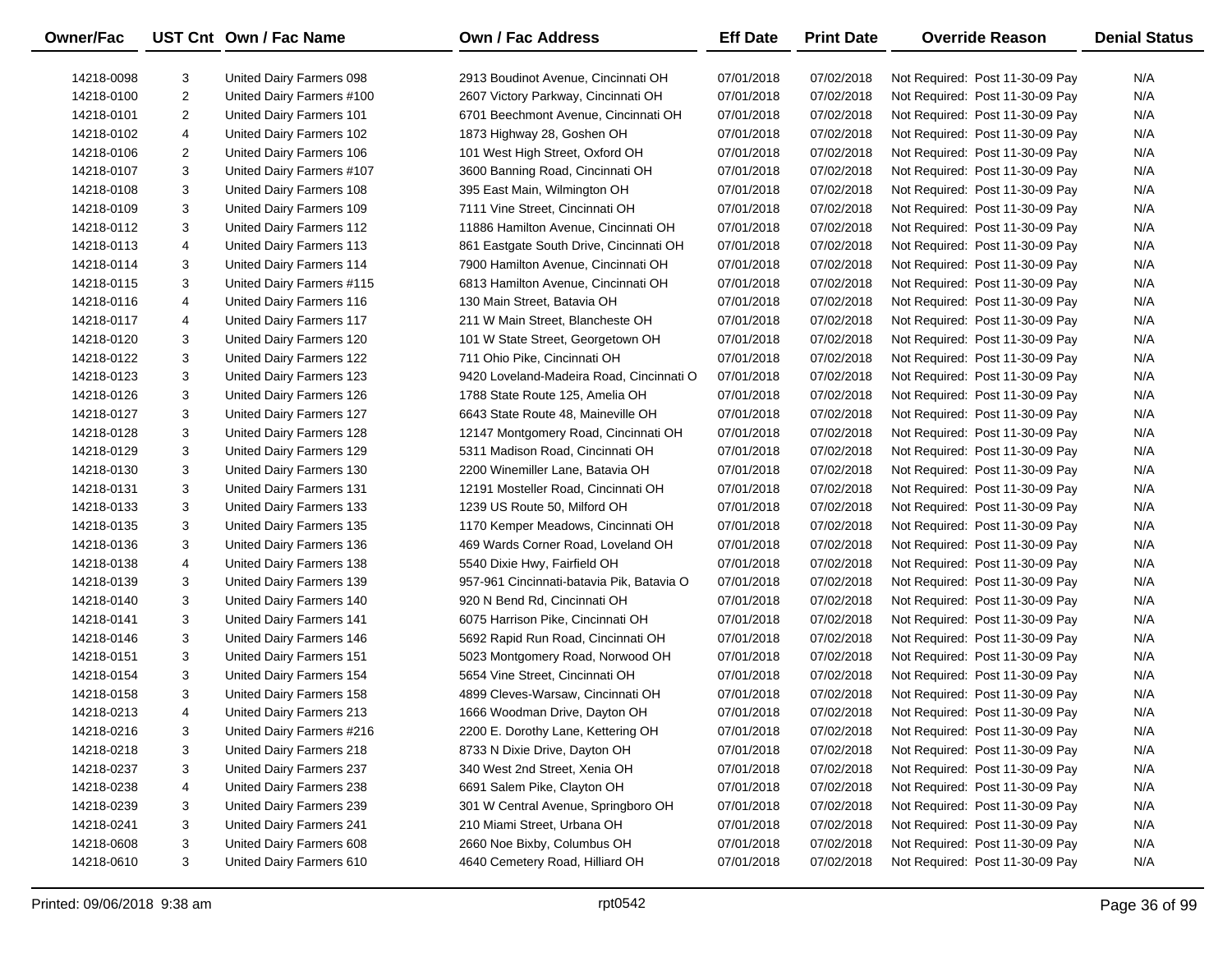| Owner/Fac  |   | UST Cnt Own / Fac Name    | <b>Own / Fac Address</b>                  | <b>Eff Date</b> | <b>Print Date</b> | <b>Override Reason</b>          | <b>Denial Status</b> |
|------------|---|---------------------------|-------------------------------------------|-----------------|-------------------|---------------------------------|----------------------|
| 14218-0612 | 3 | United Dairy Farmers #612 | 3535 Clime Road, Columbus OH              | 07/01/2018      | 07/02/2018        | Not Required: Post 11-30-09 Pay | N/A                  |
| 14218-0613 | 3 | United Dairy Farmers 613  | 2204 W Dublin-Granville, Worthington OH   | 07/01/2018      | 07/02/2018        | Not Required: Post 11-30-09 Pay | N/A                  |
| 14218-0614 | 3 | United Dairy Farmers 614  | 3555 Broadway, Grove City OH              | 07/01/2018      | 07/02/2018        | Not Required: Post 11-30-09 Pay | N/A                  |
| 14218-0615 | 2 | United Dairy Farmers 615  | 5370 North High, Columbus OH              | 07/01/2018      | 07/02/2018        | Not Required: Post 11-30-09 Pay | N/A                  |
| 14218-0616 | 3 | United Dairy Farmers 616  | 6686 E Main, Reynoldsburg OH              | 07/01/2018      | 07/02/2018        | Not Required: Post 11-30-09 Pay | N/A                  |
| 14218-0622 | 4 | United Dairy Farmers 622  | 1930 Hard Road, Columbus OH               | 07/01/2018      | 07/02/2018        | Not Required: Post 11-30-09 Pay | N/A                  |
| 14218-0624 | 3 | United Dairy Farmers 624  | 5025 Tuttle Crossing Boulevard, Columbus  | 07/01/2018      | 07/02/2018        | Not Required: Post 11-30-09 Pay | N/A                  |
| 14218-0631 | 3 | United Dairy Farmers #631 | 2516 Southwest Boulevard, Grove City OH   | 07/01/2018      | 07/02/2018        | Not Required: Post 11-30-09 Pay | N/A                  |
| 14218-0633 | 3 | United Dairy Farmers 633  | 701 S Sandusky Avenue, Bucyrus OH         | 07/01/2018      | 07/02/2018        | Not Required: Post 11-30-09 Pay | N/A                  |
| 14218-0635 | 2 | United Dairy Farmers 635  | 3388 Indianola Avenue, Columbus OH        | 07/01/2018      | 07/02/2018        | Not Required: Post 11-30-09 Pay | N/A                  |
| 14218-0638 | 3 | United Dairy Farmers 638  | 4374 E Broad & Yearling, Whitehall OH     | 07/01/2018      | 07/02/2018        | Not Required: Post 11-30-09 Pay | N/A                  |
| 14218-0639 | 2 | United Dairy Farmers 639  | 123 W Williams Street, Delaware OH        | 07/01/2018      | 07/02/2018        | Not Required: Post 11-30-09 Pay | N/A                  |
| 14218-0644 | 3 | United Dairy Farmers 644  | 3728 Karl Road, Columbus OH               | 07/01/2018      | 07/02/2018        | Not Required: Post 11-30-09 Pay | N/A                  |
| 14218-0645 | 3 | United Dairy Farmers 645  | 993 King Ave, Columbus OH                 | 07/01/2018      | 07/02/2018        | Not Required: Post 11-30-09 Pay | N/A                  |
| 14218-0649 | 3 | United Dairy Farmers 649  | 530 S. Hague Avenue, Columbus OH          | 07/01/2018      | 07/02/2018        | Not Required: Post 11-30-09 Pay | N/A                  |
| 14218-0652 | 3 | United Dairy Farmers 652  | 7580 Worthington Galena Road, Columbus    | 07/01/2018      | 07/02/2018        | Not Required: Post 11-30-09 Pay | N/A                  |
| 14218-0653 | 4 | United Dairy Farmers 653  | 8480 North High, Worthingto OH            | 07/01/2018      | 07/02/2018        | Not Required: Post 11-30-09 Pay | N/A                  |
| 14218-0654 | 4 | United Dairy Farmers 654  | 6525 Tussing Road, Reynoldsbu OH          | 07/01/2018      | 07/02/2018        | Not Required: Post 11-30-09 Pay | N/A                  |
| 14218-0655 | 4 | United Dairy Farmers 655  | 1710 Columbus Avenue, Washington OH       | 07/01/2018      | 07/02/2018        | Not Required: Post 11-30-09 Pay | N/A                  |
| 14218-0656 | 2 | United Dairy Farmers 656  | 327 Hudson Ave, Columbus OH               | 07/01/2018      | 07/02/2018        | Not Required: Post 11-30-09 Pay | N/A                  |
| 14218-0657 | 3 | United Dairy Farmers 657  | 77 North 4th Street, Newark OH            | 07/01/2018      | 07/02/2018        | Not Required: Post 11-30-09 Pay | N/A                  |
| 14218-0660 | 3 | United Dairy Farmers 660  | 7085 State Route 3, Westervill OH         | 07/01/2018      | 07/02/2018        | Not Required: Post 11-30-09 Pay | N/A                  |
| 14218-0661 | 3 | United Dairy Farmers 661  | 101 N Cherry Street, Marysville OH        | 07/01/2018      | 07/02/2018        | Not Required: Post 11-30-09 Pay | N/A                  |
| 14218-0662 | 3 | United Dairy Farmers 662  | 9028 Center Columbus Pike, Westerville O  | 07/01/2018      | 07/02/2018        | Not Required: Post 11-30-09 Pay | N/A                  |
| 14218-0663 | 3 | United Dairy Farmers 663  | 4890 E Main St, Columbus OH               | 07/01/2018      | 07/02/2018        | Not Required: Post 11-30-09 Pay | N/A                  |
| 14218-0667 | 4 | United Dairy Farmers 667  | 4775 Sunbury Road, Columbus OH            | 07/01/2018      | 07/02/2018        | Not Required: Post 11-30-09 Pay | N/A                  |
| 14218-0668 | 3 | United Dairy Farmers 668  | 95 W Broad Street, Pataskala OH           | 07/01/2018      | 07/02/2018        | Not Required: Post 11-30-09 Pay | N/A                  |
| 14218-0669 | 3 | United Dairy Farmers 669  | 901 Norton Rd, Columbus OH                | 07/01/2018      | 07/02/2018        | Not Required: Post 11-30-09 Pay | N/A                  |
| 14218-0670 | 3 | United Dairy Farmers 670  | 1188 Wilson Road, Columbus OH             | 07/01/2018      | 07/02/2018        | Not Required: Post 11-30-09 Pay | N/A                  |
| 14218-0671 | 3 | United Dairy Farmers 671  | 1400 Cherry Bottom Road, Gahanna OH       | 07/01/2018      | 07/02/2018        | Not Required: Post 11-30-09 Pay | N/A                  |
| 14218-0672 | 3 | United Dairy Farmers 672  | 520 E Main St, Circleville OH             | 07/01/2018      | 07/02/2018        | Not Required: Post 11-30-09 Pay | N/A                  |
| 14218-0674 | 3 | United Dairy Farmers #015 | 9100 Cincinnati-Dayton Road, West Chest   | 07/01/2018      | 07/02/2018        | Not Required: Post 11-30-09 Pay | N/A                  |
| 14218-0675 | 3 | United Dairy Farmers 035  | 735 E Main Street, West Union OH          | 07/01/2018      | 07/02/2018        | Not Required: Post 11-30-09 Pay | N/A                  |
| 14218-0676 | 4 | United Dairy Farmers 046  | 4308 Kellogg Ave, Cincinnati OH           | 07/01/2018      | 07/02/2018        | Not Required: Post 11-30-09 Pay | N/A                  |
| 14218-0677 | 3 | United Dairy Farmers 023  | 3360 Glenmore Ave, Cincinnati OH          | 07/01/2018      | 07/02/2018        | Not Required: Post 11-30-09 Pay | N/A                  |
| 14218-0678 | 4 | United Dairy Farmers 031  | 4255 Hamilton-Middleton Rd, Hamilton OH   | 07/01/2018      | 07/02/2018        | Not Required: Post 11-30-09 Pay | N/A                  |
| 14218-0679 | 3 | United Dairy Farmers 625  | 9665 Sawmill Road, Powell OH              | 07/01/2018      | 07/02/2018        | Not Required: Post 11-30-09 Pay | N/A                  |
| 14218-0680 | 4 | United Dairy Farmers 024  | 7175 Hamilton - Mason Rd, West Chester C  | 07/01/2018      | 07/02/2018        | Not Required: Post 11-30-09 Pay | N/A                  |
| 14218-0681 | 4 | United Dairy Farmers 058  | 5237 Cincinnati-Hamilton Rd, Fairfield OH | 07/01/2018      | 07/02/2018        | Not Required: Post 11-30-09 Pay | N/A                  |
| 14218-0682 | 4 | United Dairy Farmers #143 | 7956 Mason Montgomery Road, Mason O       | 07/01/2018      | 07/02/2018        | Not Required: Post 11-30-09 Pay | N/A                  |
| 14218-0683 | 2 | Undited Dairy Farmers 224 | 1217 Brown Street, Dayton OH              | 07/01/2018      | 07/02/2018        | Not Required: Post 11-30-09 Pay | N/A                  |
| 14218-0684 | 4 | United Dairy Farmers 673  | 303 W Granville Street, Sunbury OH        | 07/01/2018      | 07/02/2018        | Not Required: Post 11-30-09 Pay | N/A                  |
| 14218-0685 | 3 | United Dairy Farmers 674  | 2191 Polaris Pkwy, Columbus OH            | 07/01/2018      | 07/02/2018        | Not Required: Post 11-30-09 Pay | N/A                  |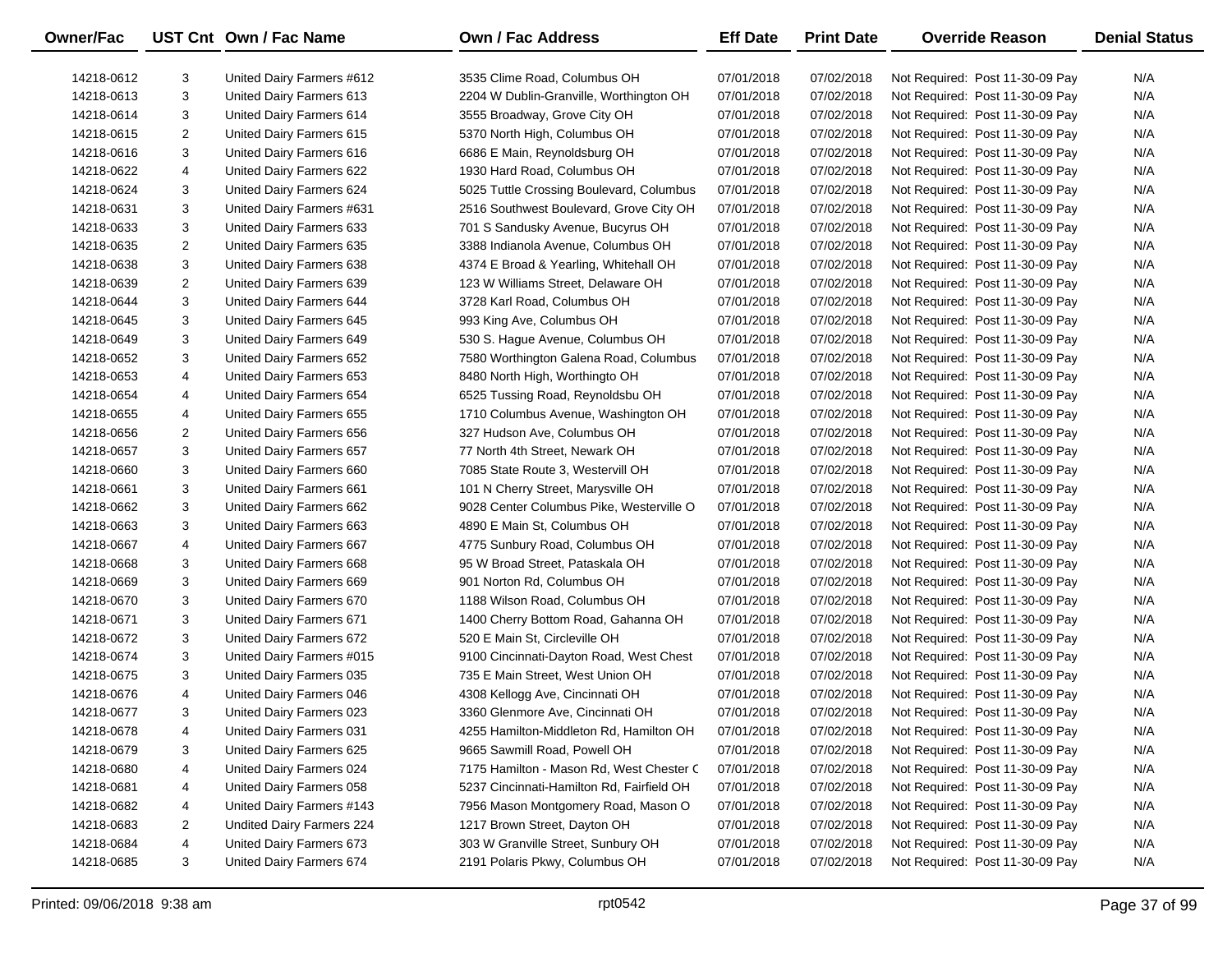| Owner/Fac  |                | UST Cnt Own / Fac Name             | <b>Own / Fac Address</b>                  | <b>Eff Date</b> | <b>Print Date</b> | <b>Override Reason</b>          | <b>Denial Status</b> |
|------------|----------------|------------------------------------|-------------------------------------------|-----------------|-------------------|---------------------------------|----------------------|
| 14218-0686 | 3              | United Dairy Farmers #145          | 4332 River Road, Cincinnati OH            | 07/01/2018      | 07/02/2018        | Not Required: Post 11-30-09 Pay | N/A                  |
| 14218-0687 | 3              | United Dairy Farmers #159          | 100 Chamber Drive, Milford OH             | 07/01/2018      | 07/02/2018        | Not Required: Post 11-30-09 Pay | N/A                  |
| 14218-0688 | $\overline{2}$ | United Dairy Farmers #225          | 1943 Siebenthaler, Dayton OH              | 07/01/2018      | 07/02/2018        | Not Required: Post 11-30-09 Pay | N/A                  |
| 14218-0689 | 3              | United Dairy Farmers #242          | 7910 Dayton Road, Enon OH                 | 07/01/2018      | 07/02/2018        | Not Required: Post 11-30-09 Pay | N/A                  |
| 14218-0690 | 3              | United Dairy Farmers #243          | 3026 Harshman Road, Dayton OH             | 07/01/2018      | 07/02/2018        | Not Required: Post 11-30-09 Pay | N/A                  |
| 14218-0691 | 3              | United Dairy Farmers #161          | 9203 Reading Road, Reading OH             | 07/01/2018      | 07/02/2018        | Not Required: Post 11-30-09 Pay | N/A                  |
| 14218-0692 | 3              | United Dairy Farmers #137          | 6401 Branch Hill Guinea Pike, Loveland O  | 07/01/2018      | 07/02/2018        | Not Required: Post 11-30-09 Pay | N/A                  |
| 14218-0693 | 4              | United Dairy Farmers #245          | 950 West State Street, Trenton OH         | 07/01/2018      | 07/02/2018        | Not Required: Post 11-30-09 Pay | N/A                  |
| 14218-0694 | 3              | United Dairy Farmers # 162         | 5000 Princeton Road, Liberty Township O   | 07/01/2018      | 07/02/2018        | Not Required: Post 11-30-09 Pay | N/A                  |
| 14218-0695 | 3              | United Dairy Farmer # 676          | 1341 Georgesville Road, Columbus OH       | 07/01/2018      | 07/02/2018        | Not Required: Post 11-30-09 Pay | N/A                  |
| 14218-0696 | 3              | United Dairy Farmers # 646         | 1043 W. Broad Street, Columbus OH         | 07/01/2018      | 07/02/2018        | Not Required: Post 11-30-09 Pay | N/A                  |
| 14218-0697 | 3              | United Dairy Farmers #677          | 5208 Warner Road, Westerville OH          | 07/01/2018      | 07/02/2018        | Not Required: Post 11-30-09 Pay | N/A                  |
| 14218-0698 | 3              | United Dairy Farmers # 219         | 7224 Taylorsville Road, Dayton OH         | 07/01/2018      | 07/02/2018        | Not Required: Post 11-30-09 Pay | N/A                  |
| 14218-0699 | 3              | United Dairy Farmers 166           | 4101 E. Galbraith Road, Cincinnati OH     | 07/01/2018      | 07/02/2018        | Not Required: Post 11-30-09 Pay | N/A                  |
| 14218-0700 | 3              | United Dairy Farmers #164          | 6300 Cincinnati-Dayton Road, Middletown ( | 07/01/2018      | 07/02/2018        | Not Required: Post 11-30-09 Pay | N/A                  |
| 14218-0701 | 3              | United Dairy Farmers #163          | 3911 Tylersville Road, West Chester OH    | 07/01/2018      | 07/02/2018        | Not Required: Post 11-30-09 Pay | N/A                  |
| 14218-0702 | 3              | United Dairy Farmers #171          | 101 N. Verity Parkway, Middletown OH      | 07/01/2018      | 07/02/2018        | Not Required: Post 11-30-09 Pay | N/A                  |
| 14218-0703 | 3              | United Dairy Farmers #170          | 4905 Delhi Pike, Cincinnati OH            | 07/01/2018      | 07/02/2018        | Not Required: Post 11-30-09 Pay | N/A                  |
| 14218-0704 | 3              | United Dairy Farmers #168          | 5800 Glenway Avenue, Cincinnati OH        | 07/01/2018      | 07/02/2018        | Not Required: Post 11-30-09 Pay | N/A                  |
| 14218-0705 | 3              | United Dairy Farmers #172          | 9022 Princeton Glendale Road, West Ches   | 07/01/2018      | 07/02/2018        | Not Required: Post 11-30-09 Pay | N/A                  |
| 14218-0706 | 3              | United Dairy Farmers #678          | 180 W. Johnstown Road, Gahanna OH         | 07/01/2018      | 07/02/2018        | Not Required: Post 11-30-09 Pay | N/A                  |
| 14218-0707 | 3              | United Dairy Farmers #174          | 106 E. Main St., Owensville OH            | 07/01/2018      | 07/02/2018        | Not Required: Post 11-30-09 Pay | N/A                  |
| 14218-0709 | 3              | United Dairy Farmers #248          | 501 West National Road, Englewood OH      | 07/01/2018      | 07/02/2018        | Not Required: Post 11-30-09 Pay | N/A                  |
| 14218-0710 | 4              | United Dairy Farmers #177          | 2545 W. State Route 122, Franklin OH      | 07/01/2018      | 07/02/2018        | Not Required: Post 11-30-09 Pay | N/A                  |
| 14218-0711 | 3              | United Dairy Farmers #179          | 4118 North Bend Road, Cincinnati OH       | 07/02/2018      | 08/31/2018        | Not Required: Post 11-30-09 Pay | N/A                  |
| 14218-0712 | 3              | United Dairy Farmers #181          | 3985 Mason-Montgomery Road, Mason O       | 07/01/2018      | 07/02/2018        | Not Required: Post 11-30-09 Pay | N/A                  |
| 14218-0713 | 3              | United Dairy Farmers #180          | 3 East Galbraith Road, Cincinnati OH      | 07/01/2018      | 07/02/2018        | Not Required: Post 11-30-09 Pay | N/A                  |
| 14263-0001 | 3              | Vanlue Marathon                    | 417 S Buffalo, Vanlue OH                  | 07/01/2018      | 08/10/2018        | Not Required: Post 11-30-09 Pay | N/A                  |
| 14282-0001 | 3              | Cuyahoga Heights Service Center    | 7201 Canal Road, Cuyahoga Heights OH      | 07/01/2018      | 07/13/2018        | Not Required: Post 11-30-09 Pay | N/A                  |
| 14284-0002 | $\mathbf{1}$   | Delta Wastewater Treatment         | 516 Locust Street, Delta OH               | 07/01/2018      | 07/02/2018        | Not Required: Post 11-30-09 Pay | N/A                  |
| 14287-0001 | $\overline{2}$ | Village Of Gates Mills             | 1470 Chagrin River Road, Gates Mills OH   | 07/01/2018      | 07/02/2018        | Not Required: Post 11-30-09 Pay | N/A                  |
| 14297-0001 | $\mathbf{1}$   | <b>Monroevill Water Plant</b>      | 136 Monroe Street, Monroeville OH         | 07/01/2018      | 07/02/2018        | Not Required: Post 11-30-09 Pay | N/A                  |
| 14303-0001 | $\overline{2}$ | Village of Ottawa Hills            | 2125 Richards Road, Toledo OH             | 07/01/2018      | 08/03/2018        | Not Required: Post 11-30-09 Pay | N/A                  |
| 14310-0001 | $\overline{2}$ | Village Street Department          | 139 Mill Street SW, Sugarcreek OH         | 07/01/2018      | 07/02/2018        | Not Required: Post 11-30-09 Pay | N/A                  |
| 14316-0001 | 3              | Atwood Deli Ltd                    | 3 Smith St, Dellroy OH                    | 07/01/2018      | 08/17/2018        | Not Required: Post 11-30-09 Pay | N/A                  |
| 14336-0001 | 1              | Warren Township Road Department    | 3765 W. Market Street, Leavittsburg OH    | 07/01/2018      | 07/02/2018        | Not Required: Post 11-30-09 Pay | N/A                  |
| 14345-0001 | 4              | <b>Gilchrist Convenience Store</b> | 19661 State Route 550, Sharpsburg OH      | 07/01/2018      | 08/10/2018        | Not Required: Post 11-30-09 Pay | N/A                  |
| 14365-0001 | $\mathbf{1}$   | Northwest Catawba Marina Inc       | 1560 N W Catawba Rd, Port Clinton OH      | 07/01/2018      | 07/02/2018        | Not Required: Post 11-30-09 Pay | N/A                  |
| 14434-0001 | 1              | Wolff Bros Supply Inc              | 6078 Wolff Road, Medina OH                | 07/01/2018      | 07/02/2018        | Not Required: Post 11-30-09 Pay | N/A                  |
| 14464-0001 | 2              | Maketewah Country Club             | 5401 Reading Rd, Cincinnati OH            | 07/01/2018      | 08/17/2018        | Not Required: Post 11-30-09 Pay | N/A                  |
| 14466-0001 | 2              | Scioto Country Club                | 2196 Riverside Dr, Columbus OH            | 07/01/2018      | 08/10/2018        | Not Required: Post 11-30-09 Pay | N/A                  |
| 14492-0001 | $\mathbf{1}$   | Ottawa River Yacht Club            | 5847 Edgewater Dr, Toledo OH              | 07/01/2018      | 08/23/2018        | Not Required: Post 11-30-09 Pay | N/A                  |
| 14502-0003 | 4              | State of Ohio Computer Center      | 1320 Arthur E. Adams Drive, Columbus O    | 07/12/2018      | 08/31/2018        | Not Required: Post 11-30-09 Pay | N/A                  |

—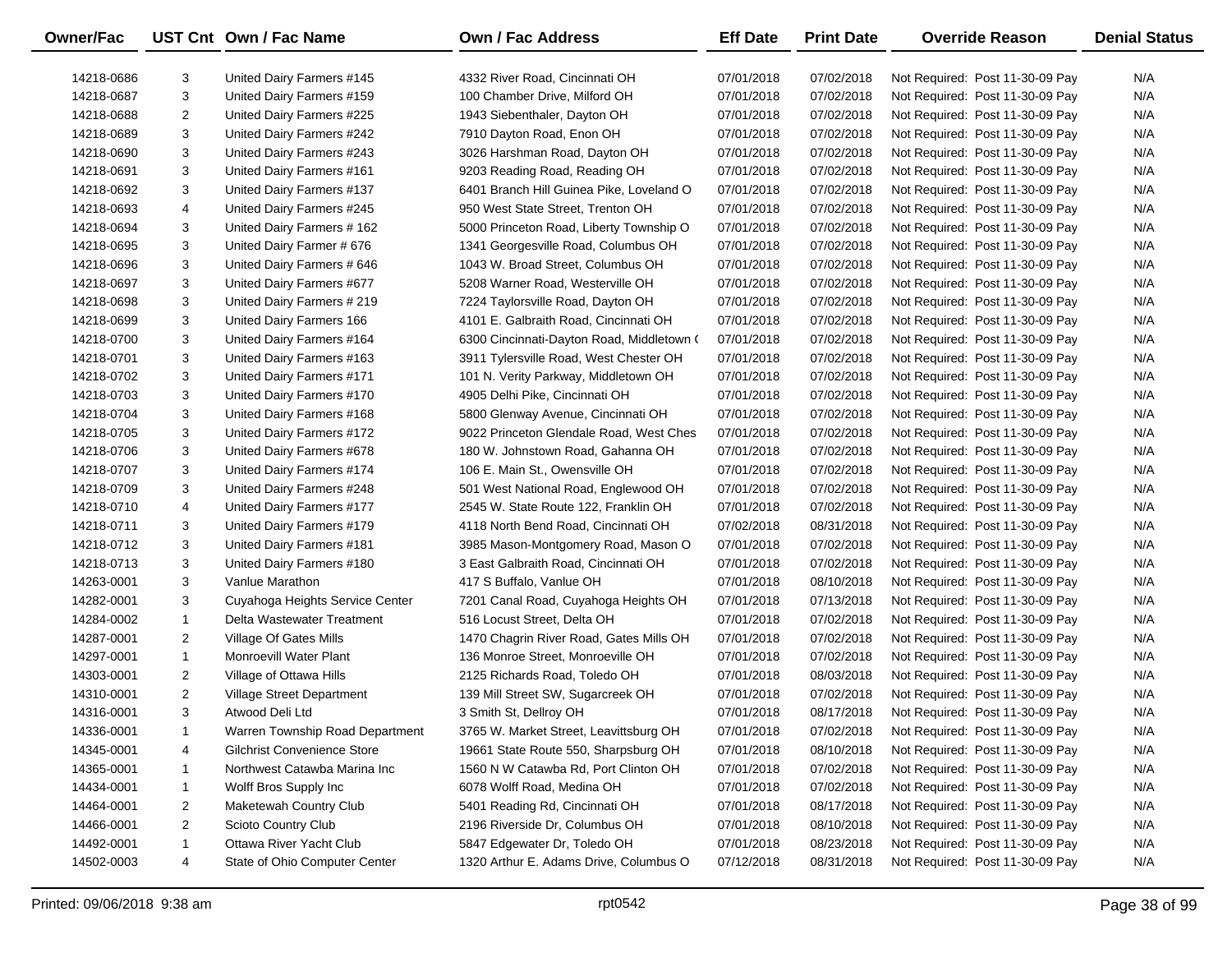| <b>Owner/Fac</b> |                | UST Cnt Own / Fac Name                 | <b>Own / Fac Address</b>                 | <b>Eff Date</b> | <b>Print Date</b> | <b>Override Reason</b>          | <b>Denial Status</b> |
|------------------|----------------|----------------------------------------|------------------------------------------|-----------------|-------------------|---------------------------------|----------------------|
| 14502-0004       | 1.             | Michael V. DiSalle Government Center   | 1 Government Center, Toledo OH           | 07/12/2018      | 08/31/2018        | Not Required: Post 11-30-09 Pay | N/A                  |
| 14502-0005       | $\mathbf{1}$   | Frank J. Lausche State Office Building | 615 W. Superior Avenue, Cleveland OH     | 07/12/2018      | 08/31/2018        | Not Required: Post 11-30-09 Pay | N/A                  |
| 14502-0006       | 1              | Vern Riffe Center for Government       | 77 S. High Street, Columbus OH           | 07/12/2018      | 08/31/2018        | Not Required: Post 11-30-09 Pay | N/A                  |
| 14515-0012       | 6              | Indian Meadow Service Plaza            | 21738 County Road M-50, West Unity OH    | 07/01/2018      | 08/10/2018        | Not Required: Post 11-30-09 Pay | N/A                  |
| 14515-0013       | 6              | <b>Tiffin River Service Plaza</b>      | 21747 County Road M, West Unity OH       | 07/01/2018      | 08/10/2018        | Not Required: Post 11-30-09 Pay | N/A                  |
| 14515-0016       | 6              | <b>Blue Heron Serv Plaza</b>           | 6164 County Road 65, Woodville OH        | 07/01/2018      | 08/10/2018        | Not Required: Post 11-30-09 Pay | N/A                  |
| 14515-0017       | 6              | <b>Wyandot Service Plaza</b>           | 6410 County Road 165, Woodville OH       | 07/01/2018      | 08/10/2018        | Not Required: Post 11-30-09 Pay | N/A                  |
| 14515-0018       | 6              | Erie Islands Service Plaza             | 1012 N. County Road 260, Clyde OH        | 07/01/2018      | 08/10/2018        | Not Required: Post 11-30-09 Pay | N/A                  |
| 14515-0019       | 6              | Commodore Perry Serv Plaza             | 888 N. County Road 260, Clyde OH         | 07/01/2018      | 08/10/2018        | Not Required: Post 11-30-09 Pay | N/A                  |
| 14515-0020       | 6              | Middle Ridge Service Plaza             | 46402 Middle Ridge Road, Amherst OH      | 07/01/2018      | 08/10/2018        | Not Required: Post 11-30-09 Pay | N/A                  |
| 14515-0021       | 6              | Vermilion Valley Serv Plaza            | 7998 Leavitt Road, Amherst OH            | 07/01/2018      | 08/10/2018        | Not Required: Post 11-30-09 Pay | N/A                  |
| 14515-0022       | 6              | Great Lakes Service Plaza              | 2000 Edgerton Road, Broadview Heights O  | 07/01/2018      | 08/10/2018        | Not Required: Post 11-30-09 Pay | N/A                  |
| 14515-0023       | 6              | <b>Towpath Service Plaza</b>           | 10037 Broadview Road, Broadview Height   | 07/01/2018      | 08/10/2018        | Not Required: Post 11-30-09 Pay | N/A                  |
| 14515-0024       | 6              | Portage Service Plaza                  | 9270 Limeridge Road, Mantua OH           | 07/01/2018      | 08/10/2018        | Not Required: Post 11-30-09 Pay | N/A                  |
| 14515-0025       | 6              | Brady's Leap Service Plaza             | 9250 Limeridge Road S., Mantua OH        | 07/01/2018      | 08/10/2018        | Not Required: Post 11-30-09 Pay | N/A                  |
| 14515-0026       | 6              | Mahoning Valley Service Plaza          | 3500 E. South Range Road, New Springfi   | 07/01/2018      | 08/10/2018        | Not Required: Post 11-30-09 Pay | N/A                  |
| 14515-0027       | 6              | <b>Glacier Hills Service Plaza</b>     | 12500 Beard Road, New Springfield OH     | 07/01/2018      | 08/10/2018        | Not Required: Post 11-30-09 Pay | N/A                  |
| 14515-0028       | $\overline{2}$ | Kunkle Maintenance Bldg                | C R 17, West Unity OH                    | 07/01/2018      | 08/10/2018        | Not Required: Post 11-30-09 Pay | N/A                  |
| 14515-0029       | $\overline{2}$ | Swanton Maintenance Bldg               | Fulton County Line Rd, Swanton OH        | 07/01/2018      | 08/10/2018        | Not Required: Post 11-30-09 Pay | N/A                  |
| 14515-0030       | $\overline{c}$ | Elmore Maintenance Bldg                | S R 105, Elmore OH                       | 07/01/2018      | 08/10/2018        | Not Required: Post 11-30-09 Pay | N/A                  |
| 14515-0031       | $\overline{2}$ | Castalia Maintenance Bldg              | S R 269, Bellevue OH                     | 07/01/2018      | 08/10/2018        | Not Required: Post 11-30-09 Pay | N/A                  |
| 14515-0032       | $\overline{2}$ | Amherst Maintenance Bldg               | Oberlin Rd, Amherst OH                   | 07/01/2018      | 08/10/2018        | Not Required: Post 11-30-09 Pay | N/A                  |
| 14515-0033       | $\overline{2}$ | Boston Maintenance Bldg                | Boston Mills Rd, Richfield OH            | 07/01/2018      | 08/10/2018        | Not Required: Post 11-30-09 Pay | N/A                  |
| 14515-0034       | $\overline{2}$ | Hiram Maintenance Bldg                 | S R 700, Garrettsville OH                | 07/01/2018      | 08/10/2018        | Not Required: Post 11-30-09 Pay | N/A                  |
| 14515-0035       | $\overline{2}$ | Canfield Maintenance Bldg              | Tippecanoe Rd, Canfield OH               | 07/01/2018      | 08/10/2018        | Not Required: Post 11-30-09 Pay | N/A                  |
| 14529-0001       | 5              | New Madison Mini Mart                  | 406 S. Main Street, New Madison OH       | 07/01/2018      | 08/03/2018        | Not Required: Post 11-30-09 Pay | N/A                  |
| 14532-0001       | $\mathbf{1}$   | C & D Transportation                   | 7307 Young Drive, Walton Hills OH        | 07/01/2018      | 08/17/2018        | Not Required: Post 11-30-09 Pay | N/A                  |
| 14545-0001       | 4              | Two O Eight Fuel Plaza                 | 66682 Belmont Morristown Road, Belmont ( | 07/01/2018      | 08/03/2018        | Not Required: Post 11-30-09 Pay | N/A                  |
| 14556-0001       | $\overline{2}$ | Harlan Twp Fire Dept                   | 9009 Morrow Rossburg Rd, Pleasant Plain  | 07/01/2018      | 07/02/2018        | Not Required: Post 11-30-09 Pay | N/A                  |
| 14564-0002       | 6              | Knight Enterprises 83                  | 849 5th Avenue, Columbus OH              | 07/01/2018      | 08/03/2018        | Not Required: Post 11-30-09 Pay | N/A                  |
| 14564-0011       | 3              | Sunoco                                 | 5800 Cleveland Avenue, Columbus OH       | 07/01/2018      | 08/03/2018        | Not Required: Post 11-30-09 Pay | N/A                  |
| 14564-0013       | 6              | Knight Enterprises Inc. (Sunoco)       | 6027 State Route 95, Mount Gilead OH     | 07/01/2018      | 08/03/2018        | Not Required: Post 11-30-09 Pay | N/A                  |
| 14565-0001       | $\overline{2}$ | Knisely Inc                            | 5885 Crown Road NW, Dover OH             | 07/01/2018      | 06/15/2018        | Not Required: Post 11-30-09 Pay | N/A                  |
| 14568-0001       | $\overline{c}$ | Libbey Glass Inc                       | 940 Ash St, Toledo OH                    | 07/01/2018      | 08/10/2018        | Not Required: Post 11-30-09 Pay | N/A                  |
| 14578-0001       | $\mathbf{1}$   | Nieman Plumbing                        | 2030 Stapleton Ct, Cincinnati OH         | 07/01/2018      | 07/02/2018        | Not Required: Post 11-30-09 Pay | N/A                  |
| 14594-0001       | 3              | West River Marathon                    | 803 W River Rd, Elyria OH                | 07/02/2018      | 08/31/2018        | Not Required: Post 11-30-09 Pay | N/A                  |
| 14599-0001       | 3              | Rudys Mini Mart                        | 8910 Buckeye, Cleveland OH               | 07/02/2018      | 08/31/2018        | Not Required: Post 11-30-09 Pay | N/A                  |
| 15028-0001       | 2              | FPT Cleveland LLC                      | 8550 Aetna Road, Cleveland OH            | 07/01/2018      | 07/23/2018        | Not Required: Post 11-30-09 Pay | N/A                  |
| 15031-0001       | 2              | <b>Holmes County Airport</b>           | 4501 Township Road 307, Millersburg OH   | 07/01/2018      | 07/23/2018        | Not Required: Post 11-30-09 Pay | N/A                  |
| 15055-0001       | 4              | Roberts Rd Sunoco                      | 4400 Roberts Rd, Columbus OH             | 07/01/2018      | 08/23/2018        | Not Required: Post 11-30-09 Pay | N/A                  |
| 15058-0001       | 4              | Le'monde Sunoco Inc                    | 3569 Lee Rd, Shaker Hts OH               | 07/01/2018      | 07/13/2018        | Not Required: Post 11-30-09 Pay | N/A                  |
| 15080-0001       | $\mathbf 1$    | Harbor View Yacht Club                 | 2180 Autokee, Oregon OH                  | 07/01/2018      | 08/03/2018        | Not Required: Post 11-30-09 Pay | N/A                  |
| 15082-0001       | 3              | Surfside Sunoco                        | 36241 Lakehore Blvd, Eastlake OH         | 07/01/2018      | 08/10/2018        | Not Required: Post 11-30-09 Pay | N/A                  |

—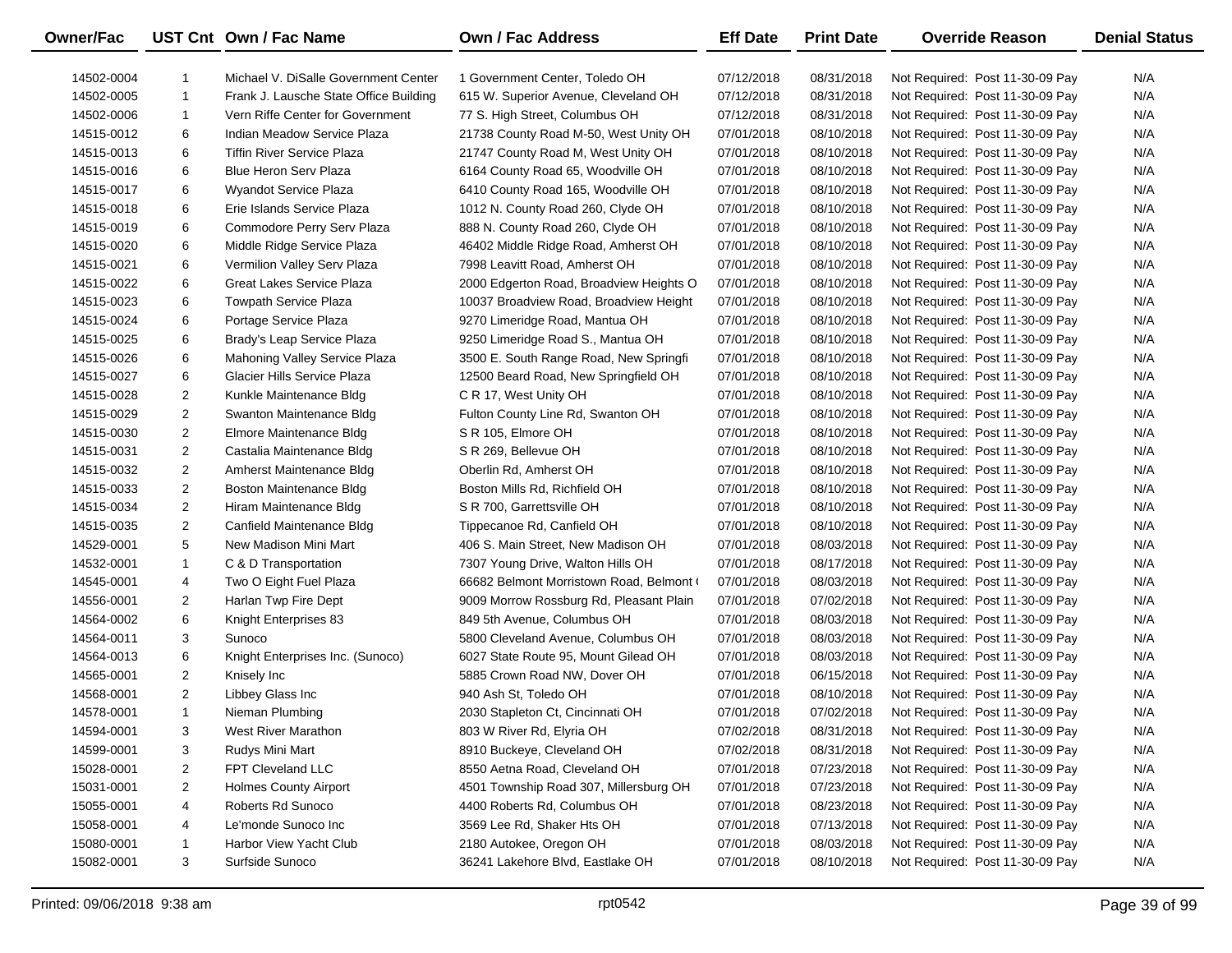| <b>Owner/Fac</b> |                         | UST Cnt Own / Fac Name             | <b>Own / Fac Address</b>                 | <b>Eff Date</b> | <b>Print Date</b> | <b>Override Reason</b>          | <b>Denial Status</b> |
|------------------|-------------------------|------------------------------------|------------------------------------------|-----------------|-------------------|---------------------------------|----------------------|
| 15094-0001       | 1                       | Class 8 Truck Repair Inc           | 22250 St Rt 12, Fostoria OH              | 07/01/2018      | 07/02/2018        | Not Required: Post 11-30-09 Pay | N/A                  |
| 15121-0001       | 3                       | Hudson Hudson Fuel Oil Co.         | 2598 State Route 222, New Richmond OH    | 07/01/2018      | 08/10/2018        | Not Required: Post 11-30-09 Pay | N/A                  |
| 15124-0001       | 5                       | Caves Road Sunoco                  | 7820 Mayfield Road, Chesterland OH       | 07/01/2018      | 07/27/2018        | Not Required: Post 11-30-09 Pay | N/A                  |
| 15140-0001       | $\mathbf{1}$            | Cincinnati Country Club            | 2348 Grandin Rd, Cincinnati OH           | 07/01/2018      | 08/03/2018        | Not Required: Post 11-30-09 Pay | N/A                  |
| 15147-0001       | $\mathbf{1}$            | Kroger Corp Data Center            | 9935 Carver Road, Blue Ash OH            | 07/01/2018      | 08/03/2018        | Not Required: Post 11-30-09 Pay | N/A                  |
| 15148-0001       | $\mathbf{1}$            | <b>Zenith Logistics</b>            | 98 Glendale-Milford Road, Woodlawn OH    | 07/01/2018      | 07/02/2018        | Not Required: Post 11-30-09 Pay | N/A                  |
| 15155-0001       | 4                       | Tom Lin Entrp Reynold Sunoco       | 7098 E Main St, Reynoldsburg OH          | 07/01/2018      | 08/03/2018        | Not Required: Post 11-30-09 Pay | N/A                  |
| 15156-0001       | $\mathbf{1}$            | Miami Valley Golf Club             | 3311 Salem Ave, Dayton OH                | 07/01/2018      | 07/27/2018        | Not Required: Post 11-30-09 Pay | N/A                  |
| 15161-0002       | $\mathbf{1}$            | Portage County Motor Pool          | 3480 St Rt 59, Ravenna OH                | 07/01/2018      | 07/13/2018        | Not Required: Post 11-30-09 Pay | N/A                  |
| 15164-0001       | $\mathbf{1}$            | Sardinia Ready Mix Inc             | 9 Oakdale Ave, Sardinia OH               | 07/01/2018      | 06/15/2018        | Not Required: Post 11-30-09 Pay | N/A                  |
| 15180-0001       | 8                       | Short Stop Truck Plaza             | 6152 W. Market Street, Leavittsburg OH   | 07/02/2018      | 08/31/2018        | Not Required: Post 11-30-09 Pay | N/A                  |
| 15181-0001       | $\overline{2}$          | Service Garage                     | 1238 West 130th Street, Brunswick OH     | 07/01/2018      | 07/02/2018        | Not Required: Post 11-30-09 Pay | N/A                  |
| 15181-0002       | $\overline{2}$          | Fire Station/Parks Garage          | 4383 Center Road, Brunswick OH           | 07/01/2018      | 07/02/2018        | Not Required: Post 11-30-09 Pay | N/A                  |
| 15197-0001       | $\overline{\mathbf{c}}$ | West Side Marathon                 | 503 Huron St, Elyria OH                  | 07/02/2018      | 08/31/2018        | Not Required: Post 11-30-09 Pay | N/A                  |
| 15205-0001       | $\mathbf{1}$            | Carr Bros Inc                      | 7177 Northfield Road, Bedford OH         | 07/01/2018      | 07/02/2018        | Not Required: Post 11-30-09 Pay | N/A                  |
| 15230-0001       | $\overline{2}$          | <b>Keystone Local Schools</b>      | 409 Liberty Street, LaGrange OH          | 07/01/2018      | 07/02/2018        | Not Required: Post 11-30-09 Pay | N/A                  |
| 15234-0001       | 6                       | Western Reserve Trans Auth         | 604 Mahoning Ave, Youngstown OH          | 07/01/2018      | 07/02/2018        | Not Required: Post 11-30-09 Pay | N/A                  |
| 15268-0001       | $\overline{2}$          | <b>Wozniak's Sunoco</b>            | 1495 W. Lakeshore Drive, Port Clinton OH | 07/02/2018      | 08/31/2018        | Not Required: Post 11-30-09 Pay | N/A                  |
| 15278-0001       | $\mathbf{1}$            | Wooster Roofing & Construction Co. | 1750 Wadsworth Road, Akron OH            | 07/23/2018      | 08/31/2018        | Not Required: Post 11-30-09 Pay | N/A                  |
| 15281-0002       | 3                       | Fort Recovery Pak A Sak            | 219 N. Wayne Street, Fort Recovery OH    | 07/01/2018      | 08/17/2018        | Not Required: Post 11-30-09 Pay | N/A                  |
| 15281-0004       | 3                       | Pak A Sak 16                       | 800 N Washington St, Van Wert OH         | 07/01/2018      | 08/17/2018        | Not Required: Post 11-30-09 Pay | N/A                  |
| 15281-0005       | 4                       | Pak A Sak 17                       | 1052 S Shannon St, Van Wert OH           | 07/01/2018      | 08/17/2018        | Not Required: Post 11-30-09 Pay | N/A                  |
| 15281-0007       | 4                       | Pak A Sak # 37                     | 3433 SR 49, Arcanum OH                   | 07/01/2018      | 08/17/2018        | Not Required: Post 11-30-09 Pay | N/A                  |
| 15281-0008       | 4                       | Pak A Sak #38                      | 14428 US 127, New Weston OH              | 07/01/2018      | 08/17/2018        | Not Required: Post 11-30-09 Pay | N/A                  |
| 15291-0001       | $\mathbf{1}$            | Richmond Mill, Inc.                | State Route 152, Toronto OH              | 07/01/2018      | 08/03/2018        | Not Required: Post 11-30-09 Pay | N/A                  |
| 15293-0001       | $\mathbf{1}$            | <b>Bay Point Management</b>        | 10948 E. Bayshore Road, Marblehead OH    | 07/01/2018      | 07/02/2018        | Not Required: Post 11-30-09 Pay | N/A                  |
| 15307-0002       | $\overline{2}$          | Mid-Ohio Aviation Inc.             | 6250 N. Honeytown Road, Smithville OH    | 07/01/2018      | 08/10/2018        | Not Required: Post 11-30-09 Pay | N/A                  |
| 15310-0001       | $\mathbf{1}$            | <b>Hocking Valley Concrete</b>     | St Rt 56/748 W. Union Street, Athens OH  | 07/01/2018      | 07/13/2018        | Not Required: Post 11-30-09 Pay | N/A                  |
| 15319-0001       | $\mathbf{1}$            | Powers and Sons, LLC               | 1613 Magda Drive, Montpelier OH          | 07/01/2018      | 07/27/2018        | Not Required: Post 11-30-09 Pay | N/A                  |
| 15320-0001       | $\mathbf{1}$            | Willoughby Eastlake/W Plltn        | 221 Erie Rd, Eastlake OH                 | 07/01/2018      | 07/13/2018        | Not Required: Post 11-30-09 Pay | N/A                  |
| 15320-0002       | 3                       | Willoughby Svc Garage              | 37400 N Industrial Pkwy, Willoughby OH   | 07/01/2018      | 07/13/2018        | Not Required: Post 11-30-09 Pay | N/A                  |
| 15321-0001       | 3                       | Spend A Day Marina                 | 9481 State Route 708, Russells Point OH  | 07/01/2018      | 07/13/2018        | Not Required: Post 11-30-09 Pay | N/A                  |
| 15323-0001       | $\overline{2}$          | Sheely's Furniture Appl            | 11450 South Ave Ext, North Lima OH       | 07/01/2018      | 08/10/2018        | Not Required: Post 11-30-09 Pay | N/A                  |
| 15334-0001       | $\overline{2}$          | Sycamore Township                  | 8540 Kenwood Road, Cincinnati OH         | 07/09/2018      | 08/31/2018        | Not Required: Post 11-30-09 Pay | N/A                  |
| 15341-0001       | $\overline{\mathbf{c}}$ | Shaker Hts Country Club            | 3300 Courtland Blvd, Shaker Hts OH       | 07/01/2018      | 07/13/2018        | Not Required: Post 11-30-09 Pay | N/A                  |
| 15345-0001       | 3                       | Stan's Wash & Fill                 | 103 S. Main Street, Continental OH       | 07/01/2018      | 07/13/2018        | Not Required: Post 11-30-09 Pay | N/A                  |
| 15370-0001       | 3                       | Bay View Yacht Club                | 3902 North Summit Street, Toledo OH      | 07/01/2018      | 07/13/2018        | Not Required: Post 11-30-09 Pay | N/A                  |
| 15376-0001       | 5                       | Danville Mini Mart                 | 601 Market Street, Danville OH           | 07/01/2018      | 07/02/2018        | Not Required: Post 11-30-09 Pay | N/A                  |
| 15376-0002       | 4                       | Lyons Den                          | 3 S. Market Street, Danville OH          | 07/01/2018      | 07/02/2018        | Not Required: Post 11-30-09 Pay | N/A                  |
| 15394-0001       | 5                       | Hine Motors Inc.                   | 8065 State Route 7, Kinsman OH           | 07/01/2018      | 07/02/2018        | Not Required: Post 11-30-09 Pay | N/A                  |
| 15399-0002       | $\overline{2}$          | Mercer County Engineering Facility | 4884 Mud Pike, Celina OH                 | 07/01/2018      | 07/02/2018        | Not Required: Post 11-30-09 Pay | N/A                  |
| 15403-0001       | $\mathbf{1}$            | Champaign Telephone Co             | 126 Scioto St, Urbana OH                 | 07/01/2018      | 07/27/2018        | Not Required: Post 11-30-09 Pay | N/A                  |
| 15404-0001       | $\mathbf{1}$            | Summer Breeze Assoc                | 2125 Sand Rd, Port Clinton OH            | 07/01/2018      | 06/15/2018        | Not Required: Post 11-30-09 Pay | N/A                  |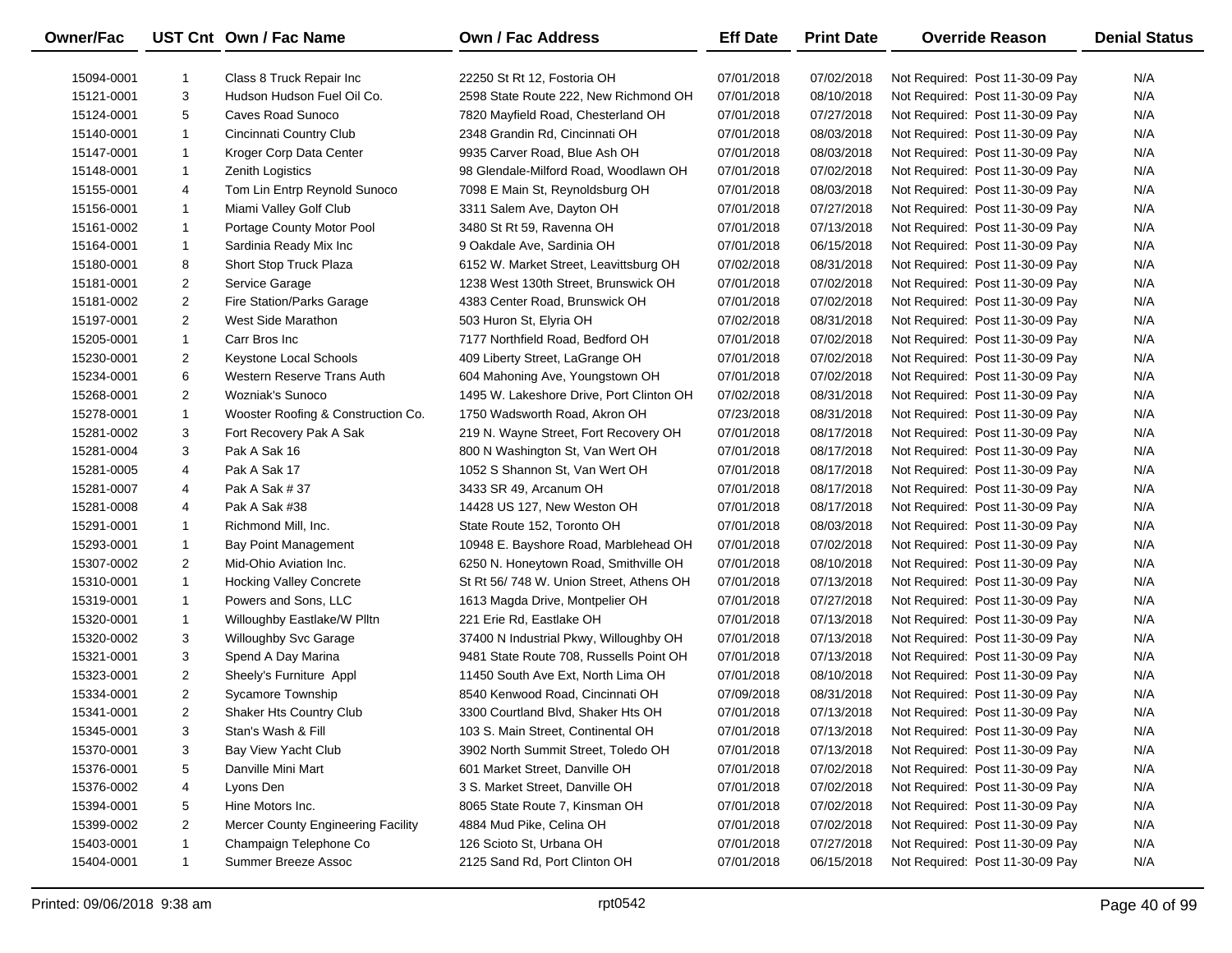| <b>Owner/Fac</b> |                | UST Cnt Own / Fac Name              | <b>Own / Fac Address</b>                  | <b>Eff Date</b> | <b>Print Date</b> | <b>Override Reason</b>          | <b>Denial Status</b> |
|------------------|----------------|-------------------------------------|-------------------------------------------|-----------------|-------------------|---------------------------------|----------------------|
| 15410-0001       | 3              | Cal's Marathon                      | 7777 Lakeshore Blvd, Mentor On The Lake   | 07/01/2018      | 08/17/2018        | Not Required: Post 11-30-09 Pay | N/A                  |
| 15429-0001       | 5              | Franklin's Marathon Inc             | 2635 Gilchrist Road, Akron OH             | 07/01/2018      | 08/03/2018        | Not Required: Post 11-30-09 Pay | N/A                  |
| 15431-0001       | 3              | Park Layne Sunoco                   | 2131 S. Dayton Lakeview Road, New Carl    | 07/01/2018      | 05/11/2018        | Not Required: Post 11-30-09 Pay | N/A                  |
| 15432-0001       | 3              | Village Drive Thru                  | 57-59 Main Street, Kingston OH            | 07/01/2018      | 07/02/2018        | Not Required: Post 11-30-09 Pay | N/A                  |
| 15444-0001       | 4              | <b>Ross Service Station</b>         | 710 Dryden Road, Zanesville OH            | 07/02/2018      | 08/31/2018        | Not Required: Post 11-30-09 Pay | N/A                  |
| 15460-0001       | $\overline{2}$ | Meridian Gas Serv Inc               | 3605 Mahoning Avenue, Youngstown OH       | 07/01/2018      | 07/13/2018        | Not Required: Post 11-30-09 Pay | N/A                  |
| 15475-0001       | $\mathbf{1}$   | City of Washington Court House WWTP | 1210 S. Elm Street, Washington Court Hou  | 07/01/2018      | 07/02/2018        | Not Required: Post 11-30-09 Pay | N/A                  |
| 15481-0001       | 3              | Lyndhurst Valero                    | 5615 Mayfield Rd, Lyndhurst OH            | 07/01/2018      | 08/10/2018        | Not Required: Post 11-30-09 Pay | N/A                  |
| 15513-0002       | $\mathbf{1}$   | Lorain Sailing Club                 | 108 Alabama Avenue, Lorain OH             | 07/01/2018      | 07/02/2018        | Not Required: Post 11-30-09 Pay | N/A                  |
| 15564-0001       | 3              | <b>Fleetmaster Leasing Corp</b>     | 300 E Naghten St, Columbus OH             | 07/01/2018      | 06/15/2018        | Not Required: Post 11-30-09 Pay | N/A                  |
| 15578-0001       | $\mathbf{1}$   | Springfield Local Schools           | 6900 Hall Street, Holland OH              | 07/01/2018      | 06/15/2018        | Not Required: Post 11-30-09 Pay | N/A                  |
| 15584-0001       | $\overline{2}$ | Piqua Country Club                  | 9812 N Country Club, Piqua OH             | 07/01/2018      | 07/27/2018        | Not Required: Post 11-30-09 Pay | N/A                  |
| 15602-0001       | $\overline{2}$ | Perry High School Bus Garage        | 3737 13th Street SW, Massillon OH         | 07/01/2018      | 07/02/2018        | Not Required: Post 11-30-09 Pay | N/A                  |
| 15605-0002       | 4              | Ohio Fuel Stop, Inc.                | US 224 & St Rt 58, Sullivan OH            | 07/02/2018      | 08/31/2018        | Not Required: Post 11-30-09 Pay | N/A                  |
| 15622-0002       | 5              | Rita Sues Mini Mart                 | 11141 St Rt 104, Lucasville OH            | 07/01/2018      | 07/02/2018        | Not Required: Post 11-30-09 Pay | N/A                  |
| 15625-0001       | 3              | North Loramie Drive Thur            | 300 N. Main Street, Ft Loramie OH         | 07/01/2018      | 07/02/2018        | Not Required: Post 11-30-09 Pay | N/A                  |
| 15658-0001       | $\overline{2}$ | Pickaway County Memorial Airport    | 28181 McCrady Road, Circleville OH        | 07/01/2018      | 07/27/2018        | Not Required: Post 11-30-09 Pay | N/A                  |
| 15658-0003       | $\mathbf{1}$   | Pickaway Countylaw Enforcement      | 600 Island Road, Circleville OH           | 07/01/2018      | 07/27/2018        | Not Required: Post 11-30-09 Pay | N/A                  |
| 15686-0001       | 5              | A A Truck Stop                      | 080 Dixon Run Rd, Jackson OH              | 07/01/2018      | 07/13/2018        | Not Required: Post 11-30-09 Pay | N/A                  |
| 15692-0001       | 3              | Ted's Marathon                      | 182 E 6th Ave, Lancaster OH               | 07/02/2018      | 08/31/2018        | Not Required: Post 11-30-09 Pay | N/A                  |
| 15709-0001       | $\overline{2}$ | Guenther Mechanical Inc             | 1248 Middle Rowsburg Road, Ashland OH     | 07/01/2018      | 07/02/2018        | Not Required: Post 11-30-09 Pay | N/A                  |
| 15710-0001       | $\overline{2}$ | <b>Richland County Transit</b>      | 232 N. Main Street, Mansfield OH          | 07/01/2018      | 07/02/2018        | Not Required: Post 11-30-09 Pay | N/A                  |
| 15720-0001       | $\mathbf{1}$   | Metropolitan Office Park            | 9797 Springboro Pike, Dayton OH           | 07/01/2018      | 07/27/2018        | Not Required: Post 11-30-09 Pay | N/A                  |
| 15732-0001       | $\mathbf{1}$   | <b>Madison Local Schools</b>        | 600 Esley Lane, Mansfield OH              | 07/01/2018      | 07/02/2018        | Not Required: Post 11-30-09 Pay | N/A                  |
| 15734-0001       | 3              | Par Mar Food Store 2                | 8600 State Route 339, Vincent OH          | 07/01/2018      | 07/02/2018        | Not Required: Post 11-30-09 Pay | N/A                  |
| 15747-0002       | $\mathbf{1}$   | VZB-WYVLOH                          | 9073-9172 Lytle Ferry Rd, Waynesville OH  | 07/01/2018      | 07/02/2018        | Not Required: Post 11-30-09 Pay | N/A                  |
| 15747-0003       | 1              | VZB-HOGFOH                          | Rt 108 & Railway 3/4 Mi E Holg, Holgate O | 07/01/2018      | 07/02/2018        | Not Required: Post 11-30-09 Pay | N/A                  |
| 15747-0004       | 1              | VZB-HYVFOH                          | Hwy 18, Hoytville OH                      | 07/01/2018      | 07/02/2018        | Not Required: Post 11-30-09 Pay | N/A                  |
| 15747-0005       | 1              | VZB-KNTROH                          | MOGADORE RD, Kent OH                      | 07/01/2018      | 07/02/2018        | Not Required: Post 11-30-09 Pay | N/A                  |
| 15747-0006       | 1              | VZB-CRENOH                          | Hays St, Creston OH                       | 07/01/2018      | 07/02/2018        | Not Required: Post 11-30-09 Pay | N/A                  |
| 15747-0007       | 1              | VZB-EVEROH                          | Riverview Rd, Everett OH                  | 07/01/2018      | 07/02/2018        | Not Required: Post 11-30-09 Pay | N/A                  |
| 15747-0008       | 1              | VZB-FSTFOH                          | 536 Columbus Ave, Fostoria OH             | 07/01/2018      | 07/02/2018        | Not Required: Post 11-30-09 Pay | N/A                  |
| 15747-0009       | 1              | VZB-LESTOH                          | 7060 SPIETH RD, Lester OH                 | 07/01/2018      | 07/02/2018        | Not Required: Post 11-30-09 Pay | N/A                  |
| 15747-0010       | $\mathbf{1}$   | VZB-NOVFOH                          | 219 State Route 511, Nova OH              | 07/01/2018      | 07/02/2018        | Not Required: Post 11-30-09 Pay | N/A                  |
| 15747-0012       | $\mathbf{1}$   | VZB-RBLFOH                          | Kilbaum Rd, Republic OH                   | 07/01/2018      | 07/02/2018        | Not Required: Post 11-30-09 Pay | N/A                  |
| 15747-0013       | -1             | VZB-WAYLOH                          | Minyoung Rd3, Wayland OH                  | 07/01/2018      | 07/02/2018        | Not Required: Post 11-30-09 Pay | N/A                  |
| 15747-0014       | -1             | VZB-WLDFOH                          | Woodland St, Willard OH                   | 07/01/2018      | 07/02/2018        | Not Required: Post 11-30-09 Pay | N/A                  |
| 15747-0016       | 6              | VZB-NRYLOH                          | 12300 Ridge Rd, North Royalton OH         | 07/01/2018      | 07/02/2018        | Not Required: Post 11-30-09 Pay | N/A                  |
| 15747-0018       | 1              | VZB-LEMFOH                          | Lemoyne Rd & Fremont Pk, Lemoyne OH       | 07/01/2018      | 07/02/2018        | Not Required: Post 11-30-09 Pay | N/A                  |
| 15747-0019       | 1              | VZB-TBNFOH                          | City Rd 134, Defiance OH                  | 07/01/2018      | 07/02/2018        | Not Required: Post 11-30-09 Pay | N/A                  |
| 15803-0001       | 3              | Huron Yacht Club                    | 350 Huron Street, Huron OH                | 07/01/2018      | 08/10/2018        | Not Required: Post 11-30-09 Pay | N/A                  |
| 15809-0002       | 8              | Parker Hannifin Corp/Airborne       | 711 Taylor Street, Elyria OH              | 07/01/2018      | 07/27/2018        | Not Required: Post 11-30-09 Pay | N/A                  |
| 15809-0003       | 4              | Parker Hannifin Corp                | 725 N Beech Street, Eaton OH              | 07/01/2018      | 07/27/2018        | Not Required: Post 11-30-09 Pay | N/A                  |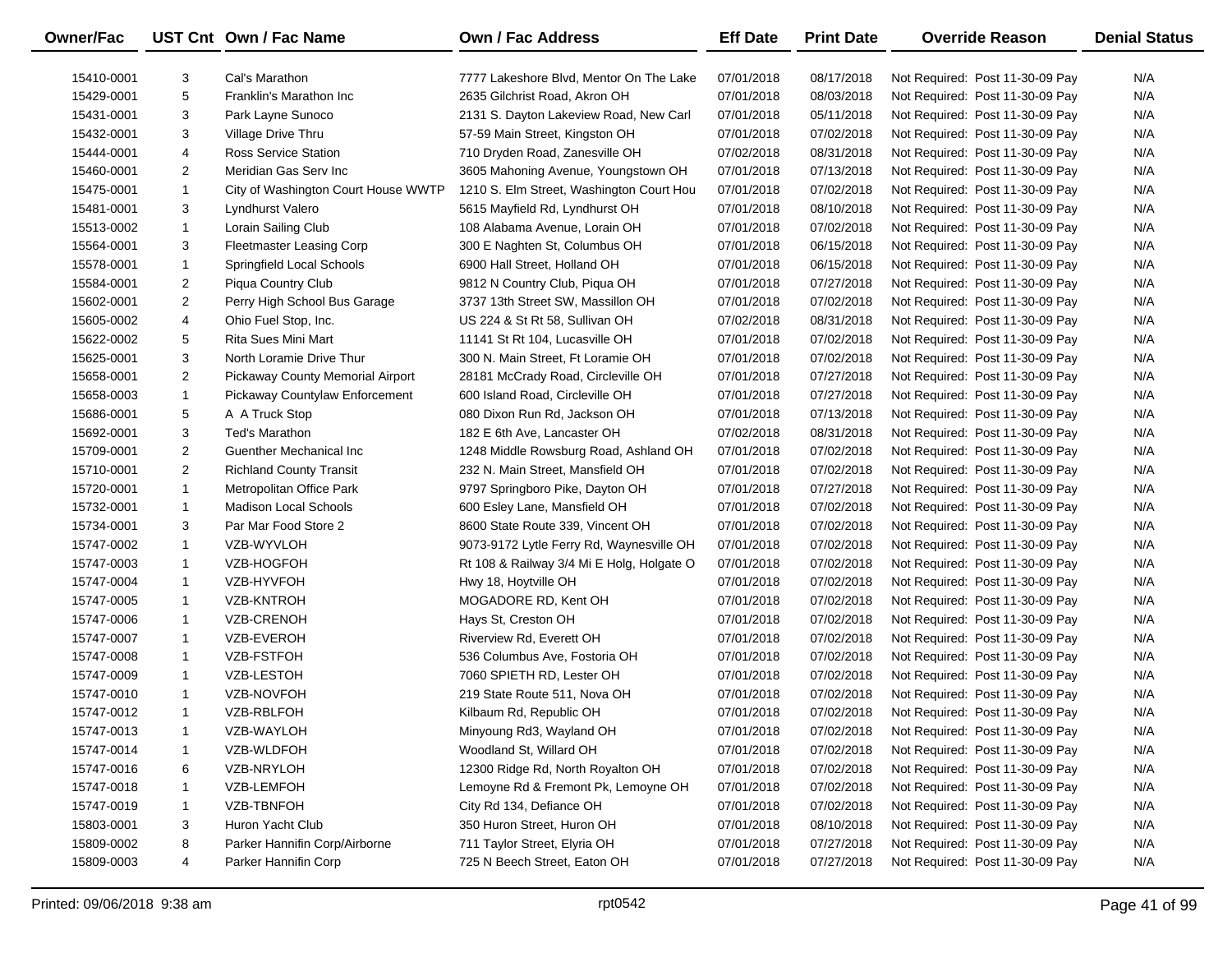| Owner/Fac  |                | UST Cnt Own / Fac Name         | Own / Fac Address                         | <b>Eff Date</b> | <b>Print Date</b> | <b>Override Reason</b>          | <b>Denial Status</b> |
|------------|----------------|--------------------------------|-------------------------------------------|-----------------|-------------------|---------------------------------|----------------------|
| 15822-0001 |                | Genesis Hospital               | 2951 Maple Avenue, Zanesville OH          | 07/01/2018      | 07/23/2018        | Not Required: Post 11-30-09 Pay | N/A                  |
| 15827-0001 | 3              | <b>Medina Quality Gas</b>      | 245 Lafayette Road, Medina OH             | 07/01/2018      | 08/17/2018        | Not Required: Post 11-30-09 Pay | N/A                  |
| 15829-0001 | $\overline{2}$ | Notre Dame Educational Center  | 13000 Auburn Road, Chardon OH             | 07/01/2018      | 07/02/2018        | Not Required: Post 11-30-09 Pay | N/A                  |
| 15893-0001 | 3              | Hissom's Gas Glo               | 827 East Main Street, Barnesville OH      | 07/01/2018      | 08/17/2018        | Not Required: Post 11-30-09 Pay | N/A                  |
| 15924-0003 | 3              | Shell Food Mart                | 9370 Union Center Blvd, West Chester OH   | 07/01/2018      | 07/27/2018        | Not Required: Post 11-30-09 Pay | N/A                  |
| 15931-0001 | $\overline{2}$ | Ken's Drive Thru Beverage      | 101 W. Walnut Street, Painesville OH      | 07/01/2018      | 08/23/2018        | Not Required: Post 11-30-09 Pay | N/A                  |
| 15972-0001 | $\overline{2}$ | Scioto County Airport          | 138 Barklow Road, Minford OH              | 07/10/2018      | 08/31/2018        | Not Required: Post 11-30-09 Pay | N/A                  |
| 15989-0002 | $\mathbf{1}$   | Lake Hospital System West      | 36000 Euclid Avenue, Willoughby OH        | 07/01/2018      | 07/02/2018        | Not Required: Post 11-30-09 Pay | N/A                  |
| 15989-0004 | $\overline{2}$ | <b>Tripoint Medical Center</b> | 7590 Auburn Road, Concord Township OH     | 07/01/2018      | 07/02/2018        | Not Required: Post 11-30-09 Pay | N/A                  |
| 15996-0001 | 4              | Hirns Corner                   | 3504 US Rt 50, Bainbridge OH              | 07/02/2018      | 08/31/2018        | Not Required: Post 11-30-09 Pay | N/A                  |
| 16017-0001 | $\mathbf{1}$   | 10 Wilmington Place            | 10 Wilmington Ave, Dayton OH              | 07/01/2018      | 07/27/2018        | Not Required: Post 11-30-09 Pay | N/A                  |
| 16021-0005 | 4              | Crossroads of Logan East       | 930 E. Front Street, Logan OH             | 07/02/2018      | 08/31/2018        | Not Required: Post 11-30-09 Pay | N/A                  |
| 16051-0002 | $\mathbf{1}$   | Jiffy Lube 909                 | 6410 Glenway Avenue, Cincinnati OH        | 07/01/2018      | 07/27/2018        | Not Required: Post 11-30-09 Pay | N/A                  |
| 16051-0003 | $\mathbf{1}$   | Jiffy Lube 1220                | 5013 Cooper Road, Blue Ash OH             | 07/01/2018      | 07/27/2018        | Not Required: Post 11-30-09 Pay | N/A                  |
| 16051-0005 | $\mathbf{1}$   | Jiffy Lube 1263                | 9435 Fields Ertel Road, Cincinnati OH     | 07/01/2018      | 07/27/2018        | Not Required: Post 11-30-09 Pay | N/A                  |
| 16051-0006 | $\mathbf{1}$   | Jiffy Lube 1306                | 4403 Gleneste/Withamsville Rd, Cincinnati | 07/01/2018      | 07/27/2018        | Not Required: Post 11-30-09 Pay | N/A                  |
| 16055-0005 | $\overline{2}$ | 7 11 19775                     | 4505 Lewis Avenue, Toledo OH              | 07/01/2018      | 07/02/2018        | Not Required: Post 11-30-09 Pay | N/A                  |
| 16055-0018 | $\overline{2}$ | 7-Eleven Store No. 35958       | 604 Main Street, Belpre OH                | 07/01/2018      | 07/02/2018        | Not Required: Post 11-30-09 Pay | N/A                  |
| 16055-0019 | 4              | 7-Eleven Store No. 36173       | 26 W. Main Street, Lexington OH           | 07/01/2018      | 07/02/2018        | Not Required: Post 11-30-09 Pay | N/A                  |
| 16055-0020 | 3              | 7-Eleven Store No. 36174       | 2264 S. Main Street, Mansfield OH         | 07/01/2018      | 07/02/2018        | Not Required: Post 11-30-09 Pay | N/A                  |
| 16055-0022 | 4              | 7-Eleven Store No. 36176       | 101 E. Main Street, Crestline OH          | 07/01/2018      | 07/02/2018        | Not Required: Post 11-30-09 Pay | N/A                  |
| 16055-0023 | 4              | 7-Eleven Store No. 36177       | 876 Park Avenue E., Mansfield OH          | 07/01/2018      | 07/02/2018        | Not Required: Post 11-30-09 Pay | N/A                  |
| 16055-0024 | 5              | 7-Eleven Store No. 36178       | 2424 O'Possum Run Road, Mansfield OH      | 07/01/2018      | 07/02/2018        | Not Required: Post 11-30-09 Pay | N/A                  |
| 16055-0025 | 5              | 7-Eleven Store No. 36180       | 150 Sandusky Street, Monroeville OH       | 07/01/2018      | 07/02/2018        | Not Required: Post 11-30-09 Pay | N/A                  |
| 16055-0027 | 3              | 7-Eleven Store No. 36208       | 9202 State Route 14, Streetsboro OH       | 07/01/2018      | 07/02/2018        | Not Required: Post 11-30-09 Pay | N/A                  |
| 16055-0029 | 3              | 7-Eleven Store No. 36210       | 3349 W. Kent Road, Stow OH                | 07/01/2018      | 07/02/2018        | Not Required: Post 11-30-09 Pay | N/A                  |
| 16055-0034 | 3              | 7-Eleven Store No. 36215       | 8 East Erie Street, Painesville OH        | 07/01/2018      | 07/02/2018        | Not Required: Post 11-30-09 Pay | N/A                  |
| 16055-0037 | 3              | 7-Eleven Store No. 36218       | 17644 Chillicothe Road, Chagrin Falls OH  | 07/01/2018      | 07/02/2018        | Not Required: Post 11-30-09 Pay | N/A                  |
| 16055-0039 | $\overline{2}$ | 7-Eleven Store No. 36220       | 15 Pearl Road, Brunswick OH               | 07/01/2018      | 07/02/2018        | Not Required: Post 11-30-09 Pay | N/A                  |
| 16055-0040 | 4              | 7-Eleven Store No. 36221       | 5711 Heisley Road, Mentor OH              | 07/01/2018      | 07/02/2018        | Not Required: Post 11-30-09 Pay | N/A                  |
| 16055-0041 | 3              | 7-Eleven Store No. 36222       | 1205 Main Street, Cuyahoga Falls OH       | 07/01/2018      | 07/02/2018        | Not Required: Post 11-30-09 Pay | N/A                  |
| 16055-0044 | 3              | 7-Eleven Store No. 36225       | 8775 Darrow Road, Twinsburg OH            | 07/01/2018      | 07/02/2018        | Not Required: Post 11-30-09 Pay | N/A                  |
| 16055-0045 | 4              | 7-Eleven Store No. 36226       | 316 E. Highland Road, Macedonia OH        | 07/01/2018      | 07/02/2018        | Not Required: Post 11-30-09 Pay | N/A                  |
| 16055-0046 | 4              | 7-Eleven Store No. 36227       | 8360 Broadmoor Road, Mentor OH            | 07/01/2018      | 07/02/2018        | Not Required: Post 11-30-09 Pay | N/A                  |
| 16055-0047 | 3              | 7-Eleven Store No. 36228       | 30502 Lakeland Boulevard, Wickliffe OH    | 07/01/2018      | 07/02/2018        | Not Required: Post 11-30-09 Pay | N/A                  |
| 16055-0048 | 4              | 7-Eleven Store No. 36229       | 2481 Som Center Road, Willoughby OH       | 07/01/2018      | 07/02/2018        | Not Required: Post 11-30-09 Pay | N/A                  |
| 16055-0050 | 3              | 7-Eleven Store No. 36231       | 16625 Royalton Road, Strongsville OH      | 07/01/2018      | 07/02/2018        | Not Required: Post 11-30-09 Pay | N/A                  |
| 16055-0051 | 3              | 7-Eleven Store No. 36232       | 34050 Aurora Road, Solon OH               | 07/01/2018      | 07/02/2018        | Not Required: Post 11-30-09 Pay | N/A                  |
| 16055-0052 | 3              | 7-Eleven Store No. 36233       | 2865 Bishop Road, Willoughby Hills OH     | 07/01/2018      | 07/02/2018        | Not Required: Post 11-30-09 Pay | N/A                  |
| 16055-0053 | 3              | 7-Eleven Store No. 36234       | 6709 Center Street, Mentor OH             | 07/01/2018      | 07/02/2018        | Not Required: Post 11-30-09 Pay | N/A                  |
| 16055-0054 | 4              | 7-Eleven Store No. 36235       | 6680 Mayfield Road, Mayfield Heights OH   | 07/01/2018      | 07/02/2018        | Not Required: Post 11-30-09 Pay | N/A                  |
| 16055-0055 | 4              | 7-Eleven Store No. 36236       | 7515 Auburn Road, Concord OH              | 07/01/2018      | 07/02/2018        | Not Required: Post 11-30-09 Pay | N/A                  |
| 16055-0056 | 4              | 7-Eleven Store No. 36237       | 1035 E. 185th Street, Cleveland OH        | 07/01/2018      | 07/02/2018        | Not Required: Post 11-30-09 Pay | N/A                  |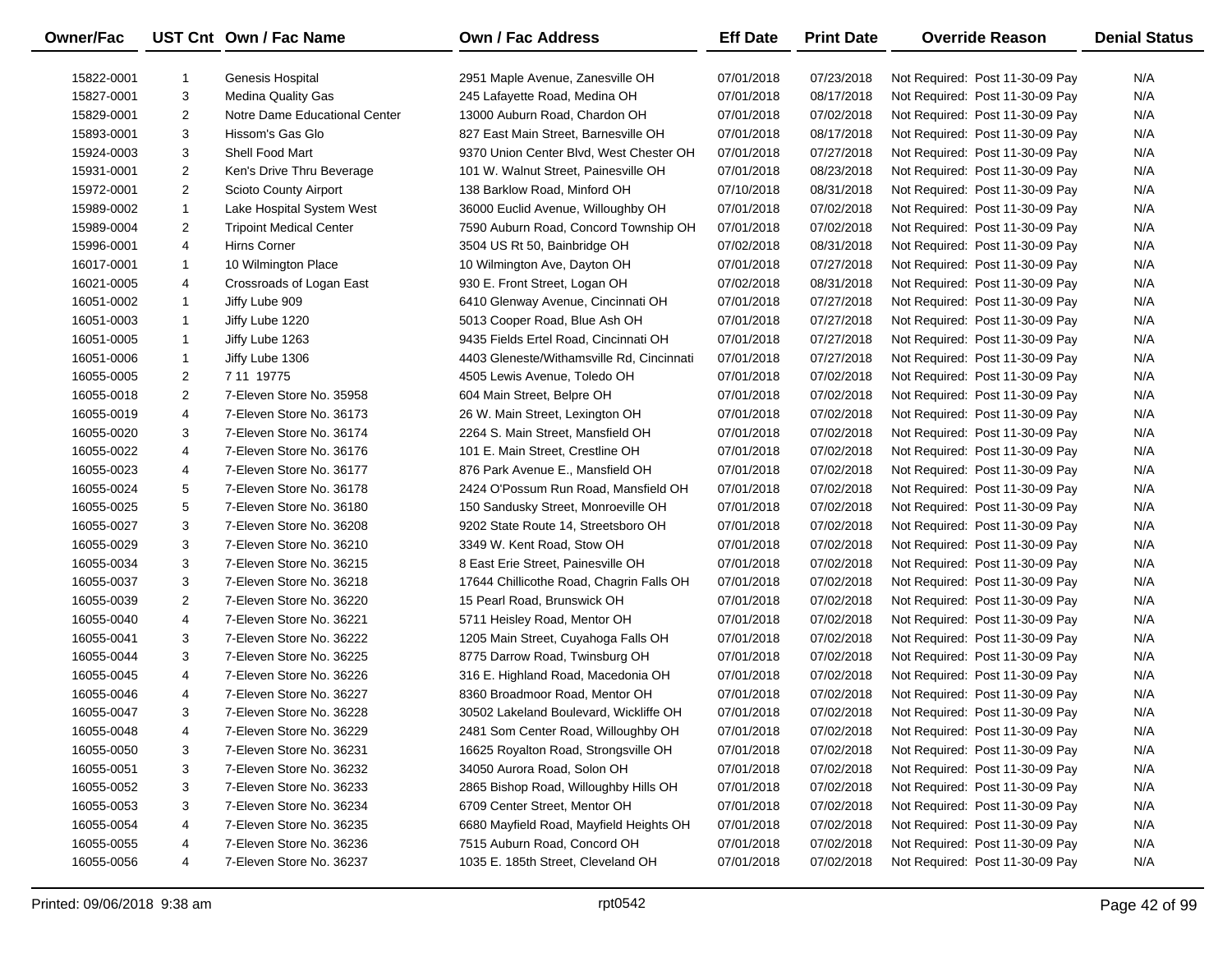| Owner/Fac                |                | UST Cnt Own / Fac Name                                                  | <b>Own / Fac Address</b>                                          | <b>Eff Date</b>          | <b>Print Date</b>        | <b>Override Reason</b>                                             | <b>Denial Status</b> |
|--------------------------|----------------|-------------------------------------------------------------------------|-------------------------------------------------------------------|--------------------------|--------------------------|--------------------------------------------------------------------|----------------------|
|                          | $\overline{2}$ | 7-Eleven Store No. 36238                                                |                                                                   | 07/01/2018               |                          |                                                                    | N/A                  |
| 16055-0057<br>16055-0058 | 2              | 7-Eleven Store No. 36239                                                | 1614 Merriman Road, Akron OH<br>1050 N. Court Street, Medina OH   | 07/01/2018               | 07/02/2018<br>07/02/2018 | Not Required: Post 11-30-09 Pay<br>Not Required: Post 11-30-09 Pay | N/A                  |
|                          | 4              | 7-Eleven Store No. 36240                                                | 959 E. Steels Corners Road, Stow OH                               | 07/01/2018               |                          |                                                                    | N/A                  |
| 16055-0059               | 3              | 7-Eleven Store No. 36241                                                | 3050 Graham Road, Stow OH                                         | 07/01/2018               | 07/02/2018               | Not Required: Post 11-30-09 Pay                                    | N/A                  |
| 16055-0060               | 5              | 7-Eleven Store No. 36246                                                |                                                                   |                          | 07/02/2018               | Not Required: Post 11-30-09 Pay                                    | N/A                  |
| 16055-0061               | 3              | 7-Eleven Store No. 36248                                                | 20 E. Washington Street, Chagrin Falls OH                         | 07/01/2018               | 07/02/2018               | Not Required: Post 11-30-09 Pay                                    | N/A                  |
| 16055-0063               | 3              | 7-Eleven Store No. 36116                                                | 16 W. Streetsboro Road, Peninsula OH<br>11690 Snow Road, Parma OH | 07/01/2018<br>07/01/2018 | 07/02/2018<br>07/02/2018 | Not Required: Post 11-30-09 Pay                                    | N/A                  |
| 16055-0064               | 3              | 7-Eleven Store No. 19743                                                | 3054 Leavitt Road, Lorain OH                                      |                          |                          | Not Required: Post 11-30-09 Pay<br>Not Required: Post 11-30-09 Pay | N/A                  |
| 16055-0065               |                | Belden Brick Co.                                                        |                                                                   | 07/01/2018<br>07/01/2018 | 07/02/2018               |                                                                    | N/A                  |
| 16095-0001               | $\overline{2}$ |                                                                         | 475 Dover Road, Sugar Creek OH                                    |                          | 08/23/2018               | Not Required: Post 11-30-09 Pay                                    |                      |
| 16098-0002               | $\overline{2}$ | City of Norwood                                                         | 3001 Harris Avenue, Norwood OH                                    | 07/01/2018               | 07/02/2018               | Not Required: Post 11-30-09 Pay                                    | N/A                  |
| 16106-0003               | $\overline{2}$ | FedEx Freight-CMH                                                       | 10 Commerce Parkway, West Jefferson O                             | 07/01/2018               | 07/23/2018               | Not Required: Post 11-30-09 Pay                                    | N/A                  |
| 16106-0004               | $\overline{2}$ | Fedex Freight, Inc. - TOL                                               | 7779 Arbor Drive, Northwood OH                                    | 07/01/2018               | 07/23/2018               | Not Required: Post 11-30-09 Pay                                    | N/A                  |
| 16106-0005               | $\mathbf{1}$   | FedEx Freight Inc. - MFD                                                | 160 Industrial Pkwy Dr, Mansfield OH                              | 07/01/2018               | 07/23/2018               | Not Required: Post 11-30-09 Pay                                    | N/A                  |
| 16106-0006               | 5              | FedEx Freight Inc. - DAY                                                | 8101 Terminal Place, Huber Heights OH                             | 07/01/2018               | 07/23/2018               | Not Required: Post 11-30-09 Pay                                    | N/A                  |
| 16106-0008               | $\mathbf{1}$   | FedEx Freight Inc. - CCI                                                | 590 Quality Blvd, Fairfield OH                                    | 07/01/2018               | 07/23/2018               | Not Required: Post 11-30-09 Pay                                    | N/A                  |
| 16106-0009               | $\overline{2}$ | FedEx Freight Inc. - YNG                                                | 415 South Bailey Road, North Jackson OH                           | 07/01/2018               | 07/23/2018               | Not Required: Post 11-30-09 Pay                                    | N/A                  |
| 16106-0010               | $\mathbf{1}$   | FedEx Freight Lima                                                      | 3200 McClain Road, Lima OH                                        | 07/01/2018               | 07/23/2018               | Not Required: Post 11-30-09 Pay                                    | N/A                  |
| 16110-0001               | 3              | Howser's Discount                                                       | 3420 Tri-County Highway, Mount Orab OH                            | 07/01/2018               | 07/13/2018               | Not Required: Post 11-30-09 Pay                                    | N/A                  |
| 16118-0001               | 4              | Frank's Marathon/Gillespie Co Inc                                       | 3116 Riverside Drive, Columbus OH                                 | 07/02/2018               | 08/31/2018               | Not Required: Post 11-30-09 Pay                                    | N/A                  |
| 16152-0001               | $\mathbf{1}$   | Mount Augustine Regina Health                                           | 5232 Broadview Road, Richfield OH                                 | 07/01/2018               | 07/02/2018               | Not Required: Post 11-30-09 Pay                                    | N/A                  |
| 16177-0002               | $\overline{2}$ | Hospital                                                                | 875 8th Street NE, Massillon OH                                   | 08/10/2018               | 08/17/2018               | Not Required: Post 11-30-09 Pay                                    | N/A                  |
| 16184-0001               | $\mathbf{1}$   | <b>Trumbull County Vehicle Maintenance</b>                              | 605 Panther Drive, Warren OH                                      | 07/01/2018               | 08/17/2018               | Not Required: Post 11-30-09 Pay                                    | N/A                  |
| 16184-0002               | 3              | Fairhaven School                                                        | 420 Lincoln Way, Niles OH                                         | 07/01/2018               | 08/17/2018               | Not Required: Post 11-30-09 Pay                                    | N/A                  |
| 16184-0003               | $\mathbf{1}$   | Brookfield Wastewater Treatment Facility 921 Standard Avenue, Masury OH |                                                                   | 07/01/2018               | 08/17/2018               | Not Required: Post 11-30-09 Pay                                    | N/A                  |
| 16184-0004               | 3              | <b>Trumbull County Engineer</b>                                         | 650 N. River Road NW, Warren OH                                   | 07/01/2018               | 08/17/2018               | Not Required: Post 11-30-09 Pay                                    | N/A                  |
| 16236-0001               | $\mathbf{1}$   | Schwebel Baking Co                                                      | 935 E. Midlothian Boulevard, Youngstown (                         | 07/01/2018               | 07/02/2018               | Not Required: Post 11-30-09 Pay                                    | N/A                  |
| 16272-0001               | $\overline{2}$ | Barnes Nursery Garden Ctr                                               | 3511 W Cleveland Rd, Huron OH                                     | 07/01/2018               | 08/10/2018               | Not Required: Post 11-30-09 Pay                                    | N/A                  |
| 16324-0001               | 5              | Wilson B P                                                              | 100 S Main St, Prospect OH                                        | 07/02/2018               | 08/31/2018               | Not Required: Post 11-30-09 Pay                                    | N/A                  |
| 16332-0001               | $\mathbf{1}$   | BP - Husky Refining, LLC                                                | 4001 Cedar Point Road, Oregon OH                                  | 07/01/2018               | 07/02/2018               | Not Required: Post 11-30-09 Pay                                    | N/A                  |
| 16337-0004               | 15             | Air Bp Cleveland                                                        | Cleveland Hopkins Airport, Cleveland OH                           | 07/01/2018               | 08/23/2018               | Not Required: Post 11-30-09 Pay                                    | N/A                  |
| 16342-0001               | 3              | One Stop Sunoco #1                                                      | 6225 Storer Ave, Cleveland OH                                     | 07/02/2018               | 08/31/2018               | Not Required: Post 11-30-09 Pay                                    | N/A                  |
| 16350-0001               | 2              | Vermilion Yacht Club                                                    | 5440 Anchorage Way, Vermilion OH                                  | 07/17/2018               | 08/31/2018               | Not Required: Post 11-30-09 Pay                                    | N/A                  |
| 16371-0001               | $\overline{2}$ | Great Lakes Western Star Td                                             | 6003 Benore Road, Toledo OH                                       | 07/01/2018               | 08/03/2018               | Not Required: Post 11-30-09 Pay                                    | N/A                  |
| 16391-0001               | $\overline{2}$ | Tibbels Marina                                                          | 6965 E Harbor Rd, Marblehead OH                                   | 07/01/2018               | 07/02/2018               | Not Required: Post 11-30-09 Pay                                    | N/A                  |
| 16409-0001               | 3              | Cin-Air L.P.                                                            | 400 Wilmer Ave, Cincinnati OH                                     | 07/01/2018               | 08/17/2018               | Not Required: Post 11-30-09 Pay                                    | N/A                  |
| 16410-0001               | 3              | Summa Health System                                                     | 525 E. Market Street, Akron OH                                    | 07/17/2018               | 08/31/2018               | Not Required: Post 11-30-09 Pay                                    | N/A                  |
| 16410-0003               | 3              | Summa Health System                                                     | 444 N. Main Street, Akron OH                                      | 07/17/2018               | 08/31/2018               | Not Required: Post 11-30-09 Pay                                    | N/A                  |
| 16410-0004               | 2              | Summa Health System                                                     | 1077 Gorge Boulevard, Akron OH                                    | 07/17/2018               | 08/31/2018               | Not Required: Post 11-30-09 Pay                                    | N/A                  |
| 16452-0001               | 4              | Mosier's Iga                                                            | 21701 Main St, Raymond OH                                         | 07/01/2018               | 07/02/2018               | Not Required: Post 11-30-09 Pay                                    | N/A                  |
| 16460-0001               | 1              | Northern Haserot                                                        | 21500 Alexander Rd, Oakwood Village OH                            | 07/01/2018               | 07/27/2018               | Not Required: Post 11-30-09 Pay                                    | N/A                  |
| 16468-0001               | 4              | <b>Main Express</b>                                                     | 116 N Front St, Oakhill OH                                        | 07/01/2018               | 08/23/2018               | Not Required: Post 11-30-09 Pay                                    | N/A                  |
| 16500-0001               | 6              | Wal Mart Distr Ctr 6024                                                 | 3880 SW Blvd, Grove City OH                                       | 07/01/2018               | 07/02/2018               | Not Required: Post 11-30-09 Pay                                    | N/A                  |
| 16500-0002               | 3              | Sam's Club 6375                                                         | 1150 Greely Chapel Rd, Lima OH                                    | 07/01/2018               | 07/02/2018               | Not Required: Post 11-30-09 Pay                                    | N/A                  |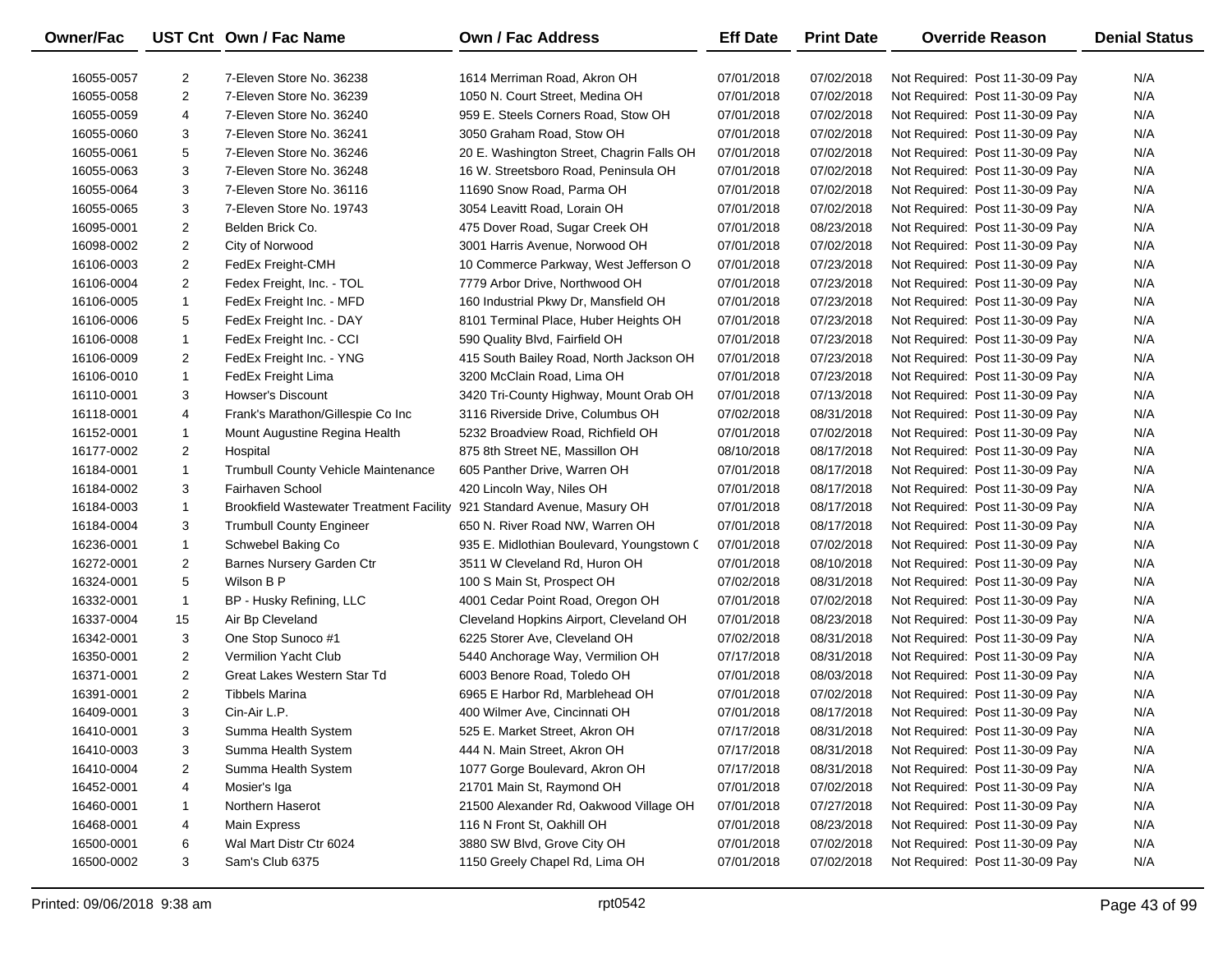| Owner/Fac  |                | UST Cnt Own / Fac Name                | Own / Fac Address                            | <b>Eff Date</b> | <b>Print Date</b> | <b>Override Reason</b>          | <b>Denial Status</b> |
|------------|----------------|---------------------------------------|----------------------------------------------|-----------------|-------------------|---------------------------------|----------------------|
| 16500-0003 | 3              | Sams Club Gas Station #6450           | 5375 North Bend Rd, Cincinnati OH            | 07/01/2018      | 07/02/2018        | Not Required: Post 11-30-09 Pay | N/A                  |
| 16500-0004 | 3              | Sam's Club 4750                       | 1189 Buckholzer Rd., Cuyahoga Falls OH       | 07/01/2018      | 07/02/2018        | Not Required: Post 11-30-09 Pay | N/A                  |
| 16500-0005 | 3              | Sam's Club 6314                       | 5225 Cobblestone Square, Sheffield Villa     | 07/01/2018      | 07/02/2018        | Not Required: Post 11-30-09 Pay | N/A                  |
| 16500-0006 | 3              | Sam's Club 6317                       | 4790 Portage Street, North Canton OH         | 07/01/2018      | 07/02/2018        | Not Required: Post 11-30-09 Pay | N/A                  |
| 16500-0007 | 3              | Sam's Club 6326                       | 2675 Taylor Rd S.W., Reynoldsburg OH         | 07/01/2018      | 07/02/2018        | Not Required: Post 11-30-09 Pay | N/A                  |
| 16500-0008 | 3              | Sam's Club 6380                       | 6955 Miller Lane, Dayton OH                  | 07/01/2018      | 07/02/2018        | Not Required: Post 11-30-09 Pay | N/A                  |
| 16500-0009 | 3              | Sam's Club 6407                       | 1070 Lexington-Springmill Rd., Ontario OH    | 07/01/2018      | 07/02/2018        | Not Required: Post 11-30-09 Pay | N/A                  |
| 16500-0010 | 3              | Sam's Club 6528                       | 815 Clepper Lane, Cincinnati OH              | 07/01/2018      | 07/02/2018        | Not Required: Post 11-30-09 Pay | N/A                  |
| 16500-0013 | 3              | Sam's Club 8139                       | 1300 East Mall Drive, Holland OH             | 07/01/2018      | 07/02/2018        | Not Required: Post 11-30-09 Pay | N/A                  |
| 16500-0014 | 3              | Sam's Club 8152                       | 432 Private Drive 288, South Point OH        | 07/01/2018      | 07/02/2018        | Not Required: Post 11-30-09 Pay | N/A                  |
| 16500-0015 | 4              | Wal Mart Distribution Center 7012     | 1400 Chillicothe Road, Washington Court H    | 07/01/2018      | 07/02/2018        | Not Required: Post 11-30-09 Pay | N/A                  |
| 16500-0017 | 3              | Sam's Club #6308                      | 1755 Hilliard Rome Rd., Columbus OH          | 07/01/2018      | 07/02/2018        | Not Required: Post 11-30-09 Pay | N/A                  |
| 16500-0018 | 3              | Wal Mart DC# 7017                     | 843 State Route 43, Wintersville OH          | 07/01/2018      | 07/02/2018        | Not Required: Post 11-30-09 Pay | N/A                  |
| 16500-0019 | 3              | Sams Club Gas #6322                   | 6361 South Avenue, Boardman OH               | 07/01/2018      | 07/02/2018        | Not Required: Post 11-30-09 Pay | N/A                  |
| 16500-0020 | 3              | Sams Club Gas 6305                    | 10250 Brookpark Rd, Cleveland OH             | 07/01/2018      | 07/02/2018        | Not Required: Post 11-30-09 Pay | N/A                  |
| 16500-0021 | 3              | Sam's Club Fueling Station Inc. #4846 | 5640 Emerald Court, Mentor OH                | 07/01/2018      | 07/02/2018        | Not Required: Post 11-30-09 Pay | N/A                  |
| 16500-0022 | 3              | Sams Club # 6242                      | 5870 Sawmill Rd, Dublin OH                   | 07/01/2018      | 07/02/2018        | Not Required: Post 11-30-09 Pay | N/A                  |
| 16500-0024 | 4              | Sam's Club 6302                       | 23300 Broadway Avenue, Bedford OH            | 07/01/2018      | 07/02/2018        | Not Required: Post 11-30-09 Pay | N/A                  |
| 16500-0025 | 4              | Sam's Club #4963                      | 1270 N. Bridge Road, Chillicothe OH          | 07/01/2018      | 07/02/2018        | Not Required: Post 11-30-09 Pay | N/A                  |
| 16500-0026 | 3              | Sam's Club # 6327                     | 1000 Niles-Cortland Road, Warren OH          | 07/01/2018      | 07/02/2018        | Not Required: Post 11-30-09 Pay | N/A                  |
| 16500-0027 | 4              | Sam's Club # 4962                     | 614 Crossings Road, Sandusky OH              | 07/01/2018      | 07/02/2018        | Not Required: Post 11-30-09 Pay | N/A                  |
| 16500-0028 | 4              | Sam's Club # 8136                     | 1111 Miamisburg Centerville Road, Dayton     | 07/01/2018      | 07/02/2018        | Not Required: Post 11-30-09 Pay | N/A                  |
| 16500-0029 | 4              | Sam's Club # 4947                     | 3724 Northpointe Drive, Zanesville OH        | 07/01/2018      | 07/02/2018        | Not Required: Post 11-30-09 Pay | N/A                  |
| 16500-0032 | 4              | Sam's Club # 6517                     | 3446 Pentagon Boulevard, Beavercreek O       | 07/01/2018      | 07/02/2018        | Not Required: Post 11-30-09 Pay | N/A                  |
| 16534-0001 | 4              | Camden Food Mart                      | 311 W. Central Avenue, Camden OH             | 07/01/2018      | 07/02/2018        | Not Required: Post 11-30-09 Pay | N/A                  |
| 16534-0003 | 4              | Tipp City Citgo                       | 1200 W. Main Street, Tipp City OH            | 07/01/2018      | 07/02/2018        | Not Required: Post 11-30-09 Pay | N/A                  |
| 16534-0005 | 5              | <b>Spring Valley General Store</b>    | 1616 W. Spring Valley Paintersville Road, S. | 07/01/2018      | 07/02/2018        | Not Required: Post 11-30-09 Pay | N/A                  |
| 16555-0001 | 3              | Smith's Exxon                         | 45820 National Rd, St Clairsville OH         | 07/01/2018      | 07/02/2018        | Not Required: Post 11-30-09 Pay | N/A                  |
| 16733-0002 | $\overline{2}$ | Village Of Minerva                    | 505 1/2 E Lincolnway, Minerva OH             | 07/01/2018      | 07/02/2018        | Not Required: Post 11-30-09 Pay | N/A                  |
| 16751-0001 | $\overline{2}$ | <b>Zillig Excavating Paving</b>       | 5510 Old Blue Rock Rd, Cincinnati OH         | 07/01/2018      | 07/23/2018        | Not Required: Post 11-30-09 Pay | N/A                  |
| 16778-0001 | $\overline{2}$ | Caskey Cleaning Co.                   | 47 W. Gates St., Columbus OH                 | 07/02/2018      | 08/31/2018        | Not Required: Post 11-30-09 Pay | N/A                  |
| 16791-0001 | $\overline{2}$ | Meinke Marina West                    | 10955 Corduroy Rd, Curtice OH                | 07/02/2018      | 08/31/2018        | Not Required: Post 11-30-09 Pay | N/A                  |
| 16791-0002 | $\mathbf{1}$   | Meinke Marina East                    | 12805 Bono Rd, Curtice OH                    | 07/02/2018      | 08/31/2018        | Not Required: Post 11-30-09 Pay | N/A                  |
| 16791-0003 | $\mathbf{1}$   | Meinke Marina West-Annex              | 11109 Cordoroy Rd, Curtice OH                | 07/02/2018      | 08/31/2018        | Not Required: Post 11-30-09 Pay | N/A                  |
| 16798-0001 | $\overline{2}$ | <b>Farmerstown General Store</b>      | 2845 SR 557, Sugarcreek OH                   | 07/01/2018      | 08/23/2018        | Not Required: Post 11-30-09 Pay | N/A                  |
| 16799-0001 | 5              | Grewal Bros Napoleon Auto             | US 6 & 24 Bypass, Napoleon OH                | 07/01/2018      | 08/10/2018        | Not Required: Post 11-30-09 Pay | N/A                  |
| 16806-0001 | 1              | Mullins Construction Co, Inc.         | 8867 Green Street, Wheelersburg OH           | 07/01/2018      | 07/13/2018        | Not Required: Post 11-30-09 Pay | N/A                  |
| 16818-0001 | 1              | <b>Cbc Companies</b>                  | 1691 NW Professional Plaza, Columbus O       | 07/01/2018      | 07/27/2018        | Not Required: Post 11-30-09 Pay | N/A                  |
| 16824-0001 | 2              | <b>Water Pollution Control Center</b> | 2323 Main Avenue S.W., Warren OH             | 07/01/2018      | 07/13/2018        | Not Required: Post 11-30-09 Pay | N/A                  |
| 16824-0002 | $\mathbf{1}$   | D-2 Pumping Station                   | Parkman Road N.W., Warren OH                 | 07/01/2018      | 07/13/2018        | Not Required: Post 11-30-09 Pay | N/A                  |
| 16824-0003 | 2              | <b>Water Filtration Plant</b>         | SR 5 Elm Road Extension, Cortland OH         | 07/01/2018      | 07/13/2018        | Not Required: Post 11-30-09 Pay | N/A                  |
| 16824-0004 | $\mathbf{1}$   | <b>Water Distribution</b>             | 540 Laird Avenue, Warren OH                  | 07/01/2018      | 07/13/2018        | Not Required: Post 11-30-09 Pay | N/A                  |
| 16824-0005 | $\mathbf{1}$   | <b>Tod Avenue Pumping Station</b>     | SR 45 Tod Avenue S.W., Warren OH             | 07/01/2018      | 07/13/2018        | Not Required: Post 11-30-09 Pay | N/A                  |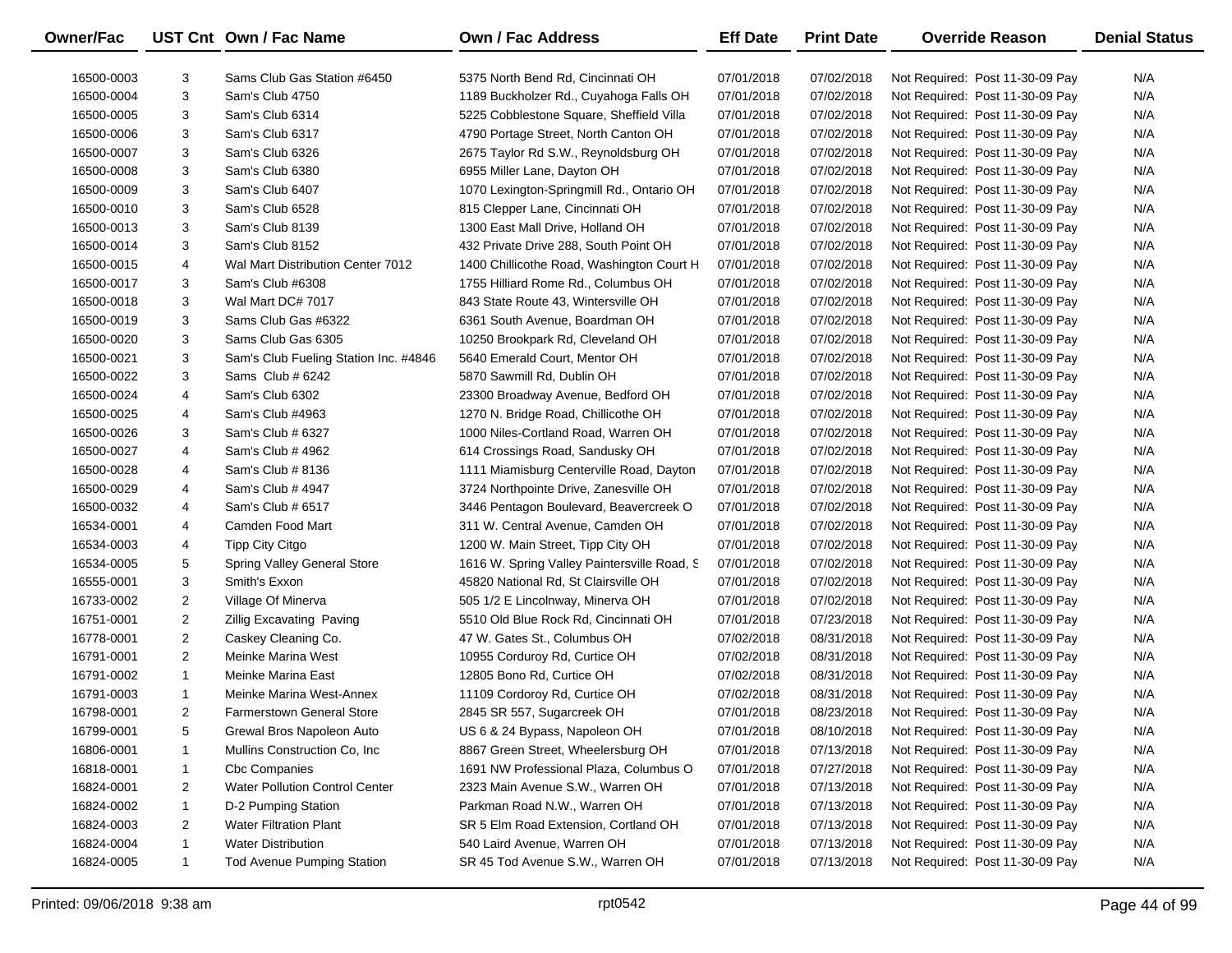| <b>Owner/Fac</b> |                | UST Cnt Own / Fac Name                | Own / Fac Address                         | <b>Eff Date</b> | <b>Print Date</b> | <b>Override Reason</b>          | <b>Denial Status</b> |
|------------------|----------------|---------------------------------------|-------------------------------------------|-----------------|-------------------|---------------------------------|----------------------|
| 16824-0010       | 1              | <b>Municipal Building</b>             | 141 South Street S.W., Warren OH          | 07/01/2018      | 07/13/2018        | Not Required: Post 11-30-09 Pay | N/A                  |
| 16829-0001       | $\mathbf{1}$   | Terminal Leasing, Inc.                | 15220 Industrial Parkway, Cleveland OH    | 07/01/2018      | 06/15/2018        | Not Required: Post 11-30-09 Pay | N/A                  |
| 16829-0002       | $\mathbf{1}$   | Terminal Leasing, Inc.                | 2101 Hardy Parkway Street, Grove City O   | 07/01/2018      | 06/15/2018        | Not Required: Post 11-30-09 Pay | N/A                  |
| 16829-0003       | 1              | Pitt Ohio                             | 5000 Duff Drive, Cincinnati OH            | 07/01/2018      | 06/15/2018        | Not Required: Post 11-30-09 Pay | N/A                  |
| 16832-0001       | $\mathbf{1}$   | Northeast Ohio Regional Airport       | 2382 Airport Rd, Jefferson OH             | 07/01/2018      | 07/02/2018        | Not Required: Post 11-30-09 Pay | N/A                  |
| 16851-0001       | $\overline{2}$ | Hartsgrove Bp                         | 5599 US Rt 6, Rome OH                     | 07/01/2018      | 07/23/2018        | Not Required: Post 11-30-09 Pay | N/A                  |
| 16855-0001       | $\overline{2}$ | Middleburg Service Center             | 12020 Green Street, Middleburg OH         | 07/01/2018      | 08/10/2018        | Not Required: Post 11-30-09 Pay | N/A                  |
| 16860-0001       | 3              | Greenhills                            | 1211 W. Sharon Road, Greenhills OH        | 07/01/2018      | 07/02/2018        | Not Required: Post 11-30-09 Pay | N/A                  |
| 16871-0001       | $\overline{2}$ | Kenco Quik Mart Dba Big P's Ps        | 6551 Marion Agosta Rd, Marion OH          | 07/01/2018      | 07/27/2018        | Not Required: Post 11-30-09 Pay | N/A                  |
| 16872-0001       | $\mathbf{1}$   | Bass Haven West Inc                   | 6657 E Harbor Rd, Marblehead OH           | 07/01/2018      | 07/02/2018        | Not Required: Post 11-30-09 Pay | N/A                  |
| 16875-0002       | $\overline{2}$ | <b>Municipal Maintenance Facility</b> | 789 Orchard Lane, Beavercreek OH          | 07/01/2018      | 08/10/2018        | Not Required: Post 11-30-09 Pay | N/A                  |
| 16909-0002       | 6              | L G Trucker's City                    | 1775 Bellefontaine Street, Wapakoneta OH  | 07/01/2018      | 06/15/2018        | Not Required: Post 11-30-09 Pay | N/A                  |
| 16936-0001       | $\overline{2}$ | Motor Carrier Service, LLC            | 815 Lemoyne Rd, Northwood OH              | 07/01/2018      | 06/15/2018        | Not Required: Post 11-30-09 Pay | N/A                  |
| 16939-0001       | 4              | Lincoln Shell Service Inc             | 29200 Euclid Ave, Wickliffe OH            | 07/02/2018      | 08/31/2018        | Not Required: Post 11-30-09 Pay | N/A                  |
| 16941-0001       | 4              | <b>B C Carryout</b>                   | 7841 St Rt 93, Shawnee OH                 | 07/01/2018      | 07/13/2018        | Not Required: Post 11-30-09 Pay | N/A                  |
| 16965-0002       | 3              | Cleveland Ave Sunoco                  | 3317 Cleveland Avenue, Columbus OH        | 07/01/2018      | 08/10/2018        | Not Required: Post 11-30-09 Pay | N/A                  |
| 16965-0003       | 3              | <b>Blue Ball Shell</b>                | 2012 Cincinnati Dayton Road, Middletown ( | 07/01/2018      | 08/10/2018        | Not Required: Post 11-30-09 Pay | N/A                  |
| 16973-0001       | $\overline{2}$ | <b>Robert Sherlock</b>                | State Route 821, Marietta OH              | 07/01/2018      | 07/13/2018        | Not Required: Post 11-30-09 Pay | N/A                  |
| 16973-0004       | 6              | Sherlock Oil Company, Inc.            | 20805 State Route 60 N., Beverly OH       | 07/01/2018      | 07/13/2018        | Not Required: Post 11-30-09 Pay | N/A                  |
| 16981-0001       | 4              | Niedermier Sunoco                     | 100 E Mansfield Rd, New Washington OH     | 07/01/2018      | 07/23/2018        | Not Required: Post 11-30-09 Pay | N/A                  |
| 16982-0001       | $\overline{2}$ | BH & H Snacks & Gas                   | 210 Front Street, Cygnet OH               | 07/01/2018      | 07/23/2018        | Not Required: Post 11-30-09 Pay | N/A                  |
| 16985-0001       | $\mathbf{1}$   | Beau Townsend Ford Inc                | 1020 W. National Road, Vandalia OH        | 07/01/2018      | 08/10/2018        | Not Required: Post 11-30-09 Pay | N/A                  |
| 16992-0001       | 4              | <b>Baxters General Store</b>          | 7339 Roswell Rd, Sherrodsville OH         | 07/01/2018      | 08/17/2018        | Not Required: Post 11-30-09 Pay | N/A                  |
| 17032-0001       | $\overline{2}$ | Terre Haute Mall, LLC                 | 5834 State Route 55, Urbana OH            | 07/01/2018      | 07/27/2018        | Not Required: Post 11-30-09 Pay | N/A                  |
| 17042-0001       | $\overline{2}$ | Eastern Cincinnati Aviation In        | 2001 Sporty's Drive, Batavia OH           | 07/01/2018      | 07/02/2018        | Not Required: Post 11-30-09 Pay | N/A                  |
| 17049-0001       | $\overline{2}$ | Don Wartko Construction, Inc.         | 975 Tallmadge Road, Kent OH               | 07/17/2018      | 08/31/2018        | Not Required: Post 11-30-09 Pay | N/A                  |
| 17084-0001       | $\overline{2}$ | <b>Meigs County Engineer</b>          | 34110 Fairgrounds Road, Pomeroy OH        | 07/01/2018      | 07/02/2018        | Not Required: Post 11-30-09 Pay | N/A                  |
| 17092-0001       | $\mathbf{1}$   | Riverfront Marina & Campgrounds       | 4257 N. State Route 53, Fremont OH        | 07/01/2018      | 07/23/2018        | Not Required: Post 11-30-09 Pay | N/A                  |
| 17105-0001       | $\overline{2}$ | <b>Cintas Corp Aviation Dept</b>      | 418 Wilmer Ave, Cincinnati OH             | 07/01/2018      | 07/13/2018        | Not Required: Post 11-30-09 Pay | N/A                  |
| 17124-0001       | 3              | Yorktown Automotive Inc.              | 6177 Pearl Road, Parma Heights OH         | 07/01/2018      | 07/02/2018        | Not Required: Post 11-30-09 Pay | N/A                  |
| 17167-0001       | $\overline{2}$ | <b>Midmark Corporation</b>            | 7696 Chase Road, Versailles OH            | 07/01/2018      | 08/10/2018        | Not Required: Post 11-30-09 Pay | N/A                  |
| 17179-0001       | $\mathbf{1}$   | The Cleveland Museum of Art           | 11150 East Boulevard, Cleveland OH        | 07/01/2018      | 06/15/2018        | Not Required: Post 11-30-09 Pay | N/A                  |
| 17213-0001       | $\overline{2}$ | Joey's Pizza And Video                | 6941 State Route 753, Hillsboro OH        | 07/24/2018      | 08/31/2018        | Not Required: Post 11-30-09 Pay | N/A                  |
| 17251-0001       | 5              | Aldi Inc - Warehouse                  | 1319 W 130th Street, Hinckley OH          | 07/01/2018      | 07/13/2018        | Not Required: Post 11-30-09 Pay | N/A                  |
| 17251-0002       | $\mathbf{2}$   | Aldi Distribution Center              | 4400 S. Charleston Pike, Springfiled OH   | 07/01/2018      | 07/13/2018        | Not Required: Post 11-30-09 Pay | N/A                  |
| 17253-0001       | 5              | Seamans Marathon                      | 295 W Union Street, Athens OH             | 07/01/2018      | 07/27/2018        | Not Required: Post 11-30-09 Pay | N/A                  |
| 17255-0001       | 3              | <b>Richard Beechler</b>               | 1659 Rt 22e, Washington Ch OH             | 07/01/2018      | 07/02/2018        | Not Required: Post 11-30-09 Pay | N/A                  |
| 17257-0001       | 3              | Lakers, Inc.                          | 15723 Mahoning Avenue, Diamond OH         | 07/01/2018      | 08/10/2018        | Not Required: Post 11-30-09 Pay | N/A                  |
| 17267-0001       | 2              | Robert Jacobs Inc                     | 3743 Struble Rd, Cincinnati OH            | 07/01/2018      | 08/03/2018        | Not Required: Post 11-30-09 Pay | N/A                  |
| 17274-0001       | 4              | Pioneer Main Stop                     | 600 S State Street, Pioneer OH            | 07/01/2018      | 06/15/2018        | Not Required: Post 11-30-09 Pay | N/A                  |
| 17282-0001       | 3              | Laketran                              | 555 Lakeshore, Painesville OH             | 07/01/2018      | 07/27/2018        | Not Required: Post 11-30-09 Pay | N/A                  |
| 17301-0001       | -1             | Poston's Carry Out                    | 8910 St Rt 144, Stewart OH                | 07/01/2018      | 07/27/2018        | Not Required: Post 11-30-09 Pay | N/A                  |
| 17306-0003       | 1              | Solid Waste Authority of Central Ohio | 4109 London-Groveport Rd., Grove City O   | 07/01/2018      | 07/23/2018        | Not Required: Post 11-30-09 Pay | N/A                  |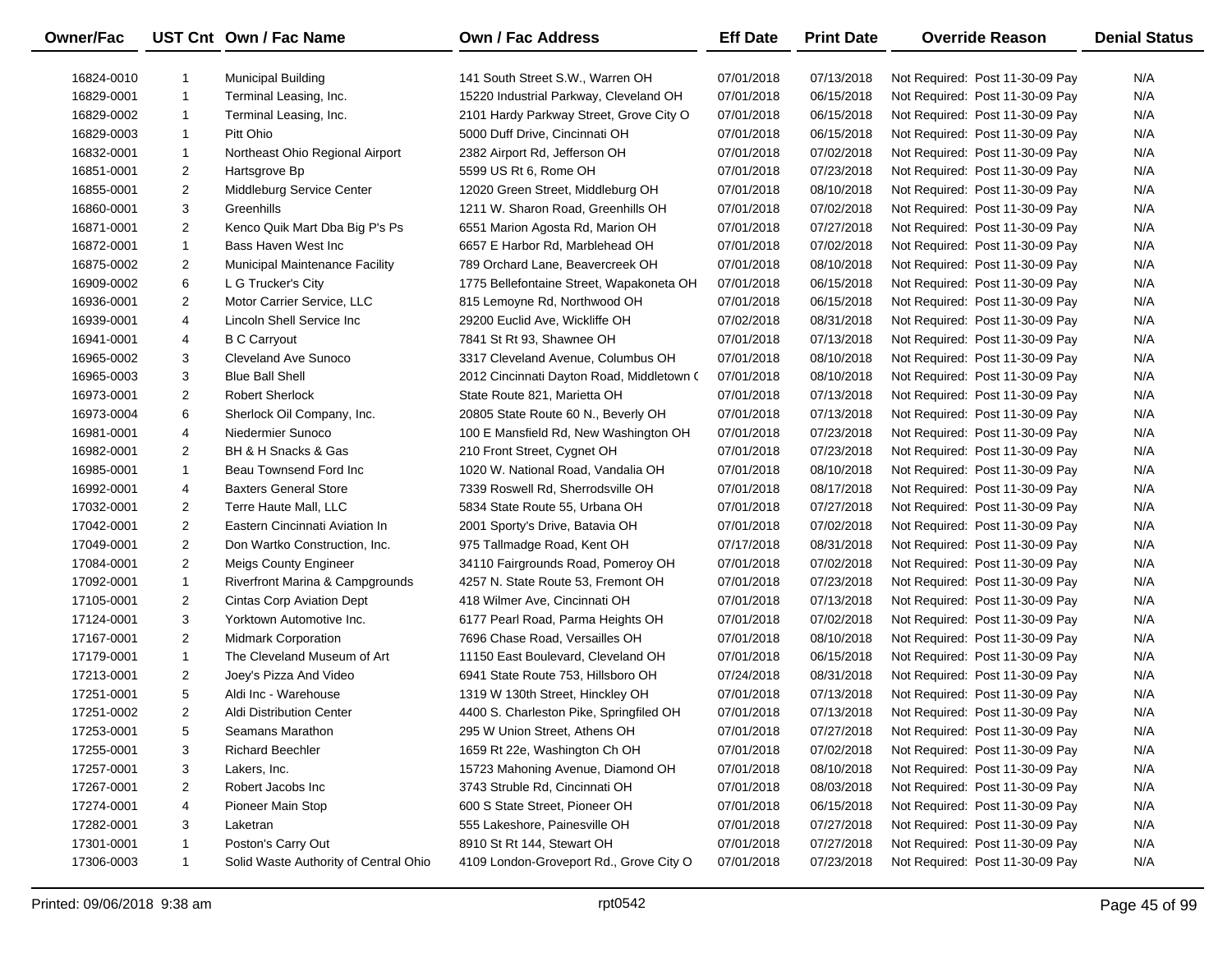| Owner/Fac  |                | UST Cnt Own / Fac Name          | Own / Fac Address                       | <b>Eff Date</b> | <b>Print Date</b> | <b>Override Reason</b>          | <b>Denial Status</b> |
|------------|----------------|---------------------------------|-----------------------------------------|-----------------|-------------------|---------------------------------|----------------------|
| 17306-0004 | -1             | <b>SWACO</b>                    | 3859 London Groveport Rd., Grove City O | 07/01/2018      | 07/23/2018        | Not Required: Post 11-30-09 Pay | N/A                  |
| 17308-0001 | $\overline{c}$ | Gene's Auto Service             | 43 Noble Street, Marengo OH             | 07/01/2018      | 07/27/2018        | Not Required: Post 11-30-09 Pay | N/A                  |
| 17340-0001 | $\overline{2}$ | <b>Bayview Sun Snow</b>         | 5350 Bayview Road, Celina OH            | 07/01/2018      | 07/13/2018        | Not Required: Post 11-30-09 Pay | N/A                  |
| 17367-0001 | $\overline{2}$ | Hittle Buick GMC Inc.           | 1270 Sweitzer Street, Greenville OH     | 07/01/2018      | 07/27/2018        | Not Required: Post 11-30-09 Pay | N/A                  |
| 17376-0001 | $\mathbf{1}$   | Hogan Real Estate Lp            | 2550 Westbelt Drive, Columbus OH        | 07/01/2018      | 07/02/2018        | Not Required: Post 11-30-09 Pay | N/A                  |
| 17391-0001 | $\mathbf{1}$   | Norris Milk Hauling             | 14414 Bay Rd, Wapakoneta OH             | 07/02/2018      | 08/31/2018        | Not Required: Post 11-30-09 Pay | N/A                  |
| 17408-0002 | 3              | <b>Reading Shell</b>            | 8397 Reading Road, Cincinnati OH        | 07/01/2018      | 08/10/2018        | Not Required: Post 11-30-09 Pay | N/A                  |
| 17439-0001 | 3              | East Ave Marathon               | 1425 East Avenue, Elyria OH             | 07/01/2018      | 07/02/2018        | Not Required: Post 11-30-09 Pay | N/A                  |
| 17447-0001 | 5              | Kwik Stop                       | 8420 St Rt 335, Minford OH              | 07/01/2018      | 07/02/2018        | Not Required: Post 11-30-09 Pay | N/A                  |
| 17470-0001 | 3              | M N One Stop Fuel Mart Inc      | 127 Lowellville Rd, Struthers OH        | 07/01/2018      | 07/02/2018        | Not Required: Post 11-30-09 Pay | N/A                  |
| 17493-0001 | $\overline{2}$ | Save 4 Store                    | 3025 SR 303, Mantua OH                  | 07/01/2018      | 08/17/2018        | Not Required: Post 11-30-09 Pay | N/A                  |
| 17499-0001 | 3              | Dba Marathon Mini Mart          | 16601 Euclid Ave, Cleveland OH          | 07/02/2018      | 07/13/2018        | Not Required: Post 11-30-09 Pay | N/A                  |
| 17511-0001 | 3              | St Henry Food Mart              | 502 N Eastern Ave, St Henry OH          | 07/01/2018      | 07/02/2018        | Not Required: Post 11-30-09 Pay | N/A                  |
| 17556-0001 | $\mathbf{1}$   | America Honda Motor Co Inc      | 101 South Stanfield Road, Troy OH       | 07/01/2018      | 07/27/2018        | Not Required: Post 11-30-09 Pay | N/A                  |
| 17569-0001 | 4              | Seabreeze North Corporation     | 2920 Brecksville Road, Richfield OH     | 07/01/2018      | 07/27/2018        | Not Required: Post 11-30-09 Pay | N/A                  |
| 17591-0001 | $\mathbf{1}$   | Good Samaritan School           | 195 Island Park Ave, Defiance OH        | 07/01/2018      | 07/02/2018        | Not Required: Post 11-30-09 Pay | N/A                  |
| 17601-0001 | $\overline{2}$ | <b>Coventry Fire Department</b> | 68 Portage Lakes Drive, Akron OH        | 07/01/2018      | 07/13/2018        | Not Required: Post 11-30-09 Pay | N/A                  |
| 17630-0001 | $\mathbf{1}$   | Eby-Brown Company, LLC          | 1982 Commerce Road, Springfield OH      | 07/01/2018      | 07/02/2018        | Not Required: Post 11-30-09 Pay | N/A                  |
| 17634-0001 | 3              | Dunham Square Conv Center       | 3876 St Rt 339, Belpre OH               | 07/01/2018      | 07/13/2018        | Not Required: Post 11-30-09 Pay | N/A                  |
| 17647-0001 | 5              | Werner Enterprises, Inc.        | 4395 Layborn Road, Springfield OH       | 07/01/2018      | 07/13/2018        | Not Required: Post 11-30-09 Pay | N/A                  |
| 17651-0001 | $\mathbf{1}$   | South Campus                    | 1248 Kinneys Lane, Portsmouth OH        | 07/01/2018      | 07/27/2018        | Not Required: Post 11-30-09 Pay | N/A                  |
| 17651-0002 | $\mathbf{1}$   | Southern Ohio Medical Center    | 1805 27th Street, Portsmouth OH         | 07/01/2018      | 07/27/2018        | Not Required: Post 11-30-09 Pay | N/A                  |
| 17657-0001 | 5              | Castle's Gas And Deli           | 4789 State Route 229, Marengo OH        | 07/01/2018      | 08/23/2018        | Not Required: Post 11-30-09 Pay | N/A                  |
| 17660-0001 | 3              | Valero Farm Market              | 4269 St Rt 732, Eaton OH                | 07/01/2018      | 08/03/2018        | Not Required: Post 11-30-09 Pay | N/A                  |
| 17671-0001 | 3              | Reynolds Road Marathon          | 2149 N. Reynolds Road, Toledo OH        | 07/01/2018      | 08/17/2018        | Not Required: Post 11-30-09 Pay | N/A                  |
| 17685-0001 | 4              | Youngs Foodtown                 | 16055 Main Street, Laurelville OH       | 07/02/2018      | 08/31/2018        | Not Required: Post 11-30-09 Pay | N/A                  |
| 17690-0001 | $\overline{2}$ | Wickliffe Serv Gar              | 28730 Ridge Rd, Wickliffe OH            | 07/01/2018      | 08/03/2018        | Not Required: Post 11-30-09 Pay | N/A                  |
| 17701-0003 | $\mathbf{1}$   | Inland Property Management Inc. | 147 Curtis Drive, Shelby OH             | 07/01/2018      | 08/17/2018        | Not Required: Post 11-30-09 Pay | N/A                  |
| 17711-0001 | 5              | Clinger's Bp Service            | 806 N. Market Street, Felicity OH       | 07/01/2018      | 07/13/2018        | Not Required: Post 11-30-09 Pay | N/A                  |
| 17714-0001 | $\overline{2}$ | Quick Fuel                      | 2502 Commerce Boulevard, Sharonville O  | 07/01/2018      | 07/02/2018        | Not Required: Post 11-30-09 Pay | N/A                  |
| 17714-0002 | $\overline{2}$ | Quick Fuel                      | 910 Frank Road, Columbus OH             | 07/01/2018      | 07/02/2018        | Not Required: Post 11-30-09 Pay | N/A                  |
| 17714-0003 | $\overline{2}$ | Quick Fuel                      | 5715 Enterprise Boulevard, Toledo OH    | 07/01/2018      | 07/02/2018        | Not Required: Post 11-30-09 Pay | N/A                  |
| 17714-0004 | $\overline{2}$ | Quick Fuel Inc                  | 2699 Westbelt Drive, Columbus OH        | 07/01/2018      | 07/02/2018        | Not Required: Post 11-30-09 Pay | N/A                  |
| 17714-0005 | $\overline{2}$ | Quick Fuel                      | 15430 Diane Drive, Brookpark OH         | 07/01/2018      | 07/02/2018        | Not Required: Post 11-30-09 Pay | N/A                  |
| 17729-0001 | $\overline{2}$ | Erie Ottawa Regional Airport    | 3255 East State Street, Port Clinton OH | 07/01/2018      | 07/13/2018        | Not Required: Post 11-30-09 Pay | N/A                  |
| 17735-0001 | 4              | Lassus Bros Oil Inc 551         | 107 E Main St, Montpelier OH            | 07/02/2018      | 08/31/2018        | Not Required: Post 11-30-09 Pay | N/A                  |
| 17735-0006 | 3              | Lassus Bros Oil Inc 565         | 1201 N Scott, Napoleon OH               | 07/02/2018      | 08/31/2018        | Not Required: Post 11-30-09 Pay | N/A                  |
| 17735-0007 | 3              | Lassus Bp 556                   | 104 W Airport, Swanton OH               | 07/02/2018      | 08/31/2018        | Not Required: Post 11-30-09 Pay | N/A                  |
| 17735-0011 | 4              | Lassus Bros Oil Inc 559         | 419 E. Main Street, Delta OH            | 07/02/2018      | 08/31/2018        | Not Required: Post 11-30-09 Pay | N/A                  |
| 17735-0012 | 3              | Lassus Bros Oil Inc 557         | 885 N Washington, Van Wert OH           | 07/02/2018      | 08/31/2018        | Not Required: Post 11-30-09 Pay | N/A                  |
| 17740-0005 | 2              | <b>College Shell</b>            | 480 E. Main Street, Wilmington OH       | 07/01/2018      | 08/17/2018        | Not Required: Post 11-30-09 Pay | N/A                  |
| 17749-0001 | 5              | Phillips Grocey Inc             | 16117 State Route 93, Pedro OH          | 07/02/2018      | 08/31/2018        | Not Required: Post 11-30-09 Pay | N/A                  |
| 17758-0001 | 4              | Fredericktown Marathon          | 17391 Zolman Road, Fredericktown OH     | 07/01/2018      | 07/02/2018        | Not Required: Post 11-30-09 Pay | N/A                  |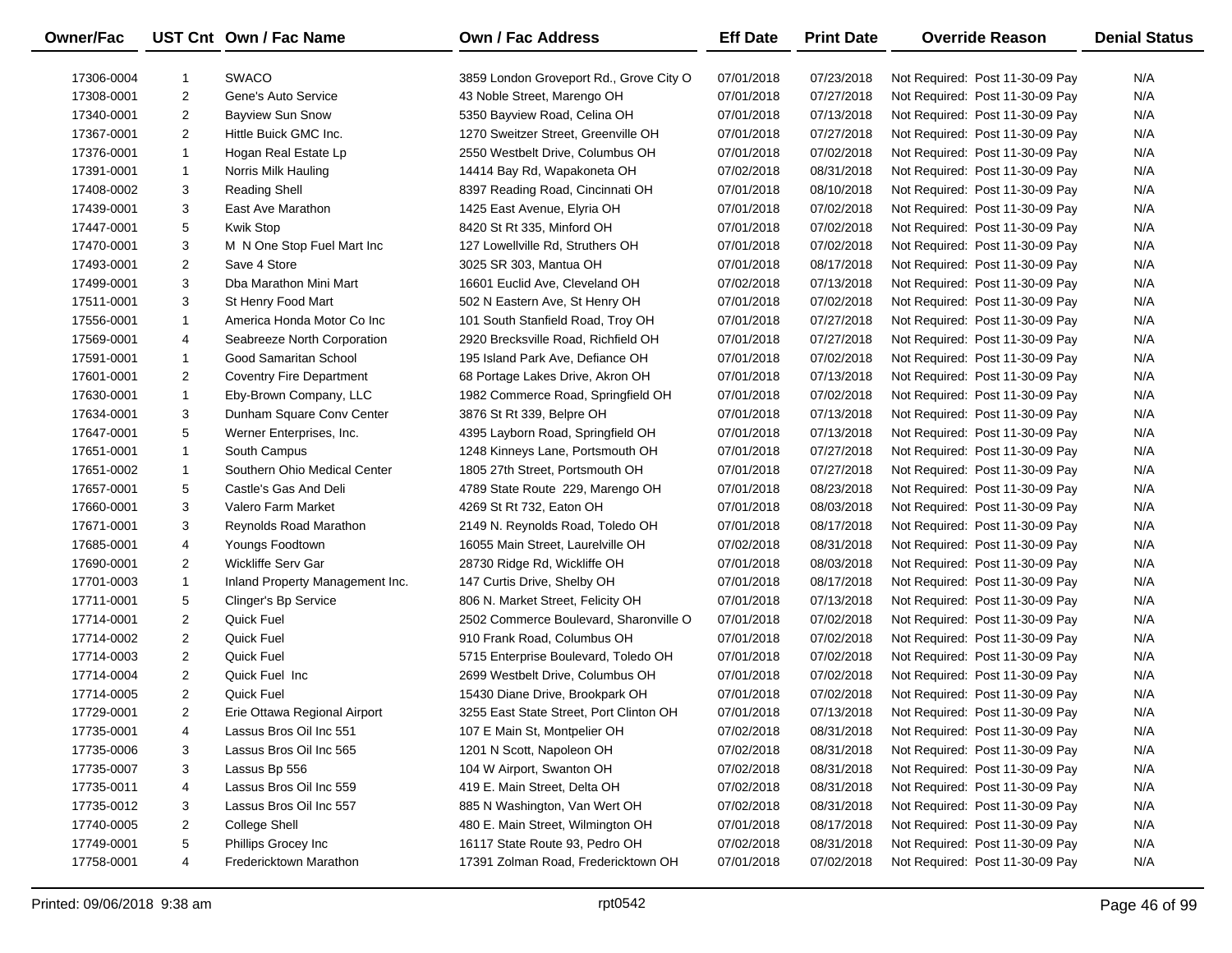| <b>Owner/Fac</b> |                | UST Cnt Own / Fac Name             | Own / Fac Address                        | <b>Eff Date</b> | <b>Print Date</b> | <b>Override Reason</b>          | <b>Denial Status</b> |
|------------------|----------------|------------------------------------|------------------------------------------|-----------------|-------------------|---------------------------------|----------------------|
| 17760-0001       | -1             | Great Lakes Packers Inc            | 400 Great Lakes Parkway, Bellevue OH     | 07/06/2018      | 08/31/2018        | Not Required: Post 11-30-09 Pay | N/A                  |
| 17776-0001       | 3              | Germantown Sunoco                  | 114 E. Market Street, Germantown OH      | 07/01/2018      | 08/10/2018        | Not Required: Post 11-30-09 Pay | N/A                  |
| 17785-0001       | 3              | T-Mart Inc                         | 109 E. Main Street, Metamora OH          | 07/01/2018      | 07/27/2018        | Not Required: Post 11-30-09 Pay | N/A                  |
| 17793-0001       | 4              | <b>B B Carry Out</b>               | 2028 East State Route 73, Waynesville OH | 07/01/2018      | 05/11/2018        | Not Required: Post 11-30-09 Pay | N/A                  |
| 17806-0001       | $\mathbf{1}$   | Hiney Trucking                     | 1101 South Columbus Street, Xenia OH     | 07/01/2018      | 07/02/2018        | Not Required: Post 11-30-09 Pay | N/A                  |
| 17848-0001       | $\mathbf{1}$   | Wexner Heritage House              | 1151 College Avenue, Columbus OH         | 07/02/2018      | 08/31/2018        | Not Required: Post 11-30-09 Pay | N/A                  |
| 17854-0001       | $\mathbf{1}$   | Kuchta Brothers                    | 14255 Granger Road, Maple Heights OH     | 07/01/2018      | 08/10/2018        | Not Required: Post 11-30-09 Pay | N/A                  |
| 17861-0001       | $\mathbf{1}$   | Anthony Thomas Candy Co            | 1777 Arlingate Lane, Columbus OH         | 07/01/2018      | 07/13/2018        | Not Required: Post 11-30-09 Pay | N/A                  |
| 17862-0001       | 3              | Barber's Ashland                   | 119 S High Street, Mt Orab OH            | 07/01/2018      | 07/23/2018        | Not Required: Post 11-30-09 Pay | N/A                  |
| 17902-0001       | $\mathbf{1}$   | Saia, Inc                          | 1717 Krieger Street, Columbus OH         | 07/01/2018      | 07/27/2018        | Not Required: Post 11-30-09 Pay | N/A                  |
| 17905-0002       | 3              | Sidney BP                          | 5131 Glenway Avenue, Cincinnati OH       | 07/01/2018      | 08/10/2018        | Not Required: Post 11-30-09 Pay | N/A                  |
| 17907-0001       | $\mathbf{1}$   | <b>Emergency Operations Center</b> | 2855 W. Dublin Granville Road, Columbus  | 07/01/2018      | 08/23/2018        | Not Required: Post 11-30-09 Pay | N/A                  |
| 17909-0001       | 4              | <b>William Krummert</b>            | 620 Wooster Pike, Terrace Park OH        | 07/01/2018      | 07/02/2018        | Not Required: Post 11-30-09 Pay | N/A                  |
| 17916-0001       | 3              | Gallagher's Bp Service Center      | 681 US Highway 52, Aberdeen OH           | 07/01/2018      | 08/03/2018        | Not Required: Post 11-30-09 Pay | N/A                  |
| 17920-0001       | $\mathbf{1}$   | Grand River Marine, Inc.           | 93 River Street, Grand River OH          | 07/01/2018      | 07/02/2018        | Not Required: Post 11-30-09 Pay | N/A                  |
| 17939-0001       | 4              | Rocky's Inc                        | 224 N Mill St, Waynesburg OH             | 07/01/2018      | 07/23/2018        | Not Required: Post 11-30-09 Pay | N/A                  |
| 17940-0001       | $\overline{2}$ | <b>Cleveland Hopkins Airport</b>   | 6100 Cargo Road, Cleveland OH            | 07/01/2018      | 08/03/2018        | Not Required: Post 11-30-09 Pay | N/A                  |
| 17943-0001       | $\mathbf{1}$   | Holy Family Home                   | 6707 State Road, Parma OH                | 07/01/2018      | 07/02/2018        | Not Required: Post 11-30-09 Pay | N/A                  |
| 17944-0001       | 3              | Herb's Marathon                    | 153 S. Chestnut Street, Barnesville OH   | 07/01/2018      | 08/17/2018        | Not Required: Post 11-30-09 Pay | N/A                  |
| 17949-0001       | 3              | C J's Market                       | 5 S Mill Street, Milford Center OH       | 07/01/2018      | 07/02/2018        | Not Required: Post 11-30-09 Pay | N/A                  |
| 17957-0001       | $\overline{2}$ | The Gas Station                    | 16016 Hilliard Road, Lakewood OH         | 07/18/2018      | 08/31/2018        | Not Required: Post 11-30-09 Pay | N/A                  |
| 17972-0001       | 3              | McKinney's Mart                    | 205 W. Main Street, Hamersville OH       | 07/02/2018      | 08/31/2018        | Not Required: Post 11-30-09 Pay | N/A                  |
| 17974-0001       | $\mathbf{1}$   | Huron Lagoons Marina, Inc.         | 100 Laguna Drive, Huron OH               | 07/01/2018      | 08/17/2018        | Not Required: Post 11-30-09 Pay | N/A                  |
| 17982-0001       | 8              | Seaway Fuels Trucking Inc.         | 2925 Airport Highway, Toledo OH          | 07/01/2018      | 08/23/2018        | Not Required: Post 11-30-09 Pay | N/A                  |
| 17989-0001       | 3              | Newbury Plaza Marathon Mart        | 12418 Kinsman Road, Newbury OH           | 07/01/2018      | 08/10/2018        | Not Required: Post 11-30-09 Pay | N/A                  |
| 17996-0001       | 5              | 31 Litchfield Sunoco               | 9240 Norwalk Rd, Litchfield OH           | 07/01/2018      | 07/27/2018        | Not Required: Post 11-30-09 Pay | N/A                  |
| 17997-0001       | 3              | Westside Marathon                  | 740 W Liberty, Medina OH                 | 07/01/2018      | 08/03/2018        | Not Required: Post 11-30-09 Pay | N/A                  |
| 18011-0001       | 5              | <b>Richwood Mini-Mart</b>          | 3 E. Bomford Street, Richwood OH         | 07/01/2018      | 08/23/2018        | Not Required: Post 11-30-09 Pay | N/A                  |
| 18030-0001       | 3              | <b>Stoney Hills Station</b>        | 4640 Medina Road, Copley OH              | 07/01/2018      | 07/27/2018        | Not Required: Post 11-30-09 Pay | N/A                  |
| 18052-0001       | 5              | Eagle Auto Truck Plaza Ltd         | 217 16th Street SW, New Philadelphia OH  | 07/01/2018      | 07/02/2018        | Not Required: Post 11-30-09 Pay | N/A                  |
| 18061-0001       | 3              | Moreland Hills Auto Service, Inc.  | 4975 Som Center Road, Moreland Hills OH  | 07/01/2018      | 07/13/2018        | Not Required: Post 11-30-09 Pay | N/A                  |
| 18066-0001       | 3              | <b>Food Center Convient</b>        | 100 Olive Street, Caldwell OH            | 07/01/2018      | 05/11/2018        | Not Required: Post 11-30-09 Pay | N/A                  |
| 18069-0001       | 3              | <b>ULP 214</b>                     | 214 Underwood Street, Zanesville OH      | 07/01/2018      | 07/13/2018        | Not Required: Post 11-30-09 Pay | N/A                  |
| 18077-0001       | 3              | Jc Kovach Ent Inc                  | 1290 N Warpole, Upper Sandusky OH        | 07/01/2018      | 07/02/2018        | Not Required: Post 11-30-09 Pay | N/A                  |
| 18085-0001       | 3              | Maria Stein Oil Company            | 8014 St Rt 119, Maria Stein OH           | 07/01/2018      | 07/02/2018        | Not Required: Post 11-30-09 Pay | N/A                  |
| 18104-0001       | -1             | US Foods, Inc.                     | 8000 Bavaria Rd, Twinsburg OH            | 07/01/2018      | 08/03/2018        | Not Required: Post 11-30-09 Pay | N/A                  |
| 18105-0001       | 4              | Uncle Max                          | 1221 E Hudson St, Columbus OH            | 07/01/2018      | 07/13/2018        | Not Required: Post 11-30-09 Pay | N/A                  |
| 18114-0001       | 5              | Kenco Quick Mart                   | 51 West Main Street, Richmond OH         | 07/01/2018      | 08/10/2018        | Not Required: Post 11-30-09 Pay | N/A                  |
| 18117-0001       | 3              | Dublin Sohio/Bp                    | 215 West Bridge Street, Dublin OH        | 07/01/2018      | 08/03/2018        | Not Required: Post 11-30-09 Pay | N/A                  |
| 18127-0001       | 4              | Shue's Marathon                    | 2855 Medina Road, Medina OH              | 07/01/2018      | 08/23/2018        | Not Required: Post 11-30-09 Pay | N/A                  |
| 18127-0002       | 4              | Medina Sunoco                      | 2884 Medina Road, Medina OH              | 07/01/2018      | 08/23/2018        | Not Required: Post 11-30-09 Pay | N/A                  |
| 18129-0001       | 1              | Progressive Insurance              | 755 Alpha Drive, Highland Heights OH     | 07/01/2018      | 08/23/2018        | Not Required: Post 11-30-09 Pay | N/A                  |
| 18129-0002       | 1              | Progressive Insurance              | 26260 Curtis Wright Parkway, Richmond H  | 07/01/2018      | 08/23/2018        | Not Required: Post 11-30-09 Pay | N/A                  |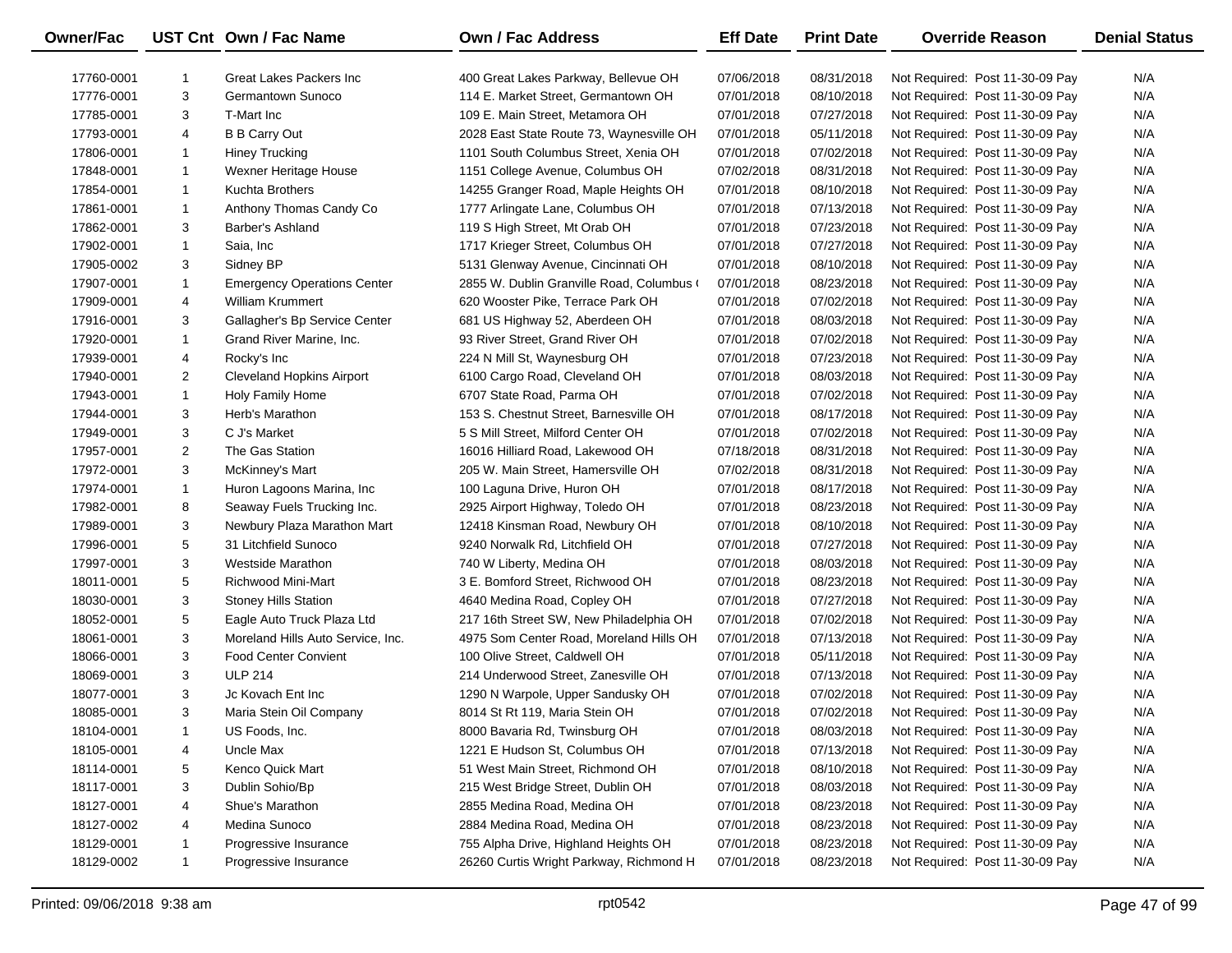| Owner/Fac  |                | UST Cnt Own / Fac Name                  | <b>Own / Fac Address</b>                 | <b>Eff Date</b> | <b>Print Date</b> | <b>Override Reason</b>          | <b>Denial Status</b> |
|------------|----------------|-----------------------------------------|------------------------------------------|-----------------|-------------------|---------------------------------|----------------------|
| 18132-0001 | $\overline{2}$ | Tic Toc Food Mart 206                   | 1109 State Route 14, Columbiana OH       | 07/01/2018      | 08/23/2018        | Not Required: Post 11-30-09 Pay | N/A                  |
| 18132-0002 | 3              | <b>Tic Toc Food Mart</b>                | 10020 Youngstown Pittsburgh Road, New M  | 07/01/2018      | 08/23/2018        | Not Required: Post 11-30-09 Pay | N/A                  |
| 18132-0003 | 3              | Tic Toc Food Mart #203                  | 6922 McCartney Road (Route 422), Coits   | 07/01/2018      | 08/23/2018        | Not Required: Post 11-30-09 Pay | N/A                  |
| 18135-0001 | 2              | Amherst Citgo, Inc.                     | 1999 Cooper-Foster Park Rd, Amherst OH   | 07/02/2018      | 08/31/2018        | Not Required: Post 11-30-09 Pay | N/A                  |
| 18135-0002 | 3              | Amherst Citgo Inc.                      | 109 Cleveland Street, Amherst OH         | 07/02/2018      | 08/31/2018        | Not Required: Post 11-30-09 Pay | N/A                  |
| 18137-0001 | $\overline{2}$ | HTP Rack & Marina                       | 625 Prospect Street, Fairport Harbor OH  | 07/02/2018      | 08/31/2018        | Not Required: Post 11-30-09 Pay | N/A                  |
| 18144-0001 | 4              | T R Enterprises                         | 2155 Pearl Road, Brunswick OH            | 07/01/2018      | 07/02/2018        | Not Required: Post 11-30-09 Pay | N/A                  |
| 18149-0004 | $\overline{2}$ | Center-Marks Sunoco                     | 5329 Center Rd, Brunswick OH             | 07/01/2018      | 07/23/2018        | Not Required: Post 11-30-09 Pay | N/A                  |
| 18163-0001 | 3              | Hammers's Marathon                      | 2608 Linclon Way West, Massillon OH      | 07/01/2018      | 07/02/2018        | Not Required: Post 11-30-09 Pay | N/A                  |
| 18182-0001 | 4              | Westwood Mini Mart                      | 2454 Harrison Avenue, Cincinnati OH      | 07/01/2018      | 07/02/2018        | Not Required: Post 11-30-09 Pay | N/A                  |
| 18183-0001 | 4              | Brunswick Sunoco #27                    | 3240 Center Road, Brunswick OH           | 07/01/2018      | 07/23/2018        | Not Required: Post 11-30-09 Pay | N/A                  |
| 18186-0001 | 2              | Ohio Pike Marathon                      | 1723A E. Ohio Pike, Amelia OH            | 07/01/2018      | 07/13/2018        | Not Required: Post 11-30-09 Pay | N/A                  |
| 18187-0001 | $\overline{2}$ | <b>Ashland County Airport Authority</b> | 700 Township Road 1102, Ashland OH       | 07/01/2018      | 08/03/2018        | Not Required: Post 11-30-09 Pay | N/A                  |
| 18204-0001 | 3              | Clifton Blvd E-Z Shop                   | 11521 Clifton Blvd, Cleveland OH         | 07/01/2018      | 08/23/2018        | Not Required: Post 11-30-09 Pay | N/A                  |
| 18214-0002 | $\mathbf{1}$   | USA Truck, Inc.                         | 11777 N. Dixie Drive, Vandalia OH        | 07/02/2018      | 08/31/2018        | Not Required: Post 11-30-09 Pay | N/A                  |
| 18217-0001 | 4              | <b>Tarlton Market</b>                   | 25 Harrison Street, Tarlton OH           | 07/01/2018      | 07/23/2018        | Not Required: Post 11-30-09 Pay | N/A                  |
| 18219-0001 | $\overline{2}$ | Subi Inc                                | 863 W Exchange St, Akron OH              | 07/01/2018      | 06/15/2018        | Not Required: Post 11-30-09 Pay | N/A                  |
| 18232-0001 | 4              | Turner's 1 Stop Shop                    | 18971 State Route 339, Waterford OH      | 07/01/2018      | 08/23/2018        | Not Required: Post 11-30-09 Pay | N/A                  |
| 18235-0001 | 2              | Jerry Noe                               | 12302 Sylvania Metamora, Berkey OH       | 07/01/2018      | 08/10/2018        | Not Required: Post 11-30-09 Pay | N/A                  |
| 18242-0001 | $\overline{2}$ | The Wright Place                        | 5319 Rt 46, New Lyme OH                  | 07/01/2018      | 07/27/2018        | Not Required: Post 11-30-09 Pay | N/A                  |
| 18243-0002 | 5              | R A Corp                                | 7851 Old Troy Pike, Huber Heights OH     | 07/01/2018      | 08/17/2018        | Not Required: Post 11-30-09 Pay | N/A                  |
| 18243-0004 | 4              | R A Corp                                | 4600 Old Troy Pike, Dayton OH            | 07/01/2018      | 08/17/2018        | Not Required: Post 11-30-09 Pay | N/A                  |
| 18243-0006 | 3              | R & A Corporation                       | 3887 Colonel Glenn Highway, Beavercreek  | 07/01/2018      | 08/17/2018        | Not Required: Post 11-30-09 Pay | N/A                  |
| 18243-0008 | 3              | Sunoco                                  | 601 Jackson Street, Saint Marys OH       | 07/01/2018      | 08/17/2018        | Not Required: Post 11-30-09 Pay | N/A                  |
| 18243-0009 | 3              | R & A Corporation                       | 931 E. 2nd Street, Franklin OH           | 07/01/2018      | 08/17/2018        | Not Required: Post 11-30-09 Pay | N/A                  |
| 18243-0011 | 3              | R & A Corporation                       | 2676 Cleveland Avenue, Columbus OH       | 07/01/2018      | 08/17/2018        | Not Required: Post 11-30-09 Pay | N/A                  |
| 18245-0001 | $\overline{2}$ | Freeway Marathon                        | 15504 Waterloo Rd, Cleveland OH          | 07/01/2018      | 08/23/2018        | Not Required: Post 11-30-09 Pay | N/A                  |
| 18253-0001 | $\overline{2}$ | <b>Beverage Express</b>                 | 4900 South Main St, Akron OH             | 07/01/2018      | 08/03/2018        | Not Required: Post 11-30-09 Pay | N/A                  |
| 18259-0001 | 4              | 7 Westbourne Sunoco                     | 3217 Westbourne Dr, Cincinnati OH        | 07/01/2018      | 08/10/2018        | Not Required: Post 11-30-09 Pay | N/A                  |
| 18259-0002 | $\overline{2}$ | 6 Jeffersonville BP                     | 304 State Street, Jeffersonville OH      | 07/01/2018      | 08/10/2018        | Not Required: Post 11-30-09 Pay | N/A                  |
| 18264-0001 | 4              | Pettit Enterprise Inc                   | 303 E Court St, Washington CH OH         | 07/02/2018      | 08/31/2018        | Not Required: Post 11-30-09 Pay | N/A                  |
| 18264-0005 | 4              | Pettit Enterprises Inc.                 | 10848 Main Street, Clarksburg OH         | 07/02/2018      | 08/31/2018        | Not Required: Post 11-30-09 Pay | N/A                  |
| 18264-0007 | 4              | Pettit's #5                             | 117 Greenfield Sabina Road, Greenfield O | 07/02/2018      | 08/31/2018        | Not Required: Post 11-30-09 Pay | N/A                  |
| 18267-0001 | 3              | Zeakes Sunoco                           | 401 Main Street, Bridgeport OH           | 07/01/2018      | 08/03/2018        | Not Required: Post 11-30-09 Pay | N/A                  |
| 18277-0002 | $\mathbf{1}$   | Wooster Motor Ways, Inc.                | 3501 W. Old Lincoln Way, Wooster OH      | 07/01/2018      | 06/15/2018        | Not Required: Post 11-30-09 Pay | N/A                  |
| 18277-0003 | $\mathbf{1}$   | Wooster Motor Ways, Inc.                | 2000 Integrity Drive S., Columbus OH     | 07/01/2018      | 06/15/2018        | Not Required: Post 11-30-09 Pay | N/A                  |
| 18295-0001 | 3              | One Stop Gas Mart                       | 858 N Park, Warren OH                    | 07/01/2018      | 05/11/2018        | Not Required: Post 11-30-09 Pay | N/A                  |
| 18299-0001 | 3              | Center Point Shell #8                   | 8007 St Rt 235, Huber Heights OH         | 07/01/2018      | 08/10/2018        | Not Required: Post 11-30-09 Pay | N/A                  |
| 18299-0002 | 3              | OSU Sunoco                              | 2825 Olentangy River Road, Columbus OH   | 07/01/2018      | 08/10/2018        | Not Required: Post 11-30-09 Pay | N/A                  |
| 18306-0001 | 3              | Sami Quick Stop                         | 2141 Western Reserve Road, Youngstown    | 07/01/2018      | 08/23/2018        | Not Required: Post 11-30-09 Pay | N/A                  |
| 18307-0001 | 4              | Shurfast Food Mart                      | 217 E. Market Street, Cadiz OH           | 07/02/2018      | 08/31/2018        | Not Required: Post 11-30-09 Pay | N/A                  |
| 18310-0001 | 4              | Terry's Grocery                         | 1505 US 50, Lynchburg OH                 | 07/01/2018      | 08/23/2018        | Not Required: Post 11-30-09 Pay | N/A                  |
| 18325-0001 | 3              | Singer Mart LLC                         | 17010 McConnelsville Road, Caldwell OH   | 07/01/2018      | 05/11/2018        | Not Required: Post 11-30-09 Pay | N/A                  |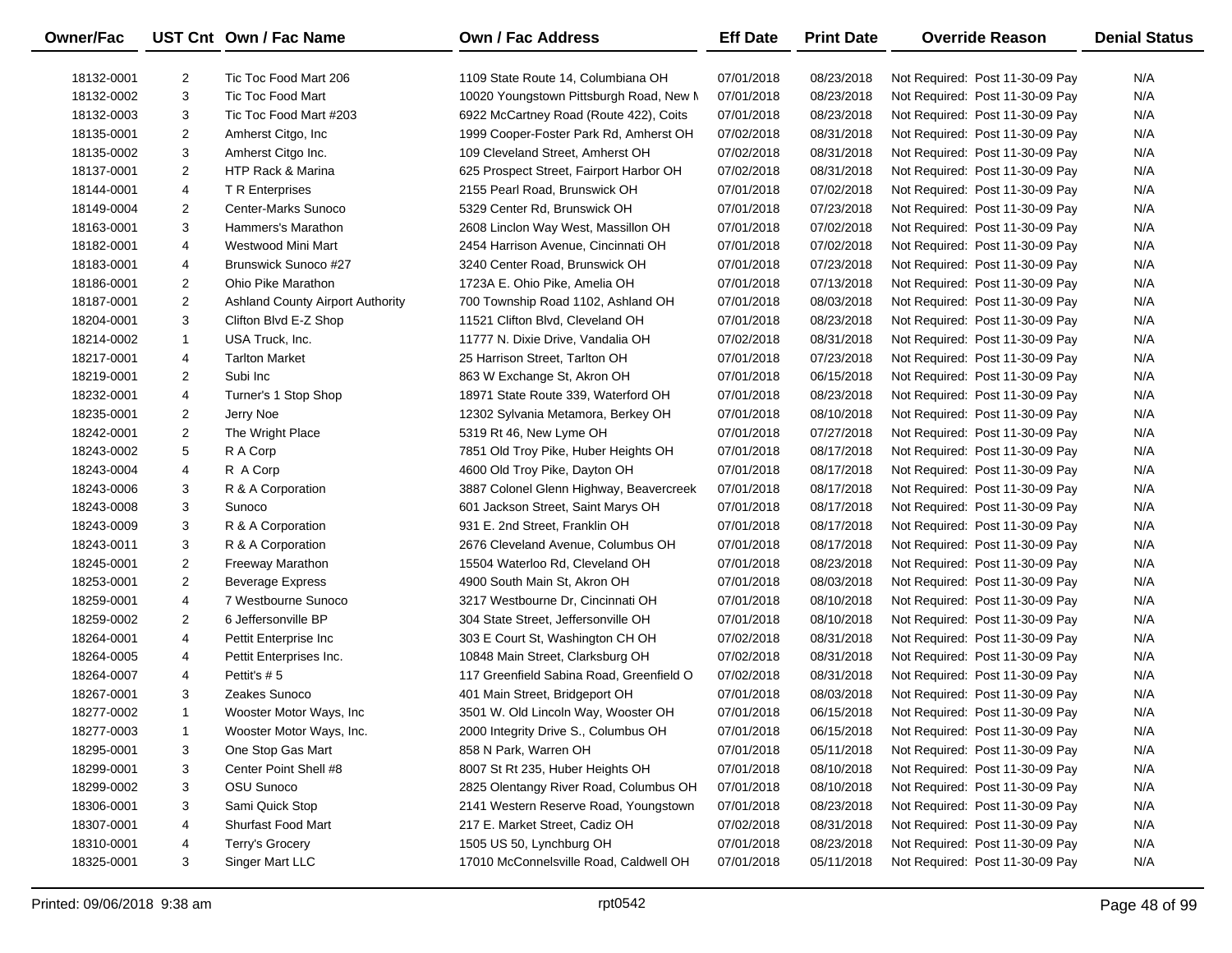| Owner/Fac  |                | UST Cnt Own / Fac Name              | Own / Fac Address                         | <b>Eff Date</b> | <b>Print Date</b> | <b>Override Reason</b>          | <b>Denial Status</b> |
|------------|----------------|-------------------------------------|-------------------------------------------|-----------------|-------------------|---------------------------------|----------------------|
| 18326-0001 | 4              | Rich's Mini Mart                    | 10550 W. Pleasant Valley, Parma OH        | 07/01/2018      | 07/02/2018        | Not Required: Post 11-30-09 Pay | N/A                  |
| 18330-0001 | $\overline{2}$ | Agmet, LLC                          | 5533 Dunham Road, Maple Heights OH        | 07/01/2018      | 08/10/2018        | Not Required: Post 11-30-09 Pay | N/A                  |
| 18338-0001 | 3              | Continental Plaza Inc               | 1265 N Shoop Ave, Wauseon OH              | 07/01/2018      | 07/27/2018        | Not Required: Post 11-30-09 Pay | N/A                  |
| 18356-0002 | $\mathbf{1}$   | <b>Boyd Brothers Transportation</b> | 2521 Glendale Milford Road, Cincinnati OH | 07/01/2018      | 07/23/2018        | Not Required: Post 11-30-09 Pay | N/A                  |
| 18358-0001 | 4              | Kirtland Sunoco                     | 9100 Chillicothe Road, Kirtland OH        | 07/02/2018      | 08/31/2018        | Not Required: Post 11-30-09 Pay | N/A                  |
| 18359-0001 | $\mathbf{1}$   | Fraley Schilling Inc                | 708 Dan Dee Lane, Brilliant OH            | 07/01/2018      | 07/27/2018        | Not Required: Post 11-30-09 Pay | N/A                  |
| 18363-0001 | $\overline{2}$ | McNillen Paving, Inc.               | 3781 Sullivant Avenue, Columbus OH        | 07/02/2018      | 08/31/2018        | Not Required: Post 11-30-09 Pay | N/A                  |
| 18374-0001 | $\mathbf{1}$   | Aster's Garage                      | 1107 South Main Street, Franklin OH       | 07/01/2018      | 07/02/2018        | Not Required: Post 11-30-09 Pay | N/A                  |
| 18378-0001 | $\mathbf{1}$   | Pomerene Memorial Hosp              | 981 Wooster, Millersburg OH               | 07/01/2018      | 07/23/2018        | Not Required: Post 11-30-09 Pay | N/A                  |
| 18389-0001 | 6              | Cole Distributing Inc.              | 6312 State Route 598, Shelby OH           | 07/01/2018      | 07/02/2018        | Not Required: Post 11-30-09 Pay | N/A                  |
| 18389-0002 | 5              | Cole Distributing Inc.              | 3851 W. 4th Street, Ontario OH            | 07/01/2018      | 07/02/2018        | Not Required: Post 11-30-09 Pay | N/A                  |
| 18396-0001 | $\overline{2}$ | City Limits Valero                  | 235 Columbus Road, Athens OH              | 07/01/2018      | 08/23/2018        | Not Required: Post 11-30-09 Pay | N/A                  |
| 18404-0001 | $\mathbf{1}$   | Riverdale Local School District     | 20613 State Route 37, Mt Blanchard OH     | 07/01/2018      | 07/13/2018        | Not Required: Post 11-30-09 Pay | N/A                  |
| 18429-0016 | 3              | Adapt 05635                         | 188 N Portage Street, Doylestown OH       | 07/01/2018      | 08/10/2018        | Not Required: Post 11-30-09 Pay | N/A                  |
| 18439-0001 | 3              | D D Fast Foods                      | 2998 Belmont Street, Bellaire OH          | 07/01/2018      | 07/02/2018        | Not Required: Post 11-30-09 Pay | N/A                  |
| 18444-0081 | $\overline{2}$ | Marthon Petroleum Company 003       | 224 E. Hardin Street, Findlay OH          | 07/01/2018      | 08/23/2018        | Not Required: Post 11-30-09 Pay | N/A                  |
| 18444-0082 | 3              | Marathon Petroleum Company LLC      | 539 S. Main Street, Findlay OH            | 07/01/2018      | 08/23/2018        | Not Required: Post 11-30-09 Pay | N/A                  |
| 18445-0001 | 3              | The Haylett Corporation             | 4699 State Route 82, Mantua OH            | 07/01/2018      | 07/02/2018        | Not Required: Post 11-30-09 Pay | N/A                  |
| 18447-0001 | $\overline{2}$ | Sunoco 0001 8572                    | 2039 Broadview Road, Cleveland OH         | 07/01/2018      | 08/10/2018        | Not Required: Post 11-30-09 Pay | N/A                  |
| 18449-0001 | $\mathbf{1}$   | State Teachers Retirement Sys       | 275 E Broad St, Columbus OH               | 07/01/2018      | 07/02/2018        | Not Required: Post 11-30-09 Pay | N/A                  |
| 18450-0001 | 4              | <b>Railway Express</b>              | 13040 Pleasant Valley Road, Chillicothe O | 07/01/2018      | 07/02/2018        | Not Required: Post 11-30-09 Pay | N/A                  |
| 18450-0377 | 3              | <b>Little Bear Market</b>           | 131 Harrison Street, Circleville OH       | 07/01/2018      | 07/02/2018        | Not Required: Post 11-30-09 Pay | N/A                  |
| 18451-0610 | 4              | Speedway #5401                      | 1551 Covington Ave, Piqua OH              | 07/01/2018      | 07/13/2018        | Not Required: Post 11-30-09 Pay | N/A                  |
| 18451-5708 | 4              | Speedway #8736                      | 19985 W. 130th Street, North Royalton OH  | 08/13/2018      | 08/23/2018        | Not Required: Post 11-30-09 Pay | N/A                  |
| 18451-5709 | 3              | Speedway #9176                      | 1199 Smiley Avenue, Forest Park OH        | 07/31/2018      | 08/31/2018        | Not Required: Post 11-30-09 Pay | N/A                  |
| 18453-0001 | 3              | Little Johns Citgo                  | 1327 E. Main Street, Versailles OH        | 07/01/2018      | 06/15/2018        | Not Required: Post 11-30-09 Pay | N/A                  |
| 18457-0001 | 3              | S Taylor Amoco                      | 1895 S Taylor, Cleveland Heights OH       | 07/02/2018      | 08/31/2018        | Not Required: Post 11-30-09 Pay | N/A                  |
| 18459-0001 | $\mathbf{1}$   | Kent City Schools/Trans Center      | 1633 St Clair Ave, Kent OH                | 07/01/2018      | 07/02/2018        | Not Required: Post 11-30-09 Pay | N/A                  |
| 18465-0001 | $\overline{2}$ | Columbia Cook Sunoco                | 7512 Columbia Road, Olmsted Falls OH      | 07/01/2018      | 07/02/2018        | Not Required: Post 11-30-09 Pay | N/A                  |
| 18466-0001 | 4              | Becks Petro Country Store Ltd       | 20813 US Route 6, Ridgeville Corners OH   | 07/01/2018      | 07/13/2018        | Not Required: Post 11-30-09 Pay | N/A                  |
| 18469-0001 | 3              | Noble Road Amoco                    | 2610 Noble Road, Cleveland Heights OH     | 07/01/2018      | 07/13/2018        | Not Required: Post 11-30-09 Pay | N/A                  |
| 18474-0001 | $\mathbf{1}$   | Former Abf                          | 7400 Wall Street, Cleveland OH            | 07/01/2018      | 07/13/2018        | Not Required: Post 11-30-09 Pay | N/A                  |
| 18481-0005 | 4              | <b>Bfs Petroleum</b>                | Route 550 East W Union St, Athens OH      | 07/01/2018      | 08/17/2018        | Not Required: Post 11-30-09 Pay | N/A                  |
| 18481-0008 | 4              | <b>BFS</b>                          | 224 Center St, Woodsfield OH              | 07/01/2018      | 08/17/2018        | Not Required: Post 11-30-09 Pay | N/A                  |
| 18481-0009 | 6              | BFS Petroleum Products Inc.         | 506 China St, Crooksville OH              | 07/01/2018      | 08/17/2018        | Not Required: Post 11-30-09 Pay | N/A                  |
| 18481-0010 | 3              | <b>BFS</b>                          | 218 Lisbon Street, Wellsville OH          | 07/01/2018      | 08/17/2018        | Not Required: Post 11-30-09 Pay | N/A                  |
| 18481-0011 | 4              | <b>BFS</b> / Marietta               | 18088 St Rt 7, Marietta OH                | 07/01/2018      | 08/17/2018        | Not Required: Post 11-30-09 Pay | N/A                  |
| 18481-0012 | 3              | BFS Petroleum Products Inc.         | 383 W Riverside Dr, Mcconnelsville OH     | 07/01/2018      | 08/17/2018        | Not Required: Post 11-30-09 Pay | N/A                  |
| 18489-0001 | 3              | <b>Whitacres Store</b>              | 35651 St Rt 537, Graysville OH            | 07/01/2018      | 07/02/2018        | Not Required: Post 11-30-09 Pay | N/A                  |
| 18502-0001 | 2              | Dachisen Marathon                   | 305 W Main St, Marblehead OH              | 07/01/2018      | 08/10/2018        | Not Required: Post 11-30-09 Pay | N/A                  |
| 18507-0001 | 5              | 19 Kellogg Ave Shell                | 4525 Kellogg Avenue, Cincinnati OH        | 07/01/2018      | 08/10/2018        | Not Required: Post 11-30-09 Pay | N/A                  |
| 18508-0001 | 3              | Westgate Sunoco                     | 20960 Center Ridge Rd, Rocky River OH     | 07/01/2018      | 08/10/2018        | Not Required: Post 11-30-09 Pay | N/A                  |
| 18527-0001 | $\overline{2}$ | Kozy Kamp                           | 8500 SR 703, Celina OH                    | 07/01/2018      | 07/02/2018        | Not Required: Post 11-30-09 Pay | N/A                  |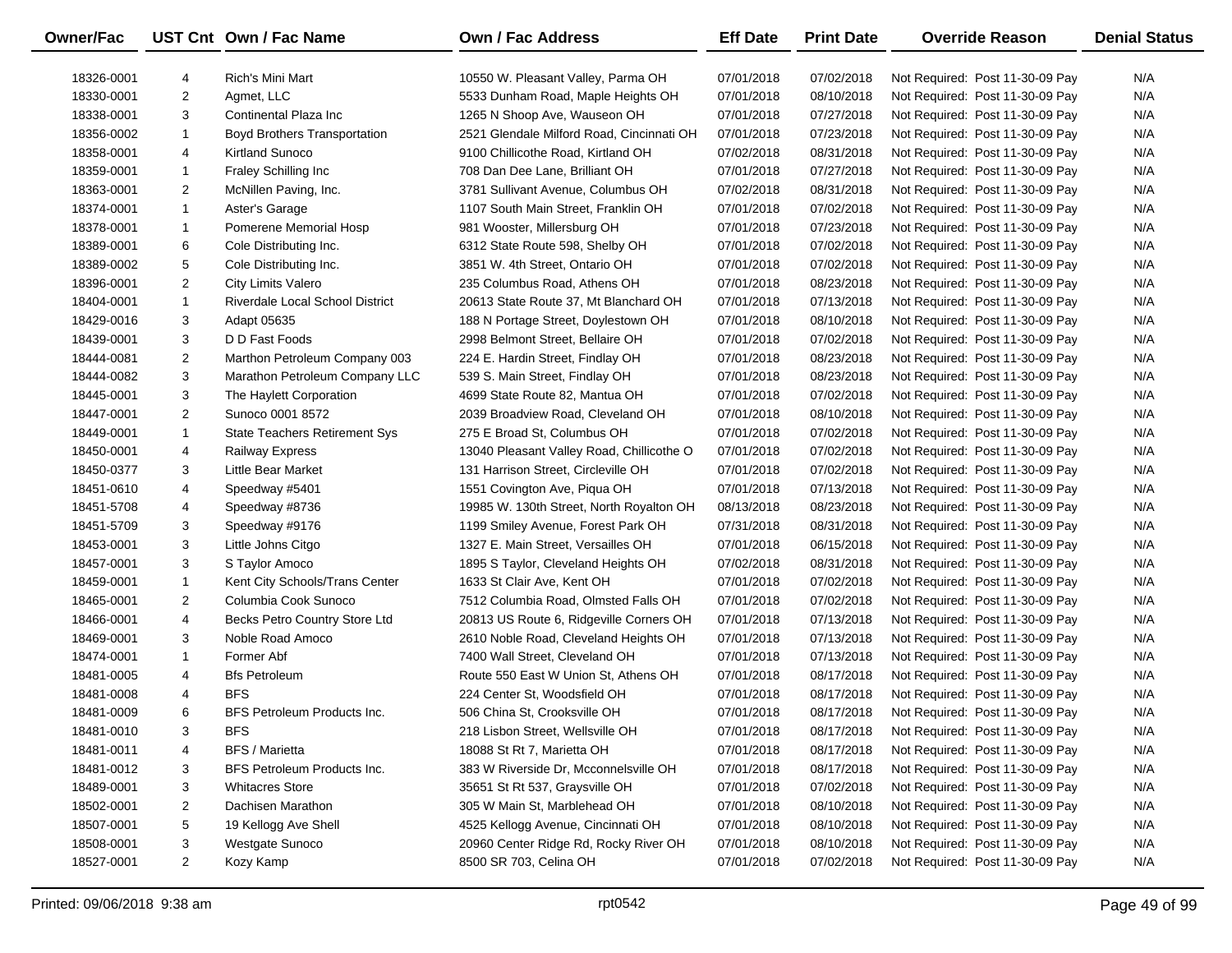| Owner/Fac  |   | UST Cnt Own / Fac Name             | <b>Own / Fac Address</b>                    | <b>Eff Date</b> | <b>Print Date</b> | <b>Override Reason</b>          | <b>Denial Status</b> |
|------------|---|------------------------------------|---------------------------------------------|-----------------|-------------------|---------------------------------|----------------------|
| 18532-0002 | 4 | <b>Fields Ertel Sunoco</b>         | 7250 Fields Ertel Road, Sharonville OH      | 07/01/2018      | 08/10/2018        | Not Required: Post 11-30-09 Pay | N/A                  |
| 18536-0001 | 4 | Rajoveer Inc Dba Bp                | 12750 St Rt 56 SE, Mt Sterling OH           | 07/01/2018      | 08/10/2018        | Not Required: Post 11-30-09 Pay | N/A                  |
| 18540-0001 | 4 | Sheetz Inc #248                    | 2721 Salt Springs Road, Girard OH           | 07/01/2018      | 08/23/2018        | Not Required: Post 11-30-09 Pay | N/A                  |
| 18540-0002 | 5 | Sheetz Inc #251                    | 15744 Saint Claire Avenue, East Liverpool ( | 07/01/2018      | 08/23/2018        | Not Required: Post 11-30-09 Pay | N/A                  |
| 18540-0003 | 4 | Sheetz Inc 266                     | 9745 St Rt 14 (E Liverpool&mondial), Stre   | 07/01/2018      | 08/23/2018        | Not Required: Post 11-30-09 Pay | N/A                  |
| 18540-0004 | 4 | Sheetz Inc 274                     | 2411 North Ridge Road, Ashtabula OH         | 07/01/2018      | 08/23/2018        | Not Required: Post 11-30-09 Pay | N/A                  |
| 18540-0005 | 4 | Sheetz 282                         | 1162 Niles Cortland Road, Warren OH         | 07/01/2018      | 08/23/2018        | Not Required: Post 11-30-09 Pay | N/A                  |
| 18540-0006 | 4 | Sheetz 281                         | 5499 Mahoning Avenue, Austintown OH         | 07/01/2018      | 08/23/2018        | Not Required: Post 11-30-09 Pay | N/A                  |
| 18540-0007 | 4 | Sheetz 294                         | 3379 Elm Road, Warren OH                    | 07/01/2018      | 08/23/2018        | Not Required: Post 11-30-09 Pay | N/A                  |
| 18540-0008 | 4 | Sheetz 296                         | 950 East Steels Corner Road, Stow OH        | 07/01/2018      | 08/23/2018        | Not Required: Post 11-30-09 Pay | N/A                  |
| 18540-0009 | 4 | Sheetz Inc #301                    | 6941 State Route 14, Ravenna OH             | 07/01/2018      | 08/23/2018        | Not Required: Post 11-30-09 Pay | N/A                  |
| 18540-0010 | 4 | Sheetz Inc #310                    | 9010 Market St, North Lima OH               | 07/01/2018      | 08/23/2018        | Not Required: Post 11-30-09 Pay | N/A                  |
| 18540-0012 | 4 | Sheetz Inc. #317                   | 1210 Main Street, Cuyahoga Falls OH         | 07/01/2018      | 08/23/2018        | Not Required: Post 11-30-09 Pay | N/A                  |
| 18540-0013 | 4 | Sheetz Inc. #324                   | 5100 Ridge Road, Medina OH                  | 07/01/2018      | 08/23/2018        | Not Required: Post 11-30-09 Pay | N/A                  |
| 18540-0014 | 4 | Sheetz Inc #328                    | 4585 Boardman Canfield Rd., Canfield OH     | 07/01/2018      | 08/23/2018        | Not Required: Post 11-30-09 Pay | N/A                  |
| 18540-0015 | 4 | Sheetz #342                        | 5057 Tuscarawas Street West, Canton OH      | 07/01/2018      | 08/23/2018        | Not Required: Post 11-30-09 Pay | N/A                  |
| 18540-0016 | 4 | Sheetz #347                        | 32390 Lorain Rd, North Ridgeville OH        | 07/01/2018      | 08/23/2018        | Not Required: Post 11-30-09 Pay | N/A                  |
| 18540-0017 | 5 | Sheetz 357                         | 1281 West High Street, New Philadelphia C   | 07/01/2018      | 08/23/2018        | Not Required: Post 11-30-09 Pay | N/A                  |
| 18540-0018 | 5 | Sheetz #368                        | 1651 Turkeyfoot Lake Road, Green OH         | 07/01/2018      | 08/23/2018        | Not Required: Post 11-30-09 Pay | N/A                  |
| 18540-0019 | 5 | Sheetz #375                        | 236 W. State Street, Alliance OH            | 07/01/2018      | 08/23/2018        | Not Required: Post 11-30-09 Pay | N/A                  |
| 18540-0020 | 5 | Sheetz # 389                       | 2939 Whipple Avenue N.W., Canton OH         | 07/01/2018      | 08/23/2018        | Not Required: Post 11-30-09 Pay | N/A                  |
| 18540-0021 | 5 | Sheetz # 393                       | 2495 E. Aurora Road, Twinsburg OH           | 07/01/2018      | 08/23/2018        | Not Required: Post 11-30-09 Pay | N/A                  |
| 18540-0022 | 5 | Sheetz #394                        | 7777 Reynolds Road, Mentor OH               | 07/01/2018      | 08/23/2018        | Not Required: Post 11-30-09 Pay | N/A                  |
| 18540-0023 | 5 | Sheetz Convenience Store #390      | 1762 E. Main Street, Kent OH                | 07/01/2018      | 08/23/2018        | Not Required: Post 11-30-09 Pay | N/A                  |
| 18540-0024 | 5 | Sheetz - Cambridge #387            | 2101 Southgate Parkway, Cambridge OH        | 07/01/2018      | 08/23/2018        | Not Required: Post 11-30-09 Pay | N/A                  |
| 18540-0025 | 5 | Sheetz #406                        | 225 N. Maysville Avenue, South Zanesville   | 07/01/2018      | 08/23/2018        | Not Required: Post 11-30-09 Pay | N/A                  |
| 18540-0026 | 5 | Sheetz Store - Perry Ohio #404     | 2800 Northridge Road, Perry OH              | 07/01/2018      | 08/23/2018        | Not Required: Post 11-30-09 Pay | N/A                  |
| 18540-0027 | 5 | Sheetz #422                        | 21034 Royalton Road, Strongsville OH        | 07/01/2018      | 08/23/2018        | Not Required: Post 11-30-09 Pay | N/A                  |
| 18540-0028 | 5 | Sheetz Convenience #435            | 435 Water Street, Chardon OH                | 07/01/2018      | 08/23/2018        | Not Required: Post 11-30-09 Pay | N/A                  |
| 18540-0029 | 5 | Sheffield Village Ohio Sheetz #441 | 5295 Detroit Road, Sheffield OH             | 07/01/2018      | 08/23/2018        | Not Required: Post 11-30-09 Pay | N/A                  |
| 18540-0030 | 5 | Sheetz Convenience #431            | 1415 Pittsburg Avenue NW, North Canton C    | 07/01/2018      | 08/23/2018        | Not Required: Post 11-30-09 Pay | N/A                  |
| 18540-0031 | 5 | Sheetz, Inc. #452                  | 600 N. Mantua Street, Kent OH               | 07/01/2018      | 08/23/2018        | Not Required: Post 11-30-09 Pay | N/A                  |
| 18540-0032 | 4 | Sheetz #465                        | 6767 Ridge Road, Parma OH                   | 07/01/2018      | 08/23/2018        | Not Required: Post 11-30-09 Pay | N/A                  |
| 18540-0033 | 5 | Sheetz Inc 526                     | 7766 Lake Shore Boulevard, Mentor OH        | 07/01/2018      | 08/23/2018        | Not Required: Post 11-30-09 Pay | N/A                  |
| 18540-0034 | 4 | Sheetz Inc 529                     | 1280 West Maple Street, Hartville OH        | 07/01/2018      | 08/23/2018        | Not Required: Post 11-30-09 Pay | N/A                  |
| 18540-0035 | 4 | Sheetz 533                         | 10315 Cascade Crossing, Brooklyn OH         | 07/01/2018      | 08/23/2018        | Not Required: Post 11-30-09 Pay | N/A                  |
| 18540-0036 | 4 | Sheetz #552                        | 9037 Pearl Road, Strongsville OH            | 07/01/2018      | 08/23/2018        | Not Required: Post 11-30-09 Pay | N/A                  |
| 18540-0037 | 4 | Sheetz #605                        | 68500 Addie Way, St Clairsville OH          | 07/01/2018      | 08/23/2018        | Not Required: Post 11-30-09 Pay | N/A                  |
| 18540-0038 | 4 | Sheetz #609                        | 5795 West 130th Street, Parma OH            | 07/01/2018      | 08/23/2018        | Not Required: Post 11-30-09 Pay | N/A                  |
| 18545-0001 | 3 | Superstation, Inc.                 | 8855 N. County Road 25A, Piqua OH           | 07/02/2018      | 08/10/2018        | Not Required: Post 11-30-09 Pay | N/A                  |
| 18572-0001 | 3 | Main Street Convenience            | 8509 Main Street, Kinsman OH                | 07/01/2018      | 07/02/2018        | Not Required: Post 11-30-09 Pay | N/A                  |
| 18580-0001 | 4 | <b>Marshalls Amaco</b>             | 9990 St Rt 36, Bradford OH                  | 07/01/2018      | 07/02/2018        | Not Required: Post 11-30-09 Pay | N/A                  |
| 18592-0001 | 3 | Save A Step                        | 6390 Youngstown Hubbard Rd SE, Hubbar       | 07/01/2018      | 08/23/2018        | Not Required: Post 11-30-09 Pay | N/A                  |
|            |   |                                    |                                             |                 |                   |                                 |                      |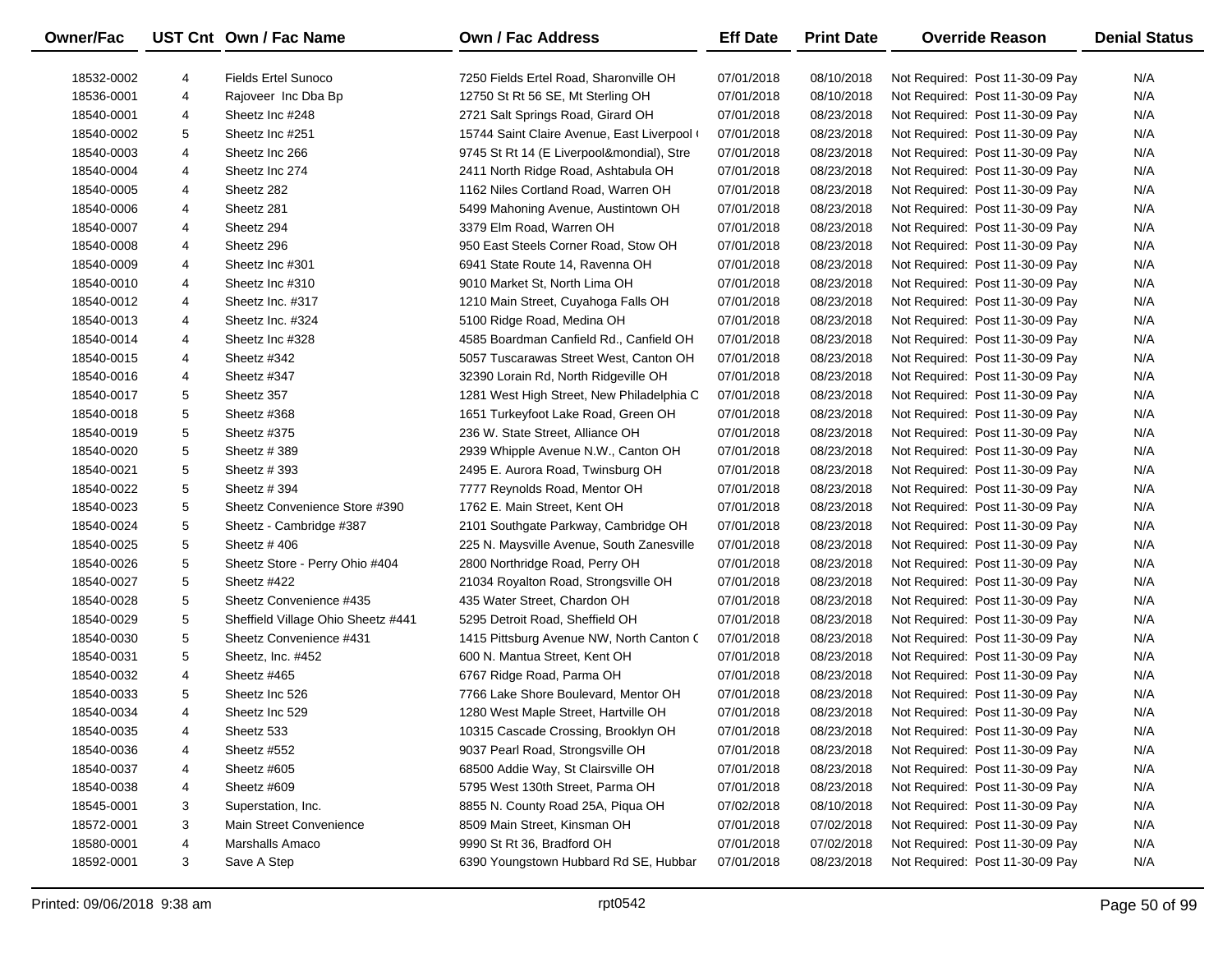| N/A<br>18593-0001<br>2<br>Dg Ferris Development<br>5578 Este Avenue, Cincinnati OH<br>07/01/2018<br>07/27/2018<br>Not Required: Post 11-30-09 Pay<br>N/A<br>2<br>07/01/2018<br>07/27/2018<br>18593-0002<br><b>Kentucky Container Service</b><br>5550 Este Avenue, Cincinnati OH<br>Not Required: Post 11-30-09 Pay<br>N/A<br>3<br>11 Akron Street, New London OH<br>07/01/2018<br>07/02/2018<br>18599-0001<br>Gas Depot<br>Not Required: Post 11-30-09 Pay<br>$\overline{2}$<br>08/31/2018<br>N/A<br>18604-0001<br>Ted's Ashland<br>17769 Mahoning Ave, Lake Milton OH<br>07/02/2018<br>Not Required: Post 11-30-09 Pay<br>N/A<br>4<br>07/13/2018<br>18618-0001<br>Hanini Marathon<br>5307 Woodland Ave, Cleveland OH<br>07/01/2018<br>Not Required: Post 11-30-09 Pay<br>$\overline{2}$<br>07/13/2018<br>N/A<br>18621-0001<br><b>Westside Marathon</b><br>1240 W Wooster St, Bowling Green OH<br>07/01/2018<br>Not Required: Post 11-30-09 Pay<br>N/A<br>$\mathbf{1}$<br><b>Sherwood Food Distributors</b><br>07/02/2018<br>18622-0001<br>16625 Granite Road, Maple Heights OH<br>07/01/2018<br>Not Required: Post 11-30-09 Pay<br>$\overline{2}$<br>08/03/2018<br>N/A<br>18629-0001<br>New Albany Country Club<br>1 Club Lane, New Albany OH<br>07/01/2018<br>Not Required: Post 11-30-09 Pay<br>N/A<br>$\mathbf{1}$<br>07/27/2018<br>18633-0001<br>560 Goodrich Rd, Bellvue OH<br>07/01/2018<br>Not Required: Post 11-30-09 Pay<br>Autoplas<br>$\mathbf{1}$<br>07/01/2018<br>07/27/2018<br>N/A<br>18633-0002<br><b>Precision Automotive Plastics</b><br>122 Hirt Drive, Bellvue OH<br>Not Required: Post 11-30-09 Pay<br>4<br>08/31/2018<br>N/A<br>18636-0001<br>Maumee Bay General Store<br>7410 Jerusalem Road, Oregon OH<br>07/02/2018<br>Not Required: Post 11-30-09 Pay<br>$\mathbf{1}$<br>08/03/2018<br>N/A<br>18638-0001<br>A&R Transport<br>1230 Harmon Avenue, Columbus OH<br>07/01/2018<br>Not Required: Post 11-30-09 Pay<br>3<br>J and S Petro<br>08/31/2018<br>N/A<br>18649-0002<br>7111 State Route 73, Wilmington OH<br>07/09/2018<br>Not Required: Post 11-30-09 Pay<br>3<br>08/31/2018<br>N/A<br>18649-0003<br><b>Bp Oil 08719</b><br>7126 State Route 73 W., Wilmington OH<br>07/09/2018<br>Not Required: Post 11-30-09 Pay<br>2<br>08/31/2018<br>N/A<br>18661-0001<br>L & L Ok Car Wash<br>31625 Vine St, Willowick OH<br>07/06/2018<br>Not Required: Post 11-30-09 Pay<br>$\overline{\mathbf{c}}$<br>08/23/2018<br>N/A<br>18667-0001<br>Jet Resource<br>455 Wilmer Ave, Cincinnati OH<br>07/02/2018<br>Not Required: Post 11-30-09 Pay<br>2<br>Kendal At Oberlin<br>08/10/2018<br>N/A<br>18668-0001<br>600 Kendal Dr, Oberlin OH<br>07/01/2018<br>Not Required: Post 11-30-09 Pay<br>$\mathbf{1}$<br><b>Delmar Division</b><br>07/01/2018<br>07/02/2018<br>N/A<br>18673-0001<br>6829 Waldo-Delaware Road, Waldo OH<br>Not Required: Post 11-30-09 Pay<br>3<br>07/02/2018<br>N/A<br>18673-0002<br>Columbus Distributing Co.<br>4949 Freeway Drive East, Columbus OH<br>07/01/2018<br>Not Required: Post 11-30-09 Pay<br>$\mathbf{1}$<br>07/27/2018<br>N/A<br>18676-0001<br>R and R Grocery & Carry-Out, LLC<br>12577 County Rd 2, Scottown OH<br>07/01/2018<br>Not Required: Post 11-30-09 Pay<br>08/31/2018<br>N/A<br>18683-0001<br>4<br>Als Bp<br>6 E Broadway, Covington OH<br>07/02/2018<br>Not Required: Post 11-30-09 Pay<br>07/01/2018<br>07/02/2018<br>N/A<br>18687-0001<br>1<br>Jefferson Justice Facility<br>16001 Dean Martin Boulevard, Steubenvi<br>Not Required: Post 11-30-09 Pay<br>07/02/2018<br>N/A<br>18689-0001<br>4<br>G & L Shell<br>2942 South St Rt 100, Tiffin OH<br>07/01/2018<br>Not Required: Post 11-30-09 Pay<br>3<br>08/23/2018<br>N/A<br>18692-0001<br>Harwoods<br>299 Indian Drive (Route 728), Lucasville O<br>07/01/2018<br>Not Required: Post 11-30-09 Pay<br>4 S Chestnut Street, Jefferson OH<br>08/10/2018<br>N/A<br>18698-0001<br>4<br>Bp Of Jefferson<br>07/01/2018<br>Not Required: Post 11-30-09 Pay<br>515 Canal Street, Malvern OH<br>07/23/2018<br>N/A<br>18709-0001<br>5<br>Rockys Inc.<br>07/01/2018<br>Not Required: Post 11-30-09 Pay<br>07/23/2018<br>N/A<br>18709-0002<br>4<br>Rockys III<br>625 E. Lincolnway, Minerva OH<br>07/01/2018<br>Not Required: Post 11-30-09 Pay<br>$\mathbf{1}$<br>07/01/2018<br>07/02/2018<br>N/A<br>18710-0001<br>Lakevue Marina Inc<br>8549 North Shore Blvd, Lakeside OH<br>Not Required: Post 11-30-09 Pay<br>3<br>08/10/2018<br>N/A<br>18715-0001<br><b>Carryout Express</b><br>8400 St Rt 43, East Springfield OH<br>07/01/2018<br>Not Required: Post 11-30-09 Pay<br>$\overline{2}$<br>Kansas Grain Inc<br>08/03/2018<br>N/A<br>18731-0001<br>6040 W Twp Rd 174, Kansas OH<br>07/01/2018<br>Not Required: Post 11-30-09 Pay<br>3<br>08/10/2018<br>N/A<br>18744-0001<br><b>Major Tires</b><br>518 Glendale Milford Road, Woodlawn OH<br>07/01/2018<br>Not Required: Post 11-30-09 Pay<br>$\mathbf{1}$<br>N/A<br>18751-0001<br>Venetian Marina<br>2035 1st St, Sandusky OH<br>07/01/2018<br>06/15/2018<br>Not Required: Post 11-30-09 Pay<br>$\mathbf{1}$<br>07/23/2018<br>N/A<br>18760-0002<br><b>City Hall</b><br>5555 Turney Road, Garfield Heights OH<br>07/01/2018<br>Not Required: Post 11-30-09 Pay<br>$\overline{2}$<br>327 Pearl Road, Brunswick OH<br>N/A<br>18769-0001<br>Michaels Mini Mart<br>07/01/2018<br>07/27/2018<br>Not Required: Post 11-30-09 Pay<br>5<br>08/17/2018<br>N/A<br>18774-0001<br>T D Fuel Mart Inc.<br>25889 New Guilford Road, Bladensburg O<br>07/01/2018<br>Not Required: Post 11-30-09 Pay<br>18778-0001<br>5<br>Pit Stop II<br>321 E. Perry Street, Tiffin OH<br>07/01/2018<br>07/13/2018<br>Not Required: Post 11-30-09 Pay<br>N/A<br>07/01/2018<br>07/27/2018<br>N/A<br>18780-0001<br>3<br>Express Gas<br>7704 Detroit Avenue, Cleveland OH<br>Not Required: Post 11-30-09 Pay<br>N/A<br><b>High Caliber Pit Stop</b><br>629 Chestnut Street, Coshocton OH<br>07/06/2018<br>08/31/2018<br>Not Required: Post 11-30-09 Pay<br>18782-0001<br>4<br>3<br>Marty's Coaches Corner<br>323 E High Avenue, New Philadelphia OH<br>07/05/2018<br>08/31/2018<br>Not Required: Post 11-30-09 Pay<br>N/A<br>18785-0001<br>N/A<br>2<br>Lovejoy Foodmart<br>525 W. Main Street, Plain City OH<br>07/01/2018<br>07/02/2018<br>Not Required: Post 11-30-09 Pay<br>18787-0001<br>4<br>10152 US Route 42, Marysville OH<br>07/01/2018<br>07/02/2018<br>Not Required: Post 11-30-09 Pay<br>N/A<br>18787-0002<br>Village Mart<br>2<br>Solomon Oil Company<br>1555 Polaris Pkwy, Columbus OH<br>07/01/2018<br>07/13/2018<br>Not Required: Post 11-30-09 Pay<br>N/A<br>18805-0001<br>18808-0001<br>4<br><b>Baltimore Market</b><br>1001 S. Main Street, Baltimore OH<br>07/01/2018<br>07/23/2018<br>Not Required: Post 11-30-09 Pay | Owner/Fac | UST Cnt Own / Fac Name | <b>Own / Fac Address</b> | <b>Eff Date</b> | <b>Print Date</b> | <b>Override Reason</b> | <b>Denial Status</b> |
|------------------------------------------------------------------------------------------------------------------------------------------------------------------------------------------------------------------------------------------------------------------------------------------------------------------------------------------------------------------------------------------------------------------------------------------------------------------------------------------------------------------------------------------------------------------------------------------------------------------------------------------------------------------------------------------------------------------------------------------------------------------------------------------------------------------------------------------------------------------------------------------------------------------------------------------------------------------------------------------------------------------------------------------------------------------------------------------------------------------------------------------------------------------------------------------------------------------------------------------------------------------------------------------------------------------------------------------------------------------------------------------------------------------------------------------------------------------------------------------------------------------------------------------------------------------------------------------------------------------------------------------------------------------------------------------------------------------------------------------------------------------------------------------------------------------------------------------------------------------------------------------------------------------------------------------------------------------------------------------------------------------------------------------------------------------------------------------------------------------------------------------------------------------------------------------------------------------------------------------------------------------------------------------------------------------------------------------------------------------------------------------------------------------------------------------------------------------------------------------------------------------------------------------------------------------------------------------------------------------------------------------------------------------------------------------------------------------------------------------------------------------------------------------------------------------------------------------------------------------------------------------------------------------------------------------------------------------------------------------------------------------------------------------------------------------------------------------------------------------------------------------------------------------------------------------------------------------------------------------------------------------------------------------------------------------------------------------------------------------------------------------------------------------------------------------------------------------------------------------------------------------------------------------------------------------------------------------------------------------------------------------------------------------------------------------------------------------------------------------------------------------------------------------------------------------------------------------------------------------------------------------------------------------------------------------------------------------------------------------------------------------------------------------------------------------------------------------------------------------------------------------------------------------------------------------------------------------------------------------------------------------------------------------------------------------------------------------------------------------------------------------------------------------------------------------------------------------------------------------------------------------------------------------------------------------------------------------------------------------------------------------------------------------------------------------------------------------------------------------------------------------------------------------------------------------------------------------------------------------------------------------------------------------------------------------------------------------------------------------------------------------------------------------------------------------------------------------------------------------------------------------------------------------------------------------------------------------------------------------------------------------------------------------------------------------------------------------------------------------------------------------------------------------------------------------------------------------------------------------------------------------------------------------------------------------------------------------------------------------------------------------------------------------------------------------------------------------------------------------------------------------------------------------------------------------------------------------------------------------------------------------------------------------------------------------------------------------------------------------------------------------------------------------------------------------------------------------------------------------------------------------------------------------------------------------------------------------------------------------------------------------------------------------------------------------------------------------------------------------------------------------------------------------------------------------------------------------------------------------------------------------------------------------------------------------------------------------------------------------------------------------------------------------------------------------------------------------------------------------------------------------|-----------|------------------------|--------------------------|-----------------|-------------------|------------------------|----------------------|
|                                                                                                                                                                                                                                                                                                                                                                                                                                                                                                                                                                                                                                                                                                                                                                                                                                                                                                                                                                                                                                                                                                                                                                                                                                                                                                                                                                                                                                                                                                                                                                                                                                                                                                                                                                                                                                                                                                                                                                                                                                                                                                                                                                                                                                                                                                                                                                                                                                                                                                                                                                                                                                                                                                                                                                                                                                                                                                                                                                                                                                                                                                                                                                                                                                                                                                                                                                                                                                                                                                                                                                                                                                                                                                                                                                                                                                                                                                                                                                                                                                                                                                                                                                                                                                                                                                                                                                                                                                                                                                                                                                                                                                                                                                                                                                                                                                                                                                                                                                                                                                                                                                                                                                                                                                                                                                                                                                                                                                                                                                                                                                                                                                                                                                                                                                                                                                                                                                                                                                                                                                                                                                                                                                                                                                                                                                                                                                                                                                                                                                                                                                                                                                                                                                                                                                  |           |                        |                          |                 |                   |                        |                      |
|                                                                                                                                                                                                                                                                                                                                                                                                                                                                                                                                                                                                                                                                                                                                                                                                                                                                                                                                                                                                                                                                                                                                                                                                                                                                                                                                                                                                                                                                                                                                                                                                                                                                                                                                                                                                                                                                                                                                                                                                                                                                                                                                                                                                                                                                                                                                                                                                                                                                                                                                                                                                                                                                                                                                                                                                                                                                                                                                                                                                                                                                                                                                                                                                                                                                                                                                                                                                                                                                                                                                                                                                                                                                                                                                                                                                                                                                                                                                                                                                                                                                                                                                                                                                                                                                                                                                                                                                                                                                                                                                                                                                                                                                                                                                                                                                                                                                                                                                                                                                                                                                                                                                                                                                                                                                                                                                                                                                                                                                                                                                                                                                                                                                                                                                                                                                                                                                                                                                                                                                                                                                                                                                                                                                                                                                                                                                                                                                                                                                                                                                                                                                                                                                                                                                                                  |           |                        |                          |                 |                   |                        |                      |
|                                                                                                                                                                                                                                                                                                                                                                                                                                                                                                                                                                                                                                                                                                                                                                                                                                                                                                                                                                                                                                                                                                                                                                                                                                                                                                                                                                                                                                                                                                                                                                                                                                                                                                                                                                                                                                                                                                                                                                                                                                                                                                                                                                                                                                                                                                                                                                                                                                                                                                                                                                                                                                                                                                                                                                                                                                                                                                                                                                                                                                                                                                                                                                                                                                                                                                                                                                                                                                                                                                                                                                                                                                                                                                                                                                                                                                                                                                                                                                                                                                                                                                                                                                                                                                                                                                                                                                                                                                                                                                                                                                                                                                                                                                                                                                                                                                                                                                                                                                                                                                                                                                                                                                                                                                                                                                                                                                                                                                                                                                                                                                                                                                                                                                                                                                                                                                                                                                                                                                                                                                                                                                                                                                                                                                                                                                                                                                                                                                                                                                                                                                                                                                                                                                                                                                  |           |                        |                          |                 |                   |                        |                      |
|                                                                                                                                                                                                                                                                                                                                                                                                                                                                                                                                                                                                                                                                                                                                                                                                                                                                                                                                                                                                                                                                                                                                                                                                                                                                                                                                                                                                                                                                                                                                                                                                                                                                                                                                                                                                                                                                                                                                                                                                                                                                                                                                                                                                                                                                                                                                                                                                                                                                                                                                                                                                                                                                                                                                                                                                                                                                                                                                                                                                                                                                                                                                                                                                                                                                                                                                                                                                                                                                                                                                                                                                                                                                                                                                                                                                                                                                                                                                                                                                                                                                                                                                                                                                                                                                                                                                                                                                                                                                                                                                                                                                                                                                                                                                                                                                                                                                                                                                                                                                                                                                                                                                                                                                                                                                                                                                                                                                                                                                                                                                                                                                                                                                                                                                                                                                                                                                                                                                                                                                                                                                                                                                                                                                                                                                                                                                                                                                                                                                                                                                                                                                                                                                                                                                                                  |           |                        |                          |                 |                   |                        |                      |
|                                                                                                                                                                                                                                                                                                                                                                                                                                                                                                                                                                                                                                                                                                                                                                                                                                                                                                                                                                                                                                                                                                                                                                                                                                                                                                                                                                                                                                                                                                                                                                                                                                                                                                                                                                                                                                                                                                                                                                                                                                                                                                                                                                                                                                                                                                                                                                                                                                                                                                                                                                                                                                                                                                                                                                                                                                                                                                                                                                                                                                                                                                                                                                                                                                                                                                                                                                                                                                                                                                                                                                                                                                                                                                                                                                                                                                                                                                                                                                                                                                                                                                                                                                                                                                                                                                                                                                                                                                                                                                                                                                                                                                                                                                                                                                                                                                                                                                                                                                                                                                                                                                                                                                                                                                                                                                                                                                                                                                                                                                                                                                                                                                                                                                                                                                                                                                                                                                                                                                                                                                                                                                                                                                                                                                                                                                                                                                                                                                                                                                                                                                                                                                                                                                                                                                  |           |                        |                          |                 |                   |                        |                      |
|                                                                                                                                                                                                                                                                                                                                                                                                                                                                                                                                                                                                                                                                                                                                                                                                                                                                                                                                                                                                                                                                                                                                                                                                                                                                                                                                                                                                                                                                                                                                                                                                                                                                                                                                                                                                                                                                                                                                                                                                                                                                                                                                                                                                                                                                                                                                                                                                                                                                                                                                                                                                                                                                                                                                                                                                                                                                                                                                                                                                                                                                                                                                                                                                                                                                                                                                                                                                                                                                                                                                                                                                                                                                                                                                                                                                                                                                                                                                                                                                                                                                                                                                                                                                                                                                                                                                                                                                                                                                                                                                                                                                                                                                                                                                                                                                                                                                                                                                                                                                                                                                                                                                                                                                                                                                                                                                                                                                                                                                                                                                                                                                                                                                                                                                                                                                                                                                                                                                                                                                                                                                                                                                                                                                                                                                                                                                                                                                                                                                                                                                                                                                                                                                                                                                                                  |           |                        |                          |                 |                   |                        |                      |
|                                                                                                                                                                                                                                                                                                                                                                                                                                                                                                                                                                                                                                                                                                                                                                                                                                                                                                                                                                                                                                                                                                                                                                                                                                                                                                                                                                                                                                                                                                                                                                                                                                                                                                                                                                                                                                                                                                                                                                                                                                                                                                                                                                                                                                                                                                                                                                                                                                                                                                                                                                                                                                                                                                                                                                                                                                                                                                                                                                                                                                                                                                                                                                                                                                                                                                                                                                                                                                                                                                                                                                                                                                                                                                                                                                                                                                                                                                                                                                                                                                                                                                                                                                                                                                                                                                                                                                                                                                                                                                                                                                                                                                                                                                                                                                                                                                                                                                                                                                                                                                                                                                                                                                                                                                                                                                                                                                                                                                                                                                                                                                                                                                                                                                                                                                                                                                                                                                                                                                                                                                                                                                                                                                                                                                                                                                                                                                                                                                                                                                                                                                                                                                                                                                                                                                  |           |                        |                          |                 |                   |                        |                      |
|                                                                                                                                                                                                                                                                                                                                                                                                                                                                                                                                                                                                                                                                                                                                                                                                                                                                                                                                                                                                                                                                                                                                                                                                                                                                                                                                                                                                                                                                                                                                                                                                                                                                                                                                                                                                                                                                                                                                                                                                                                                                                                                                                                                                                                                                                                                                                                                                                                                                                                                                                                                                                                                                                                                                                                                                                                                                                                                                                                                                                                                                                                                                                                                                                                                                                                                                                                                                                                                                                                                                                                                                                                                                                                                                                                                                                                                                                                                                                                                                                                                                                                                                                                                                                                                                                                                                                                                                                                                                                                                                                                                                                                                                                                                                                                                                                                                                                                                                                                                                                                                                                                                                                                                                                                                                                                                                                                                                                                                                                                                                                                                                                                                                                                                                                                                                                                                                                                                                                                                                                                                                                                                                                                                                                                                                                                                                                                                                                                                                                                                                                                                                                                                                                                                                                                  |           |                        |                          |                 |                   |                        |                      |
|                                                                                                                                                                                                                                                                                                                                                                                                                                                                                                                                                                                                                                                                                                                                                                                                                                                                                                                                                                                                                                                                                                                                                                                                                                                                                                                                                                                                                                                                                                                                                                                                                                                                                                                                                                                                                                                                                                                                                                                                                                                                                                                                                                                                                                                                                                                                                                                                                                                                                                                                                                                                                                                                                                                                                                                                                                                                                                                                                                                                                                                                                                                                                                                                                                                                                                                                                                                                                                                                                                                                                                                                                                                                                                                                                                                                                                                                                                                                                                                                                                                                                                                                                                                                                                                                                                                                                                                                                                                                                                                                                                                                                                                                                                                                                                                                                                                                                                                                                                                                                                                                                                                                                                                                                                                                                                                                                                                                                                                                                                                                                                                                                                                                                                                                                                                                                                                                                                                                                                                                                                                                                                                                                                                                                                                                                                                                                                                                                                                                                                                                                                                                                                                                                                                                                                  |           |                        |                          |                 |                   |                        |                      |
|                                                                                                                                                                                                                                                                                                                                                                                                                                                                                                                                                                                                                                                                                                                                                                                                                                                                                                                                                                                                                                                                                                                                                                                                                                                                                                                                                                                                                                                                                                                                                                                                                                                                                                                                                                                                                                                                                                                                                                                                                                                                                                                                                                                                                                                                                                                                                                                                                                                                                                                                                                                                                                                                                                                                                                                                                                                                                                                                                                                                                                                                                                                                                                                                                                                                                                                                                                                                                                                                                                                                                                                                                                                                                                                                                                                                                                                                                                                                                                                                                                                                                                                                                                                                                                                                                                                                                                                                                                                                                                                                                                                                                                                                                                                                                                                                                                                                                                                                                                                                                                                                                                                                                                                                                                                                                                                                                                                                                                                                                                                                                                                                                                                                                                                                                                                                                                                                                                                                                                                                                                                                                                                                                                                                                                                                                                                                                                                                                                                                                                                                                                                                                                                                                                                                                                  |           |                        |                          |                 |                   |                        |                      |
|                                                                                                                                                                                                                                                                                                                                                                                                                                                                                                                                                                                                                                                                                                                                                                                                                                                                                                                                                                                                                                                                                                                                                                                                                                                                                                                                                                                                                                                                                                                                                                                                                                                                                                                                                                                                                                                                                                                                                                                                                                                                                                                                                                                                                                                                                                                                                                                                                                                                                                                                                                                                                                                                                                                                                                                                                                                                                                                                                                                                                                                                                                                                                                                                                                                                                                                                                                                                                                                                                                                                                                                                                                                                                                                                                                                                                                                                                                                                                                                                                                                                                                                                                                                                                                                                                                                                                                                                                                                                                                                                                                                                                                                                                                                                                                                                                                                                                                                                                                                                                                                                                                                                                                                                                                                                                                                                                                                                                                                                                                                                                                                                                                                                                                                                                                                                                                                                                                                                                                                                                                                                                                                                                                                                                                                                                                                                                                                                                                                                                                                                                                                                                                                                                                                                                                  |           |                        |                          |                 |                   |                        |                      |
|                                                                                                                                                                                                                                                                                                                                                                                                                                                                                                                                                                                                                                                                                                                                                                                                                                                                                                                                                                                                                                                                                                                                                                                                                                                                                                                                                                                                                                                                                                                                                                                                                                                                                                                                                                                                                                                                                                                                                                                                                                                                                                                                                                                                                                                                                                                                                                                                                                                                                                                                                                                                                                                                                                                                                                                                                                                                                                                                                                                                                                                                                                                                                                                                                                                                                                                                                                                                                                                                                                                                                                                                                                                                                                                                                                                                                                                                                                                                                                                                                                                                                                                                                                                                                                                                                                                                                                                                                                                                                                                                                                                                                                                                                                                                                                                                                                                                                                                                                                                                                                                                                                                                                                                                                                                                                                                                                                                                                                                                                                                                                                                                                                                                                                                                                                                                                                                                                                                                                                                                                                                                                                                                                                                                                                                                                                                                                                                                                                                                                                                                                                                                                                                                                                                                                                  |           |                        |                          |                 |                   |                        |                      |
|                                                                                                                                                                                                                                                                                                                                                                                                                                                                                                                                                                                                                                                                                                                                                                                                                                                                                                                                                                                                                                                                                                                                                                                                                                                                                                                                                                                                                                                                                                                                                                                                                                                                                                                                                                                                                                                                                                                                                                                                                                                                                                                                                                                                                                                                                                                                                                                                                                                                                                                                                                                                                                                                                                                                                                                                                                                                                                                                                                                                                                                                                                                                                                                                                                                                                                                                                                                                                                                                                                                                                                                                                                                                                                                                                                                                                                                                                                                                                                                                                                                                                                                                                                                                                                                                                                                                                                                                                                                                                                                                                                                                                                                                                                                                                                                                                                                                                                                                                                                                                                                                                                                                                                                                                                                                                                                                                                                                                                                                                                                                                                                                                                                                                                                                                                                                                                                                                                                                                                                                                                                                                                                                                                                                                                                                                                                                                                                                                                                                                                                                                                                                                                                                                                                                                                  |           |                        |                          |                 |                   |                        |                      |
|                                                                                                                                                                                                                                                                                                                                                                                                                                                                                                                                                                                                                                                                                                                                                                                                                                                                                                                                                                                                                                                                                                                                                                                                                                                                                                                                                                                                                                                                                                                                                                                                                                                                                                                                                                                                                                                                                                                                                                                                                                                                                                                                                                                                                                                                                                                                                                                                                                                                                                                                                                                                                                                                                                                                                                                                                                                                                                                                                                                                                                                                                                                                                                                                                                                                                                                                                                                                                                                                                                                                                                                                                                                                                                                                                                                                                                                                                                                                                                                                                                                                                                                                                                                                                                                                                                                                                                                                                                                                                                                                                                                                                                                                                                                                                                                                                                                                                                                                                                                                                                                                                                                                                                                                                                                                                                                                                                                                                                                                                                                                                                                                                                                                                                                                                                                                                                                                                                                                                                                                                                                                                                                                                                                                                                                                                                                                                                                                                                                                                                                                                                                                                                                                                                                                                                  |           |                        |                          |                 |                   |                        |                      |
|                                                                                                                                                                                                                                                                                                                                                                                                                                                                                                                                                                                                                                                                                                                                                                                                                                                                                                                                                                                                                                                                                                                                                                                                                                                                                                                                                                                                                                                                                                                                                                                                                                                                                                                                                                                                                                                                                                                                                                                                                                                                                                                                                                                                                                                                                                                                                                                                                                                                                                                                                                                                                                                                                                                                                                                                                                                                                                                                                                                                                                                                                                                                                                                                                                                                                                                                                                                                                                                                                                                                                                                                                                                                                                                                                                                                                                                                                                                                                                                                                                                                                                                                                                                                                                                                                                                                                                                                                                                                                                                                                                                                                                                                                                                                                                                                                                                                                                                                                                                                                                                                                                                                                                                                                                                                                                                                                                                                                                                                                                                                                                                                                                                                                                                                                                                                                                                                                                                                                                                                                                                                                                                                                                                                                                                                                                                                                                                                                                                                                                                                                                                                                                                                                                                                                                  |           |                        |                          |                 |                   |                        |                      |
|                                                                                                                                                                                                                                                                                                                                                                                                                                                                                                                                                                                                                                                                                                                                                                                                                                                                                                                                                                                                                                                                                                                                                                                                                                                                                                                                                                                                                                                                                                                                                                                                                                                                                                                                                                                                                                                                                                                                                                                                                                                                                                                                                                                                                                                                                                                                                                                                                                                                                                                                                                                                                                                                                                                                                                                                                                                                                                                                                                                                                                                                                                                                                                                                                                                                                                                                                                                                                                                                                                                                                                                                                                                                                                                                                                                                                                                                                                                                                                                                                                                                                                                                                                                                                                                                                                                                                                                                                                                                                                                                                                                                                                                                                                                                                                                                                                                                                                                                                                                                                                                                                                                                                                                                                                                                                                                                                                                                                                                                                                                                                                                                                                                                                                                                                                                                                                                                                                                                                                                                                                                                                                                                                                                                                                                                                                                                                                                                                                                                                                                                                                                                                                                                                                                                                                  |           |                        |                          |                 |                   |                        |                      |
|                                                                                                                                                                                                                                                                                                                                                                                                                                                                                                                                                                                                                                                                                                                                                                                                                                                                                                                                                                                                                                                                                                                                                                                                                                                                                                                                                                                                                                                                                                                                                                                                                                                                                                                                                                                                                                                                                                                                                                                                                                                                                                                                                                                                                                                                                                                                                                                                                                                                                                                                                                                                                                                                                                                                                                                                                                                                                                                                                                                                                                                                                                                                                                                                                                                                                                                                                                                                                                                                                                                                                                                                                                                                                                                                                                                                                                                                                                                                                                                                                                                                                                                                                                                                                                                                                                                                                                                                                                                                                                                                                                                                                                                                                                                                                                                                                                                                                                                                                                                                                                                                                                                                                                                                                                                                                                                                                                                                                                                                                                                                                                                                                                                                                                                                                                                                                                                                                                                                                                                                                                                                                                                                                                                                                                                                                                                                                                                                                                                                                                                                                                                                                                                                                                                                                                  |           |                        |                          |                 |                   |                        |                      |
|                                                                                                                                                                                                                                                                                                                                                                                                                                                                                                                                                                                                                                                                                                                                                                                                                                                                                                                                                                                                                                                                                                                                                                                                                                                                                                                                                                                                                                                                                                                                                                                                                                                                                                                                                                                                                                                                                                                                                                                                                                                                                                                                                                                                                                                                                                                                                                                                                                                                                                                                                                                                                                                                                                                                                                                                                                                                                                                                                                                                                                                                                                                                                                                                                                                                                                                                                                                                                                                                                                                                                                                                                                                                                                                                                                                                                                                                                                                                                                                                                                                                                                                                                                                                                                                                                                                                                                                                                                                                                                                                                                                                                                                                                                                                                                                                                                                                                                                                                                                                                                                                                                                                                                                                                                                                                                                                                                                                                                                                                                                                                                                                                                                                                                                                                                                                                                                                                                                                                                                                                                                                                                                                                                                                                                                                                                                                                                                                                                                                                                                                                                                                                                                                                                                                                                  |           |                        |                          |                 |                   |                        |                      |
|                                                                                                                                                                                                                                                                                                                                                                                                                                                                                                                                                                                                                                                                                                                                                                                                                                                                                                                                                                                                                                                                                                                                                                                                                                                                                                                                                                                                                                                                                                                                                                                                                                                                                                                                                                                                                                                                                                                                                                                                                                                                                                                                                                                                                                                                                                                                                                                                                                                                                                                                                                                                                                                                                                                                                                                                                                                                                                                                                                                                                                                                                                                                                                                                                                                                                                                                                                                                                                                                                                                                                                                                                                                                                                                                                                                                                                                                                                                                                                                                                                                                                                                                                                                                                                                                                                                                                                                                                                                                                                                                                                                                                                                                                                                                                                                                                                                                                                                                                                                                                                                                                                                                                                                                                                                                                                                                                                                                                                                                                                                                                                                                                                                                                                                                                                                                                                                                                                                                                                                                                                                                                                                                                                                                                                                                                                                                                                                                                                                                                                                                                                                                                                                                                                                                                                  |           |                        |                          |                 |                   |                        |                      |
|                                                                                                                                                                                                                                                                                                                                                                                                                                                                                                                                                                                                                                                                                                                                                                                                                                                                                                                                                                                                                                                                                                                                                                                                                                                                                                                                                                                                                                                                                                                                                                                                                                                                                                                                                                                                                                                                                                                                                                                                                                                                                                                                                                                                                                                                                                                                                                                                                                                                                                                                                                                                                                                                                                                                                                                                                                                                                                                                                                                                                                                                                                                                                                                                                                                                                                                                                                                                                                                                                                                                                                                                                                                                                                                                                                                                                                                                                                                                                                                                                                                                                                                                                                                                                                                                                                                                                                                                                                                                                                                                                                                                                                                                                                                                                                                                                                                                                                                                                                                                                                                                                                                                                                                                                                                                                                                                                                                                                                                                                                                                                                                                                                                                                                                                                                                                                                                                                                                                                                                                                                                                                                                                                                                                                                                                                                                                                                                                                                                                                                                                                                                                                                                                                                                                                                  |           |                        |                          |                 |                   |                        |                      |
|                                                                                                                                                                                                                                                                                                                                                                                                                                                                                                                                                                                                                                                                                                                                                                                                                                                                                                                                                                                                                                                                                                                                                                                                                                                                                                                                                                                                                                                                                                                                                                                                                                                                                                                                                                                                                                                                                                                                                                                                                                                                                                                                                                                                                                                                                                                                                                                                                                                                                                                                                                                                                                                                                                                                                                                                                                                                                                                                                                                                                                                                                                                                                                                                                                                                                                                                                                                                                                                                                                                                                                                                                                                                                                                                                                                                                                                                                                                                                                                                                                                                                                                                                                                                                                                                                                                                                                                                                                                                                                                                                                                                                                                                                                                                                                                                                                                                                                                                                                                                                                                                                                                                                                                                                                                                                                                                                                                                                                                                                                                                                                                                                                                                                                                                                                                                                                                                                                                                                                                                                                                                                                                                                                                                                                                                                                                                                                                                                                                                                                                                                                                                                                                                                                                                                                  |           |                        |                          |                 |                   |                        |                      |
|                                                                                                                                                                                                                                                                                                                                                                                                                                                                                                                                                                                                                                                                                                                                                                                                                                                                                                                                                                                                                                                                                                                                                                                                                                                                                                                                                                                                                                                                                                                                                                                                                                                                                                                                                                                                                                                                                                                                                                                                                                                                                                                                                                                                                                                                                                                                                                                                                                                                                                                                                                                                                                                                                                                                                                                                                                                                                                                                                                                                                                                                                                                                                                                                                                                                                                                                                                                                                                                                                                                                                                                                                                                                                                                                                                                                                                                                                                                                                                                                                                                                                                                                                                                                                                                                                                                                                                                                                                                                                                                                                                                                                                                                                                                                                                                                                                                                                                                                                                                                                                                                                                                                                                                                                                                                                                                                                                                                                                                                                                                                                                                                                                                                                                                                                                                                                                                                                                                                                                                                                                                                                                                                                                                                                                                                                                                                                                                                                                                                                                                                                                                                                                                                                                                                                                  |           |                        |                          |                 |                   |                        |                      |
|                                                                                                                                                                                                                                                                                                                                                                                                                                                                                                                                                                                                                                                                                                                                                                                                                                                                                                                                                                                                                                                                                                                                                                                                                                                                                                                                                                                                                                                                                                                                                                                                                                                                                                                                                                                                                                                                                                                                                                                                                                                                                                                                                                                                                                                                                                                                                                                                                                                                                                                                                                                                                                                                                                                                                                                                                                                                                                                                                                                                                                                                                                                                                                                                                                                                                                                                                                                                                                                                                                                                                                                                                                                                                                                                                                                                                                                                                                                                                                                                                                                                                                                                                                                                                                                                                                                                                                                                                                                                                                                                                                                                                                                                                                                                                                                                                                                                                                                                                                                                                                                                                                                                                                                                                                                                                                                                                                                                                                                                                                                                                                                                                                                                                                                                                                                                                                                                                                                                                                                                                                                                                                                                                                                                                                                                                                                                                                                                                                                                                                                                                                                                                                                                                                                                                                  |           |                        |                          |                 |                   |                        |                      |
|                                                                                                                                                                                                                                                                                                                                                                                                                                                                                                                                                                                                                                                                                                                                                                                                                                                                                                                                                                                                                                                                                                                                                                                                                                                                                                                                                                                                                                                                                                                                                                                                                                                                                                                                                                                                                                                                                                                                                                                                                                                                                                                                                                                                                                                                                                                                                                                                                                                                                                                                                                                                                                                                                                                                                                                                                                                                                                                                                                                                                                                                                                                                                                                                                                                                                                                                                                                                                                                                                                                                                                                                                                                                                                                                                                                                                                                                                                                                                                                                                                                                                                                                                                                                                                                                                                                                                                                                                                                                                                                                                                                                                                                                                                                                                                                                                                                                                                                                                                                                                                                                                                                                                                                                                                                                                                                                                                                                                                                                                                                                                                                                                                                                                                                                                                                                                                                                                                                                                                                                                                                                                                                                                                                                                                                                                                                                                                                                                                                                                                                                                                                                                                                                                                                                                                  |           |                        |                          |                 |                   |                        |                      |
|                                                                                                                                                                                                                                                                                                                                                                                                                                                                                                                                                                                                                                                                                                                                                                                                                                                                                                                                                                                                                                                                                                                                                                                                                                                                                                                                                                                                                                                                                                                                                                                                                                                                                                                                                                                                                                                                                                                                                                                                                                                                                                                                                                                                                                                                                                                                                                                                                                                                                                                                                                                                                                                                                                                                                                                                                                                                                                                                                                                                                                                                                                                                                                                                                                                                                                                                                                                                                                                                                                                                                                                                                                                                                                                                                                                                                                                                                                                                                                                                                                                                                                                                                                                                                                                                                                                                                                                                                                                                                                                                                                                                                                                                                                                                                                                                                                                                                                                                                                                                                                                                                                                                                                                                                                                                                                                                                                                                                                                                                                                                                                                                                                                                                                                                                                                                                                                                                                                                                                                                                                                                                                                                                                                                                                                                                                                                                                                                                                                                                                                                                                                                                                                                                                                                                                  |           |                        |                          |                 |                   |                        |                      |
|                                                                                                                                                                                                                                                                                                                                                                                                                                                                                                                                                                                                                                                                                                                                                                                                                                                                                                                                                                                                                                                                                                                                                                                                                                                                                                                                                                                                                                                                                                                                                                                                                                                                                                                                                                                                                                                                                                                                                                                                                                                                                                                                                                                                                                                                                                                                                                                                                                                                                                                                                                                                                                                                                                                                                                                                                                                                                                                                                                                                                                                                                                                                                                                                                                                                                                                                                                                                                                                                                                                                                                                                                                                                                                                                                                                                                                                                                                                                                                                                                                                                                                                                                                                                                                                                                                                                                                                                                                                                                                                                                                                                                                                                                                                                                                                                                                                                                                                                                                                                                                                                                                                                                                                                                                                                                                                                                                                                                                                                                                                                                                                                                                                                                                                                                                                                                                                                                                                                                                                                                                                                                                                                                                                                                                                                                                                                                                                                                                                                                                                                                                                                                                                                                                                                                                  |           |                        |                          |                 |                   |                        |                      |
|                                                                                                                                                                                                                                                                                                                                                                                                                                                                                                                                                                                                                                                                                                                                                                                                                                                                                                                                                                                                                                                                                                                                                                                                                                                                                                                                                                                                                                                                                                                                                                                                                                                                                                                                                                                                                                                                                                                                                                                                                                                                                                                                                                                                                                                                                                                                                                                                                                                                                                                                                                                                                                                                                                                                                                                                                                                                                                                                                                                                                                                                                                                                                                                                                                                                                                                                                                                                                                                                                                                                                                                                                                                                                                                                                                                                                                                                                                                                                                                                                                                                                                                                                                                                                                                                                                                                                                                                                                                                                                                                                                                                                                                                                                                                                                                                                                                                                                                                                                                                                                                                                                                                                                                                                                                                                                                                                                                                                                                                                                                                                                                                                                                                                                                                                                                                                                                                                                                                                                                                                                                                                                                                                                                                                                                                                                                                                                                                                                                                                                                                                                                                                                                                                                                                                                  |           |                        |                          |                 |                   |                        |                      |
|                                                                                                                                                                                                                                                                                                                                                                                                                                                                                                                                                                                                                                                                                                                                                                                                                                                                                                                                                                                                                                                                                                                                                                                                                                                                                                                                                                                                                                                                                                                                                                                                                                                                                                                                                                                                                                                                                                                                                                                                                                                                                                                                                                                                                                                                                                                                                                                                                                                                                                                                                                                                                                                                                                                                                                                                                                                                                                                                                                                                                                                                                                                                                                                                                                                                                                                                                                                                                                                                                                                                                                                                                                                                                                                                                                                                                                                                                                                                                                                                                                                                                                                                                                                                                                                                                                                                                                                                                                                                                                                                                                                                                                                                                                                                                                                                                                                                                                                                                                                                                                                                                                                                                                                                                                                                                                                                                                                                                                                                                                                                                                                                                                                                                                                                                                                                                                                                                                                                                                                                                                                                                                                                                                                                                                                                                                                                                                                                                                                                                                                                                                                                                                                                                                                                                                  |           |                        |                          |                 |                   |                        |                      |
|                                                                                                                                                                                                                                                                                                                                                                                                                                                                                                                                                                                                                                                                                                                                                                                                                                                                                                                                                                                                                                                                                                                                                                                                                                                                                                                                                                                                                                                                                                                                                                                                                                                                                                                                                                                                                                                                                                                                                                                                                                                                                                                                                                                                                                                                                                                                                                                                                                                                                                                                                                                                                                                                                                                                                                                                                                                                                                                                                                                                                                                                                                                                                                                                                                                                                                                                                                                                                                                                                                                                                                                                                                                                                                                                                                                                                                                                                                                                                                                                                                                                                                                                                                                                                                                                                                                                                                                                                                                                                                                                                                                                                                                                                                                                                                                                                                                                                                                                                                                                                                                                                                                                                                                                                                                                                                                                                                                                                                                                                                                                                                                                                                                                                                                                                                                                                                                                                                                                                                                                                                                                                                                                                                                                                                                                                                                                                                                                                                                                                                                                                                                                                                                                                                                                                                  |           |                        |                          |                 |                   |                        |                      |
|                                                                                                                                                                                                                                                                                                                                                                                                                                                                                                                                                                                                                                                                                                                                                                                                                                                                                                                                                                                                                                                                                                                                                                                                                                                                                                                                                                                                                                                                                                                                                                                                                                                                                                                                                                                                                                                                                                                                                                                                                                                                                                                                                                                                                                                                                                                                                                                                                                                                                                                                                                                                                                                                                                                                                                                                                                                                                                                                                                                                                                                                                                                                                                                                                                                                                                                                                                                                                                                                                                                                                                                                                                                                                                                                                                                                                                                                                                                                                                                                                                                                                                                                                                                                                                                                                                                                                                                                                                                                                                                                                                                                                                                                                                                                                                                                                                                                                                                                                                                                                                                                                                                                                                                                                                                                                                                                                                                                                                                                                                                                                                                                                                                                                                                                                                                                                                                                                                                                                                                                                                                                                                                                                                                                                                                                                                                                                                                                                                                                                                                                                                                                                                                                                                                                                                  |           |                        |                          |                 |                   |                        |                      |
|                                                                                                                                                                                                                                                                                                                                                                                                                                                                                                                                                                                                                                                                                                                                                                                                                                                                                                                                                                                                                                                                                                                                                                                                                                                                                                                                                                                                                                                                                                                                                                                                                                                                                                                                                                                                                                                                                                                                                                                                                                                                                                                                                                                                                                                                                                                                                                                                                                                                                                                                                                                                                                                                                                                                                                                                                                                                                                                                                                                                                                                                                                                                                                                                                                                                                                                                                                                                                                                                                                                                                                                                                                                                                                                                                                                                                                                                                                                                                                                                                                                                                                                                                                                                                                                                                                                                                                                                                                                                                                                                                                                                                                                                                                                                                                                                                                                                                                                                                                                                                                                                                                                                                                                                                                                                                                                                                                                                                                                                                                                                                                                                                                                                                                                                                                                                                                                                                                                                                                                                                                                                                                                                                                                                                                                                                                                                                                                                                                                                                                                                                                                                                                                                                                                                                                  |           |                        |                          |                 |                   |                        |                      |
|                                                                                                                                                                                                                                                                                                                                                                                                                                                                                                                                                                                                                                                                                                                                                                                                                                                                                                                                                                                                                                                                                                                                                                                                                                                                                                                                                                                                                                                                                                                                                                                                                                                                                                                                                                                                                                                                                                                                                                                                                                                                                                                                                                                                                                                                                                                                                                                                                                                                                                                                                                                                                                                                                                                                                                                                                                                                                                                                                                                                                                                                                                                                                                                                                                                                                                                                                                                                                                                                                                                                                                                                                                                                                                                                                                                                                                                                                                                                                                                                                                                                                                                                                                                                                                                                                                                                                                                                                                                                                                                                                                                                                                                                                                                                                                                                                                                                                                                                                                                                                                                                                                                                                                                                                                                                                                                                                                                                                                                                                                                                                                                                                                                                                                                                                                                                                                                                                                                                                                                                                                                                                                                                                                                                                                                                                                                                                                                                                                                                                                                                                                                                                                                                                                                                                                  |           |                        |                          |                 |                   |                        |                      |
|                                                                                                                                                                                                                                                                                                                                                                                                                                                                                                                                                                                                                                                                                                                                                                                                                                                                                                                                                                                                                                                                                                                                                                                                                                                                                                                                                                                                                                                                                                                                                                                                                                                                                                                                                                                                                                                                                                                                                                                                                                                                                                                                                                                                                                                                                                                                                                                                                                                                                                                                                                                                                                                                                                                                                                                                                                                                                                                                                                                                                                                                                                                                                                                                                                                                                                                                                                                                                                                                                                                                                                                                                                                                                                                                                                                                                                                                                                                                                                                                                                                                                                                                                                                                                                                                                                                                                                                                                                                                                                                                                                                                                                                                                                                                                                                                                                                                                                                                                                                                                                                                                                                                                                                                                                                                                                                                                                                                                                                                                                                                                                                                                                                                                                                                                                                                                                                                                                                                                                                                                                                                                                                                                                                                                                                                                                                                                                                                                                                                                                                                                                                                                                                                                                                                                                  |           |                        |                          |                 |                   |                        |                      |
|                                                                                                                                                                                                                                                                                                                                                                                                                                                                                                                                                                                                                                                                                                                                                                                                                                                                                                                                                                                                                                                                                                                                                                                                                                                                                                                                                                                                                                                                                                                                                                                                                                                                                                                                                                                                                                                                                                                                                                                                                                                                                                                                                                                                                                                                                                                                                                                                                                                                                                                                                                                                                                                                                                                                                                                                                                                                                                                                                                                                                                                                                                                                                                                                                                                                                                                                                                                                                                                                                                                                                                                                                                                                                                                                                                                                                                                                                                                                                                                                                                                                                                                                                                                                                                                                                                                                                                                                                                                                                                                                                                                                                                                                                                                                                                                                                                                                                                                                                                                                                                                                                                                                                                                                                                                                                                                                                                                                                                                                                                                                                                                                                                                                                                                                                                                                                                                                                                                                                                                                                                                                                                                                                                                                                                                                                                                                                                                                                                                                                                                                                                                                                                                                                                                                                                  |           |                        |                          |                 |                   |                        |                      |
|                                                                                                                                                                                                                                                                                                                                                                                                                                                                                                                                                                                                                                                                                                                                                                                                                                                                                                                                                                                                                                                                                                                                                                                                                                                                                                                                                                                                                                                                                                                                                                                                                                                                                                                                                                                                                                                                                                                                                                                                                                                                                                                                                                                                                                                                                                                                                                                                                                                                                                                                                                                                                                                                                                                                                                                                                                                                                                                                                                                                                                                                                                                                                                                                                                                                                                                                                                                                                                                                                                                                                                                                                                                                                                                                                                                                                                                                                                                                                                                                                                                                                                                                                                                                                                                                                                                                                                                                                                                                                                                                                                                                                                                                                                                                                                                                                                                                                                                                                                                                                                                                                                                                                                                                                                                                                                                                                                                                                                                                                                                                                                                                                                                                                                                                                                                                                                                                                                                                                                                                                                                                                                                                                                                                                                                                                                                                                                                                                                                                                                                                                                                                                                                                                                                                                                  |           |                        |                          |                 |                   |                        |                      |
|                                                                                                                                                                                                                                                                                                                                                                                                                                                                                                                                                                                                                                                                                                                                                                                                                                                                                                                                                                                                                                                                                                                                                                                                                                                                                                                                                                                                                                                                                                                                                                                                                                                                                                                                                                                                                                                                                                                                                                                                                                                                                                                                                                                                                                                                                                                                                                                                                                                                                                                                                                                                                                                                                                                                                                                                                                                                                                                                                                                                                                                                                                                                                                                                                                                                                                                                                                                                                                                                                                                                                                                                                                                                                                                                                                                                                                                                                                                                                                                                                                                                                                                                                                                                                                                                                                                                                                                                                                                                                                                                                                                                                                                                                                                                                                                                                                                                                                                                                                                                                                                                                                                                                                                                                                                                                                                                                                                                                                                                                                                                                                                                                                                                                                                                                                                                                                                                                                                                                                                                                                                                                                                                                                                                                                                                                                                                                                                                                                                                                                                                                                                                                                                                                                                                                                  |           |                        |                          |                 |                   |                        |                      |
|                                                                                                                                                                                                                                                                                                                                                                                                                                                                                                                                                                                                                                                                                                                                                                                                                                                                                                                                                                                                                                                                                                                                                                                                                                                                                                                                                                                                                                                                                                                                                                                                                                                                                                                                                                                                                                                                                                                                                                                                                                                                                                                                                                                                                                                                                                                                                                                                                                                                                                                                                                                                                                                                                                                                                                                                                                                                                                                                                                                                                                                                                                                                                                                                                                                                                                                                                                                                                                                                                                                                                                                                                                                                                                                                                                                                                                                                                                                                                                                                                                                                                                                                                                                                                                                                                                                                                                                                                                                                                                                                                                                                                                                                                                                                                                                                                                                                                                                                                                                                                                                                                                                                                                                                                                                                                                                                                                                                                                                                                                                                                                                                                                                                                                                                                                                                                                                                                                                                                                                                                                                                                                                                                                                                                                                                                                                                                                                                                                                                                                                                                                                                                                                                                                                                                                  |           |                        |                          |                 |                   |                        |                      |
|                                                                                                                                                                                                                                                                                                                                                                                                                                                                                                                                                                                                                                                                                                                                                                                                                                                                                                                                                                                                                                                                                                                                                                                                                                                                                                                                                                                                                                                                                                                                                                                                                                                                                                                                                                                                                                                                                                                                                                                                                                                                                                                                                                                                                                                                                                                                                                                                                                                                                                                                                                                                                                                                                                                                                                                                                                                                                                                                                                                                                                                                                                                                                                                                                                                                                                                                                                                                                                                                                                                                                                                                                                                                                                                                                                                                                                                                                                                                                                                                                                                                                                                                                                                                                                                                                                                                                                                                                                                                                                                                                                                                                                                                                                                                                                                                                                                                                                                                                                                                                                                                                                                                                                                                                                                                                                                                                                                                                                                                                                                                                                                                                                                                                                                                                                                                                                                                                                                                                                                                                                                                                                                                                                                                                                                                                                                                                                                                                                                                                                                                                                                                                                                                                                                                                                  |           |                        |                          |                 |                   |                        |                      |
|                                                                                                                                                                                                                                                                                                                                                                                                                                                                                                                                                                                                                                                                                                                                                                                                                                                                                                                                                                                                                                                                                                                                                                                                                                                                                                                                                                                                                                                                                                                                                                                                                                                                                                                                                                                                                                                                                                                                                                                                                                                                                                                                                                                                                                                                                                                                                                                                                                                                                                                                                                                                                                                                                                                                                                                                                                                                                                                                                                                                                                                                                                                                                                                                                                                                                                                                                                                                                                                                                                                                                                                                                                                                                                                                                                                                                                                                                                                                                                                                                                                                                                                                                                                                                                                                                                                                                                                                                                                                                                                                                                                                                                                                                                                                                                                                                                                                                                                                                                                                                                                                                                                                                                                                                                                                                                                                                                                                                                                                                                                                                                                                                                                                                                                                                                                                                                                                                                                                                                                                                                                                                                                                                                                                                                                                                                                                                                                                                                                                                                                                                                                                                                                                                                                                                                  |           |                        |                          |                 |                   |                        |                      |
|                                                                                                                                                                                                                                                                                                                                                                                                                                                                                                                                                                                                                                                                                                                                                                                                                                                                                                                                                                                                                                                                                                                                                                                                                                                                                                                                                                                                                                                                                                                                                                                                                                                                                                                                                                                                                                                                                                                                                                                                                                                                                                                                                                                                                                                                                                                                                                                                                                                                                                                                                                                                                                                                                                                                                                                                                                                                                                                                                                                                                                                                                                                                                                                                                                                                                                                                                                                                                                                                                                                                                                                                                                                                                                                                                                                                                                                                                                                                                                                                                                                                                                                                                                                                                                                                                                                                                                                                                                                                                                                                                                                                                                                                                                                                                                                                                                                                                                                                                                                                                                                                                                                                                                                                                                                                                                                                                                                                                                                                                                                                                                                                                                                                                                                                                                                                                                                                                                                                                                                                                                                                                                                                                                                                                                                                                                                                                                                                                                                                                                                                                                                                                                                                                                                                                                  |           |                        |                          |                 |                   |                        |                      |
|                                                                                                                                                                                                                                                                                                                                                                                                                                                                                                                                                                                                                                                                                                                                                                                                                                                                                                                                                                                                                                                                                                                                                                                                                                                                                                                                                                                                                                                                                                                                                                                                                                                                                                                                                                                                                                                                                                                                                                                                                                                                                                                                                                                                                                                                                                                                                                                                                                                                                                                                                                                                                                                                                                                                                                                                                                                                                                                                                                                                                                                                                                                                                                                                                                                                                                                                                                                                                                                                                                                                                                                                                                                                                                                                                                                                                                                                                                                                                                                                                                                                                                                                                                                                                                                                                                                                                                                                                                                                                                                                                                                                                                                                                                                                                                                                                                                                                                                                                                                                                                                                                                                                                                                                                                                                                                                                                                                                                                                                                                                                                                                                                                                                                                                                                                                                                                                                                                                                                                                                                                                                                                                                                                                                                                                                                                                                                                                                                                                                                                                                                                                                                                                                                                                                                                  |           |                        |                          |                 |                   |                        |                      |
|                                                                                                                                                                                                                                                                                                                                                                                                                                                                                                                                                                                                                                                                                                                                                                                                                                                                                                                                                                                                                                                                                                                                                                                                                                                                                                                                                                                                                                                                                                                                                                                                                                                                                                                                                                                                                                                                                                                                                                                                                                                                                                                                                                                                                                                                                                                                                                                                                                                                                                                                                                                                                                                                                                                                                                                                                                                                                                                                                                                                                                                                                                                                                                                                                                                                                                                                                                                                                                                                                                                                                                                                                                                                                                                                                                                                                                                                                                                                                                                                                                                                                                                                                                                                                                                                                                                                                                                                                                                                                                                                                                                                                                                                                                                                                                                                                                                                                                                                                                                                                                                                                                                                                                                                                                                                                                                                                                                                                                                                                                                                                                                                                                                                                                                                                                                                                                                                                                                                                                                                                                                                                                                                                                                                                                                                                                                                                                                                                                                                                                                                                                                                                                                                                                                                                                  |           |                        |                          |                 |                   |                        |                      |
|                                                                                                                                                                                                                                                                                                                                                                                                                                                                                                                                                                                                                                                                                                                                                                                                                                                                                                                                                                                                                                                                                                                                                                                                                                                                                                                                                                                                                                                                                                                                                                                                                                                                                                                                                                                                                                                                                                                                                                                                                                                                                                                                                                                                                                                                                                                                                                                                                                                                                                                                                                                                                                                                                                                                                                                                                                                                                                                                                                                                                                                                                                                                                                                                                                                                                                                                                                                                                                                                                                                                                                                                                                                                                                                                                                                                                                                                                                                                                                                                                                                                                                                                                                                                                                                                                                                                                                                                                                                                                                                                                                                                                                                                                                                                                                                                                                                                                                                                                                                                                                                                                                                                                                                                                                                                                                                                                                                                                                                                                                                                                                                                                                                                                                                                                                                                                                                                                                                                                                                                                                                                                                                                                                                                                                                                                                                                                                                                                                                                                                                                                                                                                                                                                                                                                                  |           |                        |                          |                 |                   |                        | N/A                  |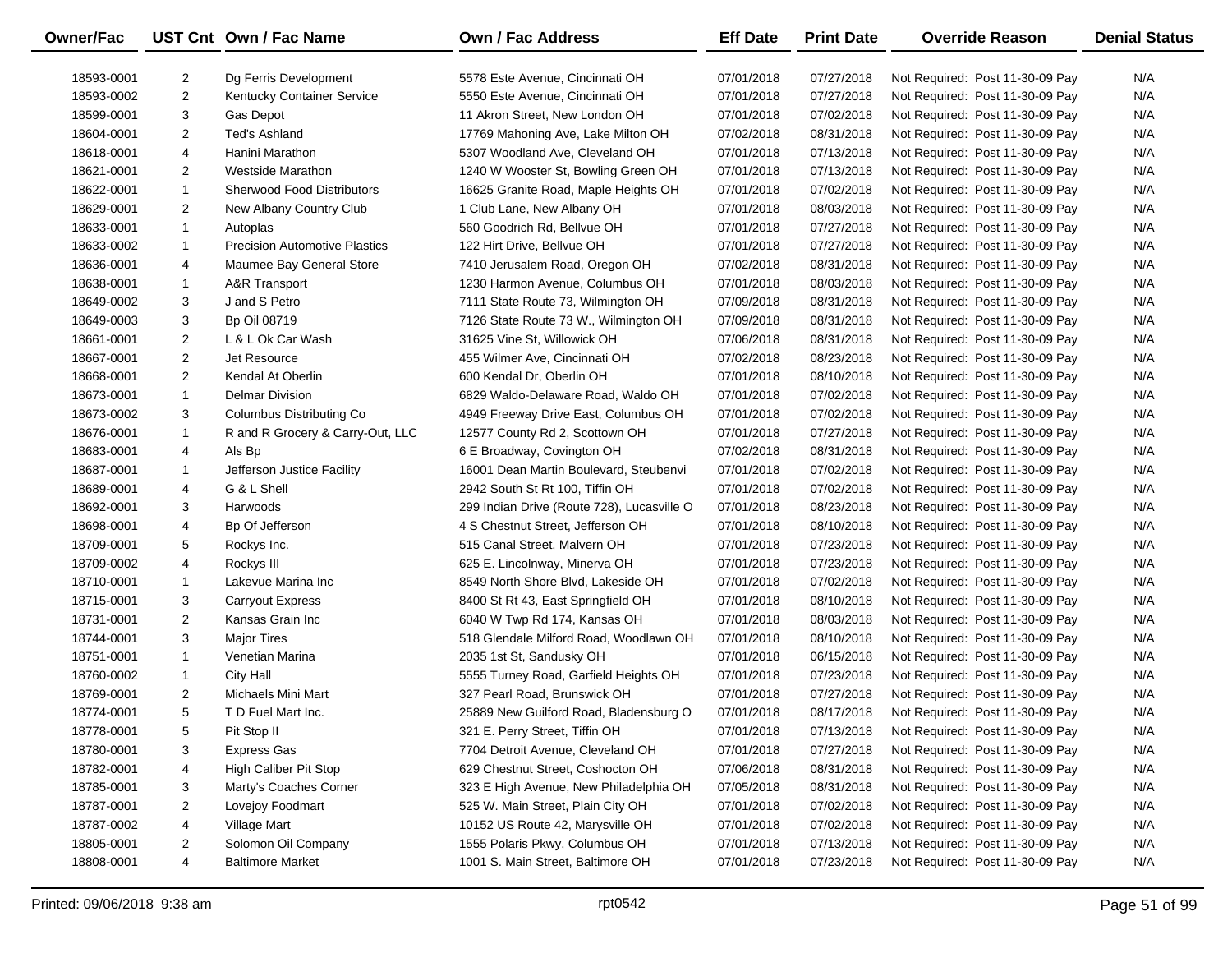| <b>Owner/Fac</b> |                | UST Cnt Own / Fac Name                   | <b>Own / Fac Address</b>                   | <b>Eff Date</b> | <b>Print Date</b> | <b>Override Reason</b>          | <b>Denial Status</b> |
|------------------|----------------|------------------------------------------|--------------------------------------------|-----------------|-------------------|---------------------------------|----------------------|
| 18810-0001       | 3              | <b>Strawberry Hill</b>                   | 8606 Hayes Avenue, Sandusky OH             | 07/01/2018      | 07/13/2018        | Not Required: Post 11-30-09 Pay | N/A                  |
| 18812-0001       | 4              | Cedar Hill Sunoco                        | 12404 Cedar Road, Cleveland Heights OH     | 07/01/2018      | 08/10/2018        | Not Required: Post 11-30-09 Pay | N/A                  |
| 18825-0001       | 2              | Grange Insurance                         | 650 S. Front Street, Columbus OH           | 07/01/2018      | 07/02/2018        | Not Required: Post 11-30-09 Pay | N/A                  |
| 18829-0001       | 4              | Dales Valero                             | 50 N Court St, Athens OH                   | 07/01/2018      | 08/23/2018        | Not Required: Post 11-30-09 Pay | N/A                  |
| 18841-0001       | $\overline{2}$ | Quality Food Mart                        | 502 S. Yellow Spring Street, Springfield O | 07/01/2018      | 08/17/2018        | Not Required: Post 11-30-09 Pay | N/A                  |
| 18843-0001       | $\overline{2}$ | 333 Elyria Inc                           | 12502 Kinsman Road, Cleveland OH           | 07/01/2018      | 07/02/2018        | Not Required: Post 11-30-09 Pay | N/A                  |
| 18845-0002       | $\overline{2}$ | Johnston Farm and Indian Agency          | 9845 N. Hardin Road, Piqua OH              | 07/01/2018      | 08/23/2018        | Not Required: Post 11-30-09 Pay | N/A                  |
| 18845-0003       | $\mathbf{1}$   | <b>Fort Ancient State Memorial</b>       | 6123 State Route 350, Oregonia OH          | 07/01/2018      | 08/23/2018        | Not Required: Post 11-30-09 Pay | N/A                  |
| 18845-0004       | $\overline{2}$ | <b>Ohio Historical Society</b>           | 800 E. 17th Ave, Columbus OH               | 07/01/2018      | 08/23/2018        | Not Required: Post 11-30-09 Pay | N/A                  |
| 18848-0001       | 3              | Shimps Bowers Inc                        | 2180 E Wheeling Ave, Cambridge OH          | 07/01/2018      | 07/02/2018        | Not Required: Post 11-30-09 Pay | N/A                  |
| 18858-0001       | $\mathbf{1}$   | Kalmbach Trucking, Inc.                  | 11790 County Highway 4, Upper Sandusky     | 07/01/2018      | 07/02/2018        | Not Required: Post 11-30-09 Pay | N/A                  |
| 18860-0001       | $\overline{2}$ | <b>Reed's Service Station</b>            | 29703 State Route 41 N, Peebles OH         | 07/01/2018      | 08/23/2018        | Not Required: Post 11-30-09 Pay | N/A                  |
| 18864-0001       | $\overline{2}$ | <b>Shaks Korner</b>                      | 2009 W. 21St Street, Lorain OH             | 07/12/2018      | 08/31/2018        | Not Required: Post 11-30-09 Pay | N/A                  |
| 18866-0001       | $\mathbf{1}$   | <b>Belpre Wastewater Treatment Plant</b> | 1400 Blennerhassett Ave, Belpre OH         | 07/01/2018      | 07/27/2018        | Not Required: Post 11-30-09 Pay | N/A                  |
| 18868-0001       | $\overline{7}$ | <b>Fuel Depot</b>                        | 2 McWherter Dr, Delaware OH                | 07/01/2018      | 08/03/2018        | Not Required: Post 11-30-09 Pay | N/A                  |
| 18876-0015       | 3              | Mason Marathon #133                      | 6391 Reading Rd., Mason OH                 | 07/01/2018      | 07/23/2018        | Not Required: Post 11-30-09 Pay | N/A                  |
| 18876-0018       | $\overline{7}$ | Lykins Bulk Plant #0210                  | 210 S. Wright Avenue, Blanchester OH       | 07/01/2018      | 07/23/2018        | Not Required: Post 11-30-09 Pay | N/A                  |
| 18876-0019       | 5              | Lykins Bulk Plant #0649                  | 143 Pine Street, Gallipolis OH             | 07/01/2018      | 07/23/2018        | Not Required: Post 11-30-09 Pay | N/A                  |
| 18876-0020       | 6              | Lykins Bulk Plant #0643                  | 3250 State Route 133, Bethel OH            | 07/01/2018      | 07/23/2018        | Not Required: Post 11-30-09 Pay | N/A                  |
| 18876-0021       | 3              | Lykins Milford Shell #0511               | 751 Main St, Milford OH                    | 07/01/2018      | 07/23/2018        | Not Required: Post 11-30-09 Pay | N/A                  |
| 18876-0022       | 8              | Campbell Oil Bulk Plant                  | 652 S. Erie Street, Massillon OH           | 07/01/2018      | 07/23/2018        | Not Required: Post 11-30-09 Pay | N/A                  |
| 18876-0023       | 6              | Millersburg Bulk Plant                   | 7257 County Road 623, Millersburg OH       | 07/01/2018      | 07/23/2018        | Not Required: Post 11-30-09 Pay | N/A                  |
| 18876-0024       | 5              | Minerva Bulk Plant                       | 621 Valley Street, Minerva OH              | 07/01/2018      | 07/23/2018        | Not Required: Post 11-30-09 Pay | N/A                  |
| 18877-0001       | 3              | True North Location 101                  | 5135 Market Street, Boardman OH            | 07/01/2018      | 08/03/2018        | Not Required: Post 11-30-09 Pay | N/A                  |
| 18877-0002       | 3              | True North Location 102                  | 504 East Midlothian Blvd., Youngstown OH   | 07/01/2018      | 08/03/2018        | Not Required: Post 11-30-09 Pay | N/A                  |
| 18877-0011       | 3              | True North Location 111                  | 204 W Liberty, Hubbard OH                  | 07/01/2018      | 08/03/2018        | Not Required: Post 11-30-09 Pay | N/A                  |
| 18877-0012       | 3              | True North Location 112                  | 4230 E Market Street, Warren OH            | 07/01/2018      | 08/03/2018        | Not Required: Post 11-30-09 Pay | N/A                  |
| 18877-0015       | 3              | True North Location 115                  | 15 E Main St, Orwell OH                    | 07/01/2018      | 08/03/2018        | Not Required: Post 11-30-09 Pay | N/A                  |
| 18877-0016       | 2              | True North Location 116                  | 104 South Chestnut St, Jefferson OH        | 07/01/2018      | 08/03/2018        | Not Required: Post 11-30-09 Pay | N/A                  |
| 18877-0017       | 3              | True North Location 117                  | 150 South Main, Andover OH                 | 07/01/2018      | 08/03/2018        | Not Required: Post 11-30-09 Pay | N/A                  |
| 18877-0019       | 3              | True North Location 119                  | 381 State Street, Conneaut OH              | 07/01/2018      | 08/03/2018        | Not Required: Post 11-30-09 Pay | N/A                  |
| 18877-0020       | 4              | True North Location 120                  | 9356 State Route 14, Streetsboro OH        | 07/01/2018      | 08/03/2018        | Not Required: Post 11-30-09 Pay | N/A                  |
| 18877-0021       | 3              | True North Location 121                  | 45 West Streetsboro Road, Hudson OH        | 07/01/2018      | 08/03/2018        | Not Required: Post 11-30-09 Pay | N/A                  |
| 18877-0022       | 3              | True North Location 122                  | 2916 Oakwood, Cuyahoga Falls OH            | 07/01/2018      | 08/03/2018        | Not Required: Post 11-30-09 Pay | N/A                  |
| 18877-0024       | 3              | True North Location 124                  | 1510 Boardman-Canfield, Boardman OH        | 07/01/2018      | 08/03/2018        | Not Required: Post 11-30-09 Pay | N/A                  |
| 18877-0025       | 2              | True North Location 125                  | 13 N Aurora Rd, Aurora OH                  | 07/01/2018      | 08/03/2018        | Not Required: Post 11-30-09 Pay | N/A                  |
| 18877-0026       | 3              | True North Location 135                  | 950 Boardman-Poland Road, Boardman O       | 07/01/2018      | 08/03/2018        | Not Required: Post 11-30-09 Pay | N/A                  |
| 18877-0029       | 3              | True North Location 204                  | 2203 East State St, Salem OH               | 07/01/2018      | 08/03/2018        | Not Required: Post 11-30-09 Pay | N/A                  |
| 18877-0030       | 3              | True North Location 205                  | 8600 Glenwood Ave, Boardman OH             | 07/01/2018      | 08/03/2018        | Not Required: Post 11-30-09 Pay | N/A                  |
| 18877-0033       | 3              | True North Location 301                  | 6432 Middleridge Road, Lorain OH           | 07/01/2018      | 08/03/2018        | Not Required: Post 11-30-09 Pay | N/A                  |
| 18877-0034       | 4              | True North Location 302                  | 3016 Center Rd, Brunswick OH               | 07/01/2018      | 08/03/2018        | Not Required: Post 11-30-09 Pay | N/A                  |
| 18877-0038       | 3              | True North Location 308                  | 2310 Lee Rd, Cleveland Heights OH          | 07/01/2018      | 08/03/2018        | Not Required: Post 11-30-09 Pay | N/A                  |
| 18877-0039       | 3              | True North Location 311                  | 5567 Wilson Mills Rd, Highland Hts OH      | 07/01/2018      | 08/03/2018        | Not Required: Post 11-30-09 Pay | N/A                  |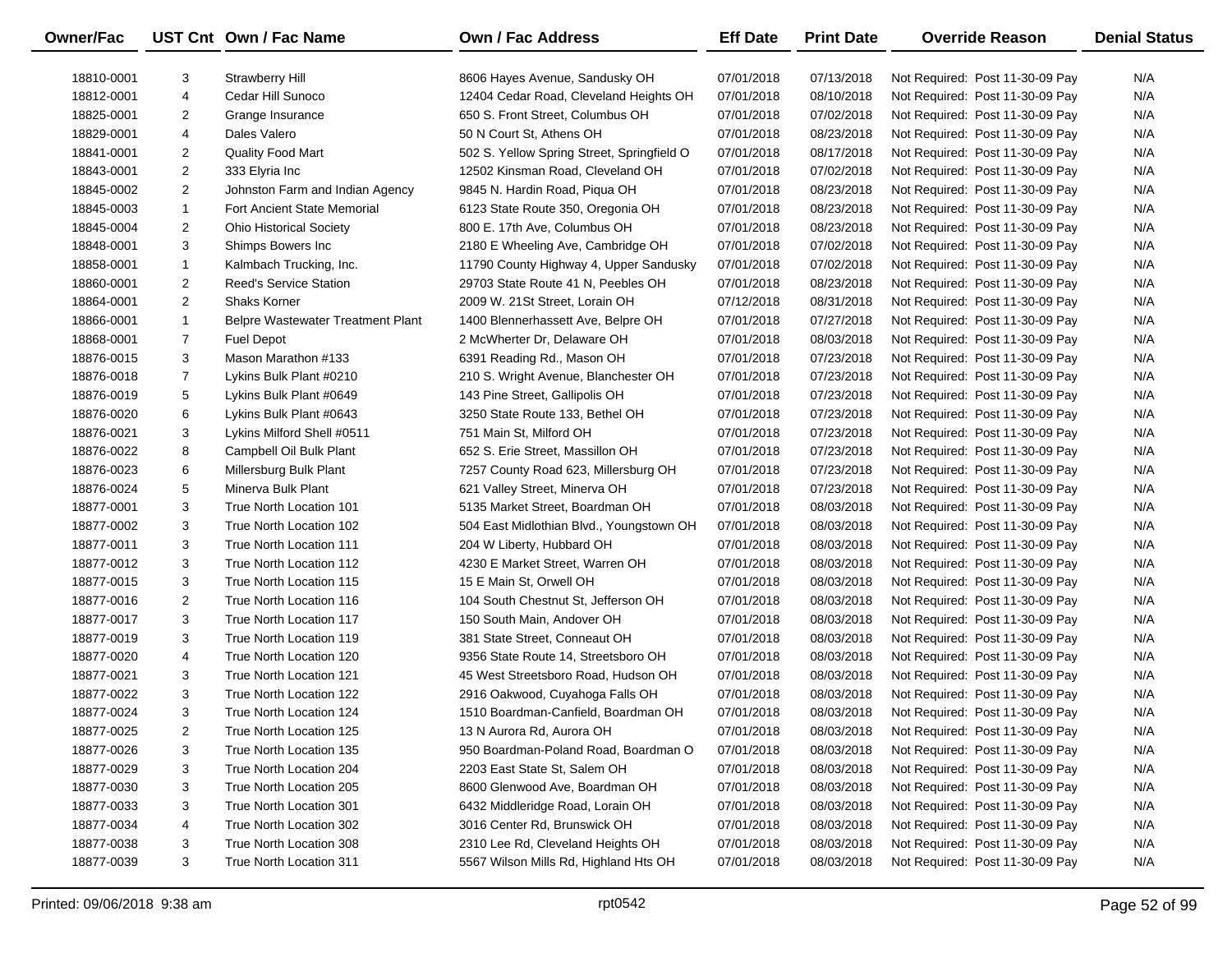| Owner/Fac  |   | UST Cnt Own / Fac Name   | <b>Own / Fac Address</b>                   | <b>Eff Date</b> | <b>Print Date</b> | <b>Override Reason</b>          | <b>Denial Status</b> |
|------------|---|--------------------------|--------------------------------------------|-----------------|-------------------|---------------------------------|----------------------|
| 18877-0040 | 3 | True North Location 312  | 28580 Chardon Road, Willoughby Hills OH    | 07/01/2018      | 08/03/2018        | Not Required: Post 11-30-09 Pay | N/A                  |
| 18877-0042 | 3 | True North Location 314  | 36400 Euclid Ave., Willoughby OH           | 07/01/2018      | 08/03/2018        | Not Required: Post 11-30-09 Pay | N/A                  |
| 18877-0043 | 3 | True North Location 315  | 26100 Chagrin Blvd, Beachwood OH           | 07/01/2018      | 08/03/2018        | Not Required: Post 11-30-09 Pay | N/A                  |
| 18877-0046 | 4 | True North Location 378  | 4035 Medina Road, Fairlawn OH              | 07/01/2018      | 08/03/2018        | Not Required: Post 11-30-09 Pay | N/A                  |
| 18877-0048 | 4 | True North Location 501  | 1031 So Reynolds Rd, Toledo OH             | 07/01/2018      | 08/03/2018        | Not Required: Post 11-30-09 Pay | N/A                  |
| 18877-0050 | 4 | True North Location 503  | 5855 Weckerly Road, Whitehouse OH          | 07/01/2018      | 08/03/2018        | Not Required: Post 11-30-09 Pay | N/A                  |
| 18877-0051 | 3 | True North Location 504  | 2202 So Reynolds Road, Toledo OH           | 07/01/2018      | 08/03/2018        | Not Required: Post 11-30-09 Pay | N/A                  |
| 18877-0052 | 3 | True North Location 507  | 933 W Boundary, Perrysburg OH              | 07/01/2018      | 08/03/2018        | Not Required: Post 11-30-09 Pay | N/A                  |
| 18877-0054 | 3 | True North Location 509  | 5473 Monroe St, Toledo OH                  | 07/01/2018      | 08/03/2018        | Not Required: Post 11-30-09 Pay | N/A                  |
| 18877-0055 | 3 | True North Location 510  | 4310 W Central Ave, Toledo OH              | 07/01/2018      | 08/03/2018        | Not Required: Post 11-30-09 Pay | N/A                  |
| 18877-0056 | 3 | True North Location 511  | 4581 Monroe St, Toledo OH                  | 07/01/2018      | 08/03/2018        | Not Required: Post 11-30-09 Pay | N/A                  |
| 18877-0064 | 4 | True North Location 704  | 1951 Stanley Avenue, Dayton OH             | 07/01/2018      | 08/03/2018        | Not Required: Post 11-30-09 Pay | N/A                  |
| 18877-0069 | 3 | True North Location 711  | 7360 Salem Avenue, Clayton OH              | 07/01/2018      | 08/03/2018        | Not Required: Post 11-30-09 Pay | N/A                  |
| 18877-0070 | 3 | True North Location 713  | 1951 Bellbrook Avenue, Xenia OH            | 07/01/2018      | 08/03/2018        | Not Required: Post 11-30-09 Pay | N/A                  |
| 18877-0071 | 4 | True North Location 715  | 600 South Street, Piqua OH                 | 07/01/2018      | 08/03/2018        | Not Required: Post 11-30-09 Pay | N/A                  |
| 18877-0073 | 3 | True North Location 719  | 584 West National Road, Vandalia OH        | 07/01/2018      | 08/03/2018        | Not Required: Post 11-30-09 Pay | N/A                  |
| 18877-0076 | 3 | True North Location 730  | 1298 South Dorset Road, Troy OH            | 07/01/2018      | 08/03/2018        | Not Required: Post 11-30-09 Pay | N/A                  |
| 18877-0077 | 4 | True North Location 734  | 4461 SR 725, Bellbrook OH                  | 07/01/2018      | 08/03/2018        | Not Required: Post 11-30-09 Pay | N/A                  |
| 18877-0078 | 5 | True North Location 757  | 12320 US Rt 35 NW, Jeffersonville OH       | 07/01/2018      | 08/03/2018        | Not Required: Post 11-30-09 Pay | N/A                  |
| 18877-0080 | 3 | True North Location 761  | 610 West Central, Springboro OH            | 07/01/2018      | 08/03/2018        | Not Required: Post 11-30-09 Pay | N/A                  |
| 18877-0095 | 2 | True North Location 134  | 5990 Youngstown Warren Road, Niles OH      | 07/01/2018      | 08/03/2018        | Not Required: Post 11-30-09 Pay | N/A                  |
| 18877-0097 | 3 | True North Location 127  | 1150 Bank Street, Painesville OH           | 07/01/2018      | 08/03/2018        | Not Required: Post 11-30-09 Pay | N/A                  |
| 18877-0102 | 2 | True North Location 721  | 2450 Needmore Rd, Dayton OH                | 07/01/2018      | 08/03/2018        | Not Required: Post 11-30-09 Pay | N/A                  |
| 18877-0103 | 3 | True North Location 720  | 6160 Wilmington Pike, Dayton OH            | 07/01/2018      | 08/03/2018        | Not Required: Post 11-30-09 Pay | N/A                  |
| 18877-0106 | 3 | True North Location #724 | 5737 US Route 68, Wilmington OH            | 07/01/2018      | 08/03/2018        | Not Required: Post 11-30-09 Pay | N/A                  |
| 18877-0109 | 3 | True North Location 804  | 1160 Central Ave Lawrence, Miamisburg O    | 07/01/2018      | 08/03/2018        | Not Required: Post 11-30-09 Pay | N/A                  |
| 18877-0111 | 3 | True North Location 371  | 20 Prospect Street, Berea OH               | 07/01/2018      | 08/03/2018        | Not Required: Post 11-30-09 Pay | N/A                  |
| 18877-0112 | 3 | True North Location 303  | 8952 Brecksville Road, Brecksville OH      | 07/01/2018      | 08/03/2018        | Not Required: Post 11-30-09 Pay | N/A                  |
| 18877-0113 | 3 | True North Location 1305 | 5918 Smith Road, Brookpark OH              | 07/01/2018      | 08/03/2018        | Not Required: Post 11-30-09 Pay | N/A                  |
| 18877-0114 | 3 | True North Location 1306 | 8501 E Washington St, Chagrin Falls Park ( | 07/01/2018      | 08/03/2018        | Not Required: Post 11-30-09 Pay | N/A                  |
| 18877-0122 | 3 | True North Location 373  | 13030 Brookpark Rd, Cleveland OH           | 07/01/2018      | 08/03/2018        | Not Required: Post 11-30-09 Pay | N/A                  |
| 18877-0131 | 4 | True North Location 325  | 905 Lorain Rt 57 Bell, Elyria OH           | 07/01/2018      | 08/03/2018        | Not Required: Post 11-30-09 Pay | N/A                  |
| 18877-0134 | 3 | True North Location 328  | 6004 Turney Road Rockside, Garfield Hgh    | 07/01/2018      | 08/03/2018        | Not Required: Post 11-30-09 Pay | N/A                  |
| 18877-0140 | 3 | True North Location 336  | 6411 Mayfield Rd, Mayfield Heights OH      | 07/01/2018      | 08/03/2018        | Not Required: Post 11-30-09 Pay | N/A                  |
| 18877-0143 | 3 | True North Location 339  | 7408 Mentor Ave, Mentor OH                 | 07/01/2018      | 08/03/2018        | Not Required: Post 11-30-09 Pay | N/A                  |
| 18877-0145 | 3 | True North Location 342  | 14 E Aurora Rd, Northfield OH              | 07/01/2018      | 08/03/2018        | Not Required: Post 11-30-09 Pay | N/A                  |
| 18877-0146 | 3 | True North Location 343  | 25199 Lorain Road, North Olmsted OH        | 07/01/2018      | 08/03/2018        | Not Required: Post 11-30-09 Pay | N/A                  |
| 18877-0148 | 3 | True North Location 345  | 21920 Miles, North Randall OH              | 07/01/2018      | 08/03/2018        | Not Required: Post 11-30-09 Pay | N/A                  |
| 18877-0149 | 3 | True North Location 346  | 27010 Chagrin Blvd, Orange Village OH      | 07/01/2018      | 08/03/2018        | Not Required: Post 11-30-09 Pay | N/A                  |
| 18877-0150 | 3 | True North Location 349  | 5811 Ridge Rd, Parma OH                    | 07/01/2018      | 08/03/2018        | Not Required: Post 11-30-09 Pay | N/A                  |
| 18877-0154 | 4 | True North Location 353  | 7515 Broadview, Seven Hills OH             | 07/01/2018      | 08/03/2018        | Not Required: Post 11-30-09 Pay | N/A                  |
| 18877-0157 | 3 | True North Location 356  | 14473 Cedar Road, South Euclid OH          | 07/01/2018      | 08/03/2018        | Not Required: Post 11-30-09 Pay | N/A                  |
| 18877-0158 | 3 | True North Location 357  | 15635 Royalton Road, Strongsville OH       | 07/01/2018      | 08/03/2018        | Not Required: Post 11-30-09 Pay | N/A                  |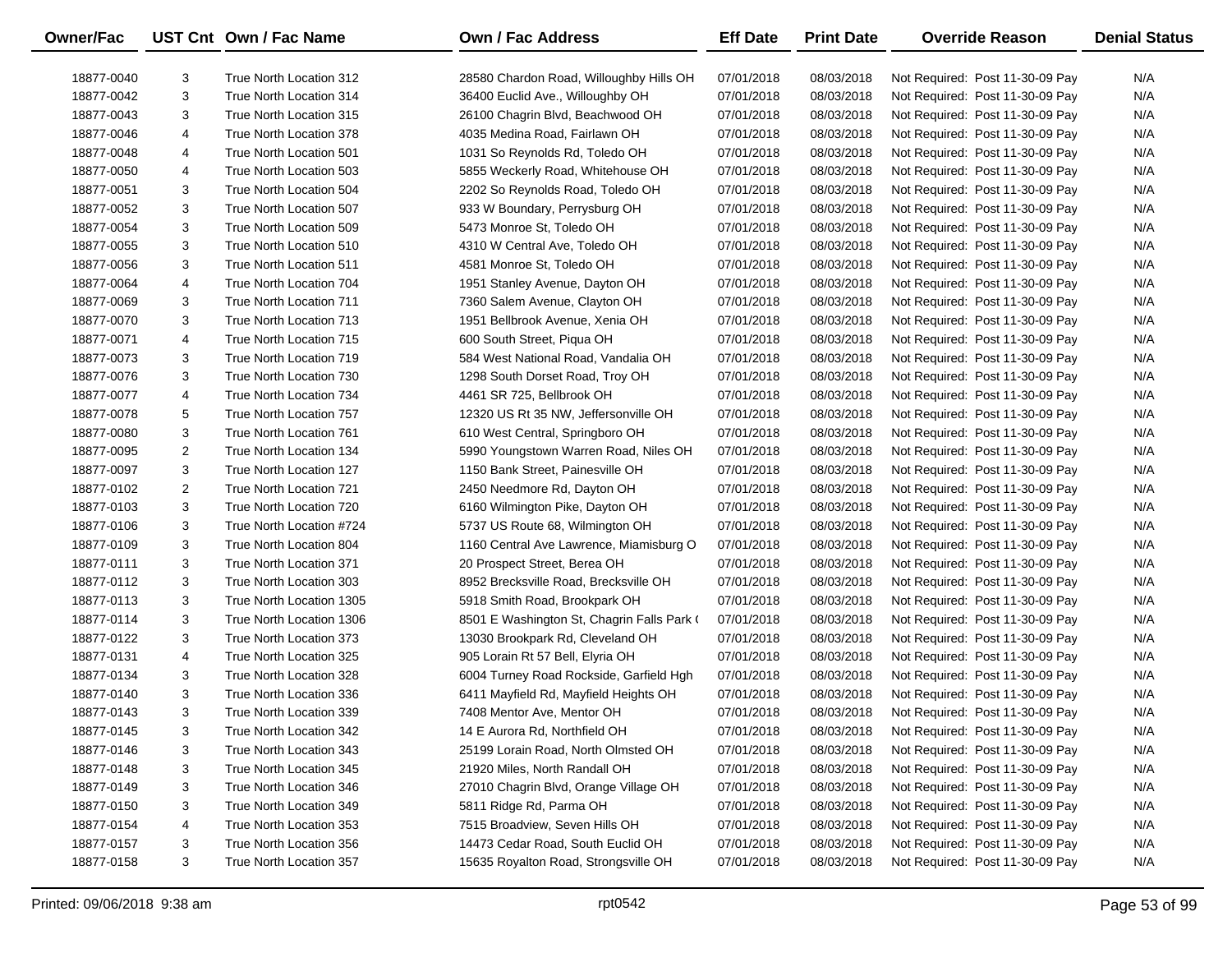| Owner/Fac  |                | UST Cnt Own / Fac Name    | <b>Own / Fac Address</b>                  | <b>Eff Date</b> | <b>Print Date</b> | <b>Override Reason</b>          | <b>Denial Status</b> |
|------------|----------------|---------------------------|-------------------------------------------|-----------------|-------------------|---------------------------------|----------------------|
| 18877-0159 | 4              | True North Location 358   | 7798 Granger, Valley View OH              | 07/01/2018      | 08/03/2018        | Not Required: Post 11-30-09 Pay | N/A                  |
| 18877-0163 | 3              | True North Location 362   | 1145 Crocker Road, Westlake OH            | 07/01/2018      | 08/03/2018        | Not Required: Post 11-30-09 Pay | N/A                  |
| 18877-0164 | 3              | True North Location 363   | 34802 Ridge Road, Willoughby OH           | 07/01/2018      | 08/03/2018        | Not Required: Post 11-30-09 Pay | N/A                  |
| 18877-0166 | 3              | True North Location 372   | 34750 Chardon Rd, Willoughby Hills OH     | 07/01/2018      | 08/03/2018        | Not Required: Post 11-30-09 Pay | N/A                  |
| 18877-0167 | 3              | True North Location 366   | 2770 Bishop Road, Wickliffe OH            | 07/01/2018      | 08/03/2018        | Not Required: Post 11-30-09 Pay | N/A                  |
| 18877-0169 | 3              | True North Location 1369  | 8500 Mayfield Rd, Chesterland OH          | 07/01/2018      | 08/03/2018        | Not Required: Post 11-30-09 Pay | N/A                  |
| 18877-0172 | 3              | True North Location 375   | 17212 Lorain Rocky River, Cleveland OH    | 07/01/2018      | 08/03/2018        | Not Required: Post 11-30-09 Pay | N/A                  |
| 18877-0173 | 3              | True North Location 1405  | 26051 Euclid Avenue, Euclid OH            | 07/01/2018      | 08/03/2018        | Not Required: Post 11-30-09 Pay | N/A                  |
| 18877-0175 | 3              | True North Location 407   | 6668 Wilson Mills, Gates Mills OH         | 07/01/2018      | 08/03/2018        | Not Required: Post 11-30-09 Pay | N/A                  |
| 18877-0176 | 3              | True North Location 1419  | 5300 Warrensville Libby, Maple Heights O  | 07/01/2018      | 08/03/2018        | Not Required: Post 11-30-09 Pay | N/A                  |
| 18877-0177 | 3              | True North Location 365   | 23385 Lorain Clague, North Olmsted OH     | 07/01/2018      | 08/03/2018        | Not Required: Post 11-30-09 Pay | N/A                  |
| 18877-0185 | 3              | True North Location 728   | 11 North Springboro Pike, Dayton OH       | 07/01/2018      | 08/03/2018        | Not Required: Post 11-30-09 Pay | N/A                  |
| 18877-0187 | 3              | True North Location 707   | 1415 Smithville, Dayton OH                | 07/01/2018      | 08/03/2018        | Not Required: Post 11-30-09 Pay | N/A                  |
| 18877-0189 | 3              | True North Location 710   | 7789 Brandt Pike, Dayton OH               | 07/01/2018      | 08/03/2018        | Not Required: Post 11-30-09 Pay | N/A                  |
| 18877-0197 | 3              | True North Location 717   | 22 Ranchview Drive, Vandalia OH           | 07/01/2018      | 08/03/2018        | Not Required: Post 11-30-09 Pay | N/A                  |
| 18877-0208 | 3              | True North Location 1808A | 2301 S Limestone Leffels, Springfield OH  | 07/01/2018      | 08/03/2018        | Not Required: Post 11-30-09 Pay | N/A                  |
| 18877-0209 | 3              | True North Location 809   | 1789 W. Main Street, Troy OH              | 07/01/2018      | 08/03/2018        | Not Required: Post 11-30-09 Pay | N/A                  |
| 18877-0212 | $\overline{2}$ | True North Location 316   | 6170 Som Center Rd, Solon OH              | 07/01/2018      | 08/03/2018        | Not Required: Post 11-30-09 Pay | N/A                  |
| 18877-0213 | 4              | True North Location #505  | 298 West Dussel Drive, Maumee OH          | 07/01/2018      | 08/03/2018        | Not Required: Post 11-30-09 Pay | N/A                  |
| 18877-0214 | 3              | True North Location 801   | 1360 Miamisburg Centerville Road, Dayton  | 07/01/2018      | 08/03/2018        | Not Required: Post 11-30-09 Pay | N/A                  |
| 18877-0217 | 3              | True North Location 330   | 6178 Brecksville Road, Independence OH    | 07/01/2018      | 08/03/2018        | Not Required: Post 11-30-09 Pay | N/A                  |
| 18877-0220 | 3              | True North Location 348   | 6630 Ridge Ridgewood, Parma OH            | 07/01/2018      | 08/03/2018        | Not Required: Post 11-30-09 Pay | N/A                  |
| 18877-0221 | 3              | True North Location 376   | 7635 Pearl Rd I-71, Middleburg Heights O  | 07/01/2018      | 08/03/2018        | Not Required: Post 11-30-09 Pay | N/A                  |
| 18877-0223 | 3              | True North Location 517   | 1000 Buck Rd, Rossford OH                 | 07/01/2018      | 08/03/2018        | Not Required: Post 11-30-09 Pay | N/A                  |
| 18877-0224 | 3              | True North Location 519   | 6903 Angola Rd, Holland OH                | 07/01/2018      | 08/03/2018        | Not Required: Post 11-30-09 Pay | N/A                  |
| 18877-0225 | 4              | True North Location 518   | 822 Monroe, Toledo OH                     | 07/01/2018      | 08/03/2018        | Not Required: Post 11-30-09 Pay | N/A                  |
| 18877-0226 | 2              | True North 128            | 72 N. Lake Street, Madison OH             | 07/01/2018      | 08/03/2018        | Not Required: Post 11-30-09 Pay | N/A                  |
| 18877-0227 | $\overline{2}$ | True North Location #601  | 777 E. Dublin Granville Road, Columbus O  | 07/01/2018      | 08/03/2018        | Not Required: Post 11-30-09 Pay | N/A                  |
| 18877-0228 | $\overline{2}$ | True North Location # 602 | 3970 Morse Road, Columbus OH              | 07/01/2018      | 08/03/2018        | Not Required: Post 11-30-09 Pay | N/A                  |
| 18877-0229 | $\overline{2}$ | True North Location # 603 | 4733 Morse Road, Gahanna OH               | 07/01/2018      | 08/03/2018        | Not Required: Post 11-30-09 Pay | N/A                  |
| 18877-0230 | $\overline{2}$ | True North Location #604  | 8500 N. High Street, Lewis Center OH      | 07/01/2018      | 08/03/2018        | Not Required: Post 11-30-09 Pay | N/A                  |
| 18877-0231 | 3              | True North Location # 605 | 5989 E. Main Street, Columbus OH          | 07/01/2018      | 08/03/2018        | Not Required: Post 11-30-09 Pay | N/A                  |
| 18877-0232 | 3              | True North Location #606  | 1195 Morse Road, Columbus OH              | 07/01/2018      | 08/03/2018        | Not Required: Post 11-30-09 Pay | N/A                  |
| 18877-0233 | $\overline{2}$ | True North Location #607  | 7332 E. State Route 36, Sunbury OH        | 07/01/2018      | 08/03/2018        | Not Required: Post 11-30-09 Pay | N/A                  |
| 18877-0234 | $\overline{2}$ | True North Location # 608 | 1500 Rome Hilliard Road, Columbus OH      | 07/01/2018      | 08/03/2018        | Not Required: Post 11-30-09 Pay | N/A                  |
| 18877-0235 | 3              | True North Location # 609 | 6790 Sawmill Road, Columbus OH            | 07/01/2018      | 08/03/2018        | Not Required: Post 11-30-09 Pay | N/A                  |
| 18877-0236 | 3              | True North Location # 610 | 2800 Bethel Road, Columbus OH             | 07/01/2018      | 08/03/2018        | Not Required: Post 11-30-09 Pay | N/A                  |
| 18877-0237 | 3              | True North Location # 611 | 5340 Tuttle Crossing Boulevard, Dublin OH | 07/01/2018      | 08/03/2018        | Not Required: Post 11-30-09 Pay | N/A                  |
| 18877-0238 | 3              | True North Location # 612 | 631 S. High Street, Columbus OH           | 07/01/2018      | 08/03/2018        | Not Required: Post 11-30-09 Pay | N/A                  |
| 18877-0240 | 3              | True North Location # 675 | 1955 Polaris Parkway, Columbus OH         | 07/01/2018      | 08/03/2018        | Not Required: Post 11-30-09 Pay | N/A                  |
| 18877-0241 | 3              | True North Location #676  | 3975 Ridge Mill Drive, Hilliard OH        | 07/01/2018      | 08/03/2018        | Not Required: Post 11-30-09 Pay | N/A                  |
| 18877-0242 | 3              | True North Location #677  | 2441 Lockbourne Road, Columbus OH         | 07/01/2018      | 08/03/2018        | Not Required: Post 11-30-09 Pay | N/A                  |
| 18877-0243 | 3              | True North Location #678  | 611 S. State Street, Westerville OH       | 07/01/2018      | 08/03/2018        | Not Required: Post 11-30-09 Pay | N/A                  |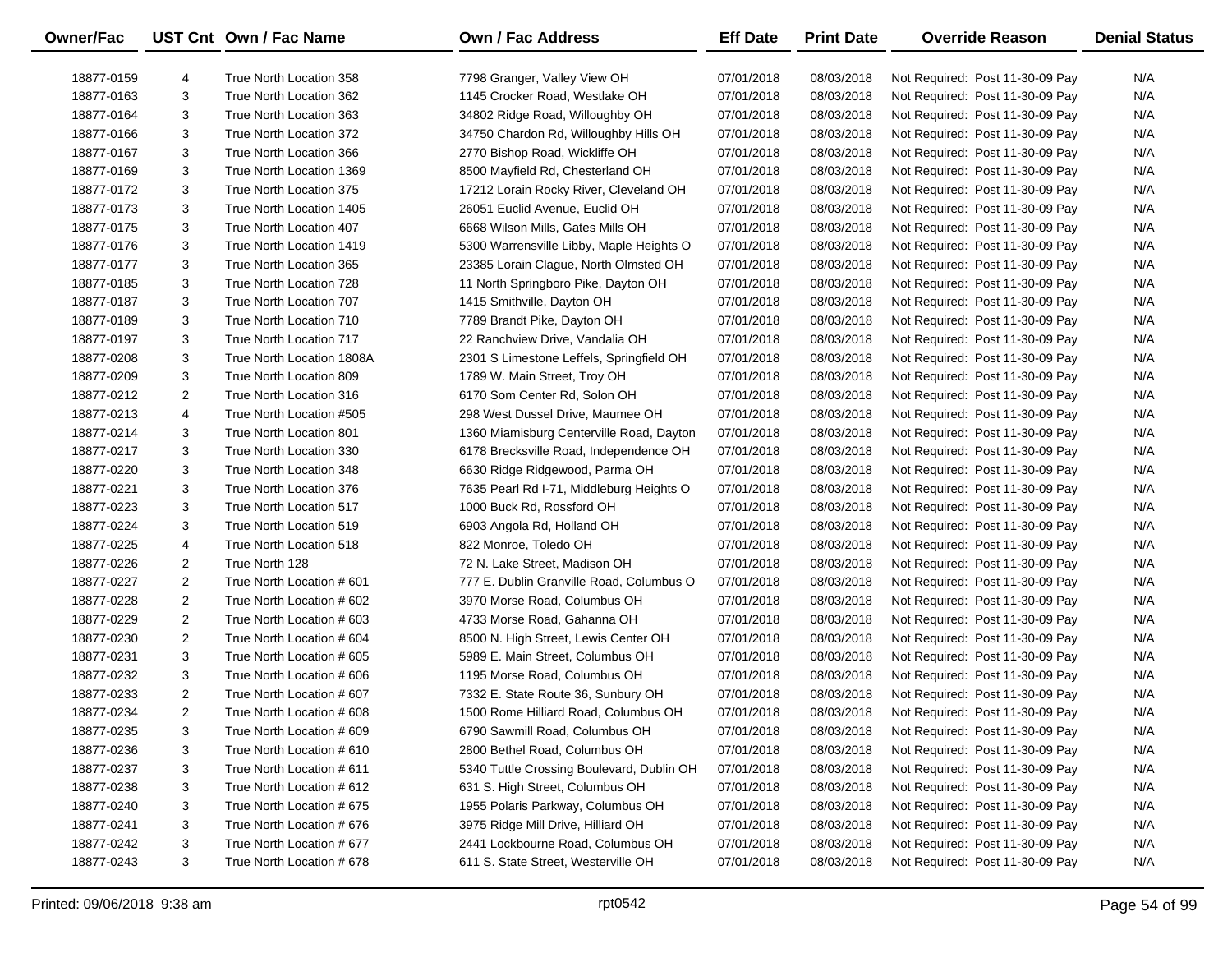| <b>Owner/Fac</b> |                | UST Cnt Own / Fac Name             | <b>Own / Fac Address</b>                  | <b>Eff Date</b> | <b>Print Date</b> | <b>Override Reason</b>          | <b>Denial Status</b> |
|------------------|----------------|------------------------------------|-------------------------------------------|-----------------|-------------------|---------------------------------|----------------------|
| 18877-0244       | 3              | True North Location # 614          | 13885 N.W. Baltimore Road, Reynoldsburg   | 07/01/2018      | 08/03/2018        | Not Required: Post 11-30-09 Pay | N/A                  |
| 18877-0253       | 3              | TrueNorth Facility #418            | 1000 W. Royalton Road, Broadview Heigh    | 07/01/2018      | 08/03/2018        | Not Required: Post 11-30-09 Pay | N/A                  |
| 18877-0255       | 3              | True North Location #377           | 3131 Medina Road, Medina OH               | 07/01/2018      | 08/03/2018        | Not Required: Post 11-30-09 Pay | N/A                  |
| 18881-0001       | $\mathbf{1}$   | <b>First Island Company</b>        | 3 N Monroe St, Port Clinton OH            | 07/01/2018      | 07/02/2018        | Not Required: Post 11-30-09 Pay | N/A                  |
| 18883-0001       | 4              | King's Grand Central               | 500 E Main St, Junction City OH           | 07/01/2018      | 07/23/2018        | Not Required: Post 11-30-09 Pay | N/A                  |
| 18887-0112       | 3              | GetGo #3328                        | 133 Boardman Canfield Road, Youngstow     | 07/01/2018      | 07/13/2018        | Not Required: Post 11-30-09 Pay | N/A                  |
| 18891-0001       | $\overline{2}$ | Mills Creek Marathon               | 32700 Center Ridge Rd, N Ridgeville OH    | 07/01/2018      | 07/23/2018        | Not Required: Post 11-30-09 Pay | N/A                  |
| 18898-0001       | 3              | Stonebraker's Garage               | 46730 Main Street Centerville Road #1, Ja | 07/01/2018      | 06/15/2018        | Not Required: Post 11-30-09 Pay | N/A                  |
| 18900-0001       | 3              | Seven Hills Sunoco                 | 10960 Hamilton Avenue, Cincinnati OH      | 07/01/2018      | 08/10/2018        | Not Required: Post 11-30-09 Pay | N/A                  |
| 18900-0002       | $\overline{2}$ | Compton Marathon                   | 1195 Compton Road, Cincinnati OH          | 07/01/2018      | 08/10/2018        | Not Required: Post 11-30-09 Pay | N/A                  |
| 18901-0001       | $\overline{2}$ | <b>Bogner Construction Company</b> | 305 W. Mulberry Street, Wooster OH        | 07/01/2018      | 07/23/2018        | Not Required: Post 11-30-09 Pay | N/A                  |
| 18902-0001       | $\mathbf{1}$   | Medical Mutual of Ohio             | 3737 Sylvania Avenue, Toledo OH           | 07/16/2018      | 08/31/2018        | Not Required: Post 11-30-09 Pay | N/A                  |
| 18922-0001       | 5              | Greuey Fuel & Farm Supply LLC      | 1250 Front St, Malta OH                   | 07/01/2018      | 07/02/2018        | Not Required: Post 11-30-09 Pay | N/A                  |
| 18924-0001       | 3              | FHIT LLC                           | 6695 Perimeter Loop Road, Dublin OH       | 07/01/2018      | 07/02/2018        | Not Required: Post 11-30-09 Pay | N/A                  |
| 18934-0001       | $\overline{2}$ | Chickasaw Quick Stop               | 23 W. Franklin St., Chickasaw OH          | 07/01/2018      | 06/15/2018        | Not Required: Post 11-30-09 Pay | N/A                  |
| 18940-0001       | 6              | <b>Bel-Morr Market</b>             | 66440 Belmont-Morristown Rd, Belmont O    | 07/01/2018      | 07/02/2018        | Not Required: Post 11-30-09 Pay | N/A                  |
| 18943-0001       | 3              | Savko Bros Properties II, LLC      | 875 Jason Way, Columbus OH                | 07/01/2018      | 07/02/2018        | Not Required: Post 11-30-09 Pay | N/A                  |
| 18944-0001       | $\overline{2}$ | Mesopotamia Filling Station        | 4366 St. Rt 87, Mesopotamia OH            | 07/01/2018      | 07/13/2018        | Not Required: Post 11-30-09 Pay | N/A                  |
| 18949-0001       | $\overline{2}$ | Big Daddy Mini Mart, Inc.          | 1627 E. 3rd Street, Dayton OH             | 07/01/2018      | 07/02/2018        | Not Required: Post 11-30-09 Pay | N/A                  |
| 18950-0001       | 3              | Multani & Saini, Inc.              | 220 State Street, Jeffersonville OH       | 07/01/2018      | 07/02/2018        | Not Required: Post 11-30-09 Pay | N/A                  |
| 18951-0001       | 3              | Stark Area RTA                     | 1600 Gateway Boulevard SE, Canton OH      | 07/01/2018      | 07/13/2018        | Not Required: Post 11-30-09 Pay | N/A                  |
| 18956-0001       | $\mathbf{1}$   | Triner Oil Co.                     | 4325 Manchester Avenue, Navarre OH        | 07/09/2018      | 08/31/2018        | Not Required: Post 11-30-09 Pay | N/A                  |
| 18957-0001       | $\mathbf{1}$   | Qualico Incorporated               | 3201 E. 66th St., Cleveland OH            | 07/05/2018      | 08/31/2018        | Not Required: Post 11-30-09 Pay | N/A                  |
| 18959-0001       | $\overline{2}$ | <b>Estes Express Lines</b>         | 6459 Allen Road, West Chester OH          | 07/01/2018      | 07/02/2018        | Not Required: Post 11-30-09 Pay | N/A                  |
| 18959-0002       | $\overline{2}$ | <b>Estes Express Line</b>          | 1009 Frank Road, Columbus OH              | 07/01/2018      | 07/02/2018        | Not Required: Post 11-30-09 Pay | N/A                  |
| 18962-0001       | $\overline{2}$ | Brown County Asphalt Inc.          | 11254 Hamer Road, Georgetown OH           | 07/01/2018      | 07/13/2018        | Not Required: Post 11-30-09 Pay | N/A                  |
| 18964-0001       | $\overline{2}$ | Saeed A. Bhatti                    | d/b/a Gas City, Canton OH                 | 07/23/2018      | 08/31/2018        | Not Required: Post 11-30-09 Pay | N/A                  |
| 18971-0001       | $\overline{2}$ | Kroger Store #411                  | 824 Main Street, Milford OH               | 07/01/2018      | 08/23/2018        | Not Required: Post 11-30-09 Pay | N/A                  |
| 18971-0002       | $\overline{2}$ | Kroger Store #433                  | 10595 Springfield Pike, Woodlawn OH       | 07/01/2018      | 08/23/2018        | Not Required: Post 11-30-09 Pay | N/A                  |
| 18971-0003       | $\overline{2}$ | Kroger Store #920                  | 210 Sterling Run Road, Mount Orab OH      | 07/01/2018      | 08/23/2018        | Not Required: Post 11-30-09 Pay | N/A                  |
| 18971-0004       | $\overline{2}$ | Kroger Store #833                  | 200 Lease Avenue, Greensville OH          | 07/01/2018      | 08/23/2018        | Not Required: Post 11-30-09 Pay | N/A                  |
| 18971-0005       | $\overline{2}$ | Kroger Store #380                  | 575 Harry Sauner Road, Hillsboro OH       | 07/01/2018      | 08/23/2018        | Not Required: Post 11-30-09 Pay | N/A                  |
| 18971-0006       | $\overline{2}$ | Kroger Store #445                  | 4001 State Route 128, Cleves OH           | 07/01/2018      | 08/23/2018        | Not Required: Post 11-30-09 Pay | N/A                  |
| 18971-0007       | $\overline{2}$ | Kroger Store #836                  | 3520 W. Siebenthaler Road, Dayton OH      | 07/01/2018      | 08/23/2018        | Not Required: Post 11-30-09 Pay | N/A                  |
| 18971-0008       | $\overline{c}$ | Kroger Store # 933                 | 1934 Needmore Road, Dayton OH             | 07/01/2018      | 08/23/2018        | Not Required: Post 11-30-09 Pay | N/A                  |
| 18971-0009       | $\overline{c}$ | Kroger Store #413                  | 800 Loveland Madeira Road, Loveland OH    | 07/01/2018      | 08/23/2018        | Not Required: Post 11-30-09 Pay | N/A                  |
| 18971-0010       | 3              | Kroger Store #754                  | 4506 Brandt Pike, Dayton OH               | 07/01/2018      | 08/23/2018        | Not Required: Post 11-30-09 Pay | N/A                  |
| 18971-0012       | 2              | Kroger Store #408                  | 5705 S. State Route 48, Maineville OH     | 07/01/2018      | 08/23/2018        | Not Required: Post 11-30-09 Pay | N/A                  |
| 18971-0013       | 3              | Kroger Store #830                  | 1161 E. Dayton Yellow Springs Road, Fair  | 07/01/2018      | 08/23/2018        | Not Required: Post 11-30-09 Pay | N/A                  |
| 18971-0014       | $\overline{2}$ | Kroger Store #390                  | 7132 Hamilton Avenue, Cincinnati OH       | 07/01/2018      | 08/23/2018        | Not Required: Post 11-30-09 Pay | N/A                  |
| 18971-0015       | 3              | Kroger Store #747                  | 780 Northwoods Road, Vandalia OH          | 07/01/2018      | 08/23/2018        | Not Required: Post 11-30-09 Pay | N/A                  |
| 18971-0016       | 3              | Kroger Store #817                  | 1230 Rombach Avenue, Wilmington OH        | 07/01/2018      | 08/23/2018        | Not Required: Post 11-30-09 Pay | N/A                  |
| 18971-0017       | 3              | Kroger Store #436                  | 5830 Harrison Avenue, Cincinnati OH       | 07/01/2018      | 08/23/2018        | Not Required: Post 11-30-09 Pay | N/A                  |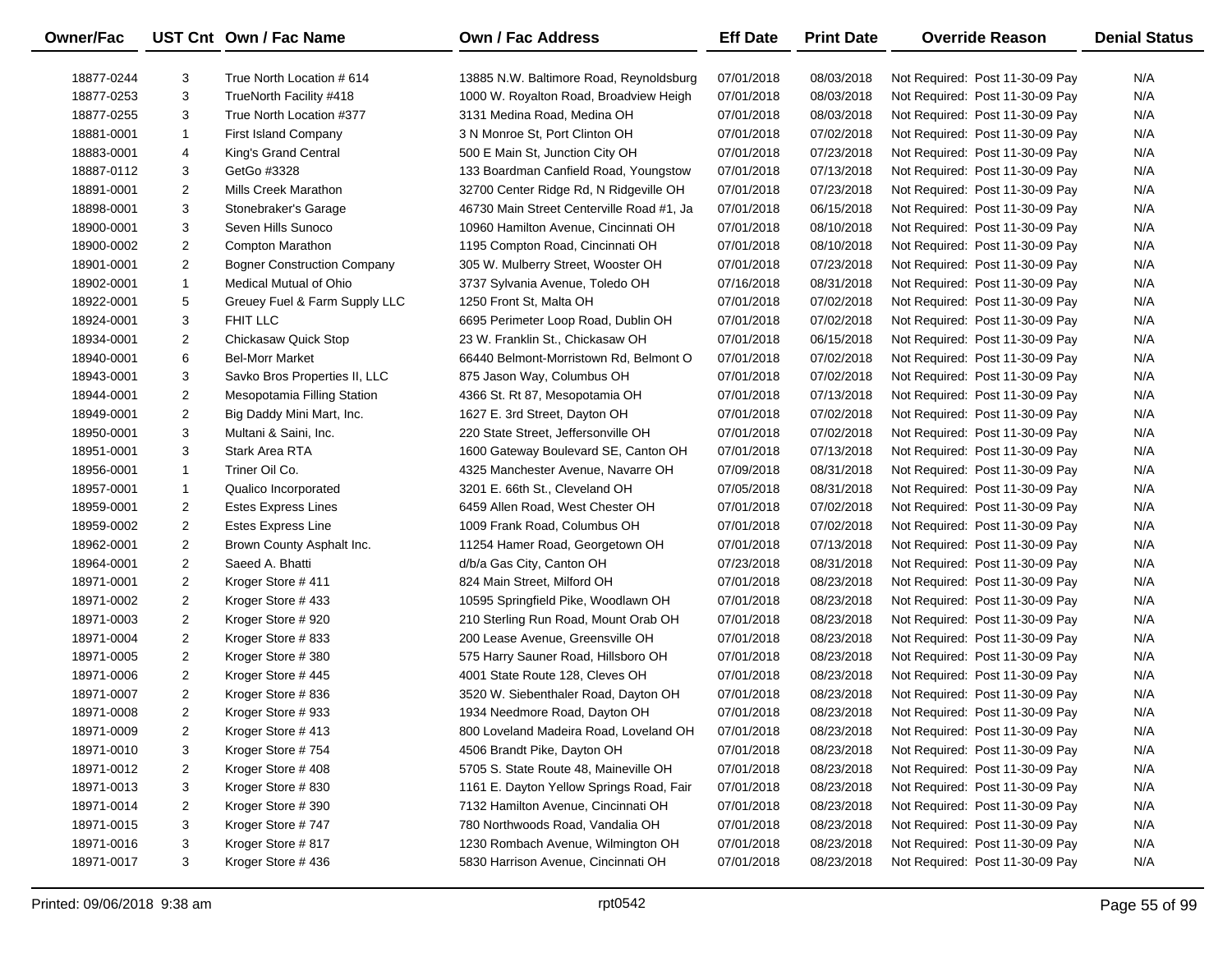| Owner/Fac  |                | UST Cnt Own / Fac Name   | <b>Own / Fac Address</b>                  | <b>Eff Date</b> | <b>Print Date</b> | <b>Override Reason</b>          | <b>Denial Status</b> |
|------------|----------------|--------------------------|-------------------------------------------|-----------------|-------------------|---------------------------------|----------------------|
| 18971-0018 | 2              | Kroger Store #405        | 8241 Vine Street, Cincinnati OH           | 07/01/2018      | 08/23/2018        | Not Required: Post 11-30-09 Pay | N/A                  |
| 18971-0019 | 3              | Kroger Store #835        | 2728 E. Main Street, Springfield OH       | 07/01/2018      | 08/23/2018        | Not Required: Post 11-30-09 Pay | N/A                  |
| 18971-0021 | 3              | Kroger Store #832        | 1053 N. Bechtle Avenue, Springfield OH    | 07/01/2018      | 08/23/2018        | Not Required: Post 11-30-09 Pay | N/A                  |
| 18971-0022 | 3              | Kroger Store #984        | 751 W. Market Street, Troy OH             | 07/01/2018      | 08/23/2018        | Not Required: Post 11-30-09 Pay | N/A                  |
| 18971-0023 | 3              | Kroger Store #355        | 3710 Paxton Avenue, Cincinnati OH         | 07/01/2018      | 08/23/2018        | Not Required: Post 11-30-09 Pay | N/A                  |
| 18971-0024 | 3              | Kroger Store #448        | 5100 Terra Firma Drive, Mason OH          | 07/01/2018      | 08/23/2018        | Not Required: Post 11-30-09 Pay | N/A                  |
| 18971-0025 | $\overline{2}$ | Kroger Store #943        | 1212 W. Kemper Road, Forest Park OH       | 07/01/2018      | 08/23/2018        | Not Required: Post 11-30-09 Pay | N/A                  |
| 18971-0026 | 3              | Kroger Store #921        | 1093 State Route 28 By-Pass, Milford OH   | 07/01/2018      | 08/23/2018        | Not Required: Post 11-30-09 Pay | N/A                  |
| 18971-0028 | $\overline{2}$ | Kroger Store #758        | 7747 Old Troy Pike, Dayton OH             | 07/01/2018      | 08/23/2018        | Not Required: Post 11-30-09 Pay | N/A                  |
| 18971-0029 | $\overline{c}$ | Kroger Store #447        | 1425 Columbus Avenue, Lebanon OH          | 07/01/2018      | 08/23/2018        | Not Required: Post 11-30-09 Pay | N/A                  |
| 18971-0030 | 3              | Kroger Store #932        | 1510 Covington Avenue, Piqua OH           | 07/01/2018      | 08/23/2018        | Not Required: Post 11-30-09 Pay | N/A                  |
| 18971-0031 | $\overline{c}$ | Kroger Store #915        | 7580 Beechmont Avenue, Cincinnati OH      | 07/01/2018      | 08/23/2018        | Not Required: Post 11-30-09 Pay | N/A                  |
| 18971-0032 | 3              | Kroger Store #384        | 8433 Winton Road, Cincinnati OH           | 07/01/2018      | 08/23/2018        | Not Required: Post 11-30-09 Pay | N/A                  |
| 18971-0033 | $\overline{c}$ | Kroger Store #948        | 6145 Glenway Avenue, Cincinnati OH        | 07/01/2018      | 08/23/2018        | Not Required: Post 11-30-09 Pay | N/A                  |
| 18971-0034 | 3              | Kroger Store #336        | 3033 Heritage Green Drive, Monroe OH      | 07/01/2018      | 08/23/2018        | Not Required: Post 11-30-09 Pay | N/A                  |
| 18971-0035 | 3              | Kroger Store #383        | 7296 Yankee Road, Middletown OH           | 07/01/2018      | 08/23/2018        | Not Required: Post 11-30-09 Pay | N/A                  |
| 18971-0036 | 3              | Kroger Store #910        | 475 Fortman Drive, Saint Marys OH         | 07/01/2018      | 08/23/2018        | Not Required: Post 11-30-09 Pay | N/A                  |
| 18971-0037 | $\overline{c}$ | Kroger Store #938        | 875 Union Road, Englewood OH              | 07/01/2018      | 08/23/2018        | Not Required: Post 11-30-09 Pay | N/A                  |
| 18971-0038 | 3              | Kroger Store #934        | 1400 S. Erie Highway, Hamilton OH         | 07/01/2018      | 08/23/2018        | Not Required: Post 11-30-09 Pay | N/A                  |
| 18971-0039 | 4              | Kroger Store #395        | 1003 Cherry Street, Blanchester OH        | 07/01/2018      | 08/23/2018        | Not Required: Post 11-30-09 Pay | N/A                  |
| 18971-0040 | 4              | Kroger Store #435        | 6388 Branch Hill Guinea Pike, Loveland O  | 07/01/2018      | 08/23/2018        | Not Required: Post 11-30-09 Pay | N/A                  |
| 18971-0041 | $\overline{c}$ | Kroger Store #909        | 1484 Main Street (Hamilton Richmond Rd),  | 07/01/2018      | 08/23/2018        | Not Required: Post 11-30-09 Pay | N/A                  |
| 18971-0042 | 3              | Kroger Fuel Center #907  | 10477 Harrison Avenue, Harrison OH        | 07/01/2018      | 08/23/2018        | Not Required: Post 11-30-09 Pay | N/A                  |
| 18971-0043 | $\overline{c}$ | Kroger Store #482        | 3601 Warsaw Avenue, Cincinnati OH         | 07/01/2018      | 08/23/2018        | Not Required: Post 11-30-09 Pay | N/A                  |
| 18971-0044 | 3              | Kroger Fuel Center #944  | 5191 Delhi Pike, Cincinnati OH            | 07/01/2018      | 08/23/2018        | Not Required: Post 11-30-09 Pay | N/A                  |
| 18971-0045 | 3              | Kroger Fuel Center #902  | 4230 Eastgate Boulevard, #500, Cincinnati | 07/01/2018      | 08/23/2018        | Not Required: Post 11-30-09 Pay | N/A                  |
| 18971-0046 | 4              | Kroger Fuel Center #412  | 340 S. Locust Street, Oxford OH           | 07/01/2018      | 08/23/2018        | Not Required: Post 11-30-09 Pay | N/A                  |
| 18971-0047 | 3              | Kroger Fuel Center #441  | 3420 Towne Boulevard, Middletown OH       | 07/01/2018      | 08/23/2018        | Not Required: Post 11-30-09 Pay | N/A                  |
| 18971-0048 | 3              | Kroger Fuel Center #418  | 4229 Montgomery Road, Norwood OH          | 07/01/2018      | 08/23/2018        | Not Required: Post 11-30-09 Pay | N/A                  |
| 18971-0049 | 3              | Kroger Fuel Center #936  | 1856 E. Second Street, Defiance OH        | 07/01/2018      | 08/23/2018        | Not Required: Post 11-30-09 Pay | N/A                  |
| 18971-0050 | 3              | Kroger Fuel Center #432  | 2300 Ferguson Road, Cincinnati OH         | 07/01/2018      | 08/23/2018        | Not Required: Post 11-30-09 Pay | N/A                  |
| 18971-0051 | 3              | Kroger Fuel Center #825  | 2115 E. Dorothy Lane, Kettering OH        | 07/01/2018      | 08/23/2018        | Not Required: Post 11-30-09 Pay | N/A                  |
| 18971-0052 | 3              | Kroger Fuel Center #811  | 3167 Dayton Xenia Road, Dayton OH         | 07/01/2018      | 08/23/2018        | Not Required: Post 11-30-09 Pay | N/A                  |
| 18971-0053 | 3              | Kroger Fuel Center #335  | 430 Oxford State Road, Middletown OH      | 07/01/2018      | 08/23/2018        | Not Required: Post 11-30-09 Pay | N/A                  |
| 18971-0054 | 3              | Kroger Fuel Center #913  | 2110 Michigan Avenue, Sidney OH           | 07/01/2018      | 08/23/2018        | Not Required: Post 11-30-09 Pay | N/A                  |
| 18971-0055 | 3              | Kroger Fuel Center #923  | 1095 S. Main Street, Centerville OH       | 07/01/2018      | 08/23/2018        | Not Required: Post 11-30-09 Pay | N/A                  |
| 18971-0056 | 3              | Kroger Fuel Center #426  | 5210 Kings Mills Road, Mason OH           | 07/01/2018      | 08/23/2018        | Not Required: Post 11-30-09 Pay | N/A                  |
| 18971-0057 | 3              | Kroger Fuel Center #376  | 2900 W. Route 22, Maineville OH           | 07/01/2018      | 08/23/2018        | Not Required: Post 11-30-09 Pay | N/A                  |
| 18971-0058 | 3              | Kroger Fuel Center #421  | 7305 Wooster Pike, Cincinnati OH          | 07/01/2018      | 08/23/2018        | Not Required: Post 11-30-09 Pay | N/A                  |
| 18971-0059 | 3              | Kroger Fuel Center #722  | 10101 Landing Way, Miamisburg OH          | 07/01/2018      | 08/23/2018        | Not Required: Post 11-30-09 Pay | N/A                  |
| 18971-0060 | 3              | Kroger Fuel Center #468  | 240 W. Main Street, Amelia OH             | 07/01/2018      | 08/23/2018        | Not Required: Post 11-30-09 Pay | N/A                  |
| 18971-0061 | 3              | Kroger Fuel Center #A939 | 5214 Pleasant Avenue, Fairfield OH        | 07/01/2018      | 08/23/2018        | Not Required: Post 11-30-09 Pay | N/A                  |
| 18971-0062 | 3              | Kroger Fuel Center #A353 | 12080 Montgomery Road, Symmes Townsh      | 07/01/2018      | 08/23/2018        | Not Required: Post 11-30-09 Pay | N/A                  |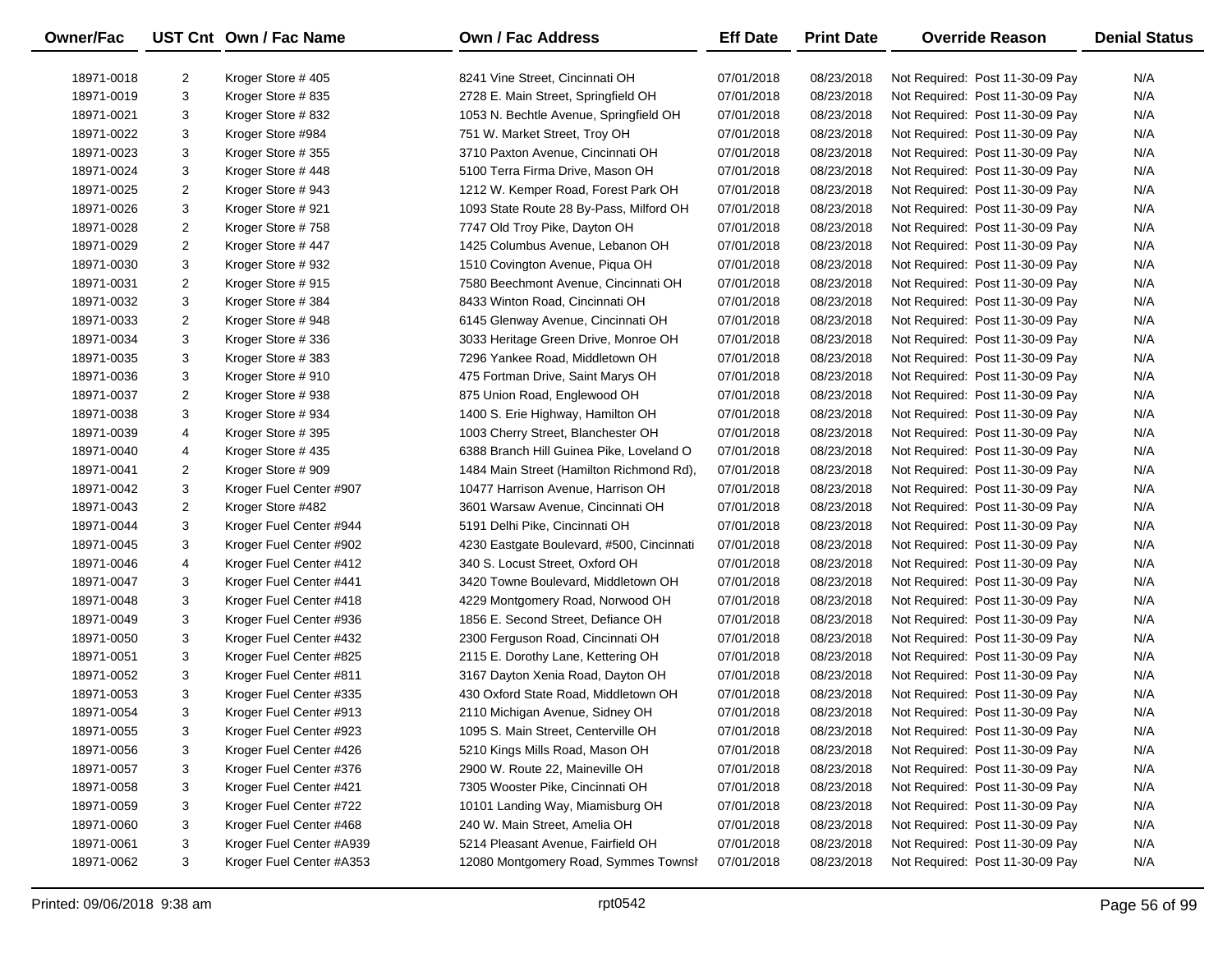| Owner/Fac  |                | UST Cnt Own / Fac Name              | <b>Own / Fac Address</b>                  | <b>Eff Date</b> | <b>Print Date</b> | <b>Override Reason</b>          | <b>Denial Status</b> |
|------------|----------------|-------------------------------------|-------------------------------------------|-----------------|-------------------|---------------------------------|----------------------|
| 18971-0063 | 3              | Kroger Fuel Center #A751            | 1024 South Smithville Road, Dayton OH     | 07/01/2018      | 08/23/2018        | Not Required: Post 11-30-09 Pay | N/A                  |
| 18971-0064 | 3              | Kroger Fuel Center #A829            | 1700 West Park Square, Xenia OH           | 07/01/2018      | 08/23/2018        | Not Required: Post 11-30-09 Pay | N/A                  |
| 18971-0065 | 3              | Kroger Fuel Center #A429            | 12041 Lebanon Road, Sharonville OH        | 07/01/2018      | 08/23/2018        | Not Required: Post 11-30-09 Pay | N/A                  |
| 18971-0066 | 3              | Kroger Fuel Center #A465            | 4613 Marburg Avenue, Cincinnati OH        | 07/01/2018      | 08/23/2018        | Not Required: Post 11-30-09 Pay | N/A                  |
| 18971-0067 | 3              | Kroger A-935                        | 6480 Wilmington Pike, Centerville OH      | 07/01/2018      | 08/23/2018        | Not Required: Post 11-30-09 Pay | N/A                  |
| 18971-0068 | 3              | Kroger Fuel Center A960             | 5400 Cornerstone Boulevard, Centerville O | 07/01/2018      | 08/23/2018        | Not Required: Post 11-30-09 Pay | N/A                  |
| 18977-0001 | 3              | <b>Sterling One Stop</b>            | 35 W Columbus St, Mt Sterling OH          | 07/01/2018      | 06/15/2018        | Not Required: Post 11-30-09 Pay | N/A                  |
| 18977-0002 | 3              | <b>Sterling BP</b>                  | 227 W. Columbus Street, Mt. Sterling OH   | 07/01/2018      | 06/15/2018        | Not Required: Post 11-30-09 Pay | N/A                  |
| 18979-0001 | 3              | <b>Eternity LLC</b>                 | 1103 Gilman Street, Marietta OH           | 07/01/2018      | 07/27/2018        | Not Required: Post 11-30-09 Pay | N/A                  |
| 18990-0001 | 3              | Beach City Convenience Store        | 110 3rd Avenue NW, Beach City OH          | 07/01/2018      | 07/27/2018        | Not Required: Post 11-30-09 Pay | N/A                  |
| 18995-0001 | 4              | Super <sub>C</sub>                  | 992 E. Main Street, Smithfield OH         | 07/01/2018      | 07/23/2018        | Not Required: Post 11-30-09 Pay | N/A                  |
| 18999-0001 | $\mathbf{1}$   | Aultman Orrville Hospital           | 832 S. Main Street, Orrville OH           | 07/01/2018      | 07/02/2018        | Not Required: Post 11-30-09 Pay | N/A                  |
| 19008-0001 | 5              | Webb's Marathon                     | 164 E. Main Street, Centerburg OH         | 07/01/2018      | 06/15/2018        | Not Required: Post 11-30-09 Pay | N/A                  |
| 19013-0001 | 3              | Costco Gasoline #379                | 1100 E. Kemper Road, Springdale OH        | 07/01/2018      | 07/02/2018        | Not Required: Post 11-30-09 Pay | N/A                  |
| 19013-0002 | 3              | Costco Gasoline #384                | 9691 Waterstone Boulevard, Cincinnati OH  | 07/01/2018      | 07/02/2018        | Not Required: Post 11-30-09 Pay | N/A                  |
| 19013-0003 | 3              | Costco Gasoline #343                | 35804 Detroit Road, Avon OH               | 07/01/2018      | 07/02/2018        | Not Required: Post 11-30-09 Pay | N/A                  |
| 19013-0004 | 3              | Costco Gasoline #632                | 1500 Gemini Place, Columbus OH            | 07/01/2018      | 07/02/2018        | Not Required: Post 11-30-09 Pay | N/A                  |
| 19013-0005 | 3              | Costco Gasoline #344                | 1409 Golden Gate Boulevard, Cleveland O   | 07/01/2018      | 07/02/2018        | Not Required: Post 11-30-09 Pay | N/A                  |
| 19013-0006 | 4              | Costco Gasoline #1007               | 3405 W. Central Road, Toledo OH           | 07/01/2018      | 07/02/2018        | Not Required: Post 11-30-09 Pay | N/A                  |
| 19013-0007 | 3              | Costco Gasoline, Strongsville #625  | 16692 Royalton Road, Strongsville OH      | 07/01/2018      | 07/02/2018        | Not Required: Post 11-30-09 Pay | N/A                  |
| 19013-0008 | 3              | Costco Gasoline #1160               | 3886 Stelzer Road, Columbus OH            | 07/01/2018      | 07/02/2018        | Not Required: Post 11-30-09 Pay | N/A                  |
| 19013-0009 | 3              | Costco Gasoline #1185               | 4330 Feedwire Road, Centerville OH        | 07/01/2018      | 07/02/2018        | Not Required: Post 11-30-09 Pay | N/A                  |
| 19013-0010 | 4              | Costco Gasoline #1194               | 26410 N. Dixie Highway, Perrysburg OH     | 07/01/2018      | 07/02/2018        | Not Required: Post 11-30-09 Pay | N/A                  |
| 19013-0011 | 4              | Costco Gasoline #1243               | 7300 State Route 161 East, Plain City OH  | 07/01/2018      | 07/02/2018        | Not Required: Post 11-30-09 Pay | N/A                  |
| 19013-0012 | 4              | Costco Gasoline #1226               | 6720 Bass Pro Drive, Boston Heights OH    | 07/01/2018      | 07/02/2018        | Not Required: Post 11-30-09 Pay | N/A                  |
| 19015-0001 | 4              | Indian Hill Sunoco                  | 19365 Euclid Ave, Euclid OH               | 07/01/2018      | 06/15/2018        | Not Required: Post 11-30-09 Pay | N/A                  |
| 19020-0001 | 4              | Spremulli American Service          | 19548 Detroit Road, Rocky River OH        | 07/01/2018      | 08/17/2018        | Not Required: Post 11-30-09 Pay | N/A                  |
| 19020-0002 | 5              | Spremulli Amoco Goodyear            | 15002 Puritas Avenue, Cleveland OH        | 07/01/2018      | 08/17/2018        | Not Required: Post 11-30-09 Pay | N/A                  |
| 19021-0001 | $\overline{2}$ | Mike's Marathon                     | 4561 E. 131st St., Garfield Heights OH    | 07/01/2018      | 07/02/2018        | Not Required: Post 11-30-09 Pay | N/A                  |
| 19033-0001 | 5              | Town Center Market #291             | 600 W. High Street, Mt Vernon OH          | 07/01/2018      | 07/27/2018        | Not Required: Post 11-30-09 Pay | N/A                  |
| 19033-0002 | 3              | Town Center Market #290             | 674 Sandusky Street, Mount Vernon OH      | 07/01/2018      | 07/27/2018        | Not Required: Post 11-30-09 Pay | N/A                  |
| 19033-0003 | 3              | Town Center Market #801             | 105 Newark Road, Mount Vernon OH          | 07/01/2018      | 07/27/2018        | Not Required: Post 11-30-09 Pay | N/A                  |
| 19034-0001 | 4              | Daves Citgo                         | 531 3rd Avenue, Chesapeake OH             | 07/01/2018      | 08/10/2018        | Not Required: Post 11-30-09 Pay | N/A                  |
| 19036-0001 | $\mathbf{1}$   | Hyland Software, Inc.               | 28500 Clemens Rd, Westlake OH             | 07/01/2018      | 07/23/2018        | Not Required: Post 11-30-09 Pay | N/A                  |
| 19044-0001 | $\mathbf{1}$   | Hoovestol                           | 3401 Latcha Road, Millbury OH             | 07/01/2018      | 07/02/2018        | Not Required: Post 11-30-09 Pay | N/A                  |
| 19046-0001 | 3              | Oster Sand and Gravel               | 1955 Riverside Dr NW, Massillon OH        | 07/01/2018      | 07/23/2018        | Not Required: Post 11-30-09 Pay | N/A                  |
| 19051-0001 | 4              | Tony's 76                           | 305 W. Main Street, Port Washington OH    | 07/01/2018      | 07/02/2018        | Not Required: Post 11-30-09 Pay | N/A                  |
| 19052-0001 | 1              | Twin Towers Retirement              | 5343 Hamilton Avenue, Cincinnati OH       | 07/01/2018      | 07/02/2018        | Not Required: Post 11-30-09 Pay | N/A                  |
| 19058-0001 | 1              | Shelby County Correctional Facility | 555 Gerhart Rd, Sidney OH                 | 07/01/2018      | 07/27/2018        | Not Required: Post 11-30-09 Pay | N/A                  |
| 19065-0001 | 2              | Sams Food Market                    | 2277 Ohio Pike, Amelia OH                 | 07/01/2018      | 07/02/2018        | Not Required: Post 11-30-09 Pay | N/A                  |
| 19069-0001 | $\mathbf{1}$   | Kraton Polymers US LLC              | 2419 State Route 618, Belpre OH           | 07/01/2018      | 07/02/2018        | Not Required: Post 11-30-09 Pay | N/A                  |
| 19074-0001 | $\overline{2}$ | <b>Western Row Center</b>           | 3189 Western Row Rd, Mason OH             | 07/01/2018      | 07/02/2018        | Not Required: Post 11-30-09 Pay | N/A                  |
| 19075-0001 | 5              | Mikes Pit Stop                      | 233 W Main St, Plain City OH              | 07/01/2018      | 07/02/2018        | Not Required: Post 11-30-09 Pay | N/A                  |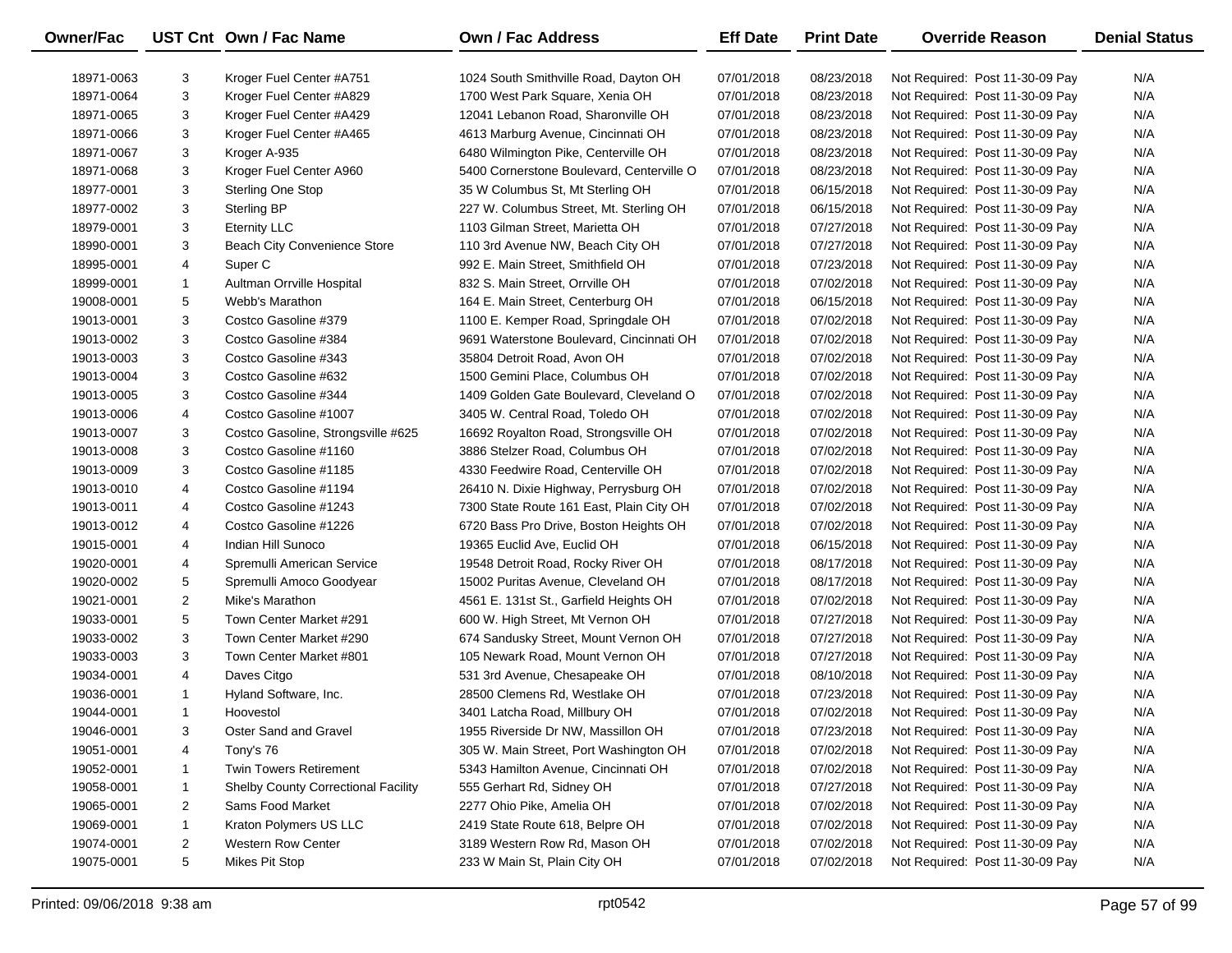| <b>Owner/Fac</b> |                | UST Cnt Own / Fac Name                 | <b>Own / Fac Address</b>                   | <b>Eff Date</b> | <b>Print Date</b> | <b>Override Reason</b>          | <b>Denial Status</b> |
|------------------|----------------|----------------------------------------|--------------------------------------------|-----------------|-------------------|---------------------------------|----------------------|
| 19076-0001       | 4              | <b>Liberty General Store</b>           | 12425 Beaver Pike, Jackson OH              | 07/01/2018      | 08/17/2018        | Not Required: Post 11-30-09 Pay | N/A                  |
| 19099-0002       | $\mathbf{1}$   | West Chester Township                  | 9577 Beckett Road, West Chester OH         | 07/01/2018      | 07/02/2018        | Not Required: Post 11-30-09 Pay | N/A                  |
| 19103-0001       | $\overline{2}$ | <b>Charloe Store</b>                   | 20144 Road 138, Oakwood OH                 | 07/13/2018      | 08/31/2018        | Not Required: Post 11-30-09 Pay | N/A                  |
| 19110-0001       | 3              | Citgo                                  | 3501 Lorain Avenue, Cleveland OH           | 07/01/2018      | 08/03/2018        | Not Required: Post 11-30-09 Pay | N/A                  |
| 19111-0001       | $\mathbf{1}$   | <b>Truckomat of Hebron</b>             | 10770 Lancaster Road, Hebron OH            | 07/01/2018      | 07/13/2018        | Not Required: Post 11-30-09 Pay | N/A                  |
| 19124-0001       | 4              | <b>Barberton Marathon</b>              | 1159 Wooster Road N., Barberton OH         | 07/01/2018      | 08/23/2018        | Not Required: Post 11-30-09 Pay | N/A                  |
| 19129-0001       | 5              | Beard Oil Co                           | 6990 State Route 117, Huntsville OH        | 07/01/2018      | 08/17/2018        | Not Required: Post 11-30-09 Pay | N/A                  |
| 19133-0001       | 3              | <b>Poland Shell</b>                    | 3190 Center Road, Poland OH                | 07/01/2018      | 08/03/2018        | Not Required: Post 11-30-09 Pay | N/A                  |
| 19136-0001       | 5              | West Mansfield Mini Mart               | 115 N Main St, West Mansfield OH           | 07/16/2018      | 08/31/2018        | Not Required: Post 11-30-09 Pay | N/A                  |
| 19137-0001       | $\overline{2}$ | The Woods                              | 501 W Waterloo St, Canal Winchester OH     | 07/01/2018      | 08/03/2018        | Not Required: Post 11-30-09 Pay | N/A                  |
| 19142-0001       | 3              | Jeff's Carry Out                       | 1 E. Main Street, Addyston OH              | 07/01/2018      | 08/10/2018        | Not Required: Post 11-30-09 Pay | N/A                  |
| 19143-0003       | $\mathbf{1}$   | <b>PSC Metals - Wooster LLC</b>        | 972 Old Columbus Road, Wooster OH          | 07/01/2018      | 07/27/2018        | Not Required: Post 11-30-09 Pay | N/A                  |
| 19148-0002       | 5              | <b>Brecon Service Center</b>           | 11777 Solzmon Road, Cincinnati OH          | 07/01/2018      | 07/13/2018        | Not Required: Post 11-30-09 Pay | N/A                  |
| 19148-0006       | $\mathbf{1}$   | Little Miami Service Center            | 1099 State Route 28, Milford OH            | 07/01/2018      | 07/13/2018        | Not Required: Post 11-30-09 Pay | N/A                  |
| 19148-0007       | $\mathbf{1}$   | Monfort Heights Service Center         | 5445 Audro Drive, Cincinnati OH            | 07/01/2018      | 07/13/2018        | Not Required: Post 11-30-09 Pay | N/A                  |
| 19148-0008       | $\overline{2}$ | Queensgate Service Center              | 424 Gest Street, Cincinnati OH             | 07/01/2018      | 07/13/2018        | Not Required: Post 11-30-09 Pay | N/A                  |
| 19148-0009       | $\overline{c}$ | <b>Todhunter Service Center</b>        | 593 Todhunter Road, Monroe OH              | 07/01/2018      | 07/13/2018        | Not Required: Post 11-30-09 Pay | N/A                  |
| 19149-0001       | 6              | Wichard Oil LLC                        | 518 West Plane Street, Bethel OH           | 07/01/2018      | 08/03/2018        | Not Required: Post 11-30-09 Pay | N/A                  |
| 19150-0001       | $\mathbf{1}$   | Quicken Loans Arena                    | 1 Center Court, Cleveland OH               | 07/01/2018      | 07/13/2018        | Not Required: Post 11-30-09 Pay | N/A                  |
| 19159-0001       | 4              | Elmore Sunoco                          | 1710 Elmore St, Cincinnati OH              | 07/01/2018      | 08/10/2018        | Not Required: Post 11-30-09 Pay | N/A                  |
| 19170-0001       | 4              | Five Star BP Parkman                   | 16220 Main Market Rd, Parkman OH           | 07/01/2018      | 07/13/2018        | Not Required: Post 11-30-09 Pay | N/A                  |
| 19171-0001       | $\mathbf{1}$   | Jockett's Marina                       | 6213 Edgewater Dr, Toledo OH               | 07/01/2018      | 08/23/2018        | Not Required: Post 11-30-09 Pay | N/A                  |
| 19178-0001       | $\mathbf{1}$   | Ohio Willow Wood                       | 15441 Scioto Darby Road, Mt Sterling OH    | 07/01/2018      | 07/02/2018        | Not Required: Post 11-30-09 Pay | N/A                  |
| 19181-0001       | 2              | Broad and Hague Marathon               | 2805 W. Broad Street, Columbus OH          | 07/01/2018      | 07/02/2018        | Not Required: Post 11-30-09 Pay | N/A                  |
| 19183-0001       | $\overline{2}$ | Three Village Condominiums             | 5150 Three Village Drive, Lyndhurst OH     | 07/01/2018      | 07/02/2018        | Not Required: Post 11-30-09 Pay | N/A                  |
| 19184-0001       | $\overline{2}$ | <b>Houchens North Foods</b>            | 440 E. Washington Street, Sabina OH        | 07/01/2018      | 07/13/2018        | Not Required: Post 11-30-09 Pay | N/A                  |
| 19189-0001       | 3              | <b>Bulk Plant Inc.</b>                 | 409 Marion Pike, Coal Grove OH             | 07/01/2018      | 08/17/2018        | Not Required: Post 11-30-09 Pay | N/A                  |
| 19193-0001       | 5              | <b>Scheetz Fuel Stop</b>               | 46473 US Route 36, Coshocton OH            | 07/01/2018      | 07/27/2018        | Not Required: Post 11-30-09 Pay | N/A                  |
| 19198-0001       | $\overline{2}$ | <b>Express Mart</b>                    | 5394 North Bend Road, Cincinnati OH        | 07/01/2018      | 08/23/2018        | Not Required: Post 11-30-09 Pay | N/A                  |
| 19199-0001       | 3              | Vine Street Sunoco                     | 5534 Vine Street, Cincinnati OH            | 07/01/2018      | 07/23/2018        | Not Required: Post 11-30-09 Pay | N/A                  |
| 19203-0001       | 2              | <b>Convenient Food Mart Sunoco</b>     | 32505 Center Ridge Rd., North Ridgeville C | 07/01/2018      | 06/15/2018        | Not Required: Post 11-30-09 Pay | N/A                  |
| 19214-0001       | $\mathbf{1}$   | Southern Ohio Holding Organization, LL | 4585 Mulhauser Road, Hamilton OH           | 07/01/2018      | 07/02/2018        | Not Required: Post 11-30-09 Pay | N/A                  |
| 19215-0001       | $\overline{2}$ | Latham Lumber                          | 9445 St Rt 124 W, Latham OH                | 07/01/2018      | 07/02/2018        | Not Required: Post 11-30-09 Pay | N/A                  |
| 19229-0001       | 3              | Oak Hill Sunoco                        | 2514 Mogadore Road, Akron OH               | 07/01/2018      | 08/10/2018        | Not Required: Post 11-30-09 Pay | N/A                  |
| 19235-0001       | 3              | Mason Quick Mart                       | 131 E. Main Street, Mason OH               | 07/06/2018      | 08/31/2018        | Not Required: Post 11-30-09 Pay | N/A                  |
| 19237-0001       | 3              | Niekamp's Farm and Flea Market         | 6133 Olding Road, St Henry OH              | 07/01/2018      | 08/17/2018        | Not Required: Post 11-30-09 Pay | N/A                  |
| 19241-0001       | $\mathbf{1}$   | Maple Knoll Village                    | 11100 Springfield Pike, Springdale OH      | 07/01/2018      | 07/02/2018        | Not Required: Post 11-30-09 Pay | N/A                  |
| 19243-0001       | 3              | <b>TSP 807</b>                         | 17005 St Rt 78, Caldwell OH                | 07/01/2018      | 07/13/2018        | Not Required: Post 11-30-09 Pay | N/A                  |
| 19243-0004       | 3              | <b>TSP 818</b>                         | 201 S Main Street, Woodsfield OH           | 07/01/2018      | 07/13/2018        | Not Required: Post 11-30-09 Pay | N/A                  |
| 19256-0001       | 3              | BJ's Wholesale Club                    | 1673 Home Avenue, Akron OH                 | 07/01/2018      | 07/02/2018        | Not Required: Post 11-30-09 Pay | N/A                  |
| 19256-0002       | 3              | <b>BJ's Wholesale Club</b>             | 7000 Frank Avenue, North Canton OH         | 07/01/2018      | 07/02/2018        | Not Required: Post 11-30-09 Pay | N/A                  |
| 19256-0003       | 3              | <b>BJ's Wholesale Club</b>             | 6944 W. 130th Street, Middleburg Heights ( | 07/01/2018      | 07/02/2018        | Not Required: Post 11-30-09 Pay | N/A                  |
| 19256-0006       | 3              | <b>BJ's Wholesale Club</b>             | 38292 Colorado Avenue, Avon OH             | 07/01/2018      | 07/02/2018        | Not Required: Post 11-30-09 Pay | N/A                  |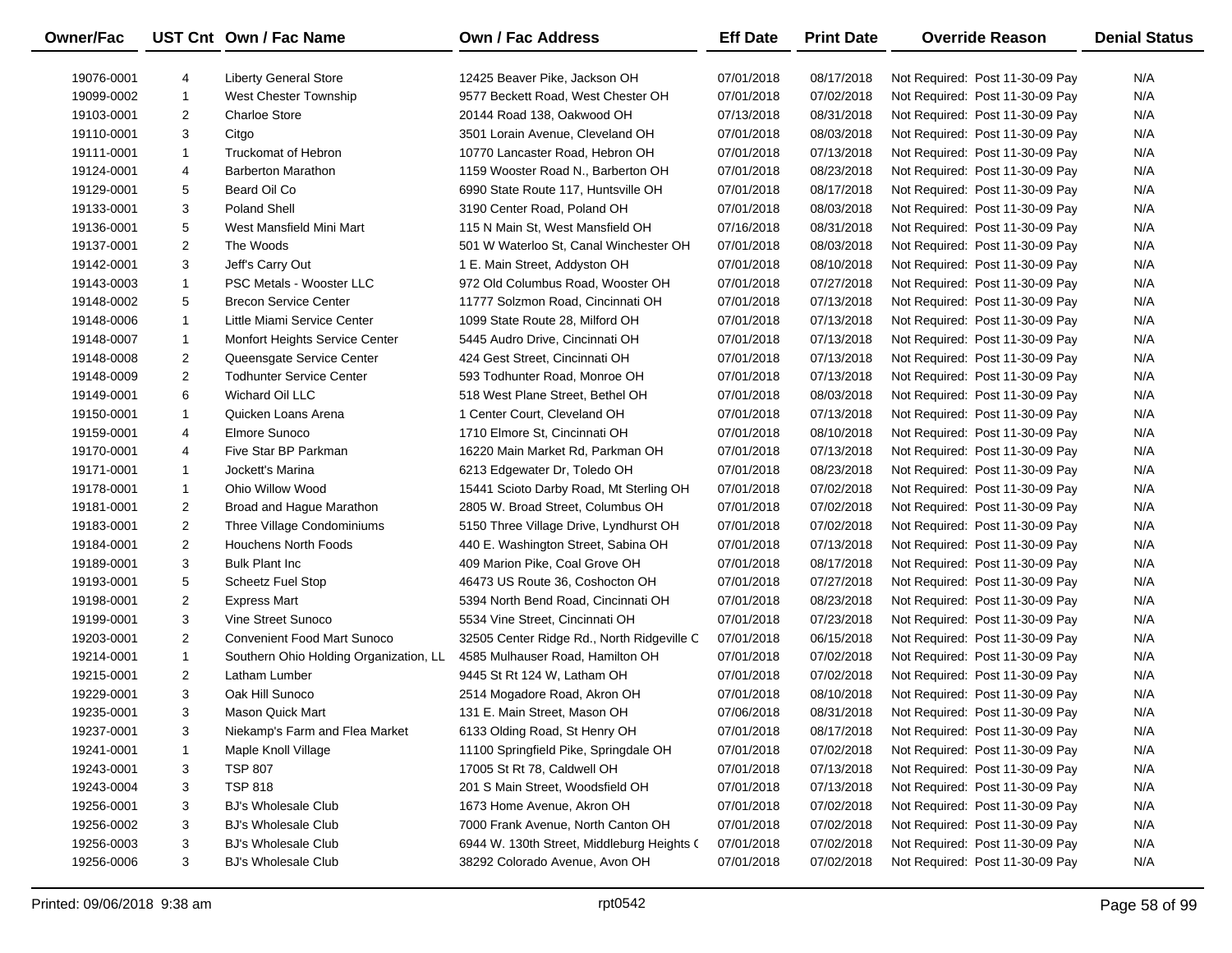| <b>Owner/Fac</b> |                | UST Cnt Own / Fac Name         | Own / Fac Address                         | <b>Eff Date</b> | <b>Print Date</b> | <b>Override Reason</b>          | <b>Denial Status</b> |
|------------------|----------------|--------------------------------|-------------------------------------------|-----------------|-------------------|---------------------------------|----------------------|
| 19259-0001       | $\overline{2}$ | Waste Water Treatment Plant    | 100 Legion Road, Saint Clairsville OH     | 07/01/2018      | 07/02/2018        | Not Required: Post 11-30-09 Pay | N/A                  |
| 19259-0002       | $\overline{2}$ | City of St Clairsville Service | 129 Reservoir Road, Saint Clairsville OH  | 07/01/2018      | 07/02/2018        | Not Required: Post 11-30-09 Pay | N/A                  |
| 19260-0001       | 4              | Sunoco Food Mart               | 2001 Needmore Road, Dayton OH             | 07/01/2018      | 07/13/2018        | Not Required: Post 11-30-09 Pay | N/A                  |
| 19260-0002       | 3              | Gateway Sunoco                 | 750 E. Xenia Drive, Fairborn OH           | 07/01/2018      | 07/13/2018        | Not Required: Post 11-30-09 Pay | N/A                  |
| 19260-0003       | 3              | Marathon                       | 10 W. Dayton Drive, Fairborn OH           | 07/01/2018      | 07/13/2018        | Not Required: Post 11-30-09 Pay | N/A                  |
| 19262-0001       | $\overline{2}$ | <b>Anchor Point Marina</b>     | 10905 Corduroy Rd, Curtice OH             | 07/19/2018      | 08/31/2018        | Not Required: Post 11-30-09 Pay | N/A                  |
| 19266-0001       | 5              | Timmy V's                      | 284 W. Main Street, McConnelsville OH     | 07/01/2018      | 08/10/2018        | Not Required: Post 11-30-09 Pay | N/A                  |
| 19277-0001       | 3              | <b>Baker's Store</b>           | 8115 East Street, Adamsville OH           | 07/01/2018      | 06/15/2018        | Not Required: Post 11-30-09 Pay | N/A                  |
| 19280-0002       | 3              | Murphy USA # 6630              | 9351 Mentor Ave, Mentor OH                | 07/01/2018      | 07/02/2018        | Not Required: Post 11-30-09 Pay | N/A                  |
| 19280-0003       | 4              | Murphy USA # 6699              | 1399 Leesburg Ave, Washington CH OH       | 07/01/2018      | 07/02/2018        | Not Required: Post 11-30-09 Pay | N/A                  |
| 19280-0004       | 4              | Murphy USA #6732               | 2390 W Michigan St, Sidney OH             | 07/01/2018      | 07/02/2018        | Not Required: Post 11-30-09 Pay | N/A                  |
| 19280-0005       | 4              | Murphy USA #6731               | 61215 Southgate Pkwy, Cambridge OH        | 07/01/2018      | 07/02/2018        | Not Required: Post 11-30-09 Pay | N/A                  |
| 19280-0006       | 4              | Murphy USA #6729               | 12892 St Rt 664, Logan OH                 | 07/01/2018      | 07/02/2018        | Not Required: Post 11-30-09 Pay | N/A                  |
| 19280-0007       | 4              | Murphy USA # 6753              | 1875 Scott St, Napoleon OH                | 07/01/2018      | 07/02/2018        | Not Required: Post 11-30-09 Pay | N/A                  |
| 19280-0008       | 4              | Murphy USA #6754               | 3219 Princeton Rd, Hamilton OH            | 07/01/2018      | 07/02/2018        | Not Required: Post 11-30-09 Pay | N/A                  |
| 19280-0009       | 3              | Murphey USA 6819               | 200 Gunntown Rd, Bellfontaine OH          | 07/01/2018      | 07/02/2018        | Not Required: Post 11-30-09 Pay | N/A                  |
| 19280-0010       | 3              | Murphy USA #6816               | 2640 Harding Hwy, Lima OH                 | 07/01/2018      | 07/02/2018        | Not Required: Post 11-30-09 Pay | N/A                  |
| 19280-0011       | 3              | Murphy USA #6833               | 544 Harry Sauner Rd, Hillsboro OH         | 07/01/2018      | 07/02/2018        | Not Required: Post 11-30-09 Pay | N/A                  |
| 19280-0012       | 3              | Murphy Oil 6859                | 1395 N. 21st, Newark OH                   | 07/01/2018      | 07/02/2018        | Not Required: Post 11-30-09 Pay | N/A                  |
| 19280-0014       | 3              | Murphy USA #6875               | 2749 State Route 73, Wilmington OH        | 07/01/2018      | 07/02/2018        | Not Required: Post 11-30-09 Pay | N/A                  |
| 19280-0015       | 3              | Murphy Oil 6933                | 1105 Ramada Street, Sandusky OH           | 07/01/2018      | 07/02/2018        | Not Required: Post 11-30-09 Pay | N/A                  |
| 19280-0016       | 3              | Murphy Oil 6946                | 2869 E. State Street, Salem OH            | 07/01/2018      | 07/02/2018        | Not Required: Post 11-30-09 Pay | N/A                  |
| 19280-0017       | 3              | Murphy USA # 6934              | 2856 Maysville Pike, Zanesville OH        | 07/01/2018      | 07/02/2018        | Not Required: Post 11-30-09 Pay | N/A                  |
| 19280-0018       | 3              | Murphy USA 6851                | 14976 SR 93 S, Jackson OH                 | 07/01/2018      | 07/02/2018        | Not Required: Post 11-30-09 Pay | N/A                  |
| 19280-0019       | 3              | Murphy USA #6935               | 1911 W. Dorothy lane, Moraine OH          | 07/01/2018      | 07/02/2018        | Not Required: Post 11-30-09 Pay | N/A                  |
| 19280-0023       | 3              | Murphy USA #7122               | 3220 Atlantic Blvd NE, Canton OH          | 07/01/2018      | 07/02/2018        | Not Required: Post 11-30-09 Pay | N/A                  |
| 19280-0024       | 3              | Murphy USA #7148               | 920 Fangboner, Fremont OH                 | 07/01/2018      | 07/02/2018        | Not Required: Post 11-30-09 Pay | N/A                  |
| 19280-0025       | 3              | Murphy USA #7149               | 491 East Airport Hwy, Wauseon OH          | 07/01/2018      | 07/02/2018        | Not Required: Post 11-30-09 Pay | N/A                  |
| 19280-0026       | 3              | Murphy USA #7167               | 1934 Havemann Rd, Celina OH               | 07/01/2018      | 07/02/2018        | Not Required: Post 11-30-09 Pay | N/A                  |
| 19280-0027       | 3              | Murphy USA #7162               | 7735 Hoke Road, Englewood OH              | 07/01/2018      | 07/02/2018        | Not Required: Post 11-30-09 Pay | N/A                  |
| 19280-0028       | 3              | Murphy USA #7168               | 15669 State Route 67, Kenton OH           | 07/01/2018      | 07/02/2018        | Not Required: Post 11-30-09 Pay | N/A                  |
| 19280-0029       | 3              | Murphy USA #7169               | 1281 Bellefontain Street, Wapakoneta OH   | 07/01/2018      | 07/02/2018        | Not Required: Post 11-30-09 Pay | N/A                  |
| 19280-0030       | 3              | Murphy USA #7151               | 85 River Trace Lane, Chillicothe OH       | 07/01/2018      | 07/02/2018        | Not Required: Post 11-30-09 Pay | N/A                  |
| 19280-0031       | 3              | Murphy USA #7219               | 23739 Airport Road, Coshocton OH          | 07/01/2018      | 07/02/2018        | Not Required: Post 11-30-09 Pay | N/A                  |
| 19280-0032       | 3              | Murphy USA #7248               | 201 Town Center Boulevard, Van Wert OH    | 07/01/2018      | 07/02/2018        | Not Required: Post 11-30-09 Pay | N/A                  |
| 19280-0034       | 3              | Murphy USA #7293               | 2481 Possum Run Road, Mansfield OH        | 07/01/2018      | 07/02/2018        | Not Required: Post 11-30-09 Pay | N/A                  |
| 19280-0035       | 3              | Murphy USA #7268               | 1302 E. Ash Street, Piqua OH              | 07/01/2018      | 07/02/2018        | Not Required: Post 11-30-09 Pay | N/A                  |
| 19280-0036       | 3              | Murphy USA #7292               | 1815 State Route 125 (A), Amelia OH       | 07/01/2018      | 07/02/2018        | Not Required: Post 11-30-09 Pay | N/A                  |
| 19280-0037       | 3              | Murphy USA #7294               | 6045 N. Ridge Road, Madison OH            | 07/01/2018      | 07/02/2018        | Not Required: Post 11-30-09 Pay | N/A                  |
| 19280-0038       | 3              | Murphy USA #7309               | 631 Coleman's Crossing Blvd, Marysville O | 07/01/2018      | 07/02/2018        | Not Required: Post 11-30-09 Pay | N/A                  |
| 19280-0039       | 3              | Murphy USA #7311               | 2915 W. State Route 18, Tiffin OH         | 07/01/2018      | 07/02/2018        | Not Required: Post 11-30-09 Pay | N/A                  |
| 19280-0040       | 3              | Murphy USA #7310               | 50 S. Tuttle Road, Springfield OH         | 07/01/2018      | 07/02/2018        | Not Required: Post 11-30-09 Pay | N/A                  |
| 19280-0042       | 3              | Murphy USA # 6666              | 1118 S. Main Street, Bowling Green OH     | 07/01/2018      | 07/02/2018        | Not Required: Post 11-30-09 Pay | N/A                  |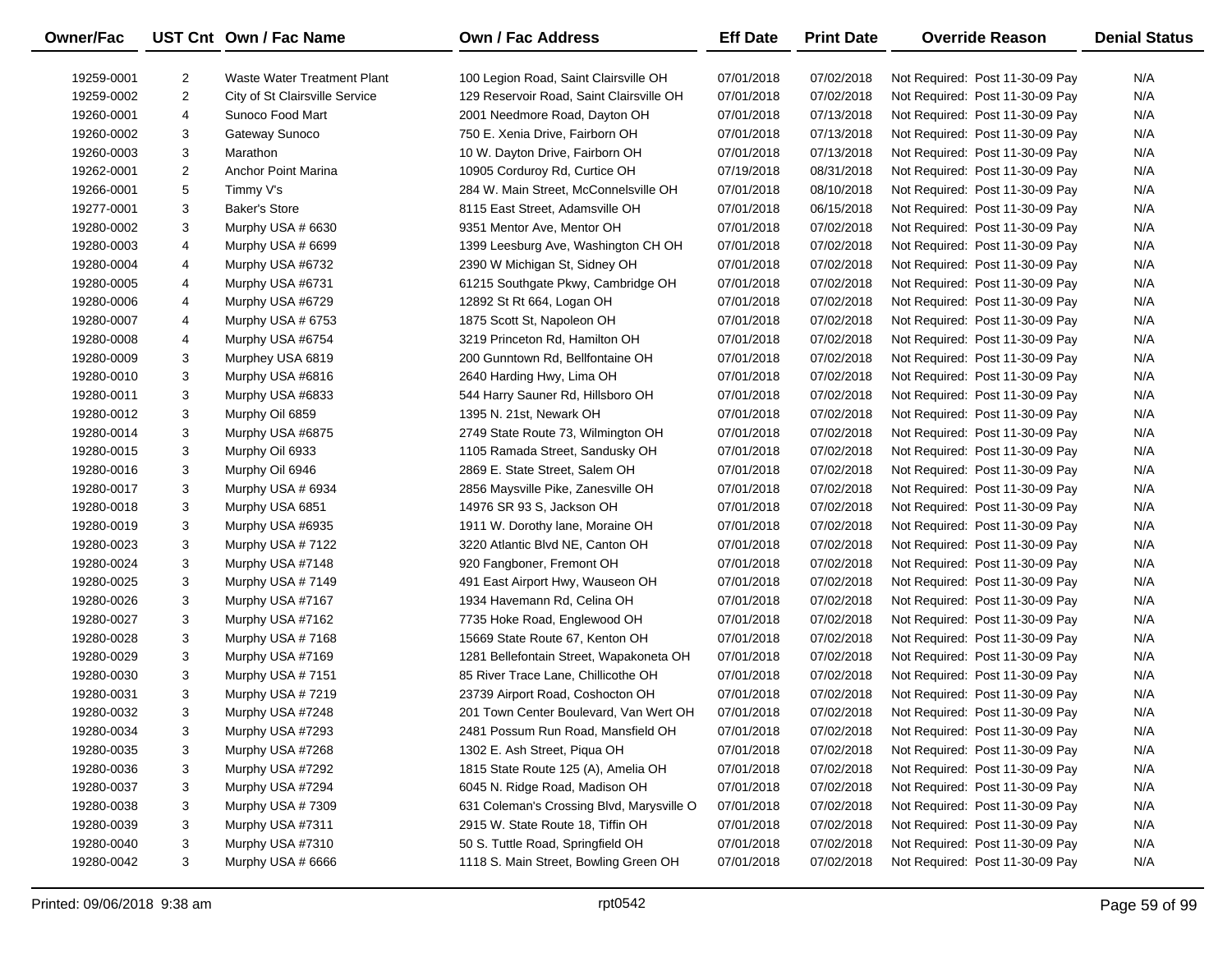| Owner/Fac  |                | UST Cnt Own / Fac Name               | <b>Own / Fac Address</b>                  | <b>Eff Date</b> | <b>Print Date</b> | <b>Override Reason</b>          | <b>Denial Status</b> |
|------------|----------------|--------------------------------------|-------------------------------------------|-----------------|-------------------|---------------------------------|----------------------|
| 19280-0044 | 3              | Murphy USA #7347                     | 1181 Trenton Avenue, Findlay OH           | 07/01/2018      | 07/02/2018        | Not Required: Post 11-30-09 Pay | N/A                  |
| 19280-0045 | 3              | Murphy USA #7163                     | 4030 Tuscarwas Street W., Canton OH       | 07/01/2018      | 07/02/2018        | Not Required: Post 11-30-09 Pay | N/A                  |
| 19280-0046 | 3              | Murphy USA #7397                     | 50 Hospitality Drive, Xenia OH            | 07/01/2018      | 07/02/2018        | Not Required: Post 11-30-09 Pay | N/A                  |
| 19280-0047 | 3              | Murphy USA #7371                     | 46118 US Route 20, Oberlin OH             | 07/01/2018      | 07/02/2018        | Not Required: Post 11-30-09 Pay | N/A                  |
|            |                |                                      | 1265 E. 2nd Street, Franklin OH           |                 |                   |                                 | N/A                  |
| 19280-0048 | 3              | Murphy USA 7429                      |                                           | 07/01/2018      | 07/02/2018        | Not Required: Post 11-30-09 Pay |                      |
| 19280-0049 | 3              | Murphy USA #7432                     | 3589 E. Main Street, White Hall OH        | 07/01/2018      | 07/02/2018        | Not Required: Post 11-30-09 Pay | N/A                  |
| 19280-0050 | 3              | Murphy Express #8676                 | 389 County Road 120 S., South Point OH    | 07/01/2018      | 07/02/2018        | Not Required: Post 11-30-09 Pay | N/A                  |
| 19280-0051 | 3              | Murphy USA #7515                     | 262 Tallmadge Road, Kent OH               | 07/01/2018      | 07/02/2018        | Not Required: Post 11-30-09 Pay | N/A                  |
| 19280-0052 | 3              | Murphy USA #7513                     | 2016 Millennium Boulevard, Warren OH      | 07/01/2018      | 07/02/2018        | Not Required: Post 11-30-09 Pay | N/A                  |
| 19281-0001 | $\overline{2}$ | Roeder-Toledo Terminal               | 1728 Drouillard, Oregon OH                | 07/01/2018      | 06/15/2018        | Not Required: Post 11-30-09 Pay | N/A                  |
| 19287-0001 | 3              | Perrysville C-Store, LLC             | 200 W. 3rd Street, Perrysville OH         | 07/01/2018      | 06/15/2018        | Not Required: Post 11-30-09 Pay | N/A                  |
| 19298-0001 | 3              | Kirby Oil                            | 4200 Kirby Ave, Cincinnati OH             | 07/01/2018      | 06/15/2018        | Not Required: Post 11-30-09 Pay | N/A                  |
| 19301-0001 | $\overline{7}$ | <b>Brookys</b>                       | 10959 State Route 224, Ottawa OH          | 07/01/2018      | 07/02/2018        | Not Required: Post 11-30-09 Pay | N/A                  |
| 19306-0001 | 3              | New Miami Quick Stop                 | 667 Riverside Drive NW, New Miami OH      | 07/01/2018      | 08/10/2018        | Not Required: Post 11-30-09 Pay | N/A                  |
| 19310-0002 | $\overline{2}$ | Former Bellaire Trucking Company     | 66845 Pogue Rd, St Clairsville OH         | 07/01/2018      | 06/15/2018        | Not Required: Post 11-30-09 Pay | N/A                  |
| 19311-0001 | $\mathbf{1}$   | <b>Richs Towing &amp; Service</b>    | 20529 First Ave, Middleburg Heights OH    | 07/01/2018      | 07/13/2018        | Not Required: Post 11-30-09 Pay | N/A                  |
| 19314-0001 | 3              | JAH Incorporated                     | 3907 Wheatley Rd, Richfield OH            | 07/01/2018      | 07/13/2018        | Not Required: Post 11-30-09 Pay | N/A                  |
| 19319-0001 | 4              | Penn Ohio Coal Co                    | 3596 State Route 39 NW, Dover OH          | 07/01/2018      | 08/10/2018        | Not Required: Post 11-30-09 Pay | N/A                  |
| 19323-0002 | 3              | Starv'n Sam Co.                      | 2110 Montana Avenue, Cincinnati OH        | 07/01/2018      | 08/10/2018        | Not Required: Post 11-30-09 Pay | N/A                  |
| 19323-0003 | 3              | Starv'n Sam Co.                      | 6464 Winton Road, Cincinnati OH           | 07/01/2018      | 08/10/2018        | Not Required: Post 11-30-09 Pay | N/A                  |
| 19324-0001 | $\overline{2}$ | The Store on Broadway and Penn       | 7 S Pennsylvania, Wellston OH             | 07/01/2018      | 07/02/2018        | Not Required: Post 11-30-09 Pay | N/A                  |
| 19330-0001 | 3              | Irace Automotive                     | 2265 W Market St, Akron OH                | 07/01/2018      | 07/02/2018        | Not Required: Post 11-30-09 Pay | N/A                  |
| 19331-0001 | 3              | The Loading Zone                     | 431 Howard Street, Bridgeport OH          | 07/01/2018      | 07/02/2018        | Not Required: Post 11-30-09 Pay | N/A                  |
| 19337-0001 | $\mathbf{1}$   | W. O. Walker Center, Inc.            | 10524 Euclid Avenue, Cleveland OH         | 07/01/2018      | 08/03/2018        | Not Required: Post 11-30-09 Pay | N/A                  |
| 19339-0001 | 5              | <b>EZ Stop Convenience Store</b>     | 3363 State Route 376, Stockport OH        | 07/01/2018      | 08/23/2018        | Not Required: Post 11-30-09 Pay | N/A                  |
| 19341-0001 | $\overline{2}$ | Galbraith Rd Sunoco                  | 135 E Galbraith Rd, Cincinnati OH         | 07/13/2018      | 08/31/2018        | Not Required: Post 11-30-09 Pay | N/A                  |
| 19343-0001 | 3              | Midway Mini Mart                     | 13458 St Rt 38, South Solon OH            | 07/16/2018      | 08/31/2018        | Not Required: Post 11-30-09 Pay | N/A                  |
| 19351-0001 | 4              | YRC Inc. d/b/a YRC Freight (857)     | 5400 Fisher Road, Columbus OH             | 07/01/2018      | 07/13/2018        | Not Required: Post 11-30-09 Pay | N/A                  |
| 19351-0002 | 5              | YRC Inc. d/b/a YRC Freight (218)     | 5250 Brecksville Road, Cleveland OH       | 07/01/2018      | 07/13/2018        | Not Required: Post 11-30-09 Pay | N/A                  |
| 19351-0004 | $\overline{2}$ | USF Holland Inc. d/b/a Holland (319) | 3140 Massilon Road, Akron OH              | 07/01/2018      | 07/13/2018        | Not Required: Post 11-30-09 Pay | N/A                  |
| 19351-0005 | $\overline{2}$ | USF Holland Inc. d/b/a Holland (317) | 10720 Memphis Avenue, Brooklyn OH         | 07/01/2018      | 07/13/2018        | Not Required: Post 11-30-09 Pay | N/A                  |
| 19351-0007 | $\mathbf{1}$   | USF Holland Inc. d/b/a Holland (314) | 2700 Valley Pike, Dayton OH               | 07/01/2018      | 07/13/2018        | Not Required: Post 11-30-09 Pay | N/A                  |
| 19351-0008 | $\overline{2}$ | USF Holland Inc. d/b/a Holland (313) | 4800 Journal Street, Columbus OH          | 07/01/2018      | 07/13/2018        | Not Required: Post 11-30-09 Pay | N/A                  |
| 19351-0009 | $\overline{2}$ | USF Holland Inc. d/b/a Holland (316) | 20820 Midstar Drive, Bowling Green OH     | 07/01/2018      | 07/13/2018        | Not Required: Post 11-30-09 Pay | N/A                  |
| 19351-0010 | $\overline{2}$ | YRC Inc. d/b/a YRC Freight (211)     | 1275 Oh Avenue, Copley OH                 | 07/01/2018      | 07/13/2018        | Not Required: Post 11-30-09 Pay | N/A                  |
| 19351-0012 | 5              | USF Holland Inc. d/b/a Holland (304) | 10074 Princeton Glendale Road, Cincinnati | 07/01/2018      | 07/13/2018        | Not Required: Post 11-30-09 Pay | N/A                  |
| 19356-0001 | -1             | John Hinderer Honda                  | 1515 Hebron Road, Heath OH                | 07/01/2018      | 06/15/2018        | Not Required: Post 11-30-09 Pay | N/A                  |
| 19362-0001 | 3              | <b>Maineville Shell</b>              | 34 Grandin Road, Maineville OH            | 07/01/2018      | 08/10/2018        | Not Required: Post 11-30-09 Pay | N/A                  |
| 19371-0001 | 3              | <b>Campbell Store</b>                | 2209 Wilson Avenue, Campbell OH           | 07/01/2018      | 08/03/2018        | Not Required: Post 11-30-09 Pay | N/A                  |
| 19372-0002 | 3              | <b>Fairlawn Quality Scrub</b>        | 61 Ghent Road, Fairlawn OH                | 07/01/2018      | 08/10/2018        | Not Required: Post 11-30-09 Pay | N/A                  |
| 19378-0001 | 3              | Midway Market                        | 8208 Marysville Road, Ostrander OH        | 07/01/2018      | 07/02/2018        | Not Required: Post 11-30-09 Pay | N/A                  |
| 19381-0001 | 5              | <b>Botkins Marathon</b>              | 501 E. State Street, Botkins OH           | 07/01/2018      | 08/17/2018        | Not Required: Post 11-30-09 Pay | N/A                  |
| 19394-0002 | $\mathbf{1}$   | US Express Enterprises, Inc.         | 825 W. Leffel Lane, Springfield OH        | 07/16/2018      | 08/31/2018        | Not Required: Post 11-30-09 Pay | N/A                  |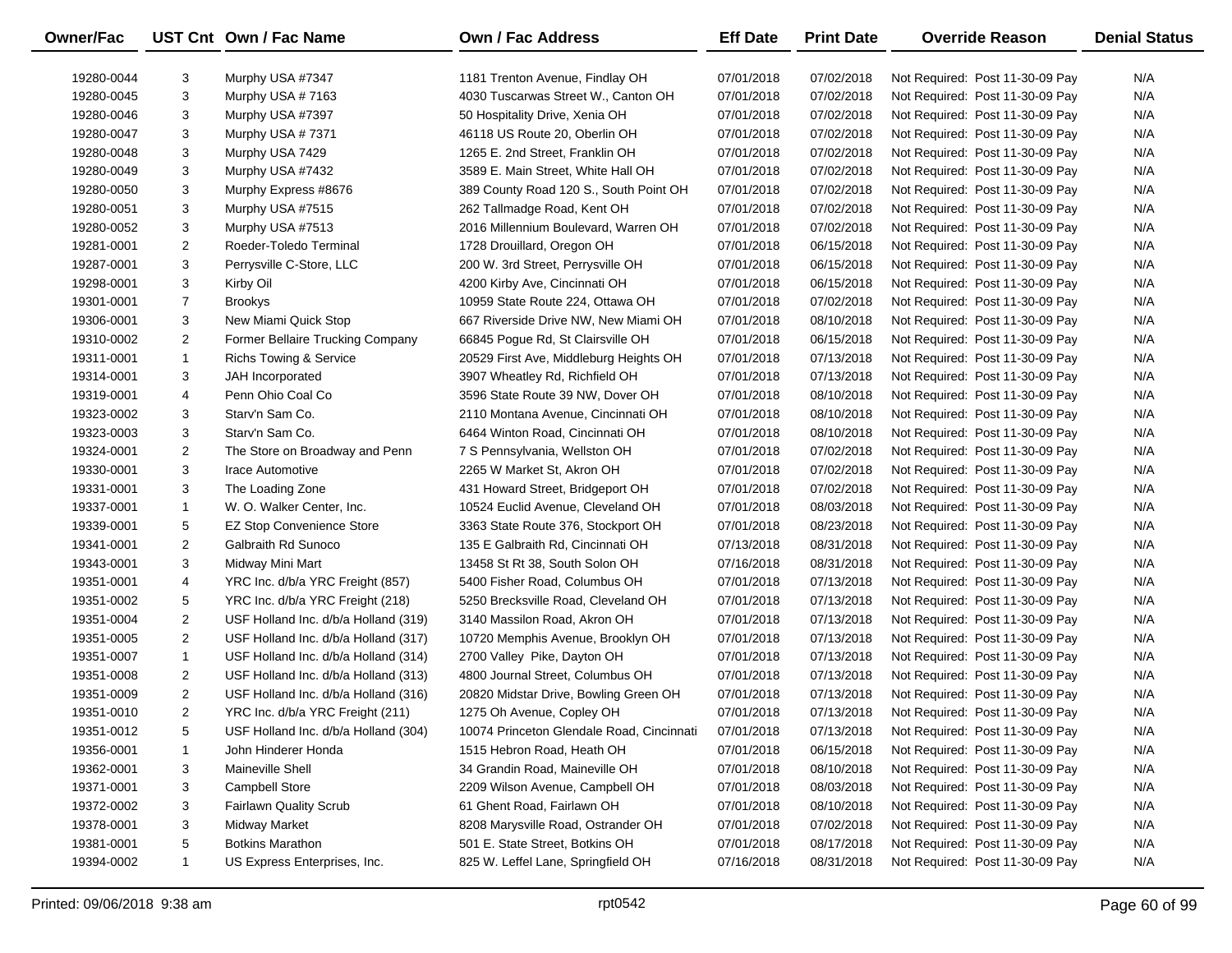| <b>Owner/Fac</b> |                | UST Cnt Own / Fac Name        | Own / Fac Address                        | <b>Eff Date</b> | <b>Print Date</b> | <b>Override Reason</b>          | <b>Denial Status</b> |
|------------------|----------------|-------------------------------|------------------------------------------|-----------------|-------------------|---------------------------------|----------------------|
| 19402-0001       | $\overline{2}$ | Huntsman Market, Inc.         | 6211 Blaine Highway, Chillicothe OH      | 07/01/2018      | 06/15/2018        | Not Required: Post 11-30-09 Pay | N/A                  |
| 19413-0001       | 4              | The Filling Station           | 214 Bridge Street, Jackson OH            | 07/01/2018      | 07/02/2018        | Not Required: Post 11-30-09 Pay | N/A                  |
| 19413-0002       | 3              | Quick Stop                    | 430 E. Broadway Street, Jackson OH       | 07/01/2018      | 07/02/2018        | Not Required: Post 11-30-09 Pay | N/A                  |
| 19426-0001       | 2              | The Filling Station           | 5091 Delhi Pike, Cincinnati OH           | 07/01/2018      | 07/13/2018        | Not Required: Post 11-30-09 Pay | N/A                  |
| 19429-0001       | 3              | Beechwood Exxon               | 3251 Mt Carmel Rd, Cincinnati OH         | 07/01/2018      | 07/13/2018        | Not Required: Post 11-30-09 Pay | N/A                  |
| 19437-0001       | $\overline{2}$ | Pier 75 Dry Rack Marina       | 299 Edwin Drive, Toledo OH               | 07/01/2018      | 07/13/2018        | Not Required: Post 11-30-09 Pay | N/A                  |
| 19440-0001       | 3              | Rapid Auto                    | 13415 Cleveland Avenue, Uniontown OH     | 07/01/2018      | 08/23/2018        | Not Required: Post 11-30-09 Pay | N/A                  |
| 19444-0001       | 3              | Stan's Bar & Grill Inc.       | 757 W. 2nd Street, Xenia OH              | 07/01/2018      | 06/15/2018        | Not Required: Post 11-30-09 Pay | N/A                  |
| 19453-0001       | 4              | <b>Clark Gas Station</b>      | 2626 E. Third St., Dayton OH             | 07/01/2018      | 07/02/2018        | Not Required: Post 11-30-09 Pay | N/A                  |
| 19453-0002       | 3              | East Fifth Street Gas         | 1737 E. 5th Street, Dayton OH            | 07/01/2018      | 07/02/2018        | Not Required: Post 11-30-09 Pay | N/A                  |
| 19454-0002       | $\overline{2}$ | Old Dominion Freight Line     | 2885 Alum Creek Drive, Columbus OH       | 07/01/2018      | 07/02/2018        | Not Required: Post 11-30-09 Pay | N/A                  |
| 19454-0003       | $\mathbf{1}$   | Old Dominion Freight Line Inc | 6431 Centre Park Drive, West Chester OH  | 07/01/2018      | 07/02/2018        | Not Required: Post 11-30-09 Pay | N/A                  |
| 19467-0002       | 4              | <b>Valero Gas Station</b>     | 301 N. Broad Street, Fairborn OH         | 07/01/2018      | 07/02/2018        | Not Required: Post 11-30-09 Pay | N/A                  |
| 19469-0002       | 3              | Circle K #5204                | 1150 S Broadway, Geneva OH               | 07/01/2018      | 08/10/2018        | Not Required: Post 11-30-09 Pay | N/A                  |
| 19469-0003       | 3              | Circle K #5206                | 5713 St Rt 193, Kingsville OH            | 07/01/2018      | 08/10/2018        | Not Required: Post 11-30-09 Pay | N/A                  |
| 19469-0006       | 3              | Dairy Mart 5217               | 2166 Pleasant Ave, Hamilton OH           | 07/01/2018      | 08/10/2018        | Not Required: Post 11-30-09 Pay | N/A                  |
| 19469-0007       | 2              | Circle K #5220                | 5035 Hamilton Middletown Rd, Hamilton O  | 07/01/2018      | 08/10/2018        | Not Required: Post 11-30-09 Pay | N/A                  |
| 19469-0008       | 3              | Dairy Mart 5222               | 327 W Spring Street, Oxford OH           | 07/01/2018      | 08/10/2018        | Not Required: Post 11-30-09 Pay | N/A                  |
| 19469-0009       | 3              | Dairy Mart 5225               | 264 W Main St, Carrollton OH             | 07/01/2018      | 08/10/2018        | Not Required: Post 11-30-09 Pay | N/A                  |
| 19469-0010       | 3              | Circle K # 5228               | 1600 State Route 28, Loveland OH         | 07/01/2018      | 08/10/2018        | Not Required: Post 11-30-09 Pay | N/A                  |
| 19469-0011       | 3              | Circle K #5232                | 190 N Market St, East Palestine OH       | 07/01/2018      | 08/10/2018        | Not Required: Post 11-30-09 Pay | N/A                  |
| 19469-0012       | 3              | <b>Circle K #5234</b>         | 1827 S Lincoln, Salem OH                 | 07/01/2018      | 08/10/2018        | Not Required: Post 11-30-09 Pay | N/A                  |
| 19469-0013       | 3              | Circle K #5237                | 327 Main Street, W Lafayette OH          | 07/01/2018      | 08/10/2018        | Not Required: Post 11-30-09 Pay | N/A                  |
| 19469-0014       | $\overline{2}$ | Circle K #5241                | 13933 Lakewood Hts Blvd, Cleveland OH    | 07/01/2018      | 08/10/2018        | Not Required: Post 11-30-09 Pay | N/A                  |
| 19469-0015       | $\overline{2}$ | Circle K #5243                | 27190 Center Ridge Rd, Westlake OH       | 07/01/2018      | 08/10/2018        | Not Required: Post 11-30-09 Pay | N/A                  |
| 19469-0016       | 3              | Circle K 5248                 | 825 N Rocky River Dr, Berea OH           | 07/01/2018      | 08/10/2018        | Not Required: Post 11-30-09 Pay | N/A                  |
| 19469-0017       | 3              | Dairy Mart #5250              | 7895 York Rd, Parma OH                   | 07/01/2018      | 08/10/2018        | Not Required: Post 11-30-09 Pay | N/A                  |
| 19469-0018       | 3              | Circle K #5251                | 25605 Miles Road, Warrensville Heights O | 07/01/2018      | 08/10/2018        | Not Required: Post 11-30-09 Pay | N/A                  |
| 19469-0019       | 2              | Circle K #5257                | 10215 Sawmill Pkwy, Liberty Township OH  | 07/01/2018      | 08/10/2018        | Not Required: Post 11-30-09 Pay | N/A                  |
| 19469-0021       | 3              | Dairy Mart 5265               | 8303 Sancus Rd, Columbus OH              | 07/01/2018      | 08/10/2018        | Not Required: Post 11-30-09 Pay | N/A                  |
| 19469-0022       | 3              | Dairy Mart 5268               | 5499 Hall Rd, Columbus OH                | 07/01/2018      | 08/10/2018        | Not Required: Post 11-30-09 Pay | N/A                  |
| 19469-0023       | 3              | Circle K #5278                | 15560 West High St, Middlefield OH       | 07/01/2018      | 08/10/2018        | Not Required: Post 11-30-09 Pay | N/A                  |
| 19469-0025       | $\overline{2}$ | Dairy Mart 5280               | 60 S Progress Dr, Xenia OH               | 07/01/2018      | 08/10/2018        | Not Required: Post 11-30-09 Pay | N/A                  |
| 19469-0026       | 3              | <b>Circle K #5286</b>         | 287 Main St, Byesville OH                | 07/01/2018      | 08/10/2018        | Not Required: Post 11-30-09 Pay | N/A                  |
| 19469-0027       | 3              | Circle K #5292                | 11435 Hamilton Avenue, Cincinnati OH     | 07/01/2018      | 08/10/2018        | Not Required: Post 11-30-09 Pay | N/A                  |
| 19469-0028       | 3              | <b>Circle K #5295</b>         | 101 E. Main Street, Scio OH              | 07/01/2018      | 08/10/2018        | Not Required: Post 11-30-09 Pay | N/A                  |
| 19469-0029       | 3              | Circle K #5297                | 1000 Lincoln, Steubenville OH            | 07/01/2018      | 08/10/2018        | Not Required: Post 11-30-09 Pay | N/A                  |
| 19469-0030       | 3              | Dairy Mart 5318               | 2806 Grove Ave, Lorain OH                | 07/01/2018      | 08/10/2018        | Not Required: Post 11-30-09 Pay | N/A                  |
| 19469-0031       | 3              | <b>Circle K# 5320</b>         | 36071 Chester Road, Avon OH              | 07/01/2018      | 08/10/2018        | Not Required: Post 11-30-09 Pay | N/A                  |
| 19469-0032       | 3              | Circle K# 5330                | 1821 Mahoning Avenue, Youngstown OH      | 07/01/2018      | 08/10/2018        | Not Required: Post 11-30-09 Pay | N/A                  |
| 19469-0033       | 3              | Circle K #5335                | 1051 N High St, Wadsworth OH             | 07/01/2018      | 08/10/2018        | Not Required: Post 11-30-09 Pay | N/A                  |
| 19469-0034       | 3              | Dairy Mart 5337               | 521 Pearl Rd, Brunswick OH               | 07/01/2018      | 08/10/2018        | Not Required: Post 11-30-09 Pay | N/A                  |
| 19469-0035       | 3              | Circle K# 5338                | 3809 Pearl Road, Medina OH               | 07/01/2018      | 08/10/2018        | Not Required: Post 11-30-09 Pay | N/A                  |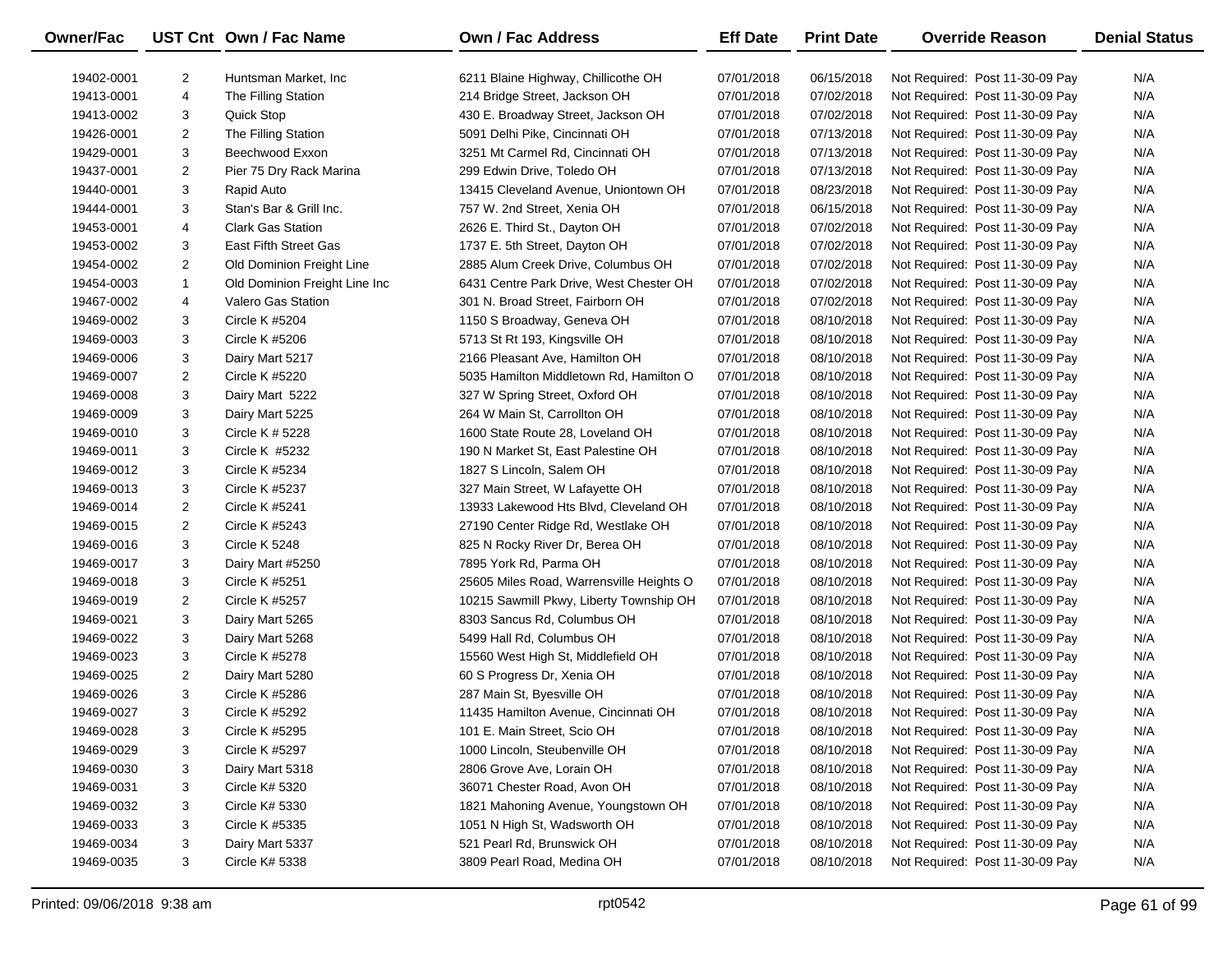| Owner/Fac  |                | UST Cnt Own / Fac Name | <b>Own / Fac Address</b>                                        | <b>Eff Date</b> | <b>Print Date</b> | <b>Override Reason</b>          | <b>Denial Status</b> |
|------------|----------------|------------------------|-----------------------------------------------------------------|-----------------|-------------------|---------------------------------|----------------------|
| 19469-0036 | $\overline{2}$ | Circle K #5339         | 2770 Boston Rd, Brunswick OH                                    | 07/01/2018      | 08/10/2018        | Not Required: Post 11-30-09 Pay | N/A                  |
| 19469-0037 | 3              | Circle K #5353         | 901 Main St, Dresden OH                                         | 07/01/2018      | 08/10/2018        | Not Required: Post 11-30-09 Pay | N/A                  |
| 19469-0038 | 4              | Circle K #5357         | 5065 South Walnut Street, South Bloomfie                        | 07/01/2018      | 08/10/2018        | Not Required: Post 11-30-09 Pay | N/A                  |
| 19469-0039 | 3              | Circle K #5360         | 4307 SR 44, Rootstown OH                                        | 07/01/2018      | 08/10/2018        | Not Required: Post 11-30-09 Pay | N/A                  |
| 19469-0040 | 3              | Circle K #5364         | 530 Chestnut St, North Ravenna OH                               | 07/01/2018      | 08/10/2018        | Not Required: Post 11-30-09 Pay | N/A                  |
| 19469-0041 | 3              | Circle K #5365         | 1370 East Main St, Ravenna Township OH                          | 07/01/2018      | 08/10/2018        | Not Required: Post 11-30-09 Pay | N/A                  |
| 19469-0042 | 3              | Circle K #5368         | 9425 State Route 14, Streetsboro OH                             | 07/01/2018      | 08/10/2018        | Not Required: Post 11-30-09 Pay | N/A                  |
| 19469-0043 | 3              | Circle K #5369         | 1343 Tallmadge, Brimfield OH                                    | 07/01/2018      | 08/10/2018        | Not Required: Post 11-30-09 Pay | N/A                  |
| 19469-0044 | 3              | Circle K #5371         | 1304 SR 183 and 224, Atwater OH                                 | 07/01/2018      | 08/10/2018        | Not Required: Post 11-30-09 Pay | N/A                  |
|            | 3              |                        | 73 Melmore St, Tiffin OH                                        |                 |                   |                                 | N/A                  |
| 19469-0045 | 3              | Circle K #5380         |                                                                 | 07/01/2018      | 08/10/2018        | Not Required: Post 11-30-09 Pay | N/A                  |
| 19469-0046 |                | Circle K #5381         | 272 North Sandusky, Tiffin OH<br>6341 Navarre Rd SW, Navarre OH | 07/01/2018      | 08/10/2018        | Not Required: Post 11-30-09 Pay | N/A                  |
| 19469-0047 | 3              | Dairy Mart 5385        |                                                                 | 07/01/2018      | 08/10/2018        | Not Required: Post 11-30-09 Pay |                      |
| 19469-0048 | 3              | Circle K #5386         | 1198 Harrisburg Rd, Alliance OH                                 | 07/01/2018      | 08/10/2018        | Not Required: Post 11-30-09 Pay | N/A                  |
| 19469-0049 | $\overline{c}$ | Circle K #5398         | 2640 Fulton Drive NW, Canton OH                                 | 07/01/2018      | 08/10/2018        | Not Required: Post 11-30-09 Pay | N/A                  |
| 19469-0050 | 3              | Dairy Mart 5407        | 1383 Wooster Road, Barberton OH                                 | 07/01/2018      | 08/10/2018        | Not Required: Post 11-30-09 Pay | N/A                  |
| 19469-0051 | 3              | Circle K #5413         | 3634 Massilon Road, Uniontown OH                                | 07/01/2018      | 08/10/2018        | Not Required: Post 11-30-09 Pay | N/A                  |
| 19469-0052 | 3              | Circle K #5417         | 750 Steels Corner Rd, Stow OH                                   | 07/01/2018      | 08/10/2018        | Not Required: Post 11-30-09 Pay | N/A                  |
| 19469-0053 | 3              | Circle K #5419         | 1830 East Waterloo Rd, Akron OH                                 | 07/01/2018      | 08/10/2018        | Not Required: Post 11-30-09 Pay | N/A                  |
| 19469-0055 | $\overline{2}$ | Circle K #5441         | 134 Main St, Creston OH                                         | 07/01/2018      | 08/10/2018        | Not Required: Post 11-30-09 Pay | N/A                  |
| 19469-0056 | 3              | Circle K #5443         | 28350 Oregon Rd, Perrysburg OH                                  | 07/01/2018      | 08/10/2018        | Not Required: Post 11-30-09 Pay | N/A                  |
| 19469-0058 | 3              | Dairy Mart 5460        | 4251 N Kimberly Parkway, Columbus OH                            | 07/01/2018      | 08/10/2018        | Not Required: Post 11-30-09 Pay | N/A                  |
| 19469-0059 | 3              | Dairy Mart 5464        | 4242 Morse Rd, Columbus OH                                      | 07/01/2018      | 08/10/2018        | Not Required: Post 11-30-09 Pay | N/A                  |
| 19469-0061 | 4              | Macs #5485             | 130 W. High Street, Oxford OH                                   | 07/01/2018      | 08/10/2018        | Not Required: Post 11-30-09 Pay | N/A                  |
| 19469-0062 | 3              | Circle K #5322         | 1225 Holland Sylvania Rd, Toledo OH                             | 07/01/2018      | 08/10/2018        | Not Required: Post 11-30-09 Pay | N/A                  |
| 19469-0063 | 3              | Dairy Mart 5402        | 310 Tallmadge Rd, Cuyahoga Falls OH                             | 07/01/2018      | 08/10/2018        | Not Required: Post 11-30-09 Pay | N/A                  |
| 19469-0064 | $\overline{2}$ | Circle K #5304         | 8860 East Broad St, Reynoldsburg OH                             | 07/01/2018      | 08/10/2018        | Not Required: Post 11-30-09 Pay | N/A                  |
| 19469-0065 | 3              | Dairy Mart #5355       | 254 E Broadway, New Lexington OH                                | 07/01/2018      | 08/10/2018        | Not Required: Post 11-30-09 Pay | N/A                  |
| 19469-0066 | $\overline{2}$ | Circle K #5267         | 1573 Schrock Rd, Columbus OH                                    | 07/01/2018      | 08/10/2018        | Not Required: Post 11-30-09 Pay | N/A                  |
| 19469-0068 | $\overline{2}$ | Circle K #5266         | 3043 London Groveport Rd, Grove City OH                         | 07/01/2018      | 08/10/2018        | Not Required: Post 11-30-09 Pay | N/A                  |
| 19469-0069 | $\overline{c}$ | Circle K #5223         | 5677 West Chester, Cincinnati OH                                | 07/01/2018      | 08/10/2018        | Not Required: Post 11-30-09 Pay | N/A                  |
| 19469-0070 | $\overline{2}$ | Dairy Mart 5227        | 1114 Ohio Pike, Amelia (Union Township)                         | 07/01/2018      | 08/10/2018        | Not Required: Post 11-30-09 Pay | N/A                  |
| 19469-0071 | 3              | Dairy Mart 5476        | 500 E Erie Ave, Lorain OH                                       | 07/01/2018      | 08/10/2018        | Not Required: Post 11-30-09 Pay | N/A                  |
| 19469-0072 | $\overline{2}$ | Circle K #5374         | 2094 Park Ave West, Ontario OH                                  | 07/01/2018      | 08/10/2018        | Not Required: Post 11-30-09 Pay | N/A                  |
| 19469-0073 | 3              | Circle K #5238         | 105 East Street, Galion OH                                      | 07/01/2018      | 08/10/2018        | Not Required: Post 11-30-09 Pay | N/A                  |
| 19469-0074 | 3              | Dairy Mart 5416        | 4936 Fishcreek Rd, Stow OH                                      | 07/01/2018      | 08/10/2018        | Not Required: Post 11-30-09 Pay | N/A                  |
| 19469-0075 | 3              | Dairy Mart 5341        | 3519 S County Rd, 25-A, Tipp City OH                            | 07/01/2018      | 08/10/2018        | Not Required: Post 11-30-09 Pay | N/A                  |
| 19469-0076 | 3              | Dairy Mart 5351        | 60 W Main St, New Concord OH                                    | 07/01/2018      | 08/10/2018        | Not Required: Post 11-30-09 Pay | N/A                  |
| 19469-0077 | 3              | Circle K #5259         | 11005 Huron-Avery Rd, Milan Township O                          | 07/01/2018      | 08/10/2018        | Not Required: Post 11-30-09 Pay | N/A                  |
| 19469-0078 | 3              | Circle K #5410         | 5075 Darrow Road, Hudson OH                                     | 07/01/2018      | 08/10/2018        | Not Required: Post 11-30-09 Pay | N/A                  |
| 19469-0079 | $\overline{a}$ | <b>Circle K #5252</b>  | 36170 Lakeshore Blvd, Eastlake OH                               | 07/01/2018      | 08/10/2018        | Not Required: Post 11-30-09 Pay | N/A                  |
| 19469-0080 | 2              | Dairy Mart #5282       | 1150 E Dayton-Yellow Springs Rd, Fairbor                        | 07/01/2018      | 08/10/2018        | Not Required: Post 11-30-09 Pay | N/A                  |
| 19469-0081 | 3              | Dairy Mart #5288       | 7701 Main Street, Newton OH                                     | 07/01/2018      | 08/10/2018        | Not Required: Post 11-30-09 Pay | N/A                  |
| 19469-0082 | 2              | Circle K #5314         | 4819 Broadway, Sheffield OH                                     | 07/01/2018      | 08/10/2018        | Not Required: Post 11-30-09 Pay | N/A                  |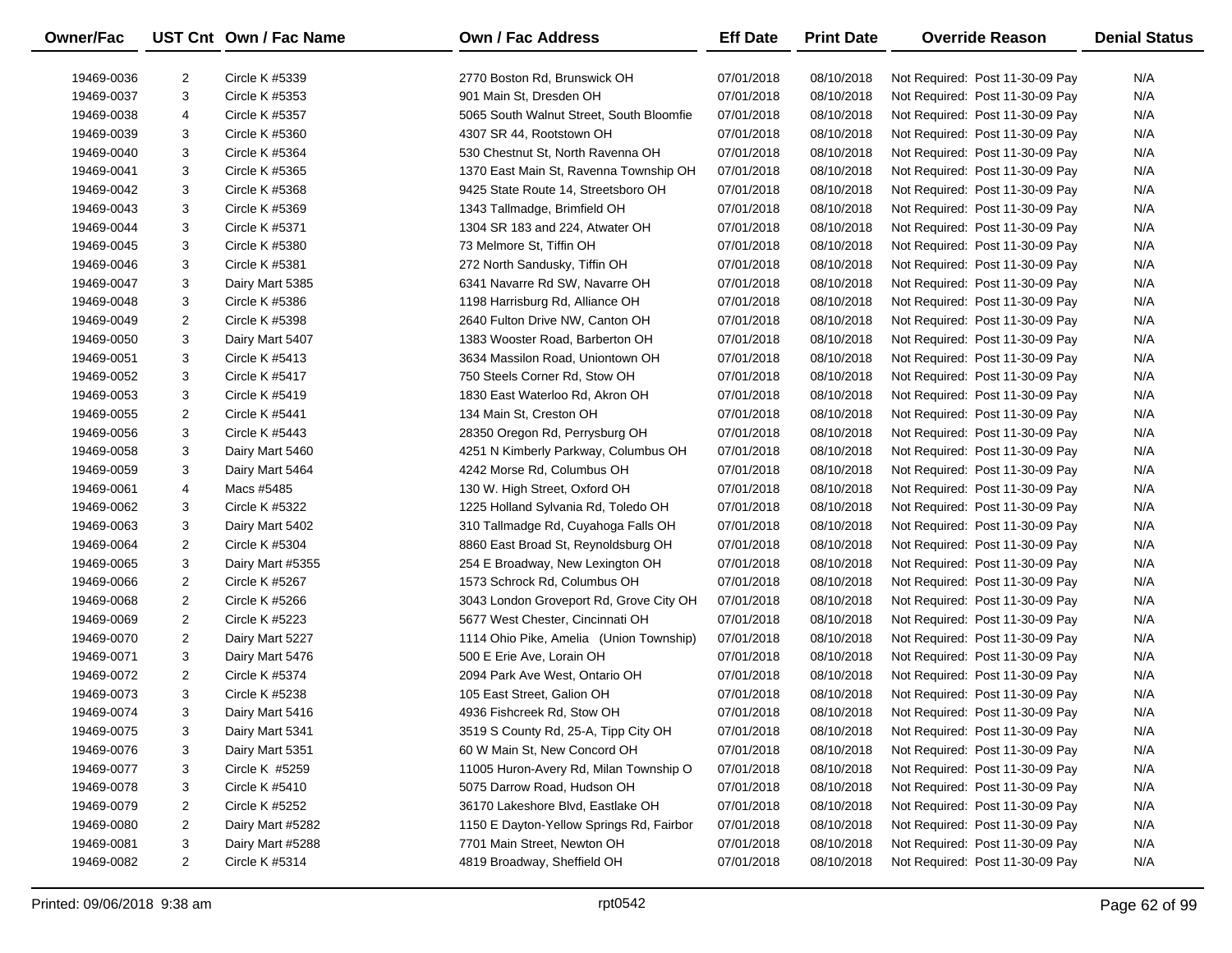| Owner/Fac  |                | UST Cnt Own / Fac Name | <b>Own / Fac Address</b>                   | <b>Eff Date</b> | <b>Print Date</b> | <b>Override Reason</b>          | <b>Denial Status</b> |
|------------|----------------|------------------------|--------------------------------------------|-----------------|-------------------|---------------------------------|----------------------|
| 19469-0083 | 2              | Dairy Mart #5387       | 4163 Portage Street NW, Canton OH          | 07/01/2018      | 08/10/2018        | Not Required: Post 11-30-09 Pay | N/A                  |
| 19469-0084 | 3              | <b>Circle K #5440</b>  | 2349 Akron Rd, Wooster OH                  | 07/01/2018      | 08/10/2018        | Not Required: Post 11-30-09 Pay | N/A                  |
| 19469-0085 | 2              | Dairy Mart #5216       | 6100 Dixie Hwy (SR 4), Fairfield OH        | 07/01/2018      | 08/10/2018        | Not Required: Post 11-30-09 Pay | N/A                  |
| 19469-0086 | $\overline{2}$ | Dairy Mart #5229       | 1213 St Rt 28, Milford OH                  | 07/01/2018      | 08/10/2018        | Not Required: Post 11-30-09 Pay | N/A                  |
| 19469-0087 | 3              | Circle K #5253         | 1480 Broadway Avenue, Bedford OH           | 07/01/2018      | 08/10/2018        | Not Required: Post 11-30-09 Pay | N/A                  |
| 19469-0088 | 2              | Circle K #5254         | 8911 Day Dr, Parma OH                      | 07/01/2018      | 08/10/2018        | Not Required: Post 11-30-09 Pay | N/A                  |
| 19469-0089 | 3              | Circle K #5269         | 3749 Twin Creeks Drive, Columbus OH        | 07/01/2018      | 08/10/2018        | Not Required: Post 11-30-09 Pay | N/A                  |
| 19469-0090 | 2              | Dairy Mart #5272       | 1497 N Shoop Ave, Wauseon OH               | 07/01/2018      | 08/10/2018        | Not Required: Post 11-30-09 Pay | N/A                  |
| 19469-0091 | $\overline{2}$ | Circle K #5281         | 600 Orchard Lane, Beavercreek OH           | 07/01/2018      | 08/10/2018        | Not Required: Post 11-30-09 Pay | N/A                  |
| 19469-0092 | 3              | Dairy Mart #5468       | 3760 Snouffer Rd, Columbus OH              | 07/01/2018      | 08/10/2018        | Not Required: Post 11-30-09 Pay | N/A                  |
| 19469-0093 | 3              | Circle K #5233         | 335 N Market St, Lisbon OH                 | 07/01/2018      | 08/10/2018        | Not Required: Post 11-30-09 Pay | N/A                  |
| 19469-0094 | 3              | Circle K #5202         | 411 E. Main Street, Ashland OH             | 07/01/2018      | 08/10/2018        | Not Required: Post 11-30-09 Pay | N/A                  |
| 19469-0095 | 2              | Circle K #5328         | 205 Ohio Street E., Sebring OH             | 07/01/2018      | 08/10/2018        | Not Required: Post 11-30-09 Pay | N/A                  |
| 19469-0096 | 3              | Circle K #5215         | 3871 Noble Ave, Bellaire OH                | 07/01/2018      | 08/10/2018        | Not Required: Post 11-30-09 Pay | N/A                  |
| 19469-0097 | 3              | Circle K #5236         | 502 S 7th St, Coshocton OH                 | 07/01/2018      | 08/10/2018        | Not Required: Post 11-30-09 Pay | N/A                  |
| 19469-0098 | 3              | Dairy Mart #5399       | 707 N Union St, Alliance OH                | 07/01/2018      | 08/10/2018        | Not Required: Post 11-30-09 Pay | N/A                  |
| 19469-0099 | 3              | Dairy Mart #5356       | 141 Main Street, Crooksville OH            | 07/01/2018      | 08/10/2018        | Not Required: Post 11-30-09 Pay | N/A                  |
| 19469-0101 | 3              | Dairy Mart #5379       | 551 East Lytle Street, Fostoria OH         | 07/01/2018      | 08/10/2018        | Not Required: Post 11-30-09 Pay | N/A                  |
| 19469-0104 | 3              | Circle K #5209         | 5825 S Main St, Ashtabula OH               | 07/01/2018      | 08/10/2018        | Not Required: Post 11-30-09 Pay | N/A                  |
| 19469-0106 | 2              | Circle K #5501         | 26003 Broadway, Bedford OH                 | 07/01/2018      | 08/10/2018        | Not Required: Post 11-30-09 Pay | N/A                  |
| 19469-0107 | 5              | Circle K #5500         | 1524 State Street Route 303, Streetsboro C | 07/01/2018      | 08/10/2018        | Not Required: Post 11-30-09 Pay | N/A                  |
| 19469-0108 | 3              | Circle K #5235         | 1125 E State Street, Salem OH              | 07/01/2018      | 08/10/2018        | Not Required: Post 11-30-09 Pay | N/A                  |
| 19469-0109 | $\overline{2}$ | Circle K #5231         | 780 State Street, Salem OH                 | 07/01/2018      | 08/10/2018        | Not Required: Post 11-30-09 Pay | N/A                  |
| 19469-0110 | 5              | Circle K # 5557        | 10630 Loveland Maderia Rd, Loveland OH     | 07/01/2018      | 08/10/2018        | Not Required: Post 11-30-09 Pay | N/A                  |
| 19469-0111 | 4              | Circle K # 5556        | 1299 N Memorial Dr, Lancaster OH           | 07/01/2018      | 08/10/2018        | Not Required: Post 11-30-09 Pay | N/A                  |
| 19469-0112 | 5              | Circle K # 5558        | 1101 State Rt 28, Milford OH               | 07/01/2018      | 08/10/2018        | Not Required: Post 11-30-09 Pay | N/A                  |
| 19469-0113 | 5              | Circle K # 5559        | 3200 S High St, Columbus OH                | 07/01/2018      | 08/10/2018        | Not Required: Post 11-30-09 Pay | N/A                  |
| 19469-0114 | 4              | Circle K #5570         | 221 W. Main Street, Bellevue OH            | 07/01/2018      | 08/10/2018        | Not Required: Post 11-30-09 Pay | N/A                  |
| 19469-0115 | 5              | Circle K #5566         | 1103 N. Water Street., Uhrichsville OH     | 07/01/2018      | 08/10/2018        | Not Required: Post 11-30-09 Pay | N/A                  |
| 19469-0116 | 5              | Circle K #5567         | 8035 Darrow Rd., Twinsburg OH              | 07/01/2018      | 08/10/2018        | Not Required: Post 11-30-09 Pay | N/A                  |
| 19469-0117 | 3              | Circle K #5568         | 1029 W. Main Street, Ravenna OH            | 07/01/2018      | 08/10/2018        | Not Required: Post 11-30-09 Pay | N/A                  |
| 19469-0118 | 5              | Circle K #5571         | 8154 Airport Highway, Holland OH           | 07/01/2018      | 08/10/2018        | Not Required: Post 11-30-09 Pay | N/A                  |
| 19469-0119 | 4              | Circle K #5569         | 100 Crystal Avenue, Findlay OH             | 07/01/2018      | 08/10/2018        | Not Required: Post 11-30-09 Pay | N/A                  |
| 19469-0120 | $\overline{7}$ | Circle K #5564         | 5569 State Route 193, Kingsville OH        | 07/01/2018      | 08/10/2018        | Not Required: Post 11-30-09 Pay | N/A                  |
| 19469-0122 | 4              | Circle K # 5575        | 935 E. Tallmadge Avenue, Akron OH          | 07/01/2018      | 08/10/2018        | Not Required: Post 11-30-09 Pay | N/A                  |
| 19469-0123 | З              | Circle K # 5576        | 1750 Brittain Road, Akron OH               | 07/01/2018      | 08/10/2018        | Not Required: Post 11-30-09 Pay | N/A                  |
| 19469-0124 | 3              | Circkle K # 5577       | 997 Brown Street, Akron OH                 | 07/01/2018      | 08/10/2018        | Not Required: Post 11-30-09 Pay | N/A                  |
| 19469-0125 | 4              | Circle K # 5578        | 3955 State Road, Cuyahoga Falls OH         | 07/01/2018      | 08/10/2018        | Not Required: Post 11-30-09 Pay | N/A                  |
| 19469-0126 | 3              | Circkle K $# 5579$     | 85 S. Main Street, Munroe Falls OH         | 07/01/2018      | 08/10/2018        | Not Required: Post 11-30-09 Pay | N/A                  |
| 19469-0127 | 3              | Circle K # 5580        | 13951 Triskett Road, Cleveland OH          | 07/01/2018      | 08/10/2018        | Not Required: Post 11-30-09 Pay | N/A                  |
| 19469-0128 | 3              | Circle K # 5581        | 1456 S. Cleveland-Massillon Road, Copley   | 07/01/2018      | 08/10/2018        | Not Required: Post 11-30-09 Pay | N/A                  |
| 19469-0129 | 3              | Circle K # 5582        | 1683 W. Market Street, Akron OH            | 07/01/2018      | 08/10/2018        | Not Required: Post 11-30-09 Pay | N/A                  |
| 19469-0130 | 3              | Circkle K # 5583       | 444 S. Maple Street, Akron OH              | 07/01/2018      | 08/10/2018        | Not Required: Post 11-30-09 Pay | N/A                  |
|            |                |                        |                                            |                 |                   |                                 |                      |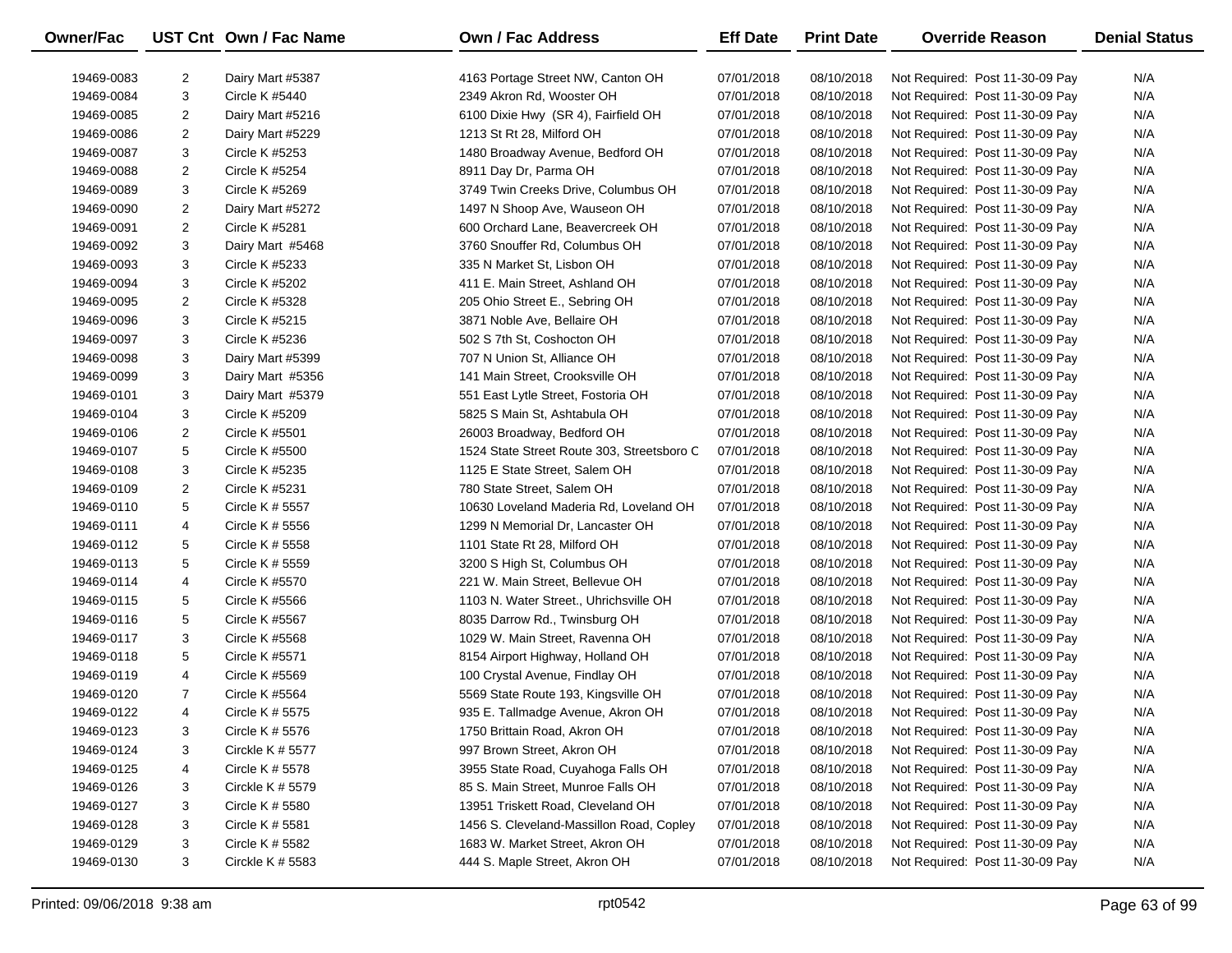| <b>Owner/Fac</b> |   | UST Cnt Own / Fac Name | <b>Own / Fac Address</b>                   | <b>Eff Date</b> | <b>Print Date</b> | <b>Override Reason</b>          | <b>Denial Status</b> |
|------------------|---|------------------------|--------------------------------------------|-----------------|-------------------|---------------------------------|----------------------|
| 19469-0131       | 4 | Circle K $# 5584$      | 550 W. Waterloo Road, Akron OH             | 07/01/2018      | 08/10/2018        | Not Required: Post 11-30-09 Pay | N/A                  |
| 19469-0132       | 3 | Circle K # 5585        | 170 Tallmadge Circle, Tallmadge OH         | 07/01/2018      | 08/10/2018        | Not Required: Post 11-30-09 Pay | N/A                  |
| 19469-0133       | 3 | Circle K # 5586        | 11 S. Cleveland-Massillon Road, Fairlawn ( | 07/01/2018      | 08/10/2018        | Not Required: Post 11-30-09 Pay | N/A                  |
| 19469-0134       | 4 | Circle K # 5587        | 10302 Akron Road, Rittman OH               | 07/01/2018      | 08/10/2018        | Not Required: Post 11-30-09 Pay | N/A                  |
| 19469-0135       | 3 | Circle K # 5588        | 3130 S. Main Street, Coventry Twp OH       | 07/01/2018      | 08/10/2018        | Not Required: Post 11-30-09 Pay | N/A                  |
| 19469-0136       | 3 | Circle K # 5589        | 7498 Broadview Road, Parma OH              | 07/01/2018      | 08/10/2018        | Not Required: Post 11-30-09 Pay | N/A                  |
| 19469-0137       | 3 | Circle K # 5590        | 1559 E. Market Street, Akron OH            | 07/01/2018      | 08/10/2018        | Not Required: Post 11-30-09 Pay | N/A                  |
| 19469-0138       | 3 | Circle K # 5591        | 3357 Manchester Road, Akron OH             | 07/01/2018      | 08/10/2018        | Not Required: Post 11-30-09 Pay | N/A                  |
| 19469-0139       | 3 | Circle K # 5592        | 1949 N. Cleveland-Massillon Road, Bath O   | 07/01/2018      | 08/10/2018        | Not Required: Post 11-30-09 Pay | N/A                  |
| 19469-0140       | 3 | Circle K # 5593        | 641 W. Portage Trail, Cuyahoga Falls OH    | 07/01/2018      | 08/10/2018        | Not Required: Post 11-30-09 Pay | N/A                  |
| 19469-0141       | 3 | Circle K # 5594        | 224 31st Street Southwest, Barberton OH    | 07/01/2018      | 08/10/2018        | Not Required: Post 11-30-09 Pay | N/A                  |
| 19469-0142       | 3 | Circle K # 5595        | 2806 Copley Road, Copley OH                | 07/01/2018      | 08/10/2018        | Not Required: Post 11-30-09 Pay | N/A                  |
| 19469-0143       | 3 | Circle K # 5596        | 2767 Albrecht Avenue, Akron OH             | 07/01/2018      | 08/10/2018        | Not Required: Post 11-30-09 Pay | N/A                  |
| 19469-0144       | 3 | Circle K # 5597        | 1178 S. Arlington Street, Akron OH         | 07/01/2018      | 08/10/2018        | Not Required: Post 11-30-09 Pay | N/A                  |
| 19469-0145       | 3 | Circle K # 5598        | 1526 S. Hawkins Avenue, Akron OH           | 07/01/2018      | 08/10/2018        | Not Required: Post 11-30-09 Pay | N/A                  |
| 19469-0146       | 3 | Circle K # 5599        | 850 N. Mantua Street, Kent OH              | 07/01/2018      | 08/10/2018        | Not Required: Post 11-30-09 Pay | N/A                  |
| 19469-0147       | 3 | Circle K $#5600$       | 1608 East Avenue, Akron OH                 | 07/01/2018      | 08/10/2018        | Not Required: Post 11-30-09 Pay | N/A                  |
| 19469-0148       | 3 | Circle K $#$ 5601      | 635 N. Main Street, Akron OH               | 07/01/2018      | 08/10/2018        | Not Required: Post 11-30-09 Pay | N/A                  |
| 19469-0149       | 3 | Circle K # 5602        | 344 5th Streeet, Barberton OH              | 07/01/2018      | 08/10/2018        | Not Required: Post 11-30-09 Pay | N/A                  |
| 19469-0150       | 3 | Circle K $#5603$       | 940 S. Arlington Street, Akron OH          | 07/01/2018      | 08/10/2018        | Not Required: Post 11-30-09 Pay | N/A                  |
| 19469-0151       | 3 | Circle K $#5604$       | 1985 W. Market Street, Akron OH            | 07/01/2018      | 08/10/2018        | Not Required: Post 11-30-09 Pay | N/A                  |
| 19469-0152       | 3 | Circle K $# 5605$      | 650 E. Market Street, Akron OH             | 07/01/2018      | 08/10/2018        | Not Required: Post 11-30-09 Pay | N/A                  |
| 19469-0153       | 3 | Circle K $#5606$       | 465 E. Cuyahoga Falls Avenue, Akron OH     | 07/01/2018      | 08/10/2018        | Not Required: Post 11-30-09 Pay | N/A                  |
| 19469-0154       | 4 | Circle K # 5607        | 440 W. Market Street, Akron OH             | 07/01/2018      | 08/10/2018        | Not Required: Post 11-30-09 Pay | N/A                  |
| 19469-0155       | 3 | Circle K $#5608$       | 273 Darrow Road, Akron OH                  | 07/01/2018      | 08/10/2018        | Not Required: Post 11-30-09 Pay | N/A                  |
| 19469-0156       | 3 | Circle K # 5609        | 1710 Wooster Road, Barberton OH            | 07/01/2018      | 08/10/2018        | Not Required: Post 11-30-09 Pay | N/A                  |
| 19469-0157       | 3 | Circle K $#5610$       | 4155 S. Cleveland-Massillon Road, Norton   | 07/01/2018      | 08/10/2018        | Not Required: Post 11-30-09 Pay | N/A                  |
| 19469-0158       | 3 | Circle K $#$ 5611      | 11133 Ravenna Road, Twinsburg OH           | 07/01/2018      | 08/10/2018        | Not Required: Post 11-30-09 Pay | N/A                  |
| 19469-0159       | 3 | Circle K # 5612        | 1281 Copley Road, Akron OH                 | 07/01/2018      | 08/10/2018        | Not Required: Post 11-30-09 Pay | N/A                  |
| 19469-0160       | 3 | Circle K $# 5613$      | 791 N. Cleveland-Massillon Road, Akron O   | 07/01/2018      | 08/10/2018        | Not Required: Post 11-30-09 Pay | N/A                  |
| 19469-0161       | 3 | Circle K $# 5614$      | 1225 Pearl Road, Brunswick OH              | 07/01/2018      | 08/10/2018        | Not Required: Post 11-30-09 Pay | N/A                  |
| 19469-0162       | 3 | Circle K $\#$ 5615     | 2386 Bailey Road, Cuyahoga Falls OH        | 07/01/2018      | 08/10/2018        | Not Required: Post 11-30-09 Pay | N/A                  |
| 19469-0163       | 3 | Circle K $# 5616$      | 37032 Vine Street, Willoughby OH           | 07/01/2018      | 08/10/2018        | Not Required: Post 11-30-09 Pay | N/A                  |
| 19469-0164       | 3 | Circle K # 5617        | 2610 Ridgewood Road, Akron OH              | 07/01/2018      | 08/10/2018        | Not Required: Post 11-30-09 Pay | N/A                  |
| 19469-0165       | 3 | Circle K $# 5618$      | 1212 12th Street N.W., Canton OH           | 07/01/2018      | 08/10/2018        | Not Required: Post 11-30-09 Pay | N/A                  |
| 19469-0166       | 3 | Circle K $#5619$       | 2709 Front Street, Cuyahoga Falls OH       | 07/01/2018      | 08/10/2018        | Not Required: Post 11-30-09 Pay | N/A                  |
| 19469-0167       | 3 | Circle K # 5620        | 924 E. Exchange Street, Akron OH           | 07/01/2018      | 08/10/2018        | Not Required: Post 11-30-09 Pay | N/A                  |
| 19469-0168       | 3 | Circle K # 5621        | 5270 Northfield Road, Maple Heights OH     | 07/01/2018      | 08/10/2018        | Not Required: Post 11-30-09 Pay | N/A                  |
| 19469-0169       | 3 | Circle K # 5622        | 5878 Smith Road, Brookpark OH              | 07/01/2018      | 08/10/2018        | Not Required: Post 11-30-09 Pay | N/A                  |
| 19469-0170       | 3 | Circle K # 5623        | 530 Center Road, Bedford OH                | 07/01/2018      | 08/10/2018        | Not Required: Post 11-30-09 Pay | N/A                  |
| 19469-0171       | 4 | Circle K # 5624        | 8700 Center Street, Seville OH             | 07/01/2018      | 08/10/2018        | Not Required: Post 11-30-09 Pay | N/A                  |
| 19469-0172       | 3 | Circle K # 5625        | 489 E. Bath Road, Cuyahoga Falls OH        | 07/01/2018      | 08/10/2018        | Not Required: Post 11-30-09 Pay | N/A                  |
| 19469-0173       | 4 | Circle K # 5626        | 3920 W. Tuscarawas Street, Canton OH       | 07/01/2018      | 08/10/2018        | Not Required: Post 11-30-09 Pay | N/A                  |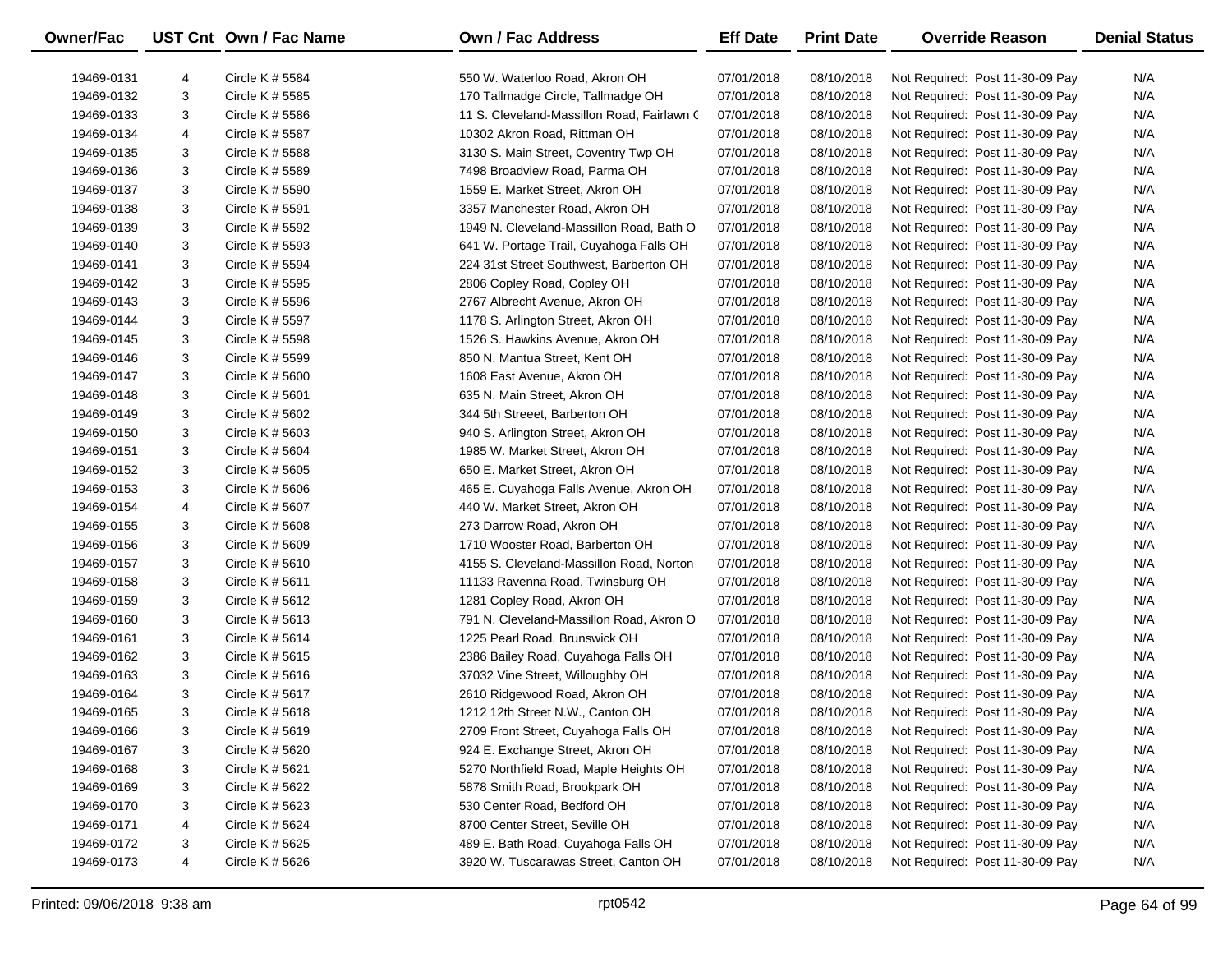| Owner/Fac  |                | UST Cnt Own / Fac Name              | <b>Own / Fac Address</b>                  | <b>Eff Date</b> | <b>Print Date</b> | <b>Override Reason</b>          | <b>Denial Status</b> |
|------------|----------------|-------------------------------------|-------------------------------------------|-----------------|-------------------|---------------------------------|----------------------|
| 19469-0174 | 3              | Circle K # 5627                     | 10216 Northfield Road, Northfield OH      | 07/01/2018      | 08/10/2018        | Not Required: Post 11-30-09 Pay | N/A                  |
| 19469-0175 | 3              | Circle K # 5628                     | 3899 Eastern Road, Norton OH              | 07/01/2018      | 08/10/2018        | Not Required: Post 11-30-09 Pay | N/A                  |
| 19469-0176 | $\overline{2}$ | Circle K #5630                      | 815 Broad Street, Wadsworth OH            | 07/01/2018      | 08/10/2018        | Not Required: Post 11-30-09 Pay | N/A                  |
| 19469-0178 | 3              | Circle K # 5631                     | 248 N. Fulton Street, Wauseon OH          | 07/01/2018      | 08/10/2018        | Not Required: Post 11-30-09 Pay | N/A                  |
| 19469-0179 | $\overline{2}$ | Circle K # 5632                     | 103 N. Defiance Street, Archbold OH       | 07/01/2018      | 08/10/2018        | Not Required: Post 11-30-09 Pay | N/A                  |
| 19469-0180 | 4              | Circle K # 5633                     | 106 Main Street, Montpelier OH            | 07/01/2018      | 08/10/2018        | Not Required: Post 11-30-09 Pay | N/A                  |
| 19469-0181 | 4              | Circle K # 5634                     | 401 S. Wheeling Street, Oregon OH         | 07/01/2018      | 08/10/2018        | Not Required: Post 11-30-09 Pay | N/A                  |
| 19469-0182 | 4              | Circle K # 5635                     | 5342 Lewis Avenue, Toledo OH              | 07/01/2018      | 08/10/2018        | Not Required: Post 11-30-09 Pay | N/A                  |
| 19469-0183 | 4              | Circle K # 5636                     | 1245 N. Countyline Street, Fostoria OH    | 07/01/2018      | 08/10/2018        | Not Required: Post 11-30-09 Pay | N/A                  |
| 19469-0184 | 3              | Circle K # 5637                     | 403 East Street, Liberty Center OH        | 07/01/2018      | 08/10/2018        | Not Required: Post 11-30-09 Pay | N/A                  |
| 19469-0185 | 4              | Circle K # 5638                     | 2969 Tremainsville Road, Toledo OH        | 07/01/2018      | 08/10/2018        | Not Required: Post 11-30-09 Pay | N/A                  |
| 19469-0186 | 5              | Circle K # 5639                     | 6008 Secor Road, Toledo OH                | 07/01/2018      | 08/10/2018        | Not Required: Post 11-30-09 Pay | N/A                  |
| 19469-0187 | 2              | Circle K # 5640                     | 103 N. Prospect Street, Bowling Green OH  | 07/01/2018      | 08/10/2018        | Not Required: Post 11-30-09 Pay | N/A                  |
| 19469-0188 | 3              | Circle K $# 5641$                   | 777 Scott Street, Napoleon OH             | 07/01/2018      | 08/10/2018        | Not Required: Post 11-30-09 Pay | N/A                  |
| 19469-0189 | 3              | Circle K # 5642                     | 923 S. Main Street, Bryan OH              | 07/01/2018      | 08/10/2018        | Not Required: Post 11-30-09 Pay | N/A                  |
| 19469-0190 | 3              | Circle K # 5643                     | 200 E. Main Street, Fayette OH            | 07/01/2018      | 08/10/2018        | Not Required: Post 11-30-09 Pay | N/A                  |
| 19469-0191 | 2              | Circle K # 5644                     | 495 E. Airport Highway, Wauseon OH        | 07/01/2018      | 08/10/2018        | Not Required: Post 11-30-09 Pay | N/A                  |
| 19469-0192 | 4              | Circle K # 5645                     | 26480 N. Dixie Highway, Perrysburg OH     | 07/01/2018      | 08/10/2018        | Not Required: Post 11-30-09 Pay | N/A                  |
| 19469-0193 | 2              | Circle K # 5646                     | 111 Commerce Lane, Bluffton OH            | 07/01/2018      | 08/10/2018        | Not Required: Post 11-30-09 Pay | N/A                  |
| 19469-0194 | 4              | Circle K # 5647                     | 4562 Woodville Road, Northwood OH         | 07/01/2018      | 08/10/2018        | Not Required: Post 11-30-09 Pay | N/A                  |
| 19469-0195 | 4              | Circle K # 5648                     | 1444 W. Alexis Road, Toledo OH            | 07/01/2018      | 08/10/2018        | Not Required: Post 11-30-09 Pay | N/A                  |
| 19469-0196 | 3              | Circle K # 5649                     | 904 E. 5th Street, Delphos OH             | 07/01/2018      | 08/10/2018        | Not Required: Post 11-30-09 Pay | N/A                  |
| 19469-0197 | 3              | Circle K # 5650                     | 806 W. Market Street, Tiffin OH           | 07/01/2018      | 08/10/2018        | Not Required: Post 11-30-09 Pay | N/A                  |
| 19469-0198 | 4              | Circle K # 5651                     | 6775 Dorr Street, Toledo OH               | 07/01/2018      | 08/10/2018        | Not Required: Post 11-30-09 Pay | N/A                  |
| 19469-0199 | 4              | Circle K # 5652                     | 2054 N. West Street (State Route 65), Lim | 07/01/2018      | 08/10/2018        | Not Required: Post 11-30-09 Pay | N/A                  |
| 19469-0200 | 4              | Circle K # 5653                     | 405 N. Sandusky Avenue, Bucyrus OH        | 07/01/2018      | 08/10/2018        | Not Required: Post 11-30-09 Pay | N/A                  |
| 19469-0201 | 4              | Circle K # 5654                     | 923 W. McPherson Way, Clyde OH            | 07/01/2018      | 08/10/2018        | Not Required: Post 11-30-09 Pay | N/A                  |
| 19469-0202 | $\overline{2}$ | Circle K # 5655                     | 286 Eastown Road, Lima OH                 | 07/01/2018      | 08/10/2018        | Not Required: Post 11-30-09 Pay | N/A                  |
| 19469-0203 | $\overline{2}$ | Circle K # 5656                     | 1219 W. Robb Avenue, Lima OH              | 07/01/2018      | 08/10/2018        | Not Required: Post 11-30-09 Pay | N/A                  |
| 19469-0204 | 4              | Circle K # 5657                     | 1220 Tiffin Avenue, Findlay OH            | 07/01/2018      | 08/10/2018        | Not Required: Post 11-30-09 Pay | N/A                  |
| 19469-0205 | 4              | Circle K # 5658                     | 117 N. Clinton Avenue, Defiance OH        | 07/01/2018      | 08/10/2018        | Not Required: Post 11-30-09 Pay | N/A                  |
| 19469-0206 | 2              | Circle K # 5665                     | 2535 Fulton Drive NW, Canton OH           | 07/01/2018      | 08/10/2018        | Not Required: Post 11-30-09 Pay | N/A                  |
| 19469-0209 | 4              | Circle K # 5668                     | 911 W. State Street, Alliance OH          | 07/01/2018      | 08/10/2018        | Not Required: Post 11-30-09 Pay | N/A                  |
| 19469-0210 | 3              | Circle K #5681                      | 500 E. State Street, Botkins OH           | 07/01/2018      | 08/10/2018        | Not Required: Post 11-30-09 Pay | N/A                  |
| 19469-0211 | $\overline{7}$ | Circle K # 5671                     | 103 Anthony Wayne Trail, Waterville OH    | 07/01/2018      | 08/10/2018        | Not Required: Post 11-30-09 Pay | N/A                  |
| 19469-0212 | 3              | Circle K # 5670                     | 1091 N. Main Street, Bowling Green OH     | 07/01/2018      | 08/10/2018        | Not Required: Post 11-30-09 Pay | N/A                  |
| 19469-0213 | 8              | Circle K # 5669                     | 996 S. Main Street, Bowling Green OH      | 07/01/2018      | 08/10/2018        | Not Required: Post 11-30-09 Pay | N/A                  |
| 19469-0214 | 5              | Circle K # 5672                     | 1602 E. Wooster Street, Bowling Green O   | 07/01/2018      | 08/10/2018        | Not Required: Post 11-30-09 Pay | N/A                  |
| 19469-0215 | 4              | Circle K # 5673                     | 1565 E. Alexis Road, Toledo OH            | 07/01/2018      | 08/10/2018        | Not Required: Post 11-30-09 Pay | N/A                  |
| 19469-0216 | 3              | Macs Convenience Stores, LLC - 5666 | 464 E. Sandusky Street, Findlay OH        | 07/01/2018      | 08/10/2018        | Not Required: Post 11-30-09 Pay | N/A                  |
| 19469-0217 | 4              | Circle K #5684                      | 2727 N. Main Street, Findlay OH           | 07/01/2018      | 08/10/2018        | Not Required: Post 11-30-09 Pay | N/A                  |
| 19469-0219 | 2              | Circle K # 5686                     | 2481 Petzinger Road, Columbus OH          | 07/01/2018      | 08/10/2018        | Not Required: Post 11-30-09 Pay | N/A                  |
| 19469-0220 | 3              | Circle K # 5687                     | 902 Ohio Pike, Cincinnati OH              | 07/01/2018      | 08/10/2018        | Not Required: Post 11-30-09 Pay | N/A                  |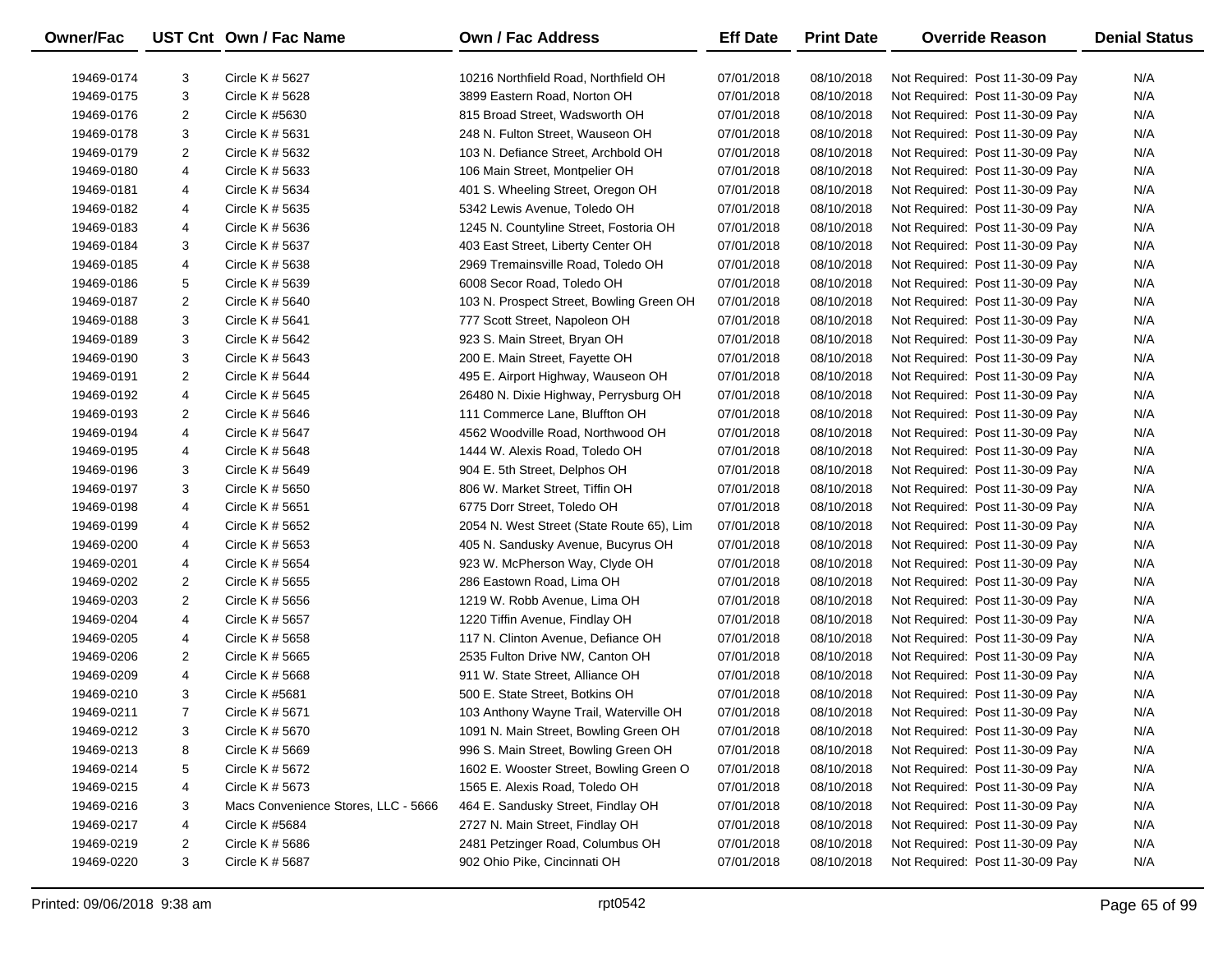| Owner/Fac  |                | UST Cnt Own / Fac Name                  | Own / Fac Address                         | <b>Eff Date</b> | <b>Print Date</b> | <b>Override Reason</b>          | <b>Denial Status</b> |
|------------|----------------|-----------------------------------------|-------------------------------------------|-----------------|-------------------|---------------------------------|----------------------|
| 19469-0221 | 3              | Circle K # 5689                         | 29605 Aurora Road, Solon OH               | 07/01/2018      | 08/10/2018        | Not Required: Post 11-30-09 Pay | N/A                  |
| 19469-0222 | 4              | CIrcle K # 5688                         | 320 E. Columbus Street, Thornville OH     | 07/01/2018      | 08/10/2018        | Not Required: Post 11-30-09 Pay | N/A                  |
| 19469-0223 | 4              | Circle K #5691                          | 12080 Lancaster Street, Millersport OH    | 07/01/2018      | 08/10/2018        | Not Required: Post 11-30-09 Pay | N/A                  |
| 19469-0224 | 4              | Circle K #5692                          | 249 S. Main Street, Utica OH              | 07/01/2018      | 08/10/2018        | Not Required: Post 11-30-09 Pay | N/A                  |
| 19469-0225 | 3              | Circle K #5694                          | 211 Cleveland Road, Norwalk OH            | 07/01/2018      | 08/10/2018        | Not Required: Post 11-30-09 Pay | N/A                  |
| 19469-0226 | $\overline{2}$ | Macs Convenience Stores, LLC #5696      | 3575 Main Street, Hilliard OH             | 07/01/2018      | 08/10/2018        | Not Required: Post 11-30-09 Pay | N/A                  |
| 19469-0227 | 3              | Circle K #5697                          | 4021 Parkman Road NW, Warren OH           | 07/01/2018      | 08/10/2018        | Not Required: Post 11-30-09 Pay | N/A                  |
| 19469-0228 | 3              | Circle K #5661                          | 105 North Spruce Street, St Marys OH      | 07/01/2018      | 08/10/2018        | Not Required: Post 11-30-09 Pay | N/A                  |
| 19469-0229 | 3              | Circle K #5701                          | 6665 Mayfield Road, Mayfield Heights OH   | 07/01/2018      | 08/10/2018        | Not Required: Post 11-30-09 Pay | N/A                  |
| 19469-0230 | 3              | Circle K #5693                          | 5999 North Ridge Road, Madison OH         | 07/01/2018      | 08/10/2018        | Not Required: Post 11-30-09 Pay | N/A                  |
| 19469-0231 | 3              | Circle K #5708                          | 3640 State Route 5, Cortland OH           | 07/01/2018      | 08/10/2018        | Not Required: Post 11-30-09 Pay | N/A                  |
| 19469-0232 | 3              | Circle K #5704                          | 9204 Reading Road, Reading OH             | 07/01/2018      | 08/10/2018        | Not Required: Post 11-30-09 Pay | N/A                  |
| 19469-0233 | 3              | Circle K #5703                          | 5127 Fulton Drive NW, Canton OH           | 07/01/2018      | 08/10/2018        | Not Required: Post 11-30-09 Pay | N/A                  |
| 19469-0234 | 3              | Circle K #5702                          | 3520 S. Arlington Road, Green OH          | 07/01/2018      | 08/10/2018        | Not Required: Post 11-30-09 Pay | N/A                  |
| 19469-0235 | 3              | Circle K #5705                          | 30 E. Cook Road, Mansfield OH             | 07/01/2018      | 08/10/2018        | Not Required: Post 11-30-09 Pay | N/A                  |
| 19469-0236 | 3              | Circle K Store #5706                    | 418 Walton St E., Willard OH              | 07/01/2018      | 08/10/2018        | Not Required: Post 11-30-09 Pay | N/A                  |
| 19469-0237 | 3              | Circle K# 5685                          | 11800 Mayfield Road, Munson OH            | 07/01/2018      | 08/10/2018        | Not Required: Post 11-30-09 Pay | N/A                  |
| 19469-0238 | 3              | Circle K #5710                          | 1901 W. Main Street, Troy OH              | 07/01/2018      | 08/10/2018        | Not Required: Post 11-30-09 Pay | N/A                  |
| 19469-0239 | 3              | Circle K #5709                          | 3240 Mahoning Road, Canton OH             | 07/01/2018      | 08/10/2018        | Not Required: Post 11-30-09 Pay | N/A                  |
| 19469-0240 | 3              | Circle K #5264                          | 907 E. Main Street, Lancaster OH          | 07/01/2018      | 08/10/2018        | Not Required: Post 11-30-09 Pay | N/A                  |
| 19469-0241 | 4              | Circle K #5573                          | 36024 Royalton Road, Grafton OH           | 07/01/2018      | 08/10/2018        | Not Required: Post 11-30-09 Pay | N/A                  |
| 19469-0242 | 3              | Circle K #5714                          | 917 Lake Avenue, Ashtabula OH             | 07/01/2018      | 08/10/2018        | Not Required: Post 11-30-09 Pay | N/A                  |
| 19469-0243 | 5              | Circle K                                | 950 Baltimore Somerset Rd NE, Baltimore ( | 07/01/2018      | 08/10/2018        | Not Required: Post 11-30-09 Pay | N/A                  |
| 19469-0244 | 3              | Circle K #5713                          | 250 West Main Street, Geneva OH           | 07/01/2018      | 08/10/2018        | Not Required: Post 11-30-09 Pay | N/A                  |
| 19469-0245 | 3              | Circle K                                | 3039 Morse Road, Columbus OH              | 07/01/2018      | 08/10/2018        | Not Required: Post 11-30-09 Pay | N/A                  |
| 19469-0246 | 4              | Circle K #5712                          | 35779 Vine Street, Eastlake OH            | 07/01/2018      | 08/10/2018        | Not Required: Post 11-30-09 Pay | N/A                  |
| 19469-0247 | 3              | Circle K #5715                          | 5758 Main Avenue, Ashtabula OH            | 07/01/2018      | 08/10/2018        | Not Required: Post 11-30-09 Pay | N/A                  |
| 19469-0248 | 3              | Circle K #5721                          | 3819 Haverhill Drive, Toledo OH           | 07/01/2018      | 08/10/2018        | Not Required: Post 11-30-09 Pay | N/A                  |
| 19469-0249 | 3              | Circle K #5722                          | 305 Clayton Street, Toledo OH             | 07/01/2018      | 08/10/2018        | Not Required: Post 11-30-09 Pay | N/A                  |
| 19469-0250 | 5              | Circle K #5720                          | 2460 Navarre Avenue, Oregon OH            | 07/01/2018      | 08/10/2018        | Not Required: Post 11-30-09 Pay | N/A                  |
| 19469-0251 | 6              | Circle K #5726                          | 4400 Coonpath Road, Carroll OH            | 07/26/2018      | 08/23/2018        | Not Required: Post 11-30-09 Pay | N/A                  |
| 19477-0001 | 3              | <b>Madison County Airport</b>           | 1281 US Highway 40 Southwest, London O    | 07/01/2018      | 07/13/2018        | Not Required: Post 11-30-09 Pay | N/A                  |
| 19487-0001 | 2              | Steel Valley Regional Transit Authority | 555 Adams Street, Steubenville OH         | 07/01/2018      | 07/02/2018        | Not Required: Post 11-30-09 Pay | N/A                  |
| 19494-0001 | 3              | Fredonia Mall LLC                       | 6754 North Street NW, Newark OH           | 07/01/2018      | 08/03/2018        | Not Required: Post 11-30-09 Pay | N/A                  |
| 19503-0001 | 3              | <b>Generations Quick Stop</b>           | 2986 State Route 93, Ironton OH           | 07/01/2018      | 08/03/2018        | Not Required: Post 11-30-09 Pay | N/A                  |
| 19505-0001 | 4              | Sukhi Incorporated                      | 7434 Colerain Ave, Cincinnati OH          | 07/01/2018      | 08/10/2018        | Not Required: Post 11-30-09 Pay | N/A                  |
| 19506-0001 | 2              | <b>BSS Enterprises Inc.</b>             | 11444 Springfield Pk, Cincinnati OH       | 07/01/2018      | 08/10/2018        | Not Required: Post 11-30-09 Pay | N/A                  |
| 19509-0001 | 3              | A & C Development                       | 13940 Gar Highway, Chardon OH             | 07/01/2018      | 07/02/2018        | Not Required: Post 11-30-09 Pay | N/A                  |
| 19510-0001 | $\mathbf{1}$   | Peak Foods                              | 1903 W. Main Street, Troy OH              | 07/01/2018      | 07/02/2018        | Not Required: Post 11-30-09 Pay | N/A                  |
| 19526-0001 | 1              | R.B. Stout, Inc.                        | 1285 N. Cleveland-Massillon Road, Akron ( | 07/01/2018      | 08/10/2018        | Not Required: Post 11-30-09 Pay | N/A                  |
| 19527-0001 | 4              | USA Gas Mart                            | 2904 Belmont Ave, Youngstown OH           | 07/01/2018      | 07/27/2018        | Not Required: Post 11-30-09 Pay | N/A                  |
| 19528-0001 | 2              | Exxon                                   | 3106 Glenmore Avenue, Cincinnati OH       | 07/01/2018      | 07/02/2018        | Not Required: Post 11-30-09 Pay | N/A                  |
| 19532-0001 | 4              | Heartland Express Inc. of Iowa          | 1800 Lone Eagle, Columbus OH              | 07/01/2018      | 08/23/2018        | Not Required: Post 11-30-09 Pay | N/A                  |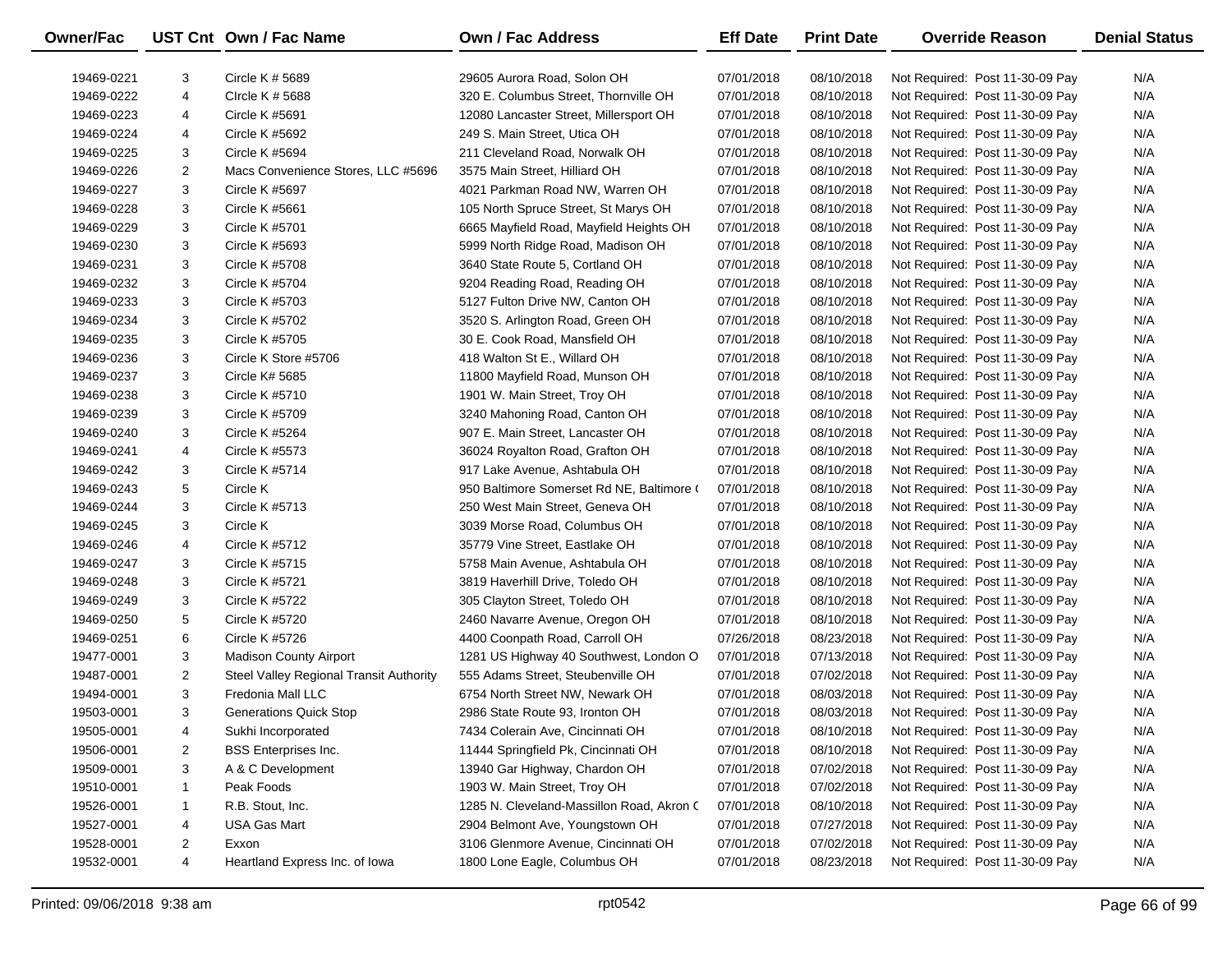| <b>Owner/Fac</b> |                | UST Cnt Own / Fac Name                  | <b>Own / Fac Address</b>                  | <b>Eff Date</b> | <b>Print Date</b> | <b>Override Reason</b>          | <b>Denial Status</b> |
|------------------|----------------|-----------------------------------------|-------------------------------------------|-----------------|-------------------|---------------------------------|----------------------|
| 19533-0001       | 3              | <b>Harvard Gas USA</b>                  | 7020 Harvard Ave 71st St, Cleveland OH    | 07/01/2018      | 07/13/2018        | Not Required: Post 11-30-09 Pay | N/A                  |
| 19538-0001       | 3              | The Old Canal Stop                      | 18766 State Route 104, Chillicothe OH     | 07/01/2018      | 07/27/2018        | Not Required: Post 11-30-09 Pay | N/A                  |
| 19543-0002       | $\overline{2}$ | Citgo                                   | 5430 Brandt Pike, Dayton OH               | 07/01/2018      | 07/13/2018        | Not Required: Post 11-30-09 Pay | N/A                  |
| 19549-0002       | 5              | Hanini Citgo                            | 13900 Kinsman Avenue, Cleveland OH        | 07/01/2018      | 07/13/2018        | Not Required: Post 11-30-09 Pay | N/A                  |
| 19549-0003       | 3              | Hanini Marathon-Superior                | 5300 Superior Avenue/E. 55th, Cleveland C | 07/01/2018      | 07/13/2018        | Not Required: Post 11-30-09 Pay | N/A                  |
| 19558-0001       | 4              | Eaton Marathon                          | 38495 Royalton Road, Grafton OH           | 07/01/2018      | 07/13/2018        | Not Required: Post 11-30-09 Pay | N/A                  |
| 19559-0001       | 3              | 50 A Carryout & Grocery                 | 15918 State Route 550, Fleming OH         | 07/10/2018      | 08/31/2018        | Not Required: Post 11-30-09 Pay | N/A                  |
| 19577-0001       | 4              | Columbia Marathon                       | 24497 Sprague Road, Columbia Station O    | 07/06/2018      | 08/31/2018        | Not Required: Post 11-30-09 Pay | N/A                  |
| 19579-0002       | $\overline{2}$ | Gas & Go                                | 1530 Cherry Street, Toledo OH             | 07/01/2018      | 08/17/2018        | Not Required: Post 11-30-09 Pay | N/A                  |
| 19579-0004       | $\overline{2}$ | S&G #20                                 | 740 South Avenue, Toledo OH               | 07/01/2018      | 08/17/2018        | Not Required: Post 11-30-09 Pay | N/A                  |
| 19581-0001       | 3              | Delphos Fuel & Truck Wash               | 1770 E Fifth St, Delphos OH               | 07/01/2018      | 08/03/2018        | Not Required: Post 11-30-09 Pay | N/A                  |
| 19582-0001       | $\overline{2}$ | Haar's Five Point Marathon              | 200 Castalia Street, Bellevue OH          | 07/01/2018      | 08/03/2018        | Not Required: Post 11-30-09 Pay | N/A                  |
| 19586-0001       | $\mathbf{1}$   | Richland County Juvenile Justice Center | 411 S. Diamond Street, Mansfield OH       | 07/01/2018      | 07/02/2018        | Not Required: Post 11-30-09 Pay | N/A                  |
| 19587-0001       | $\overline{2}$ | The Detour-Coalton                      | 26 Broadway St, Coalton OH                | 07/01/2018      | 08/10/2018        | Not Required: Post 11-30-09 Pay | N/A                  |
| 19590-0001       | $\overline{2}$ | Pa's Sure Stop                          | 8942 United Lane, Athens OH               | 07/01/2018      | 07/27/2018        | Not Required: Post 11-30-09 Pay | N/A                  |
| 19593-0001       | 3              | Tecumseh Landing                        | 10551 CR 286, Huntsville OH               | 07/01/2018      | 08/10/2018        | Not Required: Post 11-30-09 Pay | N/A                  |
| 19599-0001       | $\overline{2}$ | <b>Witten Grocery</b>                   | 6216 Limerick Rd, Jackson OH              | 07/01/2018      | 08/31/2018        | Not Required: Post 11-30-09 Pay | N/A                  |
| 19605-0001       | 5              | 747 Sunoco                              | 12089 Princeton Pike, Springdale OH       | 07/01/2018      | 08/10/2018        | Not Required: Post 11-30-09 Pay | N/A                  |
| 19610-0001       | 4              | Ross BP                                 | 4292 Hamilton Cleves Road, Fairfield OH   | 07/01/2018      | 07/02/2018        | Not Required: Post 11-30-09 Pay | N/A                  |
| 19620-0001       | $\mathbf{1}$   | <b>Graves Lumber Company</b>            | 1315 S Cleveland-Massillon Rd, Copley O   | 07/01/2018      | 08/10/2018        | Not Required: Post 11-30-09 Pay | N/A                  |
| 19631-0001       | 3              | Sammy's Food Mart                       | 2426 Smithville, Dayton OH                | 07/01/2018      | 08/03/2018        | Not Required: Post 11-30-09 Pay | N/A                  |
| 19635-0001       | 4              | Broadway Market & Cafe                  | 700 E. North Broadway, Columbus OH        | 07/01/2018      | 08/10/2018        | Not Required: Post 11-30-09 Pay | N/A                  |
| 19637-0001       | $\mathbf{1}$   | Odyssey Logistics Inc.                  | 551 Murray Road, Cincinnati OH            | 07/01/2018      | 07/27/2018        | Not Required: Post 11-30-09 Pay | N/A                  |
| 19644-0001       | $\overline{2}$ | <b>Toledo Shredding</b>                 | 275 Millard Ave Bldg 3, Toledo OH         | 07/01/2018      | 07/27/2018        | Not Required: Post 11-30-09 Pay | N/A                  |
| 19646-0001       | $\mathbf{1}$   | Dick Masheter Ford                      | 1100 S Hamilton Rd, Columbus OH           | 07/01/2018      | 07/23/2018        | Not Required: Post 11-30-09 Pay | N/A                  |
| 19647-0001       | 3              | Alvada Rental                           | 11960 US 224, Alvada OH                   | 07/01/2018      | 07/13/2018        | Not Required: Post 11-30-09 Pay | N/A                  |
| 19655-0001       | $\overline{2}$ | <b>Tri-City Airport</b>                 | 18330 Harrisburg-Westville Road, Beloit O | 07/01/2018      | 07/27/2018        | Not Required: Post 11-30-09 Pay | N/A                  |
| 19663-0001       | 4              | A & T Mart Inc.                         | 5721 Market St, Youngstown OH             | 07/01/2018      | 07/13/2018        | Not Required: Post 11-30-09 Pay | N/A                  |
| 19666-0001       | $\overline{2}$ | The Loading Zone                        | 85610 Miller Station Road, Hopedale OH    | 07/01/2018      | 07/02/2018        | Not Required: Post 11-30-09 Pay | N/A                  |
| 19666-0002       | 5              | The Loading Zone                        | 5915 County Road 22A, Bloomingdale OH     | 07/01/2018      | 07/02/2018        | Not Required: Post 11-30-09 Pay | N/A                  |
| 19666-0003       | $\overline{2}$ | The Loading Zone                        | 101 N. Main Street, Bethesda OH           | 07/01/2018      | 07/02/2018        | Not Required: Post 11-30-09 Pay | N/A                  |
| 19666-0004       | $\overline{2}$ | The Loading Zone                        | 72090 Colerain Road, Bridgeport OH        | 07/01/2018      | 07/02/2018        | Not Required: Post 11-30-09 Pay | N/A                  |
| 19666-0005       | $\overline{2}$ | Scher-Cash, Inc.                        | 150 William Street, Yorkville OH          | 07/01/2018      | 07/02/2018        | Not Required: Post 11-30-09 Pay | N/A                  |
| 19666-0006       | 3              | The Loading Zone #8                     | 52278 State Route 800, Jerusalem OH       | 07/01/2018      | 07/02/2018        | Not Required: Post 11-30-09 Pay | N/A                  |
| 19666-0007       | 3              | The Loading Zone #9                     | 113 S Main Street, Amsterdam OH           | 07/01/2018      | 07/02/2018        | Not Required: Post 11-30-09 Pay | N/A                  |
| 19676-0002       | $\overline{c}$ | Wapok Food Mart (Clark Oil)             | 302 S. Willipie Street, Wapakoneta OH     | 07/01/2018      | 07/27/2018        | Not Required: Post 11-30-09 Pay | N/A                  |
| 19689-0001       | 4              | Knack's Sunoco                          | 5655 Manchester Road, Akron OH            | 07/01/2018      | 08/10/2018        | Not Required: Post 11-30-09 Pay | N/A                  |
| 19693-0001       | 2              | Star Gas                                | 701 W. North Street, Lima OH              | 07/01/2018      | 07/13/2018        | Not Required: Post 11-30-09 Pay | N/A                  |
| 19694-0001       | 2              | Gas Land                                | 2851 Larchmont Avenue, Warren OH          | 07/01/2018      | 05/11/2018        | Not Required: Post 11-30-09 Pay | N/A                  |
| 19706-0001       | 3              | GetGo #3510                             | 331 Pike Street, Marietta OH              | 07/01/2018      | 07/13/2018        | Not Required: Post 11-30-09 Pay | N/A                  |
| 19709-0001       | 4              | Denison Gas USA                         | 6501 Denison Avenue, Cleveland OH         | 07/01/2018      | 07/02/2018        | Not Required: Post 11-30-09 Pay | N/A                  |
| 19711-0001       | 2              | <b>Browns Marathon</b>                  | 5806 Storer Ave, Cleveland OH             | 07/01/2018      | 08/10/2018        | Not Required: Post 11-30-09 Pay | N/A                  |
| 19713-0001       | 3              | Dixie Marathon                          | 2693 Dixie Hwy/ Laurel, Hamilton OH       | 07/01/2018      | 08/23/2018        | Not Required: Post 11-30-09 Pay | N/A                  |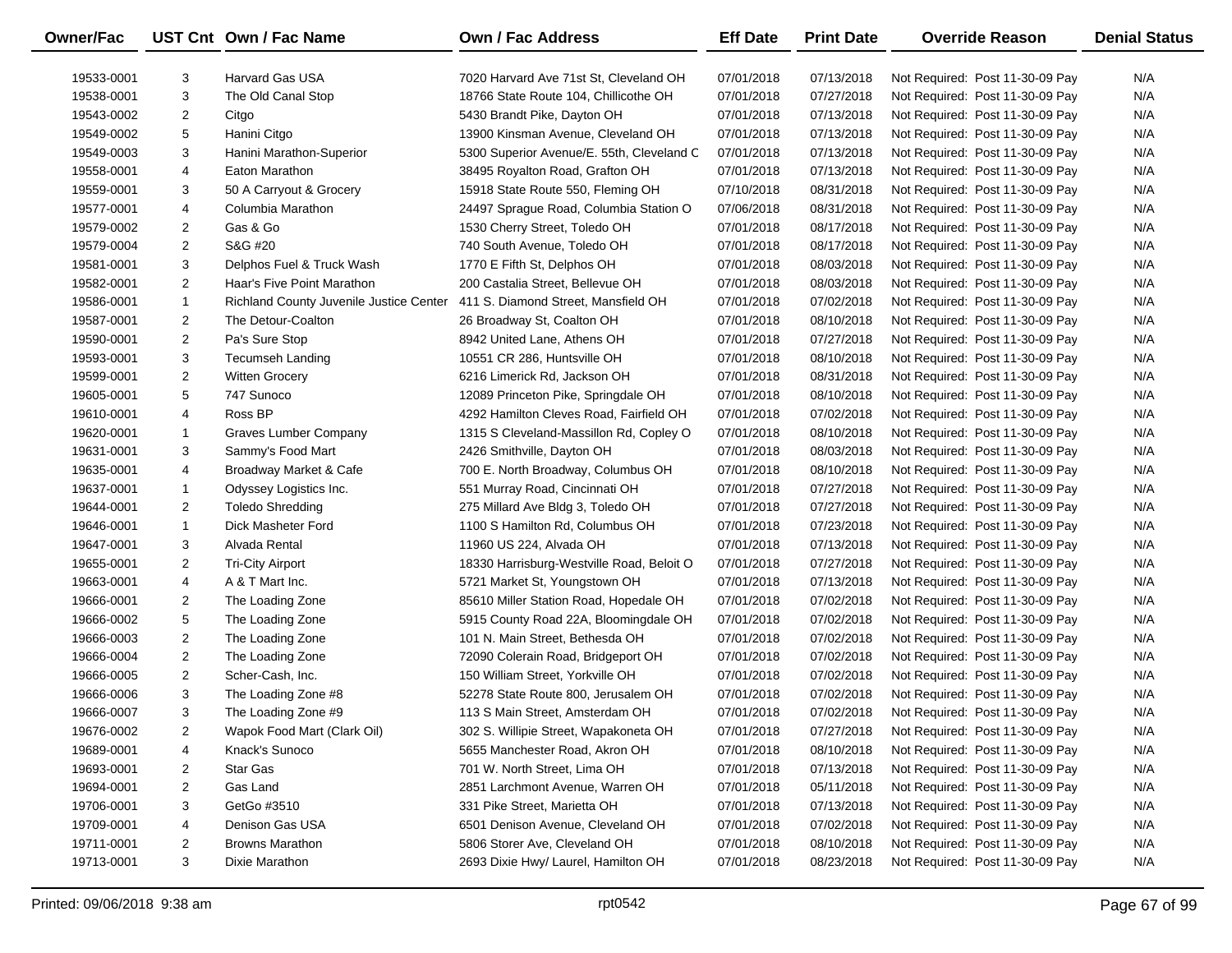| <b>Owner/Fac</b> |                | UST Cnt Own / Fac Name              | <b>Own / Fac Address</b>                 | <b>Eff Date</b> | <b>Print Date</b> | <b>Override Reason</b>          | <b>Denial Status</b> |
|------------------|----------------|-------------------------------------|------------------------------------------|-----------------|-------------------|---------------------------------|----------------------|
| 19725-0001       | 3              | <b>Sunset Sunoco</b>                | 100 Sunset Avenue, Harrison OH           | 07/24/2018      | 08/31/2018        | Not Required: Post 11-30-09 Pay | N/A                  |
| 19727-0001       | 3              | R & C Quick Stop                    | 63867 US Route 50 W, McArthur OH         | 07/01/2018      | 08/10/2018        | Not Required: Post 11-30-09 Pay | N/A                  |
| 19728-0001       | 3              | Middletown Sunoco                   | 6300 Germantown Road, Middletown OH      | 07/01/2018      | 07/02/2018        | Not Required: Post 11-30-09 Pay | N/A                  |
| 19729-0001       | 3              | <b>Country Corner Grocery</b>       | 2346 State Route 550, Bartlett OH        | 07/01/2018      | 07/02/2018        | Not Required: Post 11-30-09 Pay | N/A                  |
| 19740-0001       | 3              | Beckys Fly Spot                     | 33260 St Rt 7, Fly OH                    | 07/24/2018      | 08/31/2018        | Not Required: Post 11-30-09 Pay | N/A                  |
| 19741-0001       | 3              | Boland's Mini Mart                  | US Route 52 West, West Portsmouth OH     | 07/01/2018      | 08/10/2018        | Not Required: Post 11-30-09 Pay | N/A                  |
| 19743-0001       | 4              | Sunoco                              | 1226 Georgesville Rd, Columbus OH        | 07/01/2018      | 08/03/2018        | Not Required: Post 11-30-09 Pay | N/A                  |
| 19750-0001       | $\overline{2}$ | R & D Giovanni's Pizza and Carryout | 13758 St Rt 141, Kitts Hill OH           | 07/01/2018      | 07/23/2018        | Not Required: Post 11-30-09 Pay | N/A                  |
| 19756-0001       | 3              | Lima Memorial Hospital              | 1001 Bellefontaine Avenue, Lima OH       | 07/01/2018      | 08/03/2018        | Not Required: Post 11-30-09 Pay | N/A                  |
| 19763-0001       | 4              | Ohio Valley Coal Co.                | 56854 Pleasant Ridge Road, Alledonia OH  | 07/01/2018      | 07/02/2018        | Not Required: Post 11-30-09 Pay | N/A                  |
| 19769-0001       | 3              | Ro-Lin Farm Services, Inc.          | 8040 Conservancy Rd., Germantown OH      | 07/01/2018      | 06/15/2018        | Not Required: Post 11-30-09 Pay | N/A                  |
| 19779-0001       | $\mathbf{1}$   | The Renaissance                     | 26376 John Road, Olmsted Township OH     | 07/01/2018      | 07/13/2018        | Not Required: Post 11-30-09 Pay | N/A                  |
| 19781-0001       | 1              | Home City Ice                       | 20282 Hannan Pkwy, Walton Hills OH       | 07/01/2018      | 07/13/2018        | Not Required: Post 11-30-09 Pay | N/A                  |
| 19781-0002       | $\mathbf{1}$   | Home City Ice                       | 11920 Kempersprings Dr., Forest Park OH  | 07/01/2018      | 07/13/2018        | Not Required: Post 11-30-09 Pay | N/A                  |
| 19789-0001       | $\mathbf{1}$   | <b>WJW Television</b>               | 5800 S. Marginal Rd., Cleveland OH       | 07/01/2018      | 08/10/2018        | Not Required: Post 11-30-09 Pay | N/A                  |
| 19789-0002       | $\mathbf{1}$   | <b>WJW Transmittor</b>              | 4501 W. Pleasant Valley Rd., Parma OH    | 07/01/2018      | 08/10/2018        | Not Required: Post 11-30-09 Pay | N/A                  |
| 19790-0002       | $\mathbf{1}$   | Enterprise Rent A Car               | 18715 Maplewood Avenue, Cleveland OH     | 07/01/2018      | 07/02/2018        | Not Required: Post 11-30-09 Pay | N/A                  |
| 19790-0003       | $\overline{2}$ | <b>National Car Rental</b>          | 18809 Maplewood Avenue, Cleveland OH     | 07/01/2018      | 07/02/2018        | Not Required: Post 11-30-09 Pay | N/A                  |
| 19797-0001       | $\mathbf{1}$   | A. R. S.                            | 200 Taylor Pkwy, Archbold OH             | 07/01/2018      | 08/03/2018        | Not Required: Post 11-30-09 Pay | N/A                  |
| 19806-0001       | $\overline{2}$ | Delaware Marathon                   | 715 Sunbury Rd., Delaware OH             | 07/01/2018      | 08/10/2018        | Not Required: Post 11-30-09 Pay | N/A                  |
| 19811-0001       | $\mathbf{1}$   | Bureau of Worker's Compensation     | 30 W. Spring Street, Columbus OH         | 07/01/2018      | 07/23/2018        | Not Required: Post 11-30-09 Pay | N/A                  |
| 19814-0001       | 3              | Central Ohio Contractors Inc.       | 2879 Jackson Pike, Columbus OH           | 07/01/2018      | 07/27/2018        | Not Required: Post 11-30-09 Pay | N/A                  |
| 19815-0001       | $\mathbf{1}$   | Eastland Crane Co.                  | 4645 Groves Rd., Columbus OH             | 07/01/2018      | 08/17/2018        | Not Required: Post 11-30-09 Pay | N/A                  |
| 19829-0001       | $\mathbf{1}$   | Deck Lounge and Restaurant          | 35943 Lakeshore Blvd, Eastlake OH        | 07/13/2018      | 08/31/2018        | Not Required: Post 11-30-09 Pay | N/A                  |
| 19840-0001       | 4              | Sam's Deli                          | 812 Matzinger Road, Toledo OH            | 07/06/2018      | 08/31/2018        | Not Required: Post 11-30-09 Pay | N/A                  |
| 19845-0001       | $\mathbf{1}$   | Tuppers Plains Chester Water Plant  | 36625 Sandhill-Cemetery Road, Long Bot   | 07/30/2018      | 08/31/2018        | Not Required: Post 11-30-09 Pay | N/A                  |
| 19851-0001       | $\overline{2}$ | Lorain County Regional Airport      | 44050 Russia Road, Elyria OH             | 07/01/2018      | 07/13/2018        | Not Required: Post 11-30-09 Pay | N/A                  |
| 19853-0001       | $\overline{2}$ | Children's Hospital                 | 1 Perkins Square, Akron OH               | 07/01/2018      | 08/10/2018        | Not Required: Post 11-30-09 Pay | N/A                  |
| 19853-0002       | $\mathbf{1}$   | <b>Bowery Professional Building</b> | 215 Bowery Street, Akron OH              | 07/01/2018      | 08/10/2018        | Not Required: Post 11-30-09 Pay | N/A                  |
| 19854-0001       | $\overline{2}$ | Acme Foods Fuel Center              | 3235 Manchester Rd., Coventry Township ( | 07/01/2018      | 07/13/2018        | Not Required: Post 11-30-09 Pay | N/A                  |
| 19863-0001       | $\mathbf{1}$   | <b>McKinley Grand Hotel</b>         | 320 Market Ave. S., Canton OH            | 07/01/2018      | 08/23/2018        | Not Required: Post 11-30-09 Pay | N/A                  |
| 19864-0001       | $\mathbf{1}$   | Aultman Hospital                    | 2600 6th Street S.W., Canton OH          | 07/01/2018      | 07/02/2018        | Not Required: Post 11-30-09 Pay | N/A                  |
| 19866-0001       | $\mathbf{1}$   | J. N. Stiffy Ltd.                   | 975 Post Rd. NW, Warren OH               | 07/01/2018      | 06/15/2018        | Not Required: Post 11-30-09 Pay | N/A                  |
| 19873-0001       | 3              | Jefferson Landmark                  | 1525 St Hwy 152, Bloomingdale OH         | 07/01/2018      | 07/27/2018        | Not Required: Post 11-30-09 Pay | N/A                  |
| 19873-0002       | 4              | Jefferson Landmark Marathon         | 40 Smithfield Street, Dillonvale OH      | 07/01/2018      | 07/27/2018        | Not Required: Post 11-30-09 Pay | N/A                  |
| 19878-0001       | 3              | Good Samaritan Hospital             | 2222 Philadelphia Avenue, Dayton OH      | 07/01/2018      | 08/10/2018        | Not Required: Post 11-30-09 Pay | N/A                  |
| 19888-0001       | $\overline{2}$ | Wagner's IGA                        | 200 S. Main Street, Fort Loramie OH      | 07/01/2018      | 07/23/2018        | Not Required: Post 11-30-09 Pay | N/A                  |
| 19914-0001       | 3              | Perk Company, Inc.                  | 4994 Holyoke Avenue, Cleveland OH        | 07/01/2018      | 06/15/2018        | Not Required: Post 11-30-09 Pay | N/A                  |
| 19923-0001       | 4              | HH&G Stores Inc                     | 3445 Linden Ave, Dayton OH               | 07/01/2018      | 07/02/2018        | Not Required: Post 11-30-09 Pay | N/A                  |
| 19924-0001       | 3              | 22 Sunoco                           | 521 Lincoln Avenue, Lancaster OH         | 07/01/2018      | 08/23/2018        | Not Required: Post 11-30-09 Pay | N/A                  |
| 19934-0001       | 3              | Marshall Mini Mart                  | 11070 St Rt 506, Hillsboro OH            | 07/20/2018      | 08/31/2018        | Not Required: Post 11-30-09 Pay | N/A                  |
| 19939-0001       | $\overline{2}$ | Steve's Market and Deli #3          | 184 E Maple St, N Lewisburg OH           | 07/01/2018      | 08/10/2018        | Not Required: Post 11-30-09 Pay | N/A                  |
| 19947-0001       | $\overline{2}$ | Allen County RTA                    | 240 N. Central Avenue, Lima OH           | 07/01/2018      | 08/23/2018        | Not Required: Post 11-30-09 Pay | N/A                  |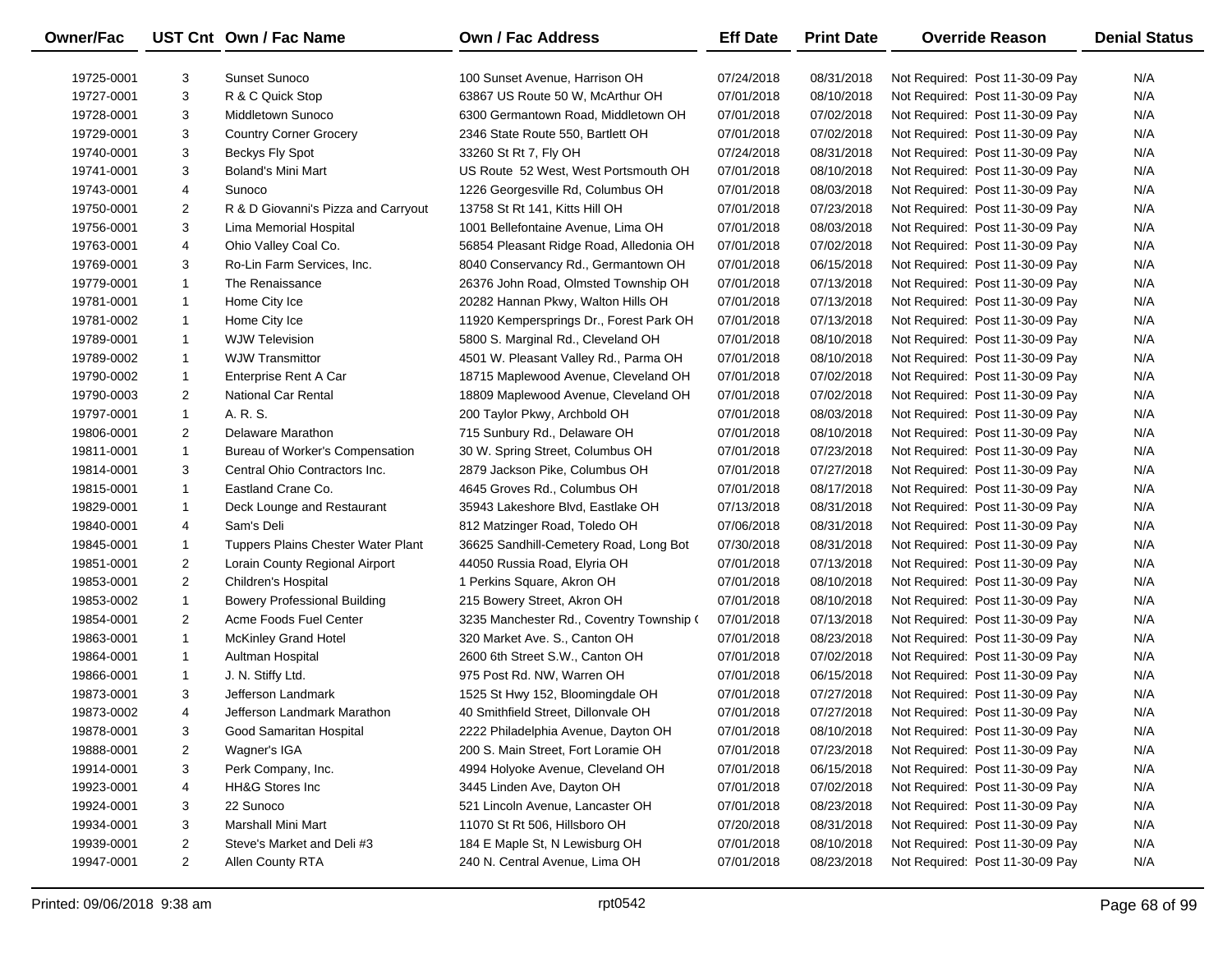| <b>Owner/Fac</b> |                | UST Cnt Own / Fac Name             | <b>Own / Fac Address</b>                  | <b>Eff Date</b> | <b>Print Date</b> | <b>Override Reason</b>          | <b>Denial Status</b> |
|------------------|----------------|------------------------------------|-------------------------------------------|-----------------|-------------------|---------------------------------|----------------------|
| 19948-0001       | 3              | <b>Shell Mini Mart</b>             | 4606 Warrensville Center Road, Cleveland  | 07/01/2018      | 07/27/2018        | Not Required: Post 11-30-09 Pay | N/A                  |
| 19952-0001       | 3              | <b>Market Place Express</b>        | 2 Remick Blvd, Springboro OH              | 07/01/2018      | 06/15/2018        | Not Required: Post 11-30-09 Pay | N/A                  |
| 19955-0001       | 4              | <b>Turney Town Shell Inc</b>       | 5095 Turney Rd Mccracken, Garfield Heigh  | 07/01/2018      | 08/10/2018        | Not Required: Post 11-30-09 Pay | N/A                  |
| 19959-0001       | 3              | 4125 West 3rd Street, LLC          | 4125 W. Third Street, Dayton OH           | 07/01/2018      | 08/10/2018        | Not Required: Post 11-30-09 Pay | N/A                  |
| 19959-0002       | 3              | Little Richmond Road, Inc.         | 4046 Free Pike Gettysburg, Dayton OH      | 07/01/2018      | 08/10/2018        | Not Required: Post 11-30-09 Pay | N/A                  |
| 19967-0001       | 3              | DSC North 60 Service Ltd.          | 3960 N. State Route 60, McConnellsville O | 07/01/2018      | 07/13/2018        | Not Required: Post 11-30-09 Pay | N/A                  |
| 19975-0001       | 3              | Facility 1000                      | 959 Parsons Avenue, Columbus OH           | 07/01/2018      | 07/02/2018        | Not Required: Post 11-30-09 Pay | N/A                  |
| 19975-0002       | 3              | Mobile D/Town                      | 215 E. Rich Street, Columbus OH           | 07/01/2018      | 07/02/2018        | Not Required: Post 11-30-09 Pay | N/A                  |
| 19994-0001       | $\overline{2}$ | Linde Gas North America LLC        | 2045 Aurora Road, Twinsburg OH            | 07/01/2018      | 08/23/2018        | Not Required: Post 11-30-09 Pay | N/A                  |
| 20010-0001       | 4              | Jack's Harrison Sunoco             | 10910 New Haven Road, Harrison OH         | 07/01/2018      | 08/10/2018        | Not Required: Post 11-30-09 Pay | N/A                  |
| 20011-0001       | 3              | <b>Chester Road Sunoco</b>         | 11585 Chester Road, Cincinnati OH         | 07/01/2018      | 08/10/2018        | Not Required: Post 11-30-09 Pay | N/A                  |
| 20013-0001       | 3              | Rybolt BP                          | 5488 Rybolt Road, Cincinnati OH           | 07/01/2018      | 08/10/2018        | Not Required: Post 11-30-09 Pay | N/A                  |
| 20018-0001       | $\mathbf{1}$   | Marina del Isle                    | 6801 E Harbor Rd, Marblehead OH           | 07/03/2018      | 08/31/2018        | Not Required: Post 11-30-09 Pay | N/A                  |
| 20040-0001       | 4              | Martinsburg Marathon               | 100 N. Market Street, Martinsburg OH      | 07/01/2018      | 07/27/2018        | Not Required: Post 11-30-09 Pay | N/A                  |
| 20043-0001       | 3              | ATD Enterprises Inc.               | 6154 State Route 95, Mt. Gilead OH        | 07/01/2018      | 08/17/2018        | Not Required: Post 11-30-09 Pay | N/A                  |
| 20054-0001       | 4              | Vihini Inc.                        | 10410 Kenwood Road, Blue Ash OH           | 07/01/2018      | 07/13/2018        | Not Required: Post 11-30-09 Pay | N/A                  |
| 20055-0001       | 3              | Subham, Inc.                       | 8186 Montgomery Road, Cincinnati OH       | 07/01/2018      | 08/17/2018        | Not Required: Post 11-30-09 Pay | N/A                  |
| 20063-0001       | 4              | <b>KC Junction Ltd</b>             | 2860 South US Route 23, Alvada OH         | 07/01/2018      | 07/23/2018        | Not Required: Post 11-30-09 Pay | N/A                  |
| 20063-0002       | 3              | Soni Junction LLC                  | 260 S. Washington Street, Tiffin OH       | 07/01/2018      | 07/23/2018        | Not Required: Post 11-30-09 Pay | N/A                  |
| 20064-0001       | $\overline{2}$ | Hamilton & Main Sunoco             | 4600 E. Main Street, Columbus OH          | 07/01/2018      | 08/23/2018        | Not Required: Post 11-30-09 Pay | N/A                  |
| 20073-0001       | 3              | Aseal Inc.                         | 110 W. Mitchell Avenue, Cincinnati OH     | 07/01/2018      | 07/02/2018        | Not Required: Post 11-30-09 Pay | N/A                  |
| 20078-0001       | 4              | <b>Newton Falls Sunoco</b>         | 190 Milton Blvd, Newton Falls OH          | 07/01/2018      | 08/17/2018        | Not Required: Post 11-30-09 Pay | N/A                  |
| 20079-0001       | 4              | Shell                              | 1002 Alexis Road, Toledo OH               | 07/01/2018      | 07/13/2018        | Not Required: Post 11-30-09 Pay | N/A                  |
| 20081-0001       | 3              | Shell                              | 1538 Highland Ave, Lakewood OH            | 07/01/2018      | 06/15/2018        | Not Required: Post 11-30-09 Pay | N/A                  |
| 20082-0001       | 3              | <b>Country Corral</b>              | 7910 State Route 109, Delta OH            | 07/01/2018      | 08/10/2018        | Not Required: Post 11-30-09 Pay | N/A                  |
| 20083-0001       | 4              | Sunoco                             | 6313 Engle Road, Brookpark OH             | 07/01/2018      | 08/03/2018        | Not Required: Post 11-30-09 Pay | N/A                  |
| 20091-0001       | 3              | Friendly Express Ltd.              | 3142 S. Main Street, Akron OH             | 07/01/2018      | 07/27/2018        | Not Required: Post 11-30-09 Pay | N/A                  |
| 20092-0001       | 3              | <b>Buckeye Station</b>             | 11970 Cincinnati-Zanesville Road, Stouts  | 07/01/2018      | 08/23/2018        | Not Required: Post 11-30-09 Pay | N/A                  |
| 20093-0005       | 4              | <b>Transportation Facility</b>     | 6371 Shier-Rings Road, Dublin OH          | 07/01/2018      | 08/10/2018        | Not Required: Post 11-30-09 Pay | N/A                  |
| 20097-0001       | 4              | Gorby's Grocery                    | 50571 Richardson Ave, Negley OH           | 07/01/2018      | 08/17/2018        | Not Required: Post 11-30-09 Pay | N/A                  |
| 20118-0004       | 3              | Sunoco Mart                        | 608 E. Main Street, Anna OH               | 07/01/2018      | 08/17/2018        | Not Required: Post 11-30-09 Pay | N/A                  |
| 20118-0005       | 3              | Hissowal, Inc.                     | 8001 Brandt Pike, Dayton OH               | 07/01/2018      | 08/17/2018        | Not Required: Post 11-30-09 Pay | N/A                  |
| 20118-0006       | $\overline{2}$ | Sunoco 6900                        | 6900 State Route 123, Franklin OH         | 07/01/2018      | 08/17/2018        | Not Required: Post 11-30-09 Pay | N/A                  |
| 20119-0001       | $\overline{2}$ | Sunoco                             | 4387 Orders Road, Grove City OH           | 07/01/2018      | 08/23/2018        | Not Required: Post 11-30-09 Pay | N/A                  |
| 20122-0003       | $\mathbf{1}$   | <b>Buckeye Terminals LLC</b>       | 303 Wilson Road, Columbus OH              | 07/01/2018      | 07/27/2018        | Not Required: Post 11-30-09 Pay | N/A                  |
| 20124-0001       | 4              | Sunoco Minimart (Bholupir One Inc) | 36944 Vine Street, Willoughby OH          | 07/01/2018      | 07/02/2018        | Not Required: Post 11-30-09 Pay | N/A                  |
| 20137-0001       | 2              | Callihan's Corner Store            | St Rt 224-511, Nova OH                    | 07/01/2018      | 08/10/2018        | Not Required: Post 11-30-09 Pay | N/A                  |
| 20138-0001       | 4              | Winton Rd Sunoco                   | 9177 Winton Road, Cincinnati OH           | 07/01/2018      | 07/02/2018        | Not Required: Post 11-30-09 Pay | N/A                  |
| 20143-0001       | 2              | Republic Services, Inc.            | 8123 Jones Road, Cleveland OH             | 07/20/2018      | 08/31/2018        | Not Required: Post 11-30-09 Pay | N/A                  |
| 20155-0001       | 4              | North Ridge Marathon               | 5411 Pearl Road, Lorain OH                | 07/01/2018      | 07/02/2018        | Not Required: Post 11-30-09 Pay | N/A                  |
| 20161-0001       | 3              | Mohammad Khan                      | 15550 Lake Shore Boulevard, Cleveland O   | 07/01/2018      | 07/02/2018        | Not Required: Post 11-30-09 Pay | N/A                  |
| 20164-0001       | 5              | Reddy Business Group LLC           | 4487 US Route 42, Mason OH                | 07/01/2018      | 07/02/2018        | Not Required: Post 11-30-09 Pay | N/A                  |
| 20181-0001       | 3              | Justop                             | 125 First Street, Hamler OH               | 07/01/2018      | 07/02/2018        | Not Required: Post 11-30-09 Pay | N/A                  |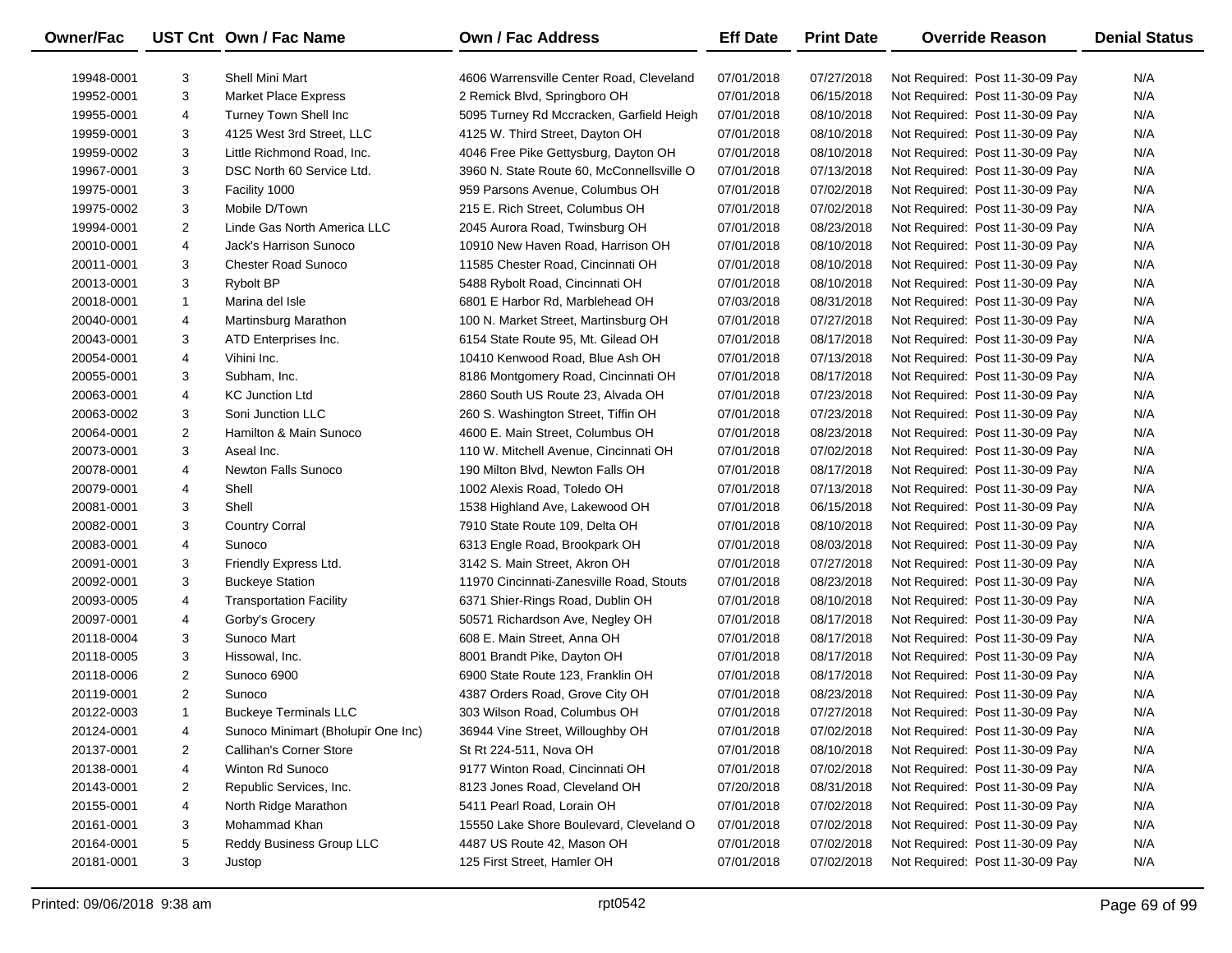| Owner/Fac  |                | UST Cnt Own / Fac Name        | <b>Own / Fac Address</b>                  | <b>Eff Date</b> | <b>Print Date</b> | <b>Override Reason</b>          | <b>Denial Status</b> |
|------------|----------------|-------------------------------|-------------------------------------------|-----------------|-------------------|---------------------------------|----------------------|
| 20189-0001 | 3              | East 55th Shell               | 2625 E. 55th Street, Cleveland OH         | 07/01/2018      | 07/13/2018        | Not Required: Post 11-30-09 Pay | N/A                  |
| 20190-0001 | $\overline{2}$ | Zellair Properties LLC        | 5430 Lauby Road, North Canton OH          | 07/01/2018      | 07/02/2018        | Not Required: Post 11-30-09 Pay | N/A                  |
| 20193-0001 | 3              | 871 Rocky River Inc           | 871 Rocky River Drive, Berea OH           | 07/01/2018      | 06/15/2018        | Not Required: Post 11-30-09 Pay | N/A                  |
| 20195-0001 | $\mathbf{1}$   | Car Parts Warehouse           | 721 Erie Street, Youngstown OH            | 07/01/2018      | 07/02/2018        | Not Required: Post 11-30-09 Pay | N/A                  |
| 20198-0001 | 5              | Batavia Mobil                 | 520 W Main St, Batavia OH                 | 07/01/2018      | 08/10/2018        | Not Required: Post 11-30-09 Pay | N/A                  |
| 20221-0001 | 5              | Hill's Foodmart               | 521 Elm Street, Racine OH                 | 07/01/2018      | 07/27/2018        | Not Required: Post 11-30-09 Pay | N/A                  |
| 20232-0001 | 4              | <b>BJ Boss Incorporated</b>   | 1904 Copley Road, Akron OH                | 07/01/2018      | 07/02/2018        | Not Required: Post 11-30-09 Pay | N/A                  |
| 20240-0001 | 3              | Amanda Carryout               | 145 E. Main Street, Amanda OH             | 07/01/2018      | 07/02/2018        | Not Required: Post 11-30-09 Pay | N/A                  |
| 20244-0001 | $\overline{2}$ | Circle K #5434                | 207 North Wooster Avenue, Strasburg OH    | 07/01/2018      | 08/10/2018        | Not Required: Post 11-30-09 Pay | N/A                  |
| 20245-0001 | 3              | Woodlawn Marathon LLC         | 401 Glendale Milford Road, Cincinnati OH  | 07/01/2018      | 06/15/2018        | Not Required: Post 11-30-09 Pay | N/A                  |
| 20247-0001 | $\mathbf{1}$   | University Healthcare Center  | 2186 Ambleside Dr., Cleveland OH          | 07/16/2018      | 08/31/2018        | Not Required: Post 11-30-09 Pay | N/A                  |
| 20250-0001 | 4              | <b>Former Otermats Sunoco</b> | 242 W Main St, Bellevue OH                | 07/01/2018      | 08/10/2018        | Not Required: Post 11-30-09 Pay | N/A                  |
| 20253-0001 | 3              | Bond Hill VP                  | 4600 Paddock Road, Cincinnati OH          | 07/01/2018      | 07/23/2018        | Not Required: Post 11-30-09 Pay | N/A                  |
| 20262-0001 | $\overline{2}$ | <b>Clark Station</b>          | 427 N. Court St., Medina OH               | 07/01/2018      | 07/13/2018        | Not Required: Post 11-30-09 Pay | N/A                  |
| 20269-0001 | 3              | <b>Valero Gas Station</b>     | 2118 East Main Street, Springfield OH     | 07/01/2018      | 07/02/2018        | Not Required: Post 11-30-09 Pay | N/A                  |
| 20271-0001 | 3              | Norton Marathon               | 385 Norton Rd, Columbus OH                | 07/06/2018      | 08/31/2018        | Not Required: Post 11-30-09 Pay | N/A                  |
| 20272-0001 | $\overline{2}$ | Grab and Go                   | 5760 State Route 193, Kingsville OH       | 07/01/2018      | 08/17/2018        | Not Required: Post 11-30-09 Pay | N/A                  |
| 20281-0001 | 5              | Citgo                         | 7608 Superior Avenue, Cleveland OH        | 07/01/2018      | 08/03/2018        | Not Required: Post 11-30-09 Pay | N/A                  |
| 20282-0001 | $\overline{2}$ | Churchill Commons GetGo #3384 | 4700 Belmont Avenue, Youngstown OH        | 07/01/2018      | 07/02/2018        | Not Required: Post 11-30-09 Pay | N/A                  |
| 20284-0002 | $\overline{2}$ | Gasway                        | 4702 Memphis Avenue, Cleveland OH         | 07/01/2018      | 07/02/2018        | Not Required: Post 11-30-09 Pay | N/A                  |
| 20287-0001 | 3              | Singh Enterprises LLC         | 1200 W. Galbraith Road, Cincinnati OH     | 07/01/2018      | 07/02/2018        | Not Required: Post 11-30-09 Pay | N/A                  |
| 20288-0001 | 4              | Par Mar #44                   | 2943 State Route 141, Gallipolis OH       | 07/01/2018      | 07/02/2018        | Not Required: Post 11-30-09 Pay | N/A                  |
| 20288-0002 | 4              | Par Mar #43                   | 56 Vine St, Gallipolis OH                 | 07/01/2018      | 07/02/2018        | Not Required: Post 11-30-09 Pay | N/A                  |
| 20288-0003 | 5              | Par Mar #40                   | 1547 Nye Avenue, Pomeroy OH               | 07/01/2018      | 07/02/2018        | Not Required: Post 11-30-09 Pay | N/A                  |
| 20288-0004 | 4              | Par Mar #42                   | 15054 St Rt 160, Vinton OH                | 07/01/2018      | 07/02/2018        | Not Required: Post 11-30-09 Pay | N/A                  |
| 20288-0005 | 4              | Par Mar #41                   | 43109 State Route 689, Wilksville OH      | 07/01/2018      | 07/02/2018        | Not Required: Post 11-30-09 Pay | N/A                  |
| 20288-0006 | 4              | Woodford Express #4           | St Rt 650 & US 52, Hanging Rock OH        | 07/01/2018      | 07/02/2018        | Not Required: Post 11-30-09 Pay | N/A                  |
| 20294-0001 | 2              | <b>Thone Sales LLC</b>        | 410 Ray St, Baltic OH                     | 07/01/2018      | 07/23/2018        | Not Required: Post 11-30-09 Pay | N/A                  |
| 20297-0002 | 4              | Klines Service Center         | 5868 Co Rd 201, Millersburg OH            | 07/01/2018      | 08/31/2018        | Not Required: Post 11-30-09 Pay | N/A                  |
| 20297-0003 | 3              | 93 Fueling Station            | 754 State Route 93, Sugarcreek OH         | 07/01/2018      | 08/31/2018        | Not Required: Post 11-30-09 Pay | N/A                  |
| 20297-0004 | 3              | Millersburg East              | 7244 County Rd 623, Millersburg OH        | 07/01/2018      | 08/31/2018        | Not Required: Post 11-30-09 Pay | N/A                  |
| 20297-0005 | 4              | 585 Fuel Stop                 | 2990 Old Airport Rd, Wooster OH           | 07/01/2018      | 08/31/2018        | Not Required: Post 11-30-09 Pay | N/A                  |
| 20297-0007 | 3              | North Canton Fuel Stop        | 4704 Wayview Rd, N Canton OH              | 07/01/2018      | 08/31/2018        | Not Required: Post 11-30-09 Pay | N/A                  |
| 20297-0009 | 3              | M M Oil                       | 39 Cochran Street, Dalton OH              | 07/01/2018      | 08/31/2018        | Not Required: Post 11-30-09 Pay | N/A                  |
| 20299-0001 | 3              | D & S Petroleum               | 780 Scioto Street, Urbana OH              | 07/06/2018      | 08/31/2018        | Not Required: Post 11-30-09 Pay | N/A                  |
| 20311-0001 | 3              | E 55 Shell                    | 5505 St Clair Ave 55th, Cleveland OH      | 07/01/2018      | 07/02/2018        | Not Required: Post 11-30-09 Pay | N/A                  |
| 20311-0002 | 3              | Pearl & Denison Shell         | 2424 Dennison Avenue, Cleveland OH        | 07/01/2018      | 07/02/2018        | Not Required: Post 11-30-09 Pay | N/A                  |
| 20312-0001 | 3              | 3020 Carnegie, LLC            | 3020 Carnegie Ave 30th, Cleveland OH      | 07/01/2018      | 07/02/2018        | Not Required: Post 11-30-09 Pay | N/A                  |
| 20318-0001 | 2              | Deli & Discount Tobacco       | 8681 Dayton Cincinnati Pike, Miamisburg O | 07/01/2018      | 07/02/2018        | Not Required: Post 11-30-09 Pay | N/A                  |
| 20328-0001 | 3              | Naylor Brothers Inc.          | 1100 S. Zane Highway, Martins Ferry OH    | 07/01/2018      | 07/02/2018        | Not Required: Post 11-30-09 Pay | N/A                  |
| 20329-0001 | 2              | Valero                        | 2402 Brookpark Rd, Cleveland OH           | 07/01/2018      | 08/10/2018        | Not Required: Post 11-30-09 Pay | N/A                  |
| 20334-0001 | 4              | Sukmany, LLC                  | 1050 McGuffey Road, Youngstown OH         | 07/01/2018      | 08/03/2018        | Not Required: Post 11-30-09 Pay | N/A                  |
| 20335-0001 | 3              | Beesan Enterprises Inc.       | 1708 Youngstown Rd, Warren OH             | 07/01/2018      | 08/10/2018        | Not Required: Post 11-30-09 Pay | N/A                  |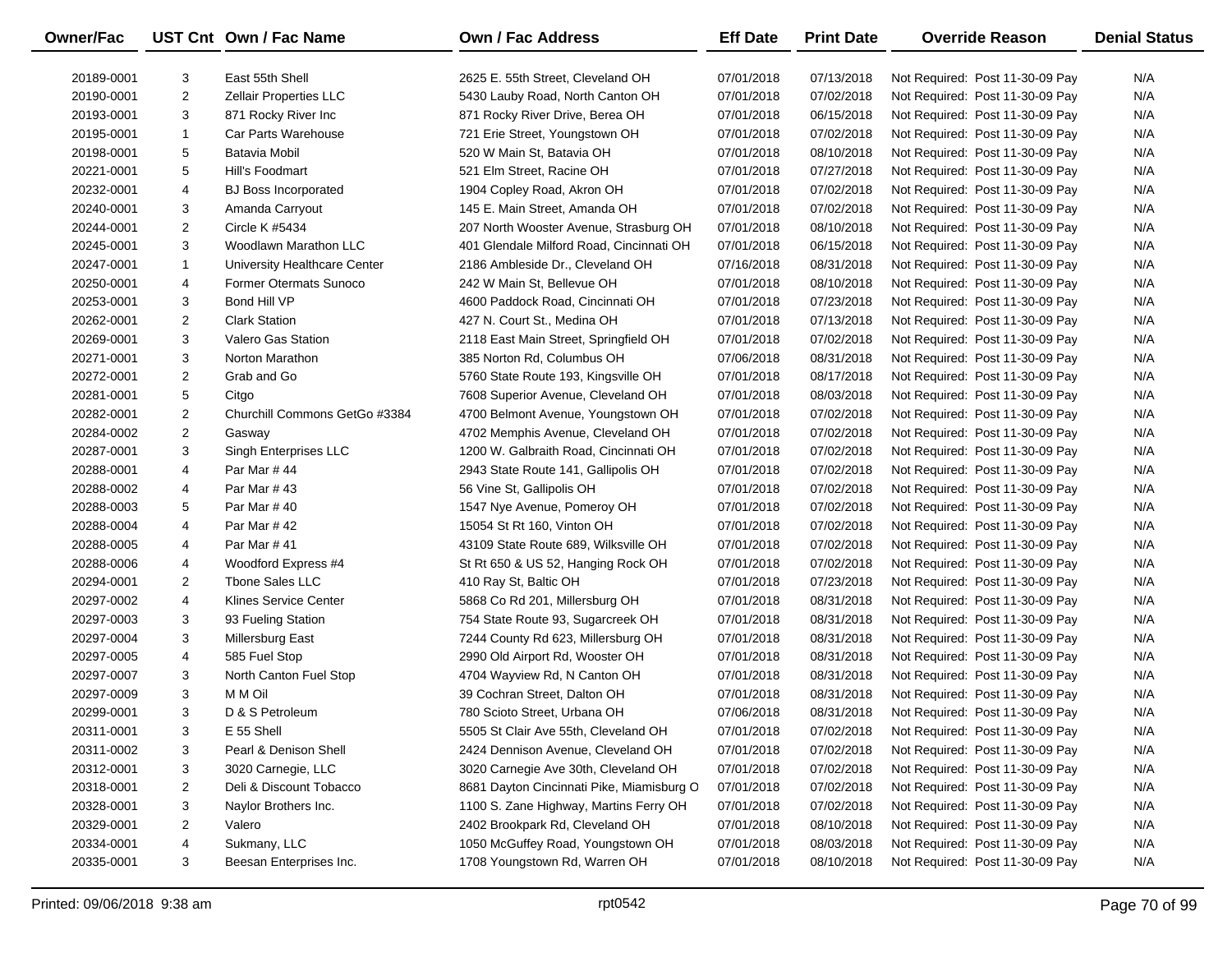| Owner/Fac  |                | UST Cnt Own / Fac Name                  | Own / Fac Address                           | <b>Eff Date</b> | <b>Print Date</b> | <b>Override Reason</b>          | <b>Denial Status</b> |
|------------|----------------|-----------------------------------------|---------------------------------------------|-----------------|-------------------|---------------------------------|----------------------|
| 20337-0001 | 3              | Marathon                                | 303 N. Detroit Street, Kenton OH            | 07/06/2018      | 08/31/2018        | Not Required: Post 11-30-09 Pay | N/A                  |
| 20340-0001 | 3              | Marathon                                | 1027 N Main St, Celina OH                   | 07/01/2018      | 07/02/2018        | Not Required: Post 11-30-09 Pay | N/A                  |
| 20340-0002 | 4              | Marathon                                | 925 E Columbus St, Kenton OH                | 07/01/2018      | 07/02/2018        | Not Required: Post 11-30-09 Pay | N/A                  |
| 20341-0001 | 3              | Quincy Gas, Incorporated                | 3939 Community College Ave, Cleveland O     | 07/01/2018      | 07/27/2018        | Not Required: Post 11-30-09 Pay | N/A                  |
| 20343-0001 | 4              | <b>Brandt Pike Duke</b>                 | 2100 Brandt Pike, Dayton OH                 | 07/01/2018      | 08/17/2018        | Not Required: Post 11-30-09 Pay | N/A                  |
| 20347-0001 | 3              | <b>Chestnut Food Mart</b>               | 185 Chestnut St, Painesville OH             | 07/01/2018      | 07/02/2018        | Not Required: Post 11-30-09 Pay | N/A                  |
| 20348-0001 | 3              | <b>Fast Lane Food Mart</b>              | 2974 Colerain Ave, Cincinnati OH            | 07/01/2018      | 07/02/2018        | Not Required: Post 11-30-09 Pay | N/A                  |
| 20349-0001 | 3              | 7 Hills Marathon                        | 10981 Hamilton Ave, Cincinnati OH           | 07/01/2018      | 08/10/2018        | Not Required: Post 11-30-09 Pay | N/A                  |
| 20368-0001 | 2              | 200 Public Square                       | 200 Public Square, Suite 215, Cleveland O   | 07/01/2018      | 07/27/2018        | Not Required: Post 11-30-09 Pay | N/A                  |
| 20370-0001 | 3              | <b>Lancaster Shell</b>                  | 829 N. High Street, Lancaster OH            | 07/01/2018      | 08/23/2018        | Not Required: Post 11-30-09 Pay | N/A                  |
| 20380-0001 | 3              | <b>Fraun's Service</b>                  | 220 S. Mulberry Street, Logan OH            | 07/01/2018      | 07/13/2018        | Not Required: Post 11-30-09 Pay | N/A                  |
| 20382-0001 | 3              | Boars Head                              | 2818 Williams Batavia Pike, Batavia OH      | 07/01/2018      | 08/03/2018        | Not Required: Post 11-30-09 Pay | N/A                  |
| 20389-0001 | 5              | <b>Fast Mart</b>                        | 1263 Ohio Pike, Amelia OH                   | 07/01/2018      | 08/10/2018        | Not Required: Post 11-30-09 Pay | N/A                  |
| 20394-0002 | 3              | Elza, Inc.                              | 1509 Lockbourne Road, Columbus OH           | 07/01/2018      | 07/02/2018        | Not Required: Post 11-30-09 Pay | N/A                  |
| 20395-0001 | $\overline{c}$ | Anderson Township Marathon              | 7210 Beechmont Ave., Cincinnati OH          | 07/01/2018      | 07/02/2018        | Not Required: Post 11-30-09 Pay | N/A                  |
| 20395-0002 | 3              | Maineville Quick Stop Store             | 8144 State Route 48, Maineville OH          | 07/01/2018      | 07/02/2018        | Not Required: Post 11-30-09 Pay | N/A                  |
| 20397-0001 | $\overline{2}$ | Pine St. Petroleum                      | 513 S. Pine Street, Lima OH                 | 07/06/2018      | 08/31/2018        | Not Required: Post 11-30-09 Pay | N/A                  |
| 20398-0001 | 5              | American Road Truckstop                 | 900 American Road, Napoleon OH              | 07/01/2018      | 07/02/2018        | Not Required: Post 11-30-09 Pay | N/A                  |
| 20399-0001 | 3              | <b>Kileys Market</b>                    | 60 W Pike, Fayetteville OH                  | 07/01/2018      | 07/02/2018        | Not Required: Post 11-30-09 Pay | N/A                  |
| 20403-0001 | 3              | Crown Mini Mart                         | 3675 Troy Road, Springfield OH              | 07/01/2018      | 08/17/2018        | Not Required: Post 11-30-09 Pay | N/A                  |
| 20406-0001 | 4              | Ramji Enterprises LLC dba Niles Fuel Pl | 140 W. Park Avenue, Niles OH                | 07/01/2018      | 08/10/2018        | Not Required: Post 11-30-09 Pay | N/A                  |
| 20406-0002 | 3              | Ramji Enterprises LLC dba Fuel Mart / G | 21820 Lake Shore Boulevard, Euclid OH       | 07/01/2018      | 08/10/2018        | Not Required: Post 11-30-09 Pay | N/A                  |
| 20410-0001 | 3              | Vedmata Incorporated                    | 6363 Pearl Road, Parma Heights OH           | 07/01/2018      | 07/13/2018        | Not Required: Post 11-30-09 Pay | N/A                  |
| 20412-0001 | $\overline{2}$ | Centerburg Hometown Market              | 3895 Columbus Road, Centerburg OH           | 07/01/2018      | 07/27/2018        | Not Required: Post 11-30-09 Pay | N/A                  |
| 20416-0005 | $\overline{c}$ | Doss Petroleum                          | 212 N. Market Street, E Palestine OH        | 07/01/2018      | 08/10/2018        | Not Required: Post 11-30-09 Pay | N/A                  |
| 20423-0001 | $\overline{2}$ | Speedy Gas Company, Inc.                | 6207 Broadway Avenue, Cleveland OH          | 07/01/2018      | 07/13/2018        | Not Required: Post 11-30-09 Pay | N/A                  |
| 20434-0001 | 3              | Akron Food Mart                         | 737 Kenmore Boulevard, Akron OH             | 07/01/2018      | 07/02/2018        | Not Required: Post 11-30-09 Pay | N/A                  |
| 20435-0001 | $\mathbf{1}$   | U.S. Food Service, Inc.                 | 5445 Spellmire Drive, Cincinnati OH         | 07/01/2018      | 07/02/2018        | Not Required: Post 11-30-09 Pay | N/A                  |
| 20438-0001 | 3              | Sunoco                                  | 27179 Detroit Road, Westlake OH             | 07/01/2018      | 07/27/2018        | Not Required: Post 11-30-09 Pay | N/A                  |
| 20439-0001 | 4              | <b>Puritas Sunoco</b>                   | 15009 Puritas Road, Cleveland OH            | 07/01/2018      | 08/23/2018        | Not Required: Post 11-30-09 Pay | N/A                  |
| 20443-0001 | 3              | <b>National Trail Country Store</b>     | 6852 National Road Southeast (US Rt. 40),   | 07/01/2018      | 07/02/2018        | Not Required: Post 11-30-09 Pay | N/A                  |
| 20450-0001 | 3              | Whitehall Shell Car Wash                | 4780 E. Broad Street, Whitehall OH          | 07/01/2018      | 07/02/2018        | Not Required: Post 11-30-09 Pay | N/A                  |
| 20455-0001 | 4              | Village BP LLC dba Nippers Corner       | 4 Xenia Avenue, Yellow Springs OH           | 07/01/2018      | 07/13/2018        | Not Required: Post 11-30-09 Pay | N/A                  |
| 20457-0001 | 3              | Bailiey Mart & Marathon                 | 25570 Dixie Highway, Perrysburg OH          | 07/01/2018      | 08/03/2018        | Not Required: Post 11-30-09 Pay | N/A                  |
| 20458-0001 | 3              | Central Ohio Fuel Depot                 | 3500 Harding Highway E., Marion OH          | 07/01/2018      | 07/23/2018        | Not Required: Post 11-30-09 Pay | N/A                  |
| 20458-0002 | 3              | Card-N-Go Fuel Stop                     | 7867 N. State Route 53, Tiffin OH           | 07/01/2018      | 07/23/2018        | Not Required: Post 11-30-09 Pay | N/A                  |
| 20458-0003 | 2              | Central Ohio Farmers Co-Op, Inc.        | 901 W. Vine Street, Lima OH                 | 07/01/2018      | 07/23/2018        | Not Required: Post 11-30-09 Pay | N/A                  |
| 20464-0001 | 3              | Marathon                                | 315 Looney Road, Piqua OH                   | 07/01/2018      | 08/10/2018        | Not Required: Post 11-30-09 Pay | N/A                  |
| 20471-0001 | 3              | Ruscin's Shell Service Center           | 125 Byers Road, Miamisburg OH               | 07/01/2018      | 07/02/2018        | Not Required: Post 11-30-09 Pay | N/A                  |
| 20473-0001 | 3              | <b>Fairfield County Engineer</b>        | 3026 W. Fair Avenue, Lancaster OH           | 07/01/2018      | 07/02/2018        | Not Required: Post 11-30-09 Pay | N/A                  |
| 20481-0001 | 5              | <b>Bethel BP</b>                        | 308 W. Plane Street, Bethel OH              | 07/01/2018      | 08/10/2018        | Not Required: Post 11-30-09 Pay | N/A                  |
| 20489-0001 | 4              | Shrinidhi Sunoco                        | 20710 S. Lakeland Boulevard, Euclid OH      | 07/01/2018      | 08/10/2018        | Not Required: Post 11-30-09 Pay | N/A                  |
| 20503-0001 | 4              | Sunoco                                  | 10485 Northfield Road, Northfield Village O | 07/01/2018      | 08/10/2018        | Not Required: Post 11-30-09 Pay | N/A                  |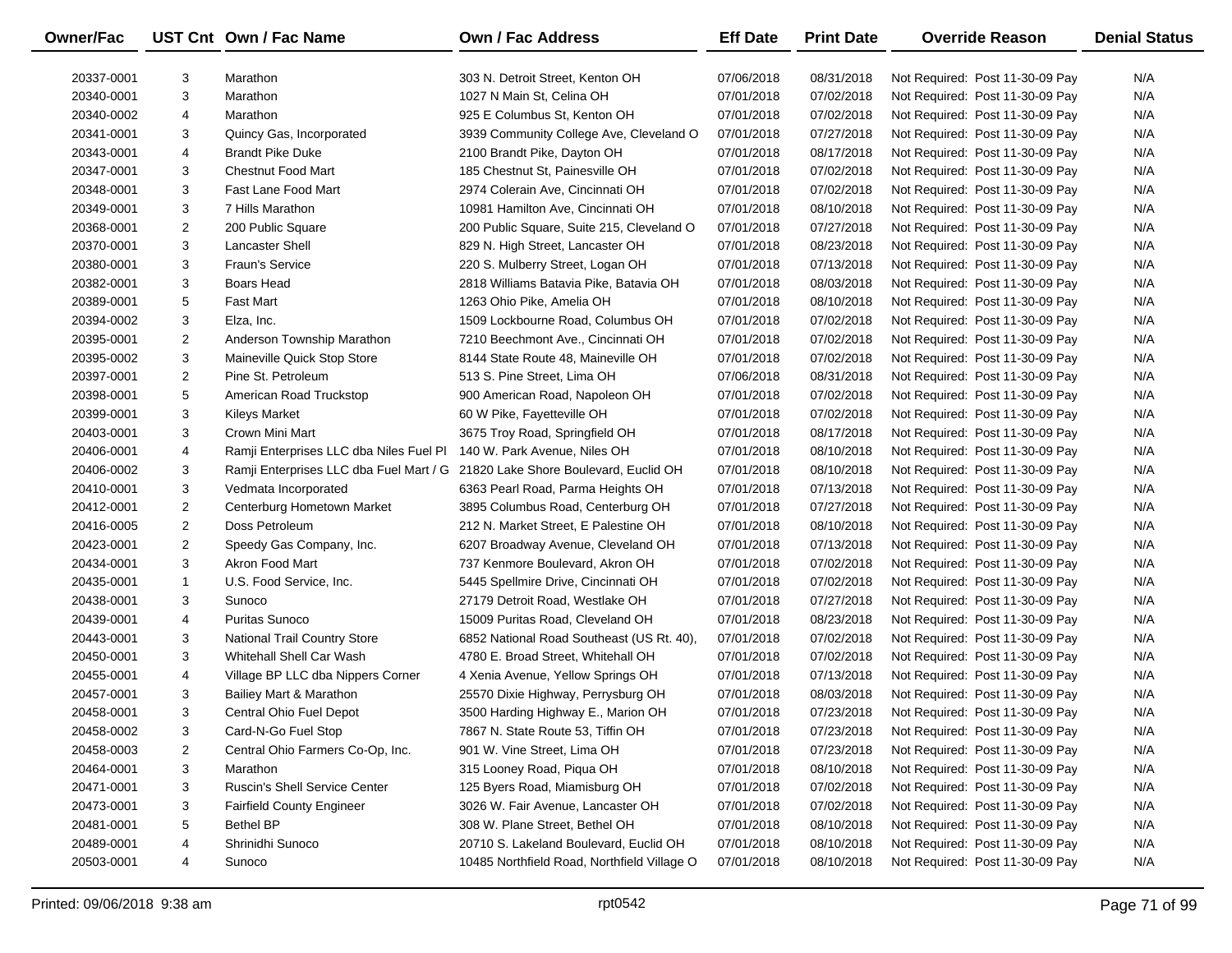| Owner/Fac  |                | UST Cnt Own / Fac Name           | Own / Fac Address                                                                  | <b>Eff Date</b> | <b>Print Date</b> | <b>Override Reason</b>          | <b>Denial Status</b> |
|------------|----------------|----------------------------------|------------------------------------------------------------------------------------|-----------------|-------------------|---------------------------------|----------------------|
| 20517-0001 | 3              | <b>Pippens Market</b>            | 5440 Olive Road, Dayton OH                                                         | 07/01/2018      | 08/10/2018        | Not Required: Post 11-30-09 Pay | N/A                  |
| 20527-0001 | 3              | Main Street Marathon             | 1007 Main Street, Hamilton OH                                                      | 07/01/2018      | 08/23/2018        | Not Required: Post 11-30-09 Pay | N/A                  |
| 20532-0001 | $\mathbf{1}$   | Alicia Holding, LLC              | 180 N. Fourth Street, Steubenville OH                                              | 07/01/2018      | 08/03/2018        | Not Required: Post 11-30-09 Pay | N/A                  |
| 20537-0001 | 4              | The Roadside Hotspot             | 53160 Nu Beginning Road, Portland OH                                               | 07/01/2018      | 08/10/2018        | Not Required: Post 11-30-09 Pay | N/A                  |
| 20544-0001 | 3              | <b>Five Star Aviation</b>        | 26500 Curtis Wright Parkway, Highland He                                           | 07/01/2018      | 07/02/2018        | Not Required: Post 11-30-09 Pay | N/A                  |
| 20552-0001 | $\mathbf{1}$   | Ken's Transport                  | 17444 GAR Highway, Montville OH                                                    | 07/01/2018      | 07/23/2018        | Not Required: Post 11-30-09 Pay | N/A                  |
| 20563-0001 | 3              | DKP LTD                          | 6825 Finzel Road, Whitehouse OH                                                    | 07/01/2018      | 07/13/2018        | Not Required: Post 11-30-09 Pay | N/A                  |
| 20578-0001 | 3              | Concord Sun Mart                 | 9861 Johnnycake Ridge Road, Mentor OH                                              | 07/01/2018      | 08/10/2018        | Not Required: Post 11-30-09 Pay | N/A                  |
| 20579-0001 | 5              | Silver Star Fuel, Inc.           | 7929 County Road 107, Proctorville OH                                              | 07/01/2018      | 08/10/2018        | Not Required: Post 11-30-09 Pay | N/A                  |
| 20579-0002 | $\overline{2}$ | Silver Star Fuel, Inc.           | 25981 State Route 7 S, Crown City OH                                               | 07/01/2018      | 08/10/2018        | Not Required: Post 11-30-09 Pay | N/A                  |
| 20580-0001 | $\overline{2}$ | Clark Toledo, Inc.               | 4484 Monroe Street, Toledo OH                                                      | 07/01/2018      | 08/03/2018        | Not Required: Post 11-30-09 Pay | N/A                  |
| 20582-0002 | 3              | <b>Convenient Food Mart</b>      | 4680 Corduroy Road, Mentor OH                                                      | 07/01/2018      | 08/23/2018        | Not Required: Post 11-30-09 Pay | N/A                  |
| 20585-0001 | 4              | Marathon                         | 5199 Salem Avenue, Dayton OH                                                       | 07/01/2018      | 07/02/2018        | Not Required: Post 11-30-09 Pay | N/A                  |
| 20588-0001 | 5              | Alexis and Bennett Mini Mart     | 429 W. Alexis Road, Toledo OH                                                      | 07/01/2018      | 08/10/2018        | Not Required: Post 11-30-09 Pay | N/A                  |
| 20592-0001 | 3              | Marathon                         | 1705 Diagonal Road, Akron OH                                                       | 07/01/2018      | 07/23/2018        | Not Required: Post 11-30-09 Pay | N/A                  |
| 20600-0001 | 3              | Shell Field Ertel Road           | 7555 Fields Ertel Road, Cincinnati OH                                              | 07/01/2018      | 07/13/2018        | Not Required: Post 11-30-09 Pay | N/A                  |
| 20607-0001 | 3              | <b>Freeport Sunoco</b>           | 237 Main Street, Freeport OH                                                       | 07/01/2018      | 08/10/2018        | Not Required: Post 11-30-09 Pay | N/A                  |
| 20608-0001 | 3              | Andi's Convenience Store         | 7501 Depot Street, Rogers OH                                                       | 07/01/2018      | 07/02/2018        | Not Required: Post 11-30-09 Pay | N/A                  |
| 20613-0001 | 2              | Frank's Gas                      | 1976 Hubbard Road, Madison OH                                                      | 07/01/2018      | 07/13/2018        | Not Required: Post 11-30-09 Pay | N/A                  |
| 20616-0001 | 3              | Bacon Road Gas                   | 426 Bacon Road, Painesville OH                                                     | 07/01/2018      | 07/27/2018        | Not Required: Post 11-30-09 Pay | N/A                  |
| 20620-0001 | 3              | Red Head                         | 436 Main Street, Duncan Falls OH                                                   | 07/01/2018      | 07/13/2018        | Not Required: Post 11-30-09 Pay | N/A                  |
| 20622-0001 | 3              | Joe's Gas                        | 161 Richmond Street, Painesville OH                                                | 07/01/2018      | 07/02/2018        | Not Required: Post 11-30-09 Pay | N/A                  |
| 20623-0001 | 3              | <b>Bluffton Shell</b>            | 467 State Route 103, Bluffton OH                                                   | 07/01/2018      | 07/27/2018        | Not Required: Post 11-30-09 Pay | N/A                  |
| 20642-0001 | 3              |                                  | Petro to Go Inc., Shell Family Foods Expr 19300 Hilliard Boulevard, Rocky River OH | 07/10/2018      | 08/31/2018        | Not Required: Post 11-30-09 Pay | N/A                  |
| 20645-0001 | 3              | Marathon                         | 205 S. Main Street, Bluffton OH                                                    | 07/01/2018      | 08/10/2018        | Not Required: Post 11-30-09 Pay | N/A                  |
| 20649-0001 | 3              | Washington Square Shell          | 6001 Far Hills Avenue, Dayton OH                                                   | 07/01/2018      | 07/13/2018        | Not Required: Post 11-30-09 Pay | N/A                  |
| 20652-0001 | $\overline{2}$ | Moe's Market                     | 4401 Hill Avenue, Toledo OH                                                        | 07/01/2018      | 08/03/2018        | Not Required: Post 11-30-09 Pay | N/A                  |
| 20654-0001 | 4              | The Amboy Mart                   | 512 W. Main Road, Conneaut OH                                                      | 07/01/2018      | 08/10/2018        | Not Required: Post 11-30-09 Pay | N/A                  |
| 20662-0001 | 5              | 4223 E. 49th Street Property     | 4223 E. 49th Street, Cuyahoga Heights OH                                           | 07/01/2018      | 07/23/2018        | Not Required: Post 11-30-09 Pay | N/A                  |
| 20663-0001 | 3              | <b>NSB Partners Property</b>     | 45880 National Road W., Saint Clairsville O                                        | 07/01/2018      | 08/03/2018        | Not Required: Post 11-30-09 Pay | N/A                  |
| 20664-0001 | 3              | <b>Walton Hills Auto Service</b> | 17975 Alexander Road, Walton Hills OH                                              | 07/01/2018      | 07/23/2018        | Not Required: Post 11-30-09 Pay | N/A                  |
| 20668-0001 | $\overline{2}$ | Nihayah Amad Esmail Property     | 311 Columbia Street, Leetonia OH                                                   | 07/06/2018      | 08/31/2018        | Not Required: Post 11-30-09 Pay | N/A                  |
| 20669-0001 | 4              | <b>Shawnee Grocery</b>           | 721 US Highway 52, Stout OH                                                        | 07/10/2018      | 08/31/2018        | Not Required: Post 11-30-09 Pay | N/A                  |
| 20670-0001 | 3              | Worthington Hills Marathon       | 7810 Olentangy River Road, Columbus OH                                             | 07/01/2018      | 08/03/2018        | Not Required: Post 11-30-09 Pay | N/A                  |
| 20672-0001 | 4              | <b>Thind Petroleum Facility</b>  | 1570 Morse Road, Columbus OH                                                       | 07/01/2018      | 07/02/2018        | Not Required: Post 11-30-09 Pay | N/A                  |
| 20673-0001 | 3              | Convenient Food Mart             | 7413 N. Center Street, Mentor OH                                                   | 07/06/2018      | 08/31/2018        | Not Required: Post 11-30-09 Pay | N/A                  |
| 20675-0001 | 3              | Schild's IGA SuperCenter         | 171 Milan Avenue, Norwalk OH                                                       | 07/01/2018      | 08/03/2018        | Not Required: Post 11-30-09 Pay | N/A                  |
| 20679-0001 | 3              | Lakeland Sunoco                  | 30460 Lakeland Boulevard, Wickliffe OH                                             | 07/01/2018      | 07/13/2018        | Not Required: Post 11-30-09 Pay | N/A                  |
| 20680-0001 | 3              | L & O Tire Facility              | 14575 State Route 119 E., Anna OH                                                  | 07/01/2018      | 07/23/2018        | Not Required: Post 11-30-09 Pay | N/A                  |
| 20681-0001 | 3              | Nihar LLC                        | 1305 Vance Street, Carey OH                                                        | 07/01/2018      | 08/10/2018        | Not Required: Post 11-30-09 Pay | N/A                  |
| 20690-0001 | 2              | <b>Andrews Connell Property</b>  | 464 Andrews Avenue, Youngstown OH                                                  | 07/01/2018      | 08/10/2018        | Not Required: Post 11-30-09 Pay | N/A                  |
| 20700-0001 | 4              | <b>Buch's Truck Stop</b>         | 828 Kingsdale Road, Steubenville OH                                                | 07/01/2018      | 08/03/2018        | Not Required: Post 11-30-09 Pay | N/A                  |
| 20701-0001 | $\mathbf{1}$   | Windstream Western Reserve, Inc. | 900 Lake Avenue, Ashtabula OH                                                      | 07/01/2018      | 07/02/2018        | Not Required: Post 11-30-09 Pay | N/A                  |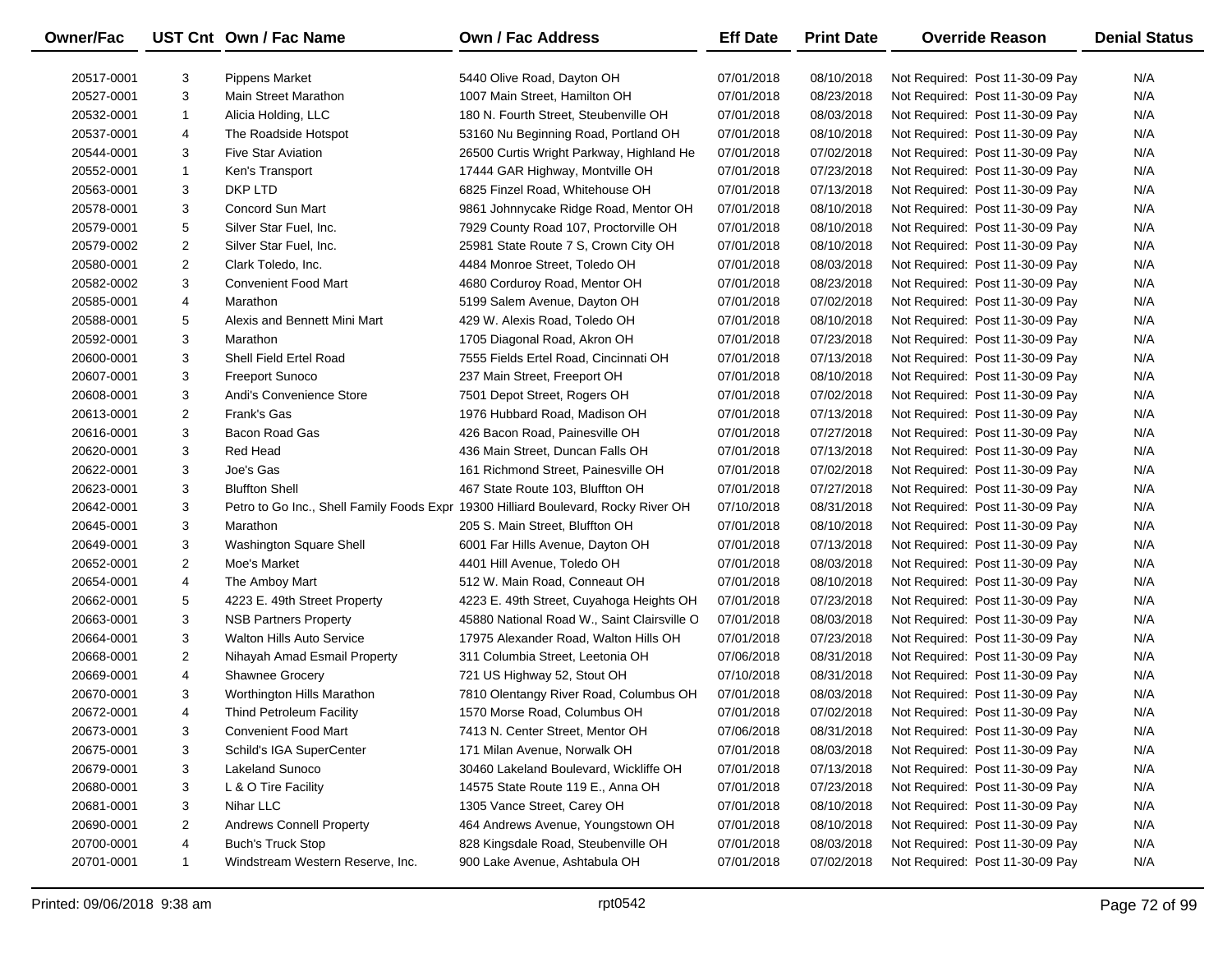| <b>Owner/Fac</b> |                | UST Cnt Own / Fac Name               | <b>Own / Fac Address</b>                   | <b>Eff Date</b> | <b>Print Date</b> | <b>Override Reason</b>          | <b>Denial Status</b> |
|------------------|----------------|--------------------------------------|--------------------------------------------|-----------------|-------------------|---------------------------------|----------------------|
| 20701-0002       |                | Windstream Western Reserve, Inc.     | 4616 Park Avenue, Ashtabula OH             | 07/01/2018      | 07/02/2018        | Not Required: Post 11-30-09 Pay | N/A                  |
| 20701-0004       | $\mathbf{1}$   | Windstream Ohio, Inc.                | 7322 Dorsey Mill Road S.E., Heath OH       | 07/01/2018      | 07/02/2018        | Not Required: Post 11-30-09 Pay | N/A                  |
| 20701-0005       | $\mathbf{1}$   | Windstream Western Reserve, Inc.     | 11677 Hayden Avenue, Hiram OH              | 07/01/2018      | 07/02/2018        | Not Required: Post 11-30-09 Pay | N/A                  |
| 20701-0006       | $\mathbf{1}$   | Windstream Western Reserve, Inc.     | 14948 S. State Avenue, Middlefield OH      | 07/01/2018      | 07/02/2018        | Not Required: Post 11-30-09 Pay | N/A                  |
| 20701-0007       | $\mathbf{1}$   | Windstream Ohio, Inc.                | 320 Deo Drive, Newark OH                   | 07/01/2018      | 07/02/2018        | Not Required: Post 11-30-09 Pay | N/A                  |
| 20701-0009       | $\mathbf{1}$   | Windstream Ohio, Inc.                | 66 N. 4th Street, Newark OH                | 07/01/2018      | 07/02/2018        | Not Required: Post 11-30-09 Pay | N/A                  |
| 20701-0010       | $\mathbf{1}$   | Windstream Western Reserve, Inc.     | 54 Leonard Avenue, Northfield OH           | 07/01/2018      | 07/02/2018        | Not Required: Post 11-30-09 Pay | N/A                  |
| 20702-0001       | $\mathbf{1}$   | Independent Steel Co., LLC           | 615 Liverpool Drive, Valley City OH        | 07/01/2018      | 07/02/2018        | Not Required: Post 11-30-09 Pay | N/A                  |
| 20703-0001       | 4              | Goldiebear LLC                       | 139 N. Plains Road, The Plains OH          | 07/01/2018      | 08/17/2018        | Not Required: Post 11-30-09 Pay | N/A                  |
| 20706-0001       | 3              | M and R Food Mart                    | 1033 Lake Road, Conneaut OH                | 07/01/2018      | 07/23/2018        | Not Required: Post 11-30-09 Pay | N/A                  |
| 20724-0001       | $\overline{2}$ | <b>Mentor Sunoco</b>                 | 8903 Mentor Avenue, Mentor OH              | 07/01/2018      | 06/15/2018        | Not Required: Post 11-30-09 Pay | N/A                  |
| 20743-0001       | 3              | <b>Convenient Food Mart</b>          | 4709 Clark Avenue, Cleveland OH            | 07/01/2018      | 07/02/2018        | Not Required: Post 11-30-09 Pay | N/A                  |
| 20745-0001       | $\overline{2}$ | RAQBA Inc. dba Brookville Express    | 237 Market Street, Brookville OH           | 07/01/2018      | 08/10/2018        | Not Required: Post 11-30-09 Pay | N/A                  |
| 20746-0001       | $\overline{2}$ | Baker's IGA                          | 105 Walnut Street, Scio OH                 | 07/01/2018      | 08/10/2018        | Not Required: Post 11-30-09 Pay | N/A                  |
| 20746-0002       | $\overline{2}$ | Baker's IGA                          | 316 S. College Street, Newcomerstown OH    | 07/01/2018      | 08/10/2018        | Not Required: Post 11-30-09 Pay | N/A                  |
| 20753-0001       | 3              | Imran Nazir Property                 | 228 E. Erie Avenue, Lorain OH              | 07/01/2018      | 08/10/2018        | Not Required: Post 11-30-09 Pay | N/A                  |
| 20766-0001       | 3              | <b>Harper Point Shell</b>            | 11406 Montgomery Road, Cincinnati OH       | 07/06/2018      | 08/31/2018        | Not Required: Post 11-30-09 Pay | N/A                  |
| 20785-0001       | 5              | Tom's Marathon Convenient Mart       | 9959 Harrison Avenue, Harrison OH          | 07/01/2018      | 07/13/2018        | Not Required: Post 11-30-09 Pay | N/A                  |
| 20792-0001       | $\overline{7}$ | Premier Ag Co-op, Inc.               | 111 May Drive, Harrison OH                 | 07/01/2018      | 07/23/2018        | Not Required: Post 11-30-09 Pay | N/A                  |
| 20793-0001       | $\overline{2}$ | NOFA Oil Inc.                        | 4425 E. Livingston Avenue, Columbus OH     | 07/01/2018      | 07/02/2018        | Not Required: Post 11-30-09 Pay | N/A                  |
| 20793-0002       | 4              | NOFA Oil Inc.                        | 2097 E. Livingston Avenue, Columbus OH     | 07/01/2018      | 07/02/2018        | Not Required: Post 11-30-09 Pay | N/A                  |
| 20794-0001       | $\overline{2}$ | Mantua Jay Enterprise, Inc.          | 4737 State Route 82, Mantua OH             | 07/01/2018      | 07/27/2018        | Not Required: Post 11-30-09 Pay | N/A                  |
| 20797-0001       | 3              | Southland Automotive Inc.            | 7026 W. 130th Street, Middleburg Heights ( | 07/01/2018      | 07/02/2018        | Not Required: Post 11-30-09 Pay | N/A                  |
| 20801-0001       | $\overline{2}$ | Soin International Hangar #4         | 3540 Hangar Drive, Hangar #4, Dayton OH    | 07/01/2018      | 07/02/2018        | Not Required: Post 11-30-09 Pay | N/A                  |
| 20806-0001       | 4              | Cleves BP                            | 21 W. State Street, Cleves OH              | 07/01/2018      | 07/02/2018        | Not Required: Post 11-30-09 Pay | N/A                  |
| 20809-0001       | $\mathbf{1}$   | Judson Park                          | 2181 Ambleside Road, Cleveland OH          | 07/01/2018      | 07/02/2018        | Not Required: Post 11-30-09 Pay | N/A                  |
| 20814-0001       | $\overline{2}$ | Raceway Pure Gas                     | 3040 Oberlin Avenue, Lorain OH             | 07/01/2018      | 08/10/2018        | Not Required: Post 11-30-09 Pay | N/A                  |
| 20818-0001       | $\overline{2}$ | Erie Islands Petroleum               | 411 Langram Avenue, Put In Bay OH          | 07/01/2018      | 07/02/2018        | Not Required: Post 11-30-09 Pay | N/A                  |
| 20821-0001       | $\overline{7}$ | New Paris Food Mart                  | 9592 US Route 40 W., New Paris OH          | 07/05/2018      | 08/31/2018        | Not Required: Post 11-30-09 Pay | N/A                  |
| 20824-0001       | 3              | <b>Wilson Road Shell</b>             | 845 N. Wilson Road, Columbus OH            | 07/01/2018      | 07/02/2018        | Not Required: Post 11-30-09 Pay | N/A                  |
| 20834-0001       | 3              | 335 Pit Stop LLC                     | 17846 State Route 335, Beaver OH           | 07/01/2018      | 07/27/2018        | Not Required: Post 11-30-09 Pay | N/A                  |
| 20844-0001       | 4              | <b>Nickel Saver</b>                  | 21 US Route 40 E., Lewisburg OH            | 07/01/2018      | 08/10/2018        | Not Required: Post 11-30-09 Pay | N/A                  |
| 20847-0001       | $\mathbf{1}$   | CarMax # 7176                        | 2700 Farmers Drive, Columbus OH            | 07/01/2018      | 08/10/2018        | Not Required: Post 11-30-09 Pay | N/A                  |
| 20847-0002       | $\mathbf{1}$   | CarMax Store #7175                   | 12105 Omni Plex Court, Cincinnati OH       | 07/01/2018      | 08/10/2018        | Not Required: Post 11-30-09 Pay | N/A                  |
| 20847-0003       | $\mathbf{1}$   | CarMax #7240                         | 3555 Miamisburg Centerville Road, West C   | 07/01/2018      | 08/10/2018        | Not Required: Post 11-30-09 Pay | N/A                  |
| 20847-0004       | -1             | CarMax #7165                         | 4900 East Pointe Parkway, Warrensville He  | 07/01/2018      | 08/10/2018        | Not Required: Post 11-30-09 Pay | N/A                  |
| 20848-0001       | 6              | <b>Friendly Express</b>              | 830 Bank Street, Lodi OH                   | 07/01/2018      | 08/03/2018        | Not Required: Post 11-30-09 Pay | N/A                  |
| 20848-0002       | 6              | Friendly Express 6 Ltd               | 910 Main State Route 5, Ashland OH         | 07/01/2018      | 08/03/2018        | Not Required: Post 11-30-09 Pay | N/A                  |
| 20849-0001       | 6              | Valero South Paint Xpress            | 520 S. Paint Street, Chillicothe OH        | 07/01/2018      | 08/10/2018        | Not Required: Post 11-30-09 Pay | N/A                  |
| 20862-0001       | 4              | <b>Rasuls Market</b>                 | 14938 Akron Canfield Road, Berlin Center ( | 07/01/2018      | 08/10/2018        | Not Required: Post 11-30-09 Pay | N/A                  |
| 20863-0001       | $\overline{2}$ | <b>Shehy Market</b>                  | 786 Shehy Street, Youngstown OH            | 07/01/2018      | 07/23/2018        | Not Required: Post 11-30-09 Pay | N/A                  |
| 20867-0001       | $\overline{2}$ | <b>Corporate Flight Alternatives</b> | 3800 Tuskegee Airmen Drive, Vandalia OH    | 07/01/2018      | 07/02/2018        | Not Required: Post 11-30-09 Pay | N/A                  |
| 20868-0001       | $\mathbf{1}$   | <b>Buckeye Charters</b>              | 8240 Expansion Way, Dayton OH              | 07/01/2018      | 08/17/2018        | Not Required: Post 11-30-09 Pay | N/A                  |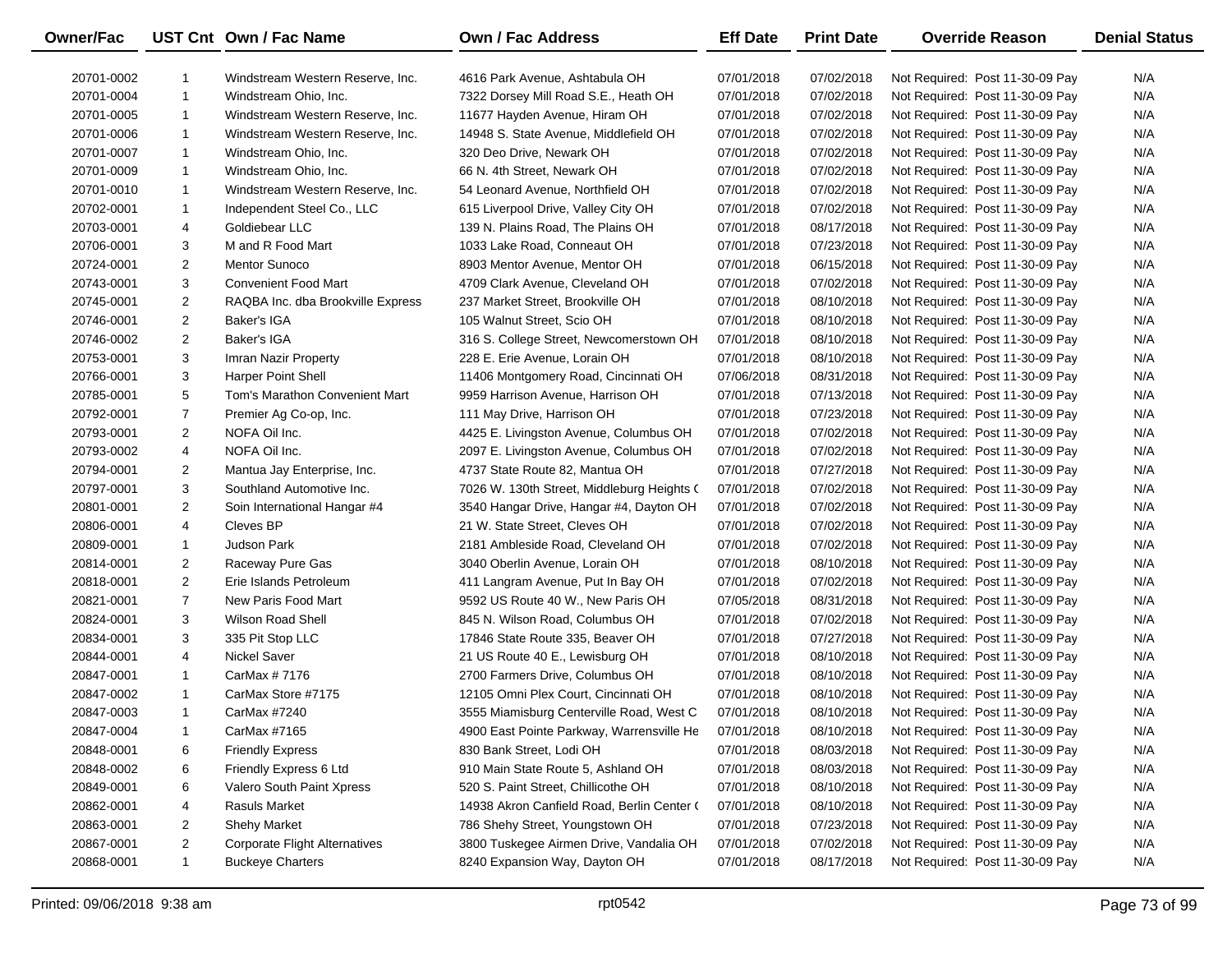| Owner/Fac  |                | UST Cnt Own / Fac Name         | Own / Fac Address                       | <b>Eff Date</b> | <b>Print Date</b> | <b>Override Reason</b>          | <b>Denial Status</b> |
|------------|----------------|--------------------------------|-----------------------------------------|-----------------|-------------------|---------------------------------|----------------------|
| 20872-0001 | 4              | <b>Miller's New Market</b>     | 1444 Whitaker Way, Montpelier OH        | 07/01/2018      | 08/23/2018        | Not Required: Post 11-30-09 Pay | N/A                  |
| 20882-0001 | 5              | <b>Starfire Express</b>        | 3499 W. Siebenthaler Avenue, Dayton OH  | 07/01/2018      | 07/27/2018        | Not Required: Post 11-30-09 Pay | N/A                  |
| 20883-0001 | $\overline{2}$ | S & S Fuel Ventures, Inc.      | 5410 W. Alexis Road, Sylvania OH        | 07/01/2018      | 07/23/2018        | Not Required: Post 11-30-09 Pay | N/A                  |
| 20896-0001 | 3              | Seville Citgo                  | 8851 Wooster Pike, Seville OH           | 07/01/2018      | 07/02/2018        | Not Required: Post 11-30-09 Pay | N/A                  |
| 20898-0001 | 3              | Conroy's Express               | 3990 Belmont Avenue, Youngstown OH      | 07/01/2018      | 07/02/2018        | Not Required: Post 11-30-09 Pay | N/A                  |
| 20898-0002 | $\overline{2}$ | Conroy's Express               | 950 Ohio Avenue, McDonald OH            | 07/01/2018      | 07/02/2018        | Not Required: Post 11-30-09 Pay | N/A                  |
| 20898-0003 | 3              | Conroy's Express               | 3670 S. Meridian Road, Youngstown OH    | 07/01/2018      | 07/02/2018        | Not Required: Post 11-30-09 Pay | N/A                  |
| 20898-0004 | 5              | Xpress Fuel Mart               | 7598 Market Street, Boardman OH         | 07/01/2018      | 07/02/2018        | Not Required: Post 11-30-09 Pay | N/A                  |
| 20898-0005 | $\overline{2}$ | Xpress Fuel Mart               | 3520 Canfield Road, Youngstown OH       | 07/01/2018      | 07/02/2018        | Not Required: Post 11-30-09 Pay | N/A                  |
| 20898-0006 | 3              | Xpress Fuel Mart               | 4446 Logan Way, Youngstown OH           | 07/01/2018      | 07/02/2018        | Not Required: Post 11-30-09 Pay | N/A                  |
| 20905-0001 | $\mathbf{1}$   | Synchrony Financial            | 950 Forrer Boulevard, Kettering OH      | 07/01/2018      | 07/02/2018        | Not Required: Post 11-30-09 Pay | N/A                  |
| 20915-0001 | $\overline{2}$ | G & R McCord Property          | 5502 Monroe Street, Sylvania OH         | 07/01/2018      | 07/02/2018        | Not Required: Post 11-30-09 Pay | N/A                  |
| 20916-0001 | 3              | Gas U.S.A.                     | 12797 Mayfield Road, Chardon OH         | 07/09/2018      | 08/31/2018        | Not Required: Post 11-30-09 Pay | N/A                  |
| 20921-0001 | 5              | <b>Country Pantry</b>          | 10960 Akron Canfield Road, Ellsworth OH | 07/01/2018      | 08/23/2018        | Not Required: Post 11-30-09 Pay | N/A                  |
| 20924-0001 | 4              | Laila Enterprises, LLC         | 11701 Clifton Boulevard, Lakewood OH    | 07/01/2018      | 06/15/2018        | Not Required: Post 11-30-09 Pay | N/A                  |
| 20925-0001 | 4              | East 185th Street Shell        | 1150 E. 185th Street, Cleveland OH      | 07/01/2018      | 06/15/2018        | Not Required: Post 11-30-09 Pay | N/A                  |
| 20929-0001 | $\mathbf{1}$   | Budget Rent A Car System, Inc. | 3300 Valet Road, Vandalia OH            | 07/01/2018      | 07/13/2018        | Not Required: Post 11-30-09 Pay | N/A                  |
| 20929-0003 | $\mathbf{1}$   | Budget Rent A Car System, Inc. | 19719 Maplewood Avenue, Cleveland OH    | 07/01/2018      | 07/13/2018        | Not Required: Post 11-30-09 Pay | N/A                  |
| 20930-0001 | 3              | Eastside Mini Mart             | 615 Oak Street, Toledo OH               | 07/01/2018      | 08/23/2018        | Not Required: Post 11-30-09 Pay | N/A                  |
| 20934-0001 | 3              | Auto Land                      | 8497 Springboro Pike, Miamisburg OH     | 07/01/2018      | 07/13/2018        | Not Required: Post 11-30-09 Pay | N/A                  |
| 20941-0001 | 4              | <b>Randolf Sunoco</b>          | 1497 State Route 44, Randolph OH        | 07/01/2018      | 08/10/2018        | Not Required: Post 11-30-09 Pay | N/A                  |
| 20942-0001 | $\mathbf{1}$   | Catawba Landing                | 5226 E. Gardner Road, Port Clinton OH   | 07/01/2018      | 05/11/2018        | Not Required: Post 11-30-09 Pay | N/A                  |
| 20953-0001 | $\overline{2}$ | <b>Marathon Gas Station</b>    | 1102 W. Mound Street, Columbus OH       | 07/01/2018      | 07/13/2018        | Not Required: Post 11-30-09 Pay | N/A                  |
| 20954-0001 | 3              | <b>Hudson Marathon</b>         | 5915 Darrow Road, Hudson OH             | 07/01/2018      | 08/10/2018        | Not Required: Post 11-30-09 Pay | N/A                  |
| 20956-0001 | 3              | Shell                          | 3613 Main Street, Dayton OH             | 07/01/2018      | 08/10/2018        | Not Required: Post 11-30-09 Pay | N/A                  |
| 20959-0001 | $\overline{a}$ | North Bend Express             | 3295 N. Bend Road, Cincinnati OH        | 07/01/2018      | 07/02/2018        | Not Required: Post 11-30-09 Pay | N/A                  |
| 20967-0001 | $\overline{2}$ | <b>University Shell</b>        | 1224 S. Main Street, Dayton OH          | 07/01/2018      | 07/13/2018        | Not Required: Post 11-30-09 Pay | N/A                  |
| 20973-0001 | $\overline{2}$ | Clark Oil                      | 201 Richmond Street, Painesville OH     | 07/01/2018      | 07/23/2018        | Not Required: Post 11-30-09 Pay | N/A                  |
| 20979-0001 | 3              | Convenience Food Mart          | 788 E. 200th Street, Euclid OH          | 07/01/2018      | 08/10/2018        | Not Required: Post 11-30-09 Pay | N/A                  |
| 20981-0001 | $\mathbf{1}$   | Airgas, Inc.                   | 2505 Shepler Church Road, Canton OH     | 07/01/2018      | 07/23/2018        | Not Required: Post 11-30-09 Pay | N/A                  |
| 20982-0001 | 5              | Valero at A & L Quik Mart      | 44987 State Route 14, Columbiana OH     | 07/01/2018      | 07/02/2018        | Not Required: Post 11-30-09 Pay | N/A                  |
| 20983-0001 | $\overline{2}$ | <b>Corner Market</b>           | 10 W. Main Street, Clarksville OH       | 07/01/2018      | 07/02/2018        | Not Required: Post 11-30-09 Pay | N/A                  |
| 20985-0001 | 3              | Lima Refining Co.              | 1150 S. Metcalf Street, Lima OH         | 07/01/2018      | 08/23/2018        | Not Required: Post 11-30-09 Pay | N/A                  |
| 20988-0001 | $\overline{2}$ | Two Great Lake, Inc.           | 4030 E. 131st Street, Cleveland OH      | 07/02/2018      | 08/31/2018        | Not Required: Post 11-30-09 Pay | N/A                  |
| 20990-0001 | 4              | Deesee Oil Corp.               | 12411 Kinsman Road, Burton OH           | 07/01/2018      | 08/10/2018        | Not Required: Post 11-30-09 Pay | N/A                  |
| 20993-0001 | 2              | <b>Baltimore Sunoco</b>        | 539 S. Main Street, Baltimore OH        | 07/01/2018      | 08/10/2018        | Not Required: Post 11-30-09 Pay | N/A                  |
| 20994-0001 | 4              | Lakeside Plaza                 | 3180 Old Columbus Road, London OH       | 07/01/2018      | 07/27/2018        | Not Required: Post 11-30-09 Pay | N/A                  |
| 20995-0001 | 3              | N & N Quick Stop Carryout      | 199 W. Jackson Street, Grover Hill OH   | 07/01/2018      | 07/02/2018        | Not Required: Post 11-30-09 Pay | N/A                  |
| 20996-0001 | 3              | Carnegie-Cedar, LLC            | 8302 Carnegie Avenue, Cleveland OH      | 07/01/2018      | 08/10/2018        | Not Required: Post 11-30-09 Pay | N/A                  |
| 20998-0001 | 4              | <b>Glenmoor Marathon</b>       | 46638 Y and O Road, East Liverpool OH   | 07/13/2018      | 08/31/2018        | Not Required: Post 11-30-09 Pay | N/A                  |
| 20999-0001 | 2              | P M Gas Mart                   | 4818 Pershing Avenue, Cleveland OH      | 07/02/2018      | 08/31/2018        | Not Required: Post 11-30-09 Pay | N/A                  |
| 21004-0001 | 3              | <b>Concord Corners</b>         | 7635 Crile Road, Concord OH             | 07/01/2018      | 07/27/2018        | Not Required: Post 11-30-09 Pay | N/A                  |
| 21006-0001 | 4              | Miamitown BP                   | 6310 State Route 128, Miamitown OH      | 07/01/2018      | 07/02/2018        | Not Required: Post 11-30-09 Pay | N/A                  |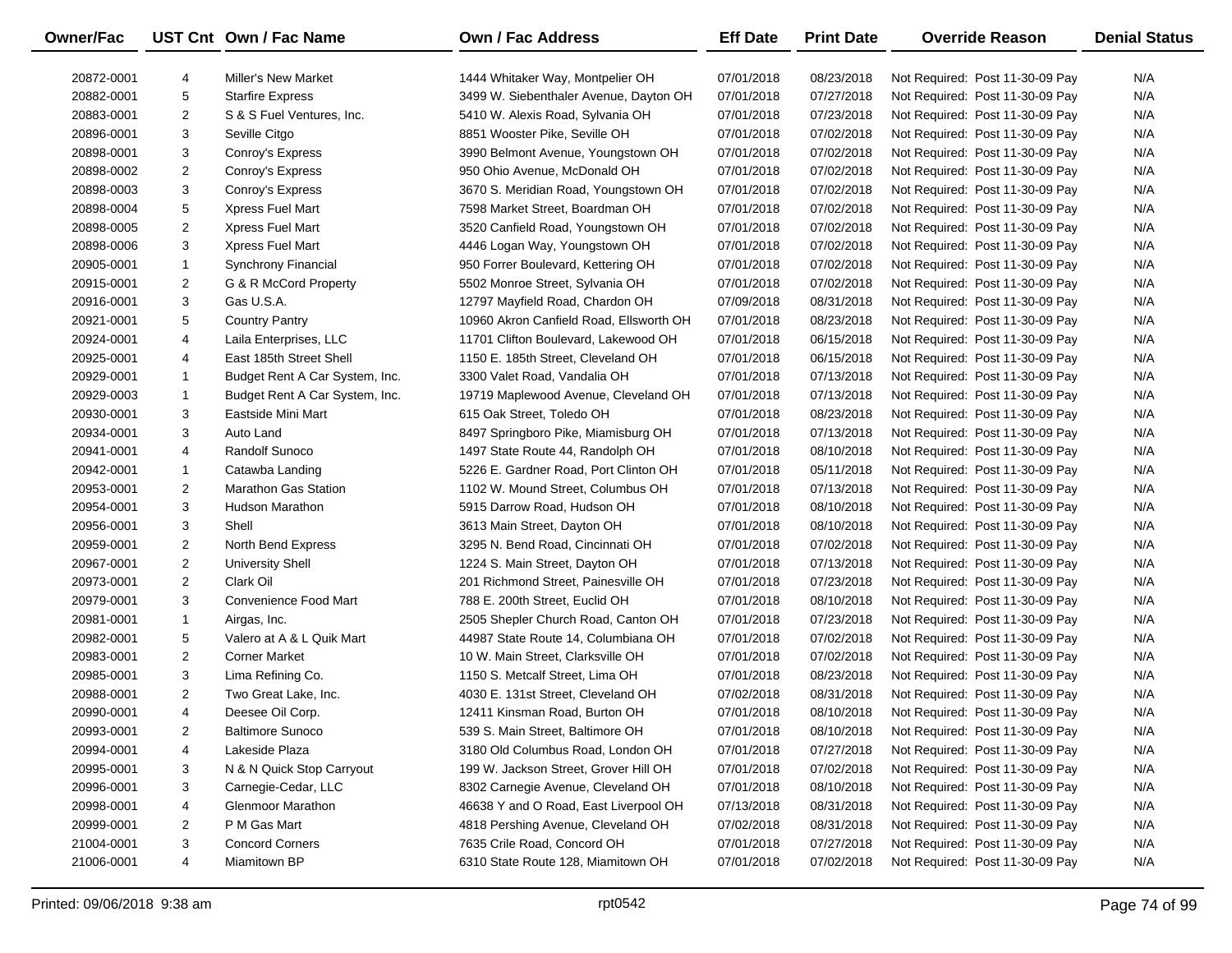| Owner/Fac  |                | UST Cnt Own / Fac Name                | <b>Own / Fac Address</b>                 | <b>Eff Date</b> | <b>Print Date</b> | <b>Override Reason</b>          | <b>Denial Status</b> |
|------------|----------------|---------------------------------------|------------------------------------------|-----------------|-------------------|---------------------------------|----------------------|
| 21008-0001 | 2              | Greenfield Save-A-Lot                 | 110 E. Jefferson Street, Greenfield OH   | 07/01/2018      | 07/02/2018        | Not Required: Post 11-30-09 Pay | N/A                  |
| 21012-0001 | 3              | <b>Broadway Marathon</b>              | 14218 Broadway Avenue, Garfield Heights  | 07/01/2018      | 08/10/2018        | Not Required: Post 11-30-09 Pay | N/A                  |
| 21013-0001 | 3              | Shell                                 | 5810 Poland Struthers Road, Struthers OH | 07/02/2018      | 08/31/2018        | Not Required: Post 11-30-09 Pay | N/A                  |
| 21015-0001 | $\overline{2}$ | Marathon                              | 4351 Riverside Drive, Dayton OH          | 07/01/2018      | 08/10/2018        | Not Required: Post 11-30-09 Pay | N/A                  |
| 21016-0001 | $\overline{2}$ | <b>Manhattan Sunoco</b>               | 1708 E. Manhattan Boulevard, Toledo OH   | 07/01/2018      | 08/10/2018        | Not Required: Post 11-30-09 Pay | N/A                  |
| 21018-0001 | 10             | Travel Centers of America #15         | 8834 Lake Road, Seville OH               | 07/01/2018      | 07/13/2018        | Not Required: Post 11-30-09 Pay | N/A                  |
| 21018-0002 | 4              | Goasis                                | 715 US Highway 250 E., Ashland OH        | 07/01/2018      | 07/13/2018        | Not Required: Post 11-30-09 Pay | N/A                  |
| 21018-0003 | 10             | Dayton Travel Center                  | 6762 State Route 127, Eaton OH           | 07/01/2018      | 07/13/2018        | Not Required: Post 11-30-09 Pay | N/A                  |
| 21018-0004 | 9              | <b>Columbus East Travel Center</b>    | 10679 Lancaster Road, Hebron OH          | 07/01/2018      | 07/13/2018        | Not Required: Post 11-30-09 Pay | N/A                  |
| 21018-0005 | 8              | Jeffersonville Travel Center          | 12403 US Highway 35 NW, Jeffersonville O | 07/01/2018      | 07/13/2018        | Not Required: Post 11-30-09 Pay | N/A                  |
| 21018-0006 | 8              | Kingsville Travel Center              | 5551 State Route 193, Kingsville OH      | 07/01/2018      | 07/13/2018        | Not Required: Post 11-30-09 Pay | N/A                  |
| 21018-0007 | 5              | <b>Columbus West Travel Center</b>    | 940 US Highway 41 NE, London OH          | 07/01/2018      | 07/13/2018        | Not Required: Post 11-30-09 Pay | N/A                  |
| 21018-0008 | 6              | North Canton Travel Center            | 4450 Portage Street NW, North Canton OH  | 07/01/2018      | 07/13/2018        | Not Required: Post 11-30-09 Pay | N/A                  |
| 21018-0009 | 8              | <b>Toledo Travel Center</b>           | 3483 Libbey Road, Perrysburg OH          | 07/01/2018      | 07/13/2018        | Not Required: Post 11-30-09 Pay | N/A                  |
| 21018-0010 | 6              | Youngstown Travel Center              | 5400 76 Drive, Youngstown OH             | 07/01/2018      | 07/13/2018        | Not Required: Post 11-30-09 Pay | N/A                  |
| 21019-0001 | $\overline{2}$ | Sunoco                                | 11935 Grafton Road, Grafton OH           | 07/01/2018      | 08/23/2018        | Not Required: Post 11-30-09 Pay | N/A                  |
| 21020-0001 | 3              | <b>Bridgetown Mini-Mart</b>           | 4258 Harrison Avenue, Cincinnati OH      | 07/06/2018      | 08/31/2018        | Not Required: Post 11-30-09 Pay | N/A                  |
| 21021-0015 | 3              | Easy Trip Store #1117                 | 4100 Medina Road, Akron OH               | 07/24/2018      | 08/31/2018        | Not Required: Post 11-30-09 Pay | N/A                  |
| 21022-0001 | 5              | <b>River Crossing Marathon</b>        | 2530 Route 52, Aberdeen OH               | 07/01/2018      | 07/02/2018        | Not Required: Post 11-30-09 Pay | N/A                  |
| 21023-0001 | $\mathbf{1}$   | RJ's General Store & Service Station  | 51812 Seneca Lake Road, Sarahsville OH   | 07/02/2018      | 08/31/2018        | Not Required: Post 11-30-09 Pay | N/A                  |
| 21026-0001 | 4              | <b>Baltic &amp; Clifton Shell</b>     | 9510 Baltic Road, Cleveland OH           | 07/02/2018      | 08/31/2018        | Not Required: Post 11-30-09 Pay | N/A                  |
| 21027-0001 | 4              | Bagley & Interstate 71 Shell          | 17777 Bagley Road, Cleveland OH          | 07/12/2018      | 08/31/2018        | Not Required: Post 11-30-09 Pay | N/A                  |
| 21031-0001 | 3              | The Patriot's Travel Center           | 109 State Route 522, Wheelersburg OH     | 07/01/2018      | 07/13/2018        | Not Required: Post 11-30-09 Pay | N/A                  |
| 21032-0001 | 4              | Giant Ohio, LLC DBA Giant 441         | 2836 E. Waterloo Road, Akron OH          | 07/01/2018      | 07/13/2018        | Not Required: Post 11-30-09 Pay | N/A                  |
| 21032-0002 | 3              | Giant Ohio, LLC DBA Giant 446         | 1406 N. Main Street, North Canton OH     | 07/01/2018      | 07/13/2018        | Not Required: Post 11-30-09 Pay | N/A                  |
| 21032-0003 | 3              | Giant Ohio, LLC DBA Giant 445         | 5467 Wales Avenue NW, Massillon OH       | 07/01/2018      | 07/13/2018        | Not Required: Post 11-30-09 Pay | N/A                  |
| 21032-0004 | 3              | Giant Ohio, LLC DBA Giant 447         | 2211 Tuscarawas Street W., Canton OH     | 07/01/2018      | 07/13/2018        | Not Required: Post 11-30-09 Pay | N/A                  |
| 21032-0005 | 4              | Giant Ohio, LLC DBA Giant 440         | 10134 Avon Lake Road, Burbank OH         | 07/01/2018      | 07/13/2018        | Not Required: Post 11-30-09 Pay | N/A                  |
| 21032-0006 | $\overline{2}$ | Giant Ohio, LLC DBA Giant 438         | 3171 S. Arlington Street, Akron OH       | 07/01/2018      | 07/13/2018        | Not Required: Post 11-30-09 Pay | N/A                  |
| 21032-0007 | 4              | Giant Ohio, LLC DBA Giant #439        | 4625 Portage Street NW, North Canton OH  | 07/01/2018      | 07/13/2018        | Not Required: Post 11-30-09 Pay | N/A                  |
| 21032-0008 | 4              | Giant Ohio, LLC DBA Giant 433         | 1450 Brittain Road, Akron OH             | 07/01/2018      | 07/13/2018        | Not Required: Post 11-30-09 Pay | N/A                  |
| 21032-0009 | 4              | Giant Ohio, LLC DBA Giant 434         | 1609 Copley Road, Akron OH               | 07/01/2018      | 07/13/2018        | Not Required: Post 11-30-09 Pay | N/A                  |
| 21032-0010 | 3              | Giant Ohio, LLC DBA Giant 4423        | 778 Grant Street, Akron OH               | 07/01/2018      | 07/13/2018        | Not Required: Post 11-30-09 Pay | N/A                  |
| 21032-0011 | 3              | Giant Ohio, LLC DBA Giant 436         | 571 W. Waterloo Road, Akron OH           | 07/01/2018      | 07/13/2018        | Not Required: Post 11-30-09 Pay | N/A                  |
| 21032-0012 | 4              | Giant Ohio, LLC DBA Giant 437         | 316 E. Market Street, Akron OH           | 07/01/2018      | 07/13/2018        | Not Required: Post 11-30-09 Pay | N/A                  |
| 21032-0013 | 4              | Giant Ohio, LLC DBA Giant 443         | 4415 State Route 43, Kent OH             | 07/01/2018      | 07/13/2018        | Not Required: Post 11-30-09 Pay | N/A                  |
| 21032-0014 | 3              | Giant Ohio, LLC DBA Giant 432         | 3705 Cleveland-Massillon Road, Norton O  | 07/01/2018      | 07/13/2018        | Not Required: Post 11-30-09 Pay | N/A                  |
| 21032-0015 | 3              | Giant Ohio, LLC DBA Giant 4419        | 1434 E. Main Street, Kent OH             | 07/01/2018      | 07/13/2018        | Not Required: Post 11-30-09 Pay | N/A                  |
| 21032-0016 | 3              | Giant Ohio, LLCGiant Ohio, LLC DBA Gi | 3110 W. Market Street, Akron OH          | 07/01/2018      | 07/13/2018        | Not Required: Post 11-30-09 Pay | N/A                  |
| 21032-0017 | 3              | Giant Ohio, LLC DBA Giant 431         | 4471 State Route 44, Ravenna OH          | 07/01/2018      | 07/13/2018        | Not Required: Post 11-30-09 Pay | N/A                  |
| 21032-0018 | 4              | Giant Ohio, LLC DBA Giant 4424        | 6134 State Route 14, Ravenna OH          | 07/01/2018      | 07/13/2018        | Not Required: Post 11-30-09 Pay | N/A                  |
| 21032-0020 | 3              | Giant Ohio, LLC DBA Giant 444         | 3811 Cleveland Avenue NW, Canton OH      | 07/01/2018      | 07/13/2018        | Not Required: Post 11-30-09 Pay | N/A                  |
| 21032-0021 | 3              | Giant Ohio, LLC DBA Giant 429         | 1200 N. Market Street, Canton OH         | 07/01/2018      | 07/13/2018        | Not Required: Post 11-30-09 Pay | N/A                  |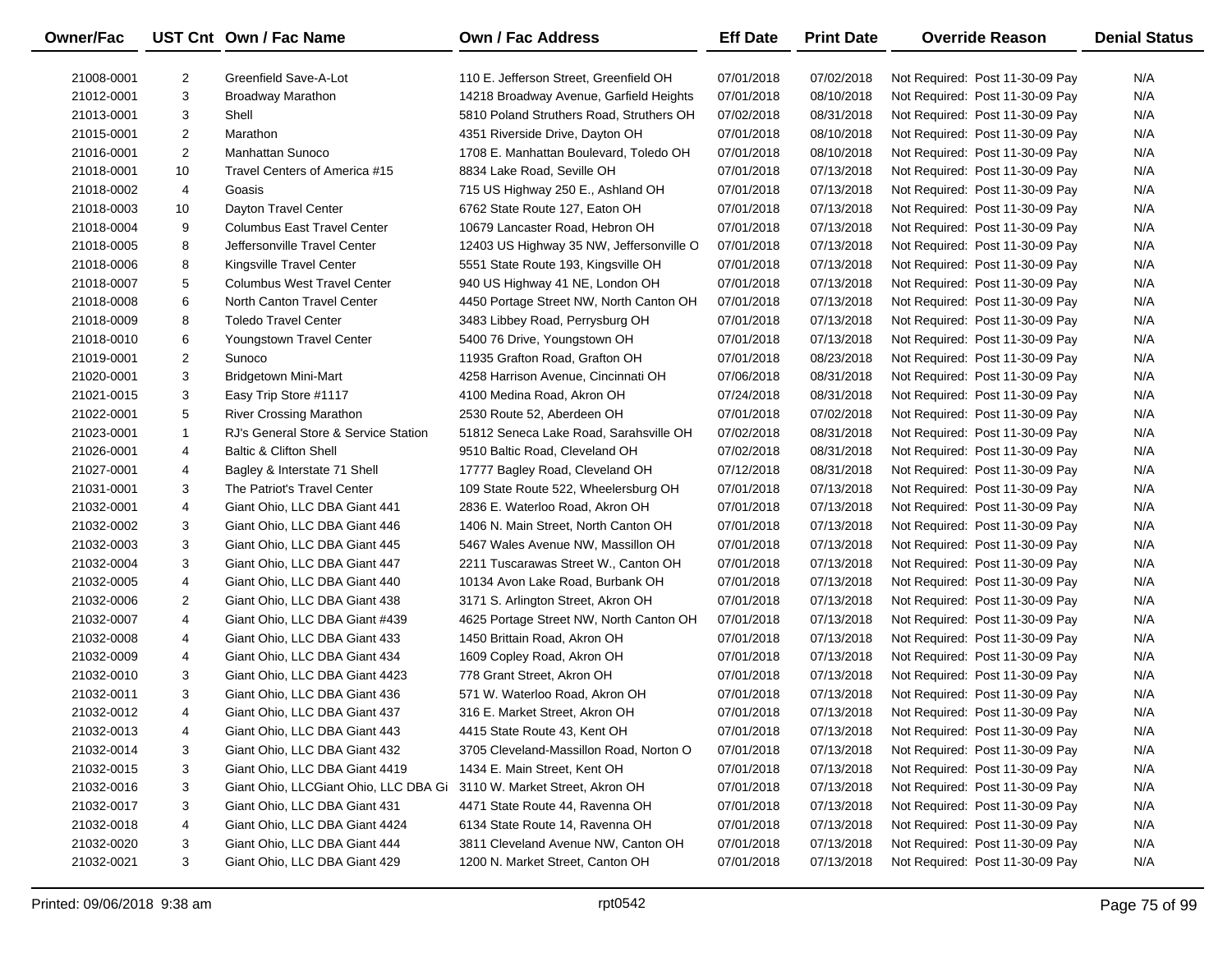| Owner/Fac  |                | UST Cnt Own / Fac Name                                                  | <b>Own / Fac Address</b>                 | <b>Eff Date</b> | <b>Print Date</b> | <b>Override Reason</b>          | <b>Denial Status</b> |
|------------|----------------|-------------------------------------------------------------------------|------------------------------------------|-----------------|-------------------|---------------------------------|----------------------|
| 21032-0022 | 4              | Giant Ohio, LLCGiant Ohio, LLC DBA Gi 3101 Middlebranch Road, Canton OH |                                          | 07/01/2018      | 07/13/2018        | Not Required: Post 11-30-09 Pay | N/A                  |
| 21032-0023 | 3              | Giant Ohio, LLC DBA Giant 425                                           | 2711 Lincoln Way E, Massillon OH         | 07/01/2018      | 07/13/2018        | Not Required: Post 11-30-09 Pay | N/A                  |
| 21032-0025 | 3              | Giant Ohio, LLC DBA Giant 427                                           | 13066 Cleveland Avenue, Uniontown OH     | 07/01/2018      | 07/13/2018        | Not Required: Post 11-30-09 Pay | N/A                  |
| 21032-0060 | 3              | <b>Giant #449</b>                                                       | 110 Shoup Mill Road, Dayton OH           | 07/01/2018      | 07/13/2018        | Not Required: Post 11-30-09 Pay | N/A                  |
| 21032-0061 | 4              | Giant #451                                                              | 2253 S. Limestone Street, Springfield OH | 07/01/2018      | 07/13/2018        | Not Required: Post 11-30-09 Pay | N/A                  |
| 21032-0062 | 4              | Giant #452                                                              | 4401 Portage Street N.W., N Canton OH    | 07/01/2018      | 07/13/2018        | Not Required: Post 11-30-09 Pay | N/A                  |
| 21032-0063 | 3              | Giant #453                                                              | 654 US Highway 250 E., Ashland OH        | 07/01/2018      | 07/13/2018        | Not Required: Post 11-30-09 Pay | N/A                  |
| 21032-0064 | 2              | Giant #4417                                                             | 579 N. Main Street, Akron OH             | 07/01/2018      | 07/13/2018        | Not Required: Post 11-30-09 Pay | N/A                  |
| 21032-0065 | 5              | Giant #450                                                              | 13182 Shank Road, Doylestown OH          | 07/01/2018      | 07/13/2018        | Not Required: Post 11-30-09 Pay | N/A                  |
| 21032-0066 | 5              | Giant #448                                                              | 1980 S. Arlington Road, Akron OH         | 07/01/2018      | 07/13/2018        | Not Required: Post 11-30-09 Pay | N/A                  |
| 21038-0001 | $\mathbf{1}$   | <b>TOD Homestead Cemetary</b>                                           | 2200 Belmont Avenue, Youngstown OH       | 07/01/2018      | 07/02/2018        | Not Required: Post 11-30-09 Pay | N/A                  |
| 21060-0001 | 3              | Welshfield General Store & Fuel LLC                                     | 13980 Main Market Road, Burton OH        | 07/01/2018      | 07/27/2018        | Not Required: Post 11-30-09 Pay | N/A                  |
| 21064-0001 | 4              | <b>Cross Creek General Store</b>                                        | 58522 US Highway 50, McArthur OH         | 07/02/2018      | 08/31/2018        | Not Required: Post 11-30-09 Pay | N/A                  |
| 21065-0001 | 2              | <b>Broadway Carryout</b>                                                | 660 N. Broadway Street, Lebanon OH       | 07/01/2018      | 08/10/2018        | Not Required: Post 11-30-09 Pay | N/A                  |
| 21066-0001 | 3              | Suffield Carryout                                                       | 1435 State Route 43, Mogadore OH         | 07/09/2018      | 08/31/2018        | Not Required: Post 11-30-09 Pay | N/A                  |
| 21069-0001 | 4              | Sunoco Food Mart                                                        | 6504 Airport Highway, Holland OH         | 07/02/2018      | 08/31/2018        | Not Required: Post 11-30-09 Pay | N/A                  |
| 21072-0001 | 2              | Marathon Food Mart                                                      | 8811 N. Dixie Road, Dayton OH            | 07/01/2018      | 07/02/2018        | Not Required: Post 11-30-09 Pay | N/A                  |
| 21076-0001 | 3              | BP                                                                      | 2315 N. Detroit Avenue, Toledo OH        | 07/02/2018      | 08/31/2018        | Not Required: Post 11-30-09 Pay | N/A                  |
| 21077-0001 | 2              | Cincinnati Financial Corp.                                              | 6200 S. Gilmore Road, Fairfield OH       | 07/01/2018      | 07/13/2018        | Not Required: Post 11-30-09 Pay | N/A                  |
| 21077-0002 | $\mathbf{1}$   | Cincinnati Financial Corp. - Winton Facil                               | 8685 Winton Road, Cincinnati OH          | 07/01/2018      | 07/13/2018        | Not Required: Post 11-30-09 Pay | N/A                  |
| 21078-0001 | 2              | Sunoco Mart                                                             | 209 Beall Avenue, Wooster OH             | 07/02/2018      | 08/31/2018        | Not Required: Post 11-30-09 Pay | N/A                  |
| 21079-0001 | 3              | HD Express Mart, Inc.                                                   | 600 N. Countyline Street, Fostoria OH    | 07/05/2018      | 07/13/2018        | PD Response Accepted            | Accepted             |
| 21079-0002 | 3              | HD Express Mart, Inc.                                                   | 506 N. Main Street, Clyde OH             | 07/05/2018      | 07/13/2018        | PD Response Accepted            | Accepted             |
| 21080-0001 | $\overline{2}$ | Fifth Third Center at One SeaGate                                       | 1 Seagate, Toledo OH                     | 07/01/2018      | 07/13/2018        | Not Required: Post 11-30-09 Pay | N/A                  |
| 21082-0001 | $\overline{c}$ | Rodhe's Gas n Go                                                        | 2105 Glen Drive, Millersburg OH          | 07/01/2018      | 07/02/2018        | Not Required: Post 11-30-09 Pay | N/A                  |
| 21105-0001 | $\overline{c}$ | Shadi's Speed Check                                                     | 1680 Tod Avenue SW, Warren OH            | 07/01/2018      | 08/10/2018        | Not Required: Post 11-30-09 Pay | N/A                  |
| 21107-0001 | 3              | East 47 Marathon                                                        | 1001 Milligan Court, Sidney OH           | 07/01/2018      | 07/02/2018        | Not Required: Post 11-30-09 Pay | N/A                  |
| 21108-0001 | $\overline{c}$ | <b>Holtfield Station</b>                                                | 620 S. High Street, Hillsboro OH         | 07/01/2018      | 07/02/2018        | Not Required: Post 11-30-09 Pay | N/A                  |
| 21124-0001 | $\overline{2}$ | Northside Convenience Mart                                              | 13365 State Route 235, Lakeview OH       | 07/01/2018      | 07/02/2018        | Not Required: Post 11-30-09 Pay | N/A                  |
| 21125-0001 | $\overline{4}$ | Middletown Citgo                                                        | 2501 N. Verity Parkway, Middletown OH    | 07/01/2018      | 08/03/2018        | Not Required: Post 11-30-09 Pay | N/A                  |
| 21129-0001 | 4              | The Korner Convenience Stores Enterpr                                   | 9457 State Route 160, Bidwell OH         | 07/01/2018      | 08/17/2018        | Not Required: Post 11-30-09 Pay | N/A                  |
| 21131-0001 | 3              | Claridon Mini Mart                                                      | 14745 Mayfield Road, E Claridon OH       | 07/01/2018      | 08/10/2018        | Not Required: Post 11-30-09 Pay | N/A                  |
| 21137-0001 | $\overline{2}$ | Harrison Ave Marathon                                                   | 6008 Harrison Avenue, Cincinnati OH      | 07/01/2018      | 08/10/2018        | Not Required: Post 11-30-09 Pay | N/A                  |
| 21147-0001 | 3              | <b>Russell Shell</b>                                                    | 14900 Chillicothe Road, Novelty OH       | 07/06/2018      | 08/31/2018        | Not Required: Post 11-30-09 Pay | N/A                  |
| 21155-0001 | 5              | Framco Services Inc.                                                    | 1160 Alliance Road NW, Minerva OH        | 07/01/2018      | 07/02/2018        | Not Required: Post 11-30-09 Pay | N/A                  |
| 21158-0001 | 3              | Dave's Food Mart                                                        | 84 Benedict Avenue, Norwalk OH           | 07/01/2018      | 07/02/2018        | Not Required: Post 11-30-09 Pay | N/A                  |
| 21158-0002 | 3              | Dave's Park Avery LLC                                                   | 104 Mason Road, Milan OH                 | 07/01/2018      | 07/02/2018        | Not Required: Post 11-30-09 Pay | N/A                  |
| 21160-0002 | $\overline{2}$ | Sarai Marathon #3                                                       | 2201 9th Street N.W., Canton OH          | 07/02/2018      | 08/31/2018        | Not Required: Post 11-30-09 Pay | N/A                  |
| 21171-0001 | $\overline{2}$ | Collinwood Marathon                                                     | 657 E. 152nd Street, Cleveland OH        | 07/01/2018      | 08/10/2018        | Not Required: Post 11-30-09 Pay | N/A                  |
| 21172-0001 | 3              | A-1 Drive Thru                                                          | 247 W. Main Street, Saint Clairsville OH | 07/01/2018      | 08/03/2018        | Not Required: Post 11-30-09 Pay | N/A                  |
| 21176-0001 | 3              | Winner's One Stop                                                       | 147 W. Sandusky Street, Mechanicsburg O  | 07/01/2018      | 07/02/2018        | Not Required: Post 11-30-09 Pay | N/A                  |
| 21178-0001 | 3              | Clark Gas Station                                                       | 5114 Old Troy Pike, Huber Heights OH     | 07/06/2018      | 08/31/2018        | Not Required: Post 11-30-09 Pay | N/A                  |
| 21181-0001 | 4              | A & L National LLC                                                      | 230 S. Main Street, Urbana OH            | 07/02/2018      | 08/31/2018        | Not Required: Post 11-30-09 Pay | N/A                  |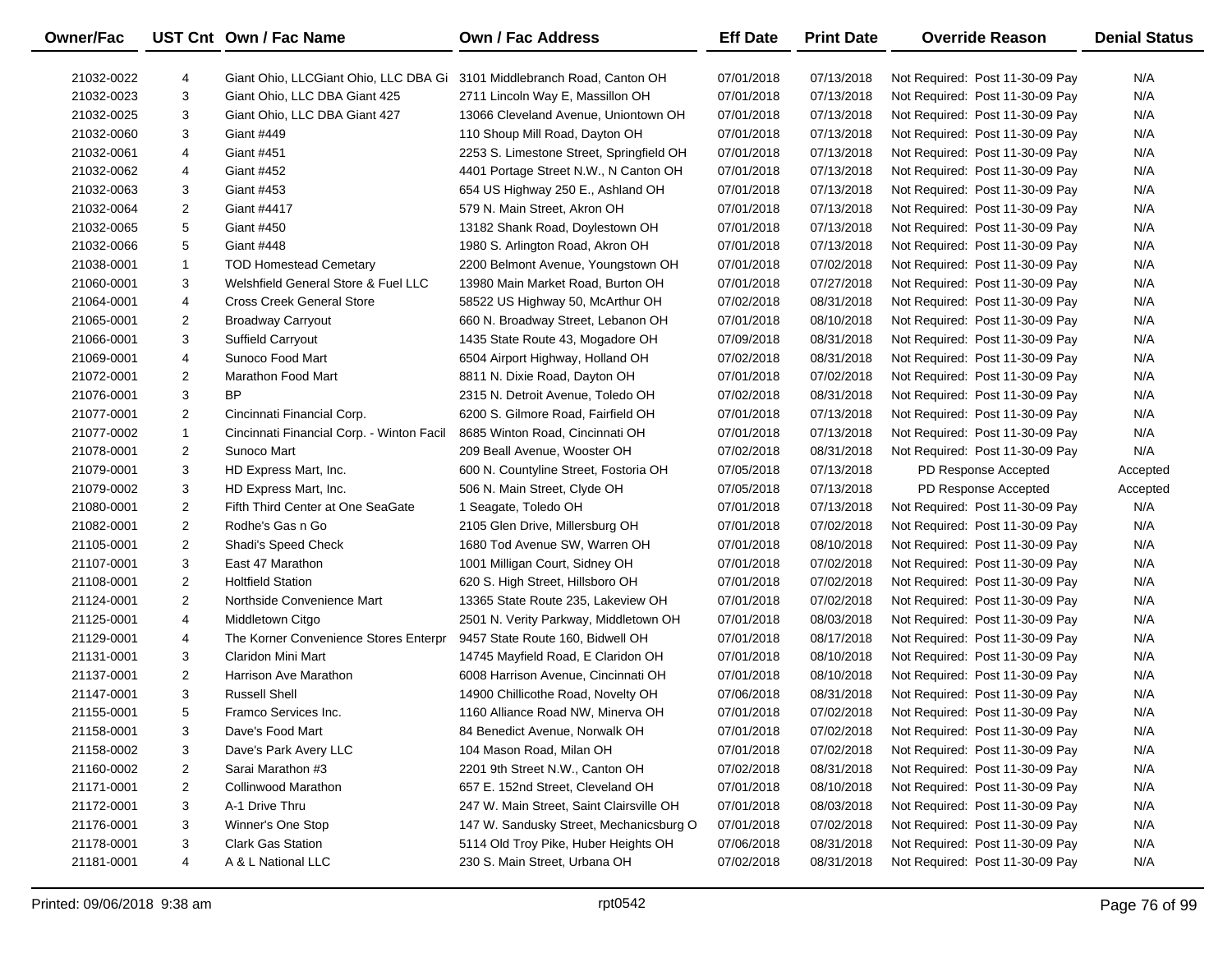| <b>Owner/Fac</b> |                | UST Cnt Own / Fac Name            | Own / Fac Address                         | <b>Eff Date</b> | <b>Print Date</b> | <b>Override Reason</b>          | <b>Denial Status</b> |
|------------------|----------------|-----------------------------------|-------------------------------------------|-----------------|-------------------|---------------------------------|----------------------|
| 21181-0002       | 5              | A & L National LLC                | 355 W. Main Street, St Paris OH           | 07/02/2018      | 08/31/2018        | Not Required: Post 11-30-09 Pay | N/A                  |
| 21186-0001       | 4              | Citicorp North America, Inc.      | 306 Greif Parkway, Delaware OH            | 07/01/2018      | 08/03/2018        | Not Required: Post 11-30-09 Pay | N/A                  |
| 21188-0001       | 2              | Dutch Cupboard Convenient Store   | 5117 W. Main Street, Berlin OH            | 07/01/2018      | 08/03/2018        | Not Required: Post 11-30-09 Pay | N/A                  |
| 21191-0001       | 4              | Eastgate Sunoco                   | 4514 Mt. Carmel Tobasco Road, Cincinnati  | 07/01/2018      | 07/02/2018        | Not Required: Post 11-30-09 Pay | N/A                  |
| 21195-0001       | 4              | Deshmesh Truck Stop LLC           | 4541 State Route 20, Gibsonburg OH        | 07/01/2018      | 08/03/2018        | Not Required: Post 11-30-09 Pay | N/A                  |
| 21196-0001       | 4              | Airport Exxon                     | 4950 East Pike, Zanesville OH             | 07/02/2018      | 08/31/2018        | Not Required: Post 11-30-09 Pay | N/A                  |
| 21196-0002       | 3              | West Pike Pump & Pantry           | 2455 West Pike, Zanesville OH             | 07/02/2018      | 08/31/2018        | Not Required: Post 11-30-09 Pay | N/A                  |
| 21196-0003       | $\overline{2}$ | National Road Pump & Pantry       | 1460 Greenwood Avenue, Zanesville OH      | 07/02/2018      | 08/31/2018        | Not Required: Post 11-30-09 Pay | N/A                  |
| 21200-0001       | 3              | PCR Ohio, Inc.                    | 666 E. Hudson Street, Columbus OH         | 07/01/2018      | 07/02/2018        | Not Required: Post 11-30-09 Pay | N/A                  |
| 21210-0001       | 6              | Midway Gas Mart (Midway Marathon) | 2822 Old Dayton Pike, Germantown OH       | 07/02/2018      | 08/31/2018        | Not Required: Post 11-30-09 Pay | N/A                  |
| 21213-0001       | 2              | Sands Hill Mining                 | State Route 160 (3 Miles E. of Hamden), H | 07/01/2018      | 08/10/2018        | Not Required: Post 11-30-09 Pay | N/A                  |
| 21217-0001       | 4              | North Fork Mini Mart              | 1 Page Road, Chillicothe OH               | 07/01/2018      | 07/02/2018        | Not Required: Post 11-30-09 Pay | N/A                  |
| 21225-0001       | 2              | Circle H, LLC                     | 130 Melmore Street, Tiffin OH             | 07/01/2018      | 08/10/2018        | Not Required: Post 11-30-09 Pay | N/A                  |
| 21229-0001       | 10             | Petro Stopping Center             | 26416 W. Service Road, Perrysburg OH      | 07/01/2018      | 07/13/2018        | Not Required: Post 11-30-09 Pay | N/A                  |
| 21229-0002       | 10             | Petro Stopping Center #320        | 1 Petro Place, Girard OH                  | 07/01/2018      | 07/13/2018        | Not Required: Post 11-30-09 Pay | N/A                  |
| 21229-0003       | 10             | Petro Stopping Center             | 12906 Deshler Road, North Baltimore OH    | 07/01/2018      | 07/13/2018        | Not Required: Post 11-30-09 Pay | N/A                  |
| 21229-0004       | 9              | Petro Stopping Center             | 9787 US Route 40 W., New Paris OH         | 07/01/2018      | 07/13/2018        | Not Required: Post 11-30-09 Pay | N/A                  |
| 21230-0001       | 4              | Giant Dayton, LLC DBA Giant 569   | 129 E. National Road, Vandalia OH         | 07/01/2018      | 07/13/2018        | Not Required: Post 11-30-09 Pay | N/A                  |
| 21230-0002       | 4              | Giant Dayton, LLC DBA Giant 594   | 2112 W. Main Street, Springfield OH       | 07/01/2018      | 07/13/2018        | Not Required: Post 11-30-09 Pay | N/A                  |
| 21230-0003       | 4              | Giant Dayton, LLC DBA Giant 586   | 4362 Indian Ripple Road, Beavercreek OH   | 07/01/2018      | 07/13/2018        | Not Required: Post 11-30-09 Pay | N/A                  |
| 21230-0004       | 3              | Giant Dayton, LLC dba Giant 572   | 3898 Salem Avenue, Dayton OH              | 07/01/2018      | 07/13/2018        | Not Required: Post 11-30-09 Pay | N/A                  |
| 21230-0005       | 4              | Giant Dayton, LLC DBA Giant 567   | 1016 W. Main Street, Tipp City OH         | 07/01/2018      | 07/13/2018        | Not Required: Post 11-30-09 Pay | N/A                  |
| 21230-0006       | 2              | Giant Dayton, LLC DBA Giant 583   | 2835 N. Fairfield Road, Beavercreek OH    | 07/01/2018      | 07/13/2018        | Not Required: Post 11-30-09 Pay | N/A                  |
| 21230-0007       | 5              | Giant Dayton, LLC DBA Giant 587   | 7780 Springboro Pike, Dayton OH           | 07/01/2018      | 07/13/2018        | Not Required: Post 11-30-09 Pay | N/A                  |
| 21230-0008       | 3              | Giant Dayton, LLC DBA Giant 593   | 2598 E. Main Street, Springfield OH       | 07/01/2018      | 07/13/2018        | Not Required: Post 11-30-09 Pay | N/A                  |
| 21230-0009       | 4              | Giant Dayton, LLC DBA Giant 595   | 2300 S. Limestone Street, Springfield OH  | 07/01/2018      | 07/13/2018        | Not Required: Post 11-30-09 Pay | N/A                  |
| 21230-0010       | 4              | Giant Dayton, LLC DBA Giant 575   | 2100 S. Edwin C. Moses, Dayton OH         | 07/01/2018      | 07/13/2018        | Not Required: Post 11-30-09 Pay | N/A                  |
| 21230-0011       | 3              | Giant Dayton, LLC DBA Giant 584   | 501 Woodman Drive, Riverside OH           | 07/01/2018      | 07/13/2018        | Not Required: Post 11-30-09 Pay | N/A                  |
| 21230-0012       | 2              | Giant Dayton, LLC DBA Giant 564   | 871 N. Broad Street, Fairborn OH          | 07/01/2018      | 07/13/2018        | Not Required: Post 11-30-09 Pay | N/A                  |
| 21230-0013       | 4              | Giant Dayton, LLC DBA Giant 577   | 2431 Needmore Road, Dayton OH             | 07/01/2018      | 07/13/2018        | Not Required: Post 11-30-09 Pay | N/A                  |
| 21230-0014       | 4              | Giant Dayton, LLC DBA Giant 581   | 7888 Troy Pike, Huber Heights OH          | 07/01/2018      | 07/13/2018        | Not Required: Post 11-30-09 Pay | N/A                  |
| 21230-0015       | 3              | Giant Dayton, LLC DBA Giant 563   | 1273 S. Main Street, Englewood OH         | 07/01/2018      | 07/13/2018        | Not Required: Post 11-30-09 Pay | N/A                  |
| 21230-0016       | 3              | Giant Dayton, LLC DBA Giant 585   | 3001 Kettering Boulevard, Kettering OH    | 07/01/2018      | 07/13/2018        | Not Required: Post 11-30-09 Pay | N/A                  |
| 21230-0017       | 4              | Giant Dayton, LLC DBA Giant 582   | 4000 Far Hills Avenue, Kettering OH       | 07/01/2018      | 07/13/2018        | Not Required: Post 11-30-09 Pay | N/A                  |
| 21230-0018       | 3              | Giant Dayton, LLC DBA Giant 576   | 3000 Linden Avenue, Dayton OH             | 07/01/2018      | 07/13/2018        | Not Required: Post 11-30-09 Pay | N/A                  |
| 21230-0019       | 3              | Giant Dayton, LLC DBA Giant 578   | 5835 N. Main Street, Dayton OH            | 07/01/2018      | 07/13/2018        | Not Required: Post 11-30-09 Pay | N/A                  |
| 21230-0020       | 3              | Giant Dayton, LLC DBA Giant 571   | 433 S. Main Street, Dayton OH             | 07/01/2018      | 07/13/2018        | Not Required: Post 11-30-09 Pay | N/A                  |
| 21230-0021       | 3              | Giant Dayton, LLC DBA Giant 579   | 4024 W. 3rd Street, Dayton OH             | 07/01/2018      | 07/13/2018        | Not Required: Post 11-30-09 Pay | N/A                  |
| 21230-0022       | 3              | Giant Dayton, LLC DBA Giant 574   | 3636 Germantown Road, Dayton OH           | 07/01/2018      | 07/13/2018        | Not Required: Post 11-30-09 Pay | N/A                  |
| 21230-0023       | 3              | Giant Dayton, LLC DBA Giant 573   | 500 Salem Avenue, Dayton OH               | 07/01/2018      | 07/13/2018        | Not Required: Post 11-30-09 Pay | N/A                  |
| 21230-0025       | 3              | Giant Dayton, LLC DBA Giant 566   | 102 Byers Road, Miamisburg OH             | 07/01/2018      | 07/13/2018        | Not Required: Post 11-30-09 Pay | N/A                  |
| 21230-0026       | 4              | Giant Dayton, LLC DBA Giant 580   | 2361 S. Smithville Road, Kettering OH     | 07/01/2018      | 07/13/2018        | Not Required: Post 11-30-09 Pay | N/A                  |
| 21230-0027       | 4              | Giant Dayton, LLC DBA Giant 561   | 4311 Grand Avenue, Middletown OH          | 07/01/2018      | 07/13/2018        | Not Required: Post 11-30-09 Pay | N/A                  |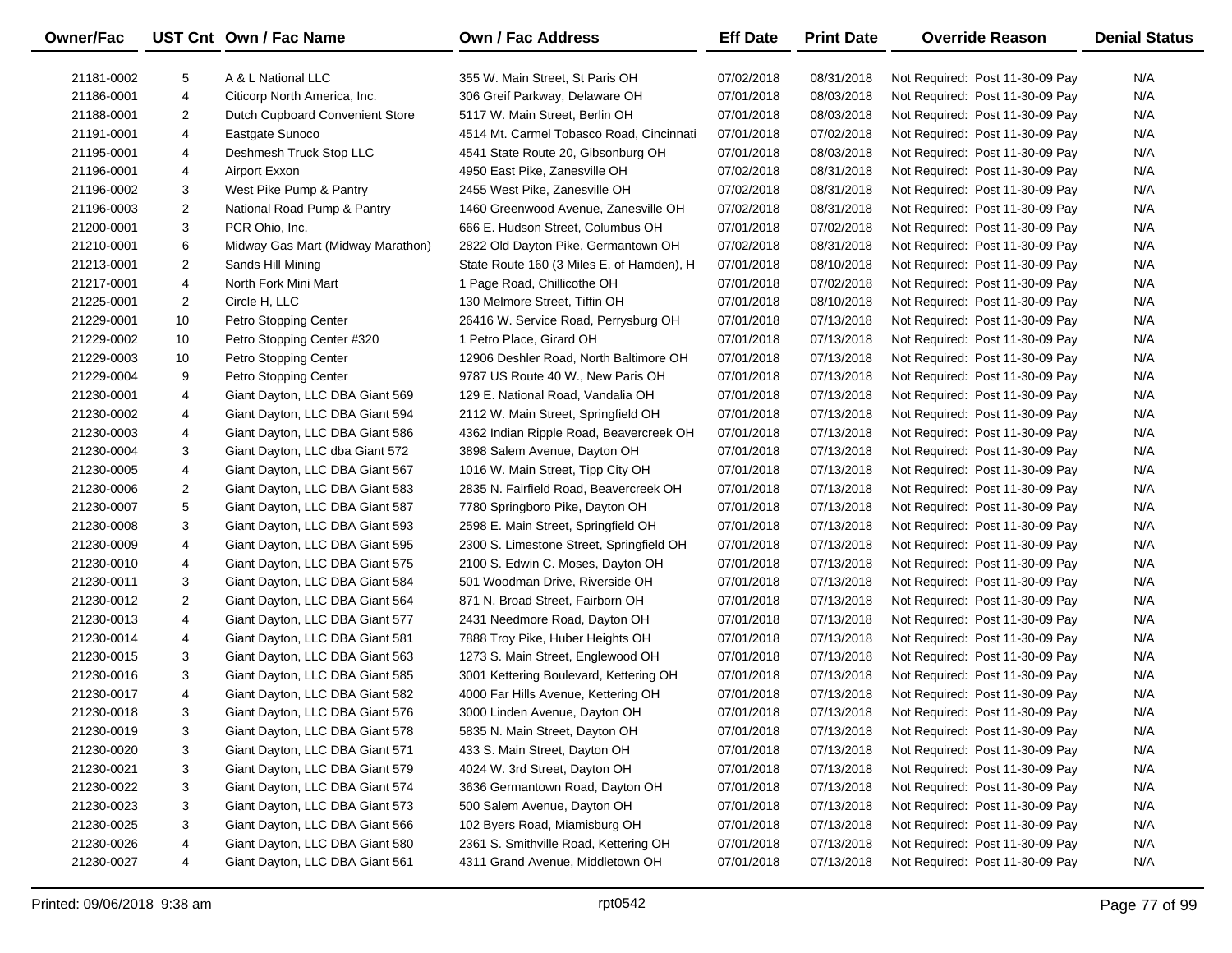| <b>Owner/Fac</b> |                | UST Cnt Own / Fac Name                                                   | <b>Own / Fac Address</b>                 | <b>Eff Date</b> | <b>Print Date</b> | <b>Override Reason</b>          | <b>Denial Status</b> |
|------------------|----------------|--------------------------------------------------------------------------|------------------------------------------|-----------------|-------------------|---------------------------------|----------------------|
| 21230-0028       | 4              | Giant Dayton, LLC DBA Giant 568                                          | 1590 W. Main Street, Troy OH             | 07/01/2018      | 07/13/2018        | Not Required: Post 11-30-09 Pay | N/A                  |
| 21230-0029       | 3              | Giant Dayton, LLC DBA Giant 588                                          | 1580 W. Centerville Road, Dayton OH      | 07/01/2018      | 07/13/2018        | Not Required: Post 11-30-09 Pay | N/A                  |
| 21230-0030       | 3              | Giant Dayton, LLC DBA Giant 590                                          | 6201 Wilmington Pike, Centerville OH     | 07/01/2018      | 07/13/2018        | Not Required: Post 11-30-09 Pay | N/A                  |
| 21230-0031       | 3              | Giant Dayton, LLC DBA Giant 592                                          | 2250 N. Limestone Street, Springfield OH | 07/01/2018      | 07/13/2018        | Not Required: Post 11-30-09 Pay | N/A                  |
| 21230-0032       | 4              | Giant Dayton, LLC DBA Giant 565                                          | 1040 E. Dayton Yellowsprings Road, Fairb | 07/01/2018      | 07/13/2018        | Not Required: Post 11-30-09 Pay | N/A                  |
| 21230-0033       | 3              | Giant Dayton LLC DBA Giant 562                                           | 3500 Roosevelt Avenue, Middletown OH     | 07/01/2018      | 07/13/2018        | Not Required: Post 11-30-09 Pay | N/A                  |
| 21230-0034       | 3              | Giant Dayton, LLC DBA Giant 570                                          | 326 W. Main Street, Xenia OH             | 07/01/2018      | 07/13/2018        | Not Required: Post 11-30-09 Pay | N/A                  |
| 21231-0001       | $\mathbf{1}$   | City of Hillsboro Water Plant                                            | 1486 N. High Street, Hillsboro OH        | 07/01/2018      | 08/10/2018        | Not Required: Post 11-30-09 Pay | N/A                  |
| 21233-0001       | 3              | Village Pantry #5712                                                     | 16350 Allenby Drive, Marysville OH       | 07/01/2018      | 08/31/2018        | Not Required: Post 11-30-09 Pay | N/A                  |
| 21233-0002       | 5              | Village Variety Store Operations LLC #57 8565 Magellan Pkwy, Richmond OH |                                          | 07/01/2018      | 08/31/2018        | Not Required: Post 11-30-09 Pay | N/A                  |
| 21233-0003       | 2              | Village Variety Store Operations LLC #57 8565 Magellan Pkwy, Richmond VA |                                          | 07/01/2018      | 08/31/2018        | Not Required: Post 11-30-09 Pay | N/A                  |
| 21233-0004       | 3              | Village Variety Store Operations LLC #57 8565 Magellan Pkwy, Richmond VA |                                          | 07/01/2018      | 08/31/2018        | Not Required: Post 11-30-09 Pay | N/A                  |
| 21233-0005       | 5              | Village Variety Store Operations LLC #57 8565 Magellan Pkwy, Richmond VA |                                          | 07/01/2018      | 08/31/2018        | Not Required: Post 11-30-09 Pay | N/A                  |
| 21233-0006       | 3              | Village Variety Store Operations LLC #57 8565 Magellan Pkwy, Richmond VA |                                          | 07/01/2018      | 08/31/2018        | Not Required: Post 11-30-09 Pay | N/A                  |
| 21233-0007       | 5              | Village Variety Store Operations LLC #57 8565 Magellan Pkwy, Richmond VA |                                          | 07/01/2018      | 08/31/2018        | Not Required: Post 11-30-09 Pay | N/A                  |
| 21233-0008       | 3              | Village Variety Store Operations LLC #57 8565 Magellan Pkwy, Richmond VA |                                          | 07/01/2018      | 08/31/2018        | Not Required: Post 11-30-09 Pay | N/A                  |
| 21233-0009       | 5              | Village Variety Store Operations LLC #57 8565 Magellan Pkwy, Richmond VA |                                          | 07/01/2018      | 08/31/2018        | Not Required: Post 11-30-09 Pay | N/A                  |
| 21237-0001       | $\mathbf{1}$   | American Modern Insurance Group, Inc. 7000 Midland Boulevard, Amelia OH  |                                          | 07/01/2018      | 08/10/2018        | Not Required: Post 11-30-09 Pay | N/A                  |
| 21239-0001       | $\overline{2}$ | Karoc Marathon                                                           | 402 W. Hoewisher Road, Sidney OH         | 07/01/2018      | 08/10/2018        | Not Required: Post 11-30-09 Pay | N/A                  |
| 21241-0001       | 3              | <b>Risingsun Market</b>                                                  | 100 W. Main Street, Risingsun OH         | 07/01/2018      | 07/13/2018        | Not Required: Post 11-30-09 Pay | N/A                  |
| 21242-0001       | $\mathbf{1}$   | <b>Water Plant</b>                                                       | 445 Palmer Lane, Granville OH            | 07/01/2018      | 07/02/2018        | Not Required: Post 11-30-09 Pay | N/A                  |
| 21244-0001       | 3              | Georgesville Road Shell                                                  | 1240 Georgesville Road, Columbus OH      | 07/01/2018      | 05/11/2018        | Not Required: Post 11-30-09 Pay | N/A                  |
| 21270-0001       | 3              | Rockside Sunoco                                                          | 6000 Rockside Road, Independence OH      | 07/01/2018      | 08/23/2018        | Not Required: Post 11-30-09 Pay | N/A                  |
| 21286-0001       | 3              | Bloomville Investors, LLC                                                | 19 N. Marion Street, Bloomville OH       | 07/30/2018      | 08/10/2018        | Not Required: Post 11-30-09 Pay | N/A                  |
| 21291-0001       | 5              | Rocky's Drive Thru                                                       | 560 Norton Avenue, Barberton OH          | 07/01/2018      | 08/23/2018        | Not Required: Post 11-30-09 Pay | N/A                  |
| 21292-0001       | 4              | Swami Petroleum Corporation                                              | 1006 Old State Route 74, Batavia OH      | 07/01/2018      | 07/23/2018        | Not Required: Post 11-30-09 Pay | N/A                  |
| 21309-0001       | 3              | <b>GP Express</b>                                                        | 11750 Snow Road, Parma OH                | 07/31/2018      | 08/17/2018        | PD Response Accepted            | Accepted             |
| 21309-0002       | 3              | Snow and Chevy Property LLC                                              | 33600 Center Ridge Road, North Ridgevi   | 07/31/2018      | 08/17/2018        | PD Response Accepted            | Accepted             |
| 21310-0001       | 4              | EZ - Go Mart                                                             | 3500 Brookpark Road, Cleveland OH        | 07/01/2018      | 07/02/2018        | Not Required: Post 11-30-09 Pay | N/A                  |
| 21311-0001       | 4              | One Stop Sunoco #5                                                       | 15240 Triskett Road, Cleveland OH        | 07/01/2018      | 07/02/2018        | Not Required: Post 11-30-09 Pay | N/A                  |
| 21311-0002       | 4              | One Stop Sunoco #6                                                       | 13946 State Road, North Royalton OH      | 07/01/2018      | 07/02/2018        | Not Required: Post 11-30-09 Pay | N/A                  |
| 21311-0003       | 3              | One Stop Sunoco #7                                                       | 23370 Lorain Road, North Olmsted OH      | 07/01/2018      | 07/02/2018        | Not Required: Post 11-30-09 Pay | N/A                  |
| 21312-0001       | 2              | <b>ESAI Land LLC</b>                                                     | 2606 Jefferson Avenue, Cincinnati OH     | 07/01/2018      | 08/10/2018        | Not Required: Post 11-30-09 Pay | N/A                  |
| 21314-0001       | 4              | <b>BP Oil 25976</b>                                                      | 660 Neil Avenue, Columbus OH             | 07/01/2018      | 07/02/2018        | Not Required: Post 11-30-09 Pay | N/A                  |
| 21319-0001       | 4              | Marathon Mini Mart                                                       | 720 Selma Road, Springfield OH           | 07/01/2018      | 07/02/2018        | Not Required: Post 11-30-09 Pay | N/A                  |
| 21321-0003       | 4              | Ox, Inc.                                                                 | 4491 State Route 725, Bellbrook OH       | 07/01/2018      | 07/13/2018        | Not Required: Post 11-30-09 Pay | N/A                  |
| 21321-0004       | 4              | Ox Inc.                                                                  | 3960 Far Hills Avenue, Dayton OH         | 07/01/2018      | 07/13/2018        | Not Required: Post 11-30-09 Pay | N/A                  |
| 21322-0001       | 1              | St. Luke's Hospital                                                      | 5901 Monclova Road, Maumee OH            | 07/01/2018      | 07/13/2018        | Not Required: Post 11-30-09 Pay | N/A                  |
| 21327-0001       | 5              | <b>Stakely Automotive</b>                                                | 197 W. Columbus Street, Lithopolis OH    | 07/02/2018      | 08/31/2018        | Not Required: Post 11-30-09 Pay | N/A                  |
| 21330-0002       | 3              | <b>Beloit Fuel LLC</b>                                                   | 13765 Main Street, Beloit OH             | 07/01/2018      | 08/10/2018        | Not Required: Post 11-30-09 Pay | N/A                  |
| 21346-0001       | 2              | <b>Bushnell Store</b>                                                    | 5915 Bushnell Road, Conneaut OH          | 07/01/2018      | 07/13/2018        | Not Required: Post 11-30-09 Pay | N/A                  |
| 21348-0001       | 2              | Philadelphia Oil, LLC                                                    | 2800 Philadelphia Drive, Dayton OH       | 07/06/2018      | 08/31/2018        | Not Required: Post 11-30-09 Pay | N/A                  |
| 21349-0001       | $\mathbf{1}$   | <b>Parks General Store</b>                                               | 36800 State Route 260, Graysville OH     | 07/01/2018      | 07/02/2018        | Not Required: Post 11-30-09 Pay | N/A                  |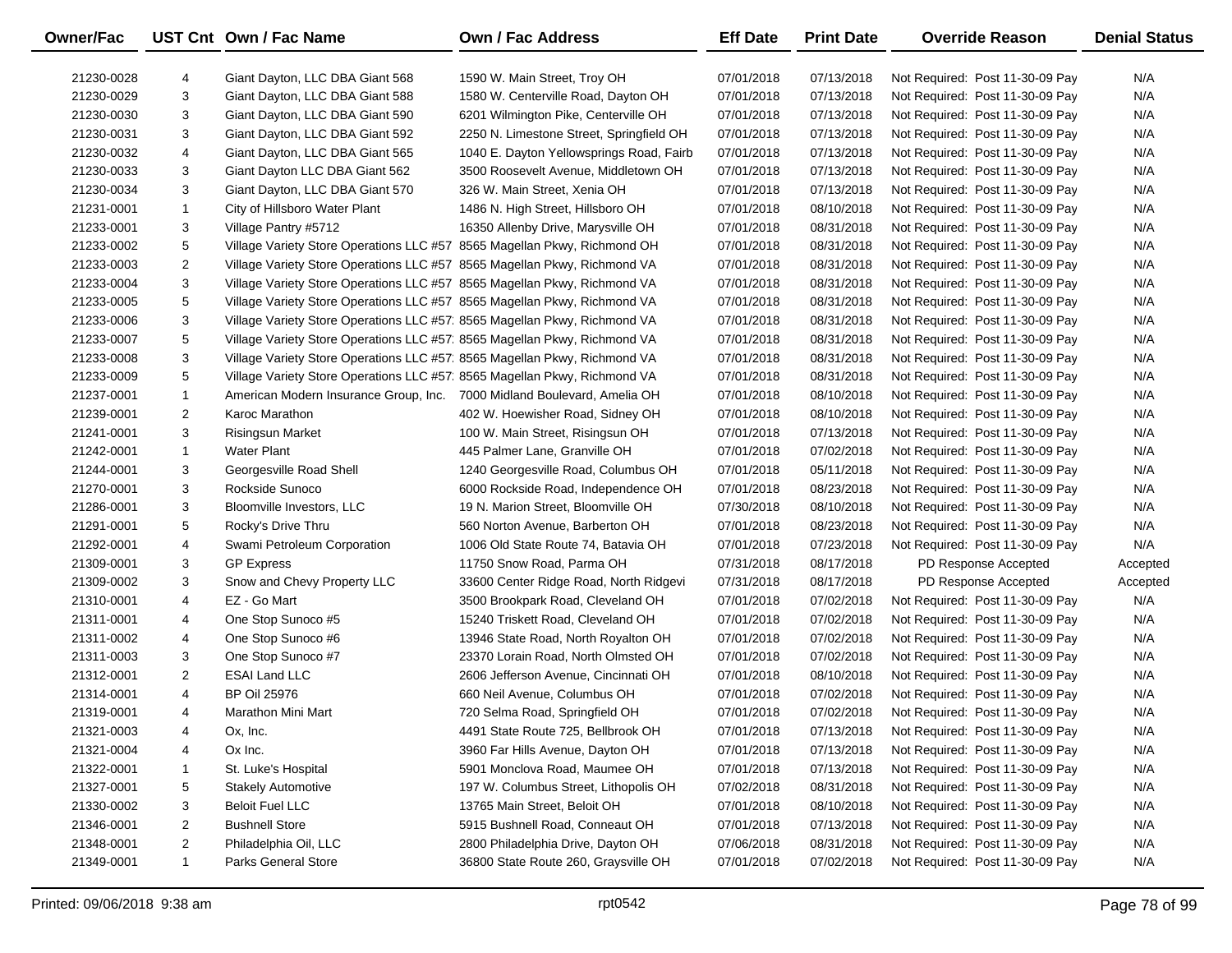| Owner/Fac  |                | UST Cnt Own / Fac Name                  | <b>Own / Fac Address</b>                                            | <b>Eff Date</b>          | <b>Print Date</b>        | <b>Override Reason</b>          | <b>Denial Status</b> |
|------------|----------------|-----------------------------------------|---------------------------------------------------------------------|--------------------------|--------------------------|---------------------------------|----------------------|
|            |                | Oak Speed Check                         |                                                                     |                          |                          |                                 | N/A                  |
| 21356-0001 | 4<br>5         | Clough Marathon                         | 1904 Oak Street, Youngstown OH                                      | 07/01/2018<br>07/01/2018 | 08/03/2018<br>07/02/2018 | Not Required: Post 11-30-09 Pay | N/A                  |
| 21361-0001 | 3              | <b>Buckeye Truck Stop</b>               | 8345 Clough Pike, Cincinnati OH<br>5055 State Route 613, Leipsic OH | 07/06/2018               | 08/31/2018               | Not Required: Post 11-30-09 Pay | N/A                  |
| 21362-0001 |                |                                         |                                                                     |                          |                          | Not Required: Post 11-30-09 Pay |                      |
| 21370-0001 | 3              | Sunoco                                  | 10 Northfield Road, Bedford OH                                      | 07/01/2018               | 08/23/2018               | Not Required: Post 11-30-09 Pay | N/A                  |
| 21371-0001 | 3              | Big Mike's Gas N Go                     | 1333 W. Archer Drive, Troy OH                                       | 07/01/2018               | 07/27/2018               | Not Required: Post 11-30-09 Pay | N/A                  |
| 21371-0002 | 3              | Big Mike's Gas N Go                     | 8561 State Route 201, Tipp City OH                                  | 07/01/2018               | 07/27/2018               | Not Required: Post 11-30-09 Pay | N/A                  |
| 21371-0003 | 3              | Big Mikes Gas-N-Go #3                   | 1147 Marian Drive, Batavia OH                                       | 07/01/2018               | 07/27/2018               | Not Required: Post 11-30-09 Pay | N/A                  |
| 21371-0004 | 3              | Big Mike's Gas N Go                     | 3159 State Route 22-3, Loveland OH                                  | 07/01/2018               | 07/27/2018               | Not Required: Post 11-30-09 Pay | N/A                  |
| 21375-0001 | 3              | Clague & Center Ridge Shell Auto Care   | 23696 Center Ridge Road, Westlake OH                                | 07/01/2018               | 08/03/2018               | Not Required: Post 11-30-09 Pay | N/A                  |
| 21376-0001 | 4              | Yassini Sunoco                          | 5326 Turney Road, Garfield Heights OH                               | 07/01/2018               | 08/03/2018               | Not Required: Post 11-30-09 Pay | N/A                  |
| 21378-0001 | $\overline{2}$ | Yunes Oil & Sons Inc.                   | 3945 W. 130th Street, Cleveland OH                                  | 07/01/2018               | 07/13/2018               | Not Required: Post 11-30-09 Pay | N/A                  |
| 21379-0001 | 3              | 7820 Reynoldsburg Sunoco Inc.           | 7820 E. Main Street, Reynoldsburg OH                                | 07/01/2018               | 08/10/2018               | Not Required: Post 11-30-09 Pay | N/A                  |
| 21387-0001 | $\overline{2}$ | Metalico Annaco                         | 943 Hazel Street, Akron OH                                          | 07/01/2018               | 07/27/2018               | Not Required: Post 11-30-09 Pay | N/A                  |
| 21395-0001 | 4              | <b>Landmark Aviation</b>                | 1601 N. Marginal Road, Cleveland OH                                 | 07/01/2018               | 08/03/2018               | Not Required: Post 11-30-09 Pay | N/A                  |
| 21395-0003 | 3              | <b>Landmark Aviation</b>                | 358 Wilmer Avenue, Cincinnati OH                                    | 07/01/2018               | 08/03/2018               | Not Required: Post 11-30-09 Pay | N/A                  |
| 21397-0001 | $\mathbf{1}$   | National Church Residences Bristol Vill | 444 Cherry Street, Waverly OH                                       | 07/01/2018               | 08/23/2018               | Not Required: Post 11-30-09 Pay | N/A                  |
| 21399-0001 | 4              | Middle Avenue Marathon                  | 824 Middle Avenue, Elyria OH                                        | 07/09/2018               | 08/31/2018               | Not Required: Post 11-30-09 Pay | N/A                  |
| 21404-0001 | 4              | Alam Investment, LLC                    | 715 N. Wooster Avenue, Strasburg OH                                 | 07/01/2018               | 07/02/2018               | Not Required: Post 11-30-09 Pay | N/A                  |
| 21405-0001 | $\mathbf{1}$   | River Marine Inc.                       | 465 E. 5th Street, Ashtabula OH                                     | 07/01/2018               | 07/13/2018               | Not Required: Post 11-30-09 Pay | N/A                  |
| 21410-0001 | 4              | <b>Ashville Express</b>                 | 320 Long Street, Ashville OH                                        | 08/23/2018               | 08/31/2018               | Not Required: Post 11-30-09 Pay | N/A                  |
| 21411-0001 | 3              | Shell Food Mart                         | 9210 Cincinnati Columbus Road, West Che                             | 07/01/2018               | 07/02/2018               | Not Required: Post 11-30-09 Pay | N/A                  |
| 21412-0001 | 3              | <b>Shaker Square Marathon</b>           | 2781 S. Moreland Boulevard, Cleveland O                             | 07/01/2018               | 08/03/2018               | Not Required: Post 11-30-09 Pay | N/A                  |
| 21412-0002 | 3              | Sunoco                                  | 11600 Shaker Boulevard, Cleveland OH                                | 07/01/2018               | 08/03/2018               | Not Required: Post 11-30-09 Pay | N/A                  |
| 21415-0001 | $\overline{2}$ | Carlisle Food Mart                      | 801 Central Avenue, Carlisle OH                                     | 07/01/2018               | 05/11/2018               | Not Required: Post 11-30-09 Pay | N/A                  |
| 21416-0001 | $\overline{2}$ | Reet Inc.                               | 2425 N. Ridge Road E., Lorain OH                                    | 07/01/2018               | 08/03/2018               | Not Required: Post 11-30-09 Pay | N/A                  |
| 21418-0001 | 3              | Swaran Realty Inc.                      | 1744 W. Market Street, Warren OH                                    | 07/01/2018               | 08/23/2018               | Not Required: Post 11-30-09 Pay | N/A                  |
| 21420-0001 | 4              | <b>Broadview Clark</b>                  | 5874 Broadview Road, Parma OH                                       | 07/01/2018               | 08/10/2018               | Not Required: Post 11-30-09 Pay | N/A                  |
| 21425-0001 | 3              | Broad & York Convenience Store          | 7032 E. Broad Street, Pataskala OH                                  | 07/01/2018               | 07/27/2018               | Not Required: Post 11-30-09 Pay | N/A                  |
| 21428-0001 | 4              | Sunoco 204                              | 204 E. Market Street, Celina OH                                     | 07/01/2018               | 08/17/2018               | Not Required: Post 11-30-09 Pay | N/A                  |
| 21431-0001 | 4              | Geneva Food Mart                        | 148 S. Broadway Street, Geneva OH                                   | 07/01/2018               | 08/17/2018               | Not Required: Post 11-30-09 Pay | N/A                  |
| 21432-0001 | 3              | SAHA Realty of Cleveland, LLC           | 7310 Broadway Avenue, Cleveland OH                                  | 07/01/2018               | 06/15/2018               | Not Required: Post 11-30-09 Pay | N/A                  |
| 21434-0001 | $\overline{2}$ | Woodville One Stop Center, LLC          | 228 E. Main Street, Woodville OH                                    | 07/01/2018               | 07/02/2018               | Not Required: Post 11-30-09 Pay | N/A                  |
| 21435-0001 | 4              | Liberty Gas of Ohio                     | 14510 Kinsman Road, Cleveland OH                                    | 07/01/2018               | 07/02/2018               | Not Required: Post 11-30-09 Pay | N/A                  |
| 21438-0001 | 8              | R.D. Holder Oil Co., Inc.               | 706 W. Sandusky Avenue, Bellefontaine O                             | 07/01/2018               | 08/10/2018               | Not Required: Post 11-30-09 Pay | N/A                  |
| 21442-0001 | 3              | Superior BP                             | 2535 Superior Avenue, Cleveland OH                                  | 07/01/2018               | 08/10/2018               | Not Required: Post 11-30-09 Pay | N/A                  |
| 21442-0002 | 3              | Carnegie BP                             | 900 Carnegie Avenue, Cleveland OH                                   | 07/01/2018               | 08/10/2018               | Not Required: Post 11-30-09 Pay | N/A                  |
| 21442-0003 | 3              | Medina Marathon                         | 429 S. Court Street, Medina OH                                      | 07/01/2018               | 08/10/2018               | Not Required: Post 11-30-09 Pay | N/A                  |
| 21442-0004 | 3              | <b>Circle K #5680</b>                   | 1207 Claremont Avenue, Ashland OH                                   | 07/01/2018               | 08/10/2018               | Not Required: Post 11-30-09 Pay | N/A                  |
| 21442-0005 | 4              | Marathon On the Square                  | 143 Broad Street, Wadsworth OH                                      | 07/01/2018               | 08/10/2018               | Not Required: Post 11-30-09 Pay | N/A                  |
| 21447-0001 | 3              | Leroy Country Store                     | 12868 Painesville Warren Road, Painesvil                            | 07/01/2018               | 07/02/2018               | Not Required: Post 11-30-09 Pay | N/A                  |
| 21449-0001 | 2              | Ashville Beverage Center Inc.           | 500 N. Long Street, Ashville OH                                     | 07/01/2018               | 08/10/2018               | Not Required: Post 11-30-09 Pay | N/A                  |
| 21451-0001 | 1              | Dalps Fuel & Automotive, LLC            | 43201 Mount Hope Road, Lafferty OH                                  | 07/01/2018               | 08/17/2018               | Not Required: Post 11-30-09 Pay | N/A                  |
| 21454-0001 | 4              | MF Oil Beaver Creek Inc.                | 2260 Heller Road, Beaver Creek OH                                   | 07/18/2018               | 08/31/2018               | Not Required: Post 11-30-09 Pay | N/A                  |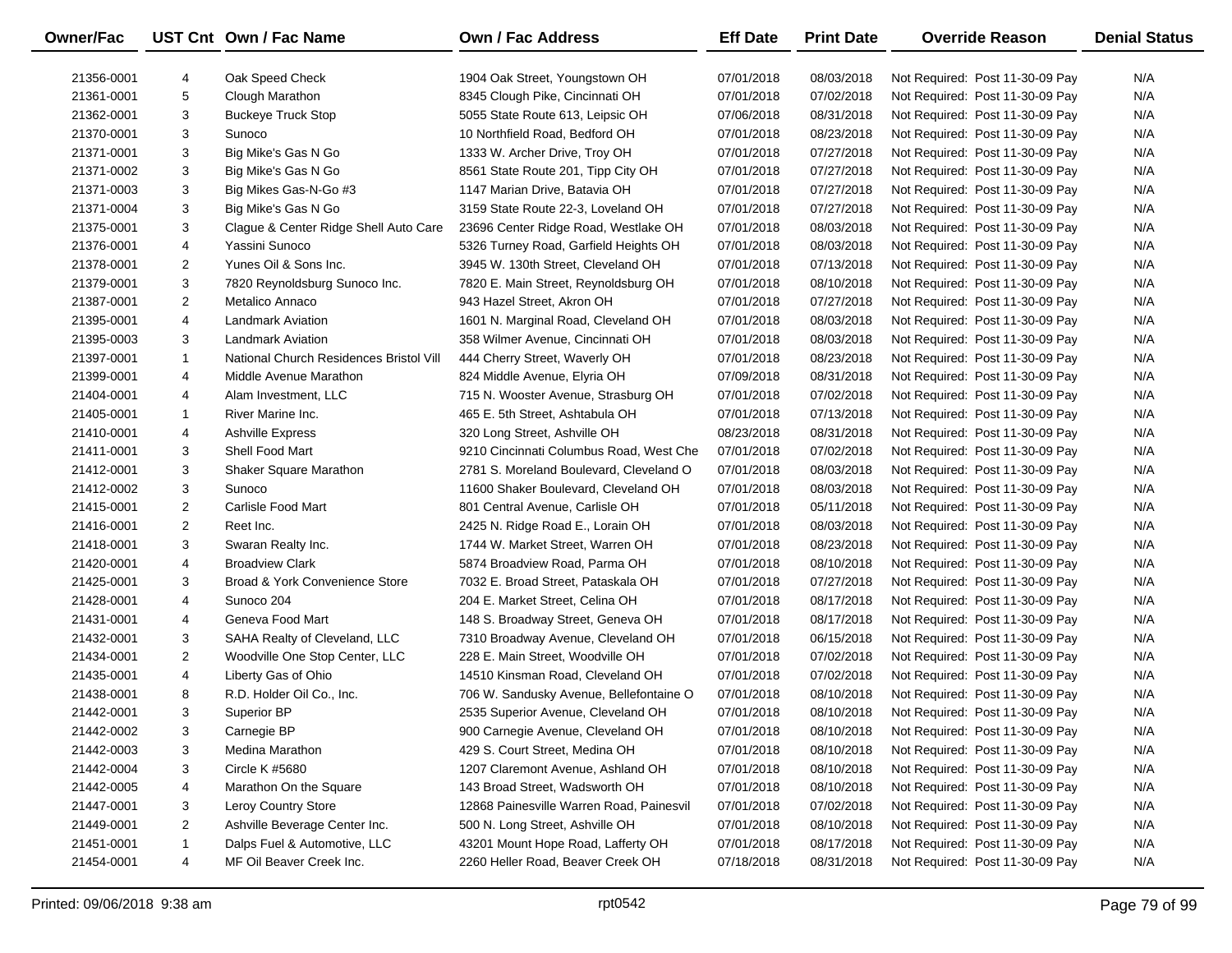| Owner/Fac  |                | UST Cnt Own / Fac Name                 | <b>Own / Fac Address</b>                  | <b>Eff Date</b> | <b>Print Date</b> | <b>Override Reason</b>          | <b>Denial Status</b> |
|------------|----------------|----------------------------------------|-------------------------------------------|-----------------|-------------------|---------------------------------|----------------------|
| 21460-0002 | 2              | Smithville Oil, LLC                    | 527 S. Smithville Road, Dayton OH         | 07/06/2018      | 08/31/2018        | Not Required: Post 11-30-09 Pay | N/A                  |
| 21461-0001 | 3              | <b>Burton Landing LLC</b>              | 5205 State Route 22 W., Wilmington OH     | 07/01/2018      | 07/02/2018        | Not Required: Post 11-30-09 Pay | N/A                  |
| 21465-0001 | 6              | <b>Hickory Grove Country Market</b>    | 5525 State Route 339, Vincent OH          | 07/01/2018      | 08/03/2018        | Not Required: Post 11-30-09 Pay | N/A                  |
| 21466-0001 | 3              | Gregs Marathon                         | 1020 W. Fair Avenue, Lancaster OH         | 07/01/2018      | 07/23/2018        | Not Required: Post 11-30-09 Pay | N/A                  |
| 21480-0001 | 5              | Aum Guru, Inc.                         | 5030 S. Walnut Street, Ashville OH        | 07/02/2018      | 08/31/2018        | Not Required: Post 11-30-09 Pay | N/A                  |
| 21481-0001 | 3              | Mansfield Fuel & Food Mart             | 3880 W. 4th Street, Mansfield OH          | 07/24/2018      | 08/31/2018        | Not Required: Post 11-30-09 Pay | N/A                  |
| 21482-0001 | 4              | Rushsylvania One Stop                  | 125 N. Sandusky Street, Rushsylvania OH   | 07/01/2018      | 08/10/2018        | Not Required: Post 11-30-09 Pay | N/A                  |
| 21485-0001 | 2              | StoneWater Golf Club                   | 6019 Aberdeen Boulevard, Highland Heigh   | 07/01/2018      | 08/23/2018        | Not Required: Post 11-30-09 Pay | N/A                  |
| 21486-0001 | 3              | <b>BP</b> of Chesterland               | 8501 Mayfield Road, Chesterland OH        | 07/01/2018      | 07/02/2018        | Not Required: Post 11-30-09 Pay | N/A                  |
| 21503-0001 | 3              | Orient Sunoco                          | 6997 Harrisburg Pike, Orient OH           | 07/01/2018      | 08/23/2018        | Not Required: Post 11-30-09 Pay | N/A                  |
| 21511-0001 | 3              | Waterway Gas & Wash Company            | 7010 N. Aurora Road, Aurora OH            | 07/01/2018      | 08/23/2018        | Not Required: Post 11-30-09 Pay | N/A                  |
| 21511-0002 | 3              | Waterway Gas & Wash Company            | 30299 Chagrin Road, Pepper Pike OH        | 07/01/2018      | 08/23/2018        | Not Required: Post 11-30-09 Pay | N/A                  |
| 21517-0001 | 4              | London BP                              | 51 E. High Street, London OH              | 07/01/2018      | 07/02/2018        | Not Required: Post 11-30-09 Pay | N/A                  |
| 21517-0002 | 3              | London One Stop                        | 157 S. Main Street, London OH             | 07/01/2018      | 07/02/2018        | Not Required: Post 11-30-09 Pay | N/A                  |
| 21521-0001 | 4              | Kingston Valero                        | 10238 State Route 159, Kingston OH        | 07/01/2018      | 08/10/2018        | Not Required: Post 11-30-09 Pay | N/A                  |
| 21527-0001 | $\overline{2}$ | Belmont County Regional Airport Author | 62215 Fairview Road, Barnesville OH       | 07/12/2018      | 07/23/2018        | PD Response Accepted            | Accepted             |
| 21531-0001 | $\overline{2}$ | Manysha, Inc.                          | 2019 Harrisburg Road, Canton OH           | 07/01/2018      | 08/10/2018        | Not Required: Post 11-30-09 Pay | N/A                  |
| 21532-0001 | $\mathbf{1}$   | The Lindner Center of Hope             | 4075 Old Western Row Road, Mason OH       | 07/01/2018      | 07/02/2018        | Not Required: Post 11-30-09 Pay | N/A                  |
| 21544-0001 | 4              | Sunoco                                 | 4425 Alum Creek Drive, Columbus OH        | 07/01/2018      | 08/03/2018        | Not Required: Post 11-30-09 Pay | N/A                  |
| 21545-0001 | 3              | Khushubu LLC                           | 6050 Cheviot Road, Cincinnati OH          | 07/01/2018      | 08/17/2018        | Not Required: Post 11-30-09 Pay | N/A                  |
| 21548-0001 | 3              | Kasey's Gas Mart                       | 1341 W. Market Street, Germantown OH      | 07/01/2018      | 08/17/2018        | Not Required: Post 11-30-09 Pay | N/A                  |
| 21553-0001 | 3              | Childrens Medical Center of Dayton     | 1 Children's Plaza, Dayton OH             | 07/01/2018      | 08/23/2018        | Not Required: Post 11-30-09 Pay | N/A                  |
| 21554-0001 | $\overline{2}$ | Perleen's Gas Services Inc.            | 220 State Street, Conneaut OH             | 07/01/2018      | 08/23/2018        | Not Required: Post 11-30-09 Pay | N/A                  |
| 21557-0001 | 3              | Tiwana Petroleum LLC                   | 6224 Montgomery Road, Cincinnati OH       | 07/01/2018      | 07/02/2018        | Not Required: Post 11-30-09 Pay | N/A                  |
| 21562-0001 | 3              | <b>Gas N Stuff</b>                     | 144 S. Main Street, Hamden OH             | 07/02/2018      | 08/31/2018        | Not Required: Post 11-30-09 Pay | N/A                  |
| 21575-0001 | $\overline{2}$ | Yaksh Enterprises, Inc.                | 2401 Cincinnati Dayton Road, Middletown ( | 07/01/2018      | 06/15/2018        | Not Required: Post 11-30-09 Pay | N/A                  |
| 21576-0001 | 5              | Sober Systems LLC                      | 50708 National Road, St Clairsville OH    | 07/01/2018      | 07/27/2018        | Not Required: Post 11-30-09 Pay | N/A                  |
| 21578-0001 | 3              | Babita Property Inc.                   | 155 S. Main Street, Miamisburg OH         | 07/01/2018      | 08/03/2018        | Not Required: Post 11-30-09 Pay | N/A                  |
| 21578-0002 | $\overline{2}$ | Babita Property Inc.                   | 435 N. Verity Parkway, Middletown OH      | 07/01/2018      | 08/03/2018        | Not Required: Post 11-30-09 Pay | N/A                  |
| 21582-0001 | 3              | West Liberty Investments, LLC          | 101 S. Detroit Street, W Liberty OH       | 07/01/2018      | 08/10/2018        | Not Required: Post 11-30-09 Pay | N/A                  |
| 21604-0001 | 3              | JR's Mini Mart                         | 14910 Lorain Avenue, Cleveland OH         | 07/02/2018      | 08/31/2018        | Not Required: Post 11-30-09 Pay | N/A                  |
| 21607-0001 | 4              | <b>VPL Holding LLC</b>                 | 911 E. High Street, Bryan OH              | 07/01/2018      | 08/03/2018        | Not Required: Post 11-30-09 Pay | N/A                  |
| 21612-0001 | 3              | Stake's Shortstop                      | 3052 State Route 3 S., Loudenville OH     | 07/01/2018      | 08/10/2018        | Not Required: Post 11-30-09 Pay | N/A                  |
| 21613-0001 | $\mathbf{1}$   | Flying Pig Express, LLC                | 2186 Isaac Beal Road, Bucyrus OH          | 07/01/2018      | 07/27/2018        | Not Required: Post 11-30-09 Pay | N/A                  |
| 21618-0001 | $\mathbf{1}$   | JCB Hardware, LLC                      | 3333 Stickney Avenue, Toledo OH           | 07/01/2018      | 08/10/2018        | Not Required: Post 11-30-09 Pay | N/A                  |
| 21623-0001 | 3              | Sunrise Sunoco                         | 616 N. Vance Street, Carey OH             | 07/01/2018      | 08/03/2018        | Not Required: Post 11-30-09 Pay | N/A                  |
| 21626-0001 | 4              | The Growler Stop                       | 3804 Church Street, Newtown OH            | 07/01/2018      | 07/27/2018        | Not Required: Post 11-30-09 Pay | N/A                  |
| 21628-0001 | 2              | <b>Village Station</b>                 | 2 E. Church Street, Milan OH              | 07/01/2018      | 08/10/2018        | Not Required: Post 11-30-09 Pay | N/A                  |
| 21630-0001 | 2              | Gas Land No. 2                         | 860 Parkman Road NW, Warren OH            | 07/02/2018      | 08/31/2018        | Not Required: Post 11-30-09 Pay | N/A                  |
| 21632-0001 | 3              | B & K Petroleum, Inc.                  | 1205 Sweitzer Street, Greenville OH       | 07/01/2018      | 07/13/2018        | Not Required: Post 11-30-09 Pay | N/A                  |
| 21634-0001 |                | Normac Company LLC                     | 222 Oxford State Road, Middletown OH      | 07/01/2018      | 07/27/2018        | Not Required: Post 11-30-09 Pay | N/A                  |
|            | 4              |                                        |                                           |                 |                   |                                 |                      |
| 21641-0001 | 3              | Onkar Investments, LLC                 | 3337 Clifton Avenue, Cincinnati OH        | 07/01/2018      | 08/23/2018        | Not Required: Post 11-30-09 Pay | N/A                  |

 $\overline{\phantom{0}}$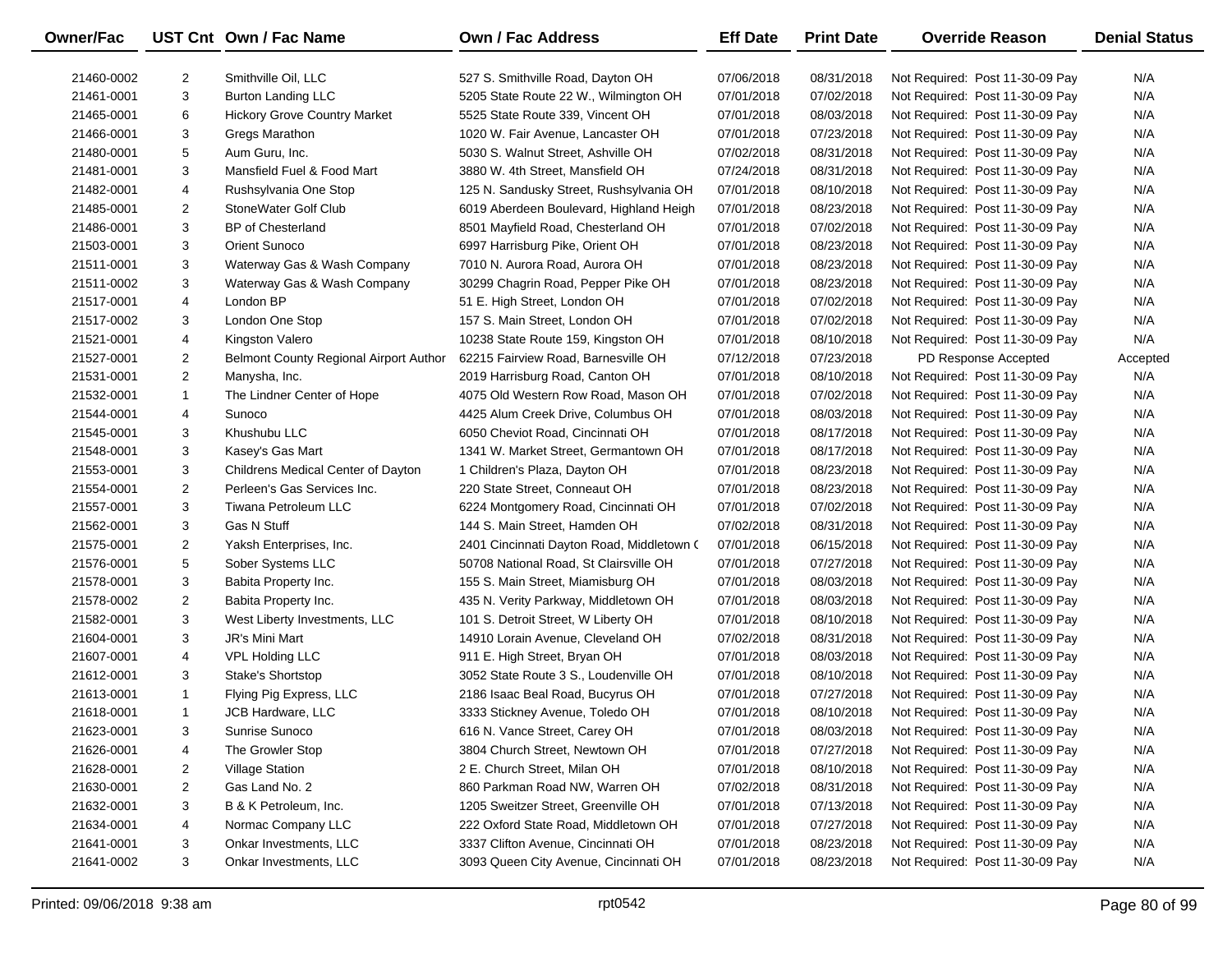| Owner/Fac  |                | UST Cnt Own / Fac Name                 | Own / Fac Address                       | <b>Eff Date</b> | <b>Print Date</b> | <b>Override Reason</b>          | <b>Denial Status</b> |
|------------|----------------|----------------------------------------|-----------------------------------------|-----------------|-------------------|---------------------------------|----------------------|
| 21643-0001 | 3              | Upson Enterprises, LLC                 | 25911 N. Lakeland Boulevard, Euclid OH  | 07/01/2018      | 07/02/2018        | Not Required: Post 11-30-09 Pay | N/A                  |
| 21644-0001 | 5              | Pump N Pack, LLC                       | 1115 Celina Road, Saint Marys OH        | 07/01/2018      | 07/23/2018        | Not Required: Post 11-30-09 Pay | N/A                  |
| 21649-0001 | 5              | Al's Convenience Store                 | 614 W. Market Street, Tiffin OH         | 07/01/2018      | 07/27/2018        | Not Required: Post 11-30-09 Pay | N/A                  |
| 21652-0001 | $\mathbf{1}$   | MIRK, Inc.                             | 7629 Chippewa Road, Orrville OH         | 07/01/2018      | 07/02/2018        | Not Required: Post 11-30-09 Pay | N/A                  |
| 21653-0001 | 3              | Tom's Wholesale Tires                  | 66 E. Main Street, East Palestine OH    | 07/02/2018      | 08/31/2018        | Not Required: Post 11-30-09 Pay | N/A                  |
| 21659-0001 | 3              | Saini Stores, Inc.                     | 110 Akron Road, Wadsworth OH            | 07/01/2018      | 07/27/2018        | Not Required: Post 11-30-09 Pay | N/A                  |
| 21661-0001 | 4              | V1 Carryout                            | 10048 US Highway 68, Georgetown OH      | 07/01/2018      | 07/02/2018        | Not Required: Post 11-30-09 Pay | N/A                  |
| 21663-0001 | 4              | G.B.S. Reynoldsburg, LLC               | 6748 E. Main Street, Reynoldsburg OH    | 07/01/2018      | 08/23/2018        | Not Required: Post 11-30-09 Pay | N/A                  |
| 21667-0001 | 4              | R&M One Inc.                           | 2461 Navarre Avenue, Oregon OH          | 07/01/2018      | 08/17/2018        | Not Required: Post 11-30-09 Pay | N/A                  |
| 21667-0002 | 3              | R&M One Inc.                           | 495 S. Woodville Road, Mansfield OH     | 07/01/2018      | 08/17/2018        | Not Required: Post 11-30-09 Pay | N/A                  |
| 21667-0003 | 3              | Sunoco #1257                           | 1257 Park Avenue E., Mansfield OH       | 07/01/2018      | 08/17/2018        | Not Required: Post 11-30-09 Pay | N/A                  |
| 21673-0001 | $\overline{2}$ | Colorado Liberty Gas USA               | 3451 Colorado Avenue, Lorain OH         | 07/01/2018      | 07/02/2018        | Not Required: Post 11-30-09 Pay | N/A                  |
| 21675-0001 | 5              | West Jefferson Marathon                | 66 W. Main Street, West Jefferson OH    | 07/01/2018      | 07/02/2018        | Not Required: Post 11-30-09 Pay | N/A                  |
| 21676-0001 | 4              | Kwik Stop Sunoco                       | 320 W. Main Street, Circleville OH      | 07/01/2018      | 07/27/2018        | Not Required: Post 11-30-09 Pay | N/A                  |
| 21677-0001 | 4              | Countyline One Stop Center, LLC        | 6098 W. Fremont Road, Port Clinton OH   | 07/01/2018      | 07/02/2018        | Not Required: Post 11-30-09 Pay | N/A                  |
| 21679-0001 | 4              | Pearl Road, Inc.                       | 7606 Pearl Road, Middleburg Heights OH  | 07/01/2018      | 07/02/2018        | Not Required: Post 11-30-09 Pay | N/A                  |
| 21687-0001 | $\overline{2}$ | The Station                            | 6967 State Route 377, Chesterhill OH    | 07/02/2018      | 08/17/2018        | Not Required: Post 11-30-09 Pay | N/A                  |
| 21689-0001 | 4              | MMS Petroleum Inc.                     | 1905 Lee Road, Cleveland Heights OH     | 07/01/2018      | 08/10/2018        | Not Required: Post 11-30-09 Pay | N/A                  |
| 21691-0001 | 5              | DT Petroleum Service, Inc.             | 1105 W. Mansfield Street, Bucyrus OH    | 07/01/2018      | 08/03/2018        | Not Required: Post 11-30-09 Pay | N/A                  |
| 21694-0001 | $\overline{a}$ | Coshocton Trucking Corp.               | 441 Clow Lane, Coshocton OH             | 07/01/2018      | 07/27/2018        | Not Required: Post 11-30-09 Pay | N/A                  |
| 21705-0001 | 3              | Villa Nova Drive Thru                  | 182 E. Bank Road, St Marys OH           | 07/01/2018      | 07/13/2018        | Not Required: Post 11-30-09 Pay | N/A                  |
| 21706-0001 | $\overline{2}$ | Mt. Healthy Food Mart, LLC             | 8061 Hamilton Avenue, Mt. Healthy OH    | 07/01/2018      | 08/10/2018        | Not Required: Post 11-30-09 Pay | N/A                  |
| 21706-0002 | 3              | Manya Properties, LLC                  | 5085 Pleasant Avenue, Fairfield OH      | 07/01/2018      | 08/10/2018        | Not Required: Post 11-30-09 Pay | N/A                  |
| 21706-0003 | 5              | Manya Properties, LLC                  | 3406 Warsaw Avenue, Cincinnati OH       | 07/01/2018      | 08/10/2018        | Not Required: Post 11-30-09 Pay | N/A                  |
| 21714-0001 | $\overline{2}$ | Van Wert County Hospital               | 1250 S. Washington Street, Van Wert OH  | 07/01/2018      | 07/02/2018        | Not Required: Post 11-30-09 Pay | N/A                  |
| 21715-0001 | $\overline{2}$ | Turney Town Sunoco                     | 4935 Turney Road, Garfield Heights OH   | 07/01/2018      | 08/10/2018        | Not Required: Post 11-30-09 Pay | N/A                  |
| 21783-0001 | $\overline{2}$ | Muskingum County Board of DD           | 1304 Newark Road (Rear), Zanesville OH  | 07/01/2018      | 07/02/2018        | Not Required: Post 11-30-09 Pay | N/A                  |
| 21786-0001 | $\mathbf{1}$   | CareSource                             | 230 N. Main Street, Dayton OH           | 07/01/2018      | 07/02/2018        | Not Required: Post 11-30-09 Pay | N/A                  |
| 21815-0001 | $\overline{2}$ | Dave's Food Mart                       | 1617 State Route 28, Loveland OH        | 07/01/2018      | 07/02/2018        | Not Required: Post 11-30-09 Pay | N/A                  |
| 21816-0001 | 4              | Digisha LLC                            | 1601 Germantown Road, Middletown OH     | 07/01/2018      | 07/02/2018        | Not Required: Post 11-30-09 Pay | N/A                  |
| 21823-0001 | $\overline{2}$ | 7363 Kingsgate Way, LLC                | 7363 Kingsgate Way, West Chester OH     | 07/01/2018      | 07/23/2018        | Not Required: Post 11-30-09 Pay | N/A                  |
| 21828-0002 | 4              | <b>BOA Investment, LLC</b>             | 7908 W. 130th Street, Strongsville OH   | 07/17/2018      | 08/31/2018        | Not Required: Post 11-30-09 Pay | N/A                  |
| 21846-0001 | 3              | ZZ Tanks, LLC                          | 395 E. Andrus Road, Northwood OH        | 07/01/2018      | 07/02/2018        | Not Required: Post 11-30-09 Pay | N/A                  |
| 21857-0002 | 3              | Circle K #5667                         | 4235 Avery Road, Hilliard OH            | 07/01/2018      | 08/10/2018        | Not Required: Post 11-30-09 Pay | N/A                  |
| 21858-0001 | 4              | Angel Petroleum, LLC                   | 22492 Brookpark Road, Cleveland OH      | 07/05/2018      | 08/31/2018        | Not Required: Post 11-30-09 Pay | N/A                  |
| 21868-0001 | 3              | North Reynolds Road Center, LLC        | 541 N. Reynolds Road, Toledo OH         | 07/01/2018      | 07/02/2018        | Not Required: Post 11-30-09 Pay | N/A                  |
| 21869-0001 | 3              | Suder Avenue Center, LLC               | 4810 Suder Avenue, Toledo OH            | 07/01/2018      | 07/02/2018        | Not Required: Post 11-30-09 Pay | N/A                  |
| 21870-0001 | 4              | Hill Avenue Center, LLC                | 3503 Hill Avenue, Toledo OH             | 07/01/2018      | 07/02/2018        | Not Required: Post 11-30-09 Pay | N/A                  |
| 21871-0001 | 3              | North Holland Sylvania Road Center, LL | 2205 N. Holland Sylvania Road, Toledo O | 07/01/2018      | 07/02/2018        | Not Required: Post 11-30-09 Pay | N/A                  |
| 21872-0001 | 4              | South Byrne Road Center, LLC           | 1455 S. Byrne Road, Toledo OH           | 07/01/2018      | 07/02/2018        | Not Required: Post 11-30-09 Pay | N/A                  |
| 21873-0001 | 4              | East Manhattan Boulevard Center, LLC   | 1407 E. Manhattan Boulevard, Toledo OH  | 07/01/2018      | 07/02/2018        | Not Required: Post 11-30-09 Pay | N/A                  |
| 21874-0001 | 4              | Oberlin Avenue Center, LLC             | 3105 Oberlin Avenue, Lorain OH          | 07/01/2018      | 07/27/2018        | Not Required: Post 11-30-09 Pay | N/A                  |
| 21875-0001 | 3              | East Main Street Center, LLC           | 1836 E. Main Street, Kent OH            | 07/01/2018      | 07/27/2018        | Not Required: Post 11-30-09 Pay | N/A                  |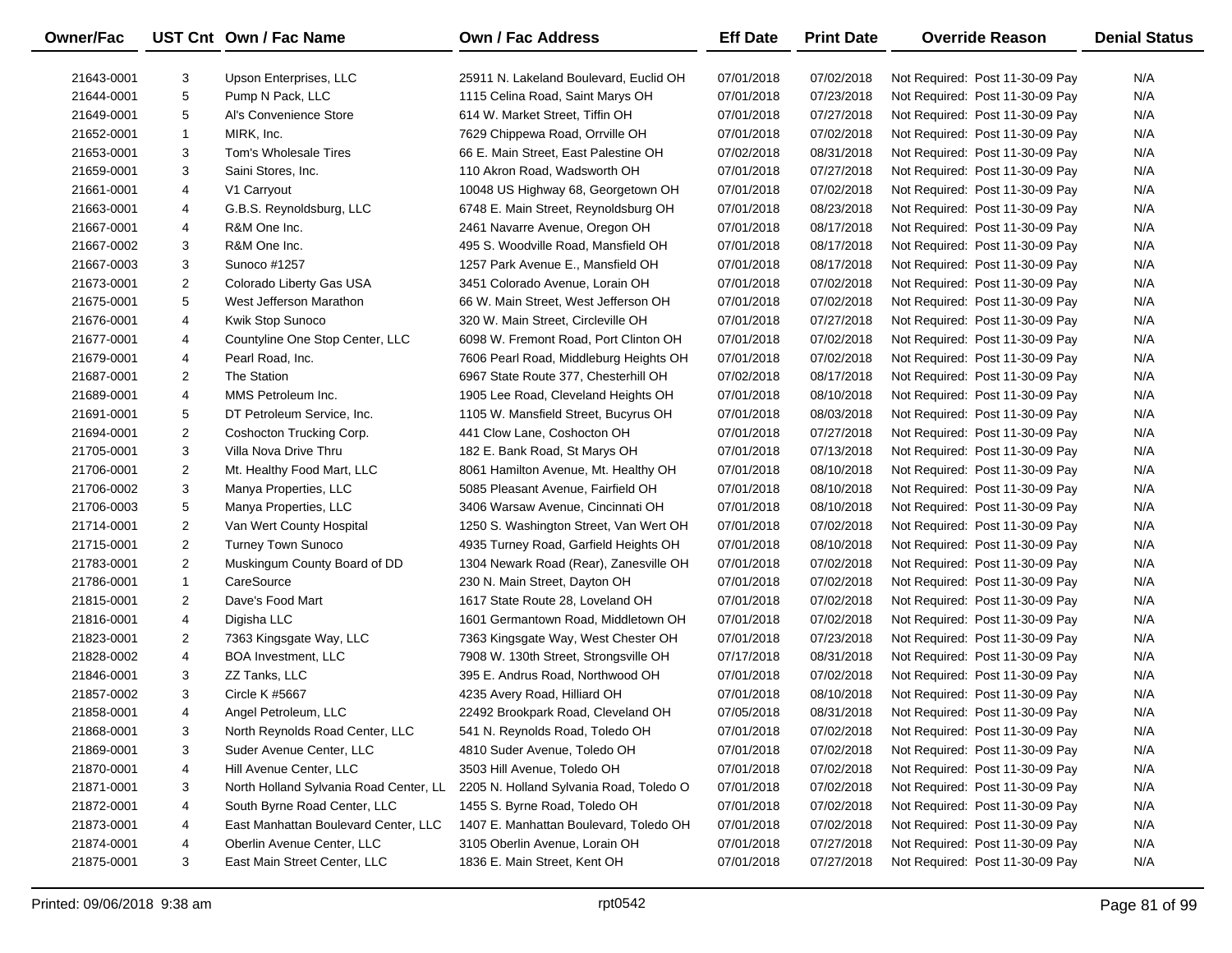| <b>Owner/Fac</b> |                | UST Cnt Own / Fac Name               | <b>Own / Fac Address</b>                   | <b>Eff Date</b> | <b>Print Date</b> | <b>Override Reason</b>          | <b>Denial Status</b> |
|------------------|----------------|--------------------------------------|--------------------------------------------|-----------------|-------------------|---------------------------------|----------------------|
| 21876-0001       | 4              | East 185th Street Center, LLC        | 910 E. 185th Street, Cleveland OH          | 07/01/2018      | 07/27/2018        | Not Required: Post 11-30-09 Pay | N/A                  |
| 21877-0001       | 5              | Moline Martin Road Center, LLC       | 3510 Moline Martin Road, Millbury OH       | 07/01/2018      | 07/27/2018        | Not Required: Post 11-30-09 Pay | N/A                  |
| 21878-0001       | 5              | Richmond Road Center, LLC            | 798 Richmond Road, Richmond Heights O      | 07/01/2018      | 07/27/2018        | Not Required: Post 11-30-09 Pay | N/A                  |
| 21879-0001       | 4              | Turney Road Center, LLC              | 700 Turney Road, Bedford OH                | 07/01/2018      | 07/27/2018        | Not Required: Post 11-30-09 Pay | N/A                  |
| 21881-0001       | 4              | Cleveland Street Center, LLC         | 645 Cleveland Street, Elyria OH            | 07/01/2018      | 07/27/2018        | Not Required: Post 11-30-09 Pay | N/A                  |
| 21882-0001       | 4              | Heatherdowns Boulevard Center, LLC   | 4411 Heatherdowns Boulevard, Toledo OH     | 07/01/2018      | 07/27/2018        | Not Required: Post 11-30-09 Pay | N/A                  |
| 21883-0001       | 3              | Vine Street Center, LLC              | 33945 Vine Street, Eastlake OH             | 07/01/2018      | 07/27/2018        | Not Required: Post 11-30-09 Pay | N/A                  |
| 21884-0001       | 3              | State Road Center, LLC               | 2113 State Road, Cuyahoga Falls OH         | 07/01/2018      | 07/27/2018        | Not Required: Post 11-30-09 Pay | N/A                  |
| 21885-0001       | 4              | North Leavitt Road Center, LLC       | 979 N. Leavitt Road, Amherst OH            | 07/01/2018      | 07/27/2018        | Not Required: Post 11-30-09 Pay | N/A                  |
| 21886-0001       | 3              | Warrensville Center Road Center, LLC | 5270 Warrensville Center Road, Maple Hei   | 07/01/2018      | 07/27/2018        | Not Required: Post 11-30-09 Pay | N/A                  |
| 21887-0001       | 5              | Woodville Road Center, LLC           | 1855 Woodville Road, Oregon OH             | 07/01/2018      | 07/27/2018        | Not Required: Post 11-30-09 Pay | N/A                  |
| 21889-0001       | $\mathbf{1}$   | 2434 Darnell Facility                | 2434 Darnell Drive, Spring Valley OH       | 07/01/2018      | 07/02/2018        | Not Required: Post 11-30-09 Pay | N/A                  |
| 21906-0001       | 3              | AMS Construction Inc.                | 10670 Loveland-Madeira Road, Loveland C    | 07/01/2018      | 07/23/2018        | Not Required: Post 11-30-09 Pay | N/A                  |
| 21916-0001       | 5              | Union Sunoco                         | 3510 E. 116th Street, Cleveland OH         | 07/01/2018      | 07/13/2018        | Not Required: Post 11-30-09 Pay | N/A                  |
| 21920-0001       | $\overline{2}$ | Euclid & Noble Mini-Mart / Marathon  | 16049 Euclid Avenue, East Cleveland OH     | 07/01/2018      | 07/02/2018        | Not Required: Post 11-30-09 Pay | N/A                  |
| 21922-0001       | 3              | Ohio Food Mart, LLC                  | 382 Lexington Avenue, Mansfield OH         | 07/01/2018      | 08/10/2018        | Not Required: Post 11-30-09 Pay | N/A                  |
| 21924-0001       | $\overline{2}$ | Warrmike, Inc.                       | 4351 Northfield Road, Warrensville Heights | 07/01/2018      | 08/03/2018        | Not Required: Post 11-30-09 Pay | N/A                  |
| 21925-0001       | $\overline{2}$ | PNC Bank                             | 925 Dalton Avenue, Cincinnati OH           | 07/01/2018      | 08/10/2018        | Not Required: Post 11-30-09 Pay | N/A                  |
| 21925-0002       | 3              | PNC Bank                             | 4100 W. 150th Street, Cleveland OH         | 07/01/2018      | 08/10/2018        | Not Required: Post 11-30-09 Pay | N/A                  |
| 21925-0004       | $\mathbf{1}$   | PNC Bank                             | 1900 E. 9th Street, Cleveland OH           | 07/01/2018      | 08/10/2018        | Not Required: Post 11-30-09 Pay | N/A                  |
| 21935-0001       | 3              | <b>High Street BP</b>                | 5385 N. High Street, Columbus OH           | 07/01/2018      | 07/13/2018        | Not Required: Post 11-30-09 Pay | N/A                  |
| 21945-0001       | $\overline{2}$ | Melhem Properties Inc.               | 3034 E. Broad Street, Columbus OH          | 07/01/2018      | 07/02/2018        | Not Required: Post 11-30-09 Pay | N/A                  |
| 21946-0001       | $\overline{2}$ | 2250 Wagoner Inc.                    | 2250 Wagoner Ford Road, Dayton OH          | 07/01/2018      | 08/03/2018        | Not Required: Post 11-30-09 Pay | N/A                  |
| 21948-0001       | 3              | Santosh Enterprises LLC              | 7539 Reading Road, Cincinnati OH           | 07/01/2018      | 07/02/2018        | Not Required: Post 11-30-09 Pay | N/A                  |
| 21949-0001       | 3              | J & V, Inc. d/b/a Ameristop          | 3791 Woodridge Boulevard, Fairfield OH     | 07/01/2018      | 07/27/2018        | Not Required: Post 11-30-09 Pay | N/A                  |
| 21951-0001       | 4              | 7025 Fleet Inc.                      | 7025 Fleet Avenue, Cleveland OH            | 07/01/2018      | 07/13/2018        | Not Required: Post 11-30-09 Pay | N/A                  |
| 21953-0001       | 4              | 250 Pit Stop, LLC                    | 73122 Pleasant Grove, Dillonvale OH        | 07/01/2018      | 07/13/2018        | Not Required: Post 11-30-09 Pay | N/A                  |
| 21961-0001       | 3              | Platinum Petroleum, LLC              | 1601 Tuscarawas Avenue, Canton OH          | 07/01/2018      | 08/10/2018        | Not Required: Post 11-30-09 Pay | N/A                  |
| 21974-0001       | 4              | Harvard Sunoco                       | 17510 Harvard Avenue, Cleveland OH         | 07/01/2018      | 07/23/2018        | Not Required: Post 11-30-09 Pay | N/A                  |
| 21975-0001       | $\mathbf{1}$   | <b>Ohio Judicial Center</b>          | 65 S. Front Street, Columbus OH            | 07/01/2018      | 07/02/2018        | Not Required: Post 11-30-09 Pay | N/A                  |
| 21979-0001       | 3              | <b>B&amp;K Mini Mart Inc.</b>        | 1726 S. Broadway Street, Dayton OH         | 07/01/2018      | 08/23/2018        | Not Required: Post 11-30-09 Pay | N/A                  |
| 21983-0001       | 6              | SM Realty, LLC                       | 16717 Royalton Road, Strongsville OH       | 07/01/2018      | 07/23/2018        | Not Required: Post 11-30-09 Pay | N/A                  |
| 21985-0001       | 4              | Gas USA                              | 3934 W. 117th Street, Cleveland OH         | 07/01/2018      | 07/23/2018        | Not Required: Post 11-30-09 Pay | N/A                  |
| 21985-0002       | 4              | Gas Way                              | 10606 Bellaire Road, Cleveland OH          | 07/01/2018      | 07/23/2018        | Not Required: Post 11-30-09 Pay | N/A                  |
| 21985-0003       | 5              | Annie's Properties, LLC              | 6009 Turney Road, Garfield Heights OH      | 07/01/2018      | 07/23/2018        | Not Required: Post 11-30-09 Pay | N/A                  |
| 21985-0004       | 3              | Henry's Marathon                     | 3106 Fulton Rd, Cleveland OH               | 07/01/2018      | 07/23/2018        | Not Required: Post 11-30-09 Pay | N/A                  |
| 21985-0005       | 3              | Memphis Gas                          | 7210 Memphis Avenue, Cleveland OH          | 07/01/2018      | 07/23/2018        | Not Required: Post 11-30-09 Pay | N/A                  |
| 21986-0001       | 5              | OM Shri Laxmi LLC                    | 2145 Needmore Road, Dayton OH              | 07/01/2018      | 07/13/2018        | Not Required: Post 11-30-09 Pay | N/A                  |
| 21987-0001       | 4              | <b>Country Store Foods</b>           | 10958 State Route 140, South Webster O     | 07/01/2018      | 07/02/2018        | Not Required: Post 11-30-09 Pay | N/A                  |
| 21988-0001       | 5              | Uhrichsville Food Mart               | 1200 N. Water Street, Uhrichsville OH      | 07/09/2018      | 08/31/2018        | Not Required: Post 11-30-09 Pay | N/A                  |
| 21991-0001       | 3              | Lealh & Singh, Inc.                  | 6171 Manchester Road, Akron OH             | 07/06/2018      | 08/31/2018        | Not Required: Post 11-30-09 Pay | N/A                  |
| 21992-0001       | 3              | Joseph Vincent Ferrara Property      | 7257 Sharon Warren Road, Brookfield OH     | 07/01/2018      | 08/03/2018        | Not Required: Post 11-30-09 Pay | N/A                  |
| 21994-0001       | $\overline{2}$ | Shree Uma, Inc.                      | 1302 S. State Route 123, Lebanon OH        | 07/01/2018      | 07/02/2018        | Not Required: Post 11-30-09 Pay | N/A                  |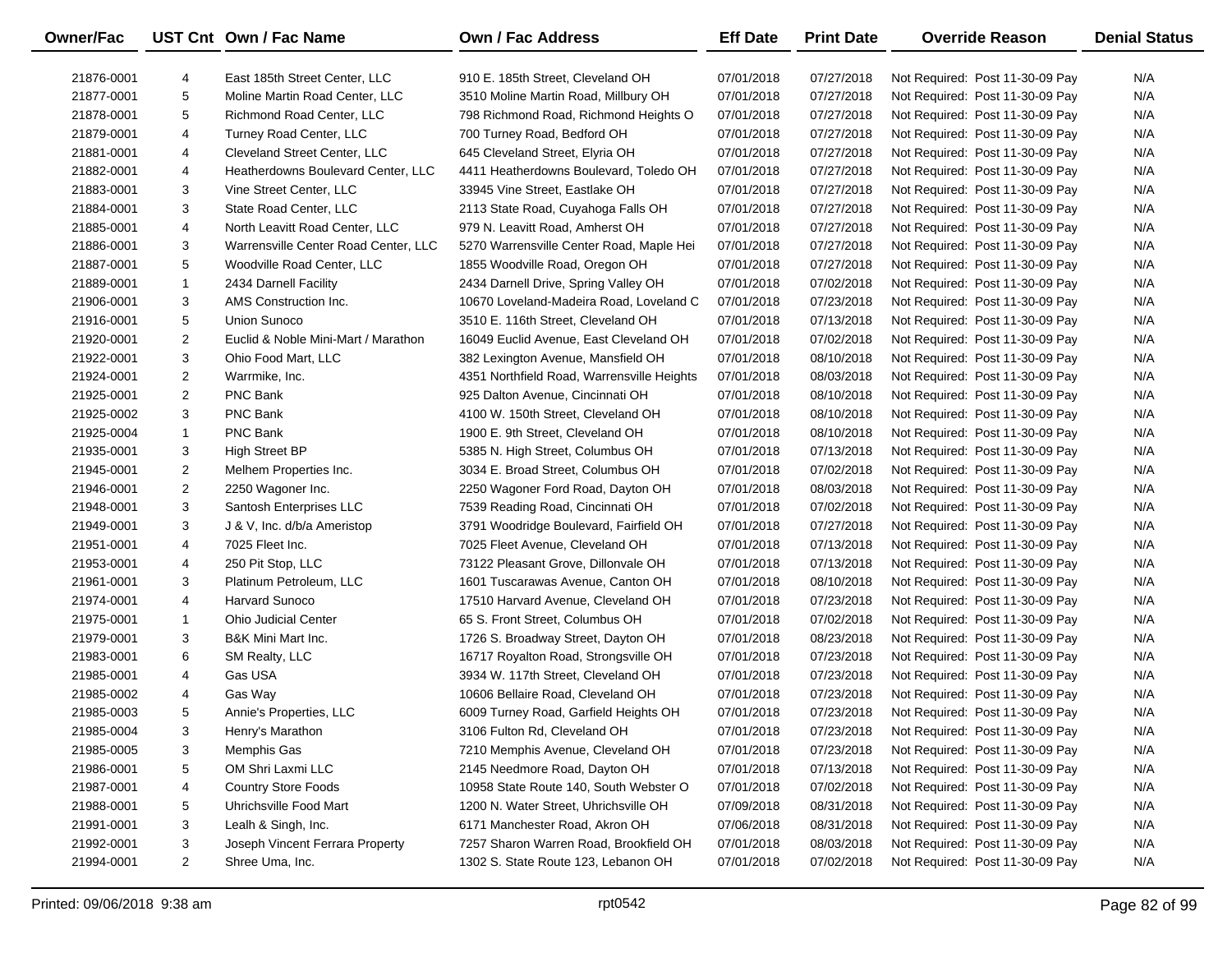| Owner/Fac  |                | UST Cnt Own / Fac Name                  | Own / Fac Address                          | <b>Eff Date</b> | <b>Print Date</b> | <b>Override Reason</b>          | <b>Denial Status</b> |
|------------|----------------|-----------------------------------------|--------------------------------------------|-----------------|-------------------|---------------------------------|----------------------|
| 21995-0001 | 3              | Difesa Solutions, LLC                   | 704 Sherrick Road S.E., Canton OH          | 07/01/2018      | 08/23/2018        | Not Required: Post 11-30-09 Pay | N/A                  |
| 21996-0001 | $\overline{c}$ | <b>ZRNR Properties Enterprises, LLC</b> | 940 E. 222nd Street, Euclid OH             | 07/01/2018      | 07/02/2018        | Not Required: Post 11-30-09 Pay | N/A                  |
| 21997-0001 | $\overline{2}$ | Nayran, LLC                             | 204 Maple Street, Harveysburg OH           | 07/01/2018      | 08/03/2018        | Not Required: Post 11-30-09 Pay | N/A                  |
| 22002-0001 | $\overline{2}$ | JK & RK Investments, LLC                | 6004 N. Dixie Drive, Dayton OH             | 07/01/2018      | 08/23/2018        | Not Required: Post 11-30-09 Pay | N/A                  |
| 22004-0001 | 3              | Two Towns Real Estate LLC               | 104 E. South Street, Arcanum OH            | 07/01/2018      | 08/17/2018        | Not Required: Post 11-30-09 Pay | N/A                  |
| 22004-0002 | 3              | Two Towns Real Estate LLC               | 425 S. Barron Street, Eaton OH             | 07/01/2018      | 08/17/2018        | Not Required: Post 11-30-09 Pay | N/A                  |
| 22009-0001 | 3              | Nana's Service Station                  | 6407 Stewart Avenue, Cincinnati OH         | 07/01/2018      | 08/17/2018        | Not Required: Post 11-30-09 Pay | N/A                  |
| 22009-0002 | 4              | Shell                                   | 4598 Paddock Road, Cincinnati OH           | 07/01/2018      | 08/17/2018        | Not Required: Post 11-30-09 Pay | N/A                  |
| 22024-0001 | 3              | Five Points Country Conveneince Co.     | 8430 State Route 305, Burghill OH          | 07/01/2018      | 08/10/2018        | Not Required: Post 11-30-09 Pay | N/A                  |
| 22025-0001 | 3              | Y & S Enterprises, LLC                  | 7900 Reading Road, Cincinnati OH           | 07/01/2018      | 07/02/2018        | Not Required: Post 11-30-09 Pay | N/A                  |
| 22026-0001 | 3              | Chehar, Inc.                            | 1150 Tower Boulevard, Lorain OH            | 07/01/2018      | 07/02/2018        | Not Required: Post 11-30-09 Pay | N/A                  |
| 22029-0001 | 3              | JD's Pit Stop, LLC                      | 2635 US Route 322, Orwell OH               | 07/01/2018      | 08/10/2018        | Not Required: Post 11-30-09 Pay | N/A                  |
| 22030-0001 | $\overline{2}$ | FAAS, Inc.                              | 1036 Pennsylvania Avenue, East Liverpool   | 07/01/2018      | 07/02/2018        | Not Required: Post 11-30-09 Pay | N/A                  |
| 22031-0001 | 3              | N.M.J., Inc.                            | 1354 Vernon Odom Boulevard, Akron OH       | 07/20/2018      | 08/31/2018        | Not Required: Post 11-30-09 Pay | N/A                  |
| 22037-0001 | 3              | West Pike Market Inc.                   | 9765 West Pike, Hopewell OH                | 07/01/2018      | 07/02/2018        | Not Required: Post 11-30-09 Pay | N/A                  |
| 22041-0001 | 5              | Bombay Dream LLC                        | 2325 South Avenue, Youngstown OH           | 07/01/2018      | 08/23/2018        | Not Required: Post 11-30-09 Pay | N/A                  |
| 22043-0001 | 3              | 2968 Ridge Road, LLC                    | 2968 Ridge Road, Medina OH                 | 07/01/2018      | 07/02/2018        | Not Required: Post 11-30-09 Pay | N/A                  |
| 22064-0001 | 3              | Gas Zone Inc.                           | 3980 Erie Avenue, Cincinnati OH            | 07/01/2018      | 07/27/2018        | Not Required: Post 11-30-09 Pay | N/A                  |
| 22067-0001 | 2              | The Outpost                             | 7532 Ashridge Arnheim Road, Sardinia OH    | 07/01/2018      | 08/03/2018        | Not Required: Post 11-30-09 Pay | N/A                  |
| 22075-0001 | 3              | Southeastern Valero                     | 41 Jones Road, Chillicothe OH              | 07/01/2018      | 08/10/2018        | Not Required: Post 11-30-09 Pay | N/A                  |
| 22075-0002 | 3              | Valero on Western                       | 21 Star Drive, Chillicothe OH              | 07/01/2018      | 08/10/2018        | Not Required: Post 11-30-09 Pay | N/A                  |
| 22082-0001 | 3              | <b>Barney's Convenience Mart</b>        | 2010 Ottawa River Road, Toledo OH          | 07/01/2018      | 07/27/2018        | Not Required: Post 11-30-09 Pay | N/A                  |
| 22082-0002 | 3              | Barney's Convenience Mart               | 1130 Buck Road, Rossford OH                | 07/01/2018      | 07/27/2018        | Not Required: Post 11-30-09 Pay | N/A                  |
| 22085-0001 | 3              | Green Springs Energy, LLC               | 8419 State Route 19, Green Springs OH      | 07/01/2018      | 08/10/2018        | Not Required: Post 11-30-09 Pay | N/A                  |
| 22086-0001 | $\mathbf{1}$   | St. Vincent Charity Hospital            | 2351 E. 22nd Street, Cleveland OH          | 07/01/2018      | 07/02/2018        | Not Required: Post 11-30-09 Pay | N/A                  |
| 22132-0001 | 3              | Coonskin Crossing, Inc.                 | 6 State Street, Amesville OH               | 07/01/2018      | 08/03/2018        | Not Required: Post 11-30-09 Pay | N/A                  |
| 22142-0001 | 8              | Phillips Oil, Inc.                      | 5201 Road 7, Leipsic OH                    | 07/01/2018      | 07/13/2018        | Not Required: Post 11-30-09 Pay | N/A                  |
| 22143-0001 | 4              | Azhar Khan Facility                     | 70 W. Aurora Road, Northfield OH           | 07/01/2018      | 08/23/2018        | Not Required: Post 11-30-09 Pay | N/A                  |
| 22144-0001 | 3              | Sai Station, Inc.                       | 3107 S. Canfield Niles Road, Canfield OH   | 07/01/2018      | 07/23/2018        | Not Required: Post 11-30-09 Pay | N/A                  |
| 22146-0001 | 8              | Millbury Bulk Plant                     | 3140 Moline Martin Road, Millbury OH       | 07/01/2018      | 07/27/2018        | Not Required: Post 11-30-09 Pay | N/A                  |
| 22150-0001 | 5              | 2727 Brice Road, LLC                    | 2727 Brice Road, Columbus OH               | 07/01/2018      | 08/10/2018        | Not Required: Post 11-30-09 Pay | N/A                  |
| 22158-0001 | $\overline{2}$ | Cramer Oil Wooster Bulk Plant           | 530 Palmer Street, Wooster OH              | 07/01/2018      | 07/23/2018        | Not Required: Post 11-30-09 Pay | N/A                  |
| 22171-0001 | 4              | <b>Bethel Sunoco</b>                    | 622 W. Plane Street, Bethel OH             | 07/01/2018      | 08/23/2018        | Not Required: Post 11-30-09 Pay | N/A                  |
| 22172-0001 | 5              | Mercerville Convenience, LLC            | 9239 State Route 218, Crown City OH        | 07/01/2018      | 07/27/2018        | Not Required: Post 11-30-09 Pay | N/A                  |
| 22181-0001 | $\overline{2}$ | <b>TJX Corporate Technology Center</b>  | 6595 New Albany Road E., New Albany O      | 07/02/2018      | 08/31/2018        | Not Required: Post 11-30-09 Pay | N/A                  |
| 22183-0001 | 2              | <b>JWW Realty, LLC</b>                  | 6295 Wilson Mills Road, Highland Heights ( | 07/01/2018      | 07/23/2018        | Not Required: Post 11-30-09 Pay | N/A                  |
| 22194-0001 | 3              | Rodney L. Stevenson Facility            | 110 Walton Street West, Willard OH         | 07/01/2018      | 08/17/2018        | Not Required: Post 11-30-09 Pay | N/A                  |
| 22195-0001 | 3              | Berea Sunoco                            | 640 Prospect Road, Berea OH                | 07/01/2018      | 07/27/2018        | Not Required: Post 11-30-09 Pay | N/A                  |
| 22208-0001 | 3              | Rambler's Roost Rest & Truck Stop       | 18191 Lincoln Highway, Middle Point OH     | 07/10/2018      | 08/31/2018        | Not Required: Post 11-30-09 Pay | N/A                  |
| 22215-0001 | 3              | Euclid Marathon                         | 470 E. 200th Street, Euclid OH             | 07/01/2018      | 08/10/2018        | Not Required: Post 11-30-09 Pay | N/A                  |
| 22218-0001 | 3              | GBS Alum, LLC                           | 1001 Alum Creek Drive, Columbus OH         | 07/01/2018      | 08/23/2018        | Not Required: Post 11-30-09 Pay | N/A                  |
| 22219-0001 | 3              | <b>GBS Sawmill, LLC</b>                 | 3446 O'Connell Street, Powell OH           | 07/01/2018      | 08/23/2018        | Not Required: Post 11-30-09 Pay | N/A                  |
| 22220-0001 | 4              | Snappy Gas                              | 4189 Ridge Road, Cleveland OH              | 07/06/2018      | 08/31/2018        | Not Required: Post 11-30-09 Pay | N/A                  |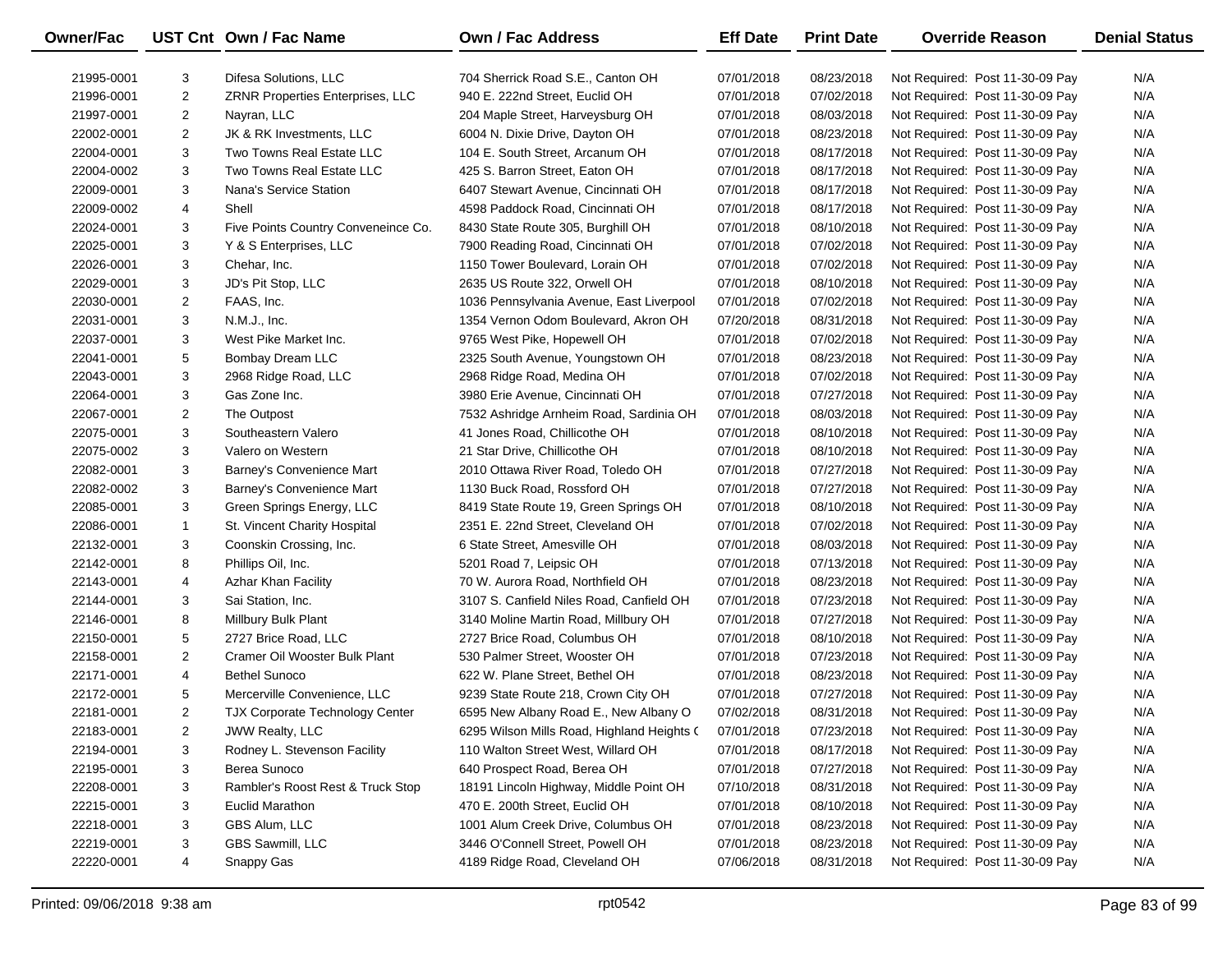| Owner/Fac  |                | UST Cnt Own / Fac Name                                                         | Own / Fac Address                        | <b>Eff Date</b> | <b>Print Date</b> | <b>Override Reason</b>          | <b>Denial Status</b> |
|------------|----------------|--------------------------------------------------------------------------------|------------------------------------------|-----------------|-------------------|---------------------------------|----------------------|
| 22221-0001 | -1             | <b>Heinzerling Foundation</b>                                                  | 1755 Heinzerling Drive, Columbus OH      | 07/01/2018      | 07/02/2018        | Not Required: Post 11-30-09 Pay | N/A                  |
| 22227-0001 | 3              | Singh Main Street, LLC                                                         | 3140 E. Main Street, Columbus OH         | 07/23/2018      | 08/31/2018        | Not Required: Post 11-30-09 Pay | N/A                  |
| 22230-0001 | 5              | Khushi Enterprises Inc.                                                        | 1144 State Route 131, Milford OH         | 07/01/2018      | 08/03/2018        | Not Required: Post 11-30-09 Pay | N/A                  |
| 22238-0001 | $\mathbf{1}$   | Gold'Has, LLC                                                                  | 1775 N. State Street, Girard OH          | 07/01/2018      | 08/03/2018        | Not Required: Post 11-30-09 Pay | N/A                  |
| 22242-0001 | 6              | Gurumukhi, Inc.                                                                | 741 Bank Street, Lodi OH                 | 07/01/2018      | 07/23/2018        | Not Required: Post 11-30-09 Pay | N/A                  |
| 22248-0001 | 3              | Milford Food & Gas, Inc.                                                       | 1279 State Route 28, Loveland OH         | 07/01/2018      | 07/02/2018        | Not Required: Post 11-30-09 Pay | N/A                  |
| 22250-0001 | 0              | Worthington Hills BP                                                           | 7750 Olentangy River Road, Worthington O | 07/01/2018      | 07/02/2018        | Not Required: Post 11-30-09 Pay | N/A                  |
| 22260-0001 | 3              | Fuelcon, LLC                                                                   | 4501 W. 8th Street, Cincinnati OH        | 07/01/2018      | 07/02/2018        | Not Required: Post 11-30-09 Pay | N/A                  |
| 22263-0001 | 2              | <b>KHT Properties, LLC</b>                                                     | 6614 Norwalk Road, Medina OH             | 07/01/2018      | 08/23/2018        | Not Required: Post 11-30-09 Pay | N/A                  |
| 22266-0001 | $\overline{2}$ | Assad/Jundi Children's Irrevocable Trust   12531 Superior Avenue, Cleveland OH |                                          | 07/01/2018      | 08/10/2018        | Not Required: Post 11-30-09 Pay | N/A                  |
| 22266-0002 | 3              | <b>Express Gas</b>                                                             | 4025 E. 93rd Street, Cleveland OH        | 07/01/2018      | 08/10/2018        | Not Required: Post 11-30-09 Pay | N/A                  |
| 22267-0001 | 3              | MJM Land Group, LLC                                                            | 5012 Warrensville Center Road, Maple Hei | 07/01/2018      | 07/13/2018        | Not Required: Post 11-30-09 Pay | N/A                  |
| 22269-0001 | 3              | Yashvi, LLC                                                                    | 3749 Glenway Avenue, Cincinnati OH       | 07/01/2018      | 08/10/2018        | Not Required: Post 11-30-09 Pay | N/A                  |
| 22271-0001 | 4              | Isho's Bros Fuel Ventures, Inc.                                                | 2446 Alexis Road, Toledo OH              | 07/01/2018      | 07/27/2018        | Not Required: Post 11-30-09 Pay | N/A                  |
| 22272-0001 | 3              | Isho's Oil, Inc.                                                               | 1289 Conant Street, Maumee OH            | 07/01/2018      | 07/27/2018        | Not Required: Post 11-30-09 Pay | N/A                  |
| 22273-0001 | 3              | White Road, LLC                                                                | 91 Public Square, Andover OH             | 07/01/2018      | 08/10/2018        | Not Required: Post 11-30-09 Pay | N/A                  |
| 22276-0001 | $\overline{2}$ | Keith Farmer Property                                                          | 28424 Chieftain Drive, Logan OH          | 07/01/2018      | 08/17/2018        | Not Required: Post 11-30-09 Pay | N/A                  |
| 22277-0001 | 3              | Bath Petroleum Inc.                                                            | 100 E. Main Street, Greenville OH        | 07/01/2018      | 07/13/2018        | Not Required: Post 11-30-09 Pay | N/A                  |
| 22278-0001 | 3              | <b>Bourneville Valero</b>                                                      | 11342 State Route 50, Bourneville OH     | 07/01/2018      | 08/10/2018        | Not Required: Post 11-30-09 Pay | N/A                  |
| 22280-0001 | 5              | Second Street Properties LLC                                                   | 590 W. Second Street, Xenia OH           | 07/01/2018      | 07/02/2018        | Not Required: Post 11-30-09 Pay | N/A                  |
| 22281-0001 | 3              | <b>Belfast Market</b>                                                          | 1901 State Route 73, Hillsboro OH        | 07/24/2018      | 08/31/2018        | Not Required: Post 11-30-09 Pay | N/A                  |
| 22283-0001 | $\overline{c}$ | Dharuv, Inc./Remington Market                                                  | 9390 Loveland Madeira Road, Cincinnati O | 07/01/2018      | 07/27/2018        | Not Required: Post 11-30-09 Pay | N/A                  |
| 22284-0001 | 2              | Toledo Refining Company, LLC                                                   | 1900 - 2100 Front Street, Toledo OH      | 07/01/2018      | 08/10/2018        | Not Required: Post 11-30-09 Pay | N/A                  |
| 22284-0002 | 3              | Toledo Refining Comany, LLC                                                    | 1819 Woodville Road, Oregon OH           | 07/01/2018      | 08/10/2018        | Not Required: Post 11-30-09 Pay | N/A                  |
| 22287-0001 | 5              | Ansh & Anshika, Inc.                                                           | 1434 US Route 52 W., Aberdeen OH         | 07/01/2018      | 07/13/2018        | Not Required: Post 11-30-09 Pay | N/A                  |
| 22289-0001 | 4              | Greentown, LLC                                                                 | 841 Martin Street, Greenville OH         | 07/01/2018      | 08/17/2018        | Not Required: Post 11-30-09 Pay | N/A                  |
| 22296-0001 | 3              | Lees, LLC                                                                      | 18018 Tontogany Creek Road, Tontogany (  | 07/01/2018      | 08/17/2018        | Not Required: Post 11-30-09 Pay | N/A                  |
| 22298-0001 | 3              | GBS Waggoner, LLC                                                              | 7700 Kennedy Road, Blacklick OH          | 07/01/2018      | 08/23/2018        | Not Required: Post 11-30-09 Pay | N/A                  |
| 22306-0001 | 2              | Pleasant Ridge BP                                                              | 6135 Montgomery Road, Cincinnati OH      | 07/01/2018      | 07/23/2018        | Not Required: Post 11-30-09 Pay | N/A                  |
| 22316-0001 | 5              | Kaplet's BP & Gift Shop                                                        | 64516 Wintergreen Road, Old Washington   | 07/01/2018      | 07/23/2018        | Not Required: Post 11-30-09 Pay | N/A                  |
| 22318-0001 | 4              | Marathon Rushmart Inc.                                                         | 3011 Market Street, Rushville OH         | 07/06/2018      | 08/31/2018        | Not Required: Post 11-30-09 Pay | N/A                  |
| 22318-0002 | 3              | Marathon Rushmart Inc.                                                         | 6475 Lancaster Thornville Road, Pleasant | 07/06/2018      | 08/31/2018        | Not Required: Post 11-30-09 Pay | N/A                  |
| 22319-0001 | 3              | Reed's                                                                         | 33427 State Route 78, Lewisville OH      | 07/01/2018      | 08/03/2018        | Not Required: Post 11-30-09 Pay | N/A                  |
| 22320-0001 | 4              | Gas USA #2                                                                     | 3266 W. 117th Street, Cleveland OH       | 07/01/2018      | 07/23/2018        | Not Required: Post 11-30-09 Pay | N/A                  |
| 22320-0002 | 3              | Gas USA #3                                                                     | 3101 Scranton Road, Cleveland OH         | 07/01/2018      | 07/23/2018        | Not Required: Post 11-30-09 Pay | N/A                  |
| 22320-0003 | 3              | Gas City                                                                       | 3074 W. 14th Street, Cleveland OH        | 07/01/2018      | 07/23/2018        | Not Required: Post 11-30-09 Pay | N/A                  |
| 22321-0002 | 5              | 55 Rapid, LLC                                                                  | 1712 E. 55th Street, Cleveland OH        | 07/01/2018      | 07/23/2018        | Not Required: Post 11-30-09 Pay | N/A                  |
| 22323-0001 | 5              | Doran-McQuiston, LLC                                                           | 201 W. Central Avenue, Camden OH         | 07/01/2018      | 07/27/2018        | Not Required: Post 11-30-09 Pay | N/A                  |
| 22326-0001 | 2              | Perkins Convenient Food Mart                                                   | 1917 E. Perkins Avenue, Sandusky OH      | 07/01/2018      | 07/02/2018        | Not Required: Post 11-30-09 Pay | N/A                  |
| 22329-0001 | 4              | Fares, Inc.                                                                    | 4953 Springboro Pike, West Carrollton OH | 07/01/2018      | 07/23/2018        | Not Required: Post 11-30-09 Pay | N/A                  |
| 22330-0001 | 3              | 665 Parsons, Inc.                                                              | 665 Parsons Avenue, Columbus OH          | 07/06/2018      | 08/31/2018        | Not Required: Post 11-30-09 Pay | N/A                  |
| 22334-0001 | 3              | BR Petroleum, Inc.                                                             | 1301 Wapakoneta Avenue, Sidney OH        | 07/01/2018      | 07/13/2018        | Not Required: Post 11-30-09 Pay | N/A                  |
| 22335-0001 | 3              | H & F Food Mart, Inc.                                                          | 803 Apollo Drive, Wapakoneta OH          | 07/01/2018      | 07/02/2018        | Not Required: Post 11-30-09 Pay | N/A                  |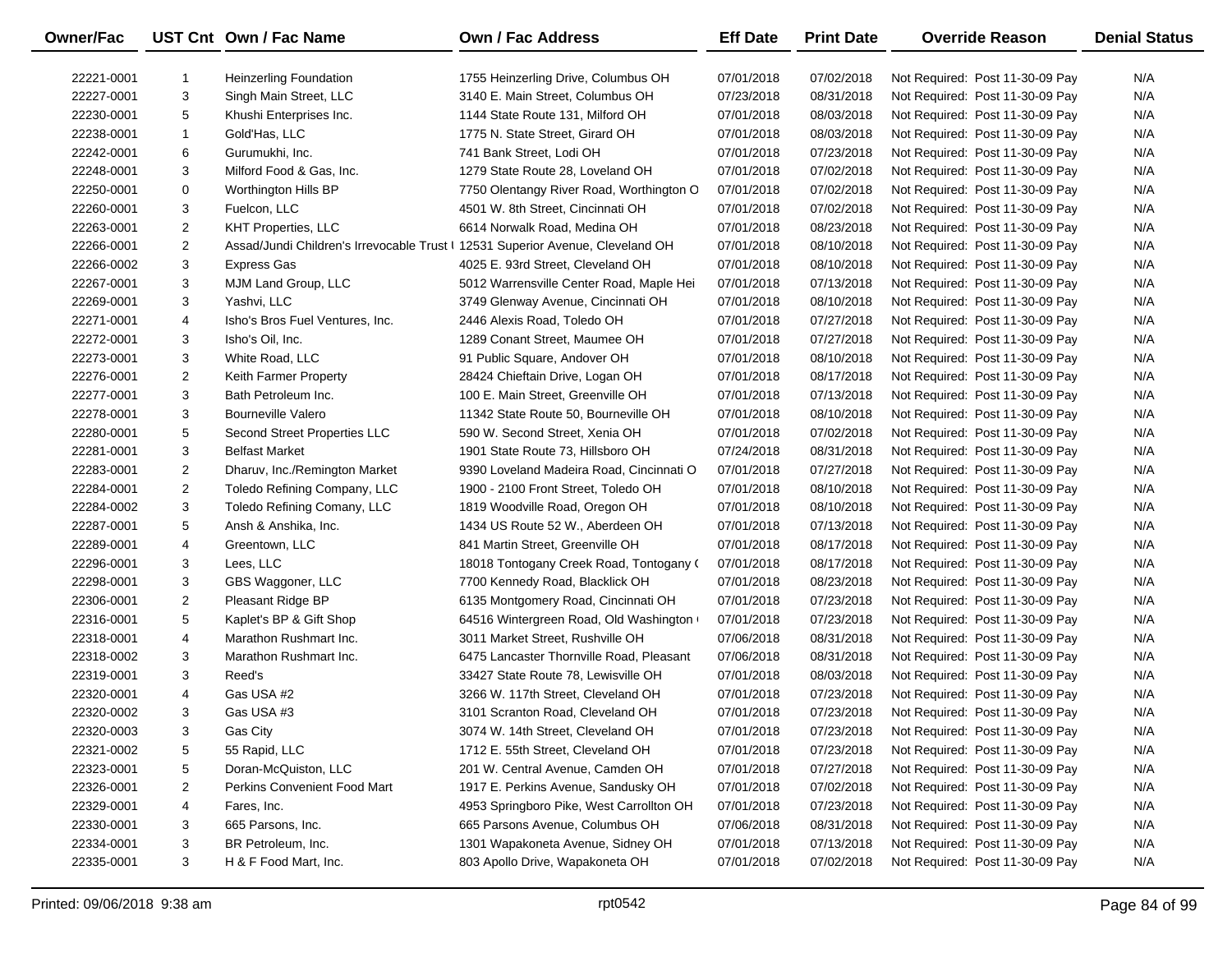| Owner/Fac  |                | UST Cnt Own / Fac Name             | Own / Fac Address                        | <b>Eff Date</b> | <b>Print Date</b> | <b>Override Reason</b>          | <b>Denial Status</b> |
|------------|----------------|------------------------------------|------------------------------------------|-----------------|-------------------|---------------------------------|----------------------|
| 22335-0002 | 4              | H & F Food Mart, Inc.              | 109 Defiance Street, Wapokeneta OH       | 07/01/2018      | 07/02/2018        | Not Required: Post 11-30-09 Pay | N/A                  |
| 22336-0001 | 4              | Ravenna Petroleum, LLC             | 527 N. Freedom Street, Ravenna OH        | 07/06/2018      | 08/31/2018        | Not Required: Post 11-30-09 Pay | N/A                  |
| 22337-0001 | 4              | Union Food and Gas                 | 858 Union Boulevard, Englewood OH        | 07/12/2018      | 08/31/2018        | Not Required: Post 11-30-09 Pay | N/A                  |
| 22338-0001 | 3              | <b>Gabriels Shell</b>              | 2249 W. 117th Street, Cleveland OH       | 07/01/2018      | 08/17/2018        | Not Required: Post 11-30-09 Pay | N/A                  |
| 22338-0002 | 4              | <b>Gabriels Marathon</b>           | 4480 Rocky River Drive, Cleveland OH     | 07/01/2018      | 08/17/2018        | Not Required: Post 11-30-09 Pay | N/A                  |
| 22341-0001 | 3              | 2570 North High, LLC               | 2570 N. High Street, Columbus OH         | 07/01/2018      | 07/27/2018        | Not Required: Post 11-30-09 Pay | N/A                  |
| 22342-0001 | 4              | 4751 East Main Street, LLC         | 4751 E. Main Street, Columbus OH         | 07/01/2018      | 08/03/2018        | Not Required: Post 11-30-09 Pay | N/A                  |
| 22343-0001 | $\overline{2}$ | Mini Food Mart                     | 4730 Cleveland Avenue SW, Canton OH      | 07/01/2018      | 07/13/2018        | Not Required: Post 11-30-09 Pay | N/A                  |
| 22345-0001 | 2              | My Sons, LLC                       | 11500 Saint Clair Avenue, Cleveland OH   | 07/01/2018      | 07/02/2018        | Not Required: Post 11-30-09 Pay | N/A                  |
| 22350-0001 | $\overline{2}$ | $H$ & A Inc.                       | 3100 N. Detroit Avenue, Toledo OH        | 07/01/2018      | 07/02/2018        | Not Required: Post 11-30-09 Pay | N/A                  |
| 22359-0001 | 3              | Gas USA - St. Clair                | 12307 St. Clair Avenue, Cleveland OH     | 07/01/2018      | 07/13/2018        | Not Required: Post 11-30-09 Pay | N/A                  |
| 22360-0001 | 2              | Locust, Inc.                       | 1089 W. Locust Street, Wilmington OH     | 07/01/2018      | 08/10/2018        | Not Required: Post 11-30-09 Pay | N/A                  |
| 22363-0001 | 3              | <b>Broadway Shell</b>              | 3088 Broadway, Grove City OH             | 07/01/2018      | 08/23/2018        | Not Required: Post 11-30-09 Pay | N/A                  |
| 22363-0002 | 4              | Etna Shell                         | 9702 Hazelton Etna Road, Pataskala OH    | 07/01/2018      | 08/23/2018        | Not Required: Post 11-30-09 Pay | N/A                  |
| 22377-0001 | 5              | Fram Group Operations, LLC         | 1600 N. Union Street, Fostoria OH        | 07/01/2018      | 07/02/2018        | Not Required: Post 11-30-09 Pay | N/A                  |
| 22384-0001 | $\overline{2}$ | Shri Food Market Inc.              | 979 Ohio Pike, Cincinnati OH             | 07/01/2018      | 07/13/2018        | Not Required: Post 11-30-09 Pay | N/A                  |
| 22402-0001 | $\overline{2}$ | API Mini Mart, Inc.                | 6730 Clough Pike, Cincinnati OH          | 07/01/2018      | 08/03/2018        | Not Required: Post 11-30-09 Pay | N/A                  |
| 22403-0001 | 5              | Jai Bholenath, LLC                 | 13075 Worthington Road S.W., Pataskala C | 07/01/2018      | 07/23/2018        | Not Required: Post 11-30-09 Pay | N/A                  |
| 22408-0001 | 3              | <b>Ozzies General Market</b>       | 9980 West Central Avenue, Sylvania OH    | 07/01/2018      | 07/13/2018        | Not Required: Post 11-30-09 Pay | N/A                  |
| 22412-0001 | 3              | Special Way                        | 721 N. 4th Street, Toronto OH            | 07/01/2018      | 08/17/2018        | Not Required: Post 11-30-09 Pay | N/A                  |
| 22420-0001 | 3              | T.L. Kane Leasing, Ltd.            | 363 31st Street, Barberton OH            | 07/01/2018      | 07/27/2018        | Not Required: Post 11-30-09 Pay | N/A                  |
| 22427-0001 | 2              | South Fork Investments, LLC        | 2040 S. River Road, Zanesville OH        | 07/01/2018      | 07/02/2018        | Not Required: Post 11-30-09 Pay | N/A                  |
| 22430-0001 | 4              | Pearl Rd Real Estate, LLC          | 6229 Pearl Road, Parma Heights OH        | 07/01/2018      | 07/02/2018        | Not Required: Post 11-30-09 Pay | N/A                  |
| 22446-0001 | 3              | Ridge Pleasant Valley Marathon     | 7213 W. Pleasant Valley Road, Parma OH   | 07/01/2018      | 08/10/2018        | Not Required: Post 11-30-09 Pay | N/A                  |
| 22449-0001 | 4              | JININ, LLC                         | 24849 Rockside Road, Bedford Heights O   | 07/01/2018      | 07/02/2018        | Not Required: Post 11-30-09 Pay | N/A                  |
| 22449-0002 | 3              | JININ, LLC                         | 5601 Warrensville Center Road, Maple Hei | 07/01/2018      | 07/02/2018        | Not Required: Post 11-30-09 Pay | N/A                  |
| 22449-0003 | 4              | JININ, LLC                         | 4591 Green Road, Warrensville Heights O  | 07/01/2018      | 07/02/2018        | Not Required: Post 11-30-09 Pay | N/A                  |
| 22449-0004 | 4              | JININ, LLC                         | 5460 Northfield Road, Maple Heights OH   | 07/01/2018      | 07/02/2018        | Not Required: Post 11-30-09 Pay | N/A                  |
| 22450-0001 | 3              | SD Investments, LLC                | 4537 Scioto Darby Creek Road, Columbus   | 07/01/2018      | 07/02/2018        | Not Required: Post 11-30-09 Pay | N/A                  |
| 22451-0001 | 4              | YUG, LLC                           | 2050 Fair Road, Sidney OH                | 07/01/2018      | 07/02/2018        | Not Required: Post 11-30-09 Pay | N/A                  |
| 22452-0001 | 2              | Vinman 10, LLC                     | 3003 Colorado Avenue, Lorain OH          | 07/01/2018      | 08/10/2018        | Not Required: Post 11-30-09 Pay | N/A                  |
| 22462-0001 | $\overline{2}$ | Wright Warehousing, Inc.           | 1601 E. 4th Street, Lima OH              | 07/01/2018      | 07/27/2018        | Not Required: Post 11-30-09 Pay | N/A                  |
| 22464-0001 | $\overline{2}$ | Enterprise Hill Farm, Inc.         | 5264 Huber Road, Norwalk OH              | 07/01/2018      | 08/10/2018        | Not Required: Post 11-30-09 Pay | N/A                  |
| 22467-0001 | $\mathbf{1}$   | <b>EMD Millipore Corporation</b>   | 2909 Highland Avenue, Norwood OH         | 07/06/2018      | 08/31/2018        | Not Required: Post 11-30-09 Pay | N/A                  |
| 22471-0001 | $\mathbf{1}$   | Lake Erie Correctional Institution | 501 Thompson Road, Conneaut OH           | 07/01/2018      | 07/23/2018        | Not Required: Post 11-30-09 Pay | N/A                  |
| 22484-0001 | 3              | Sun Shop Gas and Carry-Out         | 1002 N. Lincoln Avenue, Bridgeport OH    | 07/01/2018      | 08/03/2018        | Not Required: Post 11-30-09 Pay | N/A                  |
| 22487-0001 | 8              | Northside Fuel Stop, LLC           | 1505 N. Sandusky Avenue, Bucyrus OH      | 07/01/2018      | 08/03/2018        | Not Required: Post 11-30-09 Pay | N/A                  |
| 22496-0001 | 4              | Kashif Iqbal Khan Facility         | 1704 Logan Avenue, Youngstown OH         | 07/01/2018      | 07/27/2018        | Not Required: Post 11-30-09 Pay | N/A                  |
| 22499-0001 | 3              | 5336 Real Estate, LLC              | 5336 Broadview Road, Parma OH            | 07/01/2018      | 07/02/2018        | Not Required: Post 11-30-09 Pay | N/A                  |
| 22500-0001 | 4              | Clark Gas and Foodmart             | 934 Marion Road, Bucyrus OH              | 07/01/2018      | 08/10/2018        | Not Required: Post 11-30-09 Pay | N/A                  |
| 22508-0001 | 3              | Hanini Express                     | 12800 Euclid Avenue, East Cleveland OH   | 07/01/2018      | 08/17/2018        | Not Required: Post 11-30-09 Pay | N/A                  |
| 22511-0001 | 1              | Ortner Airport, LLC                | 9620 State Route 60 N., Wakeman OH       | 07/01/2018      | 08/03/2018        | Not Required: Post 11-30-09 Pay | N/A                  |
| 22514-0001 | 4              | Westerville Petroleum, LLC         | 5870 Westerville Road, Westerville OH    | 07/01/2018      | 08/10/2018        | Not Required: Post 11-30-09 Pay | N/A                  |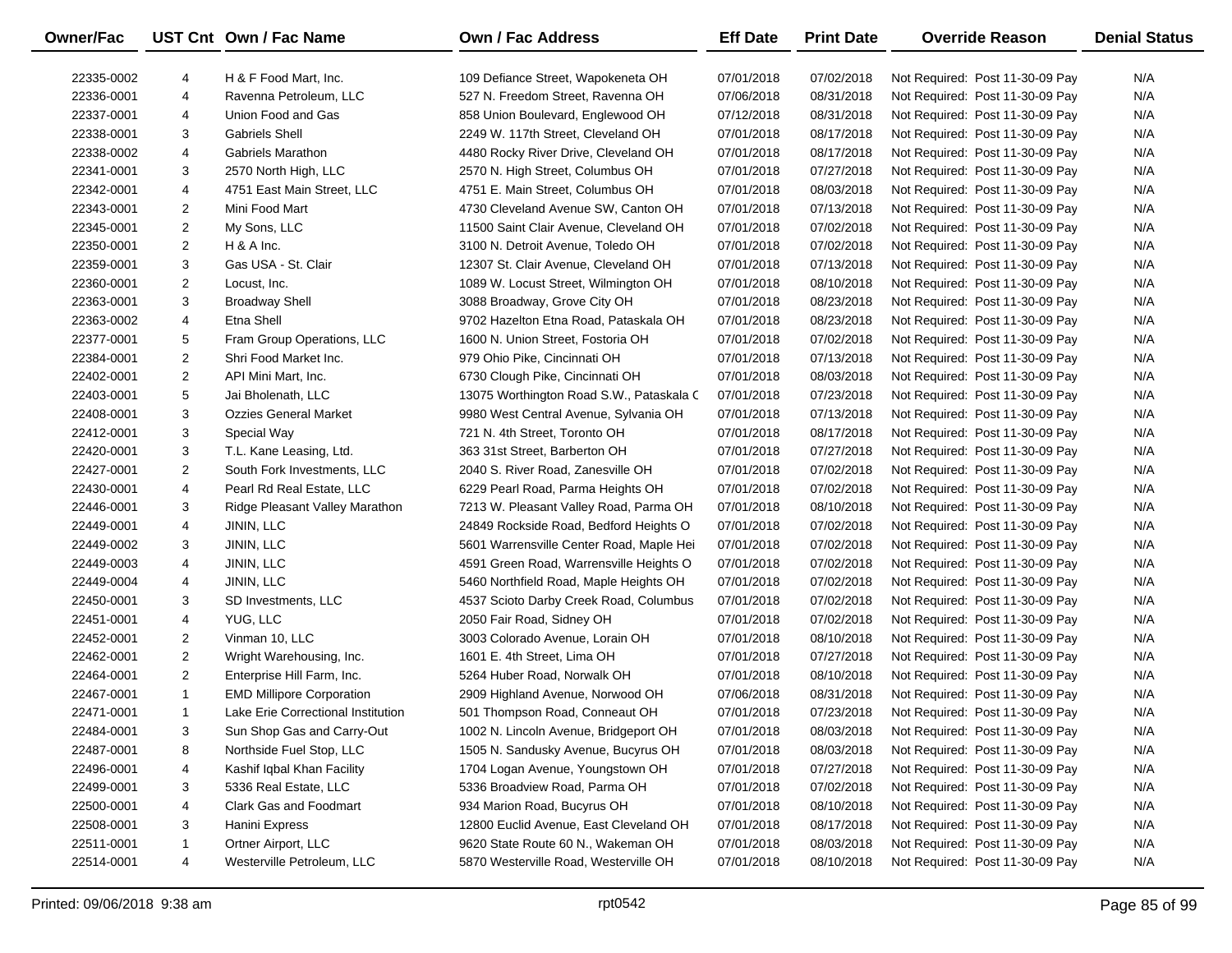| <b>Owner/Fac</b> |                | UST Cnt Own / Fac Name                 | Own / Fac Address                           | <b>Eff Date</b> | <b>Print Date</b> | <b>Override Reason</b>          | <b>Denial Status</b> |
|------------------|----------------|----------------------------------------|---------------------------------------------|-----------------|-------------------|---------------------------------|----------------------|
| 22517-0001       | $\overline{2}$ | GBS Grandview, LLC                     | 658 Grandview Avenue, Columbus OH           | 07/01/2018      | 08/23/2018        | Not Required: Post 11-30-09 Pay | N/A                  |
| 22522-0001       | $\overline{c}$ | Speedy Gas #3                          | 4025 E. 131st Street, Cleveland OH          | 07/01/2018      | 07/02/2018        | Not Required: Post 11-30-09 Pay | N/A                  |
| 22528-0001       | $\overline{2}$ | KRJ'S, Inc.                            | 726 China Street, Crooksville OH            | 07/01/2018      | 08/10/2018        | Not Required: Post 11-30-09 Pay | N/A                  |
| 22531-0001       | $\overline{2}$ | Cabbage Patch Convenience Store        | 19492 State Route 637, Defiance OH          | 07/01/2018      | 07/27/2018        | Not Required: Post 11-30-09 Pay | N/A                  |
| 22538-0002       | 4              | Uni-Mart                               | 5941 Vrooman Road, Painesville OH           | 07/01/2018      | 07/23/2018        | Not Required: Post 11-30-09 Pay | N/A                  |
| 22542-0001       | 3              | B & H Resources, LLC                   | 28925 Lorain Road, North Olmsted OH         | 07/01/2018      | 08/03/2018        | Not Required: Post 11-30-09 Pay | N/A                  |
| 22543-0001       | $\mathbf{1}$   | Tank Wash Enterprises, LLC             | 5560 Brentlinger Drive, Dayton OH           | 07/01/2018      | 07/02/2018        | Not Required: Post 11-30-09 Pay | N/A                  |
| 22545-0001       | 4              | GK Petroleum, LLC                      | 51423 National Road E., Saint Clairsville O | 07/01/2018      | 08/10/2018        | Not Required: Post 11-30-09 Pay | N/A                  |
| 22546-0001       | 4              | AVM Holdings, Ltd. dba Apple Valley Ma | 21971 Coshocton Road, Howard OH             | 07/01/2018      | 08/31/2018        | Not Required: Post 11-30-09 Pay | N/A                  |
| 22546-0002       | 3              | AVGS Properties, Ltd.                  | 619 State Route 61, Marengo OH              | 07/01/2018      | 08/31/2018        | Not Required: Post 11-30-09 Pay | N/A                  |
| 22546-0003       | $\overline{2}$ | Winesburg Marathon                     | 2595 US Route 62, Winesburg OH              | 07/01/2018      | 08/31/2018        | Not Required: Post 11-30-09 Pay | N/A                  |
| 22547-0001       | $\overline{2}$ | Young Properties, LLC                  | 2230 Shepler Church Avenue, Canton OH       | 07/01/2018      | 08/23/2018        | Not Required: Post 11-30-09 Pay | N/A                  |
| 22551-0001       | 4              | <b>JC's Convenience Plus</b>           | 77 State Route 325 N., Rio Grande OH        | 07/01/2018      | 07/02/2018        | Not Required: Post 11-30-09 Pay | N/A                  |
| 22554-0001       | 3              | Findlay Mobil #402                     | 1303 N. Main Street, Findlay OH             | 07/02/2018      | 08/17/2018        | Not Required: Post 11-30-09 Pay | N/A                  |
| 22554-0002       | 3              | Findlay Mobil #401                     | 6477 Dixie Highway, Fairfield OH            | 07/02/2018      | 08/17/2018        | Not Required: Post 11-30-09 Pay | N/A                  |
| 22555-0001       | 4              | Amira Omran, LLC                       | 57 Youngstown Warren Road, Niles OH         | 07/01/2018      | 07/02/2018        | Not Required: Post 11-30-09 Pay | N/A                  |
| 22555-0003       | 3              | Kent Gulf                              | 706 S. Water Street, Kent OH                | 07/01/2018      | 07/02/2018        | Not Required: Post 11-30-09 Pay | N/A                  |
| 22579-0001       | $\overline{2}$ | Kindred Healthcare, Inc.               | 707 S. Edwin C Moses Boulevard, Dayton (    | 07/01/2018      | 07/23/2018        | Not Required: Post 11-30-09 Pay | N/A                  |
| 22583-0001       | 3              | Ganesh Canton, LLC                     | 2557 Cleveland Avenue NW, Canton OH         | 07/01/2018      | 07/02/2018        | Not Required: Post 11-30-09 Pay | N/A                  |
| 22588-0001       | 3              | Armit Blaze Oil, Inc.                  | 220 McCartney Road, Campbell OH             | 07/13/2018      | 08/31/2018        | Not Required: Post 11-30-09 Pay | N/A                  |
| 22592-0001       | 4              | Herd Holdings, LLC                     | 8 W. Coshocton Street, Johnstown OH         | 07/01/2018      | 07/13/2018        | Not Required: Post 11-30-09 Pay | N/A                  |
| 22604-0001       | 3              | GBS Pickerington, LLC                  | 1225 Hill Road North, Pickerington OH       | 07/01/2018      | 08/23/2018        | Not Required: Post 11-30-09 Pay | N/A                  |
| 22608-0001       | 3              | Kennedy Avenue Food Mart               | 5361 Kennedy Avenue, Cincinnati OH          | 07/01/2018      | 07/02/2018        | Not Required: Post 11-30-09 Pay | N/A                  |
| 22609-0002       | 5              | Nandini Oil, LLC                       | 700 Dalton Avenue, Cincinnati OH            | 07/01/2018      | 06/15/2018        | Not Required: Post 11-30-09 Pay | N/A                  |
| 22613-0001       | $\mathbf{1}$   | Northside Medical Center               | 500 Gypsy Lane, Youngstown OH               | 07/01/2018      | 07/23/2018        | Not Required: Post 11-30-09 Pay | N/A                  |
| 22617-0001       | $\overline{2}$ | Royal Gas Mart                         | 2850 W. 25th Street, Cleveland OH           | 07/01/2018      | 07/23/2018        | Not Required: Post 11-30-09 Pay | N/A                  |
| 22618-0001       | 4              | Swami Bapa 1, LLC                      | 12410 U.S. Highway 50, Hillsboro OH         | 07/01/2018      | 07/02/2018        | Not Required: Post 11-30-09 Pay | N/A                  |
| 22620-0001       | $\overline{2}$ | WBS Columbus, LLC                      | 770 W. Broad Street, Columbus OH            | 07/01/2018      | 08/23/2018        | Not Required: Post 11-30-09 Pay | N/A                  |
| 22622-0001       | $\mathbf{1}$   | Case Farms Processing, Inc.            | 3205 Middlebranch Road, Canton OH           | 07/01/2018      | 08/10/2018        | Not Required: Post 11-30-09 Pay | N/A                  |
| 22624-0001       | 3              | Hague Food Mart                        | 839 N. Hague Avenue, Columbus OH            | 07/01/2018      | 08/17/2018        | Not Required: Post 11-30-09 Pay | N/A                  |
| 22625-0001       | 4              | Five Points Marathon, LLC              | 969 E. 152nd Street, Cleveland OH           | 07/01/2018      | 08/03/2018        | Not Required: Post 11-30-09 Pay | N/A                  |
| 22630-0001       | 3              | L. T. Ricer Property                   | 258 Beaver Pike, Waverly OH                 | 07/01/2018      | 08/23/2018        | Not Required: Post 11-30-09 Pay | N/A                  |
| 22631-0001       | $\overline{2}$ | Miller Bros. Grocery                   | 711 Wooster Street, Lodi OH                 | 07/01/2018      | 08/23/2018        | Not Required: Post 11-30-09 Pay | N/A                  |
| 22632-0001       | 3              | <b>Best Oil</b>                        | 1822 Mahoning Avenue, Youngstown OH         | 07/01/2018      | 08/10/2018        | Not Required: Post 11-30-09 Pay | N/A                  |
| 22636-0001       | 4              | Gurnam S. Lealh Property               | 134 E. Tuscarawas Avenue, Barberton OH      | 07/06/2018      | 08/31/2018        | Not Required: Post 11-30-09 Pay | N/A                  |
| 22645-0001       | -1             | Shenandoah General Store               | 12 State Route 603 W., Shiloh OH            | 07/01/2018      | 08/23/2018        | Not Required: Post 11-30-09 Pay | N/A                  |
| 22646-0001       | 4              | Valley View Food Mart                  | 9889 State Route 9, Hanoverton OH           | 07/01/2018      | 07/27/2018        | Not Required: Post 11-30-09 Pay | N/A                  |
| 22650-0001       | 3              | Main Marathon                          | 1845 N. Main Street, Dayton OH              | 07/01/2018      | 08/17/2018        | Not Required: Post 11-30-09 Pay | N/A                  |
| 22651-0001       | 3              | <b>Convenient Food Mart</b>            | 3119 Hubbard Road, Madison OH               | 07/01/2018      | 08/17/2018        | Not Required: Post 11-30-09 Pay | N/A                  |
| 22654-0001       | 3              | 5501 Bigger Road Petroleum, LLC        | 5501 Bigger Road, Kettering OH              | 07/01/2018      | 08/17/2018        | Not Required: Post 11-30-09 Pay | N/A                  |
| 22655-0001       | 3              | South High Sunoco                      | 1690 S. High Street, Columbus OH            | 07/01/2018      | 07/02/2018        | Not Required: Post 11-30-09 Pay | N/A                  |
| 22656-0001       | 3              | B & K Beverage, LLC                    | 42 W. Main Street, Salineville OH           | 07/01/2018      | 07/13/2018        | Not Required: Post 11-30-09 Pay | N/A                  |
| 22661-0001       | $\overline{2}$ | Lefferson Food Mart                    | 4301 Lefferson Road, Middletown OH          | 07/01/2018      | 07/02/2018        | Not Required: Post 11-30-09 Pay | N/A                  |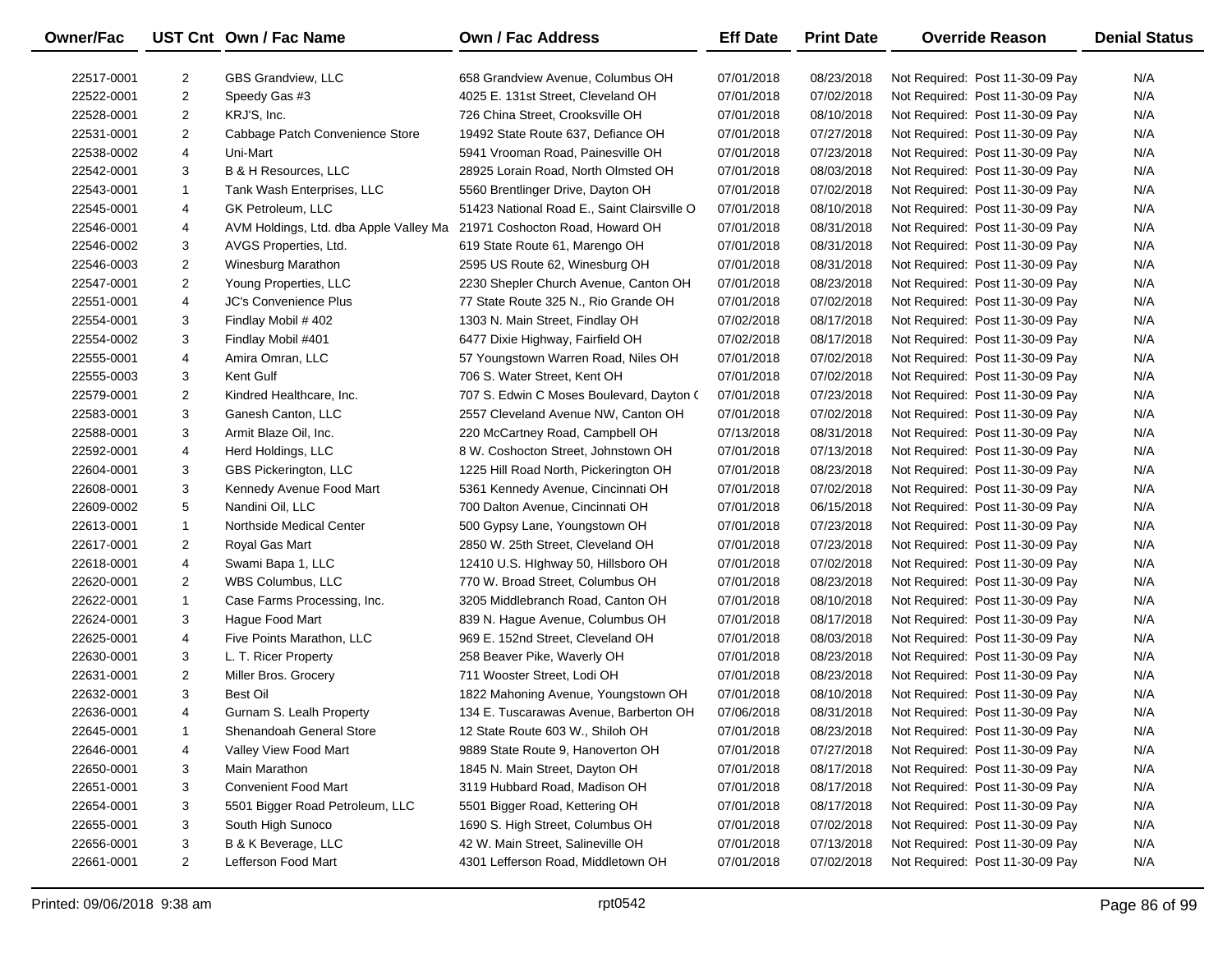| Owner/Fac  |                | UST Cnt Own / Fac Name                 | Own / Fac Address                        | <b>Eff Date</b> | <b>Print Date</b> | <b>Override Reason</b>          | <b>Denial Status</b> |
|------------|----------------|----------------------------------------|------------------------------------------|-----------------|-------------------|---------------------------------|----------------------|
| 22663-0001 | 3              | Colorado Avenue Partners, LLC          | 1800 Colorado Avenue, Lorain OH          | 07/01/2018      | 08/03/2018        | Not Required: Post 11-30-09 Pay | N/A                  |
| 22665-0001 | $\mathbf{1}$   | Lakefront Lines, Inc.                  | 4991 Factory Drive, Fairfield OH         | 07/01/2018      | 07/02/2018        | Not Required: Post 11-30-09 Pay | N/A                  |
| 22665-0002 | $\overline{2}$ | Lakefront Lines, Inc.                  | 13315 Brookpark Road, Brookpark OH       | 07/01/2018      | 07/02/2018        | Not Required: Post 11-30-09 Pay | N/A                  |
| 22665-0003 | $\mathbf{1}$   | Lakefront Lines, Inc.                  | 3152 Hill Avenue, Toledo OH              | 07/01/2018      | 07/02/2018        | Not Required: Post 11-30-09 Pay | N/A                  |
| 22665-0004 | 1              | Lakefront Lines, Inc.                  | 3152 17th Avenue, Columbus OH            | 07/01/2018      | 07/02/2018        | Not Required: Post 11-30-09 Pay | N/A                  |
| 22669-0001 | 3              | Zeelex Enterprises, LLC                | 10602 Pleasant Valley Road, Parma OH     | 07/01/2018      | 08/10/2018        | Not Required: Post 11-30-09 Pay | N/A                  |
| 22671-0001 | 3              | RO 2091 Grafton, Inc.                  | 2091 Grafton Road, Elyria OH             | 07/01/2018      | 08/17/2018        | Not Required: Post 11-30-09 Pay | N/A                  |
| 22675-0001 | 3              | Keowee Fuel Services, LLC              | 1535 N. Keowee Street, Dayton OH         | 07/01/2018      | 08/03/2018        | Not Required: Post 11-30-09 Pay | N/A                  |
| 22679-0001 | 2              | Medina Petroleum, Inc.                 | 6392 Lafayette Road, Medina OH           | 07/05/2018      | 08/31/2018        | Not Required: Post 11-30-09 Pay | N/A                  |
| 22685-0001 | 3              | Alt's Gas Station, LLC                 | 207 S. High Street, Columbus Grove OH    | 07/01/2018      | 08/10/2018        | Not Required: Post 11-30-09 Pay | N/A                  |
| 22689-0001 | 3              | Rolanano, Ltd.                         | 1683 State Road, Cuyahoga Falls OH       | 07/17/2018      | 08/31/2018        | Not Required: Post 11-30-09 Pay | N/A                  |
| 22692-0001 | 3              | Shah's J.T., LLC                       | 912 W. Galbraith Road, Cincinnati OH     | 07/01/2018      | 08/10/2018        | Not Required: Post 11-30-09 Pay | N/A                  |
| 22693-0001 | 2              | Southern Loggers Cooperative Chillicot | 2396 Bridge Street, Chillicothe OH       | 07/01/2018      | 07/02/2018        | Not Required: Post 11-30-09 Pay | N/A                  |
| 22695-0001 | 4              | Pari Oil, LLC                          | 1398 State Route 131, Milford OH         | 07/01/2018      | 07/02/2018        | Not Required: Post 11-30-09 Pay | N/A                  |
| 22707-0001 | 3              | Kiser Lake Petroleum, LLC              | 5726 N. State Route 235, Conover OH      | 07/06/2018      | 08/31/2018        | Not Required: Post 11-30-09 Pay | N/A                  |
| 22710-0001 | 6              | Anna Truck Stop, LLC                   | 14262 State Route 119, Anna OH           | 07/01/2018      | 08/17/2018        | Not Required: Post 11-30-09 Pay | N/A                  |
| 22713-0001 | 3              | Eshaan Properties, LLC                 | 5104 Lake Road W., Ashtabula OH          | 07/01/2018      | 08/23/2018        | Not Required: Post 11-30-09 Pay | N/A                  |
| 22727-0001 | 3              | Shopwise Foods                         | 704 E. Main Street, Warsaw OH            | 07/01/2018      | 07/23/2018        | Not Required: Post 11-30-09 Pay | N/A                  |
| 22729-0001 | 1              | C-Z Company                            | 557 E. Tallmadge Avenue, Akron OH        | 07/01/2018      | 07/23/2018        | Not Required: Post 11-30-09 Pay | N/A                  |
| 22732-0001 | 3              | 28021 Miles Rd., LLC                   | 28021 Miles Road, Chagrin Falls OH       | 07/01/2018      | 07/02/2018        | Not Required: Post 11-30-09 Pay | N/A                  |
| 22734-0001 | 3              | 400 High Street, Inc.                  | 410 High Street, Fairport Harbor OH      | 07/01/2018      | 07/02/2018        | Not Required: Post 11-30-09 Pay | N/A                  |
| 22735-0001 | 3              | 1202 Sunset Enterprises, Inc.          | 1202 Sunset Avenue, Springfield OH       | 07/01/2018      | 07/02/2018        | Not Required: Post 11-30-09 Pay | N/A                  |
| 22736-0001 | 4              | <b>Valero Gas Station</b>              | 322 W. Market Street, Troy OH            | 07/01/2018      | 08/10/2018        | Not Required: Post 11-30-09 Pay | N/A                  |
| 22737-0001 | 4              | <b>Valero Gas Station</b>              | 1116 Bechtle Avenue, Springfield OH      | 07/01/2018      | 08/10/2018        | Not Required: Post 11-30-09 Pay | N/A                  |
| 22741-0001 | 4              | Route 53 Service, LLC                  | 8910 S. State Route 53, McCutchenville O | 07/01/2018      | 08/23/2018        | Not Required: Post 11-30-09 Pay | N/A                  |
| 22748-0001 | 4              | Sai Nath Properties, Ltd.              | 129 Western Avenue, Chillicothe OH       | 07/01/2018      | 08/17/2018        | Not Required: Post 11-30-09 Pay | N/A                  |
| 22749-0001 | 3              | 7941 Ravenna, LLC                      | 7941 Ravenna Road, Painesville OH        | 07/01/2018      | 06/15/2018        | Not Required: Post 11-30-09 Pay | N/A                  |
| 22760-0001 | $\mathbf{1}$   | Stream's Edge Properties, LLC          | 8150 Tyler Boulevard, Mentor OH          | 07/01/2018      | 07/23/2018        | Not Required: Post 11-30-09 Pay | N/A                  |
| 22760-0002 | 1              | Stream's Edge Properties, LLC          | 103 Cairns Road, Mansfield OH            | 07/01/2018      | 07/23/2018        | Not Required: Post 11-30-09 Pay | N/A                  |
| 22760-0003 | $\mathbf{1}$   | Dayton Freight Lines, Inc.             | 1406 Blatt Boulevard, Gahanna OH         | 07/01/2018      | 07/23/2018        | Not Required: Post 11-30-09 Pay | N/A                  |
| 22760-0004 | $\mathbf{1}$   | Dayton Freight Kent                    | 280 Progress Boulevard, Kent OH          | 07/01/2018      | 07/23/2018        | Not Required: Post 11-30-09 Pay | N/A                  |
| 22764-0001 | 4              | Fast Trac #107                         | 310 Boardman-Canfield Road, Youngstow    | 07/01/2018      | 08/10/2018        | Not Required: Post 11-30-09 Pay | N/A                  |
| 22764-0002 | 3              | Fast Trac #108                         | 1090 Boardman-Poland Road, Poland OH     | 07/01/2018      | 08/10/2018        | Not Required: Post 11-30-09 Pay | N/A                  |
| 22764-0003 | 3              | Fast Trac #106                         | 735 McCartney Road, Youngstown OH        | 07/01/2018      | 08/10/2018        | Not Required: Post 11-30-09 Pay | N/A                  |
| 22764-0004 | 4              | Fast Trac #104                         | 2720 Salt Springs Road, Girard OH        | 07/01/2018      | 08/10/2018        | Not Required: Post 11-30-09 Pay | N/A                  |
| 22764-0005 | 4              | Xpress Fuel Properties, LLC            | 51 East Marshall Road, McDonald OH       | 07/01/2018      | 08/10/2018        | Not Required: Post 11-30-09 Pay | N/A                  |
| 22764-0006 | 4              | Fast Trac #109                         | 3602 Mahoning Road, Youngstown OH        | 07/01/2018      | 08/10/2018        | Not Required: Post 11-30-09 Pay | N/A                  |
| 22764-0007 | 3              | Fast Trac #103                         | 599 E. Main Street, Canfield OH          | 07/01/2018      | 08/10/2018        | Not Required: Post 11-30-09 Pay | N/A                  |
| 22764-0008 | 4              | Fast Trac #110                         | 890 N. Canfield-Niles Road, Youngstown O | 07/01/2018      | 08/10/2018        | Not Required: Post 11-30-09 Pay | N/A                  |
| 22764-0009 | 3              | Fast Trac #111                         | 5502 Mahoning Avenue, Youngstown OH      | 07/01/2018      | 08/10/2018        | Not Required: Post 11-30-09 Pay | N/A                  |
| 22764-0010 | 4              | Fast Trac #105                         | 2703 Belmont Avenue, Youngstown OH       | 07/01/2018      | 08/10/2018        | Not Required: Post 11-30-09 Pay | N/A                  |
| 22766-0001 | 3              | <b>Forest Park Sunoco</b>              | 11010 Southland Boulevard, Forest Park O | 07/06/2018      | 08/31/2018        | Not Required: Post 11-30-09 Pay | N/A                  |
| 22779-0001 | 2              | Bryan Wash N Fill                      | 1114 S. Main Streeet, Bryan OH           | 07/01/2018      | 08/10/2018        | Not Required: Post 11-30-09 Pay | N/A                  |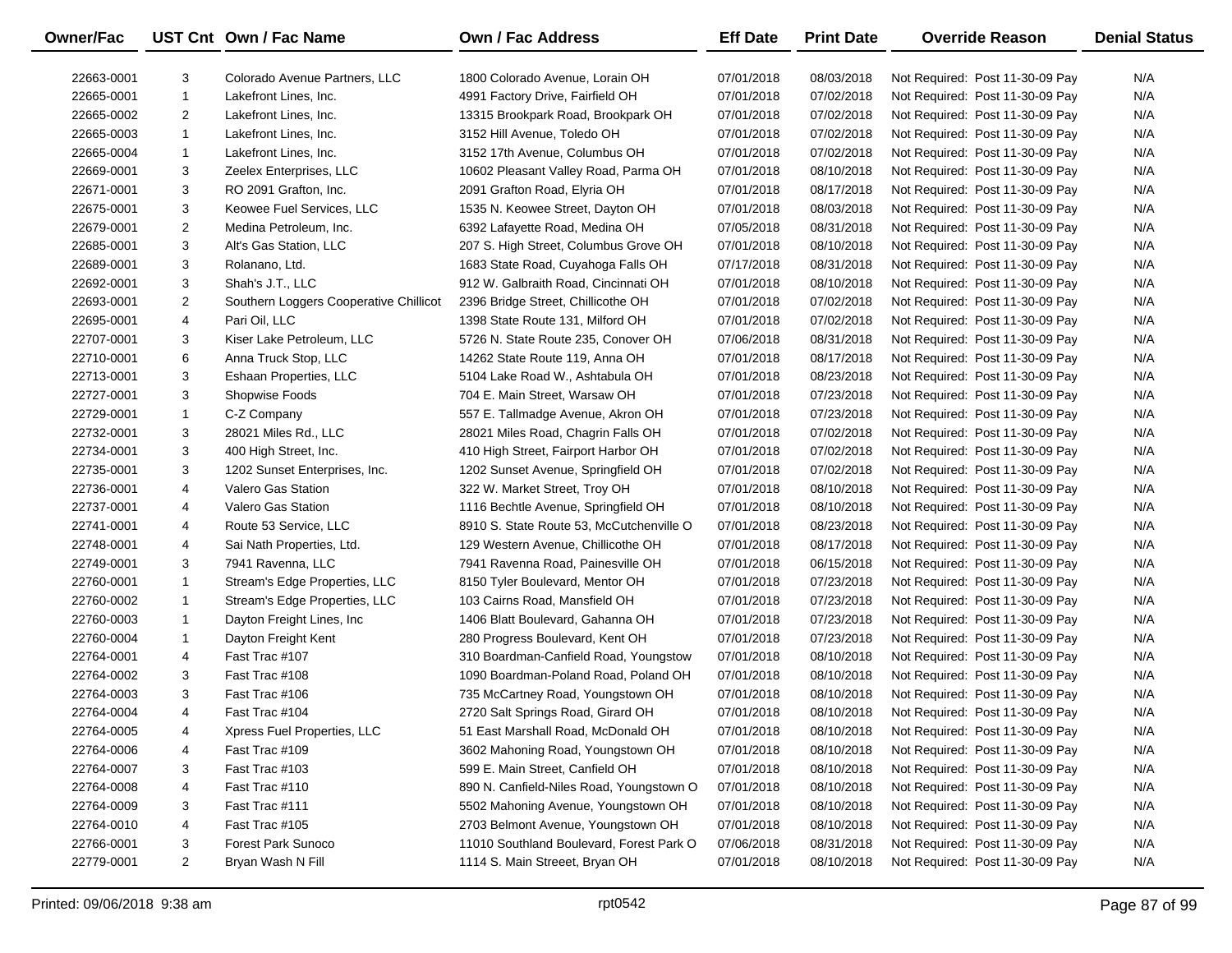| <b>Owner/Fac</b> |                | UST Cnt Own / Fac Name              | Own / Fac Address                                                            | <b>Eff Date</b> | <b>Print Date</b> | <b>Override Reason</b>          | <b>Denial Status</b> |
|------------------|----------------|-------------------------------------|------------------------------------------------------------------------------|-----------------|-------------------|---------------------------------|----------------------|
| 22782-0001       | 3              | McCauly's Carry Out                 | 6788 Fields Ertel Road, Sharonville OH                                       | 07/01/2018      | 07/02/2018        | Not Required: Post 11-30-09 Pay | N/A                  |
| 22786-0001       | $\overline{c}$ | Seville Petroleum, LLC              | 190 Center Street, Seville OH                                                | 07/05/2018      | 08/31/2018        | Not Required: Post 11-30-09 Pay | N/A                  |
| 22787-0001       | 4              | <b>Ereeny Corporation</b>           | 1585 E. Dublin Granville Road, Columbus C                                    | 07/01/2018      | 06/15/2018        | Not Required: Post 11-30-09 Pay | N/A                  |
| 22788-0001       | 3              | <b>Waverly Valero</b>               | 11044 US Route 23, Waverly OH                                                | 07/01/2018      | 08/10/2018        | Not Required: Post 11-30-09 Pay | N/A                  |
| 22791-0001       | 4              |                                     | Indian Creek RV and Campground Resor 4710 Lake Road E., Geneva On The Lake ( | 07/01/2018      | 07/02/2018        | Not Required: Post 11-30-09 Pay | N/A                  |
| 22796-0001       | $\mathbf{1}$   | Cyrus One Data Center               | 4800 Parkway Drive, Mason OH                                                 | 07/01/2018      | 07/23/2018        | Not Required: Post 11-30-09 Pay | N/A                  |
| 22796-0002       | $\mathbf{1}$   | Cyrus One Gold Coast Data Center    | 11500 Goldcoast Drive, Cincinnati OH                                         | 07/01/2018      | 07/23/2018        | Not Required: Post 11-30-09 Pay | N/A                  |
| 22797-0001       | 3              | Weaver's, LLC                       | 13352 US Highway 52, Friendship OH                                           | 07/01/2018      | 08/03/2018        | Not Required: Post 11-30-09 Pay | N/A                  |
| 22799-0001       | 3              | John Q. Todd                        | 13408 State Route 164, Lisbon OH                                             | 07/01/2018      | 07/02/2018        | Not Required: Post 11-30-09 Pay | N/A                  |
| 22801-0001       | $\overline{2}$ | Irondale Bus Garage                 | 91 Rural Way, Irondale OH                                                    | 07/01/2018      | 07/23/2018        | Not Required: Post 11-30-09 Pay | N/A                  |
| 22804-0001       | $\overline{2}$ | <b>Riverside Valero</b>             | 228 North Bridge Street, Chillicothe OH                                      | 07/01/2018      | 08/10/2018        | Not Required: Post 11-30-09 Pay | N/A                  |
| 22808-0001       | 3              | Bp                                  | 3949 Spring Grove Avenue, Cincinnati OH                                      | 07/01/2018      | 07/02/2018        | Not Required: Post 11-30-09 Pay | N/A                  |
| 22809-0001       | 4              | SS Petroleum, Inc.                  | 23255 State Route 4, Marysville OH                                           | 07/01/2018      | 07/02/2018        | Not Required: Post 11-30-09 Pay | N/A                  |
| 22821-0001       | 5              | Williamsburg Market Inc.            | 609 W Main St, Williamsburg OH                                               | 07/01/2018      | 07/02/2018        | Not Required: Post 11-30-09 Pay | N/A                  |
| 22822-0001       | 4              | <b>Lancaster Shell</b>              | 2610 N. Columbus Street, Lancaster OH                                        | 07/01/2018      | 07/13/2018        | Not Required: Post 11-30-09 Pay | N/A                  |
| 22830-0001       | 4              | Quick One Stop                      | 35595 US Highway 35, Chillicothe OH                                          | 07/01/2018      | 07/02/2018        | Not Required: Post 11-30-09 Pay | N/A                  |
| 22832-0001       | 5              | Sunoco                              | 11209 State Road, North Royalton OH                                          | 07/01/2018      | 07/13/2018        | Not Required: Post 11-30-09 Pay | N/A                  |
| 22833-0001       | 3              | Par Mar Store #85                   | 5385 Pearl Road, Parma OH                                                    | 07/01/2018      | 07/02/2018        | Not Required: Post 11-30-09 Pay | N/A                  |
| 22835-0001       | $\mathbf{1}$   | <b>Burkhardt Farms LLC</b>          | 4295 Monnett New Winchester Rd, Bucyru                                       | 07/01/2018      | 05/11/2018        | Not Required: Post 11-30-09 Pay | N/A                  |
| 22836-0001       | 4              | Yankee Marathon                     | 1824 Oxford State Road, Middletown OH                                        | 07/01/2018      | 06/15/2018        | Not Required: Post 11-30-09 Pay | N/A                  |
| 22837-0001       | $\overline{2}$ | <b>Ohio City Express</b>            | 511 West Carmean Street, Ohio City OH                                        | 07/01/2018      | 07/23/2018        | Not Required: Post 11-30-09 Pay | N/A                  |
| 22842-0001       | 4              | East Liverpool King's Carryout, Inc | 2371 Lisbon Street, East Liverpool OH                                        | 07/01/2018      | 08/10/2018        | Not Required: Post 11-30-09 Pay | N/A                  |
| 22847-0001       | 5              | Little General Stores, Inc.         | 5321 Washington Rd, Albany OH                                                | 07/01/2018      | 07/02/2018        | Not Required: Post 11-30-09 Pay | N/A                  |
| 22849-0001       | 3              | BP On Reading                       | 8400 Reading Road, Cincinnati OH                                             | 07/01/2018      | 07/23/2018        | Not Required: Post 11-30-09 Pay | N/A                  |
| 22860-0001       | $\overline{2}$ | Marathon Refugee LLC                | 6750 Refugee Road, Columbus OH                                               | 07/01/2018      | 07/02/2018        | Not Required: Post 11-30-09 Pay | N/A                  |
| 22862-0001       | $\overline{2}$ | Valley View Service Station LLC     | 22984 Leatherwood Road, Quaker City OH                                       | 07/01/2018      | 07/13/2018        | Not Required: Post 11-30-09 Pay | N/A                  |
| 22867-0001       | 3              | Super USA Food Store                | 1680 South Lincoln Avenue, Salem OH                                          | 07/01/2018      | 07/23/2018        | Not Required: Post 11-30-09 Pay | N/A                  |
| 22868-0001       | 3              | Sammy's Food Mart                   | 306 West Richmond Pike, Eaton OH                                             | 07/01/2018      | 07/27/2018        | Not Required: Post 11-30-09 Pay | N/A                  |
| 22869-0001       | 4              | U Save Food Mart                    | 66190 Hendrysburg Road, Barnesville OH                                       | 07/01/2018      | 08/10/2018        | Not Required: Post 11-30-09 Pay | N/A                  |
| 22870-0001       | 3              | A-1-Mobil                           | 726 West Broad Street, Columbus OH                                           | 07/01/2018      | 08/10/2018        | Not Required: Post 11-30-09 Pay | N/A                  |
| 22870-0002       | 3              | A - 1 Mart Plus                     | 895 Columbus Avenue, Lebanon OH                                              | 07/01/2018      | 08/10/2018        | Not Required: Post 11-30-09 Pay | N/A                  |
| 22871-0001       | $\mathbf{1}$   | Allstate Insurance Company          | 75 West Executive Parkway, Hudson OH                                         | 07/01/2018      | 07/02/2018        | Not Required: Post 11-30-09 Pay | N/A                  |
| 22873-0001       | $\overline{2}$ | B & B Food Mart, LLC                | 101 East Main Street, Union City OH                                          | 07/01/2018      | 07/27/2018        | Not Required: Post 11-30-09 Pay | N/A                  |
| 22875-0001       | 3              | Hanini - Union Marathon             | 11602 Union Avenue, Cleveland OH                                             | 07/01/2018      | 07/23/2018        | Not Required: Post 11-30-09 Pay | N/A                  |
| 22877-0002       | 3              | South Town Market                   | 675 Cleveland Avenue, Defiance OH                                            | 07/01/2018      | 08/10/2018        | Not Required: Post 11-30-09 Pay | N/A                  |
| 22884-0001       | 3              | SIM7, Inc.                          | 2501 Dryden Road, Moraine OH                                                 | 07/01/2018      | 07/27/2018        | Not Required: Post 11-30-09 Pay | N/A                  |
| 22890-0001       | 4              | <b>Clark Gas Station</b>            | 936 West North Street, Springfield OH                                        | 07/01/2018      | 07/02/2018        | Not Required: Post 11-30-09 Pay | N/A                  |
| 22891-0001       | 3              | 5 K Carry Out & Grill               | 1790 E. Melrose Avenue, Findlay OH                                           | 07/01/2018      | 05/11/2018        | Not Required: Post 11-30-09 Pay | N/A                  |
| 22894-0001       | 4              | American Freedom Energy, LLC        | S 430 State Route 109, Liberty Center OH                                     | 07/01/2018      | 08/10/2018        | Not Required: Post 11-30-09 Pay | N/A                  |
| 22901-0001       | 4              | Quick Stop                          | 1827 State Route 505, Feesburg OH                                            | 07/01/2018      | 08/10/2018        | Not Required: Post 11-30-09 Pay | N/A                  |
| 22904-0001       | 4              | Amazing Clark LLC                   | 603 Findlay Road, Lima OH                                                    | 07/01/2018      | 08/17/2018        | Not Required: Post 11-30-09 Pay | N/A                  |
| 22905-0001       | 3              | SSJ Petroleum LLC                   | 1041 Findlay Road, Lima OH                                                   | 07/01/2018      | 07/02/2018        | Not Required: Post 11-30-09 Pay | N/A                  |
| 22918-0001       | 3              | Carnegie Gas Inc.                   | 8404 Carnegie Avenue, Cleveland OH                                           | 07/01/2018      | 07/23/2018        | Not Required: Post 11-30-09 Pay | N/A                  |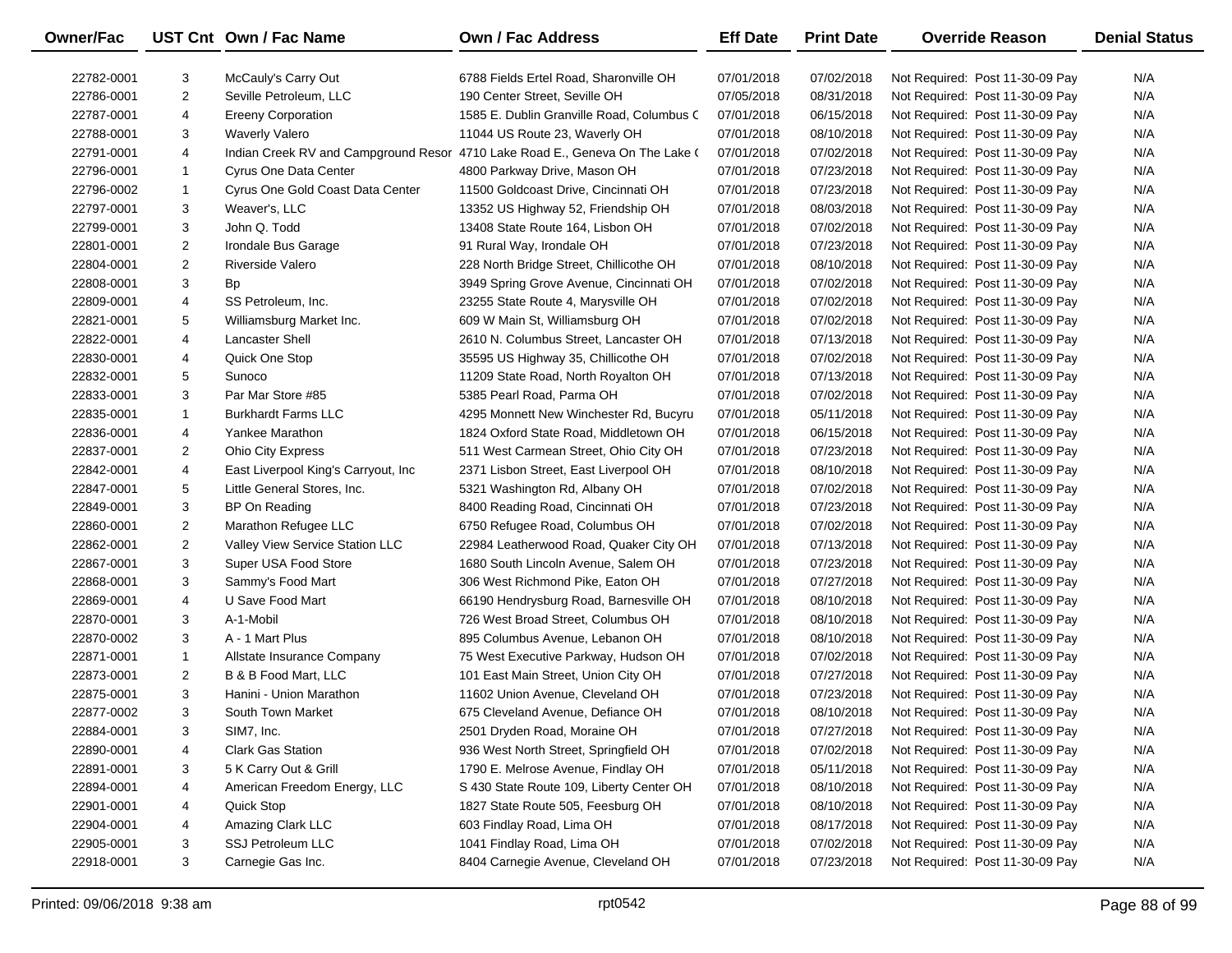| <b>Owner/Fac</b> |                | UST Cnt Own / Fac Name               | <b>Own / Fac Address</b>                 | <b>Eff Date</b> | <b>Print Date</b> | <b>Override Reason</b>          | <b>Denial Status</b> |
|------------------|----------------|--------------------------------------|------------------------------------------|-----------------|-------------------|---------------------------------|----------------------|
| 22920-0001       | 3              | Bialy Properties - 320, LLC          | 310 W. Mound Street, Circleville OH      | 07/01/2018      | 07/23/2018        | Not Required: Post 11-30-09 Pay | N/A                  |
| 22921-0001       | $\overline{2}$ | Express Lane                         | 224 Lancaster Pike, Circleville OH       | 07/24/2018      | 08/31/2018        | Not Required: Post 11-30-09 Pay | N/A                  |
| 22922-0001       | 3              | Gascon, Inc./ Gascon Reality, Inc.   | 5068 N. Ridge Road, Perry OH             | 07/01/2018      | 08/17/2018        | Not Required: Post 11-30-09 Pay | N/A                  |
| 22923-0001       | $\overline{2}$ | Midway Quick Mart, Inc.              | 137 E. Huron Street, Jackson OH          | 07/01/2018      | 08/10/2018        | Not Required: Post 11-30-09 Pay | N/A                  |
| 22928-0001       | 3              | White Eyes Fuel                      | 26366 County Road 171, Fresno OH         | 07/01/2018      | 08/10/2018        | Not Required: Post 11-30-09 Pay | N/A                  |
| 22937-0001       | 3              | Mo's Blue Ash Marathon               | 4116 Glendale Milford Road, Blue Ash OH  | 07/01/2018      | 08/10/2018        | Not Required: Post 11-30-09 Pay | N/A                  |
| 22939-0001       | 3              | <b>River Road Food Mart</b>          | 5040 River Road, Fairfield OH            | 07/01/2018      | 08/17/2018        | Not Required: Post 11-30-09 Pay | N/A                  |
| 22942-0001       | 5              | 12388 Mayfield Road                  | 12388 Mayfield Road, Munson Township O   | 07/01/2018      | 08/10/2018        | Not Required: Post 11-30-09 Pay | N/A                  |
| 22943-0001       | $\mathbf{1}$   | <b>Clinton Memorial Hospital</b>     | 610 West Main Street, Wilmington OH      | 07/01/2018      | 08/03/2018        | Not Required: Post 11-30-09 Pay | N/A                  |
| 22950-0001       | 3              | Patel & Singh, LLC                   | 101 Aetna Street, Bridgeport OH          | 07/01/2018      | 08/23/2018        | Not Required: Post 11-30-09 Pay | N/A                  |
| 22953-0001       | $\overline{2}$ | Circle K #5698                       | 1574 Kenny Road, Columbus OH             | 07/01/2018      | 08/10/2018        | Not Required: Post 11-30-09 Pay | N/A                  |
| 22964-0001       | $\overline{2}$ | <b>Cornerstone Convenience Store</b> | 48 High Street, Glouster OH              | 07/01/2018      | 08/10/2018        | Not Required: Post 11-30-09 Pay | N/A                  |
| 22967-0001       | 3              | New USA Gas Mart                     | 317 Pine Street, Warren OH               | 07/01/2018      | 08/03/2018        | Not Required: Post 11-30-09 Pay | N/A                  |
| 22967-0002       | 5              | <b>USA Gas Mart</b>                  | 667 South Meridian Road, Youngstown OH   | 07/01/2018      | 08/03/2018        | Not Required: Post 11-30-09 Pay | N/A                  |
| 22967-0003       | 3              | Sunoco Gas Station                   | 11025 Akron-Canfield Road, Ellsworth OH  | 07/01/2018      | 08/03/2018        | Not Required: Post 11-30-09 Pay | N/A                  |
| 22968-0001       | 4              | <b>Bedford Sunoco</b>                | 667 Northfield Rd, Bedford OH            | 07/01/2018      | 07/27/2018        | Not Required: Post 11-30-09 Pay | N/A                  |
| 22970-0001       | 3              | Port 37 LLC                          | 10840 State Route 37 E, Malta OH         | 07/01/2018      | 07/02/2018        | Not Required: Post 11-30-09 Pay | N/A                  |
| 22972-0001       | 3              | Handy Mart                           | 102 South Street, Quincy OH              | 07/01/2018      | 07/13/2018        | Not Required: Post 11-30-09 Pay | N/A                  |
| 22973-0001       | $\mathbf{1}$   | Island Productions, LLC              | 1233 Fox Road, Middle Bass Island OH     | 07/01/2018      | 08/10/2018        | Not Required: Post 11-30-09 Pay | N/A                  |
| 22979-0001       | $\overline{2}$ | Morgan's One Trip, LLC               | 244 W. Main Street, Lucas OH             | 07/01/2018      | 08/23/2018        | Not Required: Post 11-30-09 Pay | N/A                  |
| 22980-0001       | 4              | Rita BP 2                            | 27 S. Main Street, Hudson OH             | 07/01/2018      | 08/10/2018        | Not Required: Post 11-30-09 Pay | N/A                  |
| 22987-0001       | 3              | <b>Coalton Express</b>               | 50 Church Street, Coalton OH             | 07/01/2018      | 08/10/2018        | Not Required: Post 11-30-09 Pay | N/A                  |
| 22989-0001       | $\mathbf{1}$   | Phillipsburg Airport                 | 53 North Street Ext, Phillipsburg OH     | 07/01/2018      | 07/02/2018        | Not Required: Post 11-30-09 Pay | N/A                  |
| 22992-0001       | $\overline{2}$ | <b>HBL Development LLC</b>           | 1016 Morse St, Akron OH                  | 07/01/2018      | 07/13/2018        | Not Required: Post 11-30-09 Pay | N/A                  |
| 22993-0001       | 3              | Winton Food Mart                     | 6120 Winton Road, Fairfield OH           | 07/01/2018      | 07/13/2018        | Not Required: Post 11-30-09 Pay | N/A                  |
| 22998-0001       | 4              | Fendi                                | 166 N Broad St, Bremen OH                | 07/01/2018      | 07/02/2018        | Not Required: Post 11-30-09 Pay | N/A                  |
| 22999-0001       | 3              | East 93rd Street Sunoco              | 3363 E. 93rd Street, Cleveland OH        | 07/01/2018      | 07/02/2018        | Not Required: Post 11-30-09 Pay | N/A                  |
| 23000-0001       | 3              | Dill Inc DBA Sunco                   | 2850 Grove Avenue, Lorain OH             | 07/01/2018      | 08/23/2018        | Not Required: Post 11-30-09 Pay | N/A                  |
| 23001-0001       | 4              | Rajreena Enterprises LLC             | 3050 Lincoln Way East, Massillon OH      | 07/01/2018      | 07/02/2018        | Not Required: Post 11-30-09 Pay | N/A                  |
| 23003-0001       | 4              | Dorothy Lane Property, LLC           | 3151 E. Dorothy Lane, Kettering OH       | 07/01/2018      | 08/17/2018        | Not Required: Post 11-30-09 Pay | N/A                  |
| 23005-0001       | 4              | SNS Petroleum, LLC                   | 79 E. Main Street, Centerburg OH         | 07/01/2018      | 07/23/2018        | Not Required: Post 11-30-09 Pay | N/A                  |
| 23007-0001       | 4              | A & J Petroleum Inc.                 | 213 East Main Street, Gnadenhutten OH    | 07/01/2018      | 07/02/2018        | Not Required: Post 11-30-09 Pay | N/A                  |
| 23012-0001       | 8              | Legacy Farmers Cooperative           | 6566 County Road 236, Findlay OH         | 07/01/2018      | 07/02/2018        | Not Required: Post 11-30-09 Pay | N/A                  |
| 23012-0002       | 3              | Legacy Farmers Cooperative           | 622 W. Lytle Street, Fostoria OH         | 07/01/2018      | 07/02/2018        | Not Required: Post 11-30-09 Pay | N/A                  |
| 23016-0001       | 4              | 171 Route 95 Shell                   | 6022 State Route 95, Mount Gilead OH     | 07/01/2018      | 08/17/2018        | Not Required: Post 11-30-09 Pay | N/A                  |
| 23032-0001       | 3              | <b>Hutchison Shell</b>               | 1402 Bellefontaine Street, Wapakoneta OH | 07/06/2018      | 08/31/2018        | Not Required: Post 11-30-09 Pay | N/A                  |
| 23037-0001       | 4              | Q & W LLC                            | 4902 Superior Avenue, Cleveland OH       | 07/23/2018      | 08/31/2018        | Not Required: Post 11-30-09 Pay | N/A                  |
| 23047-0001       | 3              | Bowmans Carry Out LLC                | 21309 St Rt 125, Blue Creek OH           | 07/01/2018      | 07/23/2018        | Not Required: Post 11-30-09 Pay | N/A                  |
| 23057-0001       | 3              | OM Shri Krishna Inc                  | 7550 State Route 48, Waynesville OH      | 07/01/2018      | 07/13/2018        | Not Required: Post 11-30-09 Pay | N/A                  |
| 23058-0001       | 2              | Soft Touch Auto Spa                  | 325 N. Sandusky Avenue, Upper Sandusk    | 07/01/2018      | 08/10/2018        | Not Required: Post 11-30-09 Pay | N/A                  |
| 23059-0001       | 5              | Elizabeth Place Holdings LLC         | 1 Elizabeth Place, Dayton OH             | 07/01/2018      | 08/10/2018        | Not Required: Post 11-30-09 Pay | N/A                  |
| 23060-0001       | $\overline{2}$ | Narender R. Rao                      | 1088 Cadiz Rd, Wintersville OH           | 07/01/2018      | 07/02/2018        | Not Required: Post 11-30-09 Pay | N/A                  |
| 23061-0001       | 3              | K Foods Inc.                         | 308 W. Dayton Street, West Alexandria OH | 07/01/2018      | 07/23/2018        | Not Required: Post 11-30-09 Pay | N/A                  |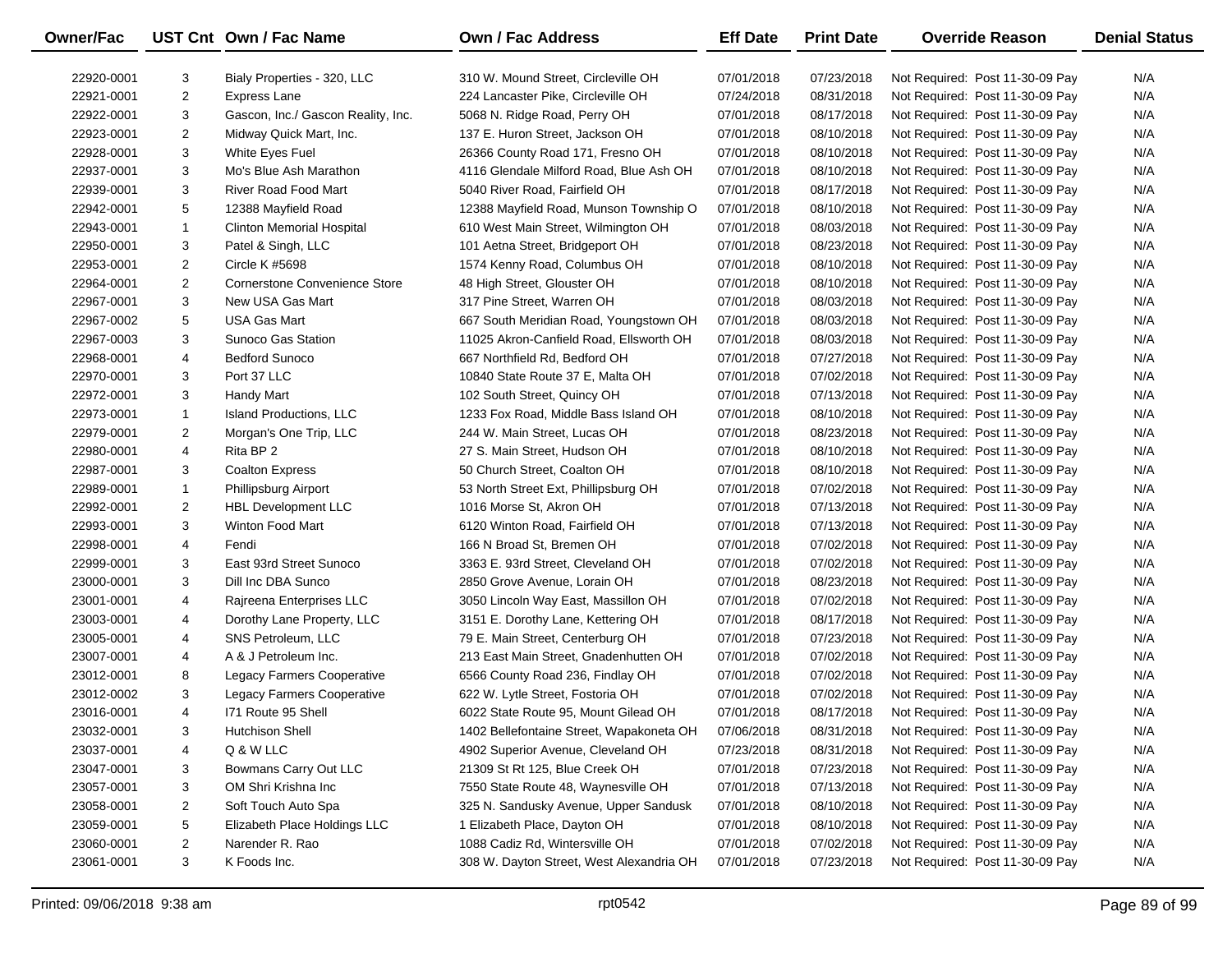| Owner/Fac  |                | UST Cnt Own / Fac Name                 | Own / Fac Address                             | <b>Eff Date</b> | <b>Print Date</b> | <b>Override Reason</b>          | <b>Denial Status</b> |
|------------|----------------|----------------------------------------|-----------------------------------------------|-----------------|-------------------|---------------------------------|----------------------|
| 23068-0001 |                | Con-Way Freight Xur                    | 2401 N. Water Street, Uhrichsville OH         | 07/01/2018      | 08/03/2018        | Not Required: Post 11-30-09 Pay | N/A                  |
| 23069-0001 | 3              | Clark #1624                            | 97 W. Main Street, Shelby OH                  | 07/01/2018      | 08/10/2018        | Not Required: Post 11-30-09 Pay | N/A                  |
| 23071-0001 | 3              | Alkire Road Marathon                   | 5600 Alkire Road, Galloway OH                 | 07/01/2018      | 08/10/2018        | Not Required: Post 11-30-09 Pay | N/A                  |
| 23072-0001 | 4              | <b>Williams Fuel Stop</b>              | 106 N. Jackson Street, Oak Hill OH            | 07/01/2018      | 07/02/2018        | Not Required: Post 11-30-09 Pay | N/A                  |
| 23073-0001 | 4              | Mike's BP                              | 5 N Pennsylvania Ave, Wellston OH             | 07/01/2018      | 08/03/2018        | Not Required: Post 11-30-09 Pay | N/A                  |
| 23074-0001 | $\overline{2}$ | Park Marathon                          | 530 Cherry Street, Tuscarawas OH              | 07/01/2018      | 07/02/2018        | Not Required: Post 11-30-09 Pay | N/A                  |
| 23076-0001 | $\overline{2}$ | Aadi Real Estate, LLC                  | 265 N. Washington Street, Tiffin OH           | 07/01/2018      | 07/02/2018        | Not Required: Post 11-30-09 Pay | N/A                  |
| 23087-0001 | 3              | Shree Swaminarayan Corporation dba H   | 6138 Broadview Road, Parma OH                 | 07/01/2018      | 07/23/2018        | Not Required: Post 11-30-09 Pay | N/A                  |
| 23089-0001 | $\overline{2}$ | Ohio Veterans Home                     | 3416 South Columbus Avenue, Sandusky C        | 07/01/2018      | 07/23/2018        | Not Required: Post 11-30-09 Pay | N/A                  |
| 23091-0001 | 3              | <b>SSK Petroleum LLC</b>               | 1975 N. Danbury Road, Marblehead OH           | 07/05/2018      | 08/31/2018        | Not Required: Post 11-30-09 Pay | N/A                  |
| 23093-0001 | 3              | US 72 Property LLC                     | 360 N. Main Street, Cedarville OH             | 07/01/2018      | 07/02/2018        | Not Required: Post 11-30-09 Pay | N/A                  |
| 23094-0001 | 4              | Dayton Avenue Property, LLC            | 410 Dayton Ave, Xenia OH                      | 07/01/2018      | 07/02/2018        | Not Required: Post 11-30-09 Pay | N/A                  |
| 23096-0001 | 4              | J R & R Property Investment LLC        | 6101 W. 3rd Street, Dayton OH                 | 07/01/2018      | 08/10/2018        | Not Required: Post 11-30-09 Pay | N/A                  |
| 23096-0002 | 3              | R & R Tarhar - Tratwood Marathon       | 3031 Shiloh Springs Road, Trotwood OH         | 07/01/2018      | 08/10/2018        | Not Required: Post 11-30-09 Pay | N/A                  |
| 23102-0001 | 6              | 1303 N. Main St Inc. dba Valero        | 1303 N. Main Street, Marion OH                | 07/01/2018      | 07/02/2018        | Not Required: Post 11-30-09 Pay | N/A                  |
| 23103-0001 | 4              | <b>Market Fresh Foods</b>              | 301 E. Troy Pike, Covington OH                | 07/01/2018      | 08/17/2018        | Not Required: Post 11-30-09 Pay | N/A                  |
| 23105-0001 | 4              | Skyways Petroleum LLC                  | 2727 S. High Street, Columbus OH              | 07/12/2018      | 08/31/2018        | Not Required: Post 11-30-09 Pay | N/A                  |
| 23105-0002 | 3              | Skyways Petroleum LLC                  | 4441 Broadway, Grove City OH                  | 07/12/2018      | 08/31/2018        | Not Required: Post 11-30-09 Pay | N/A                  |
| 23108-0001 | $\overline{2}$ | Ganpati R & H Inc.                     | 1711 Lockbourne Road, Columbus OH             | 07/01/2018      | 05/11/2018        | Not Required: Post 11-30-09 Pay | N/A                  |
| 23111-0001 | 3              | First Broadway, LLC                    | 120 Broadway Avenue, Bedford OH               | 07/01/2018      | 07/02/2018        | Not Required: Post 11-30-09 Pay | N/A                  |
| 23112-0001 | 3              | Richmond Rd BP                         | 4591 Richmond Road, Warrensville Heigh        | 07/01/2018      | 07/27/2018        | Not Required: Post 11-30-09 Pay | N/A                  |
| 23116-0001 | 3              | <b>Westerville Road Duchess</b>        | 2835 Westerville Road, Columbus OH            | 07/01/2018      | 07/27/2018        | Not Required: Post 11-30-09 Pay | N/A                  |
| 23121-0001 | 4              | Swifty                                 | 256 Lafayette Rd., London OH                  | 07/01/2018      | 08/10/2018        | Not Required: Post 11-30-09 Pay | N/A                  |
| 23123-0001 | 2              | Siler Pit Stop, LLC                    | State Route 108, S Main Street, Miller City ( | 07/01/2018      | 08/17/2018        | Not Required: Post 11-30-09 Pay | N/A                  |
| 23129-0001 | 3              | The GC Net Lease (Westerville) Investo | 800 Brooksedge Boulevard, Westerville O       | 07/01/2018      | 07/13/2018        | Not Required: Post 11-30-09 Pay | N/A                  |
| 23132-0001 | 3              | I-71 Pit Stop                          | 1301 ST RT 123, Lebanon OH                    | 07/01/2018      | 07/23/2018        | Not Required: Post 11-30-09 Pay | N/A                  |
| 23135-0001 | 4              | Quick Stop                             | 9772 US Route 40 W, New Paris OH              | 07/01/2018      | 08/23/2018        | Not Required: Post 11-30-09 Pay | N/A                  |
| 23136-0001 | $\mathbf{1}$   | GSA #G5TSB-17909                       | 2012 Ronald Reagan Drive, Cincinnati OH       | 07/01/2018      | 07/02/2018        | Not Required: Post 11-30-09 Pay | N/A                  |
| 23138-0001 | 3              | Price Hill Marathon                    | 3431 Warsaw Ave, Cincinnati OH                | 07/01/2018      | 07/23/2018        | Not Required: Post 11-30-09 Pay | N/A                  |
| 23151-0001 | $\overline{2}$ | <b>Wolfe Market</b>                    | 121 W. Pike St., Morrow OH                    | 07/01/2018      | 07/13/2018        | Not Required: Post 11-30-09 Pay | N/A                  |
| 23155-0001 | 5              | Speed Check Food Mart                  | 2847 Parkman Road NW, Warren OH               | 07/01/2018      | 08/03/2018        | Not Required: Post 11-30-09 Pay | N/A                  |
| 23156-0001 | 3              | Kent Fuel and Minimart Inc.            | 1337 S. Water Street, Kent OH                 | 07/03/2018      | 08/31/2018        | Not Required: Post 11-30-09 Pay | N/A                  |
| 23161-0001 | 4              | Logan Elm Marathon                     | 24539 US Route 23 South, Circleville OH       | 07/01/2018      | 08/17/2018        | Not Required: Post 11-30-09 Pay | N/A                  |
| 23166-0001 | 3              | Turnpike Market Express LLC            | 505 Braceville Robinson Road SW, Newto        | 07/01/2018      | 08/10/2018        | Not Required: Post 11-30-09 Pay | N/A                  |
| 23169-0001 | 3              | Amsterdam Country Corner LLC           | 104 North Main Street, Amsterdam OH           | 07/01/2018      | 08/23/2018        | Not Required: Post 11-30-09 Pay | N/A                  |
| 23170-0001 | 3              | Q's Gas N Go                           | 3585 W. 117th Street, Cleveland OH            | 07/01/2018      | 07/23/2018        | Not Required: Post 11-30-09 Pay | N/A                  |
| 23172-0001 | 2              | Valero                                 | 3217 Oberlin Avenue, Lorain OH                | 07/01/2018      | 08/10/2018        | Not Required: Post 11-30-09 Pay | N/A                  |
| 23215-0001 | 3              | Classy Clean Car Wash/Gulf Gas         | 5373 Youngstown Warren Road, Niles OH         | 07/01/2018      | 08/17/2018        | Not Required: Post 11-30-09 Pay | N/A                  |
| 23262-0001 | 3              | Sami Quick Stop                        | 2115 East Midlothian Boulevard, Struthers (   | 07/01/2018      | 08/23/2018        | Not Required: Post 11-30-09 Pay | N/A                  |
| 23263-0001 | 2              | Rasul Bro                              | 920 W Main Street, Washingtonville OH         | 07/01/2018      | 07/02/2018        | Not Required: Post 11-30-09 Pay | N/A                  |
| 23268-0001 | 4              | Gas Station, Car Wash, and Convenienc  | 15525 W. High Street, Middlefield OH          | 07/01/2018      | 08/10/2018        | Not Required: Post 11-30-09 Pay | N/A                  |
| 23273-0001 | 1              | <b>Brothers Company LLC</b>            | 5430 Lauby Road, Bld #25, North Canton C      | 07/01/2018      | 08/03/2018        | Not Required: Post 11-30-09 Pay | N/A                  |
| 23274-0001 | $\mathbf{1}$   | J Rayl Transport                       | 1201 South Arlington Street, Akron OH         | 07/01/2018      | 07/27/2018        | Not Required: Post 11-30-09 Pay | N/A                  |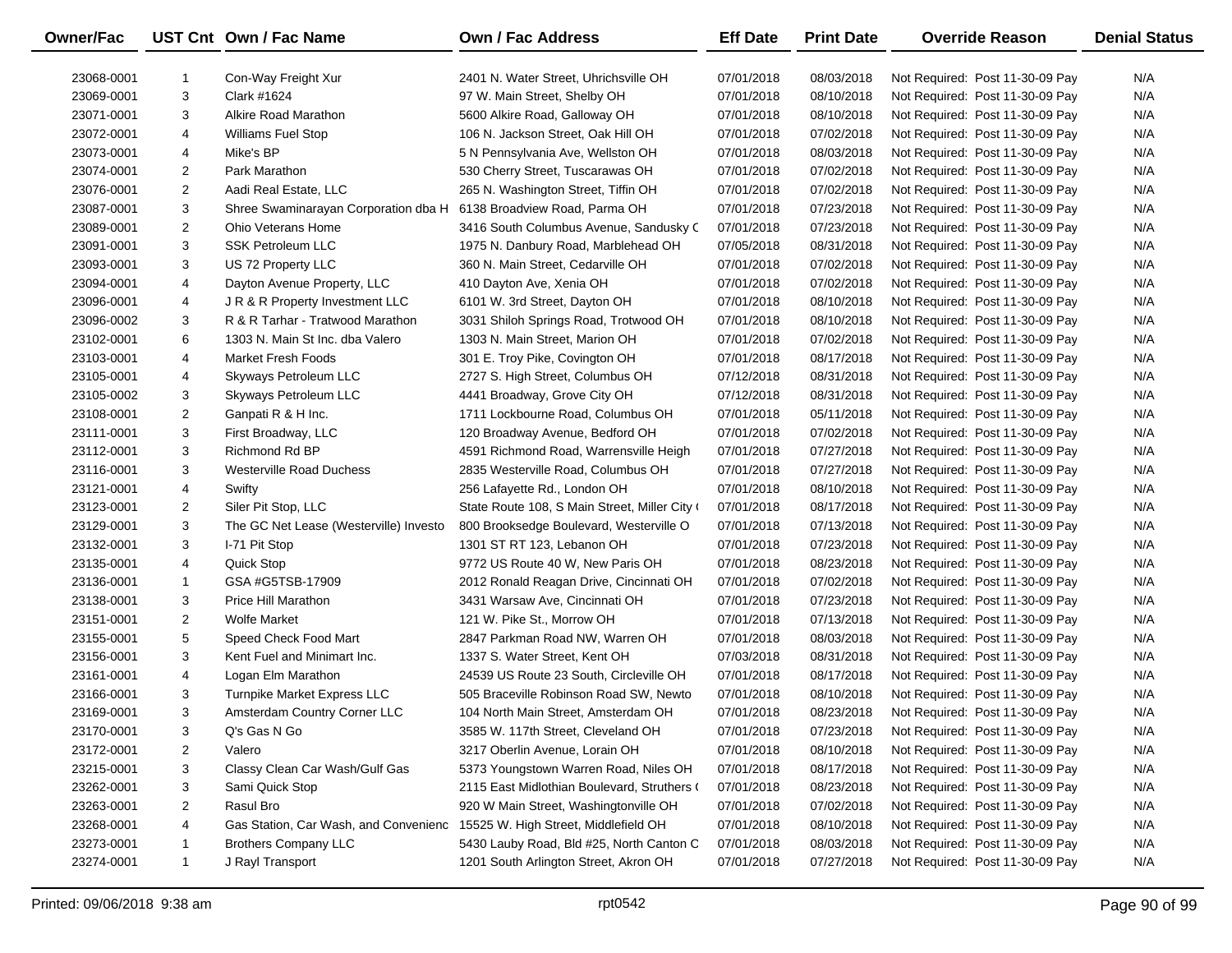| Owner/Fac  |                | UST Cnt Own / Fac Name         | Own / Fac Address                         | <b>Eff Date</b> | <b>Print Date</b> | <b>Override Reason</b>          | <b>Denial Status</b> |
|------------|----------------|--------------------------------|-------------------------------------------|-----------------|-------------------|---------------------------------|----------------------|
| 23279-0001 | 3              | Lewisville Carryout, LLC       | 33276 State Route 78, Lewisville OH       | 07/01/2018      | 08/10/2018        | Not Required: Post 11-30-09 Pay | N/A                  |
| 23282-0001 | $\overline{2}$ | Knoxville Carry Out            | 14696 State Highway 152, Toronto OH       | 07/01/2018      | 06/15/2018        | Not Required: Post 11-30-09 Pay | N/A                  |
| 23284-0001 | $\overline{2}$ | Aksharvinay LLC                | 5375 W Erie Ave, Lorain OH                | 07/01/2018      | 07/02/2018        | Not Required: Post 11-30-09 Pay | N/A                  |
| 23286-0001 | 3              | One Stop Crossing LLC          | 20 Logan Thornville Road NE, Bremen OH    | 07/01/2018      | 07/13/2018        | Not Required: Post 11-30-09 Pay | N/A                  |
| 23287-0001 | $\mathbf{1}$   | Prescott Tank Lines LLC        | 1226 Route 122, Lebanon OH                | 07/01/2018      | 08/10/2018        | Not Required: Post 11-30-09 Pay | N/A                  |
| 23288-0001 | 1              | R-J Diesel, LLC                | 35500 State Route 78, Lewisville OH       | 07/01/2018      | 07/13/2018        | Not Required: Post 11-30-09 Pay | N/A                  |
| 23289-0001 | 3              | Porter's BP LLC                | 1873 County Road MI, Okolona OH           | 07/01/2018      | 07/02/2018        | Not Required: Post 11-30-09 Pay | N/A                  |
| 23299-0001 | 4              | American Mini Mart             | 323 Main Street, College Corner OH        | 07/01/2018      | 08/23/2018        | Not Required: Post 11-30-09 Pay | N/A                  |
| 23338-0001 | 4              | Speedy Gas #4                  | 14001 Lakewood Heights Boulevard, Clev    | 07/01/2018      | 07/02/2018        | Not Required: Post 11-30-09 Pay | N/A                  |
| 23363-0001 | 2              | Clark                          | 1655 N. Gettysburg Avenue, Dayton OH      | 07/01/2018      | 07/02/2018        | Not Required: Post 11-30-09 Pay | N/A                  |
| 23364-0001 | 3              | VGV Properties, LLC            | 3069 State Rt 213, Steubenville OH        | 07/01/2018      | 08/23/2018        | Not Required: Post 11-30-09 Pay | N/A                  |
| 23367-0001 | 3              | Silver Swan Marathon           | 3880 E. National Road, Springfield OH     | 07/01/2018      | 07/02/2018        | Not Required: Post 11-30-09 Pay | N/A                  |
| 23368-0001 | 5              | Richies Citgo, Inc             | 10846 Lower Valley Pike, Medway OH        | 07/01/2018      | 08/03/2018        | Not Required: Post 11-30-09 Pay | N/A                  |
| 23372-0001 | 4              | 7030 Poe Inc.                  | 4170 North West Street, Lima OH           | 07/01/2018      | 08/17/2018        | Not Required: Post 11-30-09 Pay | N/A                  |
| 23372-0003 | 3              | Certified Oil #435             | 210 N Washington Street, Van Wert OH      | 07/01/2018      | 08/17/2018        | Not Required: Post 11-30-09 Pay | N/A                  |
| 23372-0004 | 5              | Starfire                       | 3311 South County Road 25A, Troy OH       | 07/01/2018      | 08/17/2018        | Not Required: Post 11-30-09 Pay | N/A                  |
| 23372-0005 | 3              | 714 Short Stop                 | 714 E. Main Street, Van Wert OH           | 07/01/2018      | 08/17/2018        | Not Required: Post 11-30-09 Pay | N/A                  |
| 23373-0001 | $\mathbf{1}$   | 1215 Superior LLC              | 1215 Superior Avenue, Cleveland OH        | 07/01/2018      | 08/10/2018        | Not Required: Post 11-30-09 Pay | N/A                  |
| 23374-0001 | $\overline{2}$ | W.H. Zimmer Generating Station | 1781 US Route 52, Moscow OH               | 07/09/2018      | 08/31/2018        | Not Required: Post 11-30-09 Pay | N/A                  |
| 23376-0001 | 5              | Jeep Fuel                      | 10532 Main Street, South Webster OH       | 07/01/2018      | 07/02/2018        | Not Required: Post 11-30-09 Pay | N/A                  |
| 23378-0001 | $\mathbf{1}$   | Lone Mountain Aircraft         | 3555 Hangar Drive, Vandalia OH            | 07/01/2018      | 07/02/2018        | Not Required: Post 11-30-09 Pay | N/A                  |
| 23390-0001 | 5              | <b>Turnpike Shell</b>          | 8150 SH 108, Wauseon OH                   | 07/01/2018      | 07/23/2018        | Not Required: Post 11-30-09 Pay | N/A                  |
| 23392-0001 | 3              | Willoughby Petroleum Inc.      | 3312 N. Ridge Road E., Ashtabula OH       | 07/01/2018      | 08/17/2018        | Not Required: Post 11-30-09 Pay | N/A                  |
| 23393-0001 | 3              | Turk Gas                       | 1949 Schrock Road, Columbus OH            | 07/01/2018      | 07/23/2018        | Not Required: Post 11-30-09 Pay | N/A                  |
| 23394-0001 | $\overline{2}$ | Win Air of Columbus Inc.       | 700 Harcourt Road, Mount Vernon OH        | 07/01/2018      | 07/02/2018        | Not Required: Post 11-30-09 Pay | N/A                  |
| 23397-0001 | 4              | <b>Farmersville Sunoco</b>     | 363 N. Elm Street, Farmersville OH        | 07/01/2018      | 07/02/2018        | Not Required: Post 11-30-09 Pay | N/A                  |
| 23398-0001 | 3              | Trillium Farm Holdings, LLC    | 10513 Croton Road, Johnstown OH           | 07/01/2018      | 07/02/2018        | Not Required: Post 11-30-09 Pay | N/A                  |
| 23399-0001 | 4              | 8397 Vine Street LLC           | 8397 Vine Street, Cincinnati OH           | 07/06/2018      | 08/31/2018        | Not Required: Post 11-30-09 Pay | N/A                  |
| 23402-0001 | $\mathbf{1}$   | One Mill Run                   | 3455 Mill Run Drive, Hilliard OH          | 07/01/2018      | 08/23/2018        | Not Required: Post 11-30-09 Pay | N/A                  |
| 23403-0001 | 3              | <b>Winston Shell</b>           | 8151 Winton Road, Cincinnnati OH          | 07/01/2018      | 07/02/2018        | Not Required: Post 11-30-09 Pay | N/A                  |
| 23404-0001 | 3              | <b>Loveland Shell</b>          | 10629 Loveland Madiera Road, Loveland C   | 07/01/2018      | 07/02/2018        | Not Required: Post 11-30-09 Pay | N/A                  |
| 23407-0001 | 4              | American Natural 30            | 2245 Southgate Parkway, Cambridge OH      | 07/01/2018      | 08/10/2018        | Not Required: Post 11-30-09 Pay | N/A                  |
| 23408-0001 | 3              | The Goody Nook                 | 2512 US Highway 22 W., Circleville OH     | 07/01/2018      | 08/17/2018        | Not Required: Post 11-30-09 Pay | N/A                  |
| 23409-0001 | 1              | <b>Rural King</b>              | 424 Hopewell Road, Waverly OH             | 07/01/2018      | 07/23/2018        | Not Required: Post 11-30-09 Pay | N/A                  |
| 23410-0001 | 3              | Willowick Market Inc.          | 27611 Euclid Avenue, Euclid OH            | 07/01/2018      | 07/02/2018        | Not Required: Post 11-30-09 Pay | N/A                  |
| 23414-0001 | 4              | Enon Foodmart                  | 6875 Dayton Springfield Road, Enon OH     | 07/01/2018      | 07/23/2018        | Not Required: Post 11-30-09 Pay | N/A                  |
| 23415-0001 | 3              | Chet and Fran's Country Store  | 27050 State Route 58, Wellington OH       | 07/01/2018      | 07/02/2018        | Not Required: Post 11-30-09 Pay | N/A                  |
| 23421-0001 | 3              | Valero on Bridge               | 61 N. Bridge Street, Chillicothe OH       | 07/01/2018      | 08/10/2018        | Not Required: Post 11-30-09 Pay | N/A                  |
| 23422-0001 | 2              | Uniontown Topsoil and Mulch    | 1916 Erie Ave NW, Massillon OH            | 07/01/2018      | 07/02/2018        | Not Required: Post 11-30-09 Pay | N/A                  |
| 23425-0001 | 3              | TS Petroleum, LLC              | 89 S. Main Street, Fredericktown OH       | 07/05/2018      | 08/31/2018        | Not Required: Post 11-30-09 Pay | N/A                  |
| 23426-0001 | 3              | Ameristop                      | 1903 S. Alex Road, West Carrollton OH     | 07/01/2018      | 07/02/2018        | Not Required: Post 11-30-09 Pay | N/A                  |
| 23427-0001 | 3              | Afzaal, LLC                    | 2 East Scioto Street, Commercial Point OH | 07/01/2018      | 08/03/2018        | Not Required: Post 11-30-09 Pay | N/A                  |
| 23429-0001 | $\overline{2}$ | May-Emnett, LLC                | 1280 Dogwood Ridge Road, Wheelersburg     | 07/01/2018      | 07/23/2018        | Not Required: Post 11-30-09 Pay | N/A                  |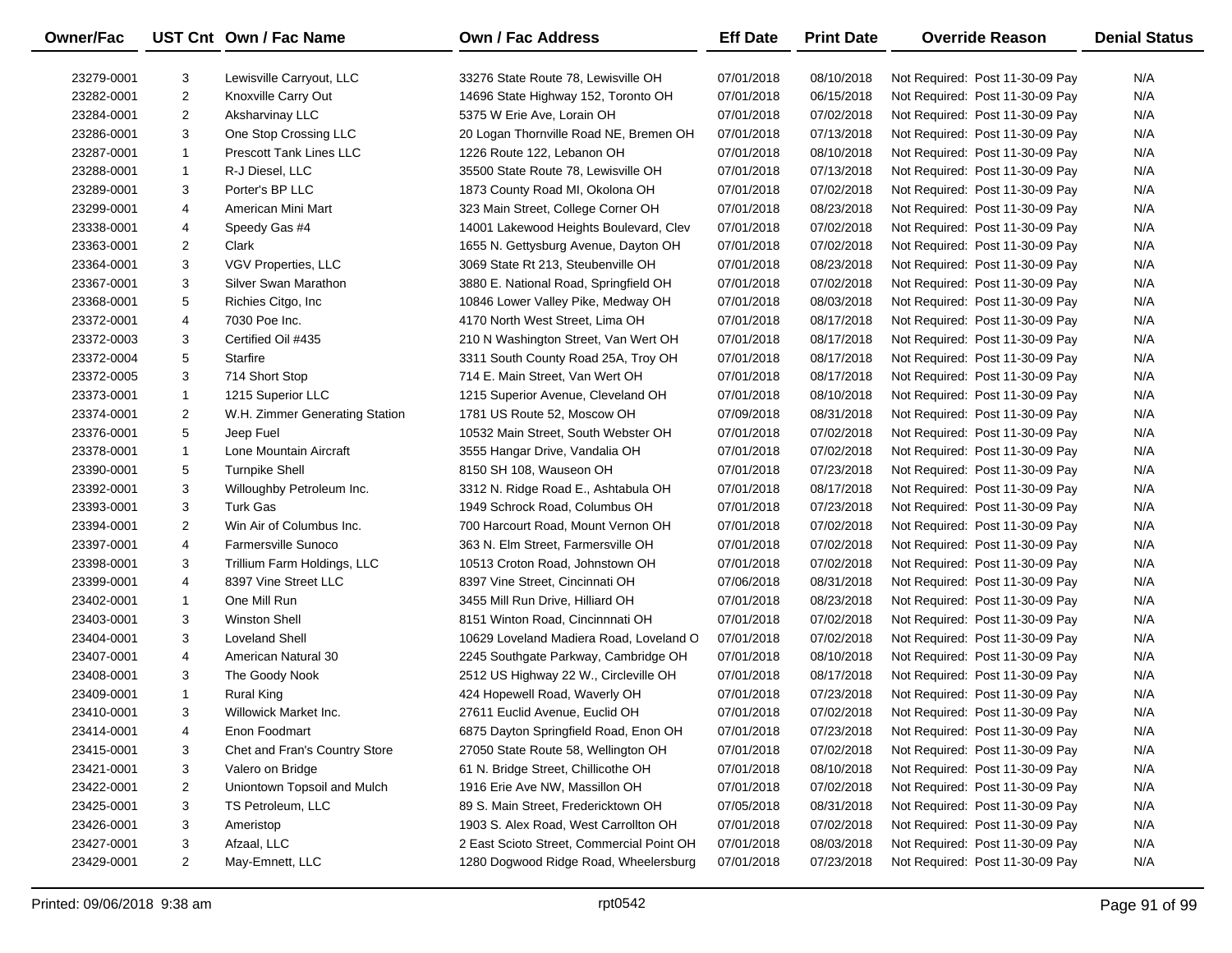| Owner/Fac  |                | UST Cnt Own / Fac Name                 | Own / Fac Address                        | <b>Eff Date</b> | <b>Print Date</b> | <b>Override Reason</b>          | <b>Denial Status</b> |
|------------|----------------|----------------------------------------|------------------------------------------|-----------------|-------------------|---------------------------------|----------------------|
| 23430-0001 | 2              | H & D Petroleum Ltd.                   | 800 S. Prospect Street, Ravenna OH       | 07/01/2018      | 08/17/2018        | Not Required: Post 11-30-09 Pay | N/A                  |
| 23432-0001 | 3              | <b>BS Market, LLC</b>                  | 6364 Bridgetown Road, Cincinnati OH      | 07/01/2018      | 07/02/2018        | Not Required: Post 11-30-09 Pay | N/A                  |
| 23439-0001 | $\overline{2}$ | Hogues IGA                             | 855 Kilbourne Street, Bellevue OH        | 07/01/2018      | 08/03/2018        | Not Required: Post 11-30-09 Pay | N/A                  |
| 23443-0001 | $\mathbf{1}$   | Mentor Lumber                          | 7180 Center Street, Mentor OH            | 07/01/2018      | 07/02/2018        | Not Required: Post 11-30-09 Pay | N/A                  |
| 23444-0001 | 3              | 56 Mini Mart                           | 10472 State Route 56 E., Circleville OH  | 07/01/2018      | 08/10/2018        | Not Required: Post 11-30-09 Pay | N/A                  |
| 23445-0001 | 3              | 4200 Mahoning Avenue, LLC              | 4200 Mahoning Avenue, Youngstown OH      | 07/01/2018      | 08/17/2018        | Not Required: Post 11-30-09 Pay | N/A                  |
| 23446-0001 | 4              | Georgetown Shell                       | 201 W. State Street, Georgetown OH       | 07/01/2018      | 07/13/2018        | Not Required: Post 11-30-09 Pay | N/A                  |
| 23449-0001 | 3              | Sunoco Hop-In                          | 1890 Som Center Road, Mayfield Heights C | 07/01/2018      | 08/23/2018        | Not Required: Post 11-30-09 Pay | N/A                  |
| 23450-0001 | 3              | <b>Trotwood Shell</b>                  | 5201 Salem Avenue, Dayton OH             | 07/01/2018      | 07/02/2018        | Not Required: Post 11-30-09 Pay | N/A                  |
| 23452-0001 | 3              | 78 Quick Stop, LLC                     | 768 Lewisville Road, Woodsfield OH       | 07/23/2018      | 08/31/2018        | Not Required: Post 11-30-09 Pay | N/A                  |
| 23456-0001 | $\overline{2}$ | Nashport Exxon                         | 6220 Frazeysburg Road, Nashport OH       | 07/01/2018      | 07/13/2018        | Not Required: Post 11-30-09 Pay | N/A                  |
| 23456-0002 | 3              | Starfire                               | 781 S. 2nd Street, Coshocton OH          | 07/01/2018      | 07/13/2018        | Not Required: Post 11-30-09 Pay | N/A                  |
| 23459-0001 | 1              | Pomeroy Opco, LLC dba Arbors at Pome   | 36759 Rocksprings Road, Pomeroy OH       | 07/01/2018      | 07/13/2018        | Not Required: Post 11-30-09 Pay | N/A                  |
| 23460-0001 | $\overline{2}$ | BWXT Nuclear Operations Group, Inc.    | 91 Stirling Avenue, Barberton OH         | 07/01/2018      | 08/03/2018        | Not Required: Post 11-30-09 Pay | N/A                  |
| 23496-0001 | 4              | Hirsch's Marathon                      | 455 W. Bagley Road, Berea OH             | 07/01/2018      | 07/02/2018        | Not Required: Post 11-30-09 Pay | N/A                  |
| 23567-0001 | 3              | Painesville One Stop                   | 110 Liberty Street, Painesville OH       | 07/01/2018      | 07/27/2018        | Not Required: Post 11-30-09 Pay | N/A                  |
| 23576-0001 | 3              | B & D Foods LLC, dba Petro Mart        | 4144 Main Street, Hilliard OH            | 07/01/2018      | 07/13/2018        | Not Required: Post 11-30-09 Pay | N/A                  |
| 23594-0001 | $\mathbf{1}$   | Greenville Industrial Warehousing, LLC | 501 Gray Avenue, Greenville OH           | 07/01/2018      | 08/03/2018        | Not Required: Post 11-30-09 Pay | N/A                  |
| 23595-0001 | 4              | Seeta Petroleum Inc.                   | 7500 Dixie Hwy, Fairfield OH             | 07/06/2018      | 08/31/2018        | Not Required: Post 11-30-09 Pay | N/A                  |
| 23644-0001 | 5              | Millville Bp                           | 811 Liberty St, Hamilton OH              | 07/01/2018      | 06/15/2018        | Not Required: Post 11-30-09 Pay | N/A                  |
| 23680-0001 | 3              | Clough Pike Shell                      | 4261 Mount Carmel Tobasco Road, Cinci    | 07/01/2018      | 08/10/2018        | Not Required: Post 11-30-09 Pay | N/A                  |
| 23783-0001 | 3              | Gas Way                                | 1483 Broadway Avenue, Bedford OH         | 07/01/2018      | 07/02/2018        | Not Required: Post 11-30-09 Pay | N/A                  |
| 23786-0001 | 3              | Poland Stop N Shop                     | 57 N. Main Street, Poland OH             | 07/01/2018      | 07/02/2018        | Not Required: Post 11-30-09 Pay | N/A                  |
| 23787-0001 | 3              | Struble Real Estate Investments, LLC   | 2790 Struble Road, Cincinnati OH         | 07/01/2018      | 08/03/2018        | Not Required: Post 11-30-09 Pay | N/A                  |
| 23791-0001 | 4              | <b>PL Express</b>                      | 455 W. Turkeyfoot Lake Road, Akron OH    | 07/01/2018      | 06/15/2018        | Not Required: Post 11-30-09 Pay | N/A                  |
| 23793-0001 | 3              | <b>Sibley Mart</b>                     | 2465 E. High Avenue, New Philadelphia O  | 07/01/2018      | 07/02/2018        | Not Required: Post 11-30-09 Pay | N/A                  |
| 23800-0001 | 4              | <b>Delaware Market</b>                 | 17 E. William Street, Delaware OH        | 07/01/2018      | 07/23/2018        | Not Required: Post 11-30-09 Pay | N/A                  |
| 23802-0001 | 3              | Fifth Avenue Mobil                     | 1773 E. 5th Avenue, Columbus OH          | 07/01/2018      | 07/13/2018        | Not Required: Post 11-30-09 Pay | N/A                  |
| 23803-0001 | 4              | Ontario Food Mart, Inc. (Marathon)     | 3636 Park Avenue W., Ontario OH          | 07/01/2018      | 08/10/2018        | Not Required: Post 11-30-09 Pay | N/A                  |
| 23804-0001 | $\overline{2}$ | 7809 Old Rockside Road (OH), LLC       | 7809 Old Rockside Road, Independence O   | 07/01/2018      | 07/13/2018        | Not Required: Post 11-30-09 Pay | N/A                  |
| 23805-0001 | $\overline{2}$ | 16891 Brookpark Road (OH), LLC         | 16891 Brookpark Road, Brookpark OH       | 07/01/2018      | 07/13/2018        | Not Required: Post 11-30-09 Pay | N/A                  |
| 23814-0001 | $\overline{2}$ | 7730 BOND LLC                          | 7730 Bond Street, Glenwillow OH          | 07/01/2018      | 07/13/2018        | Not Required: Post 11-30-09 Pay | N/A                  |
| 23815-0001 | $\mathbf{1}$   | The Ridge Project                      | J-169 St Rt 65, McClure OH               | 07/01/2018      | 07/02/2018        | Not Required: Post 11-30-09 Pay | N/A                  |
| 23816-0001 | 3              | Sunoco                                 | 201 W Bridge St, Dublin OH               | 07/01/2018      | 08/23/2018        | Not Required: Post 11-30-09 Pay | N/A                  |
| 23817-0001 | $\mathbf{1}$   | Mary Guy                               | 110 Jefferson Street, Dexter City OH     | 07/01/2018      | 08/03/2018        | Not Required: Post 11-30-09 Pay | N/A                  |
| 23819-0001 | 6              | <b>Hicksville Shell</b>                | 200 W. High St., Hicksville OH           | 07/01/2018      | 08/03/2018        | Not Required: Post 11-30-09 Pay | N/A                  |
| 23822-0001 | 3              | Bilaal Inc.                            | 20045 Lake Road, Rocky River OH          | 07/01/2018      | 07/02/2018        | Not Required: Post 11-30-09 Pay | N/A                  |
| 23823-0001 | 4              | <b>West Milton Sunoco</b>              | 1046 S. Miami Street, West Milton OH     | 07/01/2018      | 07/02/2018        | Not Required: Post 11-30-09 Pay | N/A                  |
| 23838-0001 | 4              | Norton Sunoco                          | 552 Norton Road, Columbus OH             | 07/01/2018      | 08/23/2018        | Not Required: Post 11-30-09 Pay | N/A                  |
| 23839-0001 | 2              | <b>Hubbard Sunoco</b>                  | 175 Youngstown-Hubbard Road, Hubbard (   | 07/01/2018      | 07/02/2018        | Not Required: Post 11-30-09 Pay | N/A                  |
| 23839-0002 | 3              | <b>Big Apple Super Market</b>          | 1108 McGuffey Road, Youngstown OH        | 07/01/2018      | 07/02/2018        | Not Required: Post 11-30-09 Pay | N/A                  |
| 23842-0001 | 1              | Millberry's Market                     | 16988 State Route 103, Mt Blanchard OH   | 07/01/2018      | 07/23/2018        | Not Required: Post 11-30-09 Pay | N/A                  |
| 23843-0001 | 4              | Salem Gas Stop                         | 445 Prospect Street, Salem OH            | 07/01/2018      | 08/03/2018        | Not Required: Post 11-30-09 Pay | N/A                  |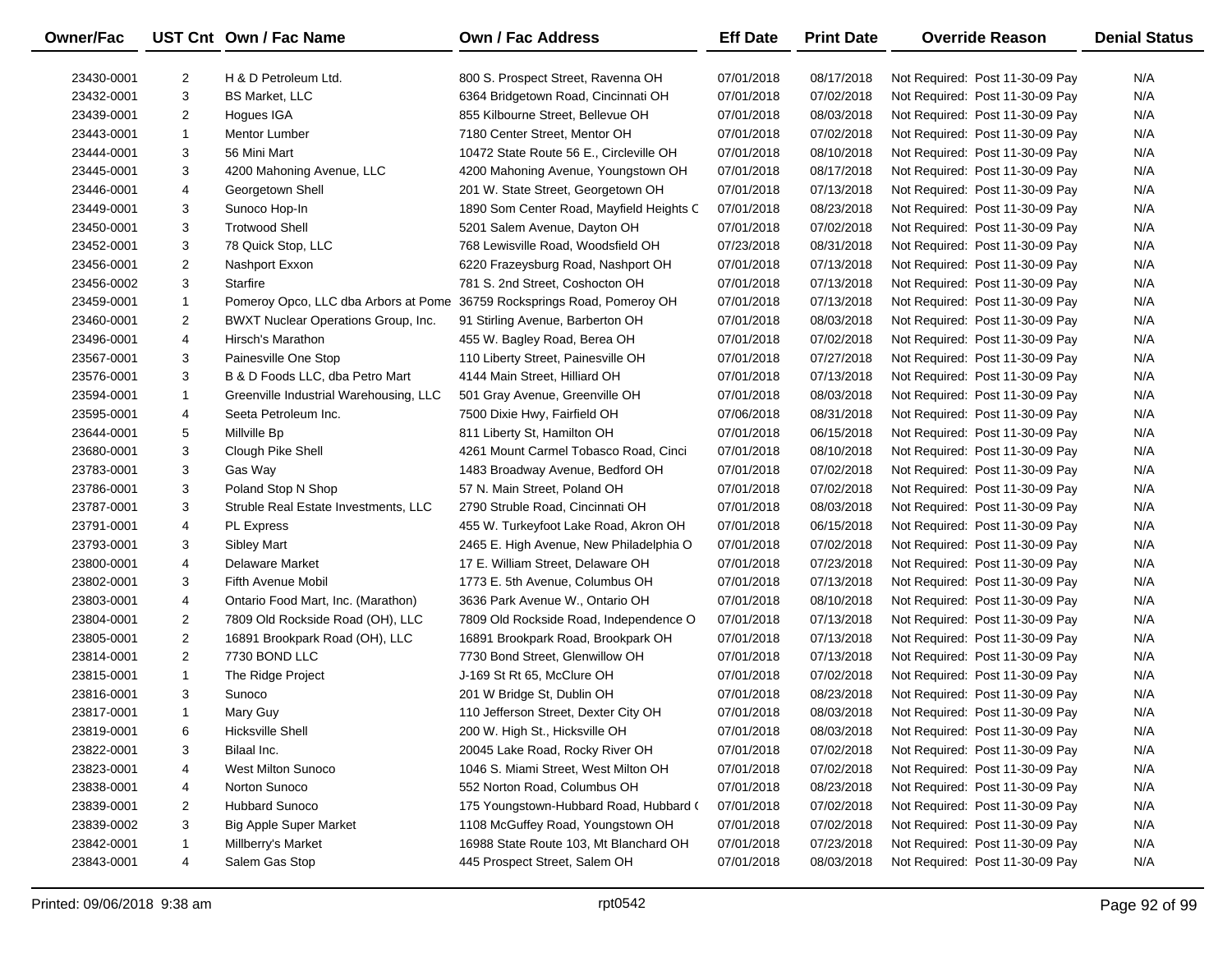| Owner/Fac  |                | UST Cnt Own / Fac Name                                                   | <b>Own / Fac Address</b>                | <b>Eff Date</b>          | <b>Print Date</b> | <b>Override Reason</b>          | <b>Denial Status</b> |
|------------|----------------|--------------------------------------------------------------------------|-----------------------------------------|--------------------------|-------------------|---------------------------------|----------------------|
| 23847-0001 | 3              | Fair Price Oil, LLC                                                      | 1739 Woodman Drive, Dayton OH           | 07/01/2018               | 08/31/2018        | Not Required: Post 11-30-09 Pay | N/A                  |
| 23848-0001 | $\mathbf{1}$   | United Rentals Branch 01N                                                | 28363 Glenwood Road, Perrysburg OH      | 07/01/2018               | 08/10/2018        | Not Required: Post 11-30-09 Pay | N/A                  |
| 23849-0001 | 3              | GAR-CNG, LLC                                                             | 706 S. Friendship Drive, New Concord OH | 07/01/2018               | 07/13/2018        | Not Required: Post 11-30-09 Pay | N/A                  |
| 23850-0001 | 4              |                                                                          | 1104 Columbus Avenue, Washington Cour   | 07/01/2018               | 08/10/2018        | Not Required: Post 11-30-09 Pay | N/A                  |
|            | 3              | Mobil<br><b>BP</b>                                                       |                                         |                          |                   |                                 | N/A                  |
| 23852-0001 |                |                                                                          | 6164 State Route 122, Middletown OH     | 07/01/2018<br>07/01/2018 | 07/02/2018        | Not Required: Post 11-30-09 Pay | N/A                  |
| 23854-0001 | 4              | RacTrac Fuels LLC                                                        | 3686 State Route 7, Chesapeake OH       |                          | 08/10/2018        | Not Required: Post 11-30-09 Pay |                      |
| 23856-0001 | 4              | Alliance Mini Mart                                                       | 3414 South Union Avenue, Alliance OH    | 07/01/2018               | 08/03/2018        | Not Required: Post 11-30-09 Pay | N/A                  |
| 23861-0001 | 4              | Circle K 5683                                                            | 9660 E. Center Street, Windham OH       | 07/01/2018<br>07/06/2018 | 08/10/2018        | Not Required: Post 11-30-09 Pay | N/A                  |
| 23862-0001 | 3              | RKG2801 LLC                                                              | 2801 Perry Drive SW, Canton OH          |                          | 08/31/2018        | Not Required: Post 11-30-09 Pay | N/A                  |
| 23863-0001 | 3              | MJ BP Gas                                                                | 10982 Mahoning Road, North Jackson OH   | 07/01/2018               | 07/27/2018        | Not Required: Post 11-30-09 Pay | N/A                  |
| 23867-0001 | $\overline{2}$ | Minit Mart #794                                                          | 221 N. Portage Street, Doylestown OH    | 07/01/2018               | 07/13/2018        | Not Required: Post 11-30-09 Pay | N/A                  |
| 23867-0002 | $\overline{2}$ | Minit Mart #790                                                          | 228 S. Main Street, Creston OH          | 07/01/2018               | 07/13/2018        | Not Required: Post 11-30-09 Pay | N/A                  |
| 23867-0003 | $\overline{2}$ | Minit Mart #791                                                          | 590 Lake Road, Chippewa OH              | 07/01/2018               | 07/13/2018        | Not Required: Post 11-30-09 Pay | N/A                  |
| 23867-0004 | 4              | Minit Mart #792                                                          | 828 W. Liberty Street, Medina OH        | 07/01/2018               | 07/13/2018        | Not Required: Post 11-30-09 Pay | N/A                  |
| 23867-0005 | $\overline{2}$ | Minit Mart #793                                                          | 1033 S. Court Street, Medina OH         | 07/01/2018               | 07/13/2018        | Not Required: Post 11-30-09 Pay | N/A                  |
| 23867-0006 | $\overline{2}$ | Minit Mart #787                                                          | 10 E. Sunset Street, Rittman OH         | 07/01/2018               | 07/13/2018        | Not Required: Post 11-30-09 Pay | N/A                  |
| 23867-0007 | $\overline{2}$ | Minit Mart #795                                                          | 6550 Center Road, Valley City OH        | 07/01/2018               | 07/13/2018        | Not Required: Post 11-30-09 Pay | N/A                  |
| 23867-0008 | 3              | Minit Mart #796                                                          | 1010 W. Lafayette Road, Medina OH       | 07/01/2018               | 07/13/2018        | Not Required: Post 11-30-09 Pay | N/A                  |
| 23867-0009 | 3              | Minit Mart #788                                                          | 825 Dover Road, Wooster OH              | 07/01/2018               | 07/13/2018        | Not Required: Post 11-30-09 Pay | N/A                  |
| 23869-0001 | 4              | Gary's Marathon Station                                                  | 2497 East Pike, Zanesville OH           | 07/01/2018               | 07/23/2018        | Not Required: Post 11-30-09 Pay | N/A                  |
| 23870-0001 | 3              | Santoch Oil LLC dba Seymour Food Mart 1900 Seymour Avenue, Cincinnati OH |                                         | 07/01/2018               | 07/02/2018        | Not Required: Post 11-30-09 Pay | N/A                  |
| 23871-0001 | 4              | Archbold Sunoco                                                          | 1500 S. Defiance Street, Archbold OH    | 07/01/2018               | 08/23/2018        | Not Required: Post 11-30-09 Pay | N/A                  |
| 23873-0001 | $\mathbf{1}$   | Mentor Mitsubishi                                                        | 8505 Mentor Avenue, Mentor OH           | 07/01/2018               | 08/10/2018        | Not Required: Post 11-30-09 Pay | N/A                  |
| 23876-0001 | 5              | Par Mar Store #5                                                         | 521 N. Main Street, Malta OH            | 07/01/2018               | 07/02/2018        | Not Required: Post 11-30-09 Pay | N/A                  |
| 23876-0002 | $\overline{2}$ | Par Mar Store #6                                                         | 101 Alta Street, Marietta OH            | 07/01/2018               | 07/02/2018        | Not Required: Post 11-30-09 Pay | N/A                  |
| 23876-0003 | $\overline{2}$ | Par Mar Store #7                                                         | 17785 State Route 7, Marietta OH        | 07/01/2018               | 07/02/2018        | Not Required: Post 11-30-09 Pay | N/A                  |
| 23876-0004 | 4              | Par Mar Store #11                                                        | 100 5th Street, Beverly OH              | 07/01/2018               | 07/02/2018        | Not Required: Post 11-30-09 Pay | N/A                  |
| 23876-0005 | 5              | Par Mar Store #4                                                         | 1033 State Route 7 N., New Matamoras O  | 07/01/2018               | 07/02/2018        | Not Required: Post 11-30-09 Pay | N/A                  |
| 23876-0006 | 5              | Par Mar Store #14                                                        | 66 Arrowhead Road, Little Hocking OH    | 07/01/2018               | 07/02/2018        | Not Required: Post 11-30-09 Pay | N/A                  |
| 23876-0007 | 4              | Par Mar Store #13                                                        | 40019 State Route 7, Hannibal OH        | 07/01/2018               | 07/02/2018        | Not Required: Post 11-30-09 Pay | N/A                  |
| 23876-0008 | 3              | Par Mar Store #1                                                         | 4796 State Route 60, Marietta OH        | 07/01/2018               | 07/02/2018        | Not Required: Post 11-30-09 Pay | N/A                  |
| 23876-0009 | 4              | Par Mar Store #33                                                        | 3355 State Route 821, Marietta OH       | 07/01/2018               | 07/02/2018        | Not Required: Post 11-30-09 Pay | N/A                  |
| 23878-0001 | $\overline{2}$ | Village Sunoco                                                           | 211 S. Main Street, Pleasant Hill OH    | 07/01/2018               | 08/17/2018        | Not Required: Post 11-30-09 Pay | N/A                  |
| 23878-0002 | 4              | JK Property, LLC                                                         | 85 E. Dayton Street, West Alexandria OH | 07/01/2018               | 08/17/2018        | Not Required: Post 11-30-09 Pay | N/A                  |
| 23879-0001 | $\overline{2}$ | <b>West Alex Property</b>                                                | 2 E. Franklin Street, Gratis OH         | 07/01/2018               | 08/17/2018        | Not Required: Post 11-30-09 Pay | N/A                  |
| 23882-0001 | 3              | New Richmond Fuel Inc.                                                   | 410 Sycamore Street, New Richmond OH    | 07/01/2018               | 07/13/2018        | Not Required: Post 11-30-09 Pay | N/A                  |
| 23887-0001 | 3              | Werk Road Shell                                                          | 5984 Glenway Avenue, Cincinnati OH      | 07/01/2018               | 08/10/2018        | Not Required: Post 11-30-09 Pay | N/A                  |
| 23889-0001 | 3              | Hinckley Convenience & Gas                                               | 1321 Ridge Road, Hinckley OH            | 07/01/2018               | 08/23/2018        | Not Required: Post 11-30-09 Pay | N/A                  |
| 23891-0001 | 3              | <b>ASP Ventures LLC</b>                                                  | 59 Gano Road, Wilmington OH             | 07/01/2018               | 07/02/2018        | Not Required: Post 11-30-09 Pay | N/A                  |
| 23893-0001 | 2              | <b>BMAN Convenience Holdings LLC</b>                                     | 3905 N Main Street, Dayton OH           | 07/13/2018               | 08/31/2018        | Not Required: Post 11-30-09 Pay | N/A                  |
| 23894-0001 | 1              | Village Market                                                           | 20759 State Route 772, Waverly OH       | 07/01/2018               | 08/10/2018        | Not Required: Post 11-30-09 Pay | N/A                  |
| 23897-0001 | 1              | Oh Park Airport Parking                                                  | 760 Stelzer Road, Columbus OH           | 07/01/2018               | 08/03/2018        | Not Required: Post 11-30-09 Pay | N/A                  |
| 23897-0002 | $\mathbf{1}$   | Thrifty Rent A Car                                                       | 2700 W. National Road, Dayton OH        | 07/01/2018               | 08/03/2018        | Not Required: Post 11-30-09 Pay | N/A                  |
|            |                |                                                                          |                                         |                          |                   |                                 |                      |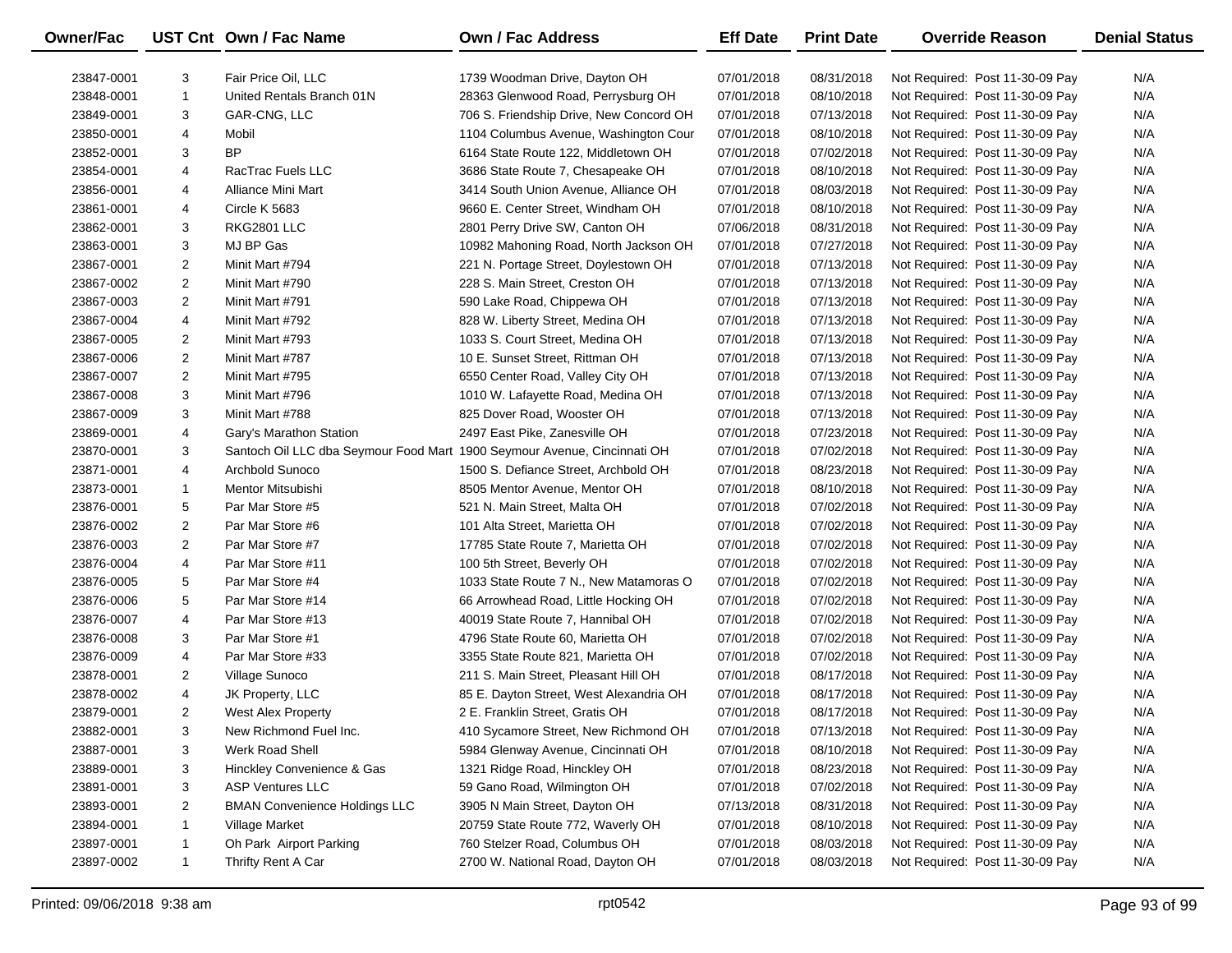| Owner/Fac  |                | UST Cnt Own / Fac Name         | <b>Own / Fac Address</b>                | <b>Eff Date</b> | <b>Print Date</b> | <b>Override Reason</b>          | <b>Denial Status</b> |
|------------|----------------|--------------------------------|-----------------------------------------|-----------------|-------------------|---------------------------------|----------------------|
| 23899-0001 | 4              | <b>EB Fuel Stops LLC</b>       | 5210 State Route 49. Greenville OH      | 07/01/2018      | 05/11/2018        | Not Required: Post 11-30-09 Pay | N/A                  |
| 23901-0001 | 3              | Daridi Inc dba S&G #4          | 3504 Lagrange Street, Toledo OH         | 07/01/2018      | 07/13/2018        | Not Required: Post 11-30-09 Pay | N/A                  |
| 23901-0002 | 4              | Ridi Oil LLC dba S&G #17       | 3730 Monroe Street, Toledo OH           | 07/01/2018      | 07/13/2018        | Not Required: Post 11-30-09 Pay | N/A                  |
| 23901-0003 | 3              | S and G DT Ltd dba S&G #16     | 732 Conant Street. Maumee OH            | 07/01/2018      | 07/13/2018        | Not Required: Post 11-30-09 Pay | N/A                  |
| 23901-0004 | 4              | S and G DM Ltd dba S&G #30     | 7422 Wales Road, Northwood OH           | 07/01/2018      | 07/13/2018        | Not Required: Post 11-30-09 Pay | N/A                  |
| 23901-0005 | 3              | S and G DR Ltd dba S&G #19     | 3841 Airport Highway, Toledo OH         | 07/01/2018      | 07/13/2018        | Not Required: Post 11-30-09 Pay | N/A                  |
| 23901-0006 | 3              | S and G DT Ltd dba S&G #27     | 24 S. McCord Road, Holland OH           | 07/01/2018      | 07/13/2018        | Not Required: Post 11-30-09 Pay | N/A                  |
| 23901-0007 | 5              | S and G DL Ltd dba S&G #31     | 9140 Angola Road, Holland OH            | 07/01/2018      | 07/13/2018        | Not Required: Post 11-30-09 Pay | N/A                  |
| 23901-0008 | 4              | Ridi Oil LLC dba S&G #18       | 1027 N. Reynolds Road, Toledo OH        | 07/01/2018      | 07/13/2018        | Not Required: Post 11-30-09 Pay | N/A                  |
| 23901-0009 | 3              | Ridi Oil LLC DBA S&G #32       | 1401 South Avenue, Toledo OH            | 07/01/2018      | 07/13/2018        | Not Required: Post 11-30-09 Pay | N/A                  |
| 23901-0010 | 2              | Ridi Oil LLC dba S&G #33       | 2062 Woodville Road, Oregon OH          | 07/01/2018      | 07/13/2018        | Not Required: Post 11-30-09 Pay | N/A                  |
| 23901-0011 | 3              | S and G DT Ltd dba S&G #3      | 1223 N. Byrne Road, Toledo OH           | 07/01/2018      | 07/13/2018        | Not Required: Post 11-30-09 Pay | N/A                  |
| 23901-0012 | 2              | S and G DR Ltd dba S&G #26     | 1301 Sylvania Avenue, Toledo OH         | 07/01/2018      | 07/13/2018        | Not Required: Post 11-30-09 Pay | N/A                  |
| 23901-0013 | 3              | S and G DR Ltd dba S&G #37     | 2445 W. Alexis Road, Toledo OH          | 07/01/2018      | 07/13/2018        | Not Required: Post 11-30-09 Pay | N/A                  |
| 23901-0014 | 4              | S and G Stores LLC dba S&G #43 | 5101 W Alexis Road, Sylvania OH         | 07/01/2018      | 07/13/2018        | Not Required: Post 11-30-09 Pay | N/A                  |
| 23901-0015 | 4              | S and G Stores LLC dba S&G #50 | 2710 Tremainsville Road, Toledo OH      | 07/01/2018      | 07/13/2018        | Not Required: Post 11-30-09 Pay | N/A                  |
| 23901-0016 | 4              | S and G Stores LLC dba S&G #44 | 4315 W Alexis Road, Toledo OH           | 07/01/2018      | 07/13/2018        | Not Required: Post 11-30-09 Pay | N/A                  |
| 23901-0017 | 4              | S and G Stores LLC dba s&G #40 | 8249 Sylvania Metamora Rd, Sylvania OH  | 07/01/2018      | 07/13/2018        | Not Required: Post 11-30-09 Pay | N/A                  |
| 23901-0018 | 4              | S and G Stores LLC dba S&G #42 | 5544 W. Alexis Road, Sylvania OH        | 07/01/2018      | 07/13/2018        | Not Required: Post 11-30-09 Pay | N/A                  |
| 23901-0019 | 3              | S and G DR Ltd dba S&G #47     | 4721 Lewis Avenue, Toledo OH            | 07/01/2018      | 07/13/2018        | Not Required: Post 11-30-09 Pay | N/A                  |
| 23901-0020 | 4              | S and G DR Ltd dba S&G #45     | 1646 W Alexis, Toledo OH                | 07/01/2018      | 07/13/2018        | Not Required: Post 11-30-09 Pay | N/A                  |
| 23901-0021 | 3              | S and G DL LTD dba S&G #46     | 4833 N. Summit Street, Toledo OH        | 07/01/2018      | 07/13/2018        | Not Required: Post 11-30-09 Pay | N/A                  |
| 23901-0022 | 3              | S and G Stores LLC dba S&G #57 | 5424 Telegraph Road, Toledo OH          | 07/01/2018      | 07/13/2018        | Not Required: Post 11-30-09 Pay | N/A                  |
| 23901-0023 | 3              | S and G Stores LLC dba S&G #56 | 6437 W. Central Avenue, Toledo OH       | 07/01/2018      | 07/13/2018        | Not Required: Post 11-30-09 Pay | N/A                  |
| 23902-0001 | 2              | OR 7 W Fire District           | 4210 Central Avenue, Shadyside OH       | 07/01/2018      | 08/23/2018        | Not Required: Post 11-30-09 Pay | N/A                  |
| 23903-0001 | 3              | Siri Inc.                      | 2740 Spring Grove Avenue, Cincinnati OH | 07/01/2018      | 07/02/2018        | Not Required: Post 11-30-09 Pay | N/A                  |
| 23905-0001 | 4              | Dixie Shopper Stop             | 2411 S. Dixie Highway, Dayton OH        | 07/01/2018      | 07/02/2018        | Not Required: Post 11-30-09 Pay | N/A                  |
| 23906-0001 | 3              | <b>Cleveland Road Shell</b>    | 1631 Cleveland Rd, Sandusky OH          | 07/01/2018      | 08/03/2018        | Not Required: Post 11-30-09 Pay | N/A                  |
| 23906-0002 | 3              | Huron Car Wash Shell           | 805 S Main St, Huron OH                 | 07/01/2018      | 08/03/2018        | Not Required: Post 11-30-09 Pay | N/A                  |
| 23906-0003 | 3              | <b>Tiffin Shell</b>            | 247 S. Sandusky Street, Tiffin OH       | 07/01/2018      | 08/03/2018        | Not Required: Post 11-30-09 Pay | N/A                  |
| 23906-0004 | 4              | <b>Berlin Road Shell</b>       | 508 Berlin Road, Huron OH               | 07/01/2018      | 08/03/2018        | Not Required: Post 11-30-09 Pay | N/A                  |
| 23906-0005 | 4              | Rye Beach Hy Miller Shell      | 2026 Cleveland Road E., Huron OH        | 07/01/2018      | 08/03/2018        | Not Required: Post 11-30-09 Pay | N/A                  |
| 23906-0006 | 5              | Port Clinton Shell Hy Miler    | 1814 E. Perry Street, Port Clinton OH   | 07/01/2018      | 08/03/2018        | Not Required: Post 11-30-09 Pay | N/A                  |
| 23906-0007 | 4              | Fremont Shell Hy Miller        | 801 W State St, Fremont OH              | 07/01/2018      | 08/03/2018        | Not Required: Post 11-30-09 Pay | N/A                  |
| 23906-0008 | 4              | <b>Bucyrus Hy Miler</b>        | 600 S Sandusky St, Bucyrus OH           | 07/01/2018      | 08/03/2018        | Not Required: Post 11-30-09 Pay | N/A                  |
| 23906-0009 | 5              | Venice Rd Hy Miler             | 3223 Venice Road, Sandusky OH           | 07/01/2018      | 08/03/2018        | Not Required: Post 11-30-09 Pay | N/A                  |
| 23906-0010 | 4              | Rt 250 Shell Hy Miler          | 5511 Milan Road, Sandusky OH            | 07/01/2018      | 08/03/2018        | Not Required: Post 11-30-09 Pay | N/A                  |
| 23906-0011 | 4              | <b>Wales Road Shell</b>        | 2488 Oregon, Northwood OH               | 07/01/2018      | 08/03/2018        | Not Required: Post 11-30-09 Pay | N/A                  |
| 23906-0012 | 4              | <b>Rt 53 BP</b>                | 1771 W Fremont Road, Pt Clinton OH      | 07/01/2018      | 08/03/2018        | Not Required: Post 11-30-09 Pay | N/A                  |
| 23906-0013 | $\overline{2}$ | <b>Crestline Shell</b>         | 990 W Main, Crestline OH                | 07/01/2018      | 08/03/2018        | Not Required: Post 11-30-09 Pay | N/A                  |
| 23906-0014 | 3              | <b>Perkins Shell</b>           | 310 W. Perkins Ave, Sandusky OH         | 07/01/2018      | 08/03/2018        | Not Required: Post 11-30-09 Pay | N/A                  |
| 23906-0015 | 3              | Bp 136                         | 1831 Fostoria, Findlay OH               | 07/01/2018      | 08/03/2018        | Not Required: Post 11-30-09 Pay | N/A                  |
| 23906-0016 | 4              | Bp 134                         | 800 Trenton Street, Findlay OH          | 07/01/2018      | 08/03/2018        | Not Required: Post 11-30-09 Pay | N/A                  |

 $\overline{\phantom{0}}$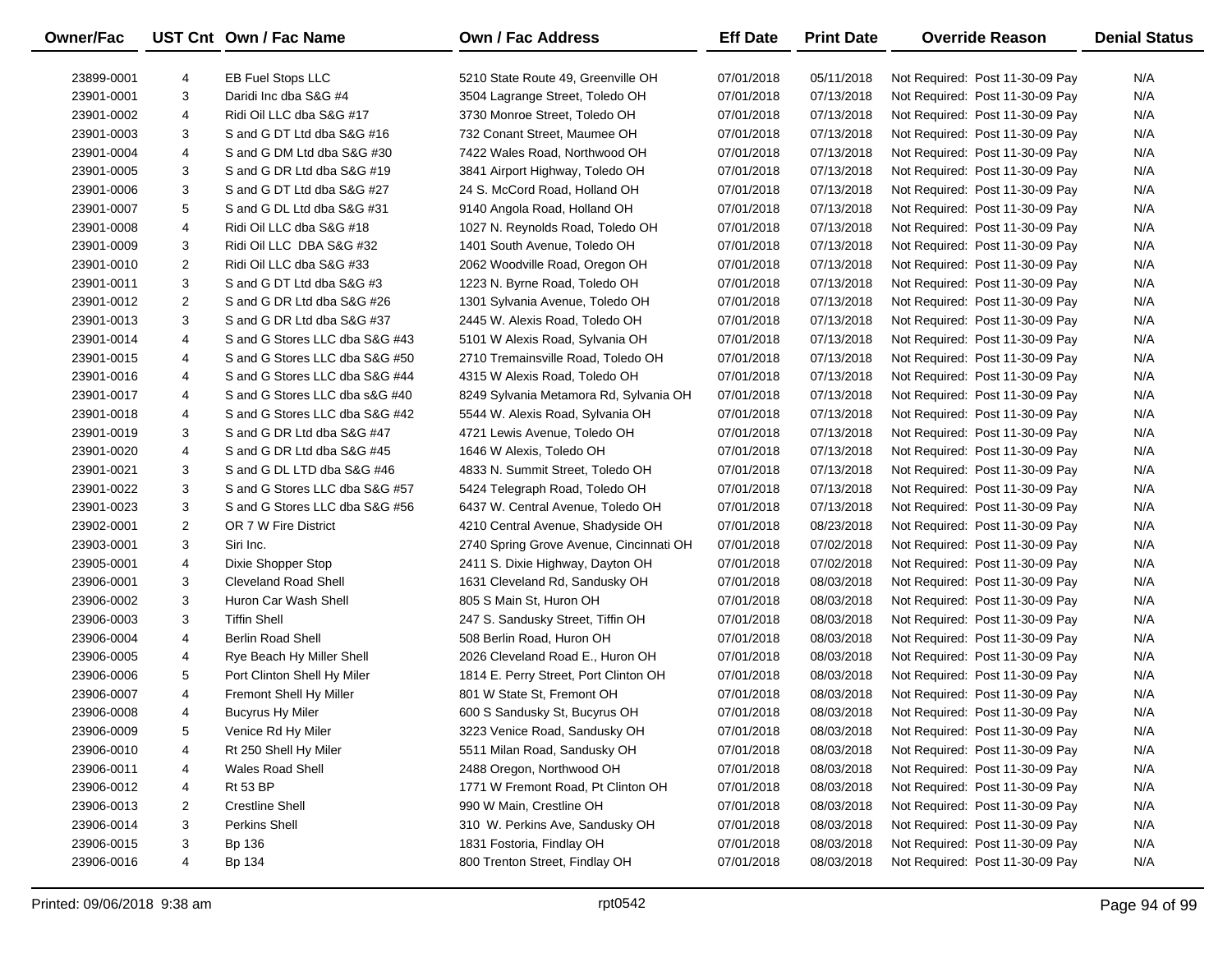| Owner/Fac  |                | UST Cnt Own / Fac Name             | Own / Fac Address                          | <b>Eff Date</b> | <b>Print Date</b> | <b>Override Reason</b>          | <b>Denial Status</b> |
|------------|----------------|------------------------------------|--------------------------------------------|-----------------|-------------------|---------------------------------|----------------------|
| 23906-0017 | 5              | BP #137                            | SR 53 & Ohio Turnpike Gate 6, Fremont O    | 07/01/2018      | 08/03/2018        | Not Required: Post 11-30-09 Pay | N/A                  |
| 23906-0018 | 3              | RT 250 South                       | 7001 Milan Road, Sandusky OH               | 07/01/2018      | 08/03/2018        | Not Required: Post 11-30-09 Pay | N/A                  |
| 23906-0019 | 3              | PDS Hy Miler                       | 110 Townsend Ave, Norwalk OH               | 07/01/2018      | 08/03/2018        | Not Required: Post 11-30-09 Pay | N/A                  |
| 23906-0020 | $\overline{2}$ | Norwalk Hy Miller                  | 4768 US 250 North, Norwalk OH              | 07/01/2018      | 08/03/2018        | Not Required: Post 11-30-09 Pay | N/A                  |
| 23906-0021 | $\overline{2}$ | Willard BP                         | 8 E Tiffin St, Willard OH                  | 07/01/2018      | 08/03/2018        | Not Required: Post 11-30-09 Pay | N/A                  |
| 23912-0001 | 4              | Mclain Rubin Texas II LLC          | 3808 Woodville Road, Northwood OH          | 07/01/2018      | 07/13/2018        | Not Required: Post 11-30-09 Pay | N/A                  |
| 23915-0001 | 3              | Lake Avenue Marathon               | 13900 Lake Avenue, Lakewood OH             | 07/02/2018      | 08/31/2018        | Not Required: Post 11-30-09 Pay | N/A                  |
| 23916-0001 | $\mathbf{1}$   | Kinder Morgan Operating LP         | 930 Tennessee Avenue, Cincinnati OH        | 07/09/2018      | 08/31/2018        | Not Required: Post 11-30-09 Pay | N/A                  |
| 23917-0001 | $\overline{2}$ | Ohio Gas                           | 1980 Noble Road, East Cleveland OH         | 07/10/2018      | 08/31/2018        | Not Required: Post 11-30-09 Pay | N/A                  |
| 23919-0001 | $\overline{2}$ | Jasper Road Food Mart Inc.         | 3542 Jasper Road, Jamestown OH             | 07/01/2018      | 07/13/2018        | Not Required: Post 11-30-09 Pay | N/A                  |
| 23921-0001 | 4              | Casey's General Store Inc.         | 100 S. Dixie Hwy, Cridersville OH          | 07/01/2018      | 07/02/2018        | Not Required: Post 11-30-09 Pay | N/A                  |
| 23921-0003 | 4              | Casey's General Store #3551        | 117 N. Main Street, Ansonia OH             | 07/01/2018      | 07/02/2018        | Not Required: Post 11-30-09 Pay | N/A                  |
| 23921-0004 | 5              | Casey's General Store #3552        | 125 South Main Street, Fort Loramine OH    | 07/01/2018      | 07/02/2018        | Not Required: Post 11-30-09 Pay | N/A                  |
| 23921-0005 | 5              | Casey's General Store              | 102 Main Street, Union City OH             | 07/01/2018      | 07/02/2018        | Not Required: Post 11-30-09 Pay | N/A                  |
| 23921-0006 | 5              | Casey's General Store              | 307 W. Pike Street, Jackson Center OH      | 07/01/2018      | 07/02/2018        | Not Required: Post 11-30-09 Pay | N/A                  |
| 23921-0007 | 5              | Casey's General Store #3568        | 730 North Taft Street, Ottawa OH           | 07/01/2018      | 07/02/2018        | Not Required: Post 11-30-09 Pay | N/A                  |
| 23921-0008 | 5              | Casey's General Store              | 519 West Main Street, New Lebanon OH       | 07/01/2018      | 07/02/2018        | Not Required: Post 11-30-09 Pay | N/A                  |
| 23922-0001 | 3              | Heart of Hocking Hills             | 22014 State Route 664, South Bloomingvil   | 07/01/2018      | 08/03/2018        | Not Required: Post 11-30-09 Pay | N/A                  |
| 23923-0001 | 3              | Valero                             | 6206 Woodland Avenue, Cleveland OH         | 07/01/2018      | 08/03/2018        | Not Required: Post 11-30-09 Pay | N/A                  |
| 23924-0001 | 4              | L & M Oil Inc.                     | 202 S. 4th Street, Toronto OH              | 07/01/2018      | 07/23/2018        | Not Required: Post 11-30-09 Pay | N/A                  |
| 23926-0001 | 3              | Stratacache Inc.                   | 4646 Needmore Road, Dayton OH              | 07/01/2018      | 07/02/2018        | Not Required: Post 11-30-09 Pay | N/A                  |
| 23928-0001 | $\mathbf{1}$   | T.L. Service Center, Inc.          | 4626 State Route 82, Mantua OH             | 07/01/2018      | 07/02/2018        | Not Required: Post 11-30-09 Pay | N/A                  |
| 23930-0001 | 3              | Harrison Shell #28                 | 9990 Harrison Avenue, Harrison OH          | 07/01/2018      | 08/10/2018        | Not Required: Post 11-30-09 Pay | N/A                  |
| 23931-0001 | 3              | Gopalbapa LLC                      | 77 S. Diamond Street, Mansfield OH         | 07/10/2018      | 08/31/2018        | Not Required: Post 11-30-09 Pay | N/A                  |
| 23932-0001 | 3              | Shop Mart                          | 1 E. Stimson Avenue, Athens OH             | 07/01/2018      | 08/10/2018        | Not Required: Post 11-30-09 Pay | N/A                  |
| 23933-0001 | 3              | <b>Virk Properties LLC</b>         | 5777 Ottawa Road, Elida OH                 | 07/01/2018      | 08/10/2018        | Not Required: Post 11-30-09 Pay | N/A                  |
| 23933-0002 | 3              | Convoy Kwik Mart                   | 143 W. Tully Street, Convoy OH             | 07/01/2018      | 08/10/2018        | Not Required: Post 11-30-09 Pay | N/A                  |
| 23933-0003 | $\overline{2}$ | Paulding Kwik Mart                 | 602 E. Perry Street, Paulding OH           | 07/01/2018      | 08/10/2018        | Not Required: Post 11-30-09 Pay | N/A                  |
| 23938-0001 | $\mathbf{1}$   | Altivia Petrochemicals, LLC        | 1019 Haverhill Ohio Furnace Road, Haverh   | 07/06/2018      | 08/31/2018        | Not Required: Post 11-30-09 Pay | N/A                  |
| 23940-0001 | 4              | Abdurahman LLC                     | 1065 Lost Nation Road, Willoughby OH       | 07/01/2018      | 07/02/2018        | Not Required: Post 11-30-09 Pay | N/A                  |
| 23941-0001 | 4              | Angeleen A LLC                     | 2098 James E Sauls Sr Drive, Batavia OH    | 07/01/2018      | 07/02/2018        | Not Required: Post 11-30-09 Pay | N/A                  |
| 23942-0001 | $\overline{2}$ | Shayona 835 Property LLC           | 31 Maine Street, Ashland OH                | 07/01/2018      | 07/02/2018        | Not Required: Post 11-30-09 Pay | N/A                  |
| 23944-0001 | 3              | Shell                              | 501 Vienna Avenue, Niles OH                | 07/01/2018      | 07/23/2018        | Not Required: Post 11-30-09 Pay | N/A                  |
| 23946-0001 | $\overline{2}$ | Jordans Market                     | 1520 Market Street, Youngstown OH          | 07/01/2018      | 05/11/2018        | Not Required: Post 11-30-09 Pay | N/A                  |
| 23947-0001 | 6              | Williams Fuel Stop                 | 488 Pike Street, Gallipolis OH             | 07/01/2018      | 07/02/2018        | Not Required: Post 11-30-09 Pay | N/A                  |
| 23947-0002 | -1             | Williams Fuel Stop                 | 683 State Route 7 North, Gallipolis OH     | 07/01/2018      | 07/02/2018        | Not Required: Post 11-30-09 Pay | N/A                  |
| 23948-0001 | -1             | Coca-Cola Cincinnati Ohio          | 5100 Duck Creek Road, Cincinnati OH        | 07/01/2018      | 08/03/2018        | Not Required: Post 11-30-09 Pay | N/A                  |
| 23951-0001 | 4              | Owensville BP                      | 110 W. Main Street, Owensville OH          | 07/01/2018      | 07/13/2018        | Not Required: Post 11-30-09 Pay | N/A                  |
| 23957-0001 | 1              | Silica Property, LLC               | 7901 Sylvania Avenue, Sylvania OH          | 07/01/2018      | 07/13/2018        | Not Required: Post 11-30-09 Pay | N/A                  |
| 23959-0001 | 3              | 786 Kharian Ltd DBA Mobil Mart     | 2635 W. Broad Street, Columbus OH          | 07/23/2018      | 08/31/2018        | Not Required: Post 11-30-09 Pay | N/A                  |
| 23964-0001 | 3              | Gels IGA                           | 451 Stachler Drive, St. Henry OH           | 07/01/2018      | 07/23/2018        | Not Required: Post 11-30-09 Pay | N/A                  |
| 23966-0001 | 3              | The Frankfort Market LLC           | 617 Frankfort Clarksburg Pike, Frankfort O | 07/01/2018      | 08/03/2018        | Not Required: Post 11-30-09 Pay | N/A                  |
| 23967-0001 | 3              | Pettit's Market, LLC - New Holland | 38 E Front Street, New Holland OH          | 07/01/2018      | 07/02/2018        | Not Required: Post 11-30-09 Pay | N/A                  |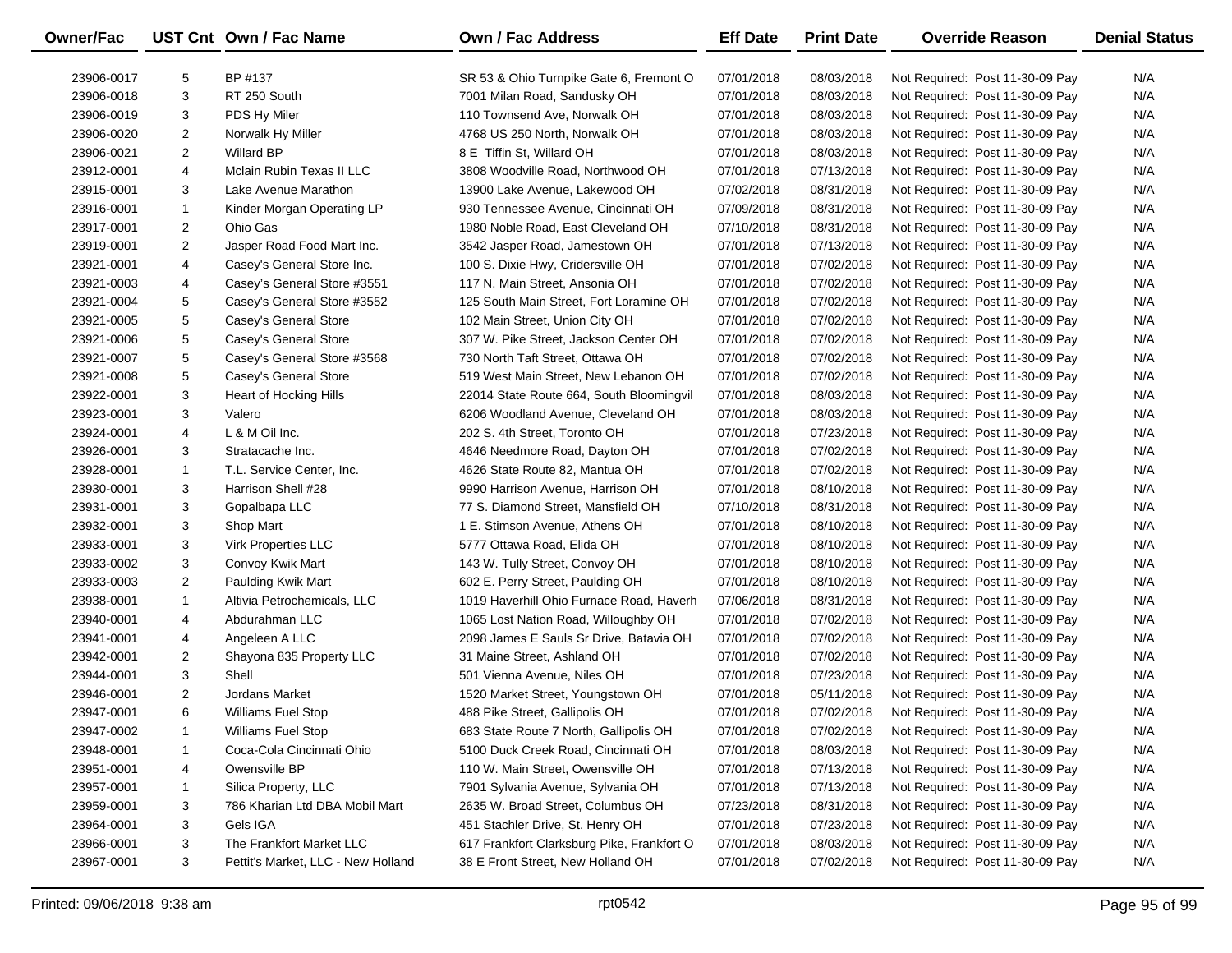| Owner/Fac  |                | UST Cnt Own / Fac Name                 | <b>Own / Fac Address</b>                | <b>Eff Date</b> | <b>Print Date</b> | <b>Override Reason</b>          | <b>Denial Status</b> |
|------------|----------------|----------------------------------------|-----------------------------------------|-----------------|-------------------|---------------------------------|----------------------|
| 23967-0002 | 5              | Pettit's Markets, LLC - Williamsport   | 107 Mill Street, Williamsport OH        | 07/01/2018      | 07/02/2018        | Not Required: Post 11-30-09 Pay | N/A                  |
| 23969-0001 | 3              | Reladge/Four O Corporation             | 375 N. Main Street, Mansfield OH        | 07/01/2018      | 07/02/2018        | Not Required: Post 11-30-09 Pay | N/A                  |
| 23970-0001 | 4              | Euclid Joe's, Inc.                     | 13441 Euclid Avenue, East Cleveland OH  | 07/01/2018      | 07/23/2018        | Not Required: Post 11-30-09 Pay | N/A                  |
| 23971-0001 | 3              | <b>Brothers Gas</b>                    | 2165 E. 55th Street, Cleveland OH       | 07/01/2018      | 07/13/2018        | Not Required: Post 11-30-09 Pay | N/A                  |
| 23972-0001 | 3              | Manjula One Inc.                       | 827 Front Street, Berea OH              | 07/01/2018      | 07/23/2018        | Not Required: Post 11-30-09 Pay | N/A                  |
| 23976-0001 | 4              | Noble Gas, LLC                         | 2603 Noble Road, Cleveland Hts OH       | 07/01/2018      | 07/02/2018        | Not Required: Post 11-30-09 Pay | N/A                  |
| 23984-0001 | $\mathbf{1}$   | <b>McCluskey Automotive</b>            | 179 Commerce Drive, Loveland OH         | 07/24/2018      | 08/31/2018        | Not Required: Post 11-30-09 Pay | N/A                  |
| 23991-0001 | 2              | Tom's Carry Out                        | 329 Highway 7 N., Powhatan Point OH     | 07/18/2018      | 08/31/2018        | Not Required: Post 11-30-09 Pay | N/A                  |
| 23997-0001 | 8              | Medina Landmark Inc                    | 901 W Smith Rd, Medina OH               | 07/01/2018      | 07/02/2018        | Not Required: Post 11-30-09 Pay | N/A                  |
| 23997-0002 | $\overline{c}$ | West Salem Equity                      | 40 Equity St, West Salem OH             | 07/01/2018      | 07/02/2018        | Not Required: Post 11-30-09 Pay | N/A                  |
| 23997-0003 | 5              | Town and Country Co Op Inc             | 210 Huron St, Elyria OH                 | 07/01/2018      | 07/02/2018        | Not Required: Post 11-30-09 Pay | N/A                  |
| 23997-0004 | $\overline{7}$ | Agrimark Farmers Coop Inc              | 1290 Middle Rowsburg Rd, Ashland OH     | 07/01/2018      | 07/02/2018        | Not Required: Post 11-30-09 Pay | N/A                  |
| 23997-0006 | 5              | Centerra Co-op, Garrettsville Fuel     | 10508 Freedom Street, Garrettsville OH  | 07/01/2018      | 07/02/2018        | Not Required: Post 11-30-09 Pay | N/A                  |
| 23997-0007 | 3              | Centerra Co-op, Burton Fuel            | 13762 Ford Lane, Burton OH              | 07/01/2018      | 07/02/2018        | Not Required: Post 11-30-09 Pay | N/A                  |
| 23997-0008 | $\overline{7}$ | Centerra Co-op, Williamsfield Fuel     | 2091 US Route 322, Williamsfield OH     | 07/01/2018      | 07/02/2018        | Not Required: Post 11-30-09 Pay | N/A                  |
| 24000-0001 | 3              | Lo Cost Sunoco                         | 1053 Selma Road, Springfield OH         | 07/01/2018      | 07/02/2018        | Not Required: Post 11-30-09 Pay | N/A                  |
| 24002-0001 | 3              | <b>Wales Sunoco</b>                    | 804 Wales Road NE, Massillon OH         | 07/01/2018      | 07/02/2018        | Not Required: Post 11-30-09 Pay | N/A                  |
| 24004-0001 | 4              | Sunoco Lorain                          | 13601 Lorain Avenue, Cleveland OH       | 07/01/2018      | 06/15/2018        | Not Required: Post 11-30-09 Pay | N/A                  |
| 24009-0001 | $\overline{c}$ | Hideaway Carryout                      | 28521 Hide A Way Hills, Sugar Grove OH  | 07/01/2018      | 08/31/2018        | Not Required: Post 11-30-09 Pay | N/A                  |
| 24010-0001 | 5              | <b>ABS Properties LLC</b>              | 597 E. Main Street, Circleville OH      | 07/02/2018      | 08/17/2018        | Not Required: Post 11-30-09 Pay | N/A                  |
| 24011-0001 | 6              | Miamitown Food Mart                    | 6383 Hamilton-Cleves Highway, Miamitow  | 07/01/2018      | 07/23/2018        | Not Required: Post 11-30-09 Pay | N/A                  |
| 24013-0001 | 3              | Sitara Devi, LLC Sunoco                | 6795 Glenn Highway, Cambridge OH        | 07/01/2018      | 07/02/2018        | Not Required: Post 11-30-09 Pay | N/A                  |
| 24014-0001 | 3              | Wedgwood Shell                         | 1704 S. Raccoon Road, Youngstown OH     | 07/12/2018      | 08/31/2018        | Not Required: Post 11-30-09 Pay | N/A                  |
| 24015-0001 | $\overline{c}$ | Jay Laxmi Mart, Inc.                   | 6325 Newark Road, Nashport OH           | 07/11/2018      | 08/31/2018        | Not Required: Post 11-30-09 Pay | N/A                  |
| 24016-0001 | 3              | A&M 3707 Investments, LLC              | 3707 Germantown Pike, Dayton OH         | 07/01/2018      | 08/23/2018        | Not Required: Post 11-30-09 Pay | N/A                  |
| 24020-0001 | 3              | Ade Industries, LLC                    | 40657 Butternut Ridge Road, Elyria OH   | 07/01/2018      | 08/03/2018        | Not Required: Post 11-30-09 Pay | N/A                  |
| 24021-0001 | 4              | Truck World Realty 12700, LLC          | 12700 Leonard Parkway, North Jackson O  | 07/01/2018      | 07/02/2018        | Not Required: Post 11-30-09 Pay | N/A                  |
| 24024-0001 | $\mathbf{1}$   | Olivesburg General Store               | 4778 SR 545, Ashland OH                 | 07/01/2018      | 08/03/2018        | Not Required: Post 11-30-09 Pay | N/A                  |
| 24025-0001 | $\mathbf{1}$   | Sheraton Columbus Hotel at Capitol Squ | 75 E. State Street, Columbus OH         | 07/01/2018      | 07/02/2018        | Not Required: Post 11-30-09 Pay | N/A                  |
| 24027-0001 | $\overline{c}$ | OM Sai Marathon LLC                    | 6790 Kellogg Avenue, Cincinnati OH      | 07/01/2018      | 08/03/2018        | Not Required: Post 11-30-09 Pay | N/A                  |
| 24039-0001 | $\overline{2}$ | <b>Blue Streak Wash N Fill</b>         | 637 Delaware Avenue, Marion OH          | 07/01/2018      | 08/03/2018        | Not Required: Post 11-30-09 Pay | N/A                  |
| 24040-0001 | 4              | <b>Girard Shell</b>                    | 420 S. State Street, Girard OH          | 07/01/2018      | 07/02/2018        | Not Required: Post 11-30-09 Pay | N/A                  |
| 24042-0001 | $\mathbf{1}$   | <b>Key Tower</b>                       | 127 Public Square, Cleveland OH         | 07/01/2018      | 08/23/2018        | Not Required: Post 11-30-09 Pay | N/A                  |
| 24043-0001 | 4              | RHF Village Crossing LLC               | 2732 East High Street, Newark OH        | 07/06/2018      | 08/31/2018        | Not Required: Post 11-30-09 Pay | N/A                  |
| 24046-0001 | $\overline{2}$ | Minerva Sunoco                         | 100 West Lincoln Way, Minerva OH        | 07/01/2018      | 07/13/2018        | Not Required: Post 11-30-09 Pay | N/A                  |
| 24047-0001 | $\overline{c}$ | <b>Giant America</b>                   | 12436 Euclid Avenue, East Cleveland OH  | 07/01/2018      | 08/10/2018        | Not Required: Post 11-30-09 Pay | N/A                  |
| 24048-0001 | 1              | DeNoon Lumber Company, LLC             | 571 County Highway 52, Bergholz OH      | 07/01/2018      | 07/02/2018        | Not Required: Post 11-30-09 Pay | N/A                  |
| 24050-0001 | 3              | Jeffs Marathon                         | 6094 Bridgetown Ebenezer Road, Cincinna | 07/01/2018      | 08/10/2018        | Not Required: Post 11-30-09 Pay | N/A                  |
| 24055-0001 | 4              | Corner                                 | 101 S. 2nd Street, Coshocton OH         | 07/01/2018      | 07/23/2018        | Not Required: Post 11-30-09 Pay | N/A                  |
| 24056-0001 | 4              | JM Chahal LLC                          | 1533 W. North Street, Springfield OH    | 07/01/2018      | 07/02/2018        | Not Required: Post 11-30-09 Pay | N/A                  |
| 24057-0001 | 3              | Circle K #0069                         | 1031 Harrison Avenue, Harrison OH       | 07/01/2018      | 08/10/2018        | Not Required: Post 11-30-09 Pay | N/A                  |
| 24058-0001 | 4              | Mobile Mart                            | 1466 S. Hamilton Road, Columbus OH      | 07/01/2018      | 07/02/2018        | Not Required: Post 11-30-09 Pay | N/A                  |
| 24061-0001 | $\overline{2}$ | IGA Express #09000317                  | 4193 Hamilton Cleves Road, Hamilton OH  | 07/16/2018      | 07/23/2018        | PD Response Accepted            | Accepted             |

 $\overline{\phantom{0}}$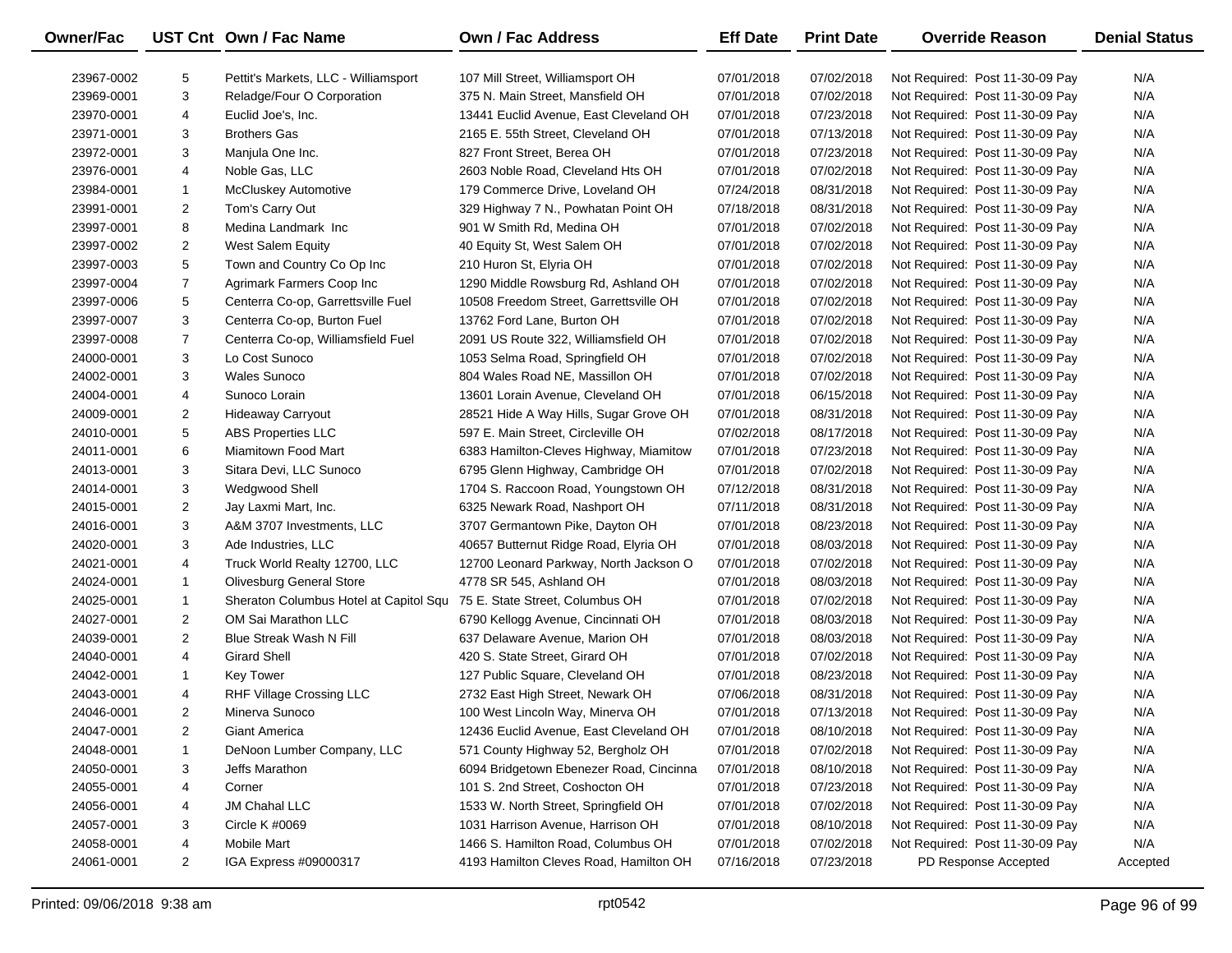| Owner/Fac  |                | UST Cnt Own / Fac Name                                                   | Own / Fac Address                         | <b>Eff Date</b> | <b>Print Date</b> | <b>Override Reason</b>          | <b>Denial Status</b> |
|------------|----------------|--------------------------------------------------------------------------|-------------------------------------------|-----------------|-------------------|---------------------------------|----------------------|
| 24068-0001 | $\overline{2}$ | Sullivant and Hague BP                                                   | 2800 Sullivant Avenue, Columbus OH        | 07/01/2018      | 07/27/2018        | Not Required: Post 11-30-09 Pay | N/A                  |
| 24069-0001 | 3              | McNeal's Stop N Shop                                                     | 15 Hurley Street, McDermott OH            | 07/20/2018      | 08/31/2018        | Not Required: Post 11-30-09 Pay | N/A                  |
| 24071-0001 | 3              | DL Boone LLC                                                             | 5012 State Route 229, Marengo OH          | 07/01/2018      | 08/10/2018        | Not Required: Post 11-30-09 Pay | N/A                  |
| 24073-0001 | 3              | <b>LSC Communication US LLC</b>                                          | 1145 Conwell Avenue, Willard OH           | 07/01/2018      | 07/23/2018        | Not Required: Post 11-30-09 Pay | N/A                  |
| 24074-0001 | 3              | <b>BP Uni-Mart</b>                                                       | 4000 Park Avenue, Ashtabula OH            | 07/01/2018      | 07/23/2018        | Not Required: Post 11-30-09 Pay | N/A                  |
| 24075-0001 | 4              | <b>HSB Mart</b>                                                          | 901 Main Street, Belpre OH                | 07/01/2018      | 08/23/2018        | Not Required: Post 11-30-09 Pay | N/A                  |
| 24076-0001 | $\mathbf{1}$   | <b>WKBN-TV</b>                                                           | 3930 Sunset Boulevard, Youngstown OH      | 07/01/2018      | 07/23/2018        | Not Required: Post 11-30-09 Pay | N/A                  |
| 24079-0001 | 4              | H & T Chahal LLC                                                         | 110 N. Main Street, Ridgeway OH           | 07/06/2018      | 08/31/2018        | Not Required: Post 11-30-09 Pay | N/A                  |
| 24083-0001 | $\overline{2}$ | East Richland Mkt                                                        | 46030 National Rd West, St Clairsville OH | 07/01/2018      | 07/02/2018        | Not Required: Post 11-30-09 Pay | N/A                  |
| 24084-0001 | 3              | <b>Fuel America</b>                                                      | 311 S. Main Street, Kenton OH             | 07/10/2018      | 08/31/2018        | Not Required: Post 11-30-09 Pay | N/A                  |
| 24085-0001 | 3              | <b>Express Gas</b>                                                       | 15400 Euclid Avenue, East Cleveland OH    | 07/01/2018      | 07/13/2018        | Not Required: Post 11-30-09 Pay | N/A                  |
| 24089-0001 | 4              | Coshocton BP and Convenience Inc.                                        | 205 Chestnut Street, Coshocton OH         | 07/09/2018      | 08/31/2018        | Not Required: Post 11-30-09 Pay | N/A                  |
| 24090-0001 | 3              | Gulf Newcomerstown Inc.                                                  | 129 W. State Street, Newcomerstown OH     | 07/09/2018      | 08/31/2018        | Not Required: Post 11-30-09 Pay | N/A                  |
| 24091-0001 | 3              | Sunoco                                                                   | 159 S. 7th Street, Steubenville OH        | 07/01/2018      | 07/23/2018        | Not Required: Post 11-30-09 Pay | N/A                  |
| 24101-0001 | 6              | <b>FCA US LLC</b>                                                        | 8000 Chrysler Drive, Perrysburg OH        | 07/01/2018      | 07/23/2018        | Not Required: Post 11-30-09 Pay | N/A                  |
| 24102-0001 | $\overline{2}$ | <b>Fuel Point</b>                                                        | 1930 E. 79th Street, Cleveland OH         | 07/01/2018      | 08/23/2018        | Not Required: Post 11-30-09 Pay | N/A                  |
| 24103-0001 | 3              | Fill N Sip Mart LLC                                                      | 1940 Fairgrove Avenue, Hamilton OH        | 07/01/2018      | 08/03/2018        | Not Required: Post 11-30-09 Pay | N/A                  |
| 24108-0001 | 3              | Five Star Gas Inc.                                                       | 4600 Dixie Highway, Fairfield OH          | 07/01/2018      | 08/23/2018        | Not Required: Post 11-30-09 Pay | N/A                  |
| 24113-0001 | $\overline{2}$ | <b>Loveland Marathon</b>                                                 | 106 W. Loveland Avenue, Loveland OH       | 07/01/2018      | 08/10/2018        | Not Required: Post 11-30-09 Pay | N/A                  |
| 24117-0001 | 4              | Madem, LLC                                                               | 220 Center Street, Wheelersburg OH        | 07/01/2018      | 07/02/2018        | Not Required: Post 11-30-09 Pay | N/A                  |
| 24120-0001 | $\overline{2}$ | Kretz Carryout, LLC dba Evansport Carry 1582 Evensport Road, Defiance OH |                                           | 07/01/2018      | 08/17/2018        | Not Required: Post 11-30-09 Pay | N/A                  |
| 24121-0001 | 4              | Fast Mart-8193                                                           | 7510 Broadview Road, Parma OH             | 07/01/2018      | 07/02/2018        | Not Required: Post 11-30-09 Pay | N/A                  |
| 24124-0001 | $\mathbf{1}$   | Castaway Campground and Marina LLC                                       | 9438 E. Bayshore Road, Marblehead OH      | 07/01/2018      | 07/02/2018        | Not Required: Post 11-30-09 Pay | N/A                  |
| 24127-0004 | 4              | J.M. Stuart Elec Generating Station                                      | 745 US Highway 52, Aberdeen OH            | 07/01/2018      | 08/31/2018        | Not Required: Post 11-30-09 Pay | N/A                  |
| 24129-0001 | 3              | Pitt Stop                                                                | 10938 State Route 104, Lucasville OH      | 07/01/2018      | 08/03/2018        | Not Required: Post 11-30-09 Pay | N/A                  |
| 24130-0001 | $\overline{2}$ | Winner's Jeffersonville Market, LLC                                      | 10 W. High Street, Jeffersonville OH      | 07/01/2018      | 07/02/2018        | Not Required: Post 11-30-09 Pay | N/A                  |
| 24131-0001 | $\mathbf{1}$   | 520 IL LLC                                                               | 552 Illinois Avenue, Maumee OH            | 07/01/2018      | 08/31/2018        | Not Required: Post 11-30-09 Pay | N/A                  |
| 24132-0001 | 3              | D P Fuel / Gulf                                                          | 3952 State Route 7, New Waterford OH      | 07/01/2018      | 07/02/2018        | Not Required: Post 11-30-09 Pay | N/A                  |
| 24133-0001 | 3              | Batavia C-Store                                                          | 4118 Curliss Lane, Batavia OH             | 07/01/2018      | 08/10/2018        | Not Required: Post 11-30-09 Pay | N/A                  |
| 24135-0001 | 4              | Marathon dba Sebring Quick Mart                                          | 555 E. Ohio Ave., Sebring OH              | 07/01/2018      | 08/31/2018        | Not Required: Post 11-30-09 Pay | N/A                  |
| 24136-0001 | 4              | Marathon                                                                 | 8 N. Union Avenue, Alliance OH            | 07/01/2018      | 08/31/2018        | Not Required: Post 11-30-09 Pay | N/A                  |
| 24139-0001 | 4              | Mansfield Fleet Express Dayton                                           | 5445 Webster Street, Dayton OH            | 07/01/2018      | 07/27/2018        | Not Required: Post 11-30-09 Pay | N/A                  |
| 24139-0002 | 3              | Mansfield Fleet Express West Chester                                     | 4945 Duff Road, Cincinnati OH             | 07/01/2018      | 07/27/2018        | Not Required: Post 11-30-09 Pay | N/A                  |
| 24139-0003 | 3              | Mansfield Fleet Express Troy                                             | 80 S. Stanfield Road, Troy OH             | 07/01/2018      | 07/27/2018        | Not Required: Post 11-30-09 Pay | N/A                  |
| 24139-0004 | 3              | Mansfield Fleet Express Moraine                                          | 2500 E. River Road, Moraine OH            | 07/01/2018      | 07/27/2018        | Not Required: Post 11-30-09 Pay | N/A                  |
| 24139-0005 | 3              | Mansfield Pacific Pride - Sidney                                         | 435 S. VanDemark Road, Sidney OH          | 07/01/2018      | 07/27/2018        | Not Required: Post 11-30-09 Pay | N/A                  |
| 24143-0001 | 3              | Carpenters Market Inc.                                                   | 1060 State Route 93 N., Logan OH          | 07/01/2018      | 07/23/2018        | Not Required: Post 11-30-09 Pay | N/A                  |
| 24147-0001 | 3              | Skipper's Drive Thru, LLC                                                | 32660 State Route 172, Lisbon OH          | 07/01/2018      | 07/02/2018        | Not Required: Post 11-30-09 Pay | N/A                  |
| 24149-0001 | 3              | <b>Lockland Marathon</b>                                                 | 100 S. Cooper Avenue, Lockland OH         | 07/01/2018      | 08/10/2018        | Not Required: Post 11-30-09 Pay | N/A                  |
| 24153-0001 | 2              | Sunoco Gas Station                                                       | 863 S South Street, Wilmington OH         | 07/01/2018      | 08/03/2018        | Not Required: Post 11-30-09 Pay | N/A                  |
| 24154-0001 | 3              | MaheRavi Food Inc. dba Convenient Fo                                     | 1520 Madison Avenue, Painesville OH       | 07/01/2018      | 08/23/2018        | Not Required: Post 11-30-09 Pay | N/A                  |
| 24156-0001 | 2              | Sander's Markets                                                         | 653 S. Union Avenue, Alliance OH          | 07/01/2018      | 08/10/2018        | Not Required: Post 11-30-09 Pay | N/A                  |
| 24156-0002 | 4              | Sander's Markets                                                         | 344 S. Chestnut Street, Jefferson OH      | 07/01/2018      | 08/10/2018        | Not Required: Post 11-30-09 Pay | N/A                  |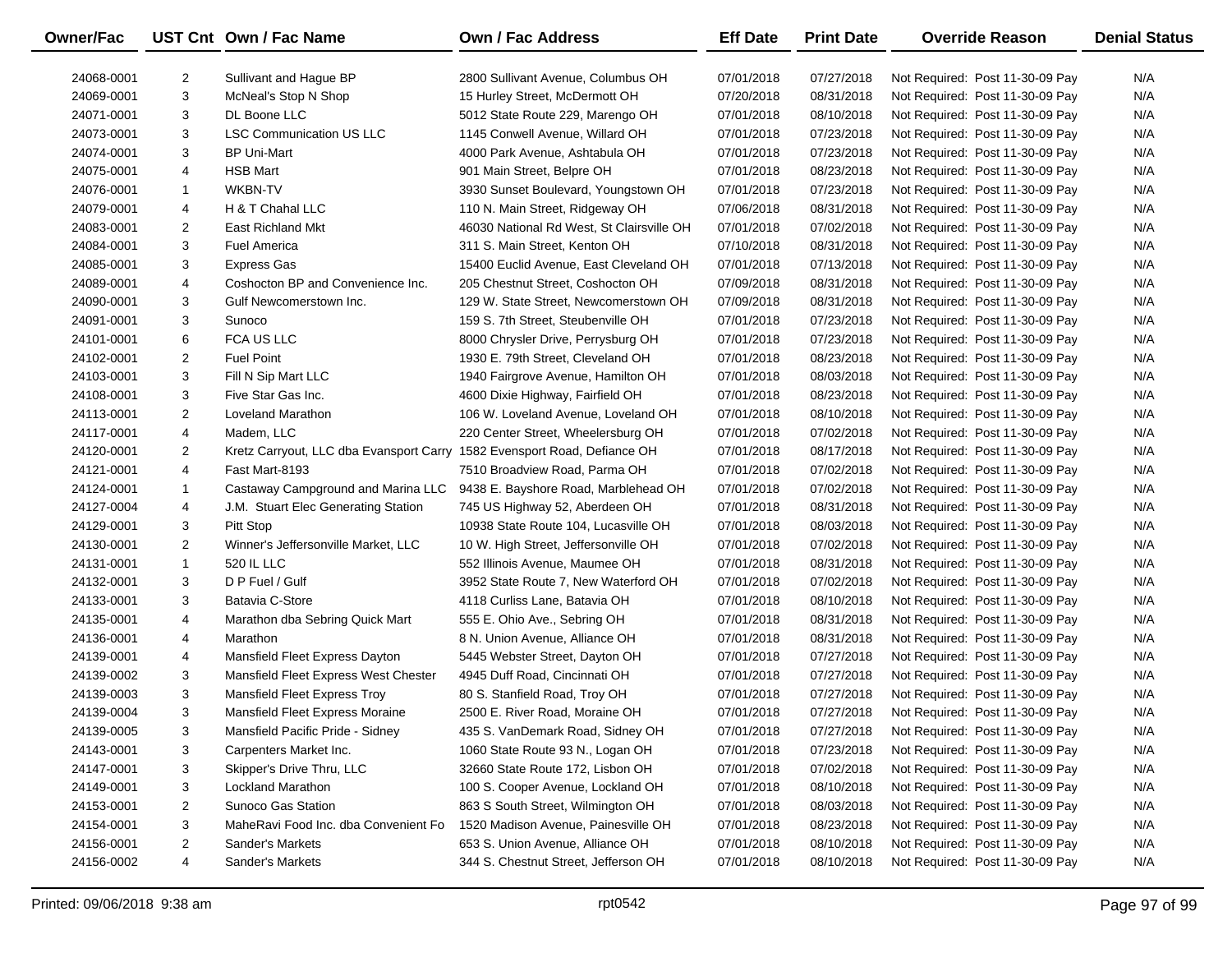| <b>Owner/Fac</b> |                | UST Cnt Own / Fac Name         | <b>Own / Fac Address</b>                  | <b>Eff Date</b> | <b>Print Date</b> | <b>Override Reason</b>          | <b>Denial Status</b> |
|------------------|----------------|--------------------------------|-------------------------------------------|-----------------|-------------------|---------------------------------|----------------------|
| 24157-0001       | 3              | <b>Brunswick Valero</b>        | 4236 Center Road, Brunswick OH            | 07/01/2018      | 07/02/2018        | Not Required: Post 11-30-09 Pay | N/A                  |
| 24173-0001       | 5              | Carol's Stop N Pump            | 41990 State Route 7, Tupper Plains OH     | 07/01/2018      | 07/13/2018        | Not Required: Post 11-30-09 Pay | N/A                  |
| 24182-0001       | 5              | TP One Stop, LLC               | 41995 State Route 7, Tuppers Plains OH    | 07/01/2018      | 07/02/2018        | Not Required: Post 11-30-09 Pay | N/A                  |
| 24188-0001       | $\overline{2}$ | Northridge Marathon            | 1321 Moorefield Road, Springfield OH      | 07/01/2018      | 07/02/2018        | Not Required: Post 11-30-09 Pay | N/A                  |
| 24189-0001       | 4              | <b>Bell Market Xpress LLC</b>  | 5196 Chillicothe Road, South Russell OH   | 07/01/2018      | 08/10/2018        | Not Required: Post 11-30-09 Pay | N/A                  |
| 24190-0001       | 3              | Khurram LLC                    | 830 Parsons Avenue, Columbus OH           | 07/01/2018      | 07/23/2018        | Not Required: Post 11-30-09 Pay | N/A                  |
| 24192-0001       | 3              | TL Property Rental, LLC        | 465 Nilles Road, Fairfield OH             | 07/01/2018      | 06/15/2018        | Not Required: Post 11-30-09 Pay | N/A                  |
| 24193-0001       | $\overline{2}$ | George Family Enterprises, Ltd | 7001 Euclid Avenue, Cleveland OH          | 07/01/2018      | 07/02/2018        | Not Required: Post 11-30-09 Pay | N/A                  |
| 24195-0001       | 3              | Shivram Properties, LLC        | 232 County Road 50, Hammondsville OH      | 07/01/2018      | 07/13/2018        | Not Required: Post 11-30-09 Pay | N/A                  |
| 24208-0001       | 3              | Jims Carry Out                 | 406 North State Street, Pioneer OH        | 07/01/2018      | 06/15/2018        | Not Required: Post 11-30-09 Pay | N/A                  |
| 24209-0001       | 3              | Max Mart                       | 310 West Alexis Road, Toledo OH           | 07/01/2018      | 08/10/2018        | Not Required: Post 11-30-09 Pay | N/A                  |
| 24210-0001       | 3              | Reading Marathon               | 3041 Reading Rd, Cincinnati OH            | 07/01/2018      | 07/13/2018        | Not Required: Post 11-30-09 Pay | N/A                  |
| 24211-0001       | 5              | Par Mar Store #93              | 800 State Route 13 SE, Crooksville OH     | 07/01/2018      | 07/02/2018        | Not Required: Post 11-30-09 Pay | N/A                  |
| 24213-0001       | 3              | Gail's Stop and Pop, Inc.      | 1115 W. Main Street, Woodville OH         | 07/01/2018      | 07/13/2018        | Not Required: Post 11-30-09 Pay | N/A                  |
| 24214-0001       | 3              | <b>Spring Valley Shell</b>     | 899 South Main Street, Centerville OH     | 07/01/2018      | 07/13/2018        | Not Required: Post 11-30-09 Pay | N/A                  |
| 24214-0002       | 3              | <b>Kwik Trip</b>               | 2 East Dayton Drive, Fairborn OH          | 07/01/2018      | 07/13/2018        | Not Required: Post 11-30-09 Pay | N/A                  |
| 24214-0003       | 3              | Shell Food Mart                | 1650 Woodman Drive, Dayton OH             | 07/01/2018      | 07/13/2018        | Not Required: Post 11-30-09 Pay | N/A                  |
| 24214-0004       | 3              | Woodman Shell                  | 499 Woodman Drive, Dayton OH              | 07/01/2018      | 07/13/2018        | Not Required: Post 11-30-09 Pay | N/A                  |
| 24216-0001       | 4              | L and M Automotive             | 2120 Sylvania Avenue, Toledo OH           | 07/01/2018      | 08/17/2018        | Not Required: Post 11-30-09 Pay | N/A                  |
| 24217-0001       | 5              | Jagat Petroleum Inc.           | 2011 West Michigan Street, Sidney OH      | 07/01/2018      | 07/13/2018        | Not Required: Post 11-30-09 Pay | N/A                  |
| 24218-0001       | 3              | Shell Gas Station              | 1131 East Tallmadge Avenue, Akron OH      | 07/01/2018      | 07/23/2018        | Not Required: Post 11-30-09 Pay | N/A                  |
| 24223-0001       | 3              | <b>Bluelick Oil, LLC</b>       | 3550 E. Bluelick Road, Lima OH            | 07/01/2018      | 06/15/2018        | Not Required: Post 11-30-09 Pay | N/A                  |
| 24225-0001       | 3              | <b>NSJ Hospitality</b>         | 125 West Court Street, Sidney OH          | 07/01/2018      | 06/15/2018        | Not Required: Post 11-30-09 Pay | N/A                  |
| 24226-0001       | $\mathbf{1}$   | Causeway Bait and Tackle       | 2233 Greenville Rd, Cortland OH           | 07/01/2018      | 08/10/2018        | Not Required: Post 11-30-09 Pay | N/A                  |
| 24227-0001       | $\overline{2}$ | <b>IMAR Investments, LLC</b>   | 425 South Mill Street, Sugarcreek OH      | 07/01/2018      | 08/23/2018        | Not Required: Post 11-30-09 Pay | N/A                  |
| 24228-0001       | 5              | Bert's Marathon                | 1422 West High Street, Orrville OH        | 07/01/2018      | 07/02/2018        | Not Required: Post 11-30-09 Pay | N/A                  |
| 24234-0001       | 4              | Troy Food Mart Inc             | 201 East Staunton Road, Troy OH           | 07/01/2018      | 08/10/2018        | Not Required: Post 11-30-09 Pay | N/A                  |
| 24235-0001       | $\overline{2}$ | Sharonville Shell              | 2290 East Sharon Road, Cincinnati OH      | 07/01/2018      | 08/03/2018        | Not Required: Post 11-30-09 Pay | N/A                  |
| 24236-0001       | 3              | Heritage Co-Op Inc             | 1062 West High Avenue, New Philadelphia   | 07/01/2018      | 07/13/2018        | Not Required: Post 11-30-09 Pay | N/A                  |
| 24236-0002       | 8              | Heritage Co-Op, Inc.           | 47345 Stumptown Road, Cadiz OH            | 07/01/2018      | 07/13/2018        | Not Required: Post 11-30-09 Pay | N/A                  |
| 24236-0003       | $\mathbf{1}$   | Heritage Co-Op, Inc.           | 1541 Canton Road, Carrollton OH           | 07/01/2018      | 07/13/2018        | Not Required: Post 11-30-09 Pay | N/A                  |
| 24236-0004       | 5              | Alliance Bulk Plant            | 14949 Oyster Road, Alliance OH            | 07/01/2018      | 07/13/2018        | Not Required: Post 11-30-09 Pay | N/A                  |
| 24236-0005       | 4              | <b>Carrollton Bulk Plant</b>   | 258 5th Street, Carrollton OH             | 07/01/2018      | 07/13/2018        | Not Required: Post 11-30-09 Pay | N/A                  |
| 24236-0006       | $\overline{2}$ | <b>Bellville Bulk Plant</b>    | 32 Fitting Avenue, Bellville OH           | 07/01/2018      | 07/13/2018        | Not Required: Post 11-30-09 Pay | N/A                  |
| 24236-0007       | 3              | Heritage Co-Op, Inc.           | 2000 Beeson Street N.E., Alliance OH      | 07/01/2018      | 07/13/2018        | Not Required: Post 11-30-09 Pay | N/A                  |
| 24240-0001       | 3              | GS Sheera Company, LLC         | 550 North Main Street, North Canton OH    | 07/01/2018      | 08/10/2018        | Not Required: Post 11-30-09 Pay | N/A                  |
| 24241-0001       | 2              | H. J. Petroleum, Inc.          | 1505 St. Johns Road, Lima OH              | 07/01/2018      | 07/13/2018        | Not Required: Post 11-30-09 Pay | N/A                  |
| 24242-0001       | $\mathbf{1}$   | Piqua Concrete, LLC            | 8395 North Piqua-Lockington Road, Piqua ( | 07/06/2018      | 08/03/2018        | Not Required: Post 11-30-09 Pay | N/A                  |
| 24243-0001       | 2              | Four Seasons Mini Mart         | 49150 Calcutta Smith Ferry Road, East Li  | 07/01/2018      | 07/27/2018        | Not Required: Post 11-30-09 Pay | N/A                  |
| 24249-0001       | 3              | <b>Forest Park Marathon</b>    | 1199 Smiley Avenue, Forest Park OH        | 07/01/2018      | 07/27/2018        | Not Required: Post 11-30-09 Pay | N/A                  |
| 24256-0001       | 5              | Stephenson Oil Co              | 3938 Stillwell Beckett Road, Hamilton OH  | 07/01/2018      | 08/10/2018        | Not Required: Post 11-30-09 Pay | N/A                  |
| 24257-0001       | 3              | Millville Ave Marathon         | 1405 Millville Ave, Hamilton OH           | 07/01/2018      | 08/10/2018        | Not Required: Post 11-30-09 Pay | N/A                  |
| 24260-0001       | 5              | A & F Gas, Inc.                | 4935 West Erie Avenue, Lorain OH          | 07/01/2018      | 07/13/2018        | Not Required: Post 11-30-09 Pay | N/A                  |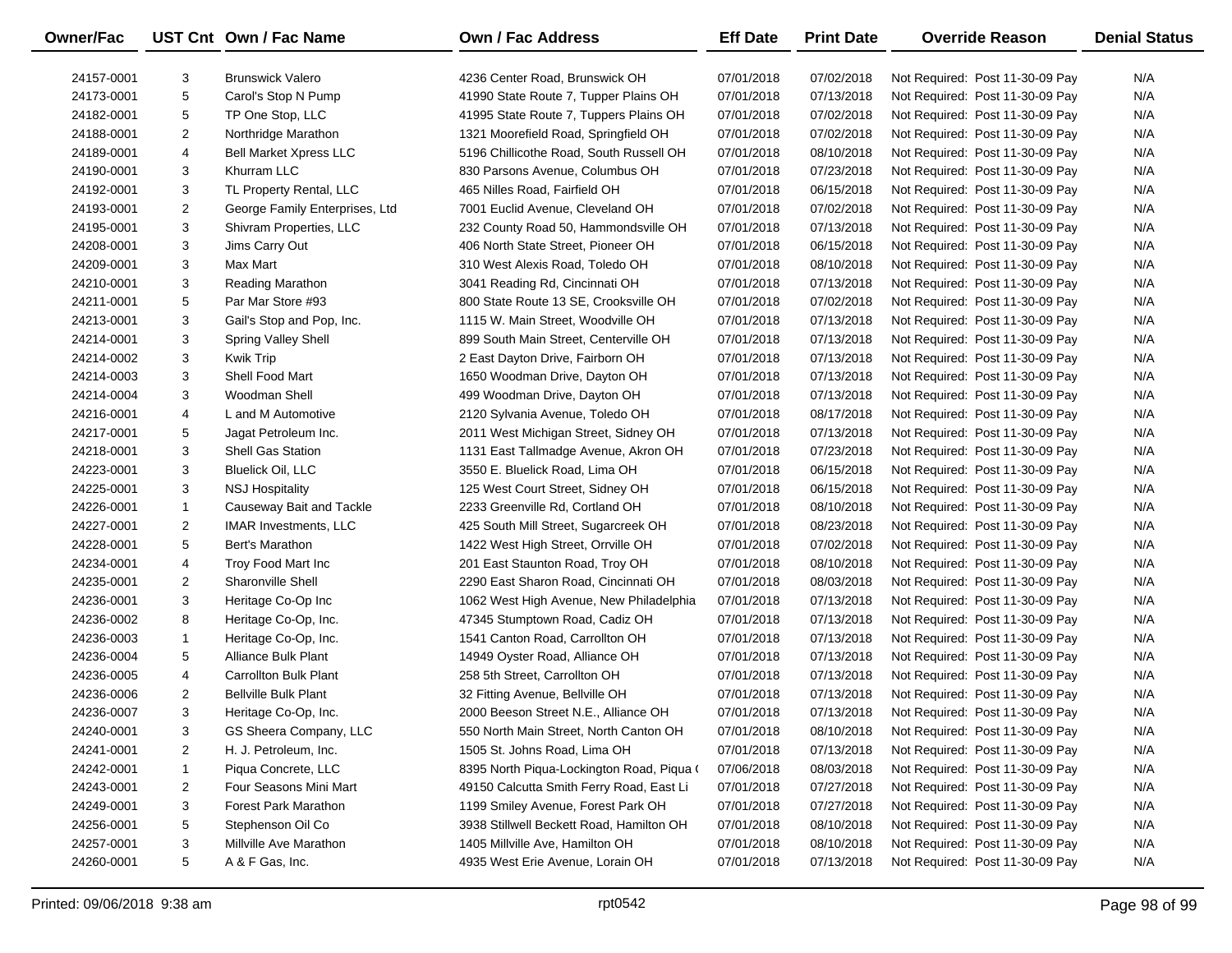| <b>Owner/Fac</b> |                | UST Cnt Own / Fac Name          | <b>Own / Fac Address</b>                  | <b>Eff Date</b> | <b>Print Date</b> | <b>Override Reason</b>          | <b>Denial Status</b> |
|------------------|----------------|---------------------------------|-------------------------------------------|-----------------|-------------------|---------------------------------|----------------------|
|                  |                |                                 |                                           |                 |                   |                                 |                      |
| 24262-0001       | $\overline{2}$ | Dutch Valley Industries         | 7667 Blizzard Ridge Rd SE, Uhrichsville O | 07/01/2018      | 08/31/2018        | Not Required: Post 11-30-09 Pay | N/A                  |
| 24263-0001       | 3              | Or's Sunoco LLC                 | 118 North Findlay Road, Haskins OH        | 07/01/2018      | 07/23/2018        | Not Required: Post 11-30-09 Pay | N/A                  |
| 24266-0001       | $\overline{2}$ | Deersville General Store        | 212 West Main Street. Deersville OH       | 07/12/2018      | 07/23/2018        | Not Required: Post 11-30-09 Pay | N/A                  |
| 24274-0001       | 2              | Glenville Grocery, Inc.         | 1082 East 105th Street, Cleveland OH      | 07/01/2018      | 08/10/2018        | Not Required: Post 11-30-09 Pay | N/A                  |
| 24280-0001       | 5              | Barney's Convenience Mart, Inc. | 5821 North Detroit Avenue, Toledo OH      | 07/01/2018      | 07/27/2018        | Not Required: Post 11-30-09 Pay | N/A                  |
| 24280-0002       | $\overline{4}$ | Barney's Convenience Mart, Inc. | 7349 West Central Avenue. Toledo OH       | 07/01/2018      | 07/27/2018        | Not Required: Post 11-30-09 Pay | N/A                  |
| 24280-0003       | $\overline{4}$ | Barney's Convenience Mart, inc. | 5104 Suder Avenue, Toledo OH              | 07/01/2018      | 07/27/2018        | Not Required: Post 11-30-09 Pay | N/A                  |
| 24280-0004       | $\overline{4}$ | Barney's Convenience Mart, Inc. | 497 West Dussel Drive, Maumee OH          | 07/01/2018      | 07/27/2018        | Not Required: Post 11-30-09 Pay | N/A                  |
| 24280-0005       | 4              | Barney's Convenience Mart, Inc. | 28311 Crossroads Parkway, Rossford OH     | 07/01/2018      | 07/27/2018        | Not Required: Post 11-30-09 Pay | N/A                  |
| 24280-0006       | $\overline{4}$ | Barney's Convenience Mart, Inc. | 4306 Sylvania Avenue, Toledo OH           | 07/01/2018      | 07/27/2018        | Not Required: Post 11-30-09 Pay | N/A                  |
| 24280-0007       | $\overline{4}$ | Barney's Convenience Mart, Inc. | 1456 Holland Sylvania Road, Maumee OH     | 07/01/2018      | 07/27/2018        | Not Required: Post 11-30-09 Pay | N/A                  |
| 24280-0008       | 3              | Barney's Convenience Mart, Inc. | 26475 Dixie Highway, Perrysburg OH        | 07/01/2018      | 07/27/2018        | Not Required: Post 11-30-09 Pay | N/A                  |
| 24280-0010       | $\overline{4}$ | Barney's Convenience Mart, Inc. | 3369 Navarre Road, Oregon OH              | 07/01/2018      | 07/27/2018        | Not Required: Post 11-30-09 Pay | N/A                  |
| 24280-0011       | $\overline{4}$ | Barney's Convenience Mart, Inc. | 10730 Fremont Pike, Perrysburg OH         | 07/01/2018      | 07/27/2018        | Not Required: Post 11-30-09 Pay | N/A                  |
| 24280-0012       | 3              | Barney's Convenience Mart, Inc. | 1670 East Wooster Street, Bowling Green C | 07/01/2018      | 07/27/2018        | Not Required: Post 11-30-09 Pay | N/A                  |
| 24280-0013       | 3              | Barney's Convenience Mart, Inc. | 3211 Briarfield Boulevard, Maumee OH      | 07/01/2018      | 07/27/2018        | Not Required: Post 11-30-09 Pay | N/A                  |
| 24280-0014       | $\overline{4}$ | Barney's Convenience Mart, Inc. | 6127 Monroe Street, Sylvania OH           | 07/01/2018      | 07/27/2018        | Not Required: Post 11-30-09 Pay | N/A                  |
| 24280-0015       | $\overline{2}$ | Barney's Convenience Mart, Inc. | 3126 Secor Road, Toledo OH                | 07/01/2018      | 07/27/2018        | Not Required: Post 11-30-09 Pay | N/A                  |
| 24281-0001       | $\overline{4}$ | Rockford Shopper Stop LLC       | 205 North Main Street, Rockford OH        | 07/13/2018      | 08/31/2018        | Not Required: Post 11-30-09 Pay | N/A                  |
| 24284-0001       | 2              | Quick Fuel #3150                | 2502 Commerce Boulevard, Sharonville O    | 08/01/2018      | 08/31/2018        | Not Required: Post 11-30-09 Pay | N/A                  |
| 24284-0002       | 2              | Quick Fuel #3153                | 2699 Westbelt Drive, Columbus OH          | 08/01/2018      | 08/31/2018        | Not Required: Post 11-30-09 Pay | N/A                  |

| <b>Total Owners</b>         | 2.395  |
|-----------------------------|--------|
| <b>Total Facilities</b>     | 4,226  |
| <b>Total USTs</b>           | 12,029 |
| <b>Total Determinations</b> | 12     |